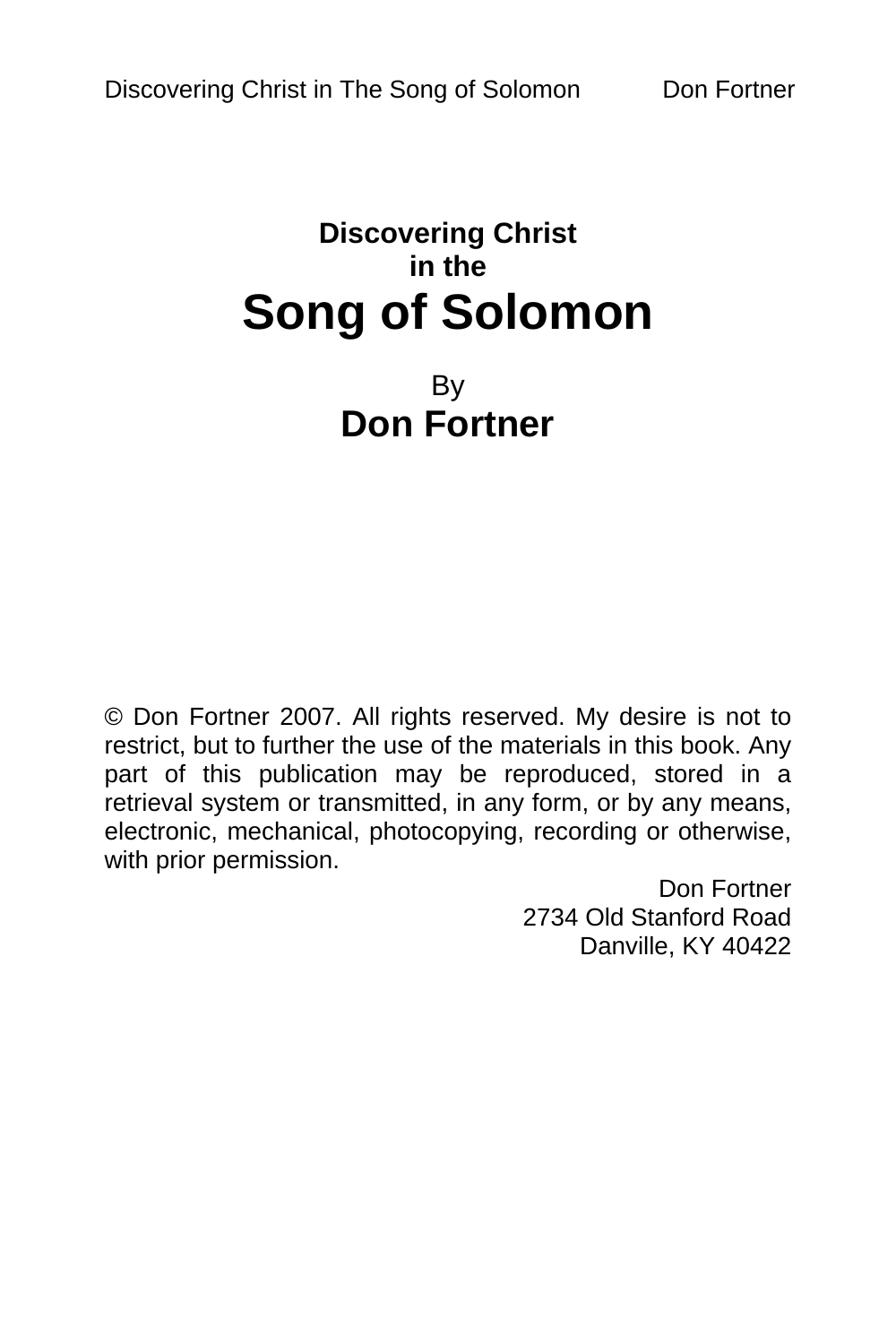## **1.**

# **Why do we love Him**

## **Song of Solomon 1:1-4**

*"The song of songs, which is Solomon's. Let him kiss me with the kisses of his mouth: for thy love is better than wine. Because of the savour of thy good ointments thy name is as ointment poured forth, therefore do the virgins love thee. Draw me, we will run after thee: the king hath brought me into his chambers: we will be glad and rejoice in thee, we will remember thy love more than wine: the upright love thee."* 

In many ways the Song of Solomon is the most precious and most refreshing of the Books of Inspiration. It is a book altogether about fellowship and communion with Christ. It is not in any sense to be interpreted literally. It is spiritual. It is an allegory, a spiritual dialogue between Christ our heavenly Bridegroom and the church his Bride.

John Gill wrote, "The whole Song is figurative and allegorical; expressing, in a variety of lively metaphors, the love, union, and communion between Christ and his church; setting forth the several different frames, cases, and circumstances of believers in this life." There is no case, no circumstance, no spiritual condition that we may be in, regarding our relationship to Christ, which is not expressed in this sacred Song of Love.

C. H. Spurgeon said, "This Book stands like the tree of life in the midst of the garden, and no man shall ever be able to pluck its fruit, and eat thereof, until first he has been brought by Christ past the sword of the cherubim, and led to rejoice in the love which hath delivered him from death. The Song of Solomon is only to be comprehended by men whose standing is within the veil. The outer court worshippers, and even those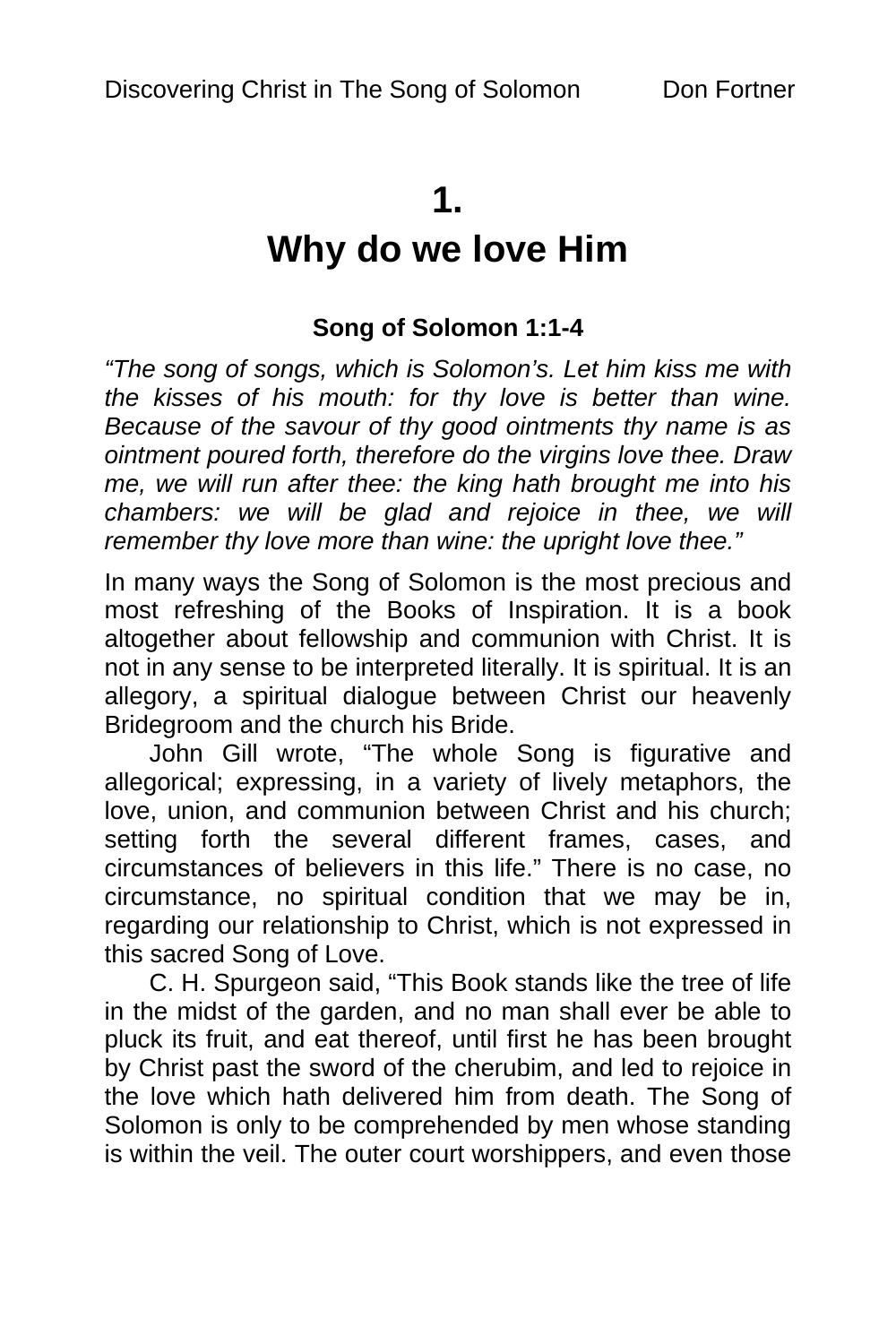who only enter the court of the priests, think the Book a very strange one; but they who come very near Christ can often see in this Song of Solomon the only expression which their love to their Lord desires."

In these opening verses of this "song of songs" we see the cry of a renewed heart to Christ, the great Object of its love. These verses are not so much a description of our Lord as they are an expression of love to Christ and the desire of a renewed heart for his fellowship and some token of his love.

All who know the Lord Jesus Christ love him (1 Cor. 16:22; 1 John 4:19; John 21:17). A true, saving revelation and knowledge of Christ always creates an ardent love for Christ. To know him is to love him. It is not possible for a person to have a saving knowledge of Christ without a true heart of love for Christ. Any who do not love Christ, truly, sincerely, and above all others, simply to not know him.

### **Communion**

Here is the first things that I want you to see. I hope that you can enter into it. The one thing all believers want is for Christ to manifest his love to their hearts in sweet, intimate communion. Our hearts' desire is expressed in the words of verse two, – "Let him kiss me with the kisses of his mouth: for thy love is better than wine."

The Song begins very abruptly, without any introduction. It opens with a cry of love to Christ, a desire for some manifestation of his love. It is the picture of a bride whose husband has been away for some time. But now she is anticipating his return. With hope, expectation, and delight she cries, "Let him kiss me with the kisses of his mouth." Oh, that our Redeemer might return to us and smother us with the kisses of his grace!

Jeremiah Burrowes once wrote, "Permission to kiss the hand of a sovereign is considered an honor; but for that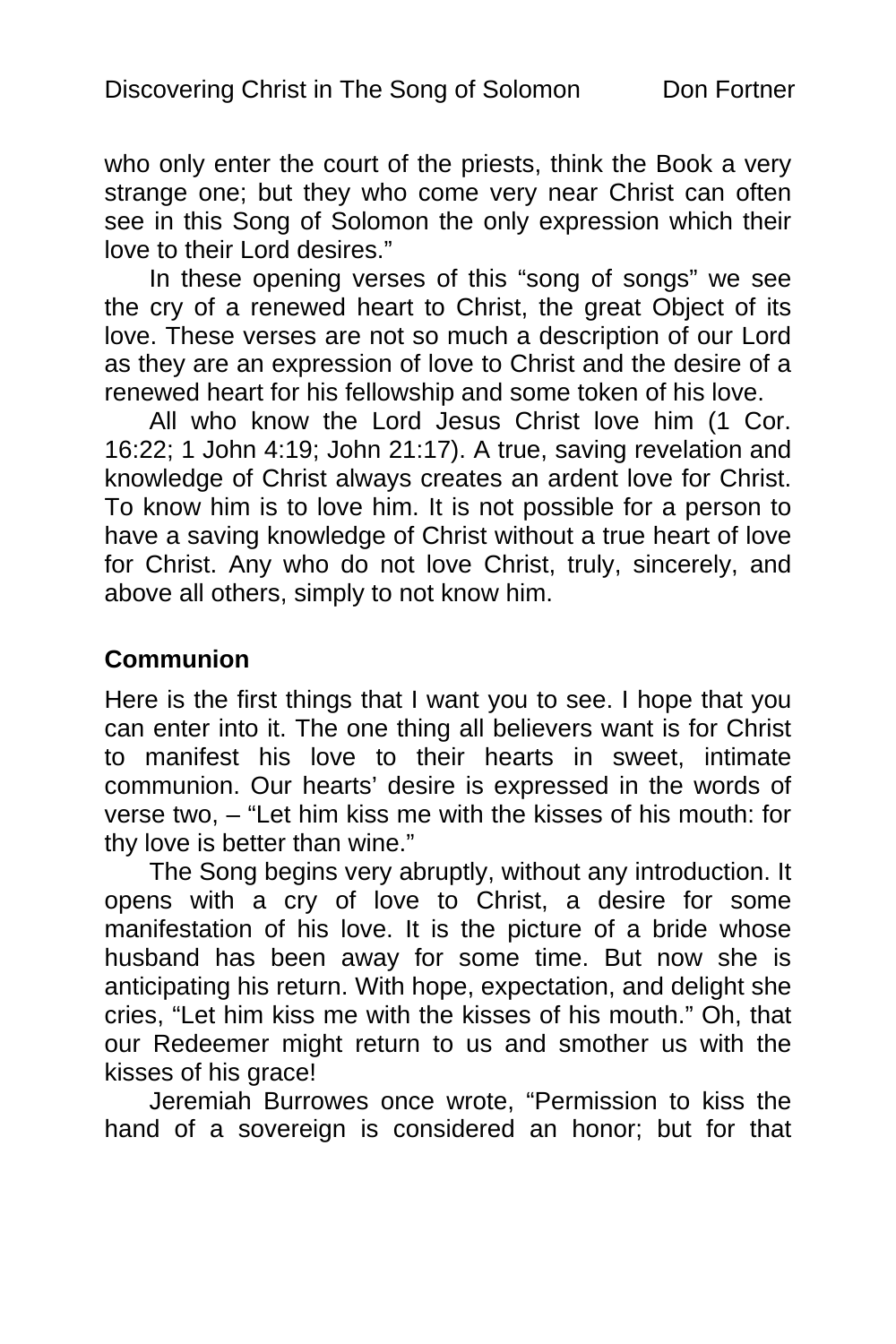sovereign to give another the kisses of his mouth, is evidence of the tenderest affection, and is the highest possible honor."

What we want is some fresh manifestation of our Savior's love, some fresh evidence of his affection to us. Nothing could have been more delightful to the returning prodigal than the fact that his father ran to greet him and that, "He fell on his neck and kissed him." Nothing is sweeter or more precious to our souls than the kisses of mercy, love, and grace. Oh, that he might smother us with the kisses of his mouth! A kiss from the Savior's mouth is a token of his deep love. A kiss from his mouth is an evidence of complete pardon, forgiveness, and acceptance. The ardent kisses of his mouth are so many evidences of his great love, deeply felt and freely bestowed.

We rejoice in his daily providence. We give thanks for his covenant mercy. We delight in his written Word. But what we ardently desire is for Christ himself to manifest himself to us by the gracious influences of his Spirit. We give thanks for his providence. We rest in his promises. We rejoice in his power. But we want his presence.—We want him!

We long for Christ himself, because we know by experience that his love is better than wine. Wine is a comforting, strengthening, exhilarating beverage. It rejoices the heart, revives the spirits, and soothes the nerves of a man. But the love of Christ is far better than the best of wine. When the love of Christ is shed abroad in our hearts by the Holy Spirit, it is like drinking some heavenly wine. Oh, that we might have this blessed intoxication that we might be filled with the wine of his love.

We rejoice in the knowledge of his love. It is without beginning. It is without change. It is without measure. It is without end.—Electing Love! -- Redeeming Love! -- Saving Love! -- Preserving Love! -- Everlasting Love! Still, we long to taste his love in our daily experience. It revives languishing spirits. It comforts troubled hearts. It strengthens weak souls. It refreshes thirsty hearts.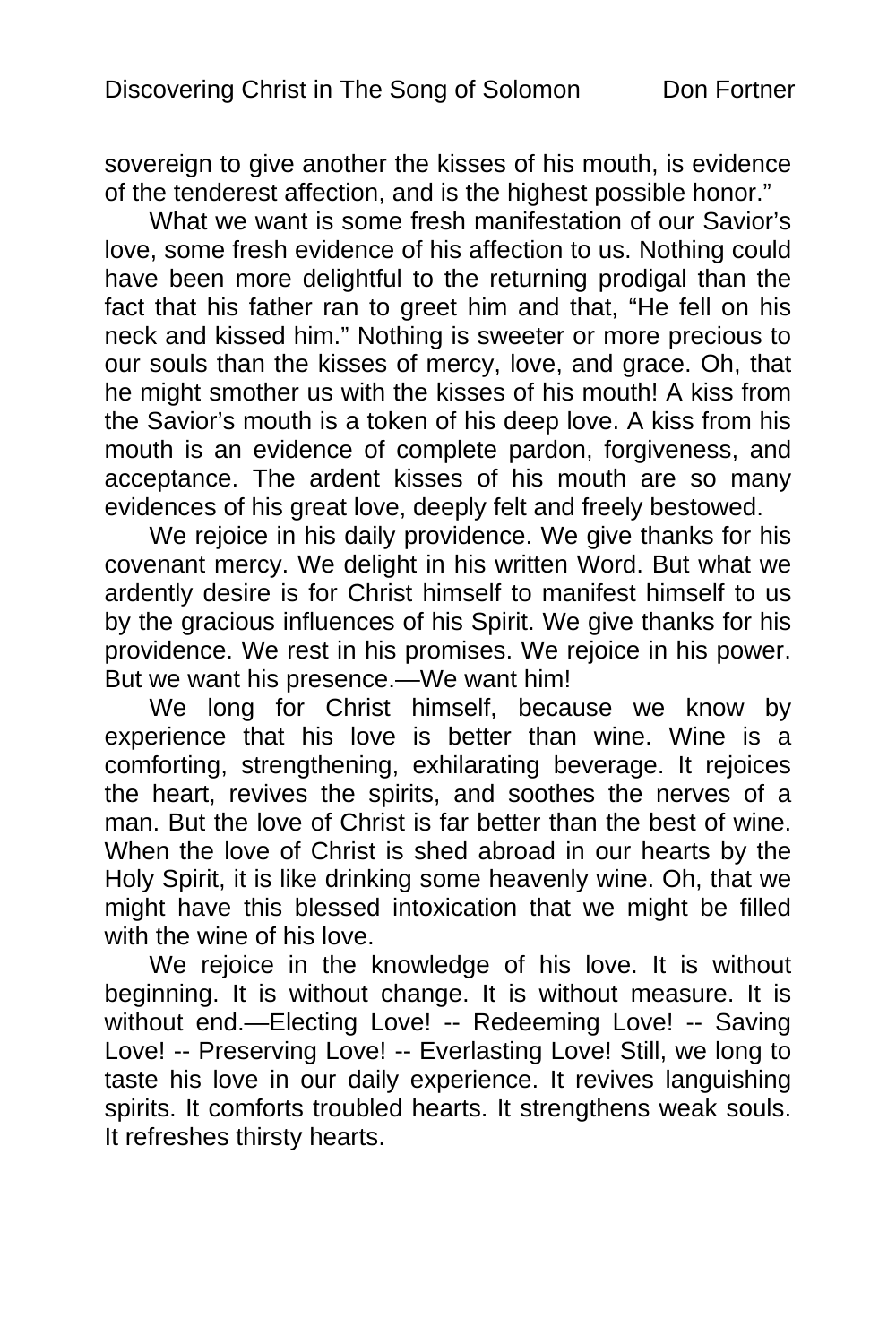### **If . . .**

If the Lord is pleased to draw us by the cords of his love, we will run after him. – "Draw me, we will run after thee" (v. 4). I hope we recognize our need. We need Christ. We want him. We want him to revive our hearts, enliven our souls, and quicken us. But I know that he must do the work for us. We cannot revive ourselves.

Here is an acknowledgment and a prayer.—"Draw me." We acknowledge our own weakness and inability. Though we may know our need of and truly long for an awakening of our souls and the reviving of our hearts, Christ alone can revive and awaken us. We cannot work up a revival, or even pray it down. Revival does not depend upon the actions of the church or the abilities of the preacher. It is the work of Christ alone. Make this your prayer. If you want him, so earnestly want him that your heart aches for a manifestation of his love, pray like this - "Draw me," O Lord, "Draw me to thyself.'

How does Christ draw his people to himself? He draws us by the gracious influence of his Spirit, by the manifestation of himself through the Word of his gospel, and by the irresistible power of His love.

If the Lord will draw us to himself, then we will follow him. If he makes us know the constraint and attraction of his love, we will run after him. Then, no service will be too demanding. No obstacle will be too hard. No sacrifice will be too great.

## **Knowledge**

Our hearts burn with love for Christ, because we know him.— "Because of the savour of thy good ointments thy name is as ointment poured forth, therefore do the virgins love thee" (v. 3). I repeat myself deliberately.—If we truly know Christ by faith, if he has been revealed in our hearts, we love him supremely. "We love him because he first loved us" (1 John 4:19). This is the true testimony of every true believer. His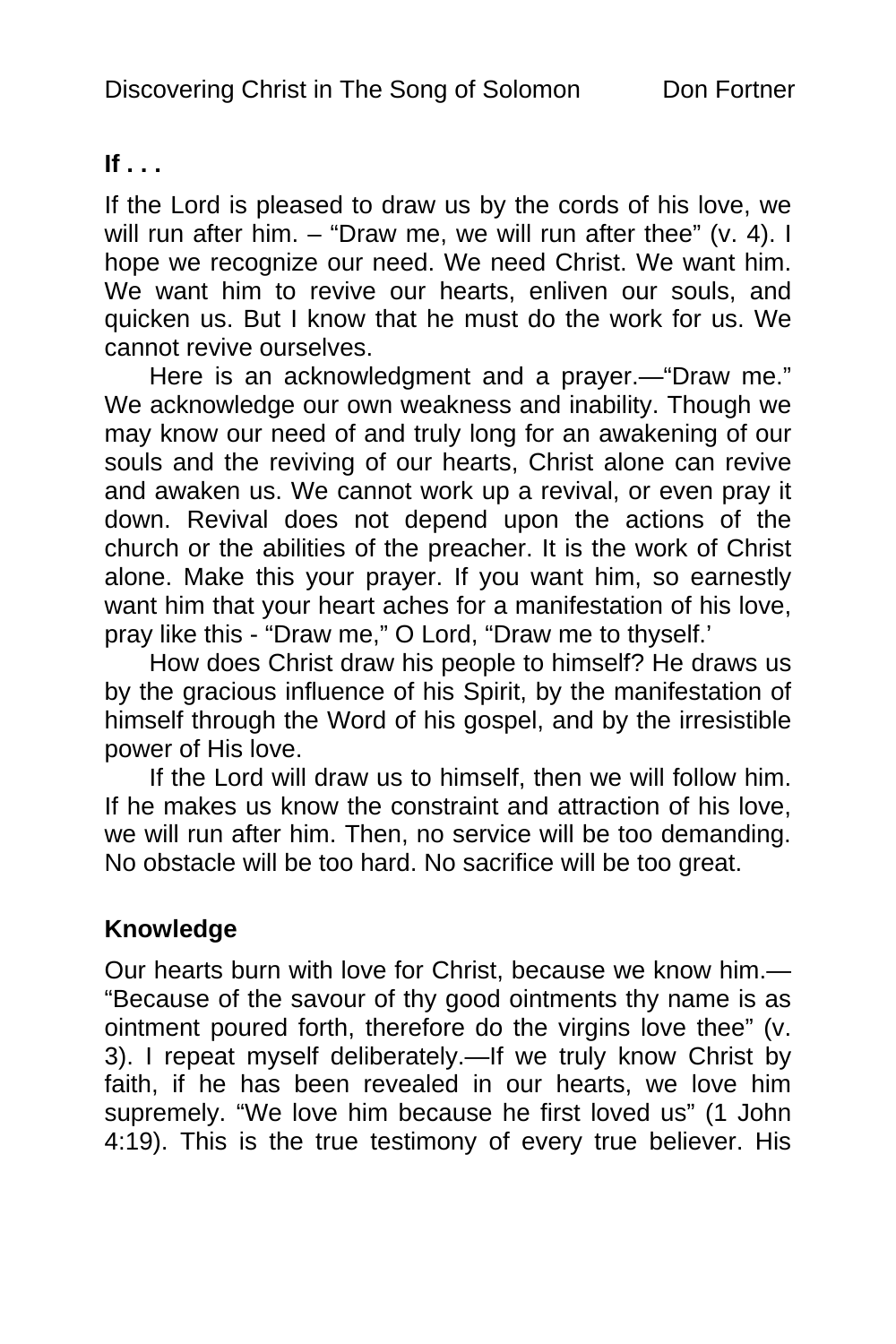love for us precedes our love for him. His love for us causes our love for him. But we do truly love him.

His many attributes are to us a sweet smelling ointment. There is no aspect of his character, no attribute of his nature that is in the least measure repugnant to us. We love him because he is who he is. Believing sinners love Christ as he is revealed in the Scriptures (Ps. 45:1-9; Rev. 1:10-20). His holiness and his goodness, his justice and his mercy, his righteousness and his grace, his power and his tenderness, his immutability and his compassion, his wisdom and his sympathy, his wrath and his love, his judgment and his salvation, are all "good ointments" in the estimation of our souls.

We have looked him over from every point of view, as the Holy Spirit has revealed him to us, and this is our conclusion: - - "He is altogether lovely." There is not one attribute, not one word, not one act of our Lord that does not enhance his beauty to our hearts. In his humiliation, in his life, in his death, in his resurrection, in his exaltation, in his majestic sovereignty, in his glorious coming, in his strict judgment, and in his everlasting glory—"He is altogether lovely!"

His name, by which he has revealed himself, is like an enchanting perfume to our souls. "The virgins," those who have been made pure by him, love the Lord because of his name. His name is Immanuel - "God with us." His name is Jesus - "Jah-Hosea." "Divine Savior." His name is Christ - "God's anointed." His name is "The LORD Our Righteousness."

In the eyes of others our adorable Savior has no form, nor comeliness for which they might desire him. But in the eyes of his own he is truly precious. He is fairer than ten thousand. In comparison with him, all others must be despised. We are made to cry, "Whom have I in heaven but thee? And there is none upon earth I desire beside thee.'

Charles Simeon said this of Christ's church and Bride: "She is altogether occupied with the savor of her Beloved's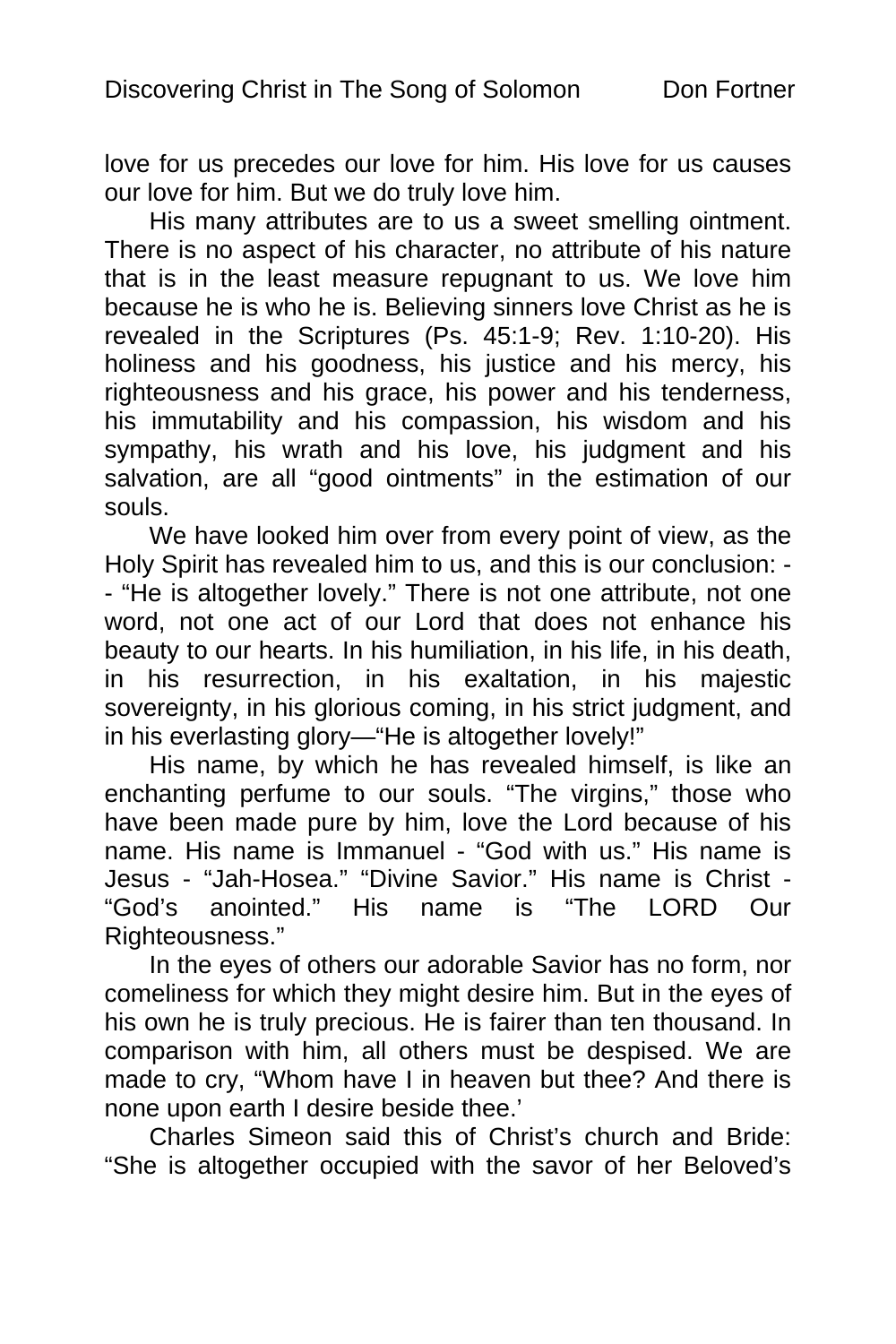name, the perfume of which makes every other odor worthless at least, if not nauseous and offensive. In a word, so entirely does this beloved Object fill her soul, that with him a dungeon would be heaven; and without him, heaven itself would be a dungeon."

### **Rejoice**

I do not know what the Lord may be pleased to do for us in this day. In the midst of wrath, I pray that he will remember mercy, that he will revive his work. It is my earnest hope, it is the burden of my heart, it is the cry of my soul that he may be pleased to send us a mighty awakening. I pray that he will reveal himself in our midst. Yet, whatever he does, or does not do, we must, even in our times of spiritual emptiness and barrenness, rejoice in our Savior and in his love. – "The king hath brought me into his chambers: we will be glad and rejoice in thee, we will remember thy love more than wine: the upright love thee" (v. 4).

We must not despise the grace he has bestowed upon us. We must not murmur against his providence. When he speaks and when he is silent, when he sends refreshing and when he sends barrenness, when he reveals himself and when he hides himself, let us rejoice in the Lord. We have abundant reason to rejoice and be glad.

Christ has accepted us as his own. The King has brought us into his chambers! Let us ever remember his love. We have many proofs of it. He may for a time hide his face from us, but he loves us still. Even now, though our hearts may seem dull and heavy, we love the Lord our Redeemer. We will wait before him in loving submission. Whatever he is pleased to do, we will love him. We have reason enough to do so, who can say, -- "My Beloved is mine, and I am his!"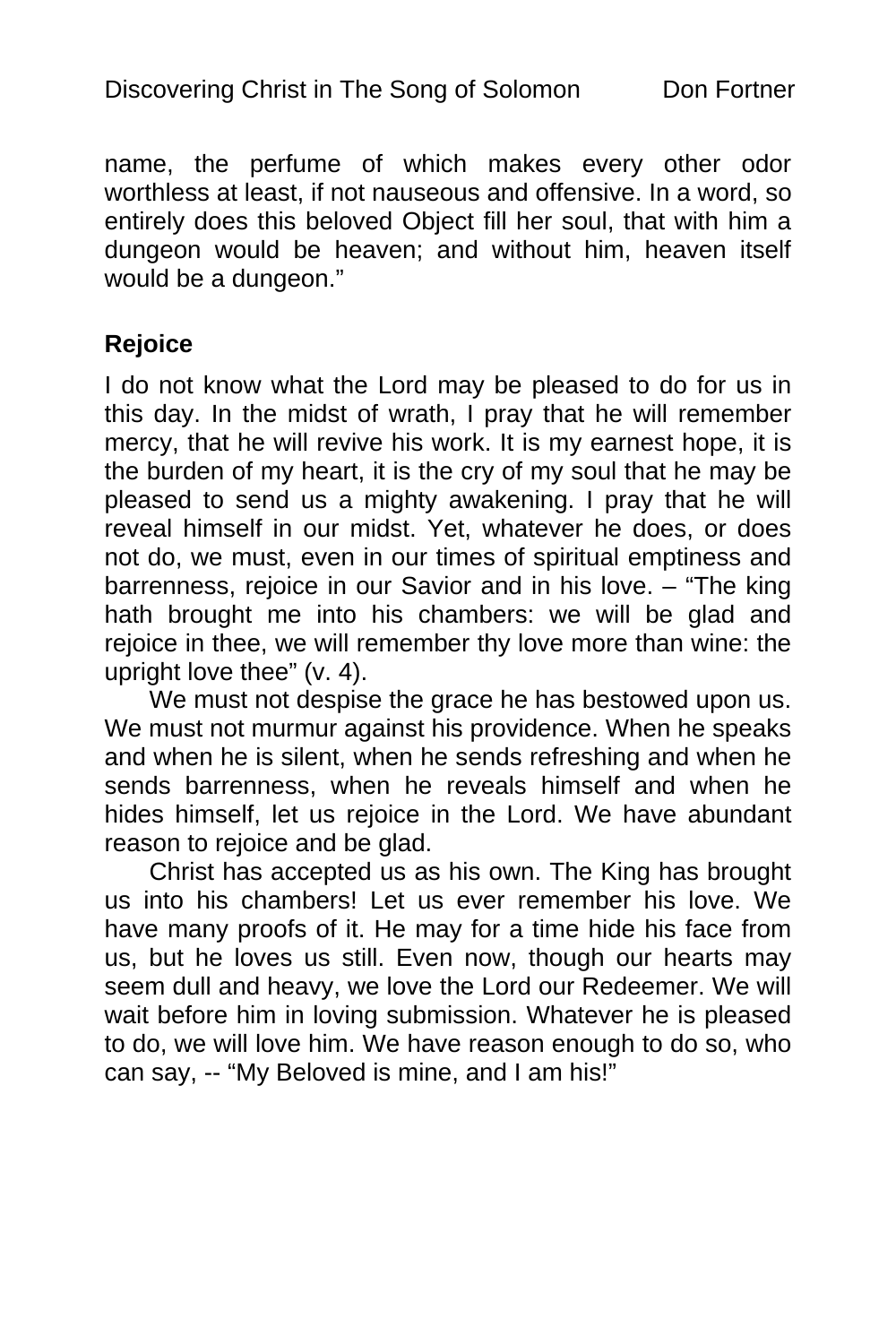# **2.**

# **Four characteristics of true faith**

### **Song of Solomon 1:5-7**

*"I am black, but comely, O ye daughters of Jerusalem, as the tents of Kedar, as the curtains of Solomon. Look not upon me, because I am black, because the sun hath looked upon me: my mother's children were angry with me; they made me the keeper of the vineyards; but mine own vineyard have I not kept. Tell me, O thou whom my soul loveth, where thou feedest, where thou makest thy flock to rest at noon: for why should I be as one that turneth aside by the flocks of thy companions?"* 

Here is a beautiful picture of true faith. It expresses every believer's thoughts concerning himself and his Savior. In verses five and six, the Church, the Bride of Christ, speaks about herself to the Daughters of Jerusalem.

"I am black, but comely, O ye daughters of Jerusalem, as the tents of Kedar, as the curtains of Solomon. Look not upon me, because I am black, because the sun hath looked upon me: my mother's children were angry with me; they made me the keeper of the vineyards; but mine own vineyard have I not kept."

Then, in verse seven, she speaks about herself to her Beloved Lord. "Tell me, O thou whom my soul loveth, where thou feedest, where thou makest thy flock to rest at noon: for why should I be as one that turneth aside by the flocks of thy companions?"

### **"Black"**

True faith acknowledges and confesses sin. "I am black." The people of God are charged by both the world and by self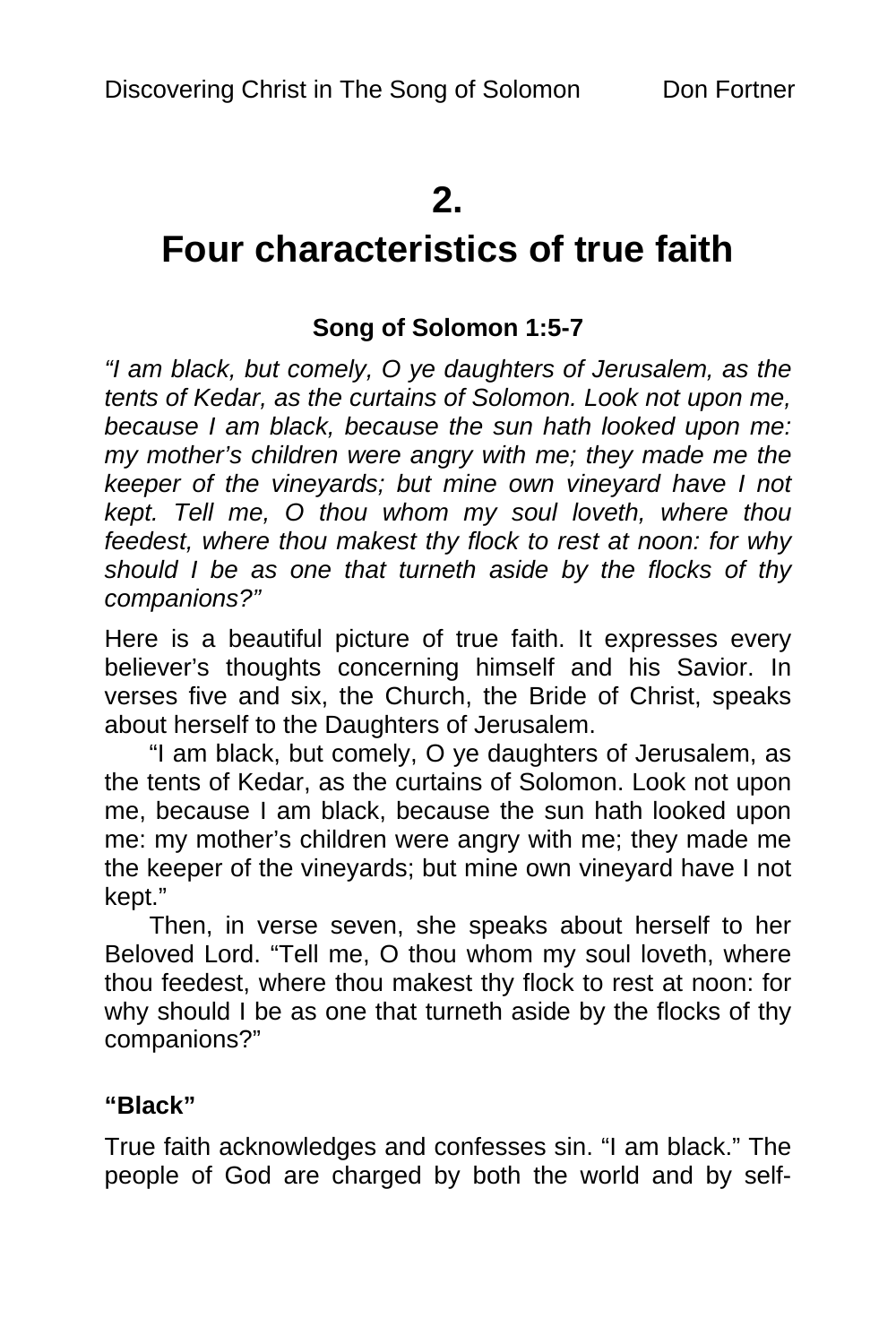righteous religionists with many evils. But none of our enemies have such a loathsome view of us as we have of ourselves. Do any charge us with evil? It is true. "I am black…My own vineyard have I not kept." I am black in myself, by nature. I am black in the eyes of others, because of my actions. I am black in my own eyes. True faith does not defend itself. It does not seek any excuse for sin. True faith acknowledges and confesses sin (Job 40:3-5; 42:5-6; Psa. 51:4-5).

The believer is a person with two distinct natures, the flesh and the spirit. These two natures are constantly at war with one another so long as we live in this world (Rom. 7:14- 24; Gal. 5:17).

We are sinners by nature. We are sinners by choice. We are sinners by practice. We are sinners at heart. Sin is not to be measured by our actions, but by our attitude. Sin is not to be measured by our deeds, but by our principles. Sin is not so much what we do, but what we are. Sin is mixed with all we do. Old man Adam is still present with us. He is no longer master; but he is still present. That is a fact from which we cannot escape.

Yes, we do love Christ. He has created in us true love for himself. But before you were converted, did you ever think that you could love God so little as you do? – We do pray. Grace has taught every believing heart to pray. But before God saved you, did you ever think that prayer could be so difficult as it actually is? – We bow to and trust God's wise, unerring providence. But before God gave you faith in Christ, did you ever think that a believer could grumble so much against the providence of God as you do? Did you ever think that a believer could be so unbelieving? – Thank God, he has set our hearts on things above. But before God revealed himself to you and in you in Christ, did you ever think that a person who knows the Lord could be so thoroughly attached to the toys of this world as you are? – We are his witnesses. We confess Christ before men. But before you knew the Lord,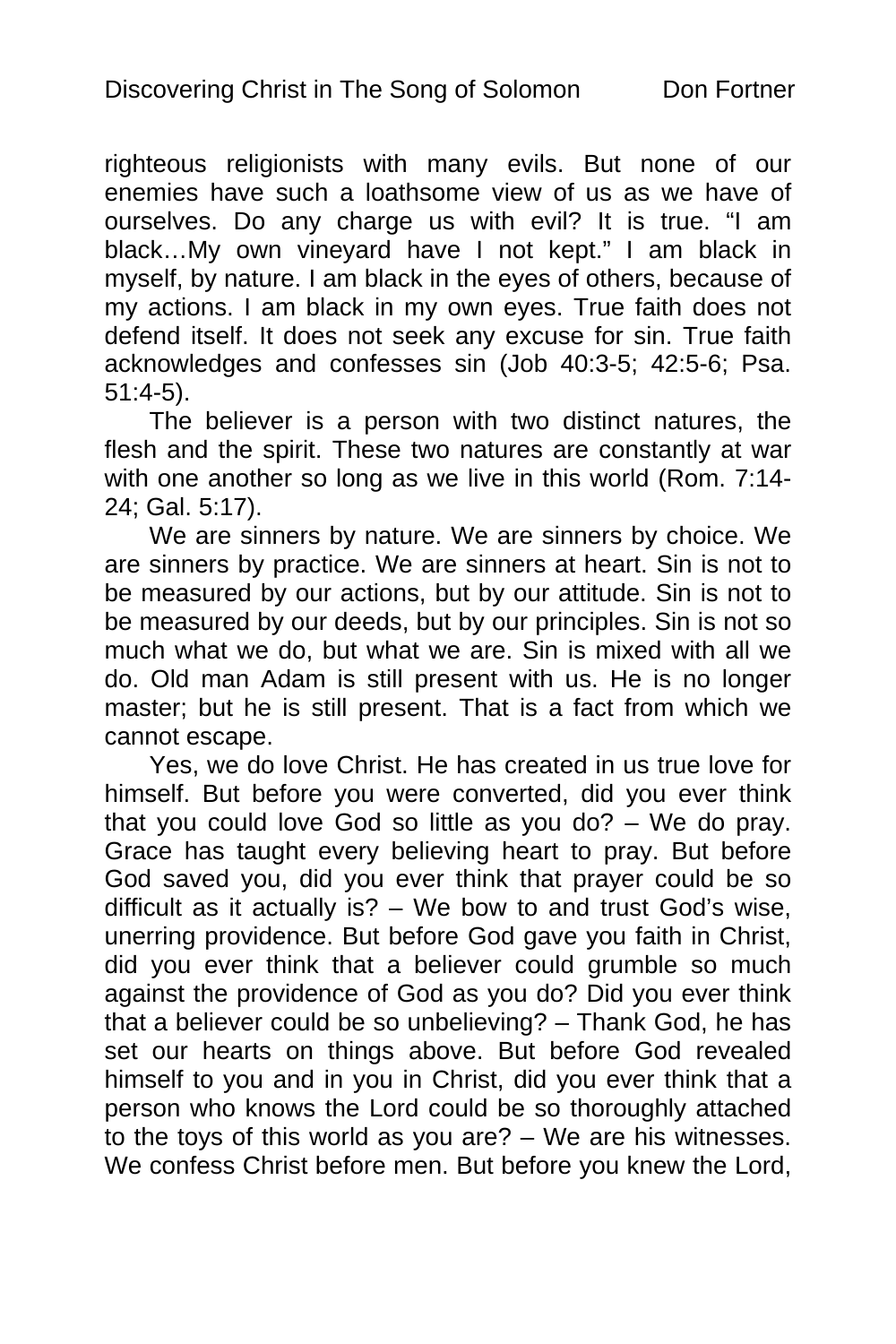did you ever think that a believer could be so reluctant and timid about holding up the banner of Christ among his enemies as you are?

Sin is so much a part of us that it is mixed with all we do and all we are. We despise that fact; but we cannot, in honesty, deny it (1 John 1:10). Truly, we confess, "I am black."

### **"Comely"**

True faith acknowledges and confesses sin, while resting upon the merits of Christ alone. In ourselves we are black; but in Christ we are comely (suitable, beautiful, seemly). In our own eyes we are black; but in the eyes of God we are comely (Song of Sol. 4:1; Ezek. 16:9-14).

The Lord Jesus Christ has made us beautiful in the eyes of God, through his righteousness and shed blood; and we trust his merits alone for our acceptance with God. Be sure you understand this. In Christ every true believer is perfect and complete (Col. 2:10; 1:28). "He was manifest to take away our sin; and in him is no sin!" Though full of sin in ourselves, in him we have no sin (1 John 3:5). Through the merits of his own blood and righteousness, the Lord Jesus Christ will present us before the Father in the perfection of holiness (Eph. 5:25-27).

All who are born of God trust the merits of the Lord Jesus Christ alone for their entire, complete, absolute, and everlasting acceptance with God. We are nothing. We have nothing. We can do nothing in ourselves and by ourselves that God can or will accept. All our hope before God is in Christ (Lam. 3:22-26; 1 Cor. 1:30). He is our only Wisdom, Righteousness, Sanctification, and Redemption. That means he is our only hope before God.

### **Loves**

True faith acknowledges and confesses sin, while looking to Christ alone for acceptance with God. And true faith loves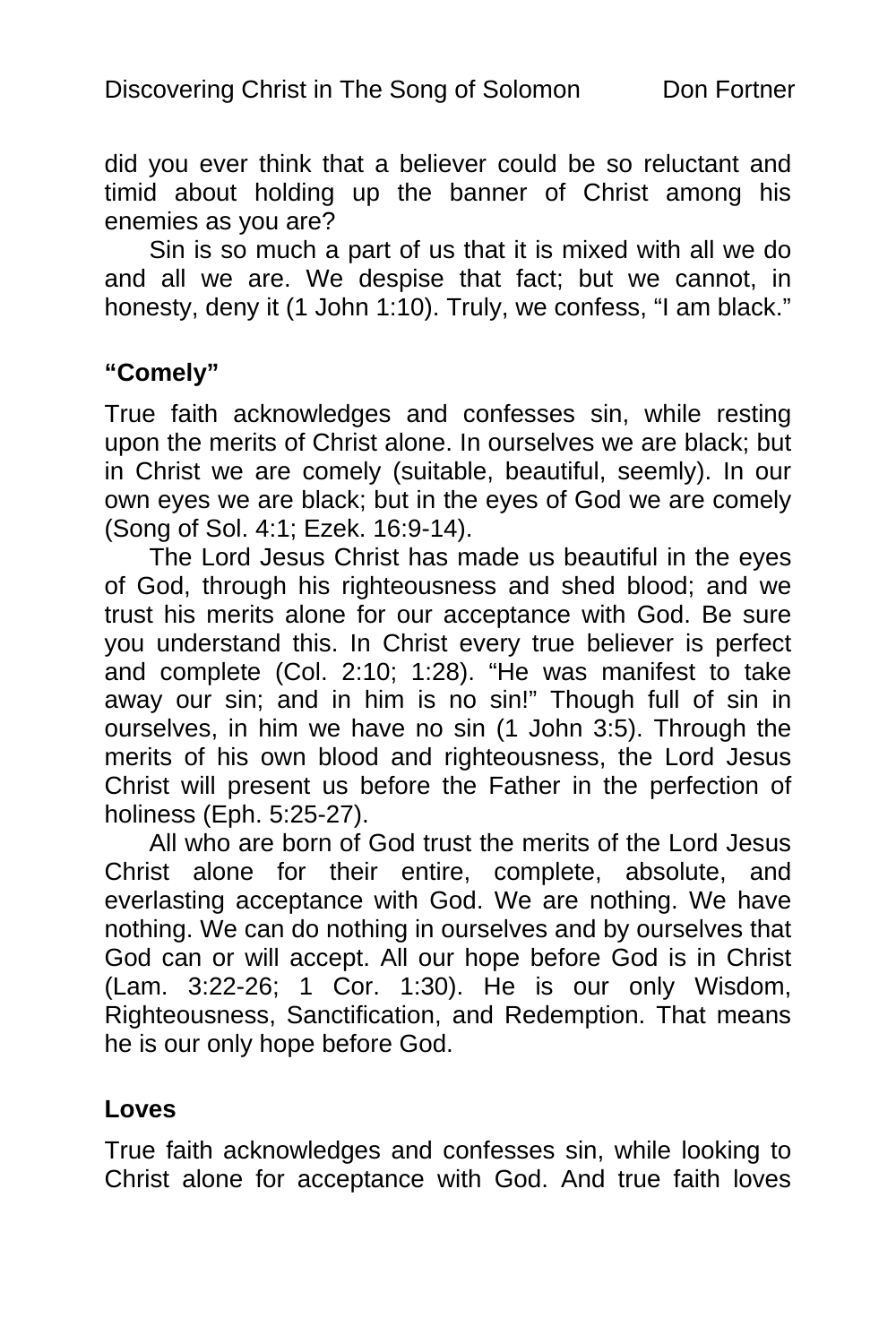Christ supremely. The Lord Jesus Christ is our Beloved. He is that One who is loved by all who trust him. It is written, "If any man love not the Lord Jesus Christ, let him be Anathema Maranatha" (1 Cor. 16:22). All believers love the Son of God.

Notice the title which is here given to our Lord, "Tell me, O Thou whom my soul loveth." This is every believer's humble, but honest acknowledgement. – "We love him because he first loved us" (1 John 4:19). His love for us precedes our love for him. His love for us is infinitely greater than our love to him. His love for us is the cause of our love to him. But if we know the Lord Jesus Christ, we love him.

Our love for Christ is something the world can never understand, because they do not know our Lord (1 John 3:1- 2). We love him because of all that he has done for us. We love him because of all that he has given us. We love him because of himself, because he is who he is. And we love him supremely (Matt. 10:37-39). Our love for Christ grows as our knowledge of him grows. Our love for Christ is the motive of our actions (2 Cor. 5:14). Our love for Christ is the governing principle of our lives.

Even Peter, in the teeth of his horrible sin, honestly and truthfully confessed, "Thou knowest that I love thee." Like Peter, we err greatly, fall often, and act presumptuously. But, like Peter, ever true believer, at the very core of his being, loves Christ.

Does this seem confusing? It really shouldn't. If we would learn to quit playing religion and be honest with ourselves and honest with God, we would acknowledge these things. A man who truly loves his wife, a truly faithful husband, often acts as though he does not love her at all. A woman who truly loves her husband, one who is a faithful wife often acts as though she does not love him at all. No one else may perceive it; but ask the man or the woman. They well tell you it is so with weeping eyes and broken heart.

So it is with God's saints in this world. We love our Savior. We seek to serve him and honor him in all things. Yet, we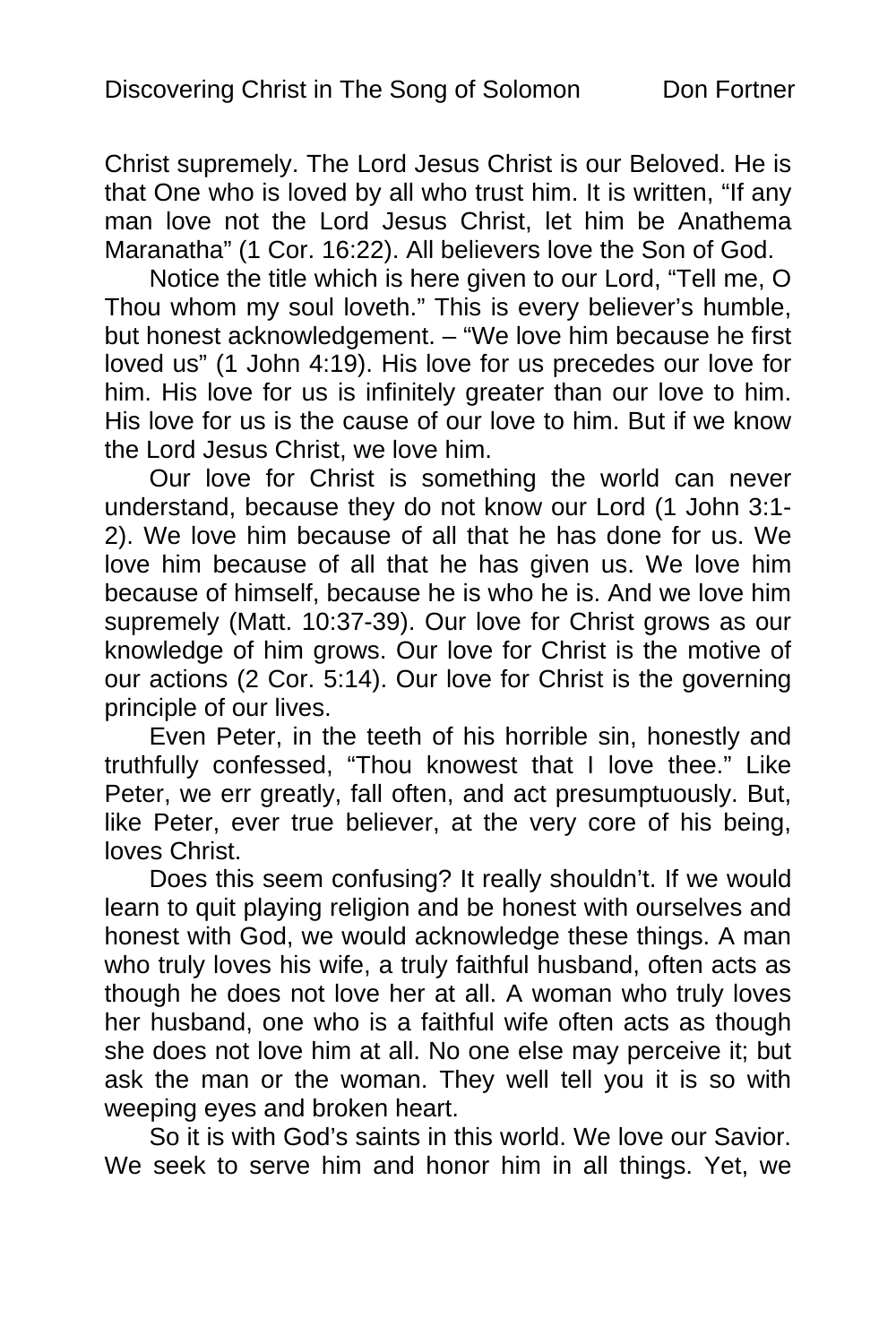often think, and say, and do things that are totally contrary to that love. Yet, with Peter, with weeping eyes and broken hearts, we confess, "Lord, thou knowest all things, thou knowest that I love thee."

### **Seeks**

True faith seeks Christ continually. This is what we see in verse seven.—"Tell me, O thou whom my soul loveth, where thou feedest, where thou makest thy flock to rest at noon: for why should I be as one that turneth aside by the flocks of thy companions?"

True faith is never self-confident and self-sufficient. It continually seeks Christ (Heb. 12:1-4; Phil. 3:7-14). Faith is not an act of life. Faith is a way of life. We seek him, not just what we might hope to get from him. We seek him because we need him, because we know we must have him. We seek him earnestly, continually, in the place where he has promised he will be found, in his Word, in his house, among his people. And we seek him with this confidence: -- All who truly seek him shall find him (Jer. 29:10-13).

Let us never seek to grow beyond simple, childlike faith in the Lord Jesus Christ." As ye have therefore received Christ Jesus the Lord, so walk ye in him" (Col. 2:6). This is the only way we can walk with him. We must ever seek him and walk with him as sinners needing to be bathed in his blood, robed in his righteousness, and saved by his grace. May God give us grace to do so.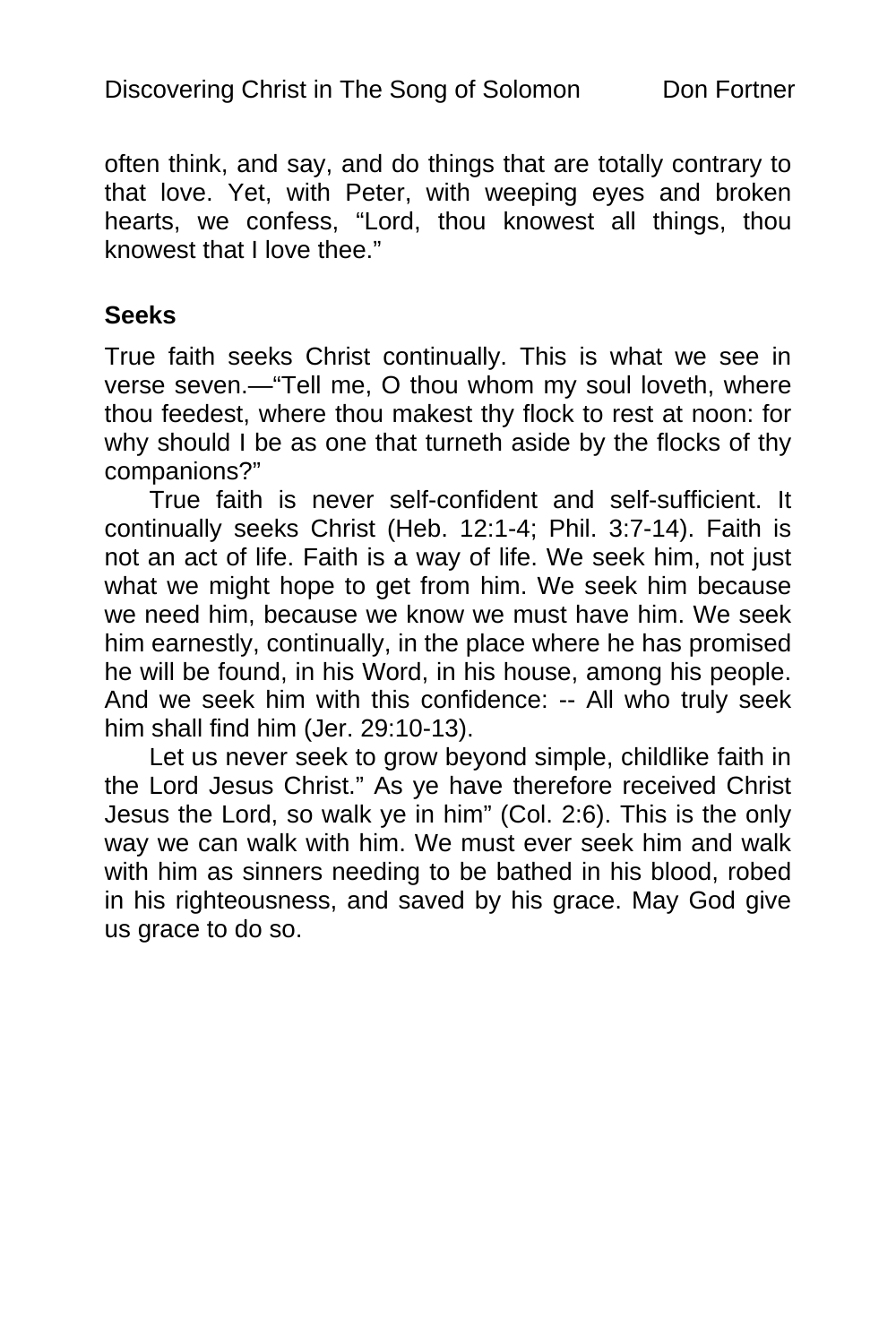## **3.**

# **The footsteps of the flock**

## **Song of Solomon 1:7-11**

*"Tell me, O thou whom my soul loveth, where thou feedest, where thou makest thy flock to rest at noon: for why should I be as one that turneth aside by the flocks of thy companions? If thou know not, O thou fairest among women, go thy way forth by the footsteps of the flock, and feed thy kids beside the shepherds' tents. I have compared thee, O my love, to a company of horses in Pharaoh's chariots. Thy cheeks are comely with rows of jewels, thy neck with chains of gold. We will make thee borders of gold with studs of silver."* 

I direct your attention to just three things in these verses. These three things ought to be matters of great concern to all who read these lines.

### **1. A question asked**

In verse seven a question is asked. Here it is the Bride, the Church, speaking to him whom her soul loves, the Lord Jesus Christ. Every word, every syllable of this question is worthy of our careful meditation.—"Tell me, O Thou whom my soul loveth, where thou feedest, where thou makest thy flock to rest at noon." That question expresses an intense longing for Christ's manifest presence. Do we know anything about this? Is there in our souls an intense longing to be in the sweet fellowship of Christ?

It is both wise and comforting to God's people to flee to Christ in every time of need (Heb. 4:16). The ungodly rush to and fro in search of help and peace. They find no real consolation anywhere. But the believing heart flies as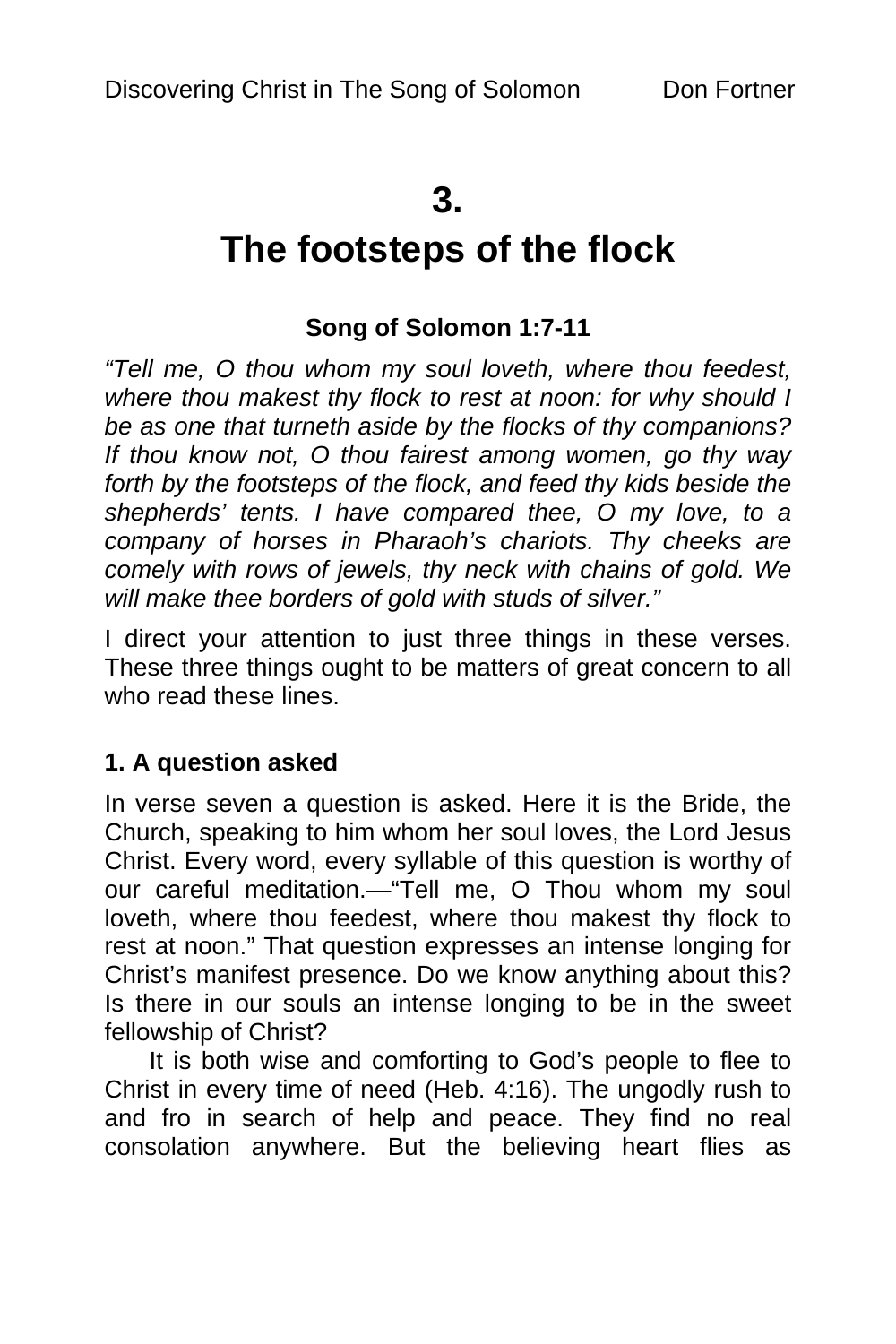naturally to Christ as the rabbit does to its den. In him alone can we find refuge for our souls.

> "Other refuge have I none, Hangs my helpless soul on Thee: Leave, oh leave me not alone, Still support and comfort me."

We have much which causes us to blush with shame before our beloved Savior. We are black with sin. We labor too much for the cares of this world. We are terribly neglectful both of our Lord and our own souls. Still, though we are so full of evil, and so unworthy of his grace, we must cling to Christ. He is all we have and all we want. Indeed, this is the very reason why we must cling to him!

We must never let our sins keep us from Christ. Under a sense of sin, do not run from him, but rather run to him. Sin may well drive us away from Moses and Mt. Sinai, but it ought to draw us to Christ and Mt. Calvary. Christ will not reject us because of our sin. He will not deal with us harshly when we run into his arms. Rather, he will comfort and protect all who do.

Notice the spirit in which this question is asked. It is not, "O thou whom my soul believes in." That would be true; but she has gone further. It is not, "O thou whom my soul honors." That is true, too; but she has passed beyond that stage. Nor is it merely, "O thou whom my soul trusts and obeys." She is doing that; but she uses warmer and more tender language than that. Her soul is full of fire and enthusiasm. She says, "Tell me, O Thou whom my soul loveth."

This question arises from a heart of love for Christ. Whatever she may feel herself to be, she knows that she loves him. She is black and ashamed of herself, but still she loves her Bridegroom. She has not kept her own vineyard as she should have. She knows that and acknowledges it. Still, she loves him. She loves him as she loves no one else in all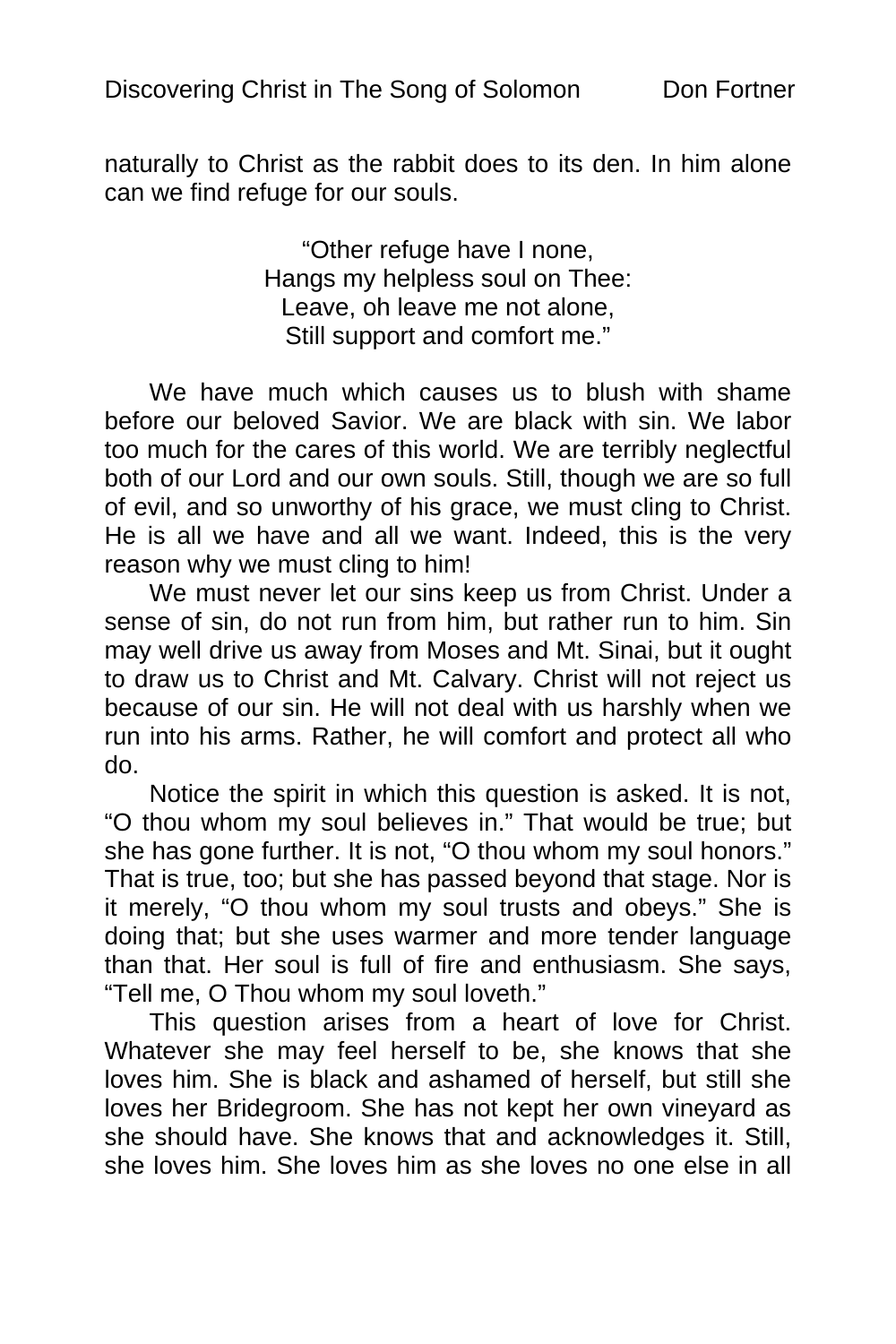the world. Only Christ could claim such a title as this - "Thou whom my soul loveth." No one in all the world can be compared to him. He has no rival. He is the Lord of every believer's heart. He is the monarch of our affections.

Our love, to be sure, is not worthy of him, but we love him supremely and we love him intensely. It is this love for Christ which governs our hearts and motivates our lives (2 Cor. 5:14). Others serve by the rigorous rule of the law. The believer serves Christ from a heart of love. Settle this matter in your own heart. Do you love the Lord Jesus Christ? (1 Cor. 16:22).—Do you serve him out of fear? Do you serve him because of your desire for gain? Or, do you serve him because you love him?

This question is addressed to Christ himself. "Tell me, O Thou whom my soul loveth, where thou feedest, where thou makest thy flock to rest at noon." She goes directly to him. She desires to have him speak directly to her heart. We love to hear the gospel. We love to read the gospel message. But the thing we desire is to hear it from Christ himself. If he will but speak the Word directly to our hearts by the power of his Spirit, then our souls shall be fed and refreshed.

Now, look at the question itself. She desires to know where Christ is and where he feeds his flock, where he meets with and refreshes his people. "Tell me, O Thou whom my soul loveth, where thou feedest, where thou makest thy flock to rest at noon."—What is the bread with which the Son of God feeds his people's souls? It is the gospel of God's free and sovereign grace in him (sovereign election, effectual redemption, free justification, absolute forgiveness, immutable grace, and everlasting love (Jeremiah 6:16).—What are those promises by which the Lord Jesus comforts and refreshes his own in the heat of the day? They are sure, covenant promises which are "yea and amen" in him.

### **2. An argument urged**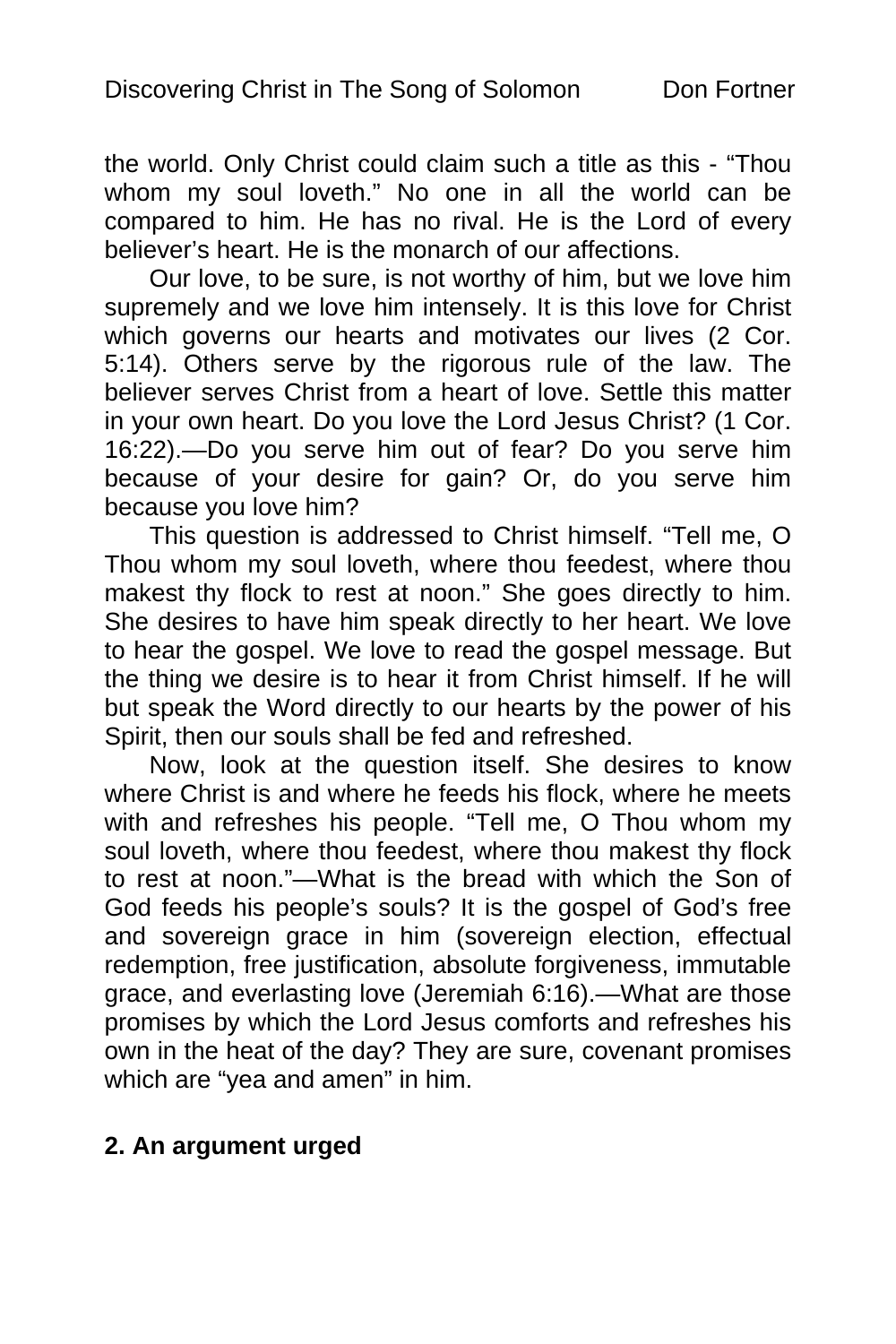Being in earnest about her soul and her Beloved, the Bride is not content merely to raise a question. She presses for an answer, urging her question with an argument.—"For why should I be as one that turneth aside by the flocks of thy companions?"

John Gill suggested that these "companions" are not real companions of Christ, "But false friends, hypocrites and heretics, rivals with him, who set up schemes of worship and doctrine in opposition to his." He was probably right. Satan is a wise and crafty enemy to our souls. He knows that we are not likely to turn aside and follow men who openly oppose Christ. Therefore, he makes his ministers the ministers of righteousness (self-righteousness). We are ever pressed to turn aside from Christ to pursue this or that.

There are many pretended companions of Christ, who allure our souls. There has always been an abundance of false teachers and those who follow them. Some have been turned aside from worship in the spirit to religious ritualism. Others have been turned aside from looking to Christ alone for righteousness to a legal righteousness of their own making. Some have turned aside from free grace to free will, from the gospel of Christ to Arminianism. Many are turned from Christ by pressure from husband or wife. There are many who turn aside from the gospel of Christ to provide religious toys for their children. Many are turned aside from the simplicity of Christ crucified to search out "deeper" things: church order, prophetic mysteries, and Bible codes. Multitudes are turning aside to legalism. They leave Christ for Moses. They forsake Calvary for Sinai. They turn from grace to law.

Be warned! - Satan does not care what you turn to, so long as you turn from Christ. If he can get you to leave Christ for anything, he has won the day. Why should we be as those who turn aside by the flocks of Christ's pretended companions, when we can walk with Christ himself? It grieves me to see any leave Christ, turning aside to follow something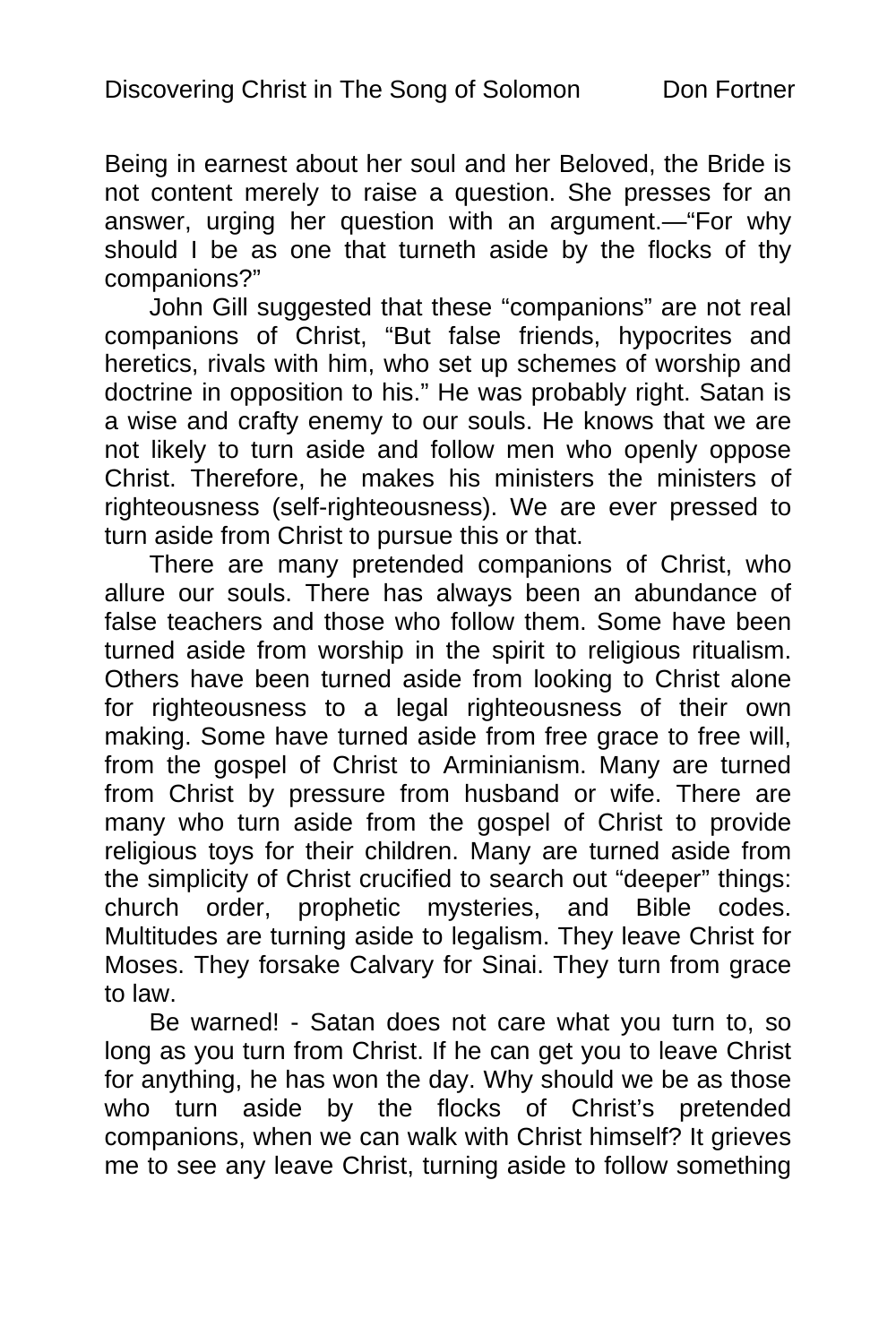or someone other than Christ. But why should we be turned aside from him?

When the multitudes turned and walked no more with Christ, he turned to his disciples and said, "Will ye also go away?" With Peter we must answer, why should we be turned aside unto the flocks of thy companions? "Lord, to whom shall we go?" We have found all that we need and desire in him.

Why should we turn aside by the flocks of others and miss his fellowship? There may be reason for others to leave him, but not for us. His rich, free, eternal, redeeming love has bound us hand and foot, so that we cannot leave him.

If it should ever come to pass that the local church or denomination of which you are a member turns aside from Christ, you will be wise to turn aside from that church and denomination (Rev. 18:4); but do not turn aside from Christ. Why should we leave him (Lk. 22:35)? Is there anything your soul needs that you do not find in him in infinite abundance? Is not his pardon sufficient? Is his righteousness not enough? Is there another comforter to compare to his Spirit? Is anyone or anything more effectual to reprove our sin and unbelief, or to motivate our hearts?

Let us endeavor to live in fellowship with Christ himself. We seek not the blessings of his hand, but the presence of his person. It is good to have the truth of Christ; but it is better to have Christ himself. If we miss his fellowship, if we turn aside from him, his truth will have no aroma. If we lose fellowship with Christ, we will have the standard, but not the Standard Bearer. We might have the candlestick, but there will be no light upon it. If we miss the fellowship of Christ, will we not be stripped of our strength, our joy, and our comfort?

Let us take up this prayer and make it our own.—"Tell me, O Thou whom my soul loveth, where thou feedest, where thou makest thy flock to rest at noon: for why should I be as one that turneth aside by the flocks of thy companions?"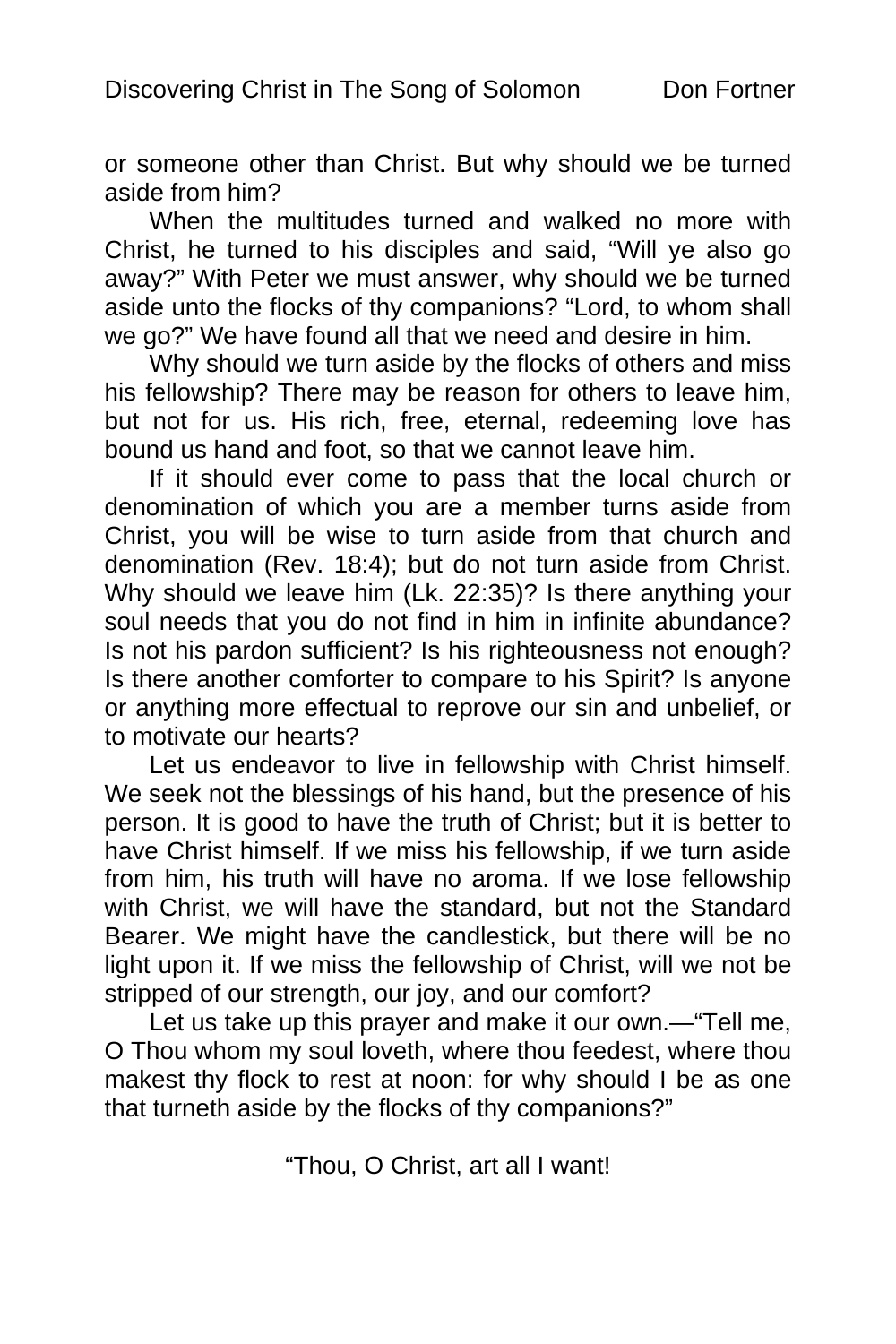More than all in Thee I find!"

### **3. An answer obtained**

She asked him where he fed, where he made his flock to rest at noon. And now the Lord Jesus replies to his beloved Bride. He speaks in love to comfort her heart and assure her.

First, the Lord tells us how beautiful his people are in his eyes (vv. 8-11). In our own eyes, and in the eyes of others, we are black and scornful. But in his eyes we are fair and comely. I would rather trust his eyes than my eyes. If my eyes tell me that I am black, I will weep. But if he assures me that I am fair in his eyes, I will believe him and rejoice. This is what the Son of God says to all who are washed in his blood, robed in his righteousness, and united to him by faith.—"O thou fairest among women,…I have compared thee, O my love, to a company of horses in Pharaoh's chariots. Thy cheeks are comely with rows of jewels, thy neck with chains of gold. We will make thee borders of gold with studs of silver."

Christ sees us in the beauty of his own imputed righteousness and declares that we are perfectly beautiful (Ezek. 16:13-14).

> "In thy Surety thou art free. His dear hands were pierced for thee: With his spotless garments on, We're as holy as God's own Son!"

Christ does not exaggerate the beauty of his people. In him we are perfectly beautiful and gloriously complete, so much so that we may confidently exclaim, "Who shall lay anything to the charge of God's elect?" This is not only what we shall be, experimentally, when he is finished with us (Eph. 5:25-27). This is what we are in him now!

In this passage (vv. 9-11), our Lord uses a well known picture of royal beauty to typify the beauty of his people in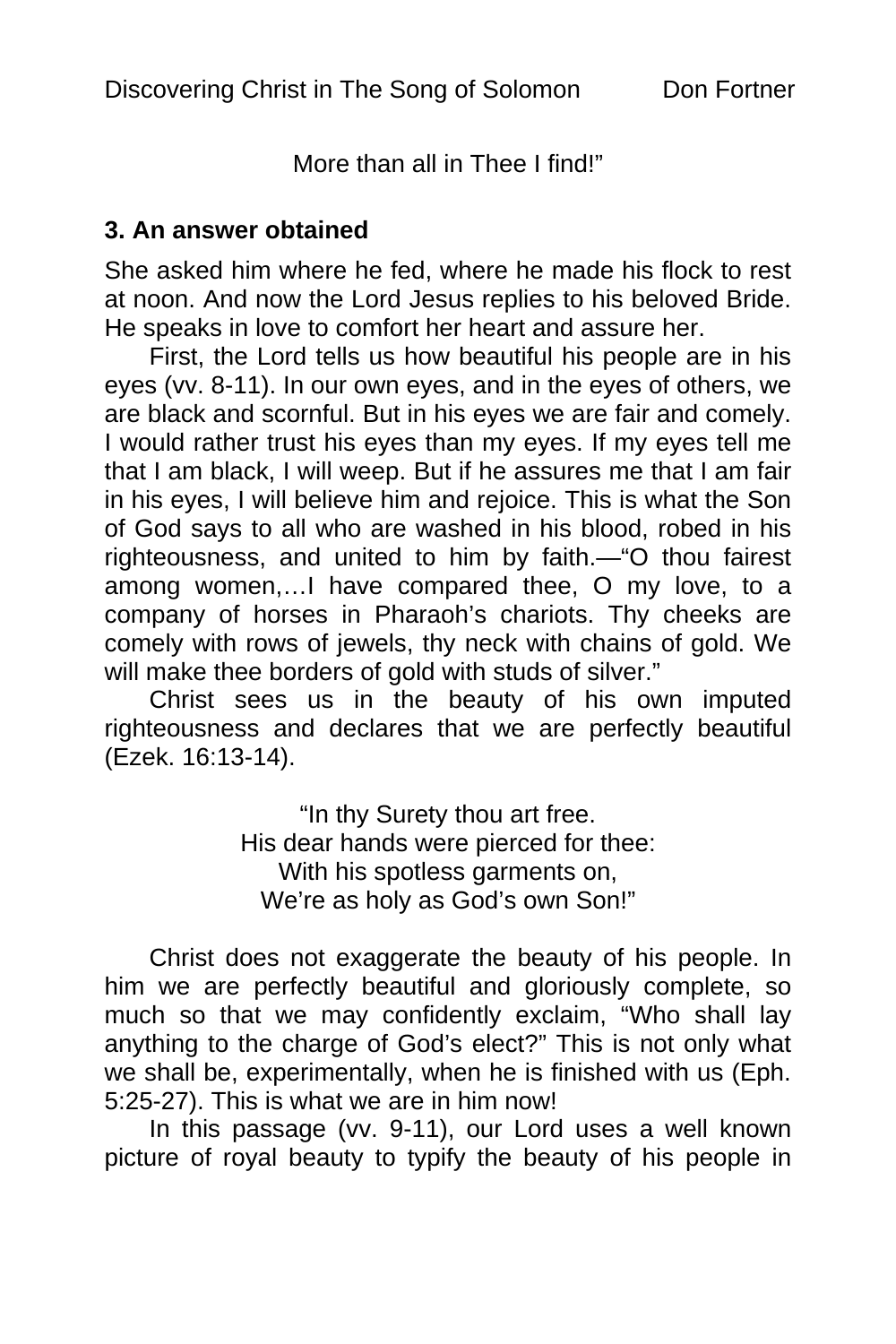him. He compares us to a company of horses in Pharaoh's chariots. Each one is specially chosen, very costly, exceedingly beautiful, and very strong. Next, he shows how he has adorned us by his grace, with rows of jewels—The graces of the Holy Spirit (Gal. 5:22), and chains of gold—The blessings of graces in him (Eph. 1:3-14). Then, he tells us what will yet be done for us.—"We" (God the Father, God the Son, and God the Holy Spirit), "We will make thee borders of gold with studs of silver." This is obviously symbolic, picturing our everlasting bliss and glory with Christ in the heavenly Jerusalem (Isa. 54:11-12; Rev. 21:18-21).

Now, look at the Lord's answer to our question. - "Tell me, O thou whom my soul loveth, where thou feedest, where thou makest thy flock to rest at noon: for why should I be as one that turneth aside by the flocks of thy companions? If thou know not, O thou fairest among women, go thy way forth by the footsteps of the flock, and feed thy kids beside the shepherds' tents" (vv.7-8).

Here is his word of instruction for our hearts.—"Go thy way forth by the footsteps of the flock, and feed thy kids beside the shepherds' tents." He tells us where to find him, where to find food and rest and refreshment for our souls. If you would find Christ, you will find him in the way of the holy prophets, in the way of the patriarchs, and in the way of the apostles. Follow the footsteps of the flock, feed by the tents of his shepherds, and you may find him.

What are the footsteps of the flock? They are the paths in which God's people have always walked. They are the paths of the Lord's sheep. They are not hard to find. They are plain and clear. Abraham, Isaac, and Jacob walked in these paths. These are the paths of David, Isaiah, and Jeremiah. Peter, James, John, and Paul followed these paths. Let us walk in them, too. "The footsteps of the flock" are the path of faith and trust, submission and obedience, righteousness and godliness, love and kindness, and doctrinal truth (Jer. 6:16).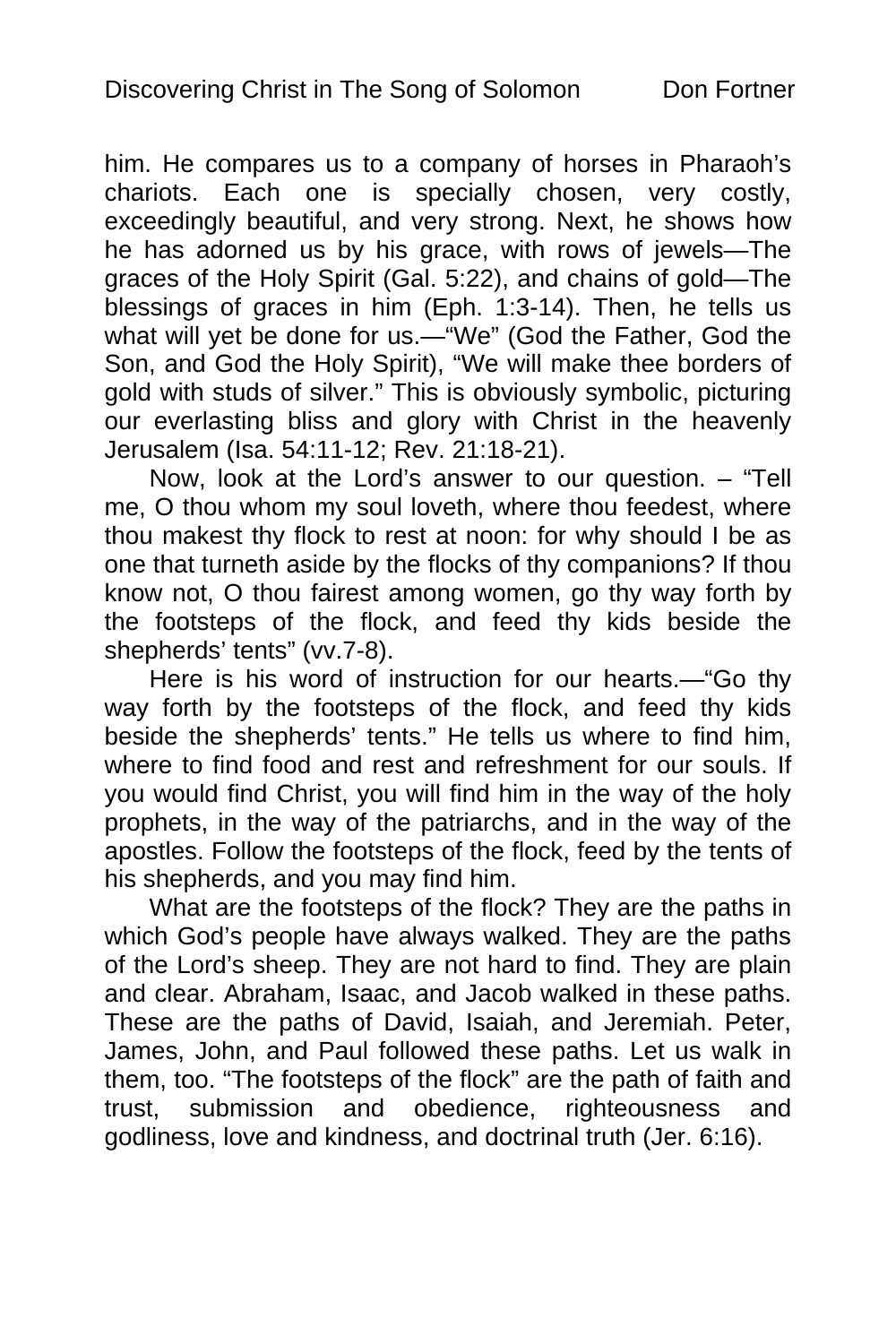Who are these shepherds, by whose tents we must feed? There are many in these days who have set themselves up as shepherds, who feed their sheep in poisonous pastures. Keep away from them. Do not follow a man. Do not cling to a church. Find a man who is preaching the gospel of Christ, and feed by his tent. The church where the gospel is preached is the shepherds' tent. The man who is preaching the gospel is one of Christ's shepherds (Jer. 3:15). Find a man who is like Paul, "Determined not to know anything among you save Jesus Christ and him crucified," and you can safely feed by his tent. Those who are the true servants of Christ preach Christ, they preach all of Christ, and they preach nothing but Christ.

Let others turn aside if they must to the empty cisterns of religious philosophy. We have found a refreshing fountain of life in Christ himself, and we have found rich pastures for our souls in these blessed doctrines of the gospel.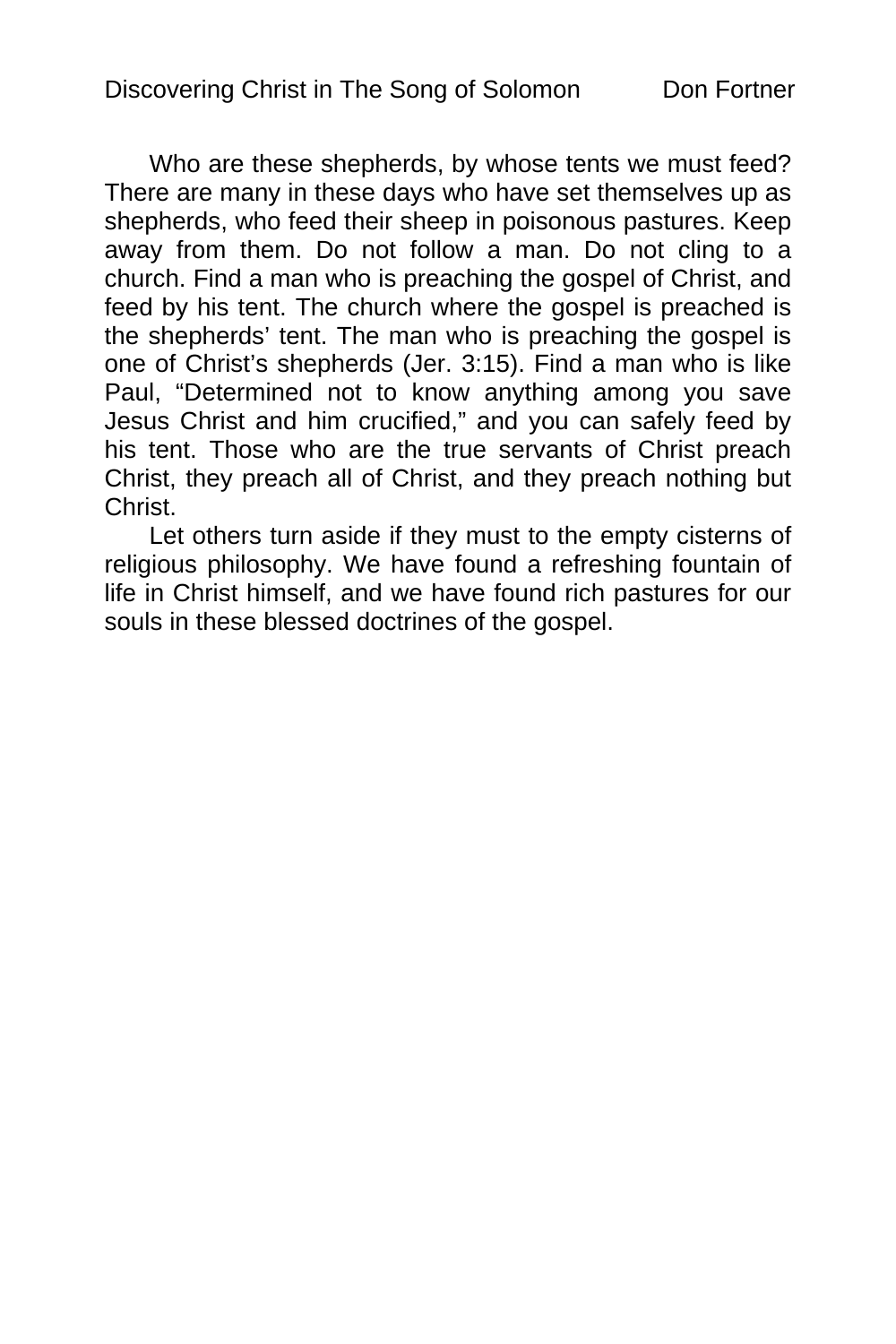## **4.**

# **Christ's estimate of his people**

## **Song of Solomon 1:8-11**

*"O thou fairest among women, …I have compared thee, O my love, to a company of horses in Pharaoh's chariots. Thy cheeks are comely with rows of jewels, thy neck with chains of gold. We will make thee borders of gold with studs of silver."* 

As we become increasingly aware of our personal sinfulness and corruption, as we are humbled by the depravity of our hearts, nothing is more comforting, cheerful, and reassuring to God's saints in this world than the knowledge of the fact that in the eyes of Christ we stand perfect in the beauty of his righteousness, the beauty which he has put upon us.

Indeed, all the spiritual goodness, beauty, and comeliness we have before God is that which Christ puts upon us! We are washed in his blood, robed in his righteousness, and created in his image. How blessed it is, when most keenly and painfully aware of the fact that in us, in our flesh dwelleth no good thing, to hear our Savior say, "Thy beauty is perfect through my comeliness, which I put upon thee" (Ezek. 16:14).

In its essence, that is what the Song of Solomon is all about. This blessed book is a song of love between Christ and his church. As we read the book, we who belong to Christ, we who are married to the Son of God ought to make it as personal as possible. Whenever the bride speaks, read it in the first person. Her words are the expressions of every believer's heart.

Whenever Solomon speaks to the bride, (Pharaoh's daughter), read the words as the words of Christ speaking to you personally. All that he says to her shows the great love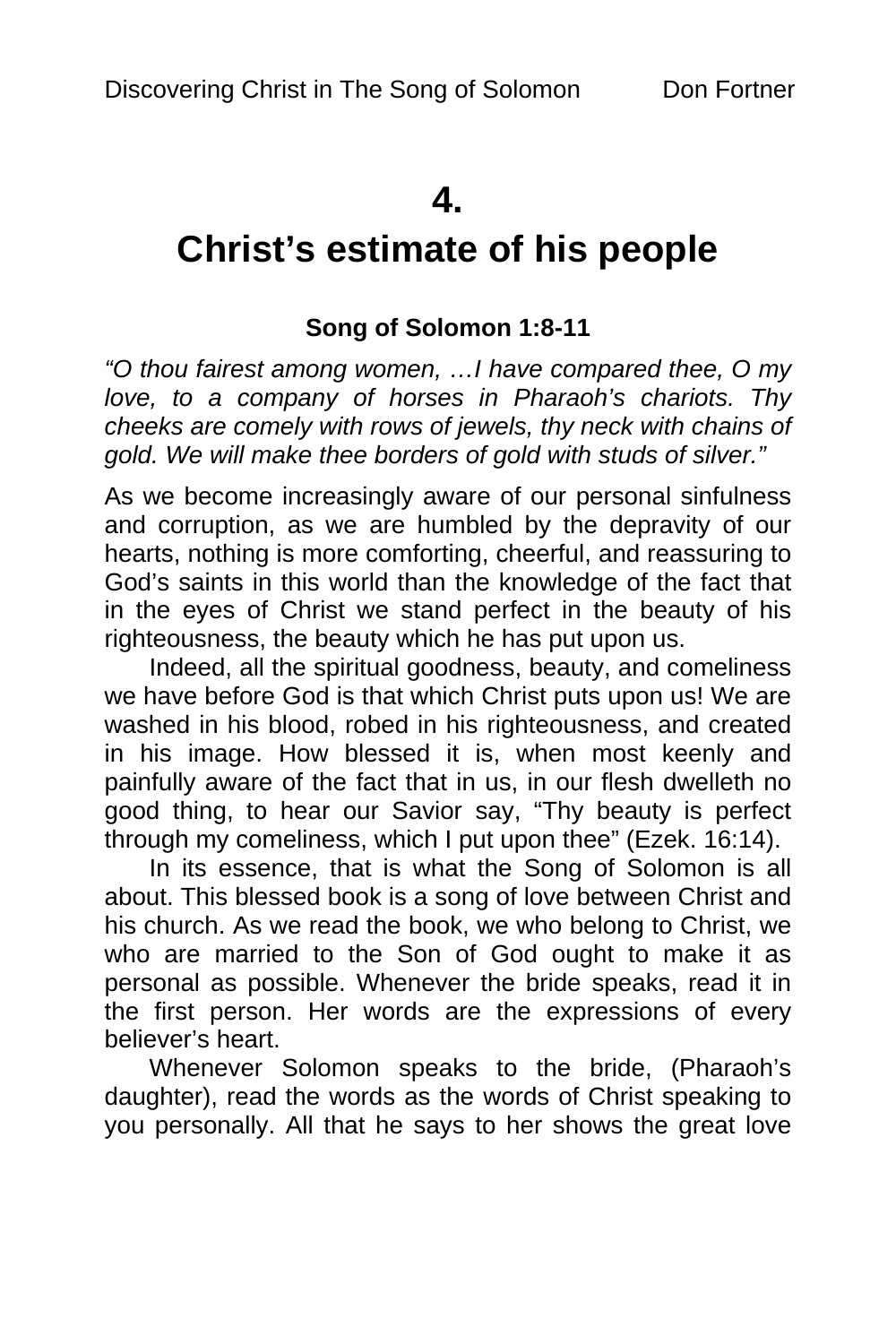and high estimate Christ has for those who are chosen by him, washed in his blood and saved by his grace.

Throughout this blessed love song, we see a constant fluctuation in the bride, but not in the bridegroom. She varies greatly. Sometimes her heart burns with love for him. Then it is as cold as ice. Sometimes she delights to have him lie between her breasts. Then she bolts the door of her heart against him. But his love for her never changes! Is that not the way things are with you? Does your heart not ache and pine for a closer walk with Christ? Does not your heart cry out with Cowper…

> "Oh for a closer walk with God, A calm and heavenly frame; A Light to shine upon the road That leads me to the Lamb.

Where is the blessedness I knew When first I saw the Lord? Where is the soul-refreshing view Of Jesus in His Word?

What peaceful hours I then enjoyed, How sweet their memory still! But now I find an aching void The world can never fill.

Return, O holy Dove, return, Sweet Messenger of rest! I hate the sins that made Thee mourn And drove Thee from my breast.

#### **The record of our constant need**

The Song of Solomon is an inspired record of the constant languishings and revivings we experience in this world, the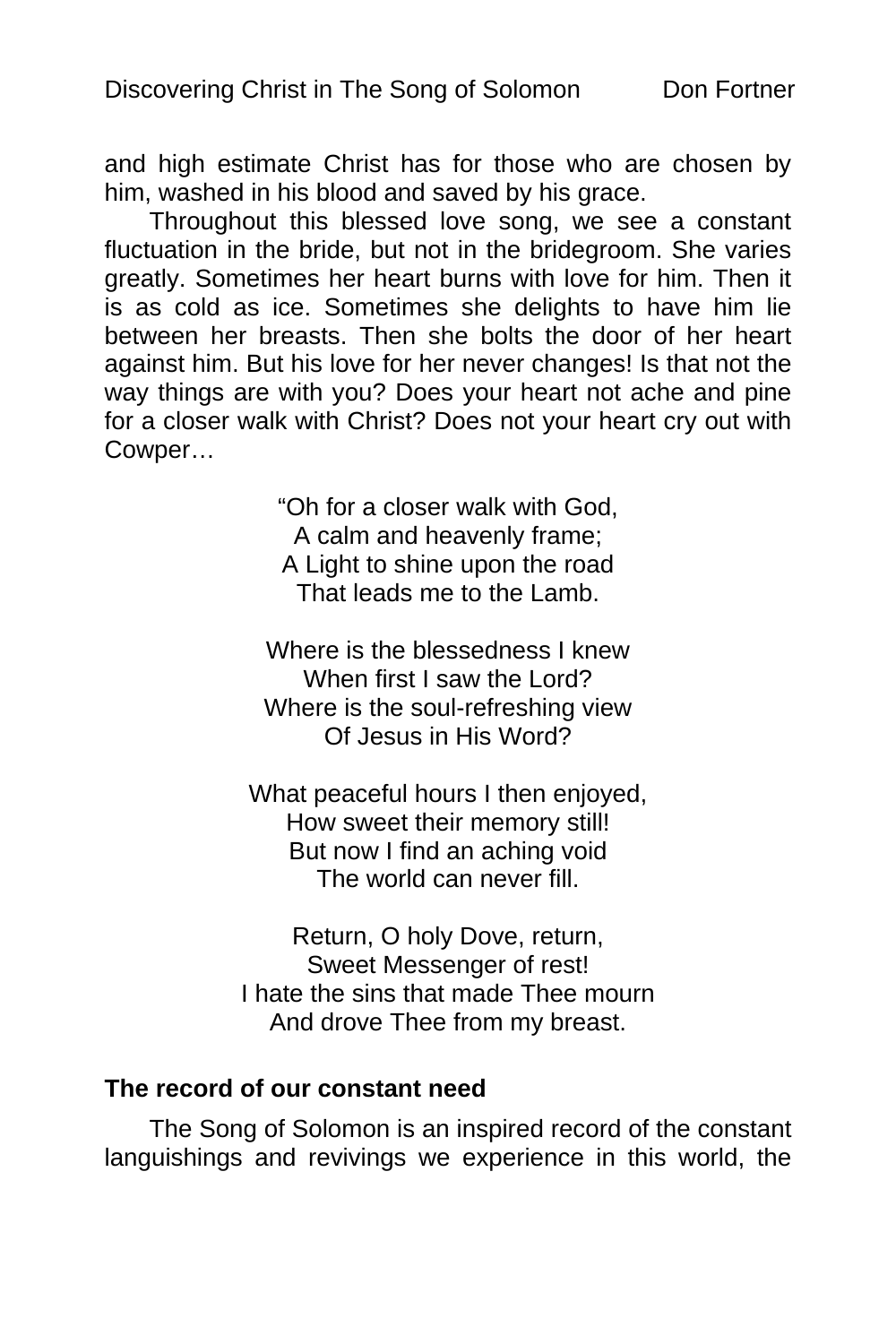languishings of our hearts because of sin and the sweet revivings of our souls by our Savior's unfailing grace.

### *Verse 1 -- "The song of songs, which is Solomon's."*

What a proper, fitting, appropriate title that is for this book. Solomon means peaceful. He represents Christ, the Prince of Peace, our beloved, all-glorious Savior. This is not just a Song. It is called "The Song Of Songs." There are many songs recorded in the pages of Holy Scripture. Moses, Aaron and Miriam, Deborah, Hannah and David all sang songs, great and good songs unto the Lord. But this is called "The Song of Songs." All those other songs were songs of battles fought and victories won, trials endured and triumphs experienced. But this is purely a song of love. It is Solomon's Song and it is all about Solomon. That is to say, it is Christ's song and it is all about Christ and his great love for us.

*Verses 2-4 -- "Let him kiss me with the kisses of his mouth: for thy love is better than wine. Because of the savour of thy good ointments thy name is as ointment poured forth, therefore do the virgins love thee. Draw me, we will run after thee: the king hath brought me into his chambers: we will be glad and rejoice in thee, we will remember thy love more than wine: the upright love thee."* 

These verses express the ardent desires of the believer's languishing heart for fresh discoveries of Christ's love and fresh sweet tokens of it from the kisses of his mouth.

*Verses 5-6 -- "I am black, but comely, O ye daughters of Jerusalem, as the tents of Kedar, as the curtains of Solomon. Look not upon me, because I am black, because the sun hath looked upon me: my mother's*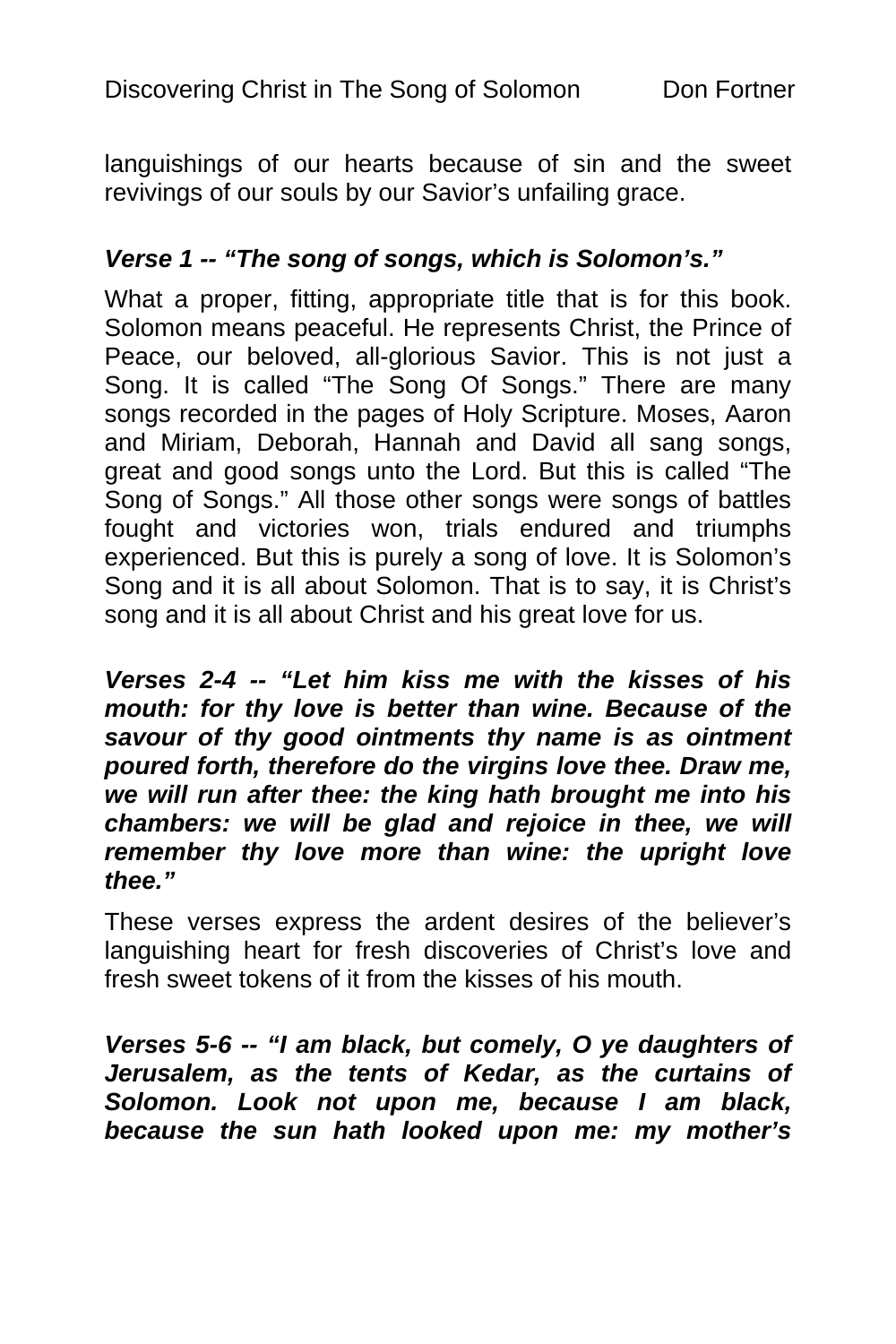### *children were angry with me; they made me the keeper of the vineyards; but mine own vineyard have I not kept."*

Believers frankly and honestly confess their sin, the blackness of their hearts, their natures, and their lives. Yet, in the teeth of our sin, we look to Christ and claim the beauty that he has given us by grace. In our many trials and afflictions, we are often careless and fail to keep our own vineyards. Every heaven born soul knows and freely confesses his sin (1 John 1:9).

### *Verse 7 -- "Tell me, O thou whom my soul loveth, where thou feedest, where thou makest thy flock to rest at noon: for why should I be as one that turneth aside by the flocks of thy companions?"*

Here is an ardent expression of love for Christ, followed by an earnest prayer for guidance and grace. While we live in this world, we seek to follow Christ and feed at his table. But there are many false prophets and apostate churches, all claiming to be his companions. Therefore, we constantly look to our beloved Lord to direct our steps and keep us in the footsteps of his flock.

### *Verses 8-11 -- "If thou know not, O thou fairest among women, go thy way forth by the footsteps of the flock, and feed thy kids beside the shepherds' tents. I have compared thee, O my love, to a company of horses in Pharaoh's chariots. Thy cheeks are comely with rows of jewels, thy neck with chains of gold. We will make thee borders of gold with studs of silver."*

This is our Savior's response to the confession of his beloved bride, telling us where he feeds his flock and makes them rest. This is what the Lord Jesus Christ thinks of his people.

## **A reminder of our ignorance**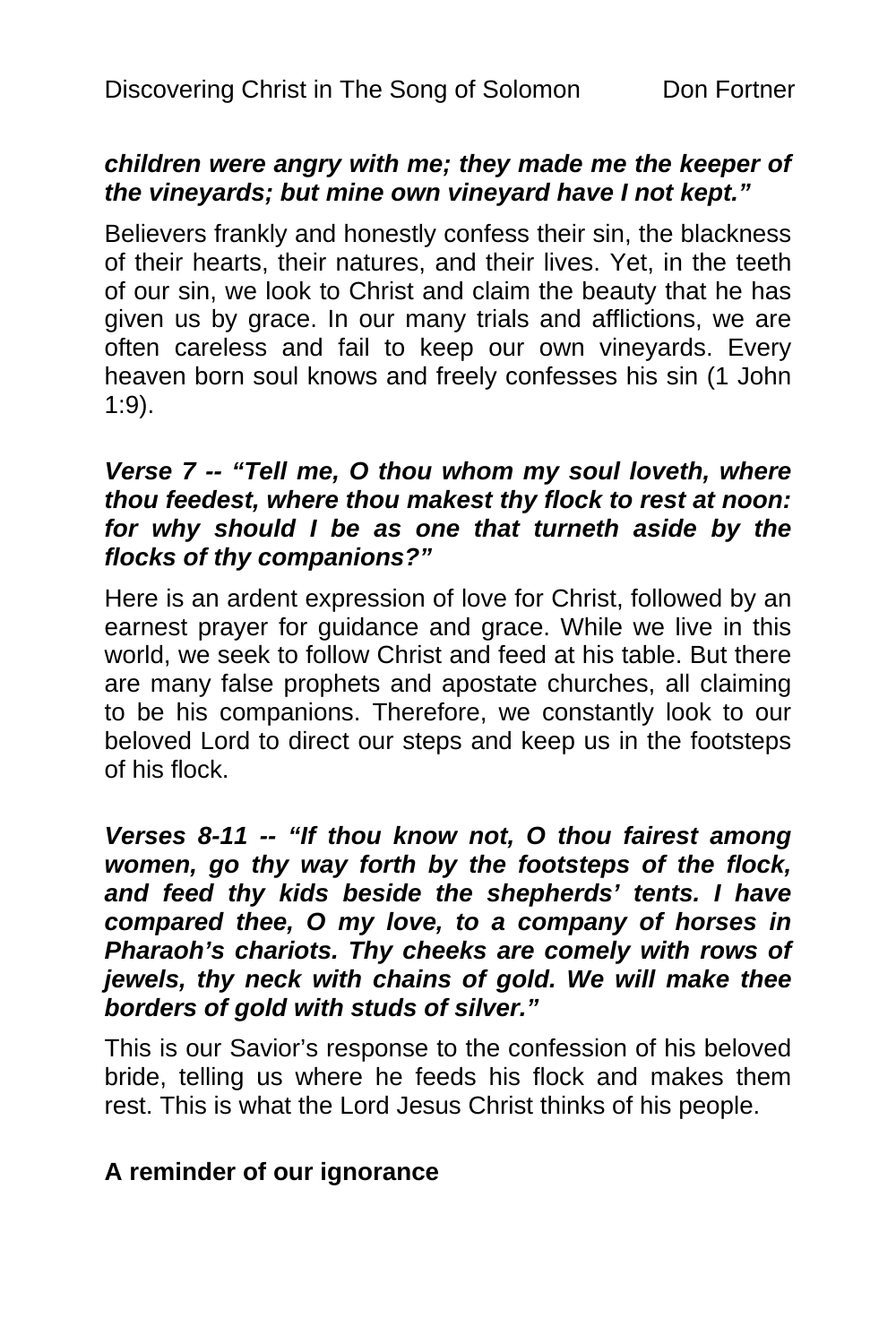The bride asked her beloved where he feeds his flock, where he makes his flock to rest at noon. In our text he replies to his beloved Bride, reminding her of her ignorance. The phrase, "If thou know not," would be better translated, "Since you do not know." The question asked in verse seven was an acknowledgment of ignorance. This reminder of the fact of our ignorance in all things spiritual is given not to discourage us, but to remind us that we must never cease looking to him for guidance and direction.

Particularly, he is reminding us that though we know something of our sinfulness, the corruption and deceitfulness of our hearts, we really have no idea just how corrupt and deceitful our hearts are. We know we are weak; but we do not really have any idea just how weak. We must ever look to him for strength to resist temptation, trust him, obey him, and walk in his way.

### **Instructions for where to find him**

Here is his word of instruction for our hearts.—"Go thy way forth by the footsteps of the flock, and feed thy kids beside the shepherds' tents." Here we are told where to find our Lord, where to find food and rest and refreshment for our souls. If we would find Christ, we will find him in the way of the holy prophets, in the way of the patriarchs, and in the way of the apostles. Only as we follow the footsteps of the flock and feed by the tents of his shepherds, will we find him.

"The footsteps of the flock" are the paths in which God's people have always walked. They are the paths of the Lord's sheep. They are not hard to find. They are plain and clear. Abraham, Isaac, and Jacob walked in these paths. These are the paths of David, Isaiah, and Jeremiah. Peter, James, John, and Paul followed these paths. Let us walk in them, too. They are the paths of faith and trust, of submission and obedience, of righteousness and godliness, of love and kindness, and the old paths of doctrinal truth (Jer. 6:16).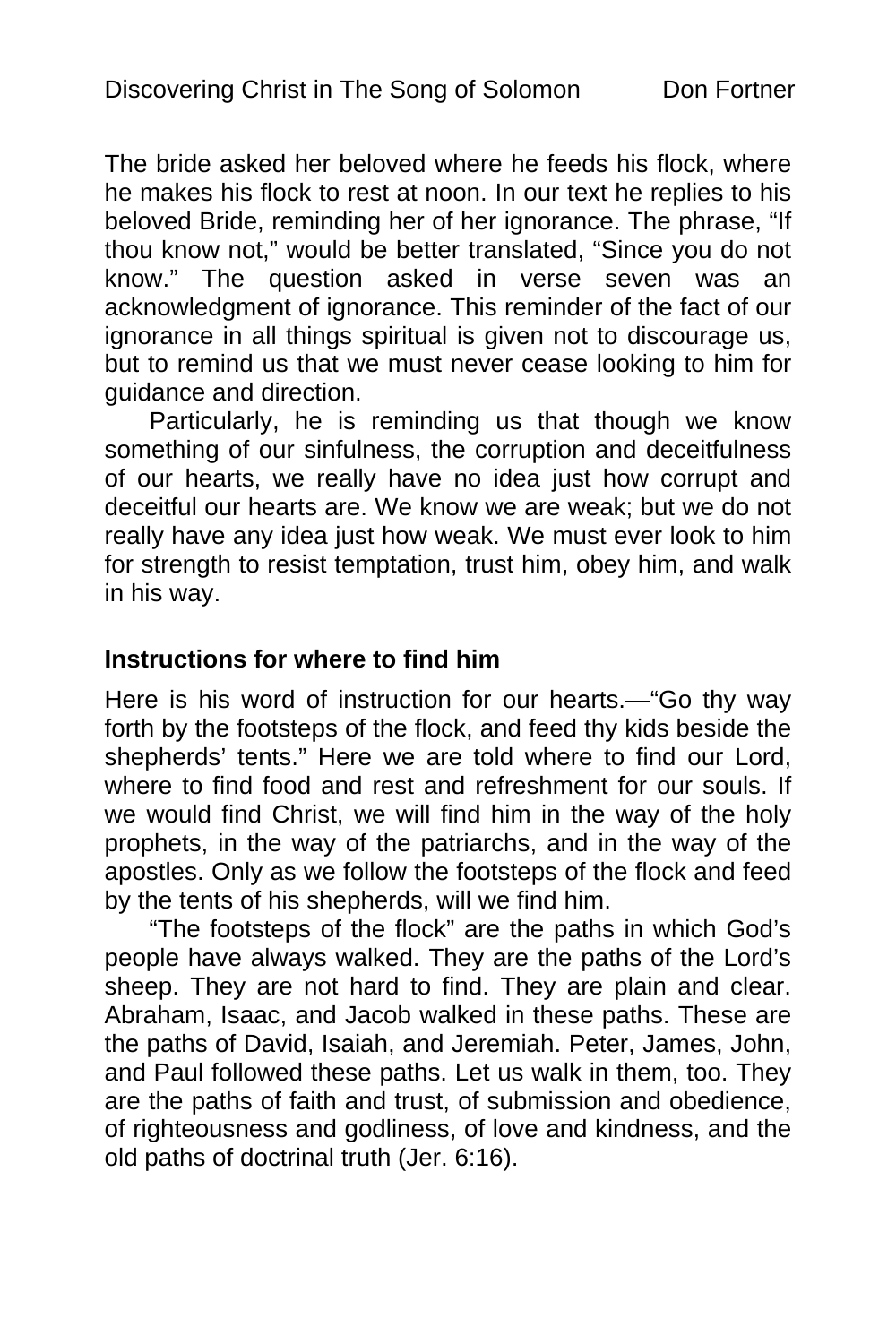Who are these shepherds, by whose tents we must feed? There are many who set themselves up as shepherds, who would feed their followers in poisonous pastures of free will, works religion. Keep away from them. Find a man who is preaching the gospel of God's free and sovereign grace in Christ, and feed by his tent. Only that church where the gospel is preached is the shepherds' tent. Only that man who is preaching the gospel is one of Christ's shepherds (Jer. 3:15).

Find a man who is like Paul, "Determined not to know anything among you save Jesus Christ and him crucified," and you can safely feed by his tent. Those who are the true servants of Christ preach Christ, they preach all of Christ, and they preach nothing but Christ. The shepherds spoken of here are faithful gospel preachers, men appointed and called of God to be undershepherds to Christ. The shepherds tents are the churches pastored by God's faithful servants. As shepherds in ancient times pitched their tents in the wilderness where they led their flocks, so God's servants establish gospel churches in the wilderness of this world for the feeding of Christ's flock.

"Feed thy kids beside the shepherds tents."—We are here directed to feed our kids by the shepherds' tents, and nowhere else. The word "kids" does not to refer to our physical children, though there is certainly an application to them. We are responsible to see to it that our children hear the Word of God faithfully preached. If you feed them upon the husks of free will, works religion you will be responsible for their eternal ruin.

However, the word "kids" is used here in reference to young converts, weak in faith and knowledge. They often think they know much and are strong; but that is not usually the case. Like young lambs, young believers are often a bit wild and rowdy, and have an offensive smell. But it is the "kids" (lambs) of the flock who need our special care and patience.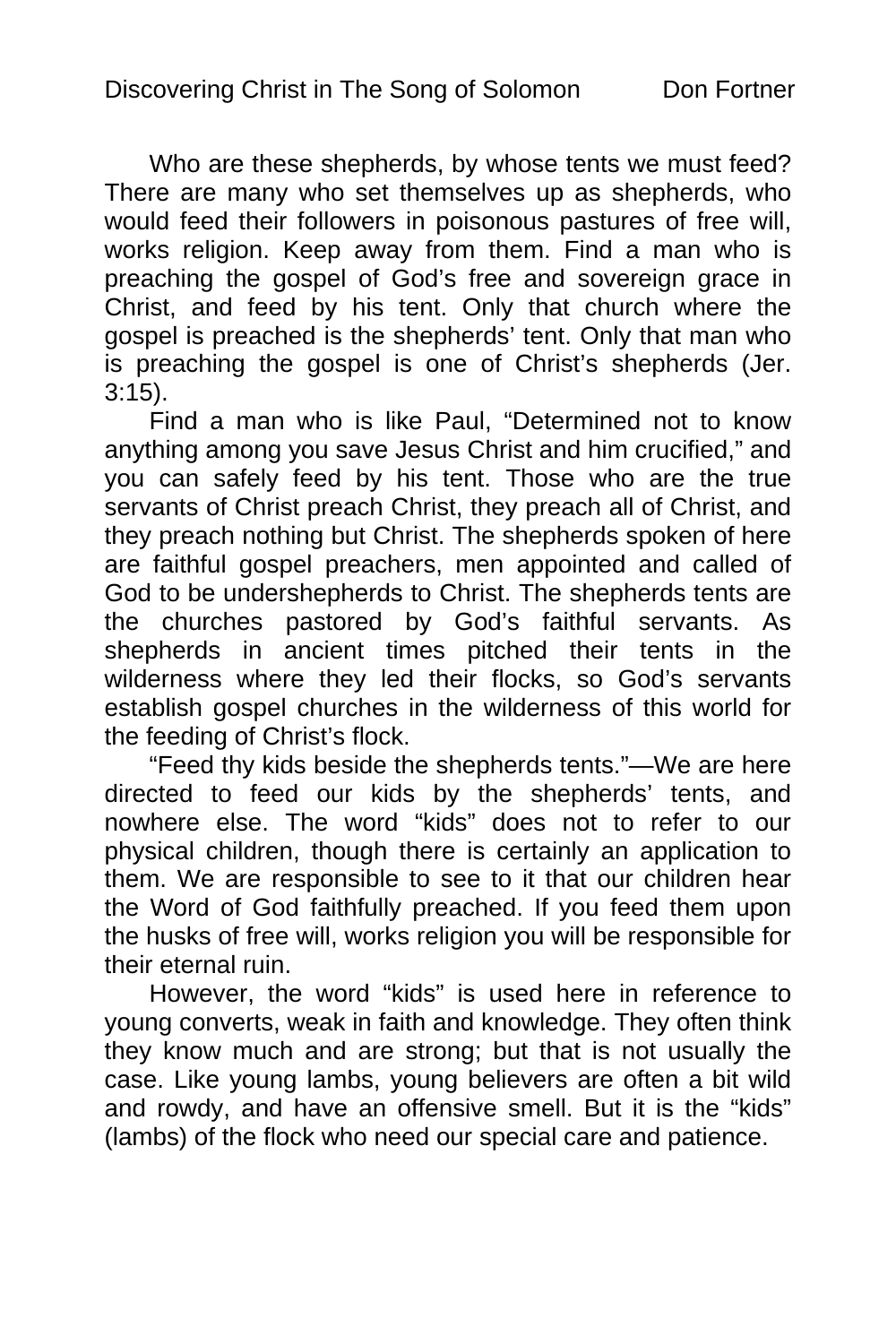### **Christ's estimate of his people**

Here is Christ's estimate of his people. First, our Savior tells us how beautiful his people are in his eyes.—"O thou fairest among women" (vv.8-10). In our own eyes, and in the eyes of others, we are black and scornful. But in his eyes we are fair and comely. I would rather trust his eyes than my eyes. If my eyes tell me that I am black, I will weep. But if he assures me that I am fair in his eyes, I will believe him and rejoice.

This is our Redeemer's declaration to every believing sinner.—"I have compared thee, O my love, to a company of horses in Pharaoh's chariots. Thy cheeks are comely with rows of jewels, thy neck with chains of gold."

The Son of God, our Mediator, sees us in the beauty of his own imputed righteousness and declares that we are perfectly beautiful. Yes, this is how we shall be when he gets done with us and presents us before the Father's throne (Eph. 5:25-27); but that is not what is spoken of here. Here our great God and Savior is declaring what we are at this very moment in his eyes. This is no exaggeration, but a statement of fact (Ezek. 16:13-14). We are perfectly beautiful and gloriously complete, so much so that we may confidently exclaim, "Who shall lay anything to the charge of God's elect?"

> "In thy Surety thou art free. His dear hands were pierced for thee: With his spotless garments on, We're as holy as God's own Son!"

In this passage (vv. 9-11), our Lord uses a well-known picture of royal beauty to typify the beauty of his people in him. He compares us to a company of horses in Pharaoh's chariots (Beautiful, Chosen, Costly, Strong). Then, he shows how he has adorned us by his grace, with rows of jewels (The graces of the Holy Spirit—Gal. 5:22) and chains of gold (The blessings of grace in him—Eph. 1:3-14).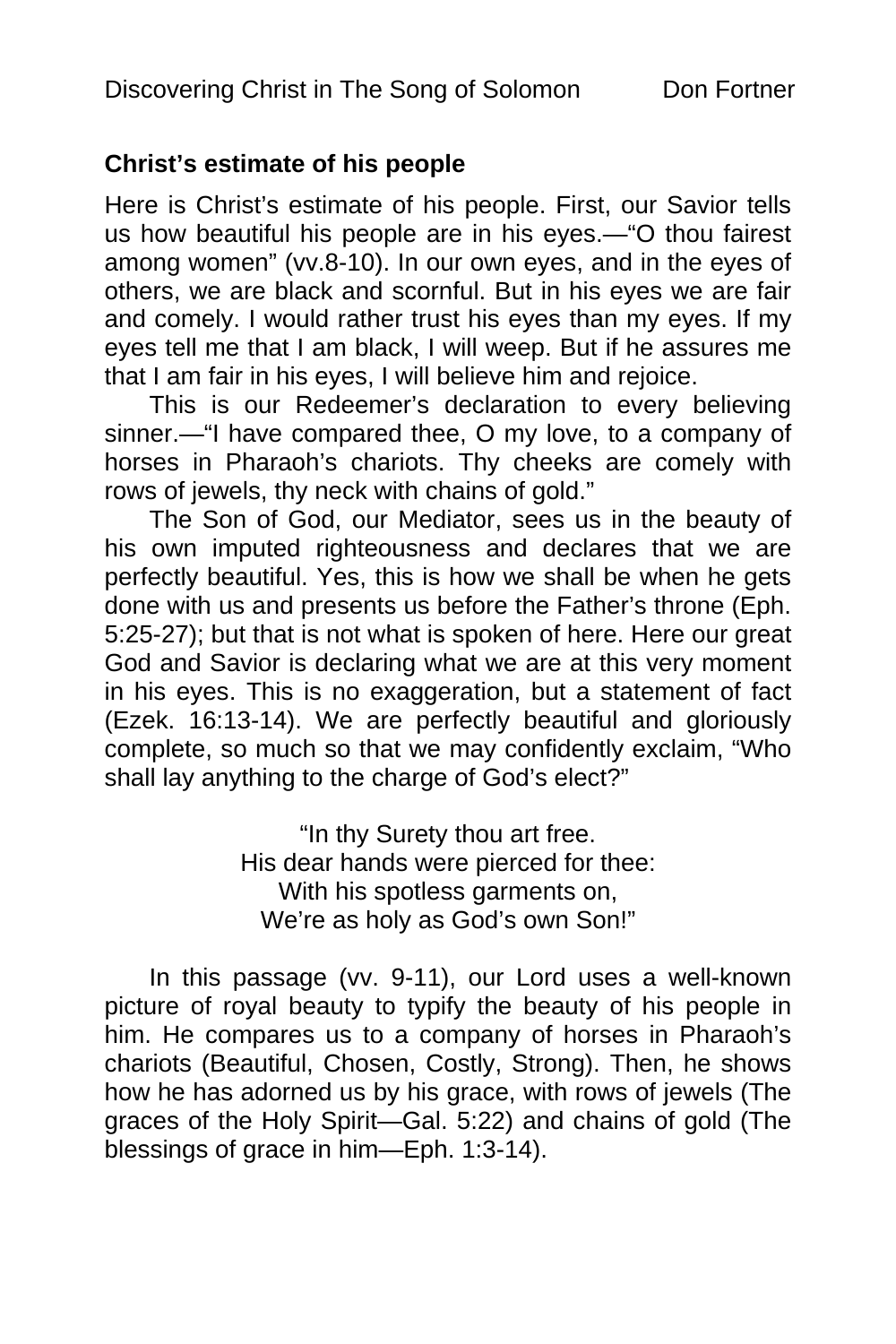In verse 11, our beloved Savior tells us what will yet be done for us.—"We" (God the Father, God the Son, and God the Holy Spirit), "We will make thee borders of gold with studs of silver." This is a symbolic picture of the heavenly Jerusalem and our everlasting glory in heaven (Isa. 54:11-12; Rev. 21:18-21, cf Eph. 5:25-27; Jude 24-25).

Let us never forget our personal weakness, ignorance, and sin. May God graciously cause us ever to look to Christ alone for strength, grace, and cleansing. Let us resolve, by God's grace, ever to be found walking in the footsteps of the flock, feeding by the shepherds'tents, as long as we are in this world. Let us always take special care to watch out and care for our younger brothers and sisters in the kingdom of God. Let us now remember what great things the Lord has done for us. Let us ever live in the anticipation of that glory which awaits us.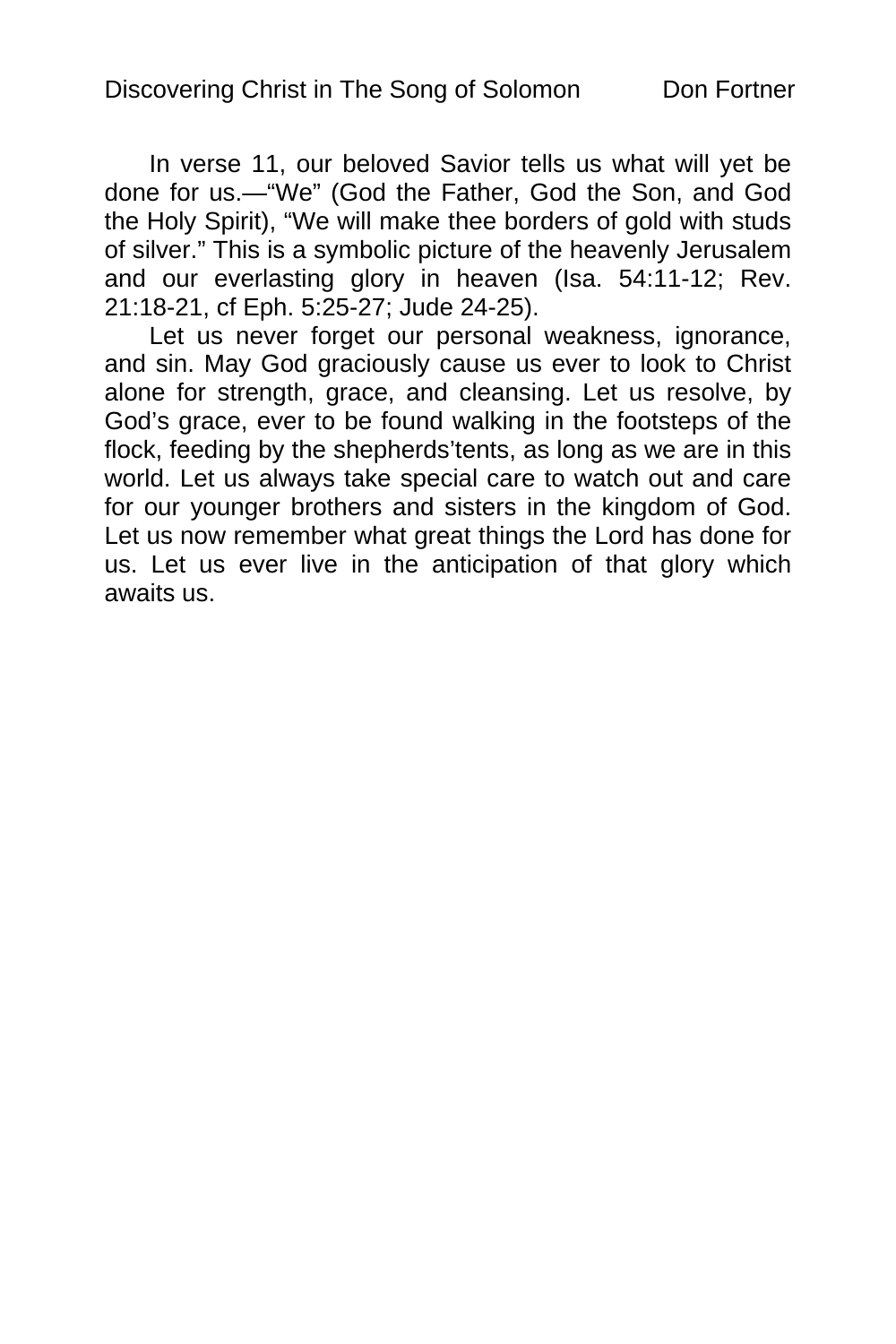# **5.**

# **Sitting with the King at his table**

## **Song of Solomon 1:12-17**

*"While the king sitteth at his table, my spikenard sendeth forth the smell thereof. A bundle of myrrh is my wellbeloved unto me; he shall lie all night betwixt my breasts. My beloved is unto me as a cluster of camphire in the vineyards of Engedi. Behold, thou art fair, my love; behold, thou art fair; thou hast doves' eyes. Behold, thou art fair, my beloved, yea, pleasant: also our bed is green. The beams of our house are cedar, and our rafters of fir."* 

Do you know this King? Is Jesus Christ your Lord, your Savior, your King? Do you know the sweet taste of his saving grace? Have you experienced the blessedness of sins forgiven? Do you trust Christ? Are you washed in his blood, robed in his righteousness, and born of his Spirit? If you are, if you are a sinner saved by the grace of God, saved through the blood of Christ, saved by the power of his Spirit, I am certain that your very soul longs, thirsts, pants, and hungers for him, like a love sick young bride longs, thirsts, pants, and hungers for her husband. You want nothing like you want the embrace of his arms and the kisses of his mouth. That which we need and, I trust, desire above all things is communion with our all-glorious Christ.

### **The object of public worship**

The object of public worship is that we may meet with and worship the Lord Jesus Christ, that we may sit with him at his table, have communion with him, and be fed by him. It is the presence of Christ which gives life and meaning to our worship. Our gatherings for worship without the fellowship of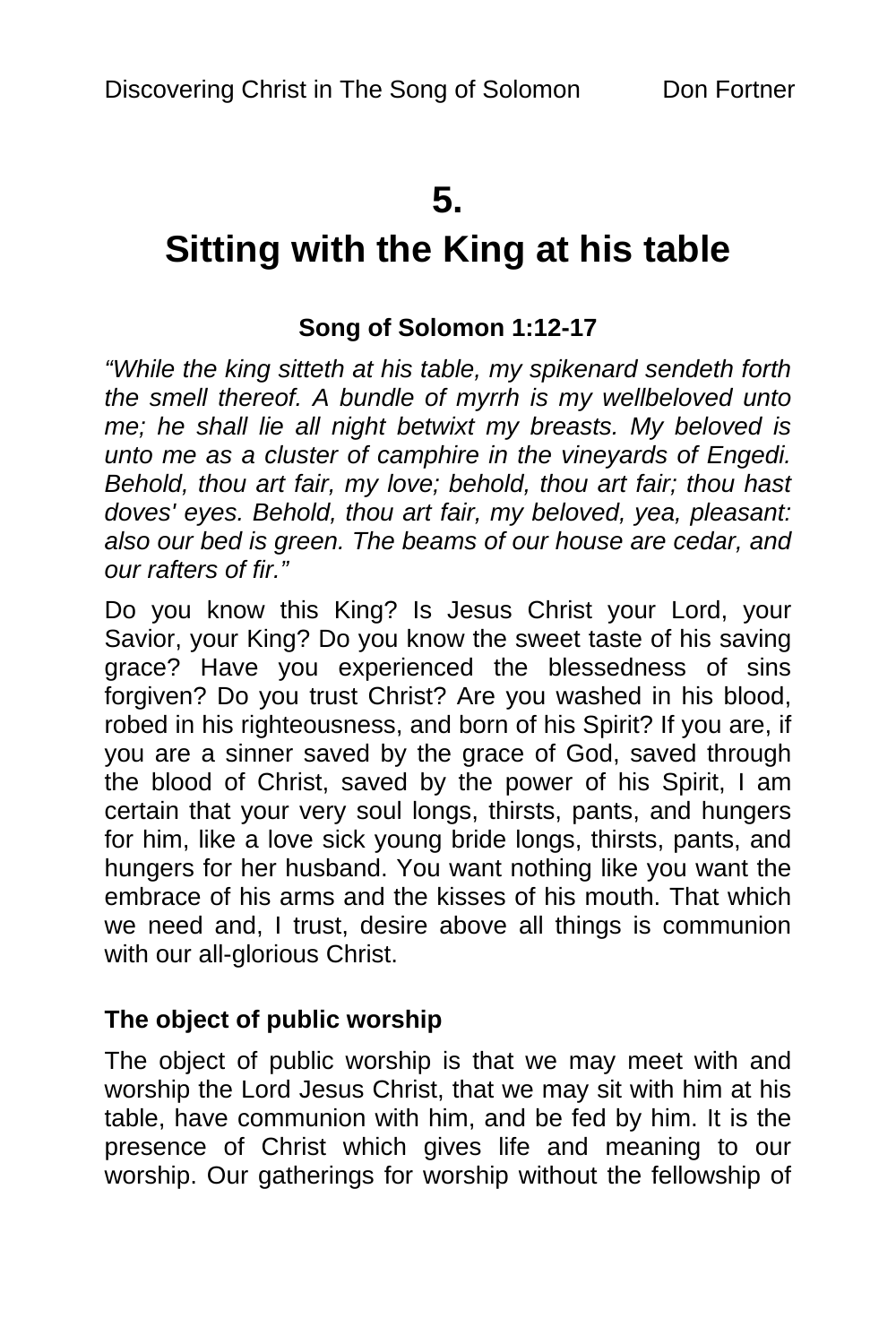Christ are dreary business. It is like a brook without water, a cloud without rain, a sky without a sun, a night without a star. We need Christ! Without him all is vain! The doctrine of Christ without the presence of Christ is a lifeless corpse. The ordinances of Christ without the presence of Christ are meaningless rituals. Our songs of praise without the presence of Christ are but sorrowful groans. The Word of God without the presence of Christ is a sealed Book. The preaching of the gospel without the presence of Christ is only an exercise in futility.

We must have Christ, or we have nothing! We cannot live without him. Without him we have no light. Without him we have no comfort. Without him we have no strength. Without him we are nothing. Without him we can do nothing.

We have before us a picture of King Jesus sitting at his table, a table spread with the rich morsels of the gospel, manifesting himself to his people. We have here a picture of communion and fellowship with Christ himself.

### **Nothing so precious**

There is nothing so precious to the true believer as Christ himself (vv. 12-14). Here, the bride speaks about her Beloved. — "While the king sitteth at his table, my spikenard sendeth forth the smell thereof. A bundle of myrrh is my wellbeloved unto me; he shall lie all night betwixt my breasts. My beloved is unto me as a cluster of camphire in the vineyards of Engedi."

What a picture this is! The King is sitting at his table in his palace with his beloved Bride. She is so overcome by his beauty and goodness that her heart must speak. In tender affection she tells him how precious he is to her. The picture, of course, is of our Lord Jesus Christ, sitting in the midst of his church in precious fellowship. Truly, our meetings are blessed when he meets with us. The gospel is truly a feast for our souls when he spreads the table. Christ is precious to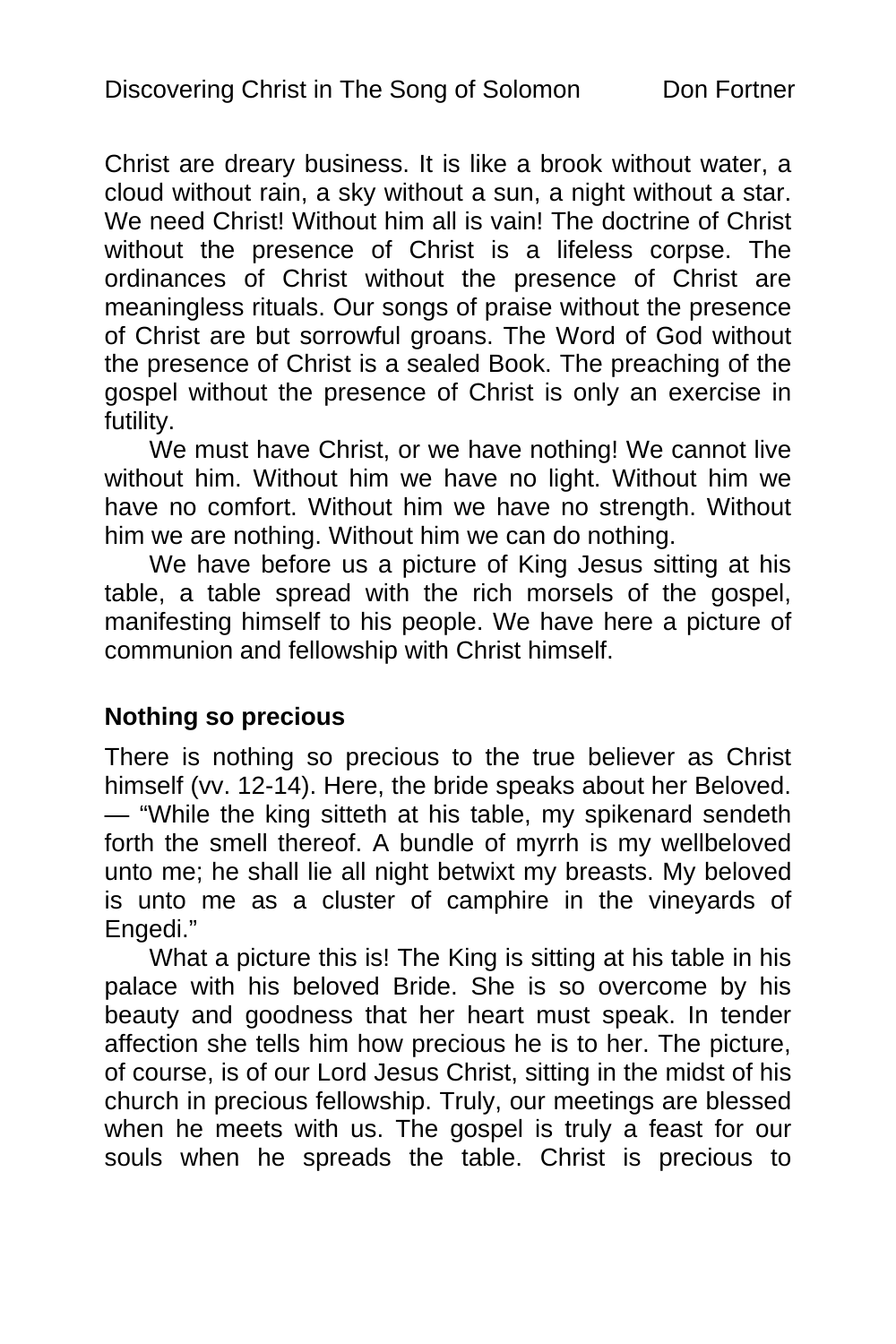believing hearts; and he is never more precious than at those times when he reveals and manifests himself in sweet, intimate, and real fellowship with his people (1 Pet. 2:7).

Here is the Lord Jesus Christ, the King (Our King!), revealing himself in the blessedness of fellowship with his people (v. 12). – "While the king sitteth at his table, my spikenard sendeth forth the smell thereof." This is the thing we most greatly desire at all times when we come together for worship. If Christ meets with us, all is well. It matters not where we meet, or even how many of us there are. If Christ is present, we have all that our hearts can desire.

All true believers reverence Christ as their sovereign King, bowing to him with willing, loving hearts. What bride would object to her loving and beloved husband being her king? Christ the King has his royal table spread in the gospel. The gospel of the grace of God is a feast of fat things prepared for all nations. It is a table furnished, by which the souls of men are fed. Our Lord has promised to be present with two or three who gather in his name. He comes, by his Spirit through the ministry of his Word, to sup with us, and he allows us to sup with him.

When Christ himself meets with us, our meetings are truly blessed, because his presence draws out the grace he has created in our hearts. That is what is meant by the words, "My spikenard sendeth forth the smell thereof." As Mary broke open the box of precious spikenard and the sweet fragrance of it filled the room, so when the Lord Jesus meets with his people in the house of God, as the preacher breaks open the Word, the sweet fragrance of Christ crucified fills the room (John 12:1-3). When he withdraws and hides himself from us our spirits languish like tender plants in the hot sun. But when our Lord reveals himself our souls are renewed and made fruitful.

Nothing gives believing souls so much joy and satisfaction as fellowship with Christ. The children of God are not morbid people. We know how to enjoy the good things of life. But the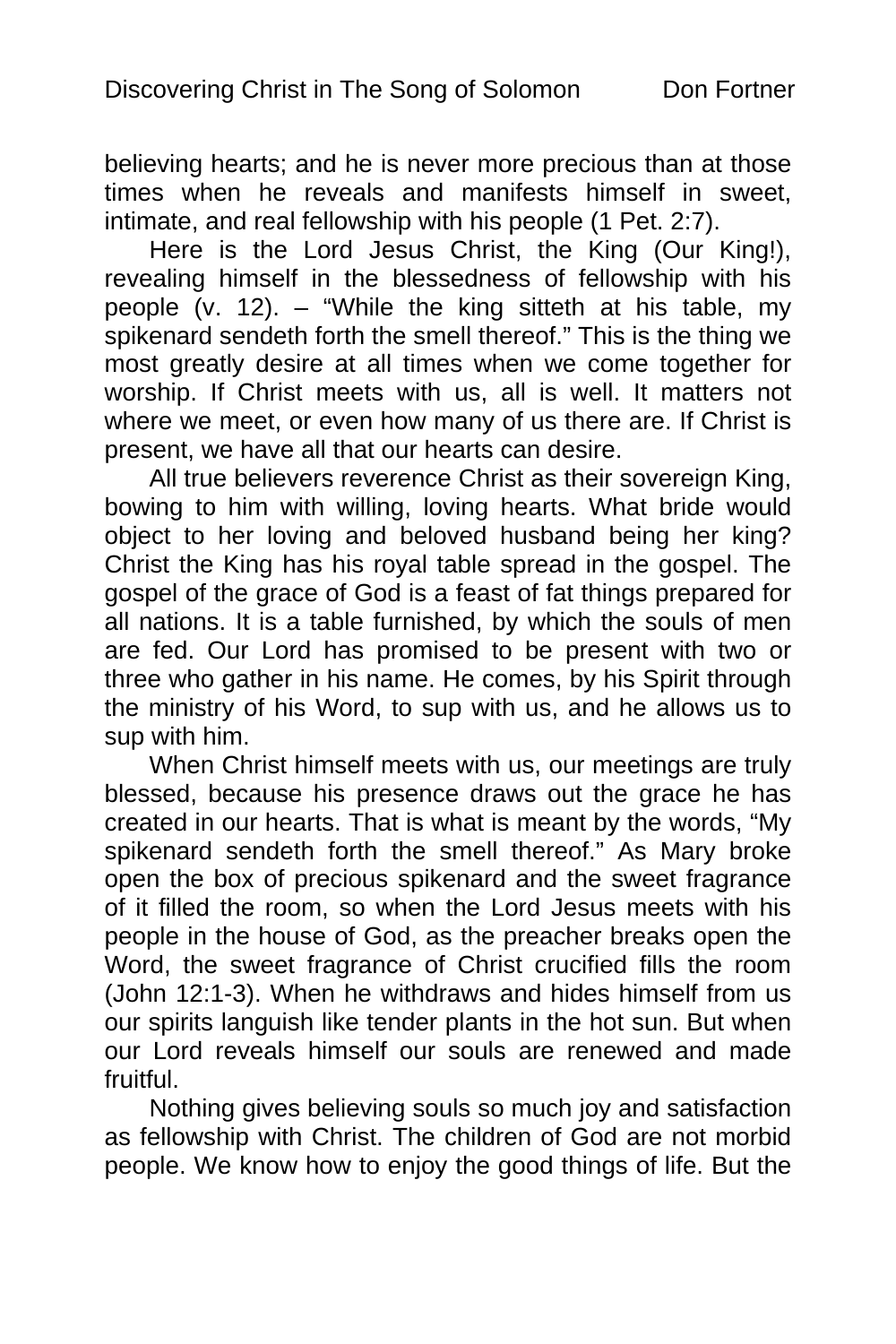greatest joys known to men in this world are mixed with a measure of bitterness and sorrow. The blessed fellowship of Christ is pure joy. There are no bitter dregs in this sweet wine.

### **A bundle of myrrh**

The Lord Jesus Christ is unutterably precious to every believer (vv. 13-14). — "A bundle of myrrh is my well-beloved unto me; he shall lie all night betwixt my breasts. My beloved is unto me as a cluster of camphire in the vineyards of Engedi."

Here we have a picture of our Lord's beauty, his value, and his love to a believing soul. The language is the language of intimate love. It is altogether spiritual. Christ is well beloved, the choice object of our hearts' affections. He is not merely beloved, but "well-beloved." He is chosen and preferred above all others. In our innermost souls his is uppermost. None can rival him. None can be compared with him.

The Lord Jesus is like a bundle of myrrh to us. Myrrh was a very costly and rare plant, greatly valued in ancient times for many reasons. It serves very well as a picture of Christ in this passage. Here are five ways in which myrrh fitly represents our Savior…

First, Christ may be compared to myrrh, because of its preciousness. It was a very expensive thing. It is always represented in Scripture as being rare and costly. Jacob sent some myrrh down into Egypt as a choice gift. But no myrrh could ever compare with our Lord Jesus Christ. He is the precious gift of God to us. When God gave us his Son, he gave us his all. What a precious gift Christ is to us! "Thanks be unto God for his unspeakable gift!"

Second, Christ may be compared to myrrh, because it was a very pleasant perfume. It was sweet to the smell. In the Old Testament, myrrh was mingled with the sacrifices, so that when the fat of the kidneys of rams and beasts were burned, the smoke that ascended up to heaven had the sweet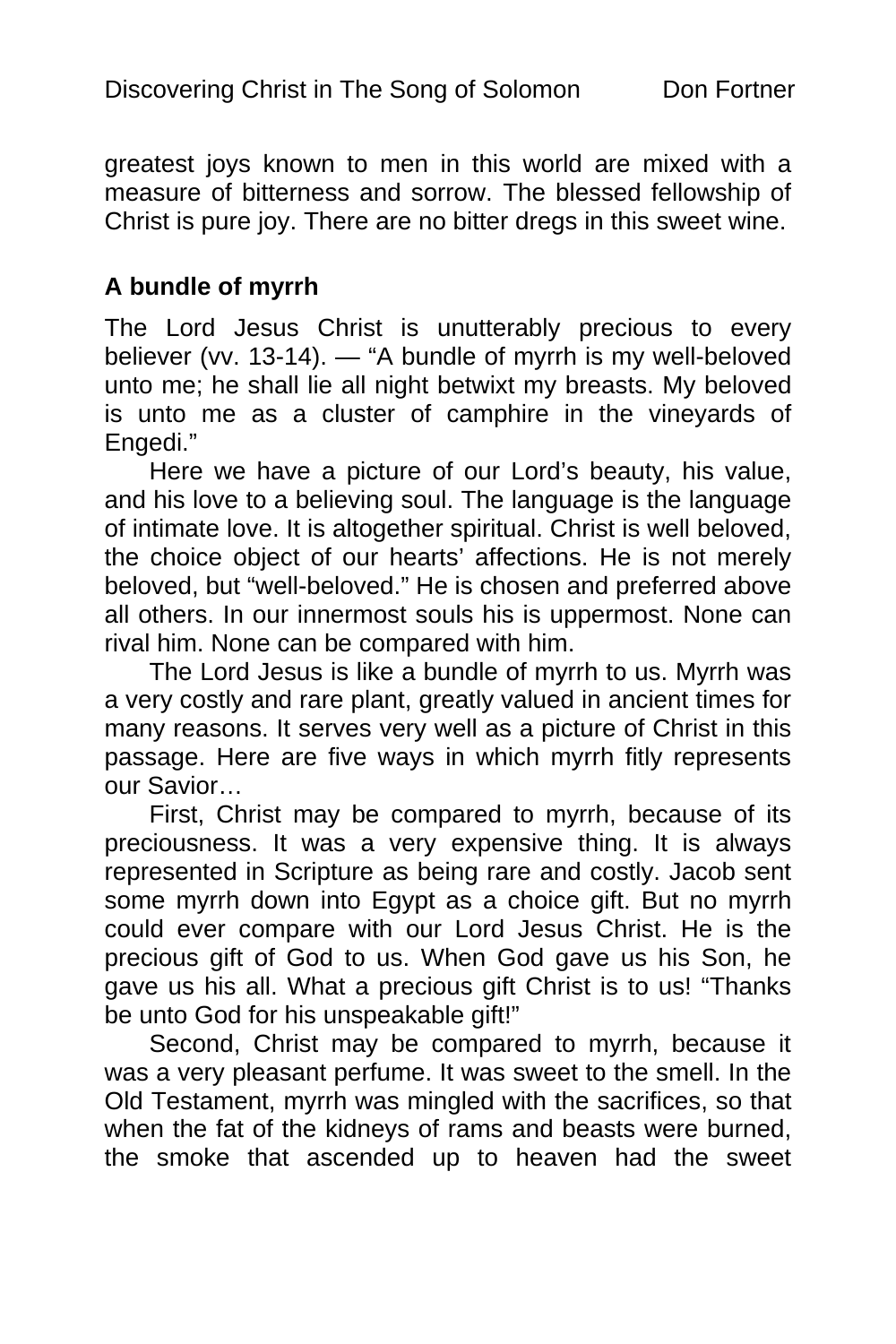fragrance of myrrh. Do you see the picture? That which makes us acceptable to God is the sweet perfume of our Lord Jesus Christ (1 Pet. 2:5). We are "accepted in the Beloved." (2 Cor. 2:15-16; Phil. 4:18; Mal. 1:11).

Third, Christ may be compared to myrrh, because it was a preservative. The Egyptians used myrrh to embalm the dead. Nicodemus and those holy women who came to bury the Savior brought myrrh and aloes to wrap his body. Myrrh was used to prevent decay and corruption. Even so, Christ, like a bundle of myrrh, preserves us.

Fourth, Christ may be compared to myrrh, because it was used for purification. In ancient times people thought that myrrh had certain medicinal qualities. In times of pestilence and plague they would carry a little bag of myrrh around their necks, hanging between their breasts, to serve as a disinfectant. They were not correct in their ideas. But this is certain: — The Lord Jesus Christ has infinitely great medicinal value for our souls. His name is "Jehovah-rophi.." He declares, "I am the Lord that healeth thee." He heals the hearts of chosen sinners of the deadly plague of sin. He makes every believer pure and perfect before God.

Fifth, Christ may be compared to myrrh, because women in ancient times used it as a beautifier. Before Esther was presented to Ahasuerus she prepared herself with myrrh. Oriental women thought that myrrh would remove wrinkles and soften the skin. I have no knowledge about such things. But I do know that nothing makes a believer beautiful except Christ. He removes every spot and blemish and wrinkle from all his people (Eph. 5:25-27).

Women in ancient times would very carefully take precious, costly, rare sprigs of myrrh, tie them together, and hang them in a bag between their breasts for all of these reasons. And for all of these reasons, we will cling to Christ. His presence, his fellowship is like a bundle of myrrh between our breasts. When we have him all is well. Child of God, cling to Christ. Keep him near you. Bind him to your heart.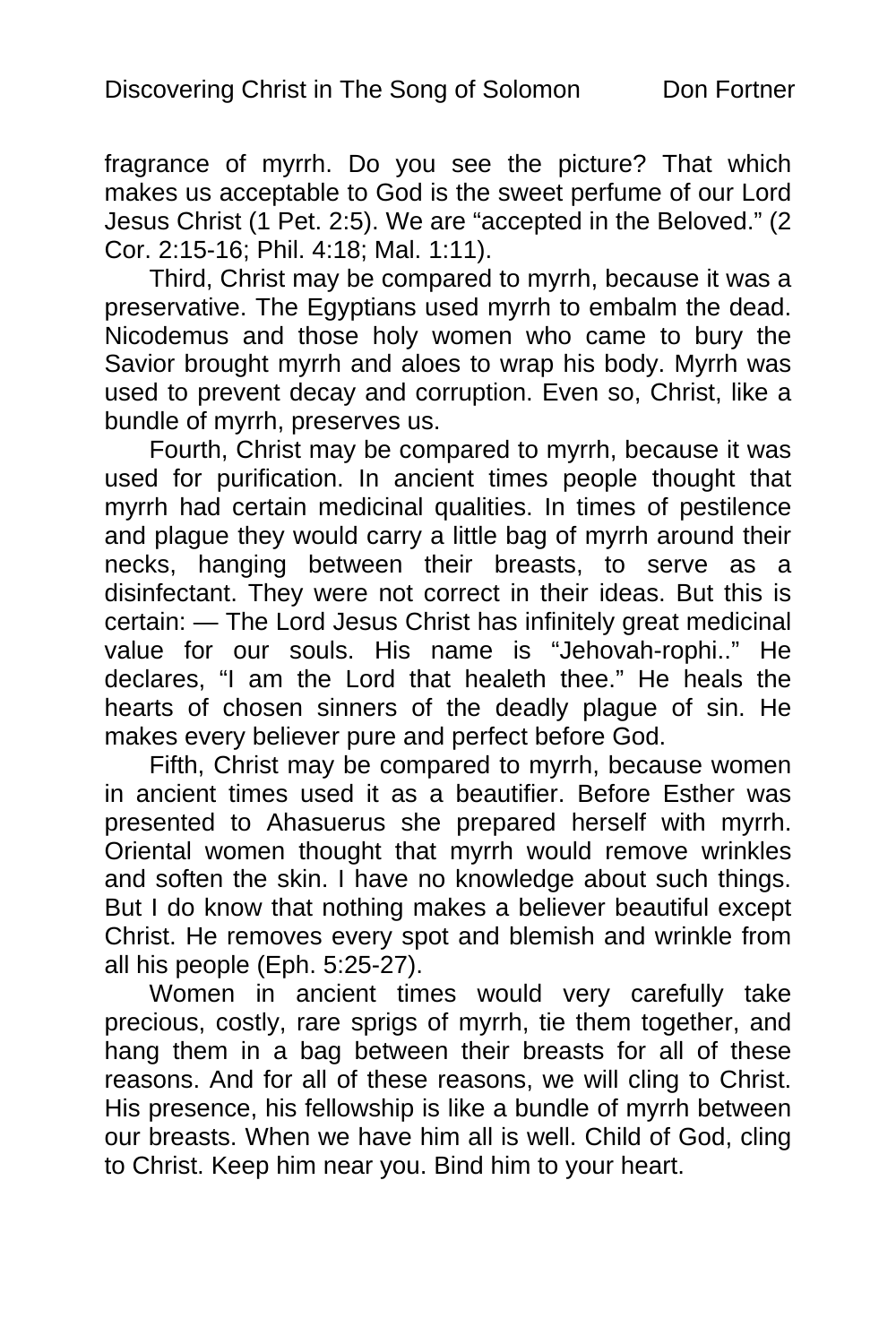"He shall lie all night between my breasts." This is an expression of intense desire. These are the words of confident faith. He said he would! This is a firm resolve. Throughout the long night of my pilgrimage through this world, I want his fellowship. If Christ will be with me, I want no more! "He shall lie all night between my breasts."

### **A cluster of camphire**

Christ is our only acceptance before God (v. 14). — "My beloved is unto me as a cluster of camphire in the vineyards of Engedi." The word translated "camphire" is most commonly translated "atonement," "covering," or "propitiation." The Lord Jesus Christ is a cluster of merit and righteousness to all believers. He is precious to us, because he is our propitiation before God.

I do not suggest that Christ is so fully precious to all people. He is not. Multitudes see nothing in him. But, no matter what he is or is not to another, every heaven born soul speaks like this about Christ. — "My Beloved is unto me all that is needful, all that is lovely, all that is precious. He loved me and gave himself for me. He is my Lord and my God."— "Unto you therefore which believe, he is precious!"

### **Nothing so precious to Christ**

As there is nothing in all the world so precious to the believer as Christ, so nothing in all the world is so precious to the Lord Jesus Christ as his church (v. 15). Here the Lord Jesus speaks to us about us. — "Behold, thou art fair, my love; behold, thou art fair; thou hast doves' eyes." So precious are the chosen to the Lord God that he will sacrifice nations for them (Isa. 43:4).

It is one thing for us to speak of Christ with great delight and satisfaction. But here is something that would be utterly unbelievable, were it not written in the Book of God. — The Son of God, our all-glorious Christ, speaks of all who are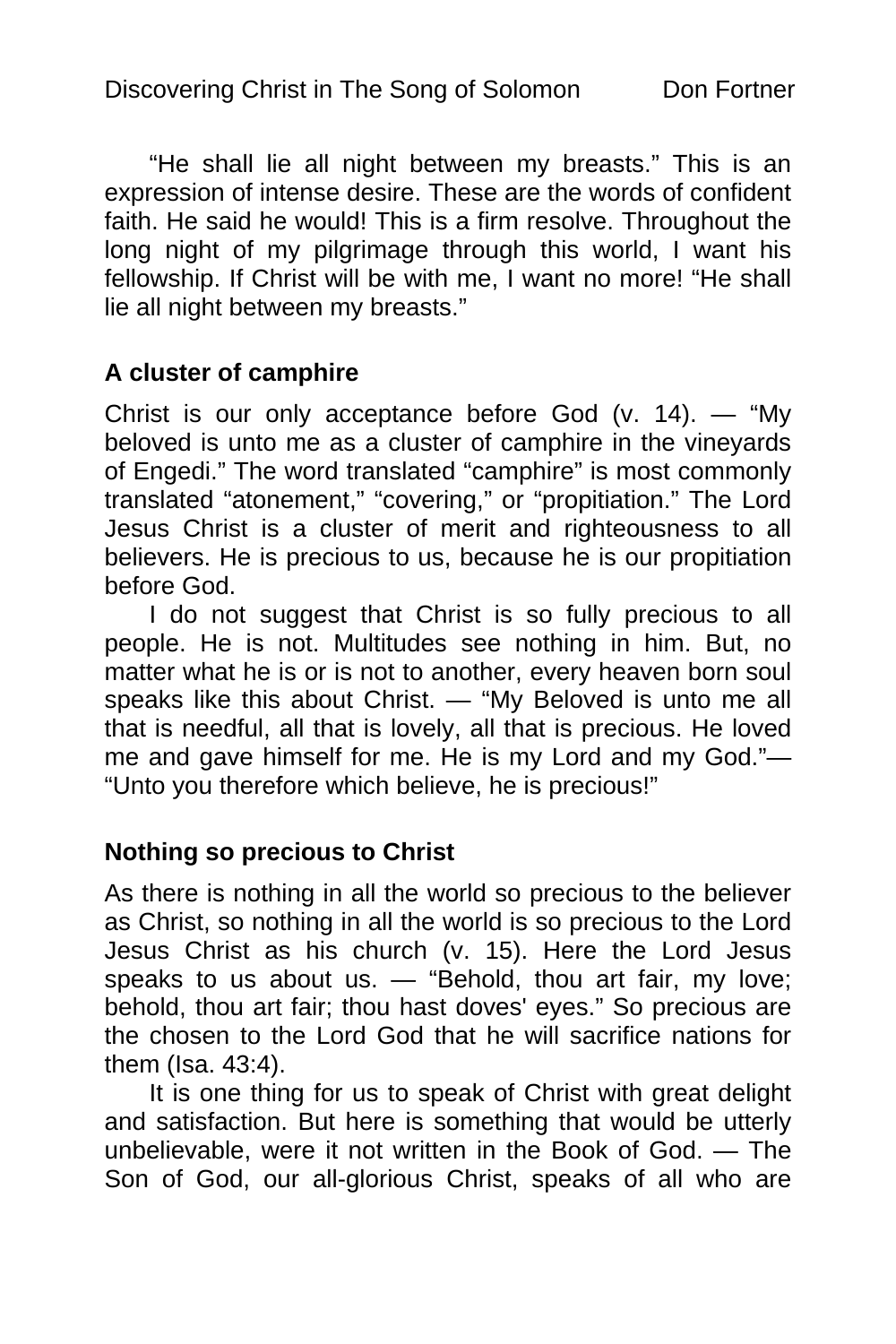united to him by faith, with delight and satisfaction! Yes, the Lord Jesus Christ has great delight in his church. Every true believer is beautiful in his eyes! — "Behold, thou art fair, my love; behold, thou art fair: thou hast dove's eyes."

In his eyes we are perfectly beautiful! There is no cause for pride, or for arrogance on our part. We have no beauty of our own. But his beauty is upon us, and he delights in that which he has made us to be in himself. The beauty Christ beholds in us is the real beauty of all true believers. Yet, the only beauty Christ looks upon with delight is the beauty he has created. We must never cease to be humbled by our own blackness, and never cease to rejoice in the beauty which Christ has given us. The Son of God looks upon us as we really are in him (1 Cor. 1:30; 6:11). And he looks upon us as we shall one day be (Eph. 5:27).

Our Lord also here assures us of his special, peculiar love for us — "My love." The Lord Jesus Christ holds his own elect near to his heart as the objects of his special love and favor. He speaks not to the world, but to his own chosen and beloved companion, his bride, his church, when he says, "My love." The love of Christ for our souls truly is special. It is a sovereign, selective, sacrificial, saving, and satisfying love, and more. Christ's love for his own is an immutable, indestructible, everlasting love!

The one aspect of beauty, which our Lord mentions is that his people have the eyes of a dove. They have eyes that are enlightened and guided by the Dove of heaven, God the Holy Spirit. They have eyes that are loyal and faithful — Eyes for Christ alone. They have weeping eyes that mourn as a dove (Ezek. 7:16).

#### **Blessed pleasantness**

When the Lord Jesus makes himself known to us and reveals his love to our hearts, all is pleasant (vv. 16-17). — "Behold,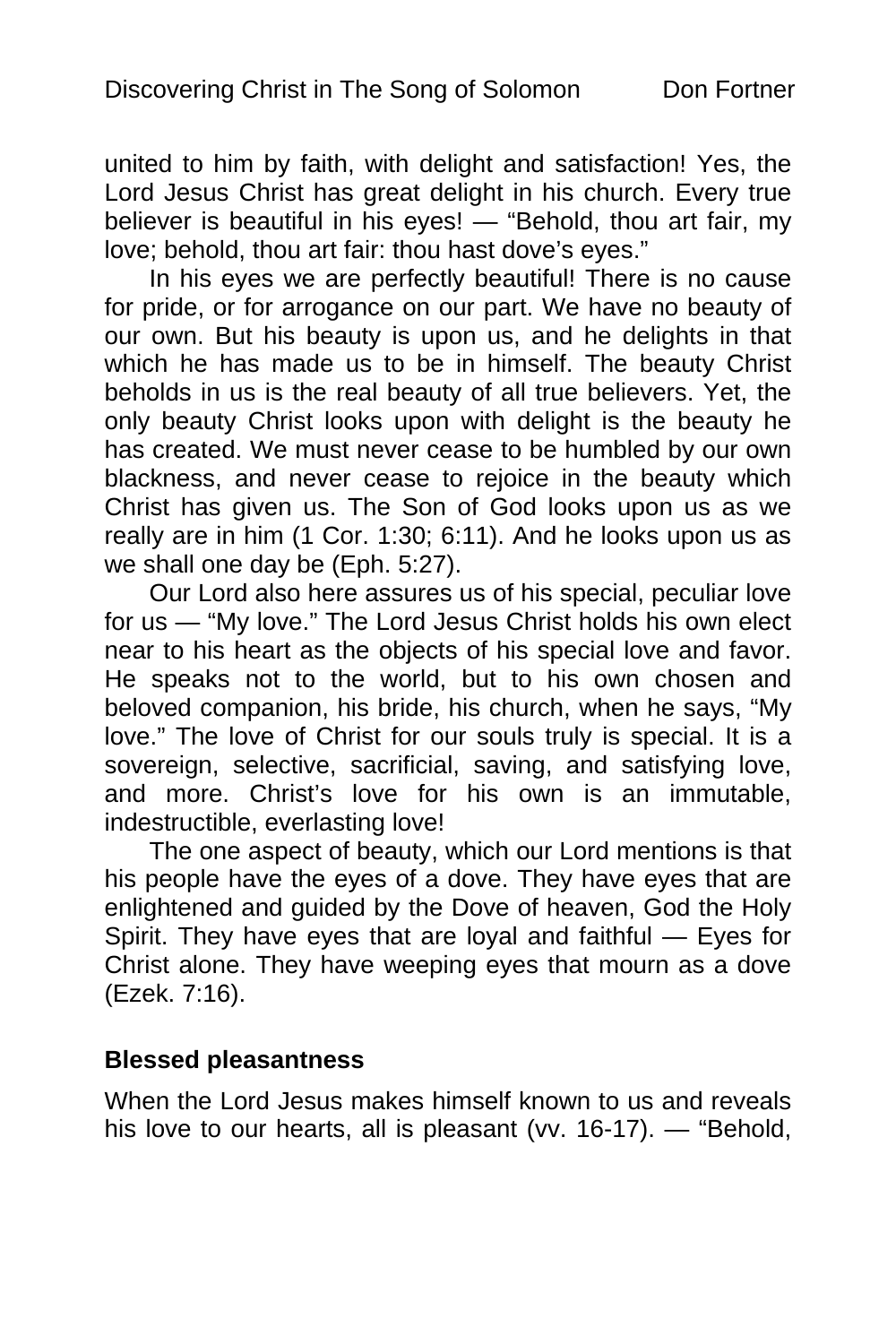thou art fair, my beloved, yea, pleasant: also our bed is green. The beams of our house are cedar, and our rafters of fir."

It is really impossible for me to say who is speaking here, Christ or the bride; but it really makes no difference. The message is the same whether coming from the bride or the Bridegroom. Yet, recognizing his beauty, and recognizing that whatever beauty we may have he has given us, we would turn all attention and praise to our beloved Lord. He is fair in himself. We are fair only in him.

Our marriage to Christ is a blessed, happy, fruitful union (Rom. 7:4). "Our bed is green." Our union with Christ is a firm and lasting union. "The beams of our house are cedar." It is both an ancient and durable union, a union which shall never be broken. And our fellowship with Christ is most delightful **-**  "Our rafters of fir."

The word "rafters" literally means "galleries" or "balconies," the porches that extend out from the bedroom, where the bride and groom sit and walk together in intimate fellowship. These galleries were made of fir, a fragrant and durable wood. Perhaps, these galleries have reference to the Word of God and the ordinances of divine worship in the assembly of the saints. Perhaps, they refer to our times of private prayer, worship, and meditation. Perhaps, they refer to all the blessed doctrines of the gospel and all the blessings the grace of God revealed in it. The galleries, wherein we walk with our Savior in sweet, intimate communion, include all these and more. They are all those things wherein the Son of God makes himself known to our hearts, all those things which cause our hearts to say with Peter, "He is precious!"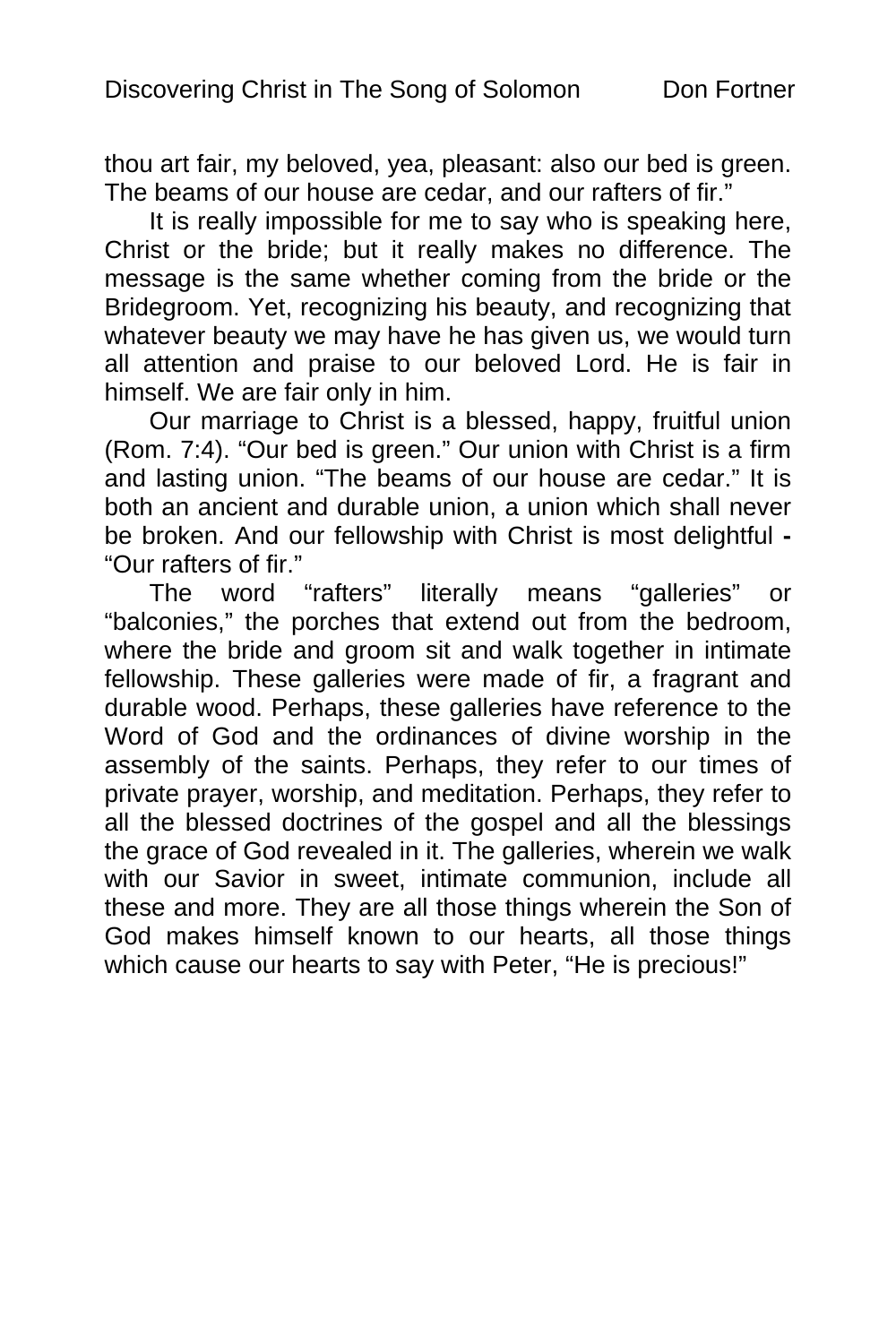### **6.**

# **"I am sick of love**

### **Song of Solomon 2:1-7**

*"I am the rose of Sharon, and the lily of the valleys. As the lily among thorns, so is my love among the daughters. As the apple tree among the trees of the wood, so is my beloved among the sons. I sat down under his shadow with great delight, and his fruit was sweet to my taste.) He brought me to the banqueting house, and his banner over me was love. Stay me with flagons, comfort me with apples: for I am sick of love. His left hand is under my head, and his right hand doth embrace me. I charge you, O ye daughters of Jerusalem, by the roes, and by the hinds of the field, that ye stir not up, nor awake my love, till he please."* 

Have you ever experienced love-sickness? Love-sickness is that sickness you get when someone dear and precious to you, someone you love is absent. It is that sick feeling you get when the one you love is absent from you and worse, there is a wedge between you. That is what is set before us in these verses. Only, the love-sickness before us here is altogether spiritual. It is a love-sickness between the believer's soul and Christ, our Well-Beloved, a sickness caused by our sin.

In this chapter we have another picture of that intimate love which exist between Christ and his church and the blessedness of our fellowship of love with our Redeemer. That which we most highly value and most greatly desire as the church of Christ is the constant fellowship of his manifest love.

> When I can say, "My God is mine;" When I can feel Thy glories shine; I tread the world beneath my feet,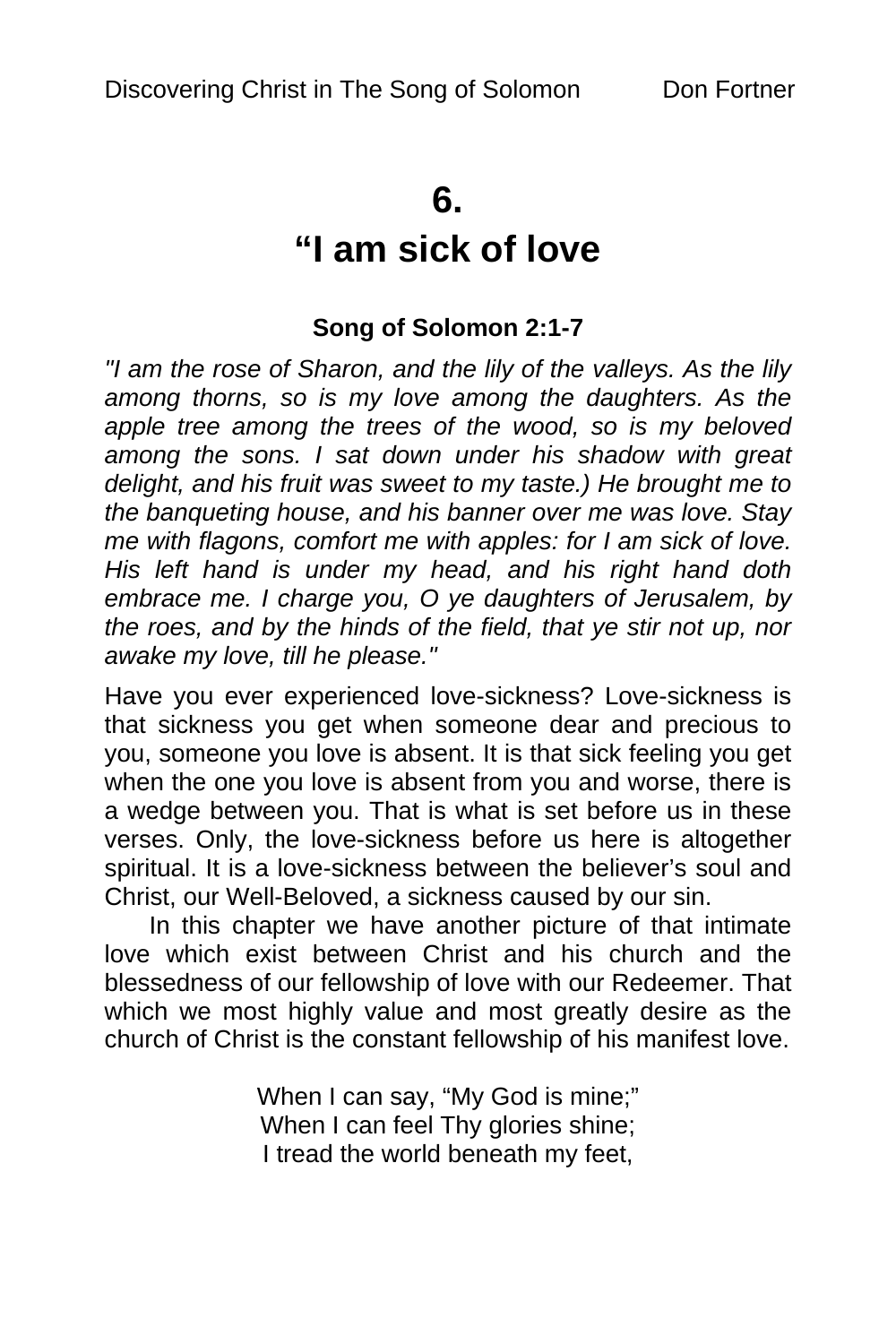And all the world calls good or great.

### **Assured security**

We know and rejoice in the fact that Christ is the omnipresent God (Psa. 139:7-12). We know that Christ is always present with his people (Isa. 43:1-2; Matt. 28:20; Rev. 1:13, 1 6, 20). We know that Christ always meets with his people, as often as we gather in his name (Matt. 18:20; 1 Cor. 3:16, 17). We know that Christ is always with each of his people (1 Cor. 6:19). We know that Christ always loves his people (John 13:1). We know that Christ always does what is best for his people (Eph. 1:22). And we know that Christ will ultimately bring all of his people to be with him in heaven. He will present us faultless, blameless, unreprovable, and perfect in heavenly glory (Eph. 5:25-27).

Without question, our souls are secure in Christ. All that concerns the eternal welfare of God's elect is safe. The Lord Jesus Christ will keep his church, which he purchased with his own blood, in perfect safety. Truly, at all times, it is well with my soul.

> When peace, like a river, attendeth my way, When sorrows, like sea billows roll, Whatever my lot, Thou hast taught me to say, It is well, it is well with my soul.

All of these things are true. They are a source of comfort and joy to believing hearts at all times. Still, there are times when our Lord withdraws his manifest presence from us. There are times when we are unable to sense and perceive the reality of his presence with us (Song of Sol. 5:6). This is the thing we greatly fear. We have no fear of Christ ever leaving us entirely. That he will not do. But we do fear losing the manifest presence of our beloved Lord. We do fear losing the blessedness of his fellowship.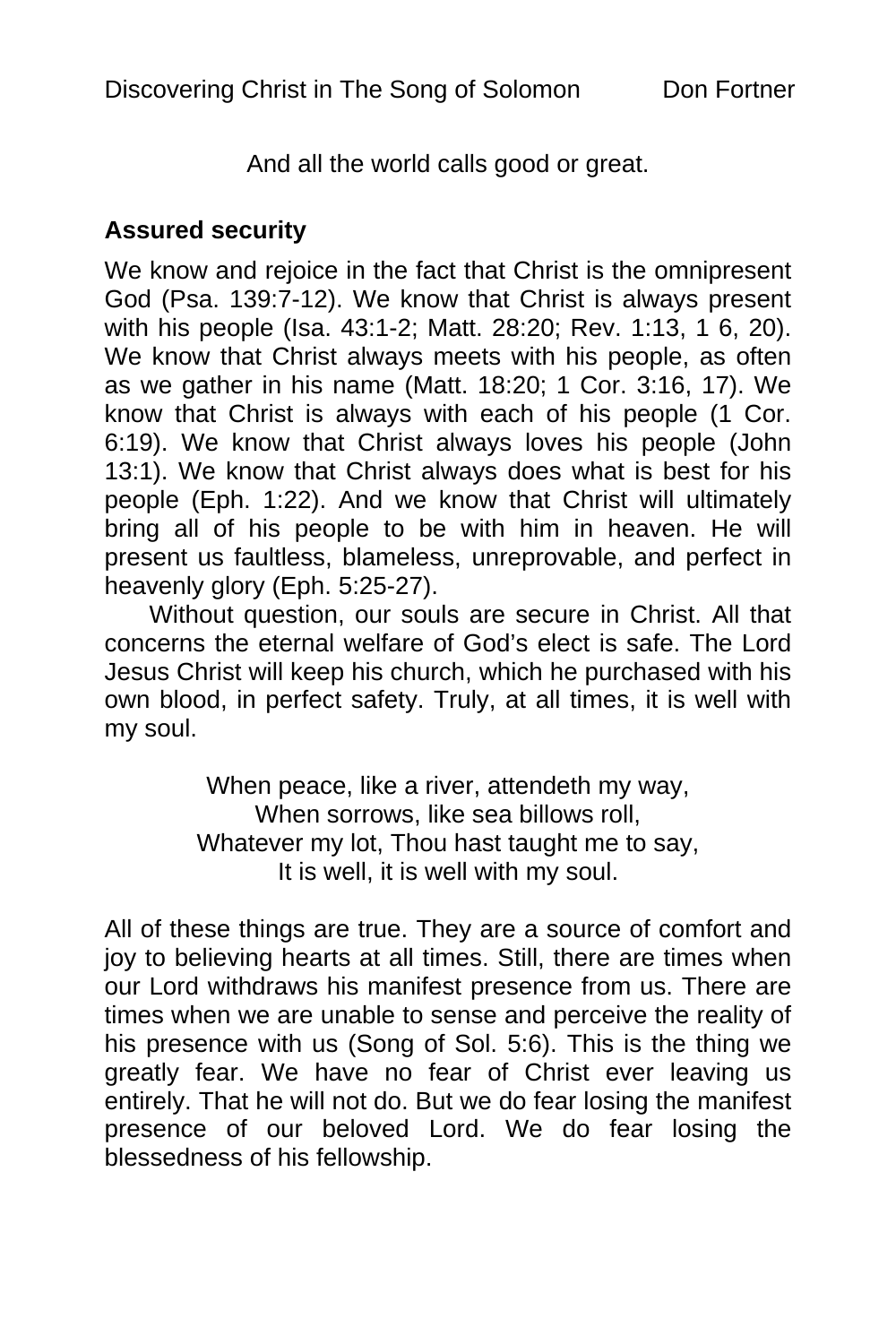Sometimes he withdraws himself from us, because of our sin, our unbelief, or our neglect, as we shall see when we get to chapter five. Sometimes he withdraws himself in order to increase in us the awareness that we do truly need him. Whenever he is pleased to withdraw his manifest presence from us, it is for our own good. He intends to awaken us. He intends to draw out our hearts love for him. He intends to return unto us. He promises, "If I go away, I will come again...I will not leave you comfortless." Yet, for us it is a sad, sad time when Christ withdraws the sweet manifestation of himself. When he does, our worship is empty, our usefulness is diminished, and our joy is gone. We are compelled to sing with Newton, in low, bass tones…

> "How tedious and tasteless the hours, When Jesus no longer I see; Sweet prospects, sweet birds, and sweet flowers Have all lost their sweetness to me. The mid-summer sun shines but dim; The fields strive in vain to look gay."

Then, our very hearts cry, "I am sick of love." There is a heavenly love-sickness in our souls for Christ. We want him. There are five things in this passage which will help to show you what I mean when I say - This is one sickness which I hope you will catch. "I am sick of love."

### **A Loving Comparison**

It is common with lovers to use poetic comparisons to describe one another. And in the first three verses of this chapter both Christ and his bride use poetic comparisons to describe their love and esteem for one another.

Christ, our Beloved Redeemer, speaks first (vv. 1-2). "I am the rose of Sharon, and the lily of the valleys. As the lily among thorns, so is my love among the daughters." He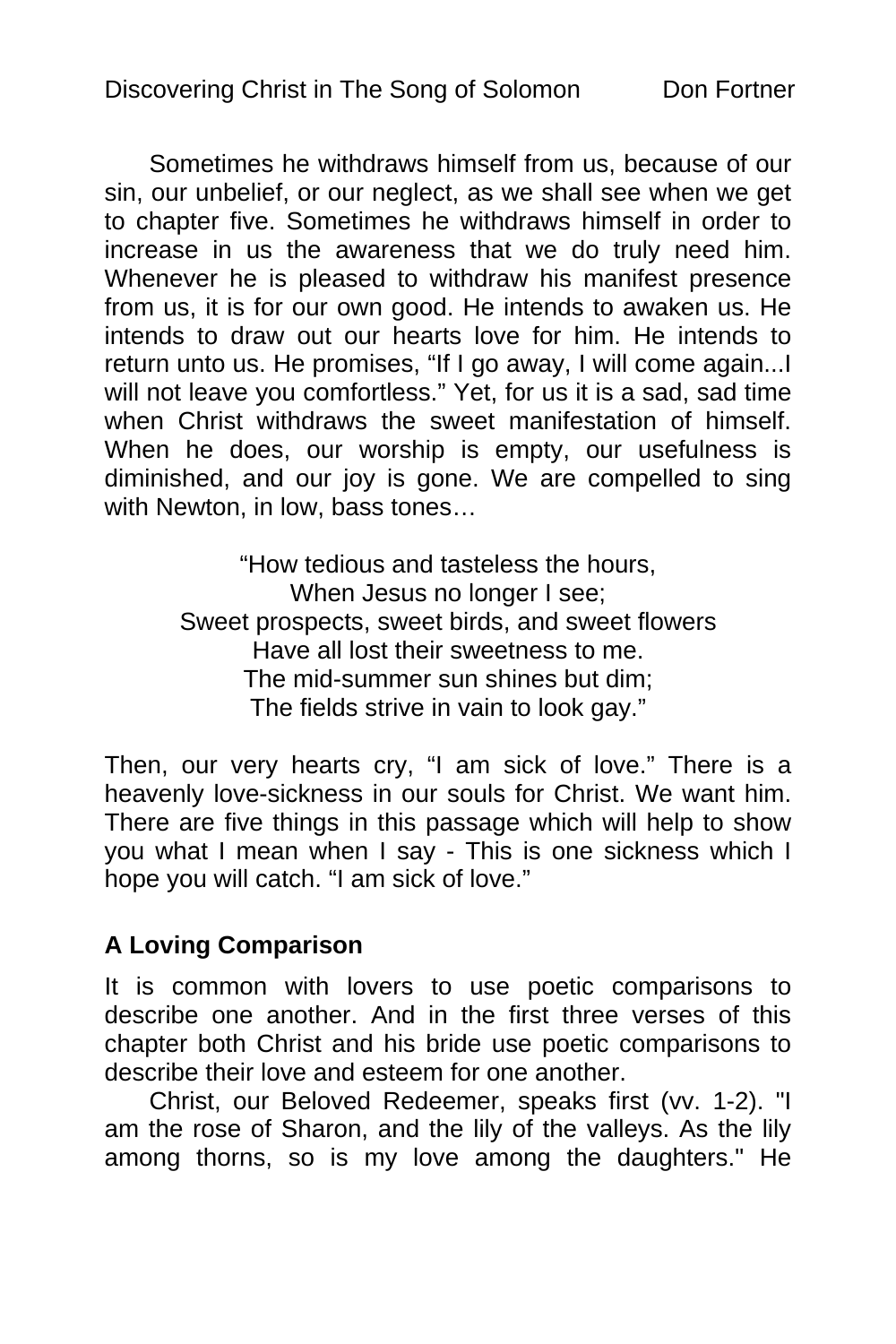describes himself. Then, he describes those people whom he has loved, chosen, redeemed, and called unto himself. Our beloved Savior is to all of his people "The Rose of Sharon and The Lily of the valleys."

"The Rose of Sharon"—This speaks of his redeeming blood. Though in the eyes of the world it is obnoxious, to us it is precious. The Rose of Sharon gives off the sweet smelling nectar of redeeming love, pardoning grace, and complete atonement.

"The Lily of the Valleys"—Through the righteousness of Christ, we have been made pure and white as a lily. The word translated "lily" is from a root word that means "whiteness". The lily is in the shape of an umbrella, and Christ's righteousness, like an umbrella, covers us. In our many valleys, Christ is our Lily, both to cover and to cheer us.

Then the Lord Jesus tells us that we who are united to him by faith and love are "as the lily among thorns." By the mighty operation of free grace, the righteousness of Christ has been imputed to us in justification and imparted to us in sanctification, so that we bear a likeness to our Lord, even here upon this earth. The church of God in this world is "A lily among thorns." The cares of this world, unbelieving rebels, and our own vile lusts are thorns, things that contribute nothing but pain. Yet, among these thorns, God's people stand by his grace in Christ as lilies.

In verse three the Bride speaks of her Beloved. Here is a tender comparison of Christ, our beloved Savior, to a fruitful apple tree. He is the Tree of Life in the Paradise of God. "As the apple tree among the trees of the wood, so is my beloved among the sons. I sat down under his shadow with great delight, and his fruit was sweet to my taste."

Christ is a fruitful Tree. He declares, "From me is thy fruit found" (Hos. 14:8). He is a shade Tree.**"** H"I sat down under his shadow with great delight! is fruit is sweet, oh, how sweet and refreshing to us! The fruit of this tree is eternal life, free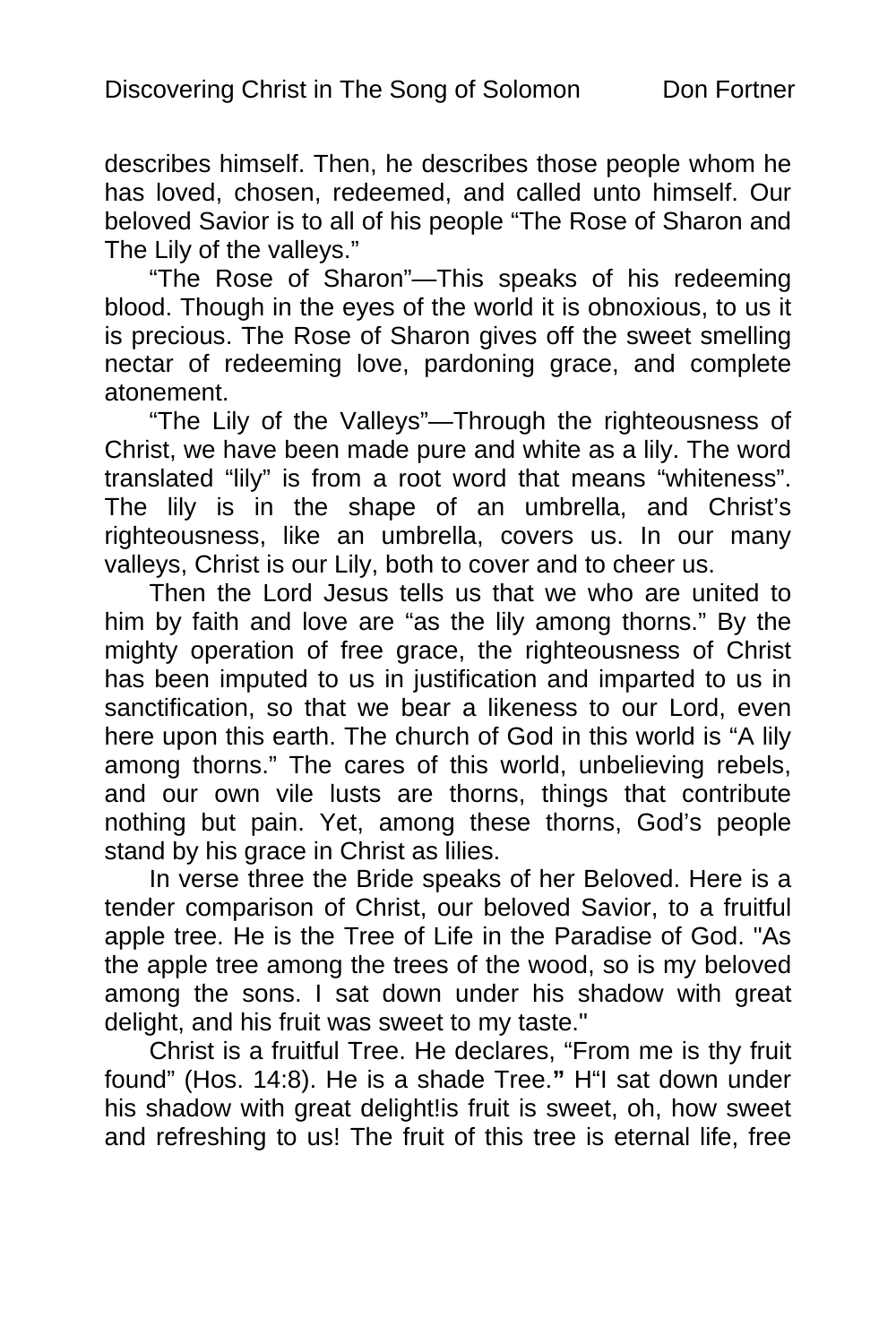forgiveness, complete justification, all the fullness of grace here, and all the fullness of glory hereafter!

### **A loving remembrance**

"He brought me to the banqueting house, and his banner over me was love" (v. 4). Here the Bride lovingly remembers and gratefully acknowledges that she has all the blessings of the King's house only because of the King's grace. She remembers the first time she came to know his love to her. Can you not recall those first revelations of the Savior's love to your heart? "He brought me into the banqueting house." "His house of wines," or "His place of feasting."

Christ's banqueting house is the church of the living God. The table of feasting is spread with the truths of the gospel:— Covenant Mercy—Unconditional Election—Substitutionary Redemption—Irresistible Grace—Final Perseverance— Everlasting Glory. He took us by the hand and led us into his house. The wine of that house is the fellowship and communion of Christ himself. "His banner over me was love."—Eternal love!—Special, distinguishing, electing love!— Redeeming love!—Persevering love!—Irresistible love!

### **A loving sickness**

Remembering that which we have experienced and known of our Savior and his grace, realizing that which is lost when our Lord withdraws himself, knowing something of the bliss and joy of his presence, when he hides his face our souls faint with a heavenly love-sickness. "Stay me with flagons, comfort me with apples: for I am sick of love" (v. 5).

"I am sick of love!" More than anything in this world, we want him. We long for his presence. We want to know him. Our hearts cry, "That I may know him, and the power of his resurrection, and the fellowship of his sufferings, being made conformable unto his death!" We want to know Christ in the fullness of his love. We want to know him in the fellowship of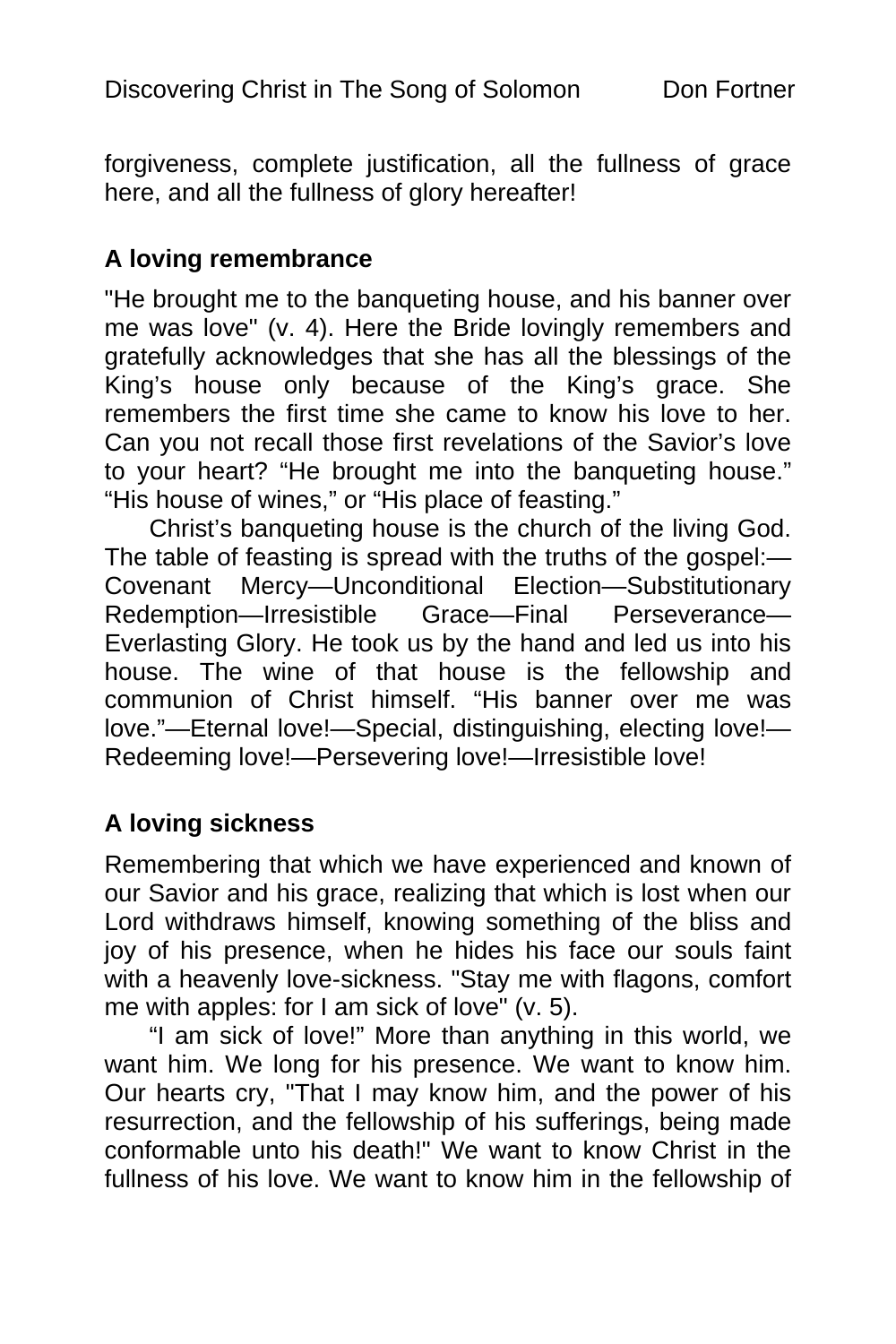his suffering. We want to know him in the power of his resurrection. (Eph. 3:19; Phil. 3:10). We long for his return. We long to be with him, and to know his manifest presence with us. So long as we remain in the body of flesh, so long as we must live here, among all the thorns of this sin-cursed earth, let us ever have the refreshing comfort of his grace**.** 

**"**Stay me with flagons, comfort me with apples." The flagons of wine represent the love of Christ. The apples represent the promises of the gospel. The promises of the gospel are as apples of gold in pictures of silver (Pro. 25:11).

### **A Loving Comforter**

"His left hand is under my head, and his right hand doth embrace me" (v. 6). Our beloved Lord knows how to comfort our troubled and distressed hearts. John Gill wrote, "The church, having desired to be stayed, supported, strengthened, and comforted, presently found her beloved with her, who with both hands sustained her."

These words are expressive of many things. Surely, they speak of his tender love and care for us. They reflect the believer's intimate union and communion with Christ. And they display our safety and security in the arms of Christ. Is this now true? Has our beloved Lord and Redeemer come to us once again? Does he again hold and embrace us? If truly we are made to enjoy the fellowship of Christ, let us heed the admonition of verse seven.

### **A loving admonition**

"I charge you, O ye daughters of Jerusalem, by the roes, and by the hinds of the field, that ye stir not up, nor awake my love, till he please." Having experienced the sweetness of Christ's communion and the manifestation of his love, we greatly desire that they continue so long as we are upon the earth (Matt. 17:4). Yes, our Lord will come to us and withdraw himself from us according to his own wisdom and pleasure.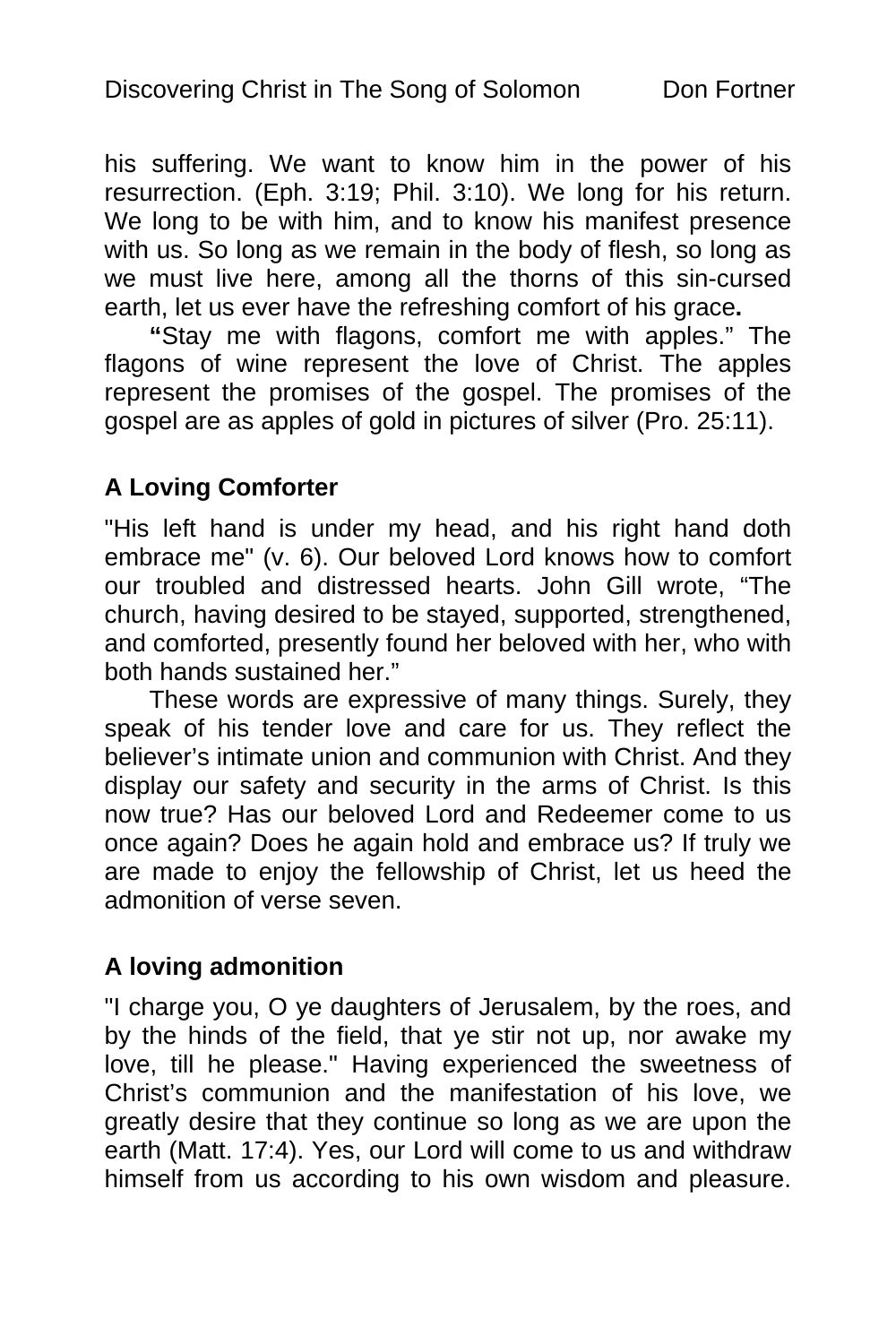We recognize those words, "Till he please." We bow to his will, even here. Yet, we must be careful that we do nothing to provoke him to leave us (Eph. 4:30). We must not neglect him and his love. We must take care not to grieve him (Eph. 4:23- 32).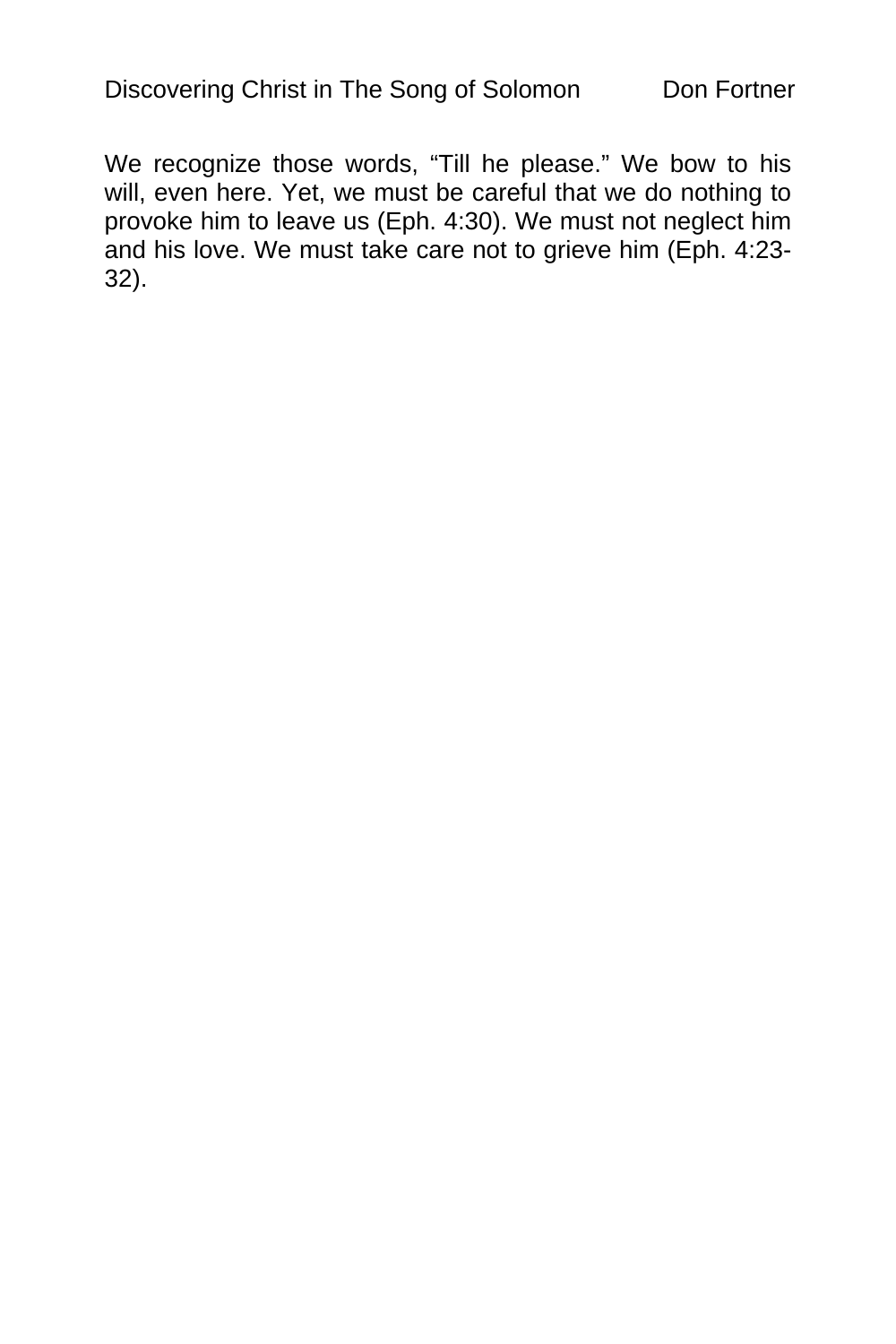## **7.**

# **"Winter is past"**

### **Song of Solomon 2:8-15**

*"The voice of my beloved! behold, he cometh leaping upon the mountains, skipping upon the hills. My beloved is like a roe or a young hart: behold, he standeth behind our wall, he looketh forth at the windows, showing himself through the lattice. My beloved spake, and said unto me, Rise up, my love, my fair one, and come away. For, lo, the winter is past, the rain is over and gone; The flowers appear on the earth; the time of the singing of birds is come, and the voice of the turtle is heard in our land; The fig tree putteth forth her green figs, and the vines with the tender grape give a good smell. Arise, my love, my fair one, and come away. O my dove, that art in the clefts of the rock, in the secret places of the stairs, let me see thy countenance, let me hear thy voice; for sweet is thy voice, and thy countenance is comely. Take us the foxes, the little foxes, that spoil the vines: for our vines have tender grapes."* 

Those things that are seen are types of the things that are not seen. The works of creation are pictures to the children of God that represent the secret mysteries of grace. God's truths are apples of gold; and the visible creatures are baskets of silver. In the verses before us, we have a picture of revival. It is a time of joy, refreshing, and singing. It is like springtime after a long, dreary winter. Here we see the Lord Jesus Christ coming to his church. By his word, by the manifestation of his presence, by his power, and by his grace, he brings a time of refreshing to his own beloved people.

I recognize that we are living in perilous times. We are living in the midst of the greatest religious apostasy ever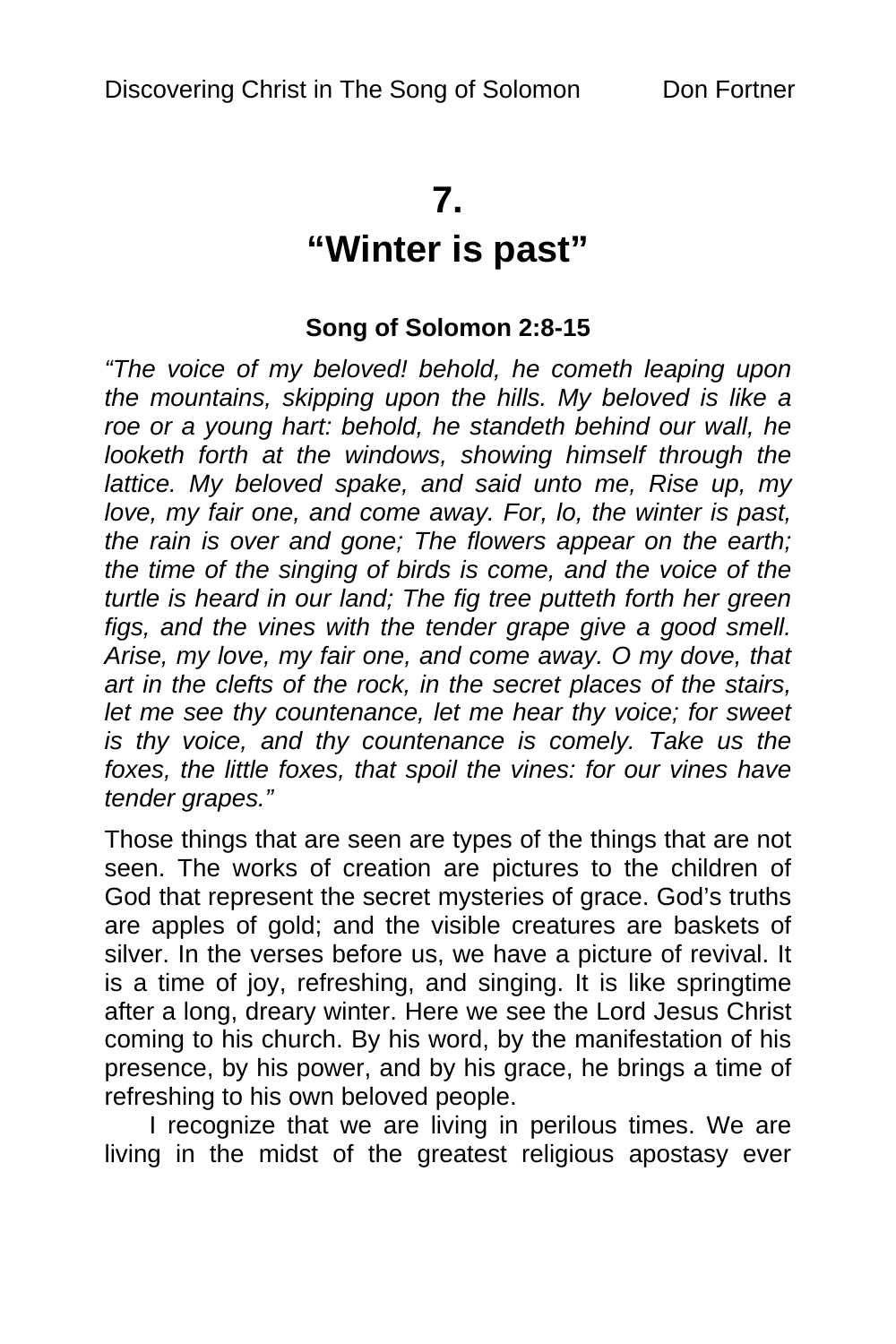known. It appears that the time has come when God has sent men a strong delusion that they should believe a lie, because they received not the love of the truth. Freewill, works religion is the greatest religious deception this world has ever known. This man centered, man exalting, man pleasing, God debasing, God hating religion seems to engulf the entire world and all religious sects. The world, by-in-large, has accepted the doctrines of antichrist. These are indeed perilous times (2 Thess. 2:7-12; 2 Tim. 3:1-5; 4:3-4).

Any religion that is man-centered, any religion that has for its foundation man's will, man's works, or man's rights, any religion that promotes the honor, dignity, and pride of man, any religion that pampers and cultivates self-righteousness, self-esteem, and self-worth is antichrist.

Yet, it seems to me that, while we see apostasy all around us, God's church is also in the midst of great revival. I see more men preaching the true gospel of God's free and sovereign grace than at any other time we know of in history. I am not talking about religious hirelings who discuss the doctrines of grace over coffee but dare not preach them in their pulpits. I am talking about men who boldly tell out God's truth. In the midst of wrath, our God does yet remember mercy. He has not forgotten to be gracious.

It appears to me that Christ is again working mightily in Zion. I hope that I am not deceived, but so far as the church of Christ, in its universal aspect, is concerned, I can almost hear the Savior's voice crying, "Rise up, my love, my fair one, and come away. For, lo, the winter is past, the rain is over and gone; The flowers appear on the earth; the time of singing birds is come, and the voice of the turtle dove is heard in our land." I do not want to be presumptuous. Yet, I do not want to fail to recognize the hand of God's providence and his grace upon us.

In his wisdom and grace, the Lord sends upon his church some long, cold winters; but he also sends the springtime of revival to his beloved people. Anyone who reads the history of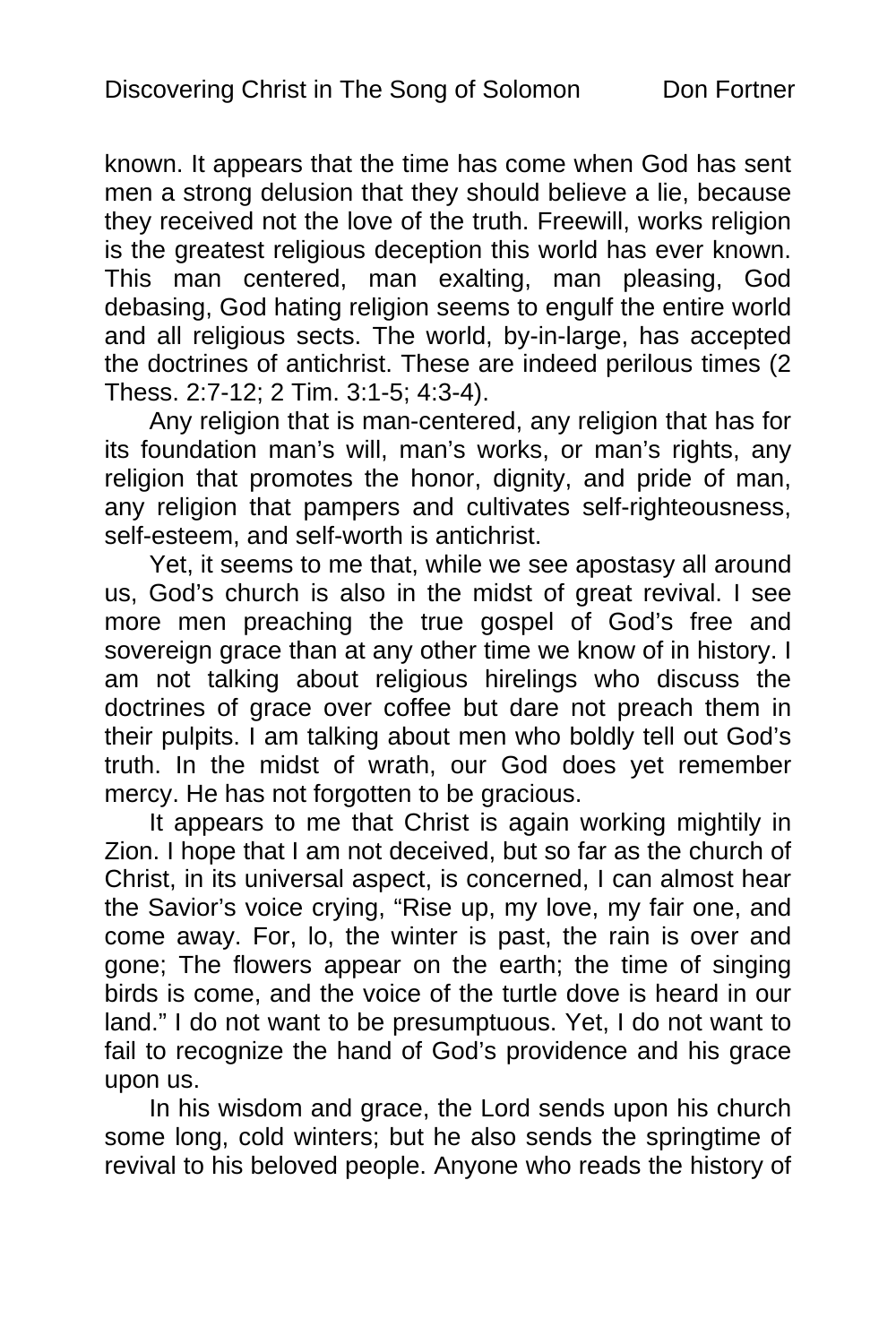Christ's church, with half an eye open, will recognize tha[t](#page-45-0) she has her ebbs and flows, her winter times and her spring times. Often it seemed as if she would be frozen out of the earth. Ungodliness, heresy, and error have prevailed at times. At other times she has been fruitful, triumphant, and majestic under the reviving influences of God the Holy Spirit.

Revival is not always a sudden burst of divine power upon the church. It is much more than a temporary emotional stirring. True revival is simply the communion and fellowship of Christ with his people. It often comes by degrees, by the gradual manifestation of Christ himself<sup>1</sup>. Let's look at these verses and see what steps our Lord takes in coming to his people. In these verses of Inspiration the Spirit of God shows us how it is that God brings revival to his church.

### **Christ comes**

 $\overline{a}$ 

First, the Lord Jesus Christ comes to his people. "The voice of my beloved! behold, he cometh leaping upon the mountains, skipping upon the hills. My beloved is like a roe or a young hart: behold, he standeth behind our wall, he looketh forth at the windows, showing himself through the lattice" (vv. 8-9).

It is our responsibility to seek the Lord and call upon him; but revival comes when he comes to us. The fact is, we will never truly seek him and call upon him, until he first seeks us and calls us. If he turns us, we shall be turned. If he calls us,

<span id="page-45-0"></span><sup>&</sup>lt;sup>1</sup> I am not impressed by most of that which has been called revival in church history. That which is commonly called revival appears to me to be more demonic than heavenly. Most would call the events recorded in 1 Kings 18:26, 28, and 29 revival, if they were to occur today and the word Jesus were used instead of Baal. But revival came in verse 39. When God works his wonders in the midst of his people, he does not cause fleshly, charismatic show of emotional frenzy. Rather, he causes sinners to be awed before him in worship, bowing before the throne of his sovereign majesty (Read Isaiah 6, Joel 2 and Acts 2). Whatever revival is, it is not a spasmodic fit of religion, with only temporary results. Rather, it is Christ seizing the hearts of men and women by his omnipotent grace.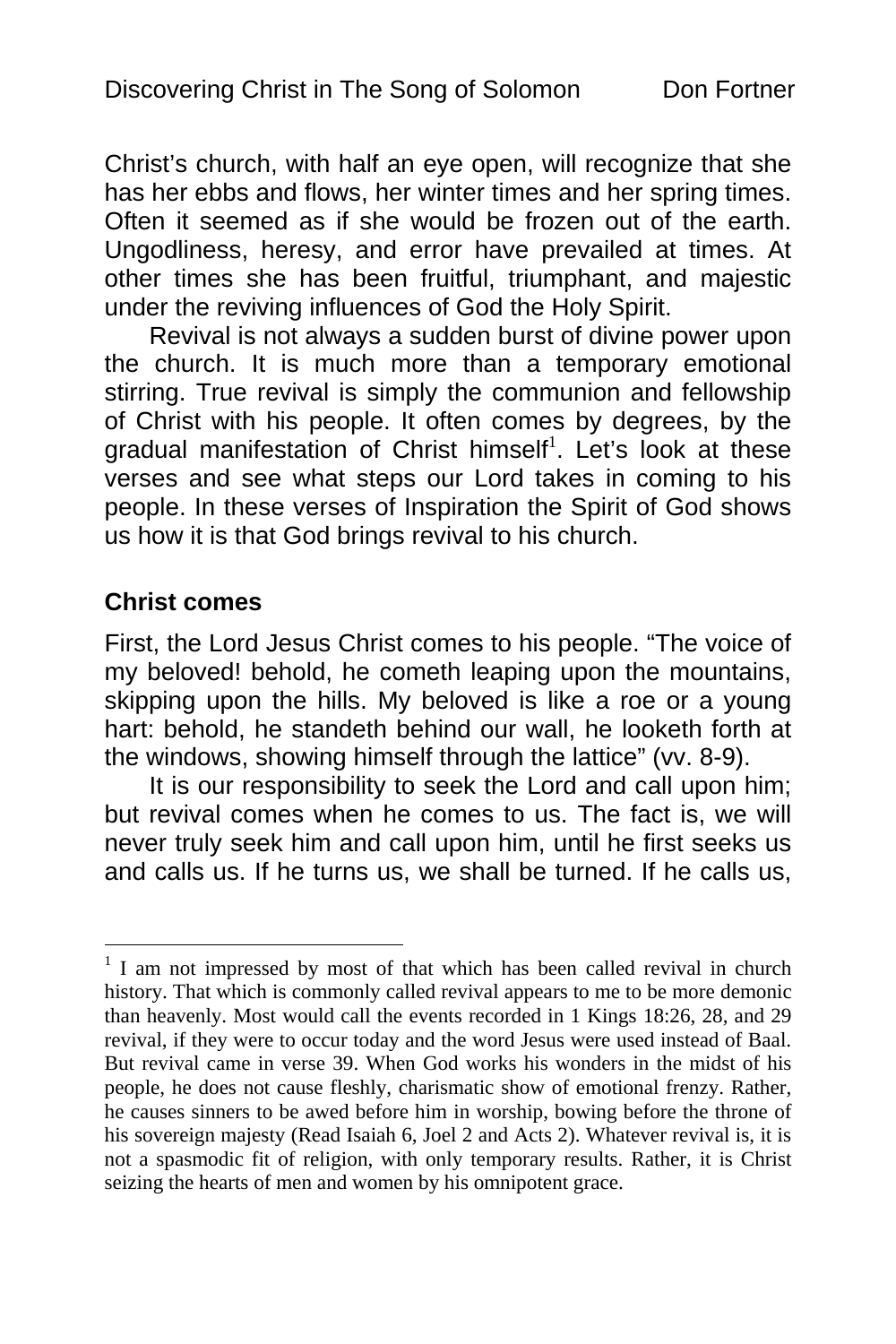we will run after him. Here we see the Bride rejoicing in the approach of her Beloved. (Read Psalm 80.)

She hears him speak. "It is the voice of my Beloved." Christ calls to his church to tell us that he is coming. No one but Christ can speak to the heart; and no voice but his can make it burn. We are his sheep. We know his voice. He speaks to us through the preaching of the gospel. He speaks to us by his Spirit. He speaks to us personally. When he speaks, his Bride, who knows his voice, says. "It is the voice of my Beloved!"

She sees him coming. "Behold, he cometh." The eye of faith looks for Christ, anticipating him. This may very well be taken as a prophecy of our Lord's first coming in the flesh. The incarnation of Christ to suffer and die as our Substitute was the hope and expectation of the Old Testament believers. Abraham rejoiced to see his day, and was glad. The nearer the time came, the more clearly they saw. Those who waited for the consolation of Israel with an eye of faith saw him coming and rejoiced in God's salvation. They had heard him say, "Lo, I come.' And faith responded, "Behold, he cometh!" (Psa. 40:7-8). Blessed be his name, the Lord Jesus came to redeem us!

He came cheerfully and with great speed, leaping and skipping over the mountains like a deer, as one who was pleased with the work before him. He was not a forced, but a voluntary Surety. Our Lord's heart was in the work of redemption (Isa. 50:5-7; Lk. 12:50).

The Son of God came to remove the difficulties that stood in the way of our salvation and to triumph over our enemies. He came "leaping over the mountains." The powers of darkness, our own sins, and the terrible curse of God's law had to be overcome. But before the determination of his love, these mountains were brought low.

He came suddenly and soon after the promise was given. God's people thought that the time between the promise and the fulfillment of the promise was very long. But it was not.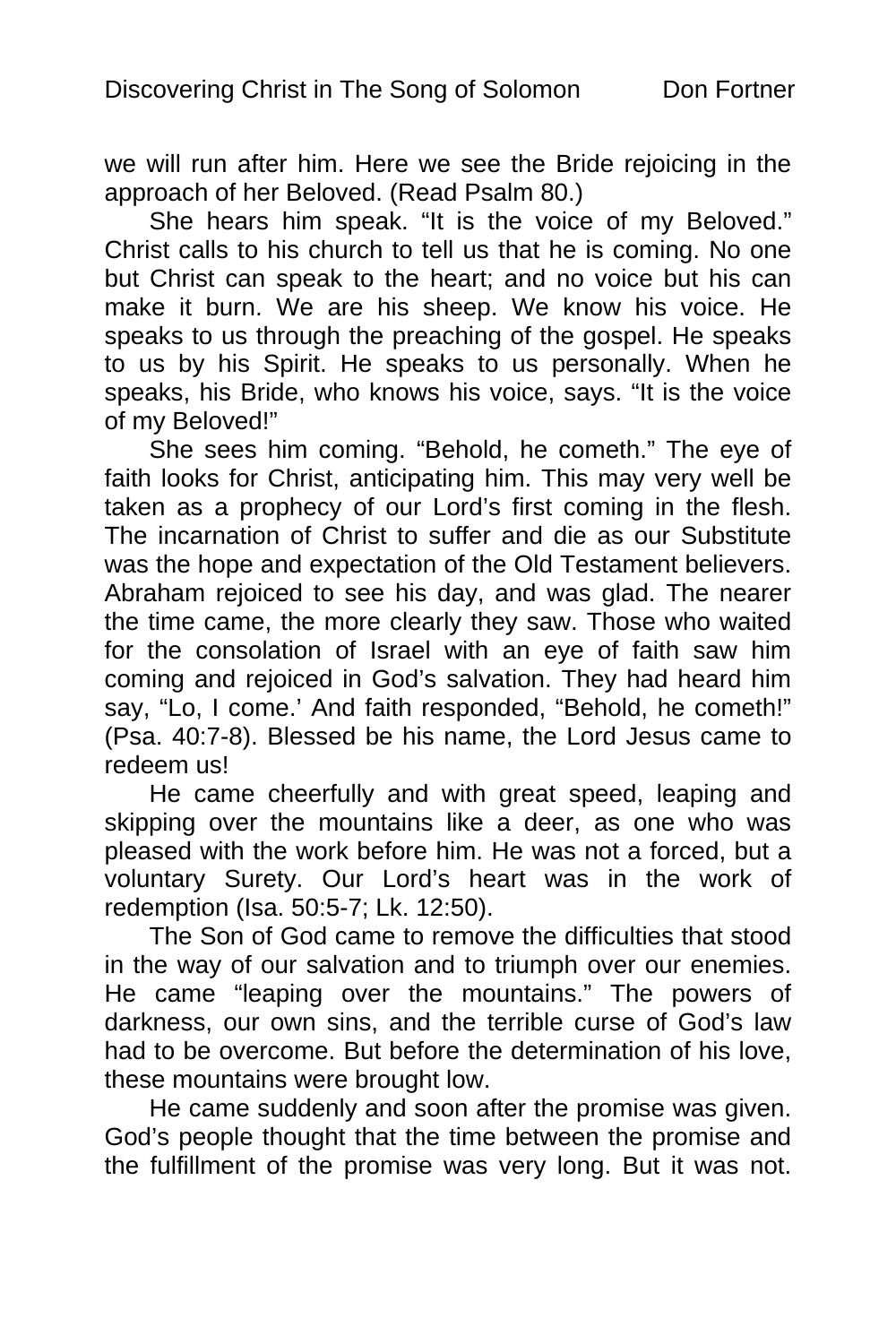One day the promise was given, and four days later the time came. At the appointed time Christ came. The due time was the best time (Rom. 5:6; Gal. 4:4-5).

This is true regarding our Lord's gracious visitations with his people today. His time is the best time. He withdraws himself, but for a small moment. At the appointed time, he will return to us in everlasting lovingkindness (Isa. 54:7-10).

This is also true regarding his glorious second advent. He says, "Behold, I come quickly." Faith responds, "Behold, he cometh!" He has only been gone for two days! Soon, he shall appear in power and in great glory.

When the Lord Jesus comes to revive and refresh his people, he graciously reveals himself to our hearts. "He standeth behind our wall, he looketh forth at the windows, showing himself through the lattice." This was the condition of the Church in the Old Testament. Christ was with them; but they did not clearly see him. He stood behind the wall of the law. He showed himself through the windows and lattices of their sacrifices and ceremonies. In a sense, this is the condition we are in as long as we are here upon the earth. Now we see him through a glass darkly. This body of flesh is a wall between him and us. But soon we shall see him face to face.

Particularly, these words describe our condition as believers when we are under a cloud. Christ is always near; but sometimes he is out of sight; he does not reveal himself to our hearts. The wall between us is a wall we have erected. The wall separating us from Christ is always "our wall," our sins (Isa. 59:1-2). Our dear Savior stands behind our wall as One who is waiting to be gracious, ready to be reconciled, willing to forgive (Rev. 3:20, See Hosea 14:1-4).

He graciously looks in at the windows and shows himself through the lattices to comfort us, to break us, and to make us open to him. The windows and lattices by which he shows himself are the ordinances he has given us. As we read his Word and seek his face in prayer, the Lord Jesus gives us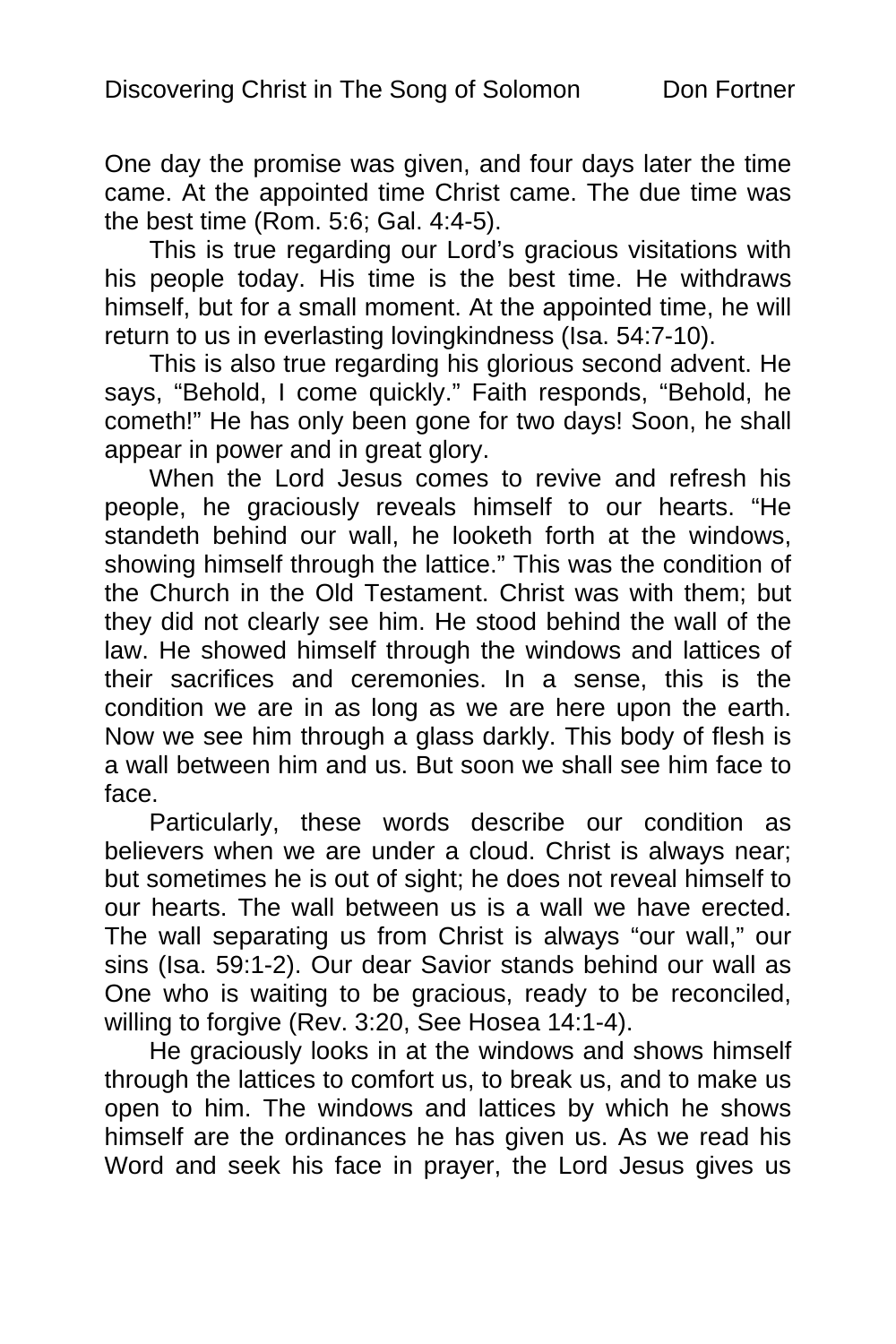glimpses of his face. As we hear the gospel preached in the house of God, sing his praise, and remember him in the Supper, eating the bread and drinking the wine, he shows himself. Each time a new born child confesses him in believer's baptism, symbolically buried in the watery grave and rising again in the newness of life, we see our Savior in the glory of his redemptive accomplishments.

### **Christ calls**

Second, once Christ has come to us and revealed himself, causing our hearts to burn for him, he lovingly calls us to himself. "My beloved spake, and said unto me, Rise up, my love, my fair one, and come away. For, lo, the winter is past, the rain is over and gone; The flowers appear on the earth; the time of the singing of birds is come, and the voice of the turtle is heard in our land; The fig tree putteth forth her green figs, and the vines with the tender grape give a good smell. Arise, my love, my fair one, and come away" (vv. 10-13). Would to God we were all keenly sensitive to our Savior's voice. Let us be like Abraham, Samuel, and Isaiah, ready to hear his voice, ready to obey him, ready to do his will.

In all of our frames and circumstances, Christ's love and attitude toward us is unchanged. His chastisements are the chastisements of a loving heart. He calls us his "love" and his "fair one." Our Lord's love for us is immutable (Mal. 3:6; Heb. 13:8). It is in no way dependent upon us. "My soul through many changes goes; His love no variation knows." In his eyes, we are always fair and lovely, because he has made us so.

Christ calls for us to arise and come away with him (vv. 10, 13). "Wherefore he saith, Awake thou that sleepest, and arise from the dead, and Christ shall give thee light" (Eph. 5:14). With tenderness and earnestness he urges us to come to him. Arise from your bed of slothful indifference. Come away from your carnal amusement and worldly care. Come to me! We have come to him. Let us ever be coming to our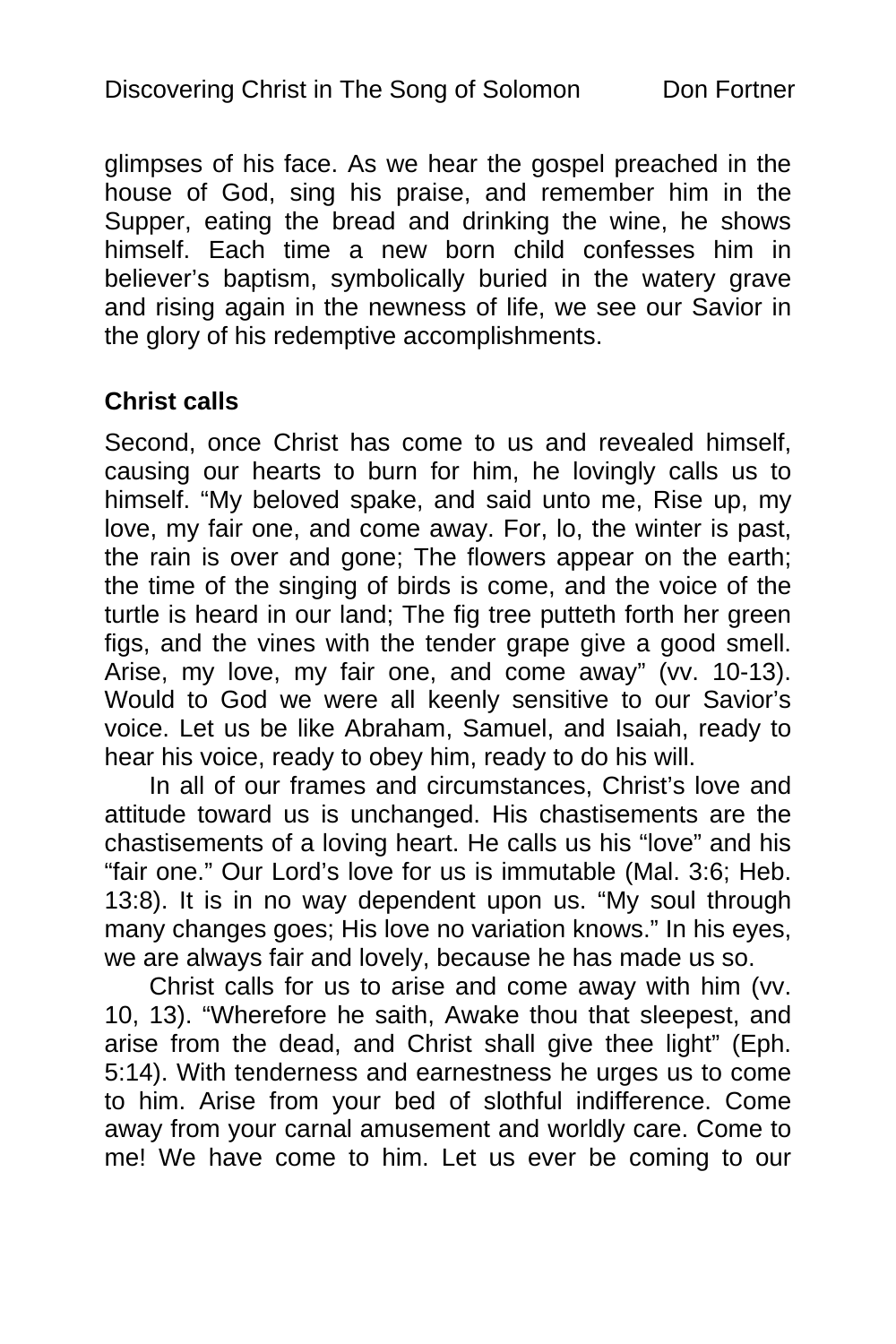Beloved (1 Pet. 2:4) for mercy and grace we need. He bids us do so (Heb. 4:16)

Then the Lord presses our hearts to come to him (vv. 11- 13). He says, "The winter is past." Our long, hard, bitter winters will not last forever. They will pass away. But spring would not be so pleasant if it did not follow winter. The winter is past for now; but it will come again. So we must make provision for it now. The time of fruitfulness and singing has come.

When Christ comes and makes himself known, his people rejoice, and sing, and bring forth fruit. "The rain is over and gone; The flowers appear on the earth; the time of the singing of birds is come, and the voice of the turtle is heard in our land; The fig tree putteth forth her green figs, and the vines with the tender grape give a good smell. Arise, my love, my fair one, and come away." Someone said the serpents are driven away by the smell of grapevines. I do not know whether or not that is true. But I do know that the old serpent is driven away when our True Vine puts forth his tender grapes. This picture might easily be applicable to many things.

- Our Lord's First Advent, The Dawning Of The Gospel Age.
- The Conversion Of Sinners.
- The Revival Of Christ's Church.
- The Great Resurrection Day.

### **Christ communes**

Christ first comes to us, then, he calls us to himself, and, thirdly, our all glorious Christ communes with his believing people. "O my dove, that art in the clefts of the rock, in the secret places of the stairs, let me see thy countenance, let me hear thy voice; for sweet is thy voice, and thy countenance is comely" (v. 14). In the most gentle and loving tones, Christ speaks to the hearts of his people. God always deals with his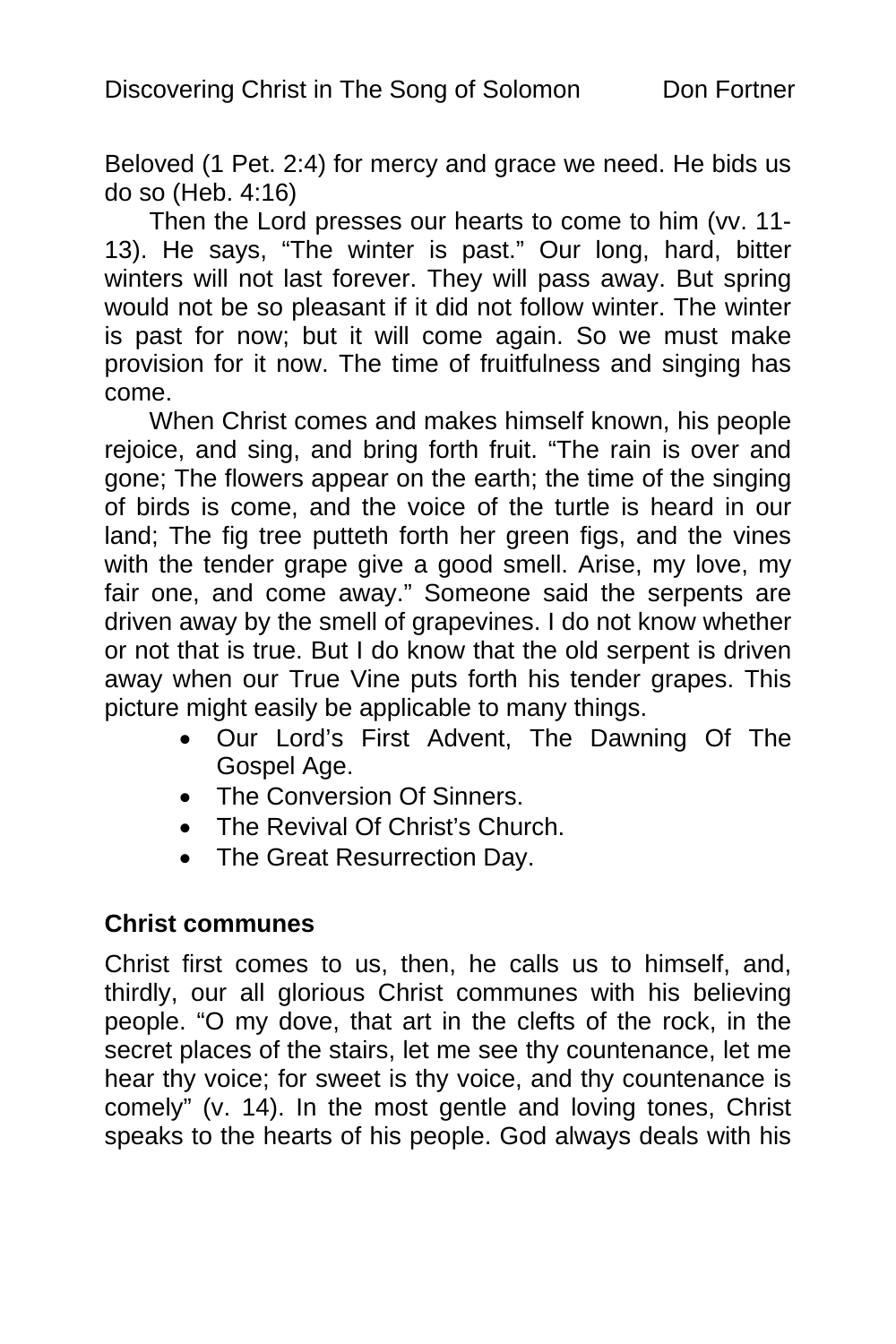children graciously, in love and tenderness. Look at the loving description he gives of those who put their trust in him.

The Church of God is compared to a dove. The dove is innocent, beautiful, humble, faithful, and peaceful. That is what God makes his people to be by his grace. The Lord Jesus has taken away our guilt by his blood atonement, putting our sins away. The Lord God has put upon every redeemed sinner the very beauty of Christ's perfect righteousness. He conquers the heart in conversion, humbling his chosen vessels of mercy in repentance and faith. He has betrothed his Bride to him in faithfulness. And the Prince of Peace makes his people a peaceable people. Christ's chosen Bride (the Church) is his dove. He owns her and delights in her. She can find no rest except in him. Sooner or later she must return to him, even as Noah's dove returned to the Ark.

The Church of God is a dove, hidden in the clefts of the rock, Christ Jesus. The believing soul may not always be sensible of Christ's presence. But he is always sensible of his souls need; and he takes refuge in the wounds of that One who was smitten in our stead. "Rock of Ages, cleft for me, Let me hide myself in Thee!"

Sensing his own need for Christ, every believer finds a closet in the secret places of the stairs to seek the Lord. Our love for and communications of love to Christ are not things about which we make a public spectacle. Public passion is cheap, demeaning, and disgusting. Believers, those who love Christ, pour out their hearts' passions to him in the secret places of the stairs.

As his Church and Bride, we are the objects of Christ's peculiar love and tender care. All that our Lord does for us, or to us, or allows to be done, he does because he loves us. In his eyes, we are lovely. He delights in us. He wants to see our faces turned toward him. He wants to hear our voices calling upon him. He wants to commune with us and us with him. Oh, great wonder of grace! The Son of God delights to have such worthless worms as we are! He truly loves us!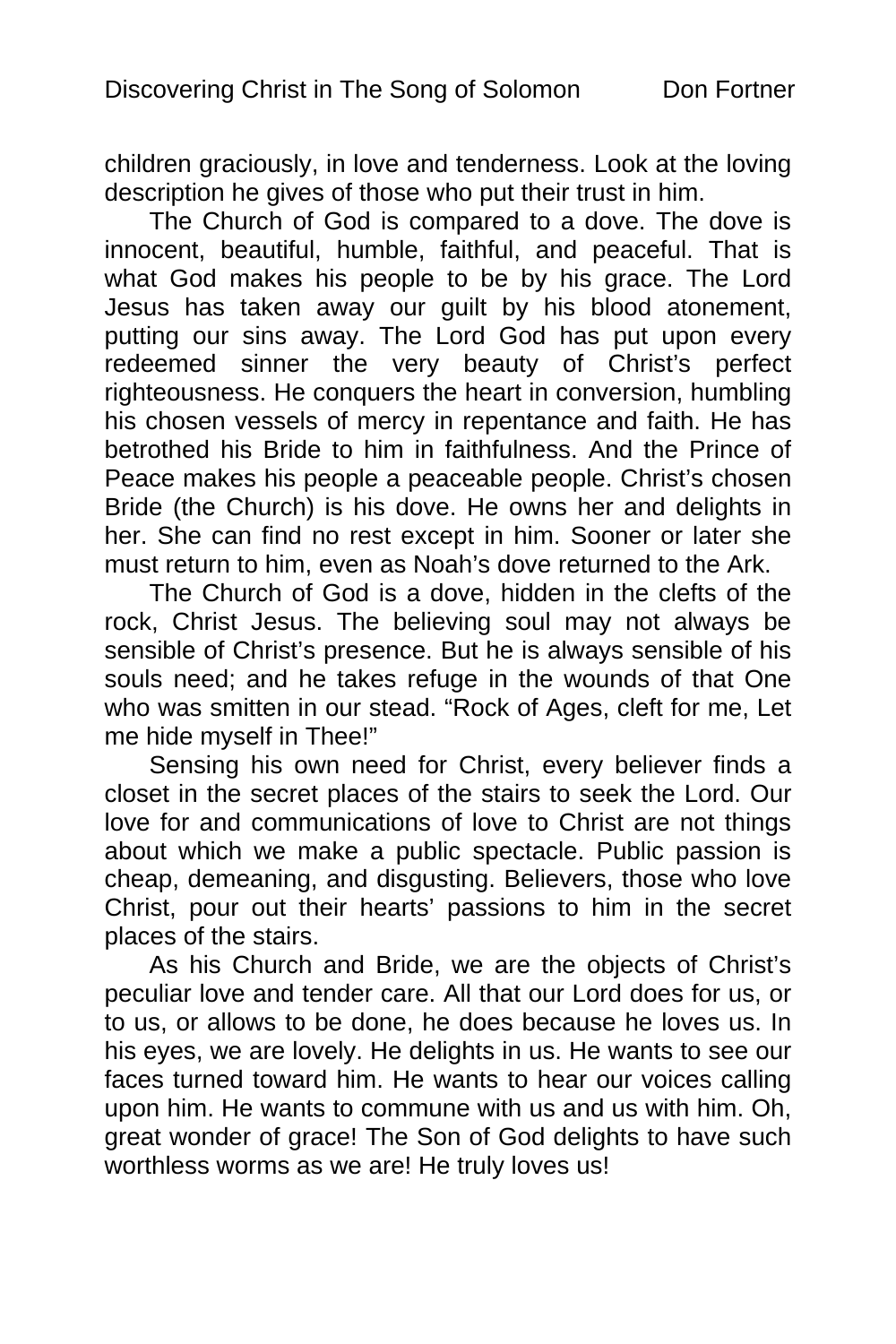Has Christ come to you? Have you heard his voice? Have you seen the Lord, showing himself through the windows and lattices of your own soul? Has he driven away your long winter and made your soul to sing, rejoicing in his love?

### **Christ admonishes**

Fourth, our Lord Jesus Christ gives us a loving admonition. "Take us the foxes, the little foxes, that spoil the vines: for our vines have tender grapes" (v. 15). The admonition he gives us is to guard against and suppress those little foxes, which destroy the tender vines and would disturb the peace of his beloved dove. This is a charge to every believer to suppress his own sinful nature. Those evils of our nature, that may seem little in our own eyes (anger, wrath, gossip, slander, peevishness, evil speaking), must be avoided for the good of Christ's kingdom. There are other "little foxes" that would destroy the peace of God's Church. They, too, must be taken out of the way. All doctrinal error, all that is contrary to the gospel of God's free and sovereign grace in Christ, every little fox of freewill, works religion must be kept out of God's vineyard. Every little fox of schism, strife, and division must also be put away, lest they spoil the vine. For the honor of our Beloved, for the good of our own souls, and for the good of our brethren, we must constantly guard against these little foxes of hell.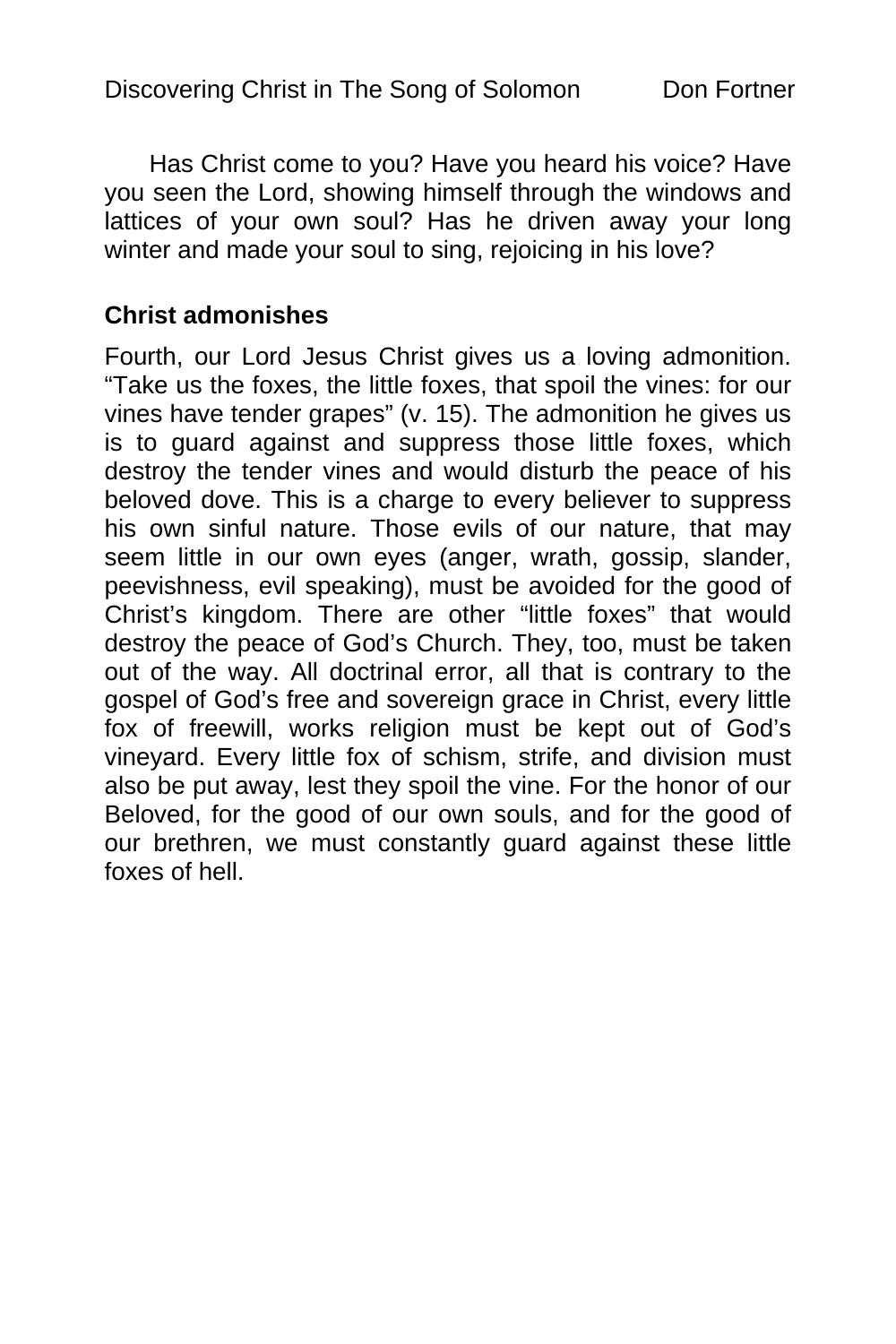### **8.**

# **"My Beloved is mine and I am his"**

### **Song of Solomon 2:16-17**

*"My beloved is mine, and I am his: he feedeth among the lilies. Until the day break, and the shadows flee away, turn, my beloved, and be thou like a roe or a young hart upon the mountains of Bether."* 

Someone said of verse 16, "This is the happiest verse in the Bible." I think I might have to agree — "My Beloved is mine and I am his: he feedeth among the lilies."

Those words reflect a heart full of peace, assurance, contentment, and joy. But the very next verse casts a shadow over the scene. There is a cloud in the sky. "Until the day break, and the shadows flee away, turn, my Beloved, and be thou like a roe, or a young hart upon the mountains of Bether."

These two verses together reflect a state of mind with which many of God's saints in this world are very familiar. They are believers. They do not doubt their saving interest in Christ. They are confident that God has saved them by his almighty, free grace. They know that Christ is theirs. Still, they do not always enjoy the light of his countenance.

Do these words describe your condition? You know that he is yours; but your soul does not always feed upon that blessed fact. You are, in your heart, assured that you have a vital saving interest in Christ; but you do not sense that his left hand is under your head and that his right hand embraces you. There are times when the believer sings tenor and bass at the same time. We sing with great delight…

> "Blessed assurance, Jesus is mine, Oh what a foretaste of glory Divine!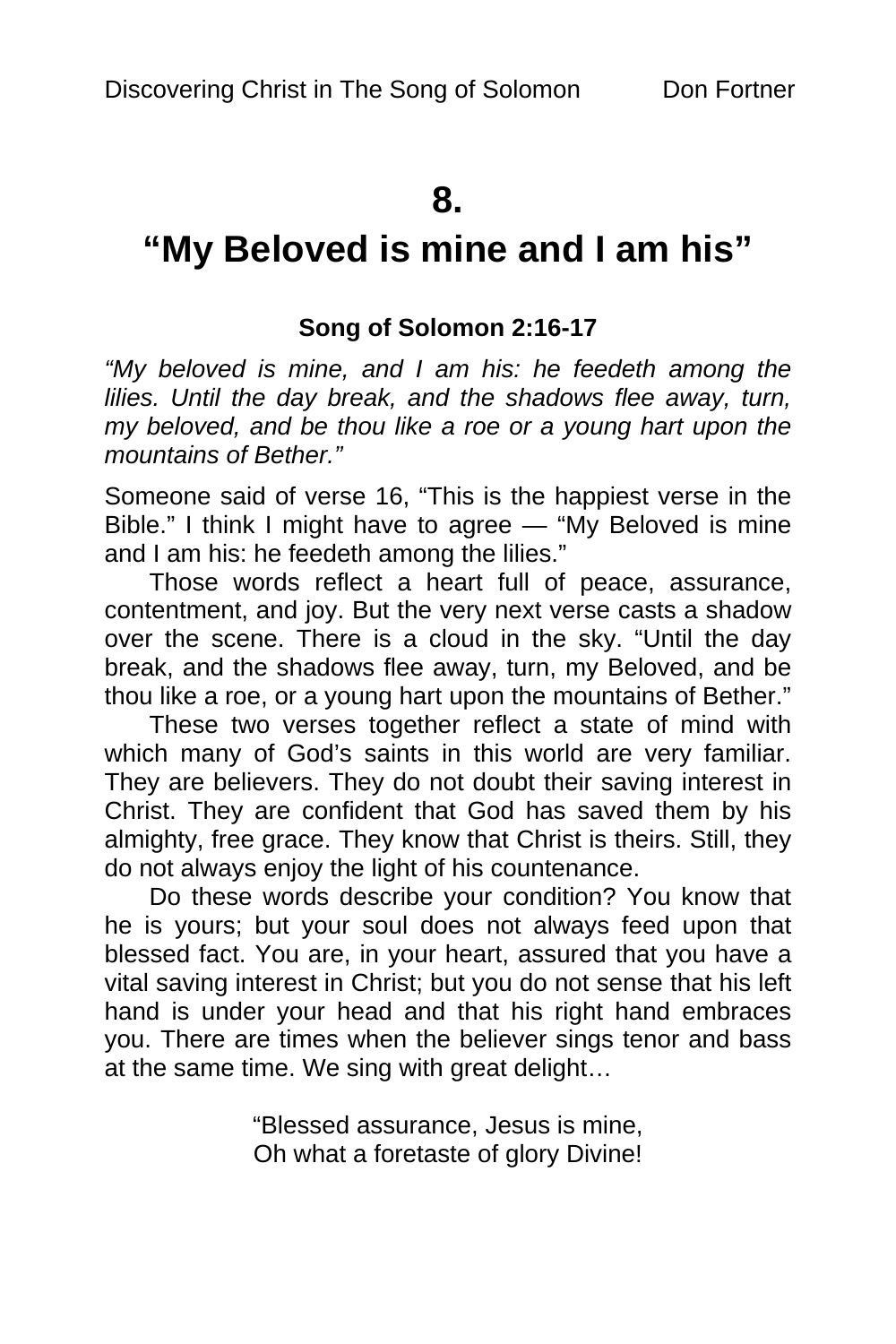Heir of salvation, purchased of God, Born of His Spirit, washed in His blood."

At the same time we sing, with Newton,…

"How tedious and tasteless the hours When Jesus no longer I see: Sweet prospects, sweet birds, and sweet flowers Have all lost their sweetness to me."

It may be that there are some saints who are always at their best, who never lose the light of the Savior's face, and whose communion with him is never disturbed. I am not sure that such people exist, though I acknowledge the possibility. But those believers with whom I am most intimate have a different experience. And those people I know who always boast of their constant bliss are not the most reliable people I know.

For myself, my own heart's experience is this. — I have always had a mixture of joy and sorrow. Every year of my life has had a winter as well as a summer. Every day has its night. I have seen the clear shining of the Sun of Righteousness. And I have felt the heavy rains, the bite of frost, and the freeze of winter sleet in my soul. I have walked in the warm breezes of a summer's evening. And I have made my way through the snowy blizzards of winter's night.

Believers are like the oak tree. The sap is always present; but it is not always flowing freely. We do, at times, lose our leaves. We have our downs, as well as our ups. We have our valleys, as well as our mountaintops. We are not always rejoicing. Sometimes we are in heaviness through our manifold temptations. We are grieved by the fact that our fellowship with Christ is not always full of rapturous delight. At times, we have to seek him, crying, "Oh, that I knew where I might find him!"

This appears to me to be the sense of these two verses. They are a song of both joy and sorrow. It is the sweet song of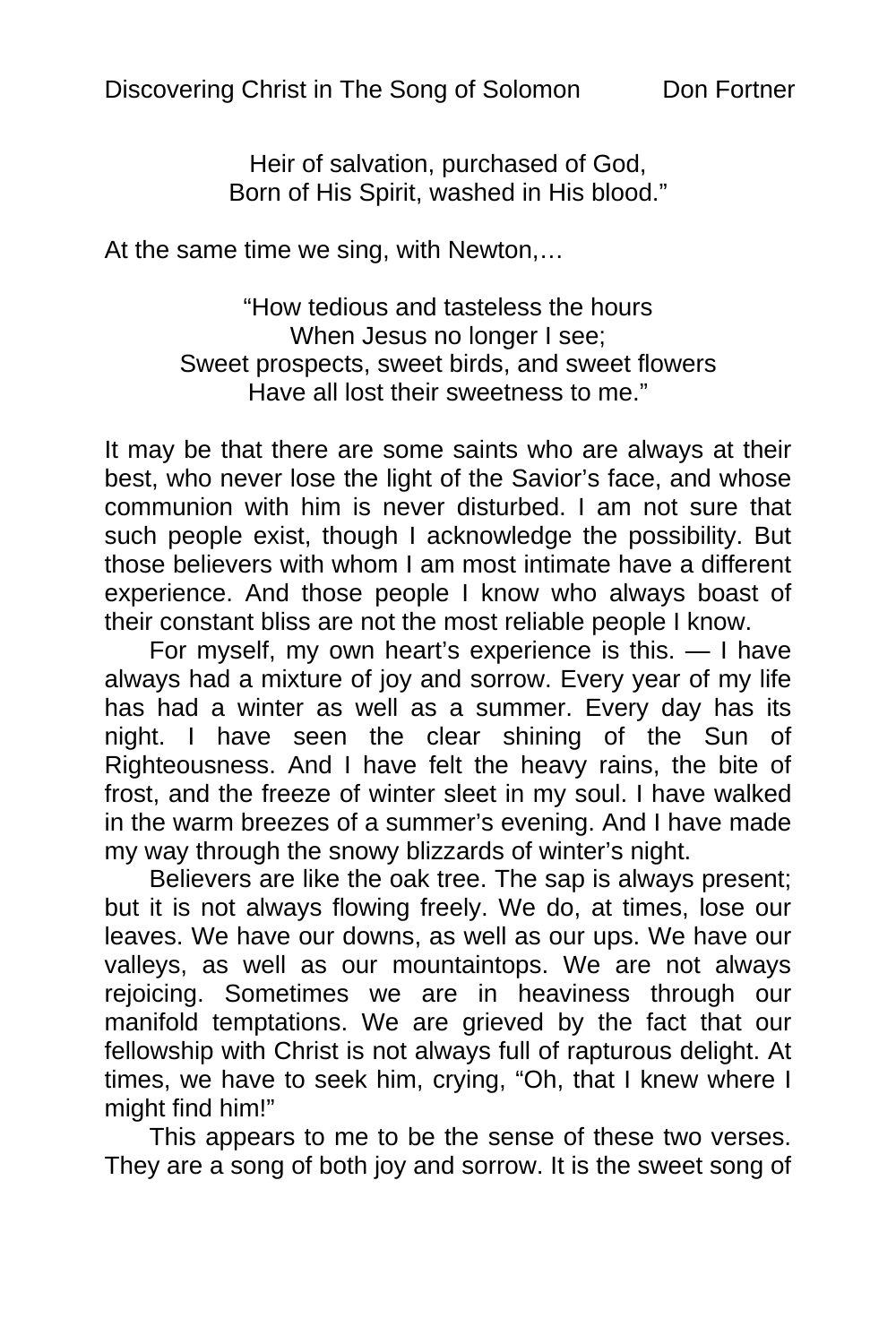assurance; but it is mingled with an earnest longing for fellowship. Though we may experience times of spiritual trial, when our fellowship and communion with Christ is broken, the assurance of our hearts that we are accepted in the Beloved need not be broken.

Assurance is based upon Christ's finished work for us. Fellowship and communion with Christ vary with our daily experiences. I do not always enjoy the company of my wife, because we are at times separated by many miles; but I always enjoy the assurance of her love. And I do not always enjoy sweet fellowship with Christ; but I do enjoy this blessed assurance, —"My Beloved is mine; and I am his."

### **Assurance**

I want every child of God to know that it is possible for us to enjoy the assurance of our personal interest in Christ. I do not suggest that every believer has this assurance. But I do say that every believer should and can have an assurance of his personal, saving interest in Christ. These are the words of confident faith and blessed assurance, "My Beloved is mine, and I am his."

Most people look in the wrong places when they seek assurance. They try to find assurance in their experiences; but no experience will give assurance. Believers are honest. We know that our most spiritual experiences are shot full of pride and sin. Many seek assurance based upon their devotion to Christ; but no amount of devotion will give assurance. Believers know that their devotion to Christ is unmentionable, because our best devotion is horribly untrue. Others, following the counsel they have been given, seek assurance based upon their personal righteousness; but no amount of personal righteousness will give assurance. Believers recognize that all our righteousnesses are filthy rags.

If we want assurance, we must stop looking at ourselves and look away to Christ. Look not to your experience, but to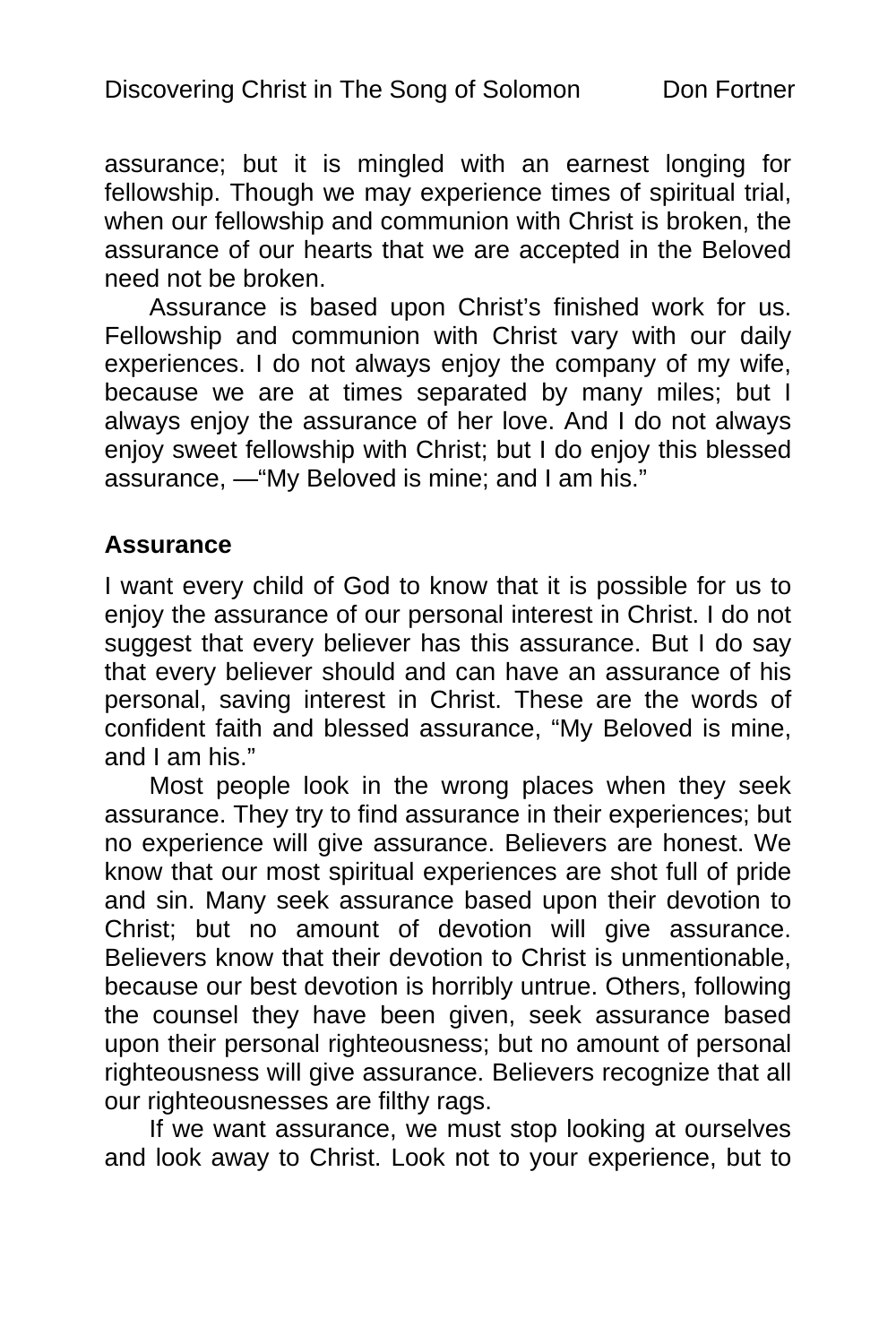his expiation. Look not to your repentance, but to his ransom. Look not to your faith, but to his faithfulness. Look not to your works, but to his worth. Look not to your feelings, but to his fulness. Look not to your prayers, but to his promises. Look not to your righteousness, but to his righteousness!

Look to Christ alone. And look to Christ for everything! "As ye have therefore received Christ Jesus the Lord, so walk ye in him" (Col. 2:6). How did you first come to Christ? Did you bring anything with you? No. You came as an empty handed beggar, a naked, wretched sinner, looking to him alone for all your righteousness, all your acceptance with God, all your atonement for sin, all your hope of life. Do not ever hope to rise above that level. To walk in the Spirit is to walk by faith in Christ, looking to him for everything. All who so trust Christ may with confident assurance and joy declare, "My Beloved is mine, and I am his."

"My Beloved" — Do you not delight to call Christ your Beloved? Certainly, he should be beloved by you. Who has done so much for you as Christ? Who has lavished you with such gifts? Who has shown you such love? If you do not love him, you are a lost soul, yet under the wrath of God (1 Cor. 16:22). All who are redeemed by his precious blood and saved by his matchless grace love him (1 John 4:19).

If you know him, you love him. I would not have you to be presumptuous. But I would have all of you who know Christ to call him "My Beloved." He deserves this title in your heart. He redeemed you with his own precious blood. He adopted you into his family. He saved you by his matchless grace. He loved you with an everlasting love.

There was a time when he became the Beloved One of your heart. In "the time of love" he revealed his love to you and created love in you for him. We are bashful about this and prefer never to speak to others of our love for Christ. When we hear others sing, "Oh, how I love Jesus," our hearts cry, "Oh, how I wish I could love him as I should!" Still, in the teeth of all our sin, in the teeth of all we know we are, we confess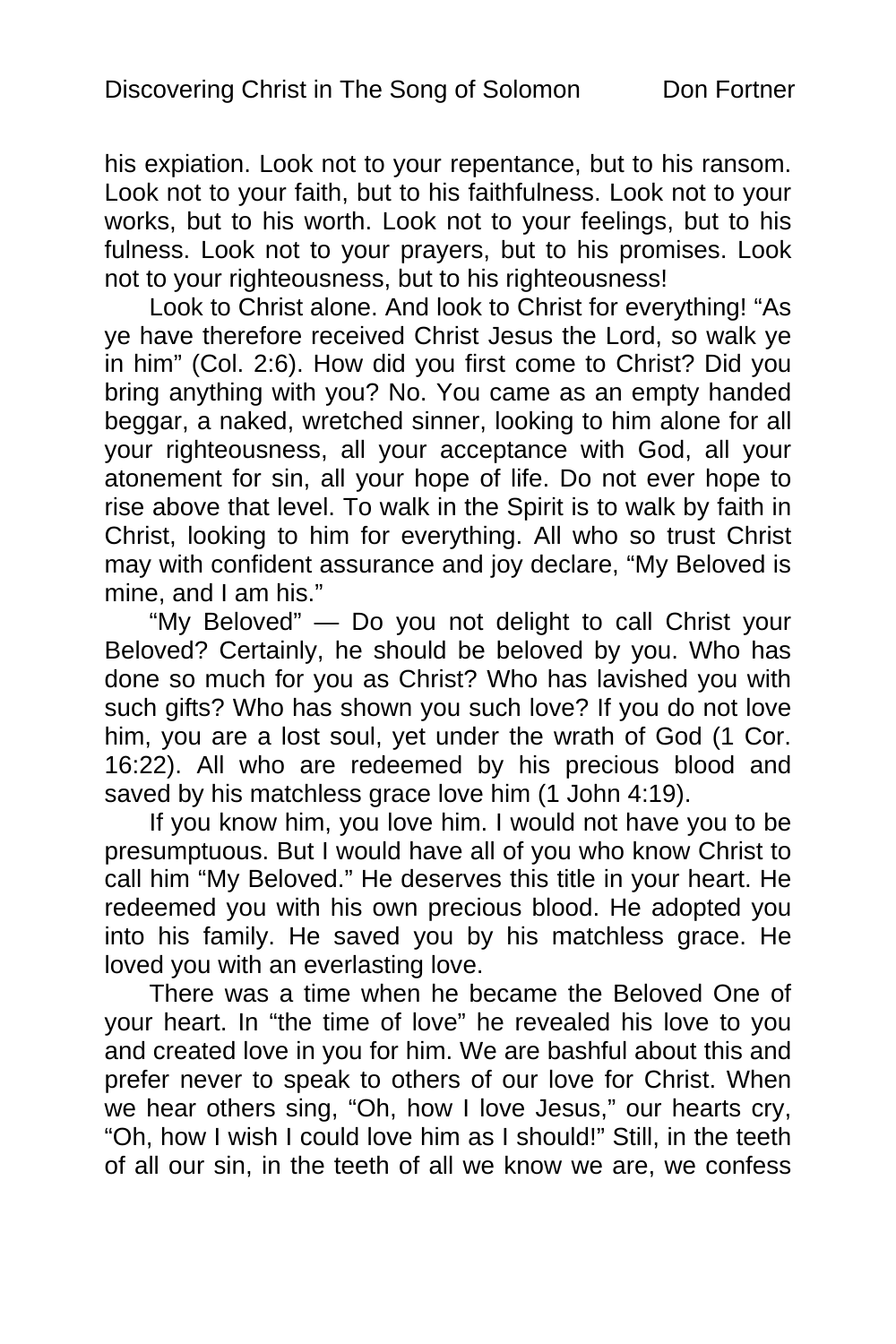with Peter, "Lord, thou knowest all things. Thou knowest that I love thee." "We love him because he first loved us." His love for us preceded our love for him eternally. His love for us exceeds our love for him infinitely. And his love for us is the cause of our love for him. But we do love him. — Not as we want! — Not as we ought! — Not as we shall! But every believer honestly confesses, "We love him because he first loved us." How our hearts rejoice to look upon the Son of God and say, "My Beloved is mine!" C. H. Spurgeon wrote, "Every heart that has been renewed by sovereign grace takes Jesus Christ to be the chief object of its love.

"My Beloved is mine, and I am his!" — We are his by the bands of his eternal love. We are his by the grace of his sovereign, eternal election. We are his by the blood of his special purchase. We are his by the power of his almighty, irresistible grace. We are his by our own willful, deliberate choice. Are you a believer? If so, then Christ is yours, and you are his. You are the sheep of his pasture. You are the object of his love. You are the member of his body. You are the branch of his root. You belong to him. You are Christ's, totally, unreservedly his. You belong to him. You are not your own. He bought you with his blood.

Perhaps you think, "I would do anything to have such assurance." Would you do nothing? The basis of assurance is not what you do, but what Christ has done for you. The Holy Spirit requires that we "be ready always to give an answer to every man that asketh you a reason of the hope that is in us with meekness and fear" (1 Pet. 3:15). What is the basis of this assurance? How can a person be assured that he has a saving interest in Christ? How can I know I am my Beloved's and that he is mine? I trust him. That's all. The whole of my assurance is faith in Christ. It is written, "He that believeth on the Son of God hath everlasting life!"

### **His place**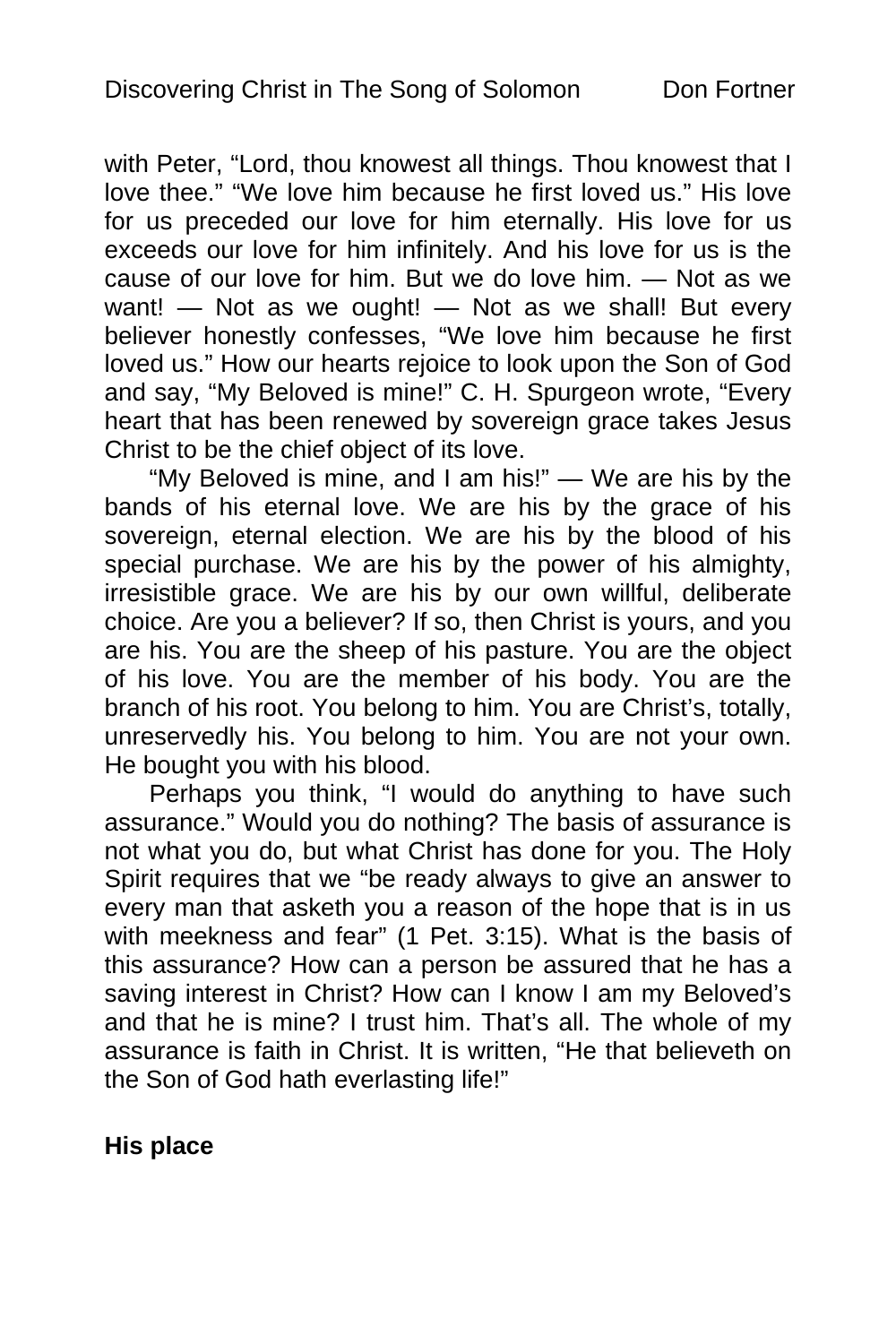All who know Christ know where he is, where he reveals himself and makes himself known. The soul, being assured of its personal interest in Christ, longs to be where he is. "He feedeth among the lilies." The lilies are his people (v. 2). In this world they are lilies among thorns. Still the Lord Jesus feeds among them. The lily patch in which the Son of God feeds is the assembly of his saints (the house and temple of God) for public worship (Matt. 18:20; 1 Cor. 3:16-17). Here he feeds his people upon his grace by the Word of his grace.

The church of God has many critics, but no rivals. This is the family of God, the kingdom of heaven, the temple of the Holy One, the place where Christ manifests forth his glory, spreads his table, and meets with his people. Blessed beyond description are those people who are privileged to be a part of this family! Truly, as Paul puts it, this is "a habitation of God through the Spirit!"

### **Our desire**

It is the desire of every believer to know the conscious presence and fellowship of Christ. This is what is expressed in verse 17. — "Until the day break, and the shadows flee away, turn, my beloved, and be thou like a roe or a young hart upon the mountains of Bether."

This is our nighttime. Soon our day will break. On that great day, all the shadows of darkness and ignorance will be forever gone! When the gospel day broke forth the shadows of the law fled away. The mountains which separate us from our Lord, he can overcome. They are too high for us, but not for him. Our hearts earnestly desire the conscious awareness of his presence, ever crying, "Turn, my Beloved" (See Psalm 42:1 and 84:2).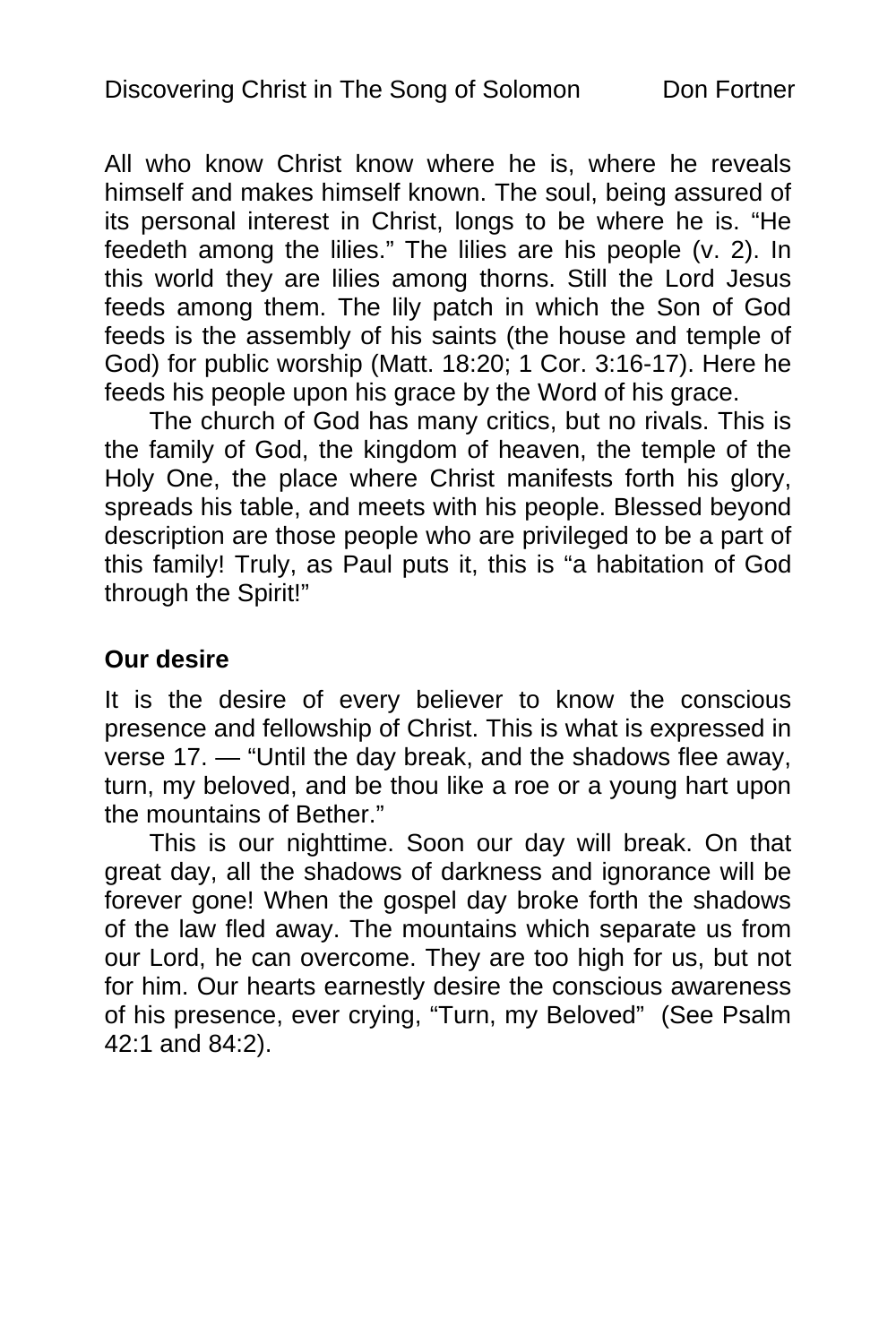### **9.**

## **"I will seek Him."**

### **Song of Solomon 3:1-5**

*"By night on my bed I sought him whom my soul loveth: I sought him, but I found him not. I will rise now, and go about the city in the streets, and in the broad ways I will seek him whom my soul loveth: I sought him, but I found him not. The watchmen that go about the city found me: to whom I said, Saw ye him whom my soul loveth? It was but a little that I passed from them, but I found him whom my soul loveth: I held him, and would not let him go, until I had brought him into my mother's house, and into the chamber of her that conceived me. I charge you, O ye daughters of Jerusalem, by the roes, and by the hinds of the field, that ye stir not up, nor awake my love, till he please."*

Those who love the Lord Jesus Christ seek his manifest presence. Nothing in all the world is more pleasant to the believing heart than communion with our Lord Jesus Christ. Those who enjoy the spiritual presence and fellowship of Christ are supremely favored of God.

Holy Scripture exhausts every earthly figure to express the charms and delights of this blessed fellowship between Christ and his redeemed ones. It is impossible for human language to express the sweetness of his grace, the joy of his communion, and the comfort of his presence.

Just as it is the sweetest thing in the world to enjoy communion with Christ, it is the saddest thing in the world to a believer to be without the Lord's manifest presence and fellowship. Yet, that is just the condition that we see the church in at the beginning of this chapter.—"By night on my bed I sought him whom my soul loveth: I sought him, but I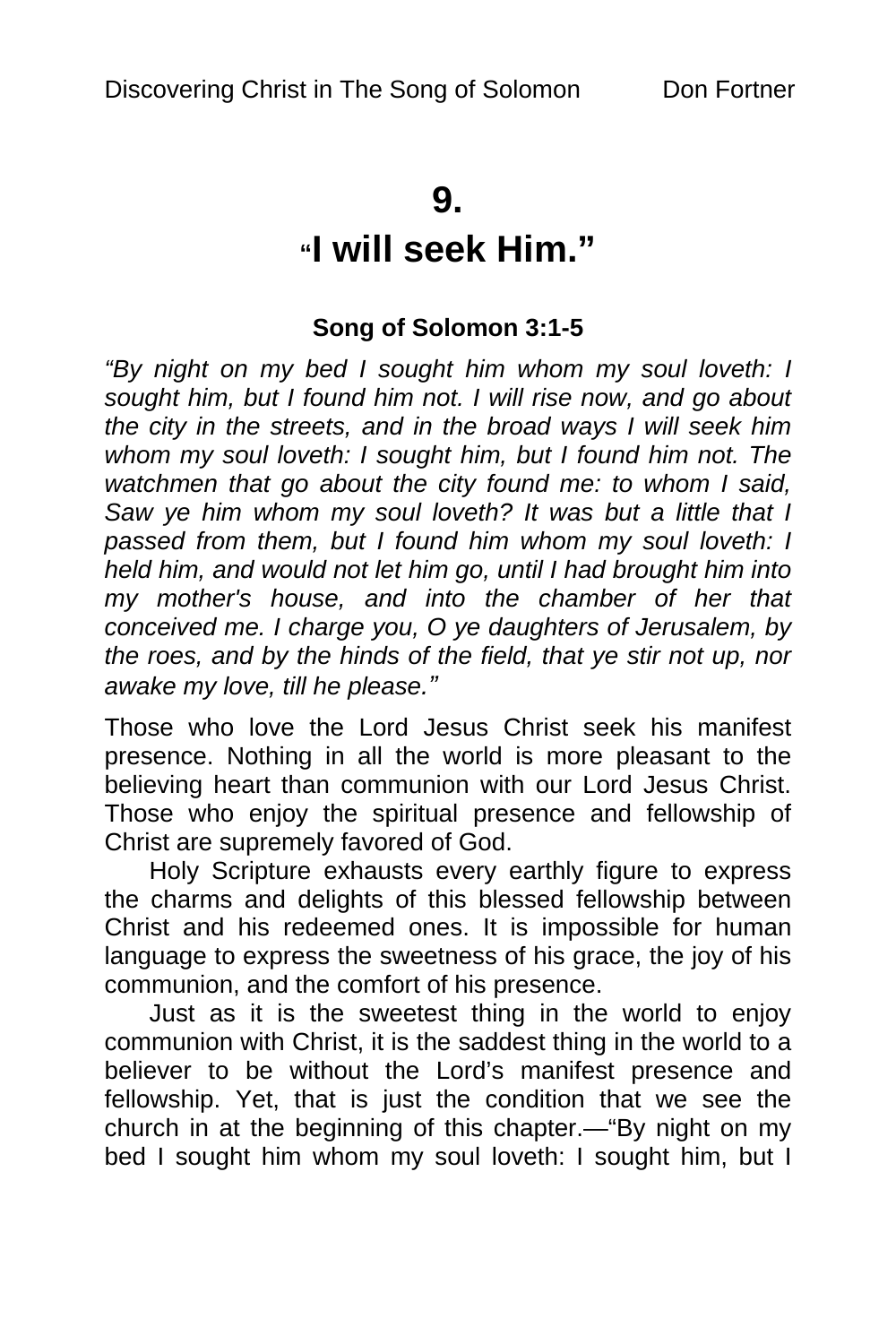found him not." But she was resolved not to rest in such a sad condition. She said, "I will seek him." She would not rest until she had found him and brought him into her mother's house. There she held him and would not let him go.

### **Spiritual presence**

The Lord Jesus Christ is no longer physically present with his church. "He is not here, for he is risen." Our Lord's physical body is in heaven. There he sits upon the throne of God, making intercession for us according to the will of God and anticipating the day when his enemies shall be made his footstool.

The papists tell us that our Lord is bodily present with us in the mass. But that cannot be.—"Such persons unwittingly deny the real humanity of our Lord Jesus Christ, for if he has indeed assumed our humanity, and is in all points made like unto his brethren, his flesh and blood cannot be in two places at one time." (Ch. H. Spurgeon) Since our Lord, as a real man, the God-man, is in heaven, his bodily presence is no longer with his church.

We know that it is best for us that Christ is no longer present with his church in a physical sense, because he said so (John 16:7). As God, Christ is everywhere. He is omnipresent. As man, he is in heaven. His bodily presence is as much limited today to one place as it was when he was upon the earth. But as the God-man in one Person, the Mediator and Head of the church, Christ is present with us by the Holy Spirit, the Divine Comforter, whom the Father has sent in his name.

It is by the working of God the Holy Spirit that Christ's presence with his church is manifested. We need not expect or desire anything other than this spiritual presence of Christ. By his Spirit, Christ is everywhere present with his church at all times to guide, to protect, to instruct, and to comfort his people.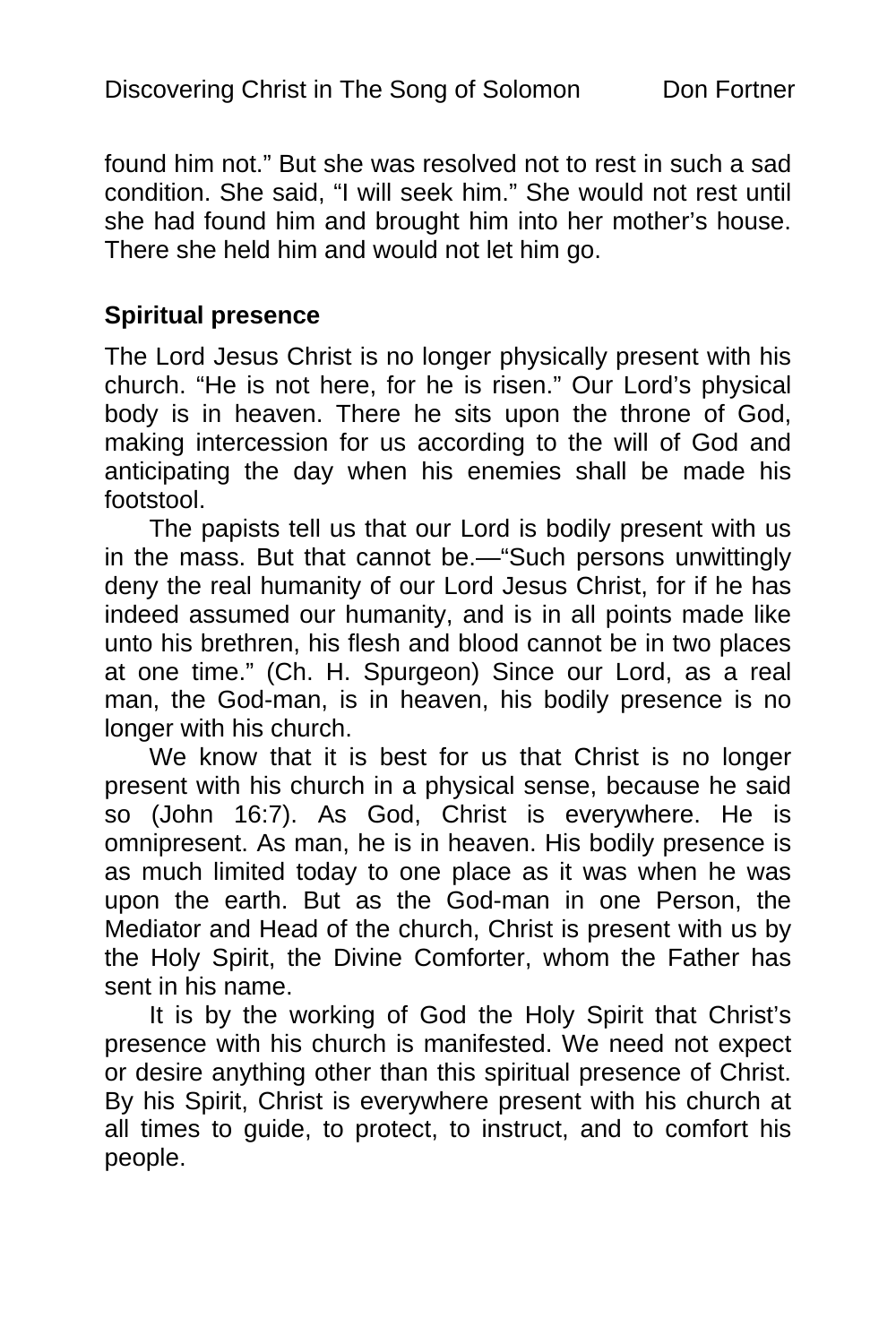This spiritual presence of Christ is the glory of the church of God; and this is the thing we desire. When Christ is manifestly presence with us in this spiritual sense we have all that we need or desire. When this spiritual presence is absent, our strength and glory is gone.

I am afraid that the name of the church of the twentieth century might well be called "Ichabod, The glory is departed from Israel!" If a church is without the Spirit of God, she may have a name to live, but it is dead; and, you know, that corruption follows death. Those churches that have turned aside unto error, have not only lost all power to do good, but they have become obnoxious, loathsome, and the causes of great evil in the world.

The one thing that we need is the spiritual presence of Christ. He said, "Without me ye can do nothing." But if Christ shall come to us in the Person of his blessed Spirit our power and our glory shall be restored. The return of the Lord's manifest presence by the Holy Spirit has been the birth of every true revival and spiritual awakening. The manifest presence of Christ in the midst of his people is the Sun of Righteousness arising with healing beneath his wings.

### **Seeking the lord**

We ought to constantly seek the Lord's manifest presence, both individually and for his church. Without question, wherever men and women gather in his name to worship him, the Lord Jesus is present (Matt. 18:20). That gathered band of believers, if only two or three in number, is the temple of God (1 Cor. 3:16-17), "an habitation of God through the Spirit" (Eph. 2:22), and "the house of God—the church of the living God" (1 Tim. 3:15). I am thankful to say, it appears that our God is working among his people all over the country and around the world in our day. But if we are to see better and greater things in the days that lie ahead, we must ever seek the presence of Christ by the Holy Spirit. "Not by might, nor by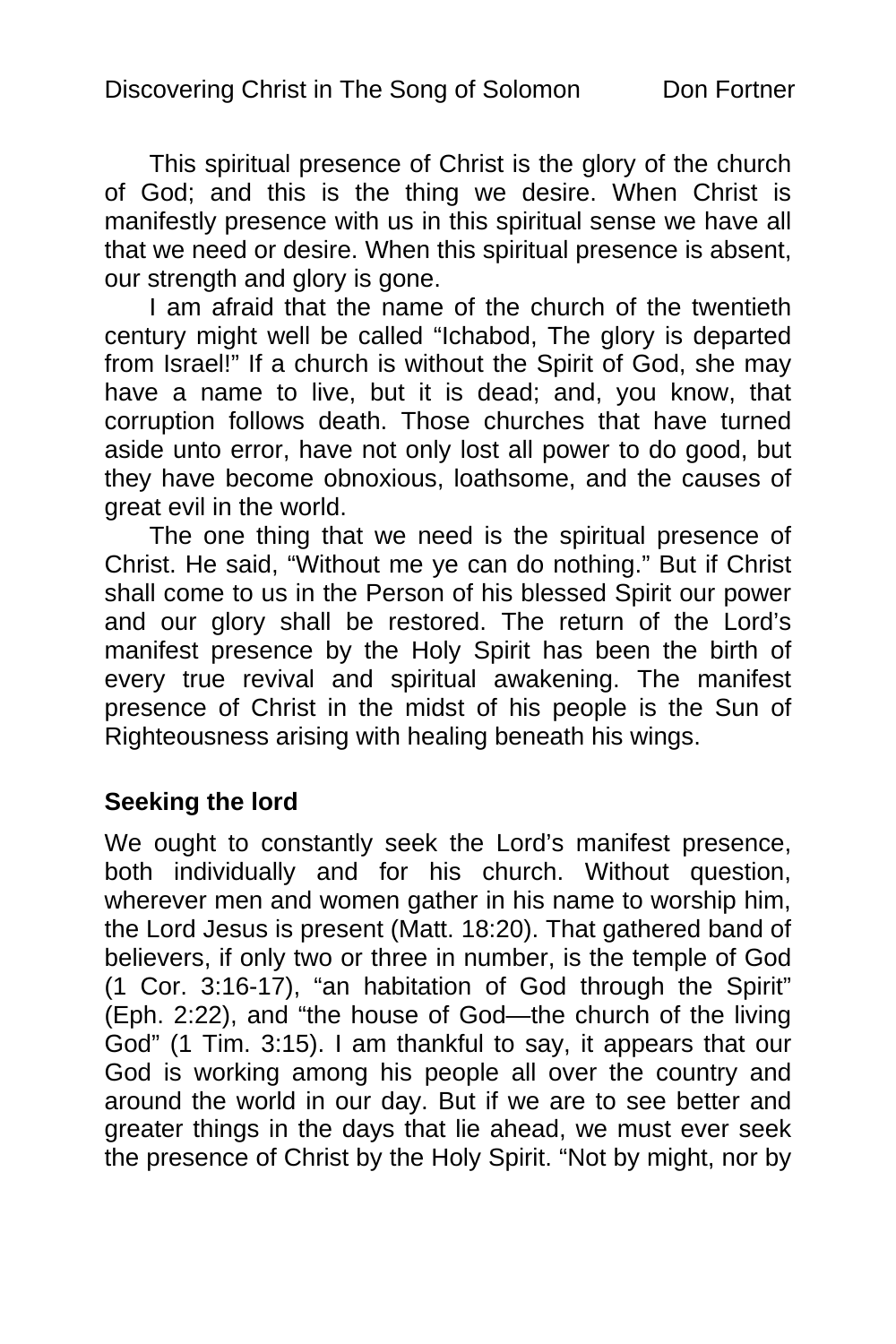power, but by my Spirit, saith the Lord." I urge you, my brother, my sister in Christ, to make this determined resolution. Fix it in your heart, and do not be turned aside from it —"I will seek Him!" "I will seek him whom my soul loveth." You have been chosen of God in eternal election, redeemed by the blood of Christ, and called to life and faith in Christ by God the Holy Spirit.

If you are yet without Christ, without God, without hope, without life, I would press you into the Kingdom. I urge you, for your soul's sake, to seek our Lord with all your heart. Seek him in his Word. Seek him by faith. Seek him now. If you seek him, you will find him. He has promised that he will be found by all who seek him. —"For I know the thoughts that I think toward you, saith the LORD, thoughts of peace, and not of evil, to give you an expected end. Then shall ye call upon me, and ye shall go and pray unto me, and I will hearken unto you. And ye shall seek me, and find me, when ye shall search for me with all your heart. And I will be found of you, saith the LORD: and I will turn away your captivity, and I will gather you from all the nations, and from all the places whither I have driven you, saith the LORD; and I will bring you again into the place whence I caused you to be carried away captive" (Jer. 29:11-14).

### **Those who seek**

Here are seven things revealed in the Book of God about those who seek the Lord.

### *Those who seek Christ love Christ.*

In these five verses, the lovesick spouse speaks of Christ as "Him whom my soul loveth." It may be that you do not now enjoy the manifestation of the Lord's presence; but your heart clings to him. You may have been idle, slothful, neglectful, and sinful. You may have much to regret and much to weep over. But Christ is truly the One whom your soul loves. A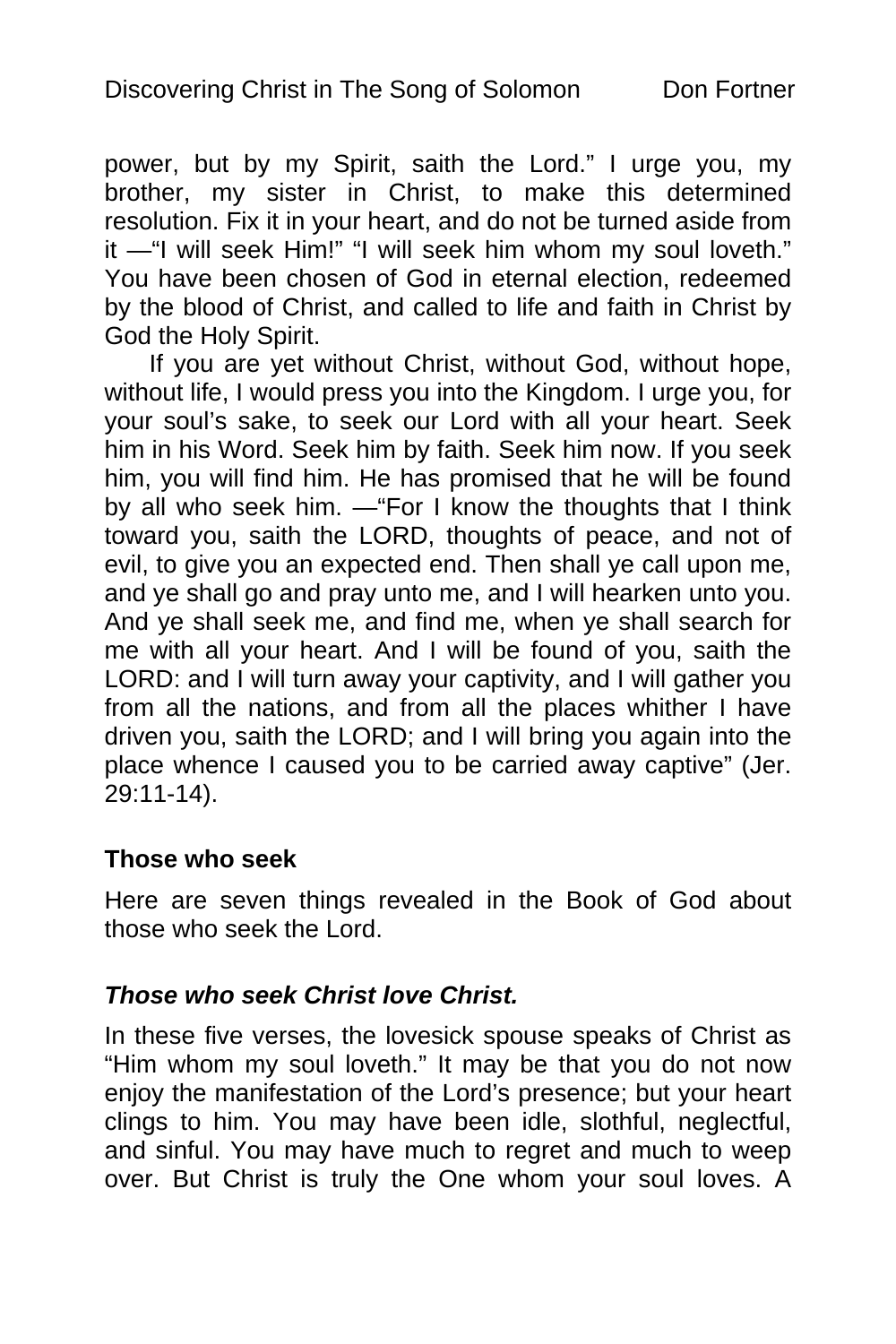loving wife may not always have her husband in her arms; but she always has him in her heart. Even so, the true believer does not always enjoy the presence of Christ, but he never ceases to love Christ.

The words are very strong. —"Him whom my soul loveth." It is as though she said, "Though there are many whom I love, he is the love of my soul. My deepest, fondest, purest, truest, most real love is reserved for him alone. Do you have such a heart for Christ? Is he the Love of your soul? Is he the Object of your heart's affection? All true believers do sincerely love the Lord Jesus Christ. It is not possible for a person truly to know Christ and not love him. —"We love him because he first loved us" (1 John 4:19). Christ's love for us precedes our love for him. His love for us causes our love for him. His love for us infinitely exceeds our love for him. But we do love him.

We love the Lord Jesus Christ Himself, because of who he is. This One whom we love is himself the eternal God; and he is perfect man. He is the God-man our Mediator. We love him, because he has revealed himself in our hearts. We love Christ, because of all that he has done for us. His love for us is manifest by his deeds. His love is not dormant and idle. All that he has done and is doing and shall do is motivated by his love for us.

Because he loved us, the Son of God assumed all responsibility for our souls as our covenant Surety before the world began (Heb. 7:22; Eph. 1:3-6; 2 Tim. 1:9). In the fullness of time, he assumed human flesh and came into the world in our nature to redeem and save us by his obedience to God as our Mediator, Representative, and Substitute (Matt. 1:21). Because he loved us, the Lord Jesus lived in perfect obedience to God's holy law to bring in everlasting righteousness as our Representative (Rom. 5:18-21). Because of his great love for us, the Darling of Heaven laid down his life as our Substitute that we might live forever through him (Rom. 5:6-11). Our risen Savior rules the universe in love for his people, as the God-man our Mediator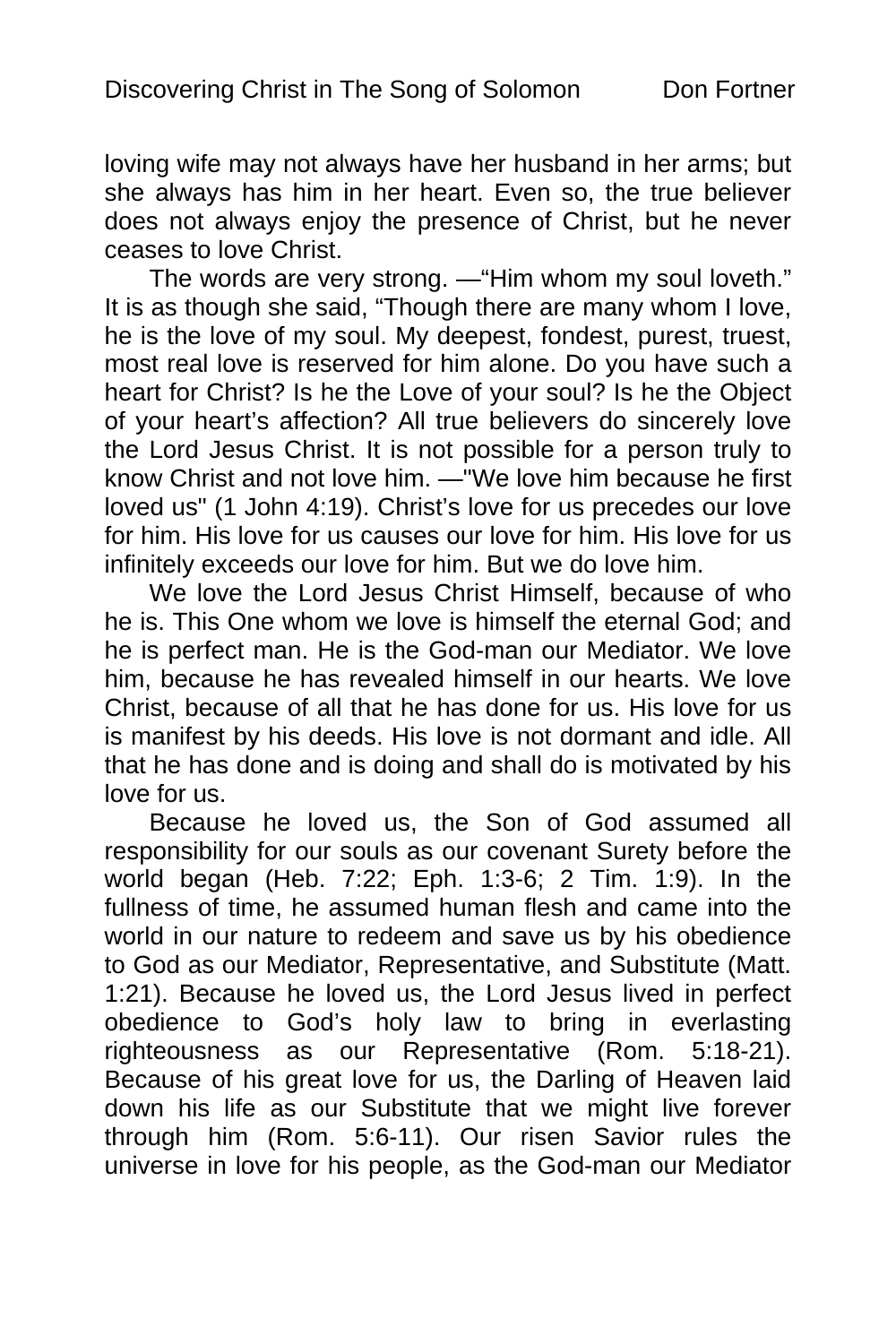King, to give eternal life to the objects of his everlasting love (John 17:2).

It is Christ himself that we love. Immanuel has won our hearts. We love Him. Many love his doctrine; but we love Him. Many love his throne; but we love Him. Many love his church; but we love Him. Many love his works; but we love Him.

### *Those who seek Christ know their need of him.*

The spouse sensed that her beloved Bridegroom was gone; and she seems to be in desperate need of him. Do you know your need of Christ? If a person knows his need of Christ, he will seek him (Phil. 3:7-11). We need his righteousness to cover our shameful nakedness. We need his blood to cleanse us from our sins. We need his grace to save us and keep us. We need his wisdom to direct us. We need his strength to uphold and protect us. We need him! Our Lord told us plainly, "Without me, ye can do nothing." And we have found, by painful and blessed experience, that it is true. Without Him, we cannot sing his praise. Without Him, we cannot pray with understanding. Without Him, we cannot worship in the Spirit. Without Him, we cannot live in peace. Without Him, we cannot know, do, or enjoy God's will. Without Him, we cannot understand God's Word.

### *Those who seek Christ seek him diligently.*

Those who ardently love Christ and know their need of him do not cease to seek him, and seek him diligently. In this chapter we see the spouse seeking him upon her bed, seeking him in the streets, seeking him in the broadways, and finally seeking him at the lips of the watchman. She sought him in every place where he was likely to be found she left no stone unturned.

If you are truly in earnest in knowing Christ, if you are really concerned for your soul, if you truly thirst and pant for fellowship with the Son of God, you will diligently seek him.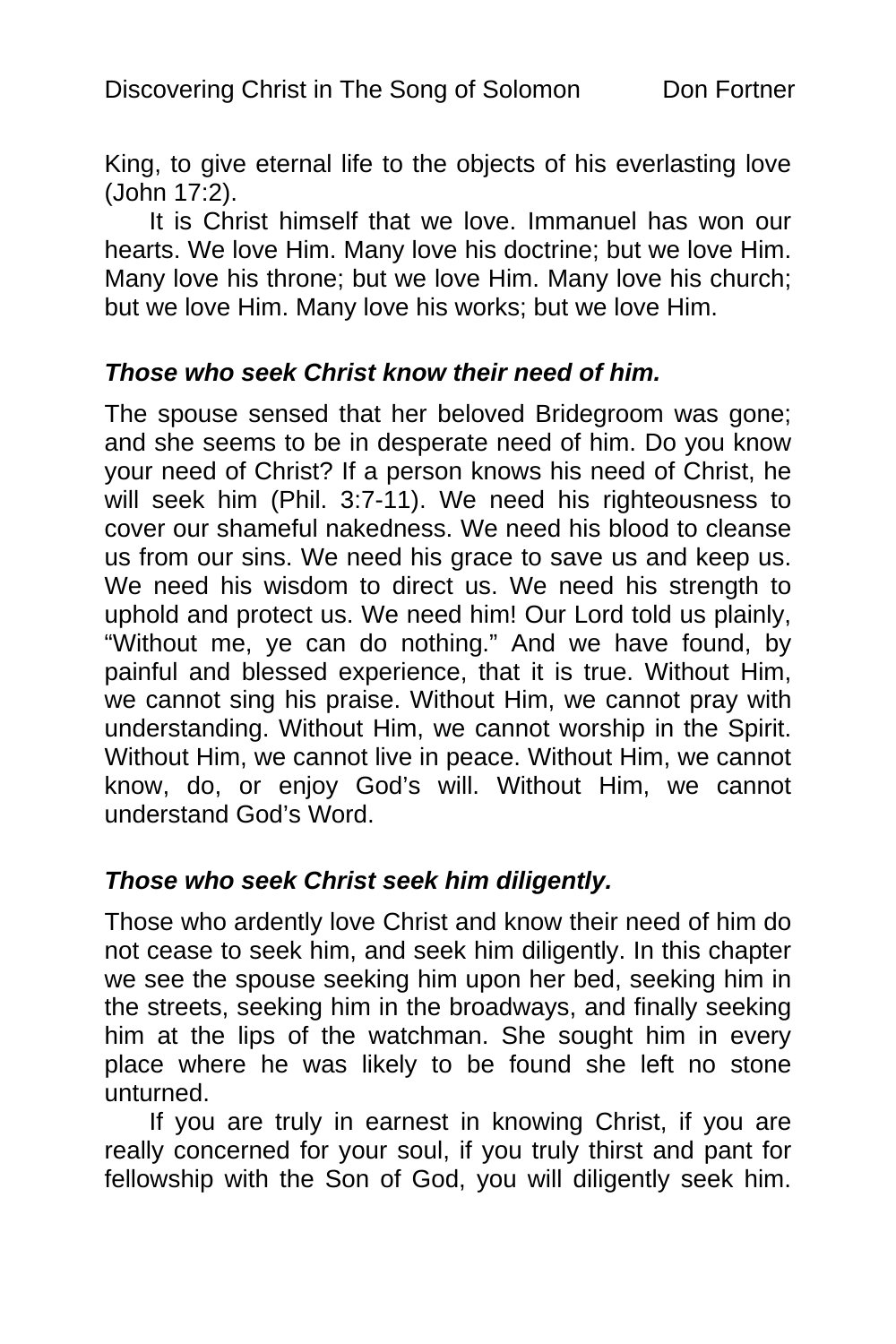You will seek him in the closet of your heart in earnest prayer. You will seek him in the Field of Holy Scripture. You will seek him in the assembly of his saints, in his house where he is most likely to be found. You will seek him through the preaching of the Gospel, the means by which he reveals himself to sinners.Those men who preach the gospel of God's free and sovereign grace in Christ are the watchmen of Zion (Isa. 62:6; Ezek. 33:7; Heb. 13:7, 17). They are the watchmen to whom the spouse went, seeking her Beloved (Song 3:3; 5:7). Public worship and gospel preaching are not optional things in spiritual life. They are vital to it. God has given his church pastors and teachers specifically for the purpose of watching over, instructing, and teaching his people (Eph. 4:11-16).

### *Those who diligently seek Christ will find him.*

Neither the brethren, nor the church of God, nor those who preach the gospel can comfort the afflicted conscience, unless Christ himself is apprehended by faith. But as soon as she left the watchmen she found him whom she sought. —"It was but a little that I passed from them, but I found him whom my soul loveth: I held him, and would not let him go, until I had brought him into my mother's house, and into the chamber of her that conceived me" (v. 4).

If the Lord Jesus hides himself from his people for a season, he has a reason. If we are stirred to seek him, it is Christ himself who has created in our hearts a need and desire for him. And, where the Lord Jesus Christ has created a desire for himself, he will give satisfaction. He comes to all who seek him. Matthew Henry wrote, "Those that continue seeking the Lord shall find him at last, when perhaps they are almost ready to despair of finding him." (See Psa. 34:1-6; Isa. 54:7-10; Jer. 29:12-14.)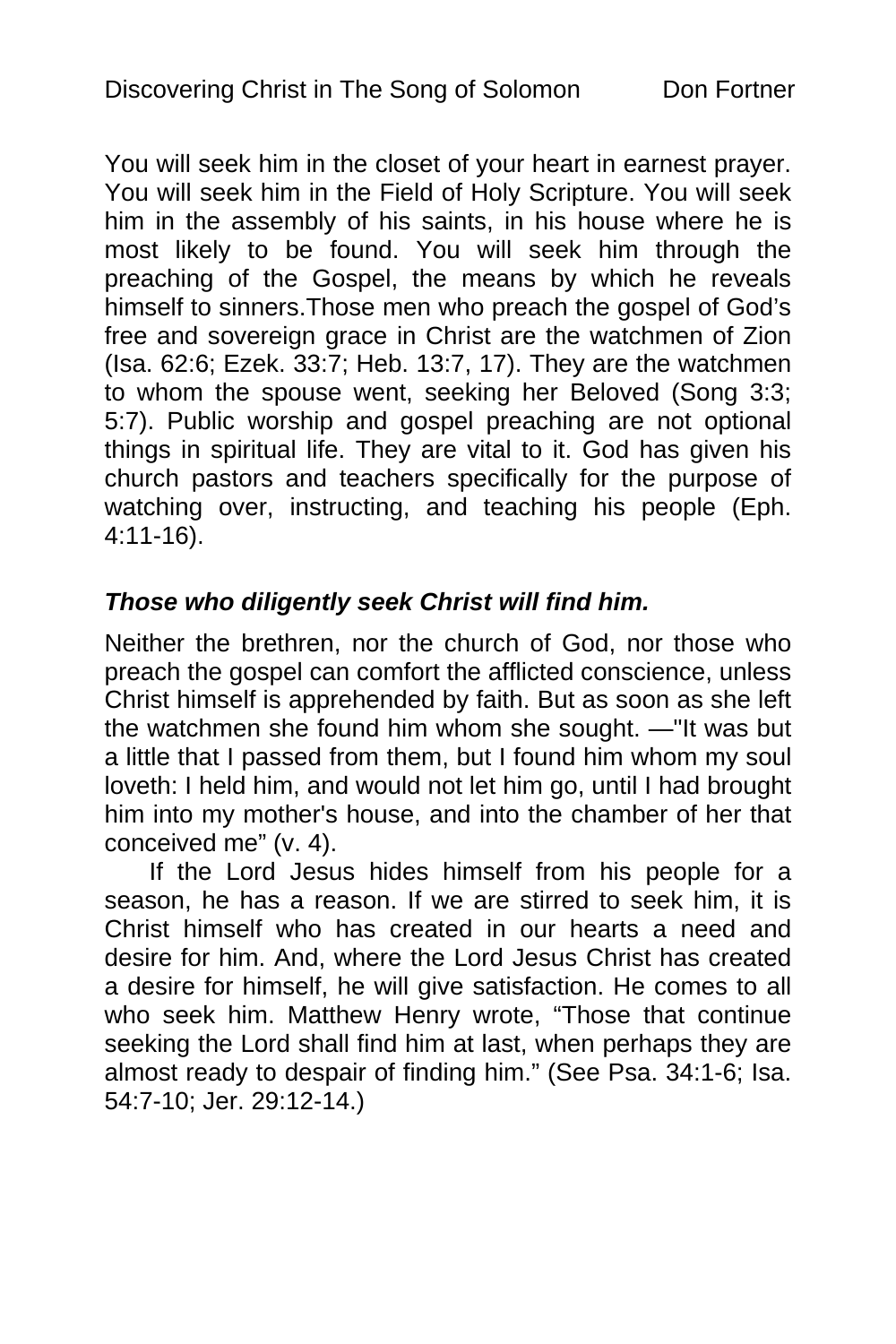### *Those who seek Christ, when they have found him, will hold him fast.*

They will take care to retain him. They will endeavor to maintain their fellowship and communion with him. Look at verse four again. —"I held him and would not let him go." Yes, he will go away if we do not hold him; but he is willing to be held by us. More, he is the One who causes us to want to hold him and gives us grace to hold him. In other words, we hold him by faith (faith that he gives and maintains), because he holds us by grace. We hold him in the arms of love, because he holds us in the arms of his love. We hold him by earnest prayer, because he holds us by constant intercession. We hold him by willing submission and obedience, because he makes us willing, submissive servants.

### *Those who seek Christ, when they have found him, will bring him into the house of God.*

When believers walk in fellowship with Christ, they bring him with them into the fellowship of the saints. Read verse four once more. —"It was but a little that I passed from them, but I found him whom my soul loveth: I held him, and would not let him go, until I had brought him into my mother's house, and into the chamber of her that conceived me." Blessed are those local churches into which men and women bring the Son of God as they come together!

### *Those who seek Christ, when they have found him, will jealously guard his blessed presence.*

Our Lord is not indifferent about the conduct of his people. There are many things which will drive him from us and destroy our fellowship with him (Eph. 4:30). Anger, wrath and malice, pride, slander and vengeance, Love of the world, envy and strife are all things that grieve the Holy Spirit of God, by whom we are sealed unto the day of redemption. Let us take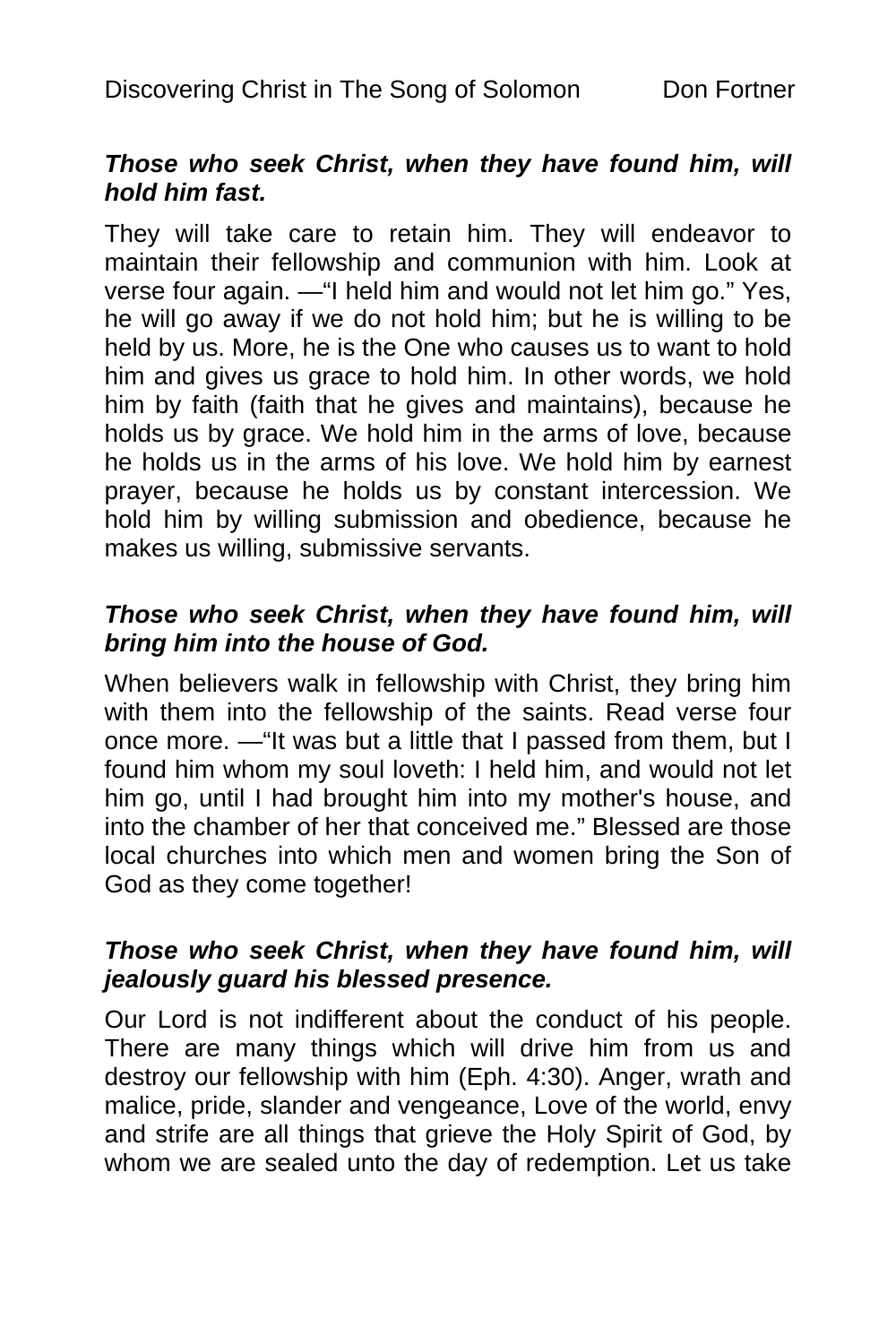care not to grieve him. Rather, let us walk in the Spirit, as followers of Christ, loving, forgiving, submitting to, and serving one another for the glory of God.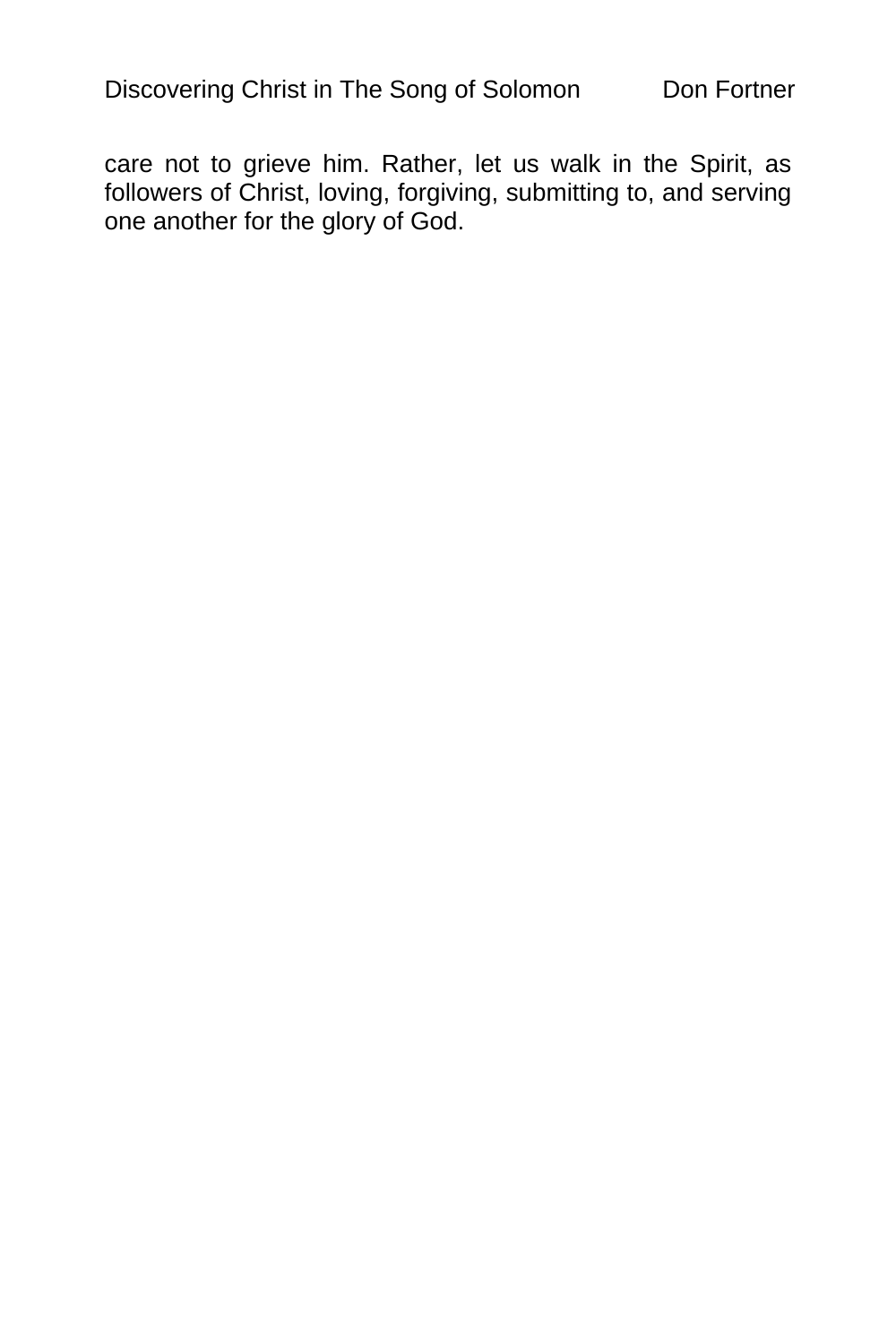## **10.**

# **Christ and his church in their royal chariot**

### **Song of Solomon 3:6-11**

*"Who is this that cometh out of the wilderness like pillars of smoke, perfumed with myrrh and frankincense, with all powders of the merchant? Behold his bed, which is Solomon's; threescore valiant men are about it, of the valiant of Israel. They all hold swords, being expert in war: every man hath his sword upon his thigh because of fear in the night. King Solomon made himself a chariot of the wood of Lebanon. He made the pillars thereof of silver, the bottom thereof of gold, the covering of it of purple, the midst thereof being paved with love, for the daughters of Jerusalem. Go forth, O ye daughters of Zion, and behold king Solomon with the crown wherewith his mother crowned him in the day of his espousals, and in the day of the gladness of his heart."* 

Try to picture the scene before us in this passage. —A royal wedding has taken place. King Solomon has taken Pharaoh's daughter to be his wife. She is arrayed in all the beauty and splendor of a royal bride. Solomon, with all his wealth, has spared no expense for this glorious occasion. The wedding ceremony is now over. The marriage supper is ended. The royal pair, the newly wed king and his queen prepare to leave for their honeymoon. The king nods his head and his nuptial chariot is brought forward. It is a chariot he has especially prepared for his beloved bride. The magnificent coach will carry the happy couple through the wilderness to the place where their marriage will be consummated.

Standing in the front of the chariot are two men carrying torches to light their way through the wilderness. The torches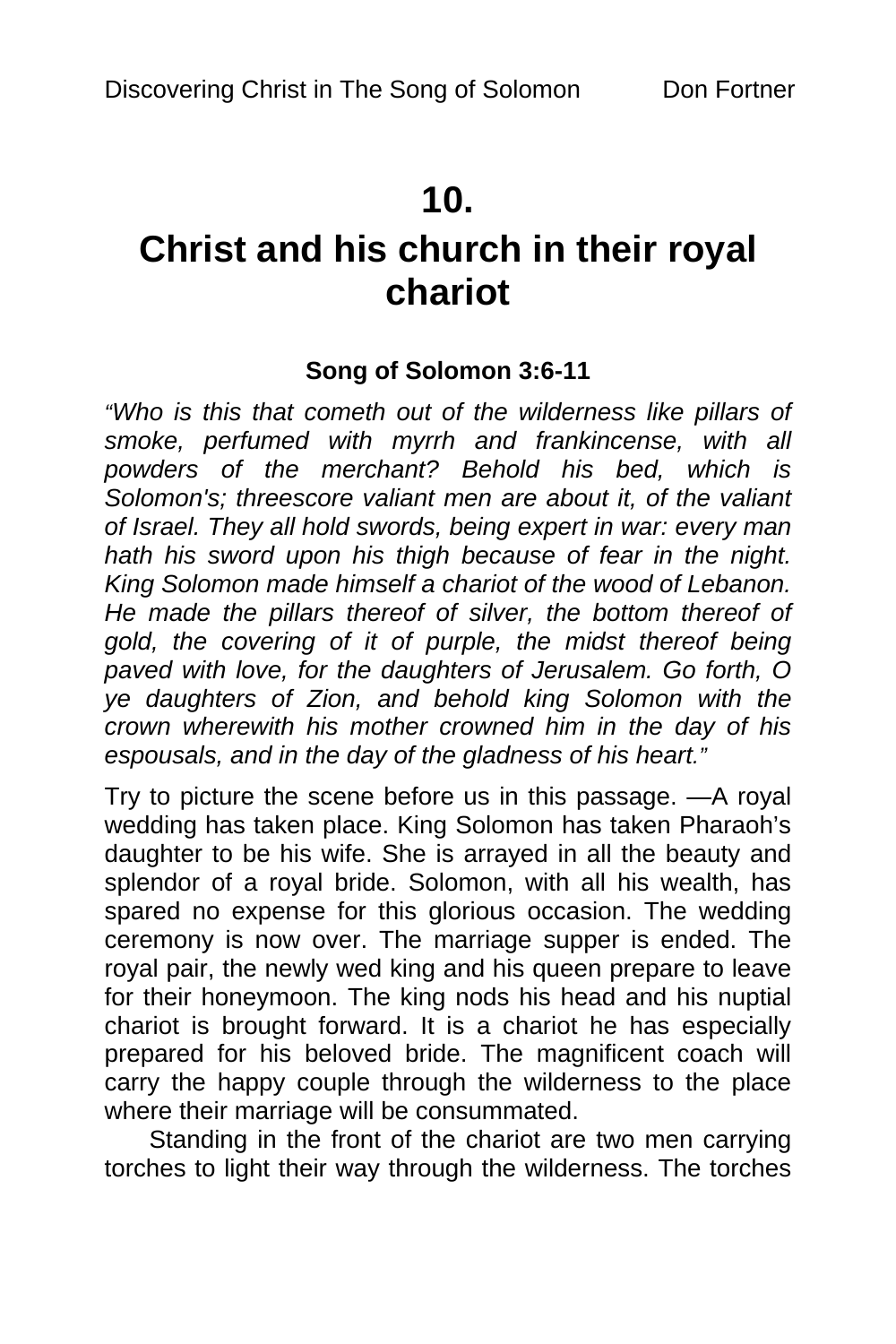burn with all the powders of the merchants, giving off in their smoke the fragrances of romantic perfume. In front of the chariot, on both sides, and in the rear there are sixty valiant men, selected by Solomon himself, to guard the royal pair as they make their way through the wilderness. Every man is expert in war and ready to die, if need be, in defense of the king and his bride. The chariot is made of the fine woods of Lebanon. Its four posts are of silver. The bottom of it is covered with gold. Its curtains are made of fine purple. Secluded behind those curtains, safe and happy, is the king and his bride upon their bed, a bed made by his own hands. They recline together upon the soft cushions of love he has prepared.

### **An allegory**

The picture, of course, is an allegory referring to Christ and his bride, the church, which he purchased with his own blood and conquered by his irresistible love. It pictures both the happiness and safety of the church of Christ as she is carried through the darkness and wilderness of this world in the arms of Christ. Resting in his love, secure in his arms, we can almost hear her speak. —"I will fear no evil: for thou art with me…Surely goodness and mercy shall follow me all the days of my life: and I will dwell in the house of the Lord forever."

As this passage opens, the daughters of Jerusalem speak with astonishment. They are overcome with awe by the beauty and majesty that has been given to the church of Christ. It is not at all uncommon for new converts to be astonished by that which Christ has made his church to be. She who was once black and despised is now adorned with beauty and admired. Looking upon the church, chosen by Christ to be his bride, adorned with his love, and protected by his power, the daughters of Jerusalem are astonished and cry, "Who is this that cometh out of the wilderness like pillars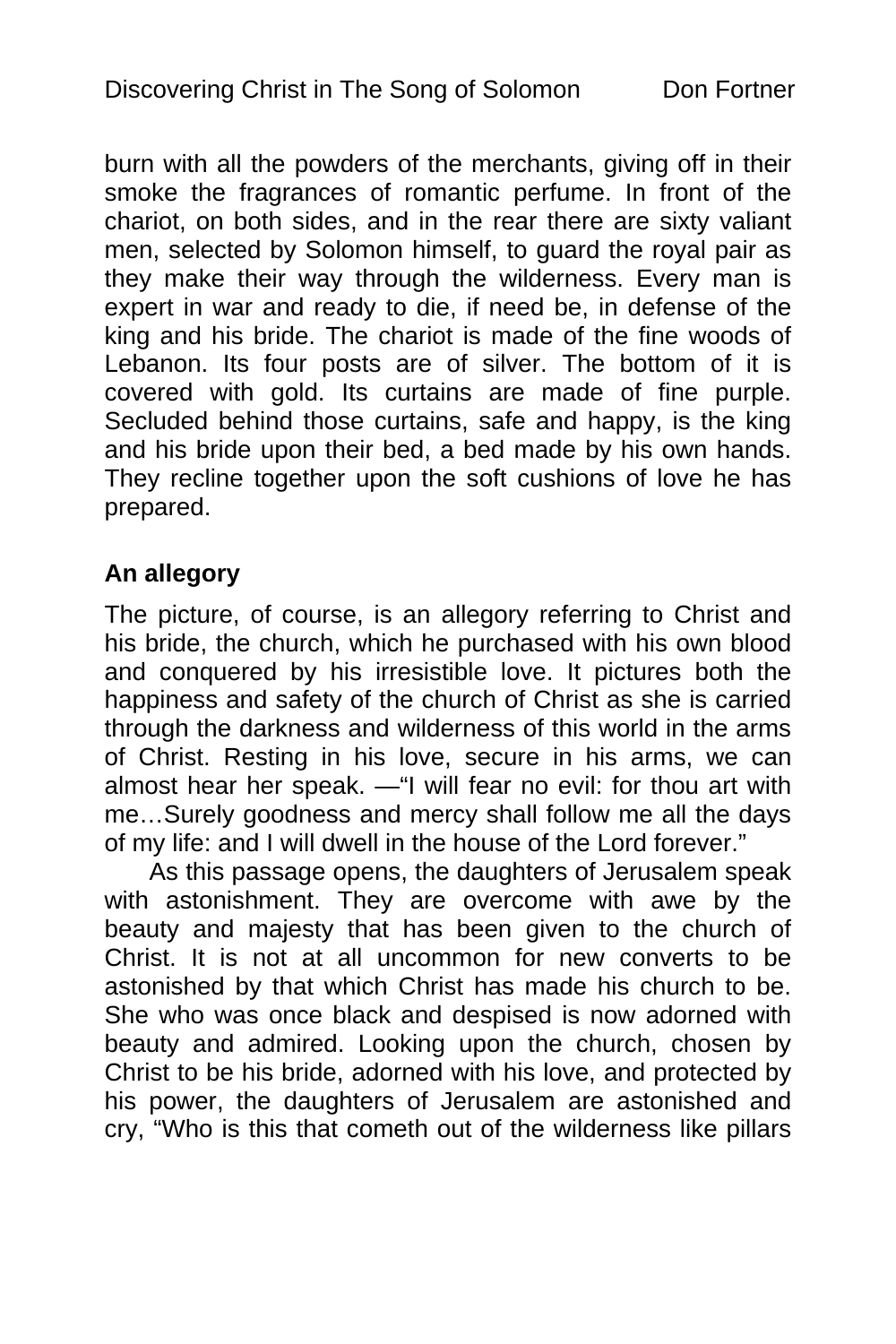of smoke, perfumed with myrrh and frankincense, with all the powders of the merchant?"

### **Two things**

This question tells us two things about the church of Christ in this world. First, so long as we are in this world the church of Christ is in a wilderness. The Lord's people here are passing through a wilderness, as strangers and pilgrims in a foreign and hostile land. Here we must expect to meet with danger on every hand, trials, tribulations, and temptations.

"Who is this that cometh out of the wilderness?"—The church of God is passing through this wilderness. She is coming up out of it. She has no attachment to it. Believing men and women must take care never to live for this world. We simply must not entangle ourselves with the affairs of this world. To love this world is to be the enemy of God (James 4:4; 1 John 2:15; Matt. 6:31-33).

Second, as the people of God make their way through this world their hearts are set upon another world. The church is said to be "like pillars of smoke, perfumed with myrrh and frankincense." Her heart is inflamed with love for Christ. Her affections are set upon things above, not on the perishing things of the world (Col. 3:1-3; 2 Cor. 4:18). The graces of the Spirit in the believer's heart are like sweet spices and holy incense, arising from the altar of the renewed soul's heart.

Matthew Henry wrote, "The graces and comforts with which she is perfumed are called 'the powders of the merchant,' for they are far fetched and dearly bought by our Lord Jesus, that blessed Merchant, who took a long voyage and was at vast expense, no less than that of his own blood, to purchase them for us. They are not products of our own soil, nor the growth of our own country; no, they are imported from the heavenly Canaan, the better country."

### **Christ's Presence**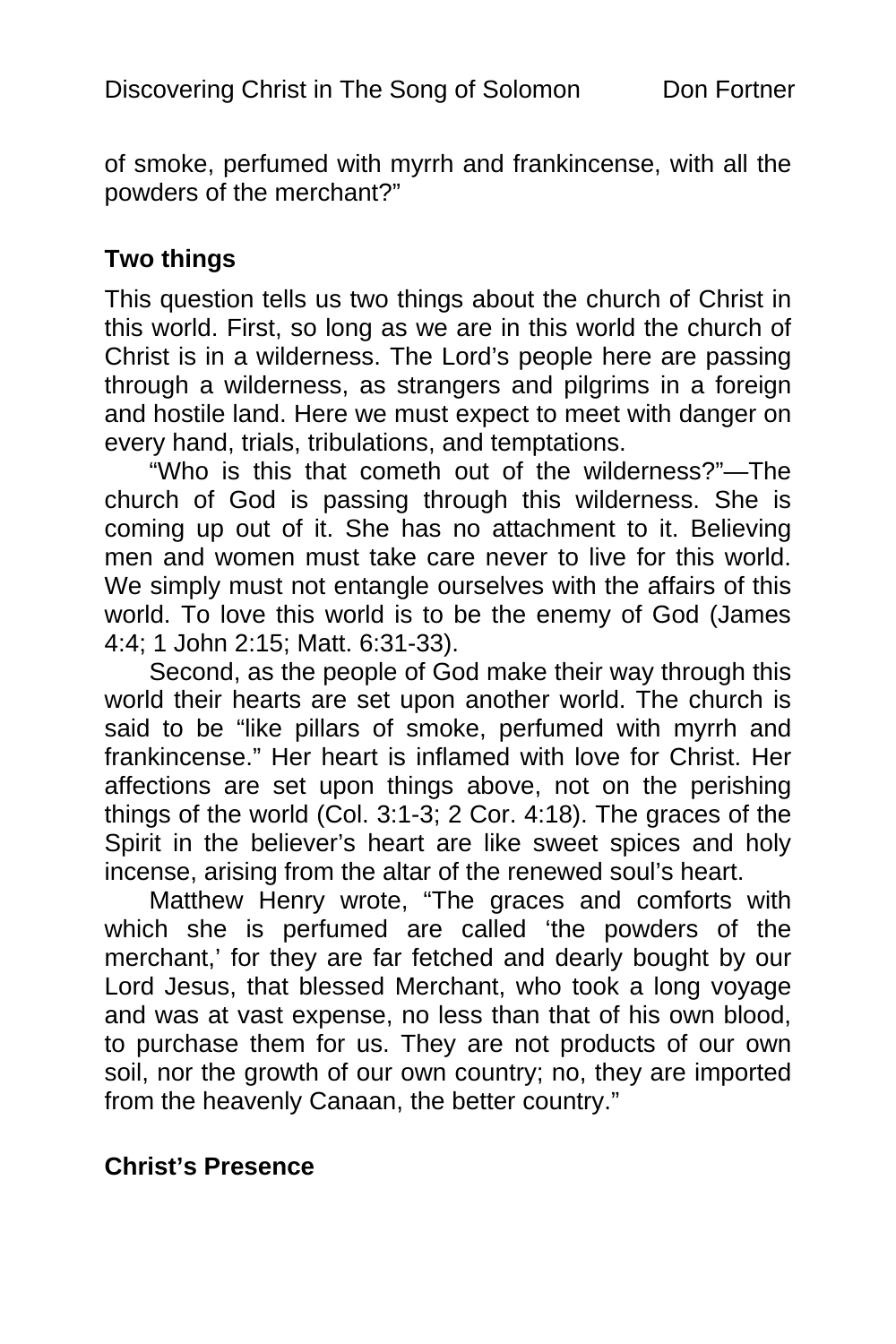The primary thing revealed in this passage is this. While the church is in this world she is with Christ and Christ is with her, and she is safe. All is well! Sometimes our doubting hearts become fearful about the welfare and safety of the Lord's church. But our fears are ill-founded. The church belongs to Christ. He loved her, chose her, and redeemed her. She is in his hands. He will defend her, protect her, and perfect her. The church of Christ and the cause of Christ are safe.

> "Zion stands by hills surrounded, Zion kept by power Divine; All her foes shall be confounded, Though the world in arms combine: Happy Zion, what a favored lot is thine!

Every human tie may perish; Friend to friend unfaithful prove; Mothers cease their own to cherish; Heaven and earth at last remove; But no changes can attend Jehovah's love!

Zion's Friend in nothing alters, Though all others may and do; His is love that never falters, Always to its object true. Happy Zion, crowned with mercies ever new!

If thy God should show displeasure, 'Tis to save and not destroy; If He punish, 'tis in measure, 'Tis to rid thee of alloy. Be thou patient; soon thy grief shall turn to joy.

In the furnace God may prove thee, Thence to bring thee forth more bright; But can never cease to love thee;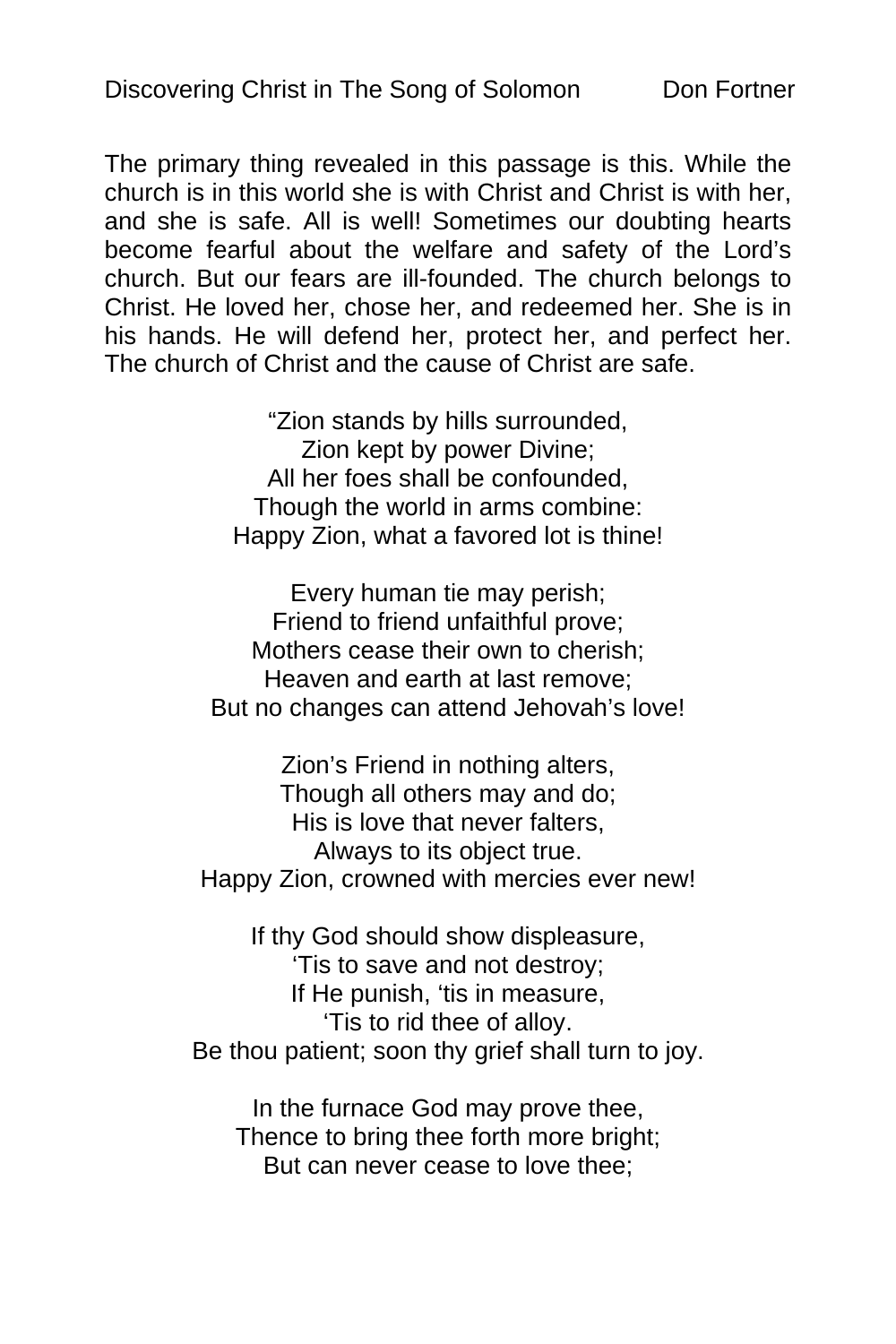Thou art precious in His sight; God is with thee, God thine everlasting light."

### **Daughters of jerusalem**

"The daughters of Jerusalem" seem to be representative either of our younger brothers and sisters in Christ (Those who truly are converted, but still just babes in grace), or of those who only profess to be converted, but are yet lost, blind, and ignorant. Perhaps both. These daughters of Jerusalem stand admiring the bride, the church, and commending her; but she overlooks their praises and points them to her Beloved. She transfers all the glory to Christ. The church would have all to look away from her to Christ. We applaud and praise him. We recommend him to your esteem. Christ alone is worthy of praise. He alone is worthy of notice.

She calls him Solomon; but the One spoken of is Christ. "Behold, greater than Solomon is here!" Solomon was a type of Christ. Both are the sons of David and the sons of God, kings of peace over the house of God. Solomon was a type of Christ, in his wealth and wisdom, in the greatness and peacefulness of his kingdom, in his marriage to the daughter of Pharaoh, and in building the temple. In these verses the church expresses her admiration and praise for Christ in three ways:  $-(1)$ . The Safety Of His Bed (vv. 7-8)  $-(2)$ . The Splendor Of His Chariot (vv. 9-10) —(3.) The Greatness Of His Person (v. 11).

### **The safety of his bed**

Here the church admires and praises Christ because of the safety of his bed (vv. 7-8). - "Behold his bed, which is Solomon's; threescore valiant men are about it, of the valiant of Israel. They all hold swords, being expert in war: every man hath his sword upon his thigh because of fear in the night."

She calls for the daughters of Jerusalem to, "Behold his bed," look to him and trust him, because there is safety in him.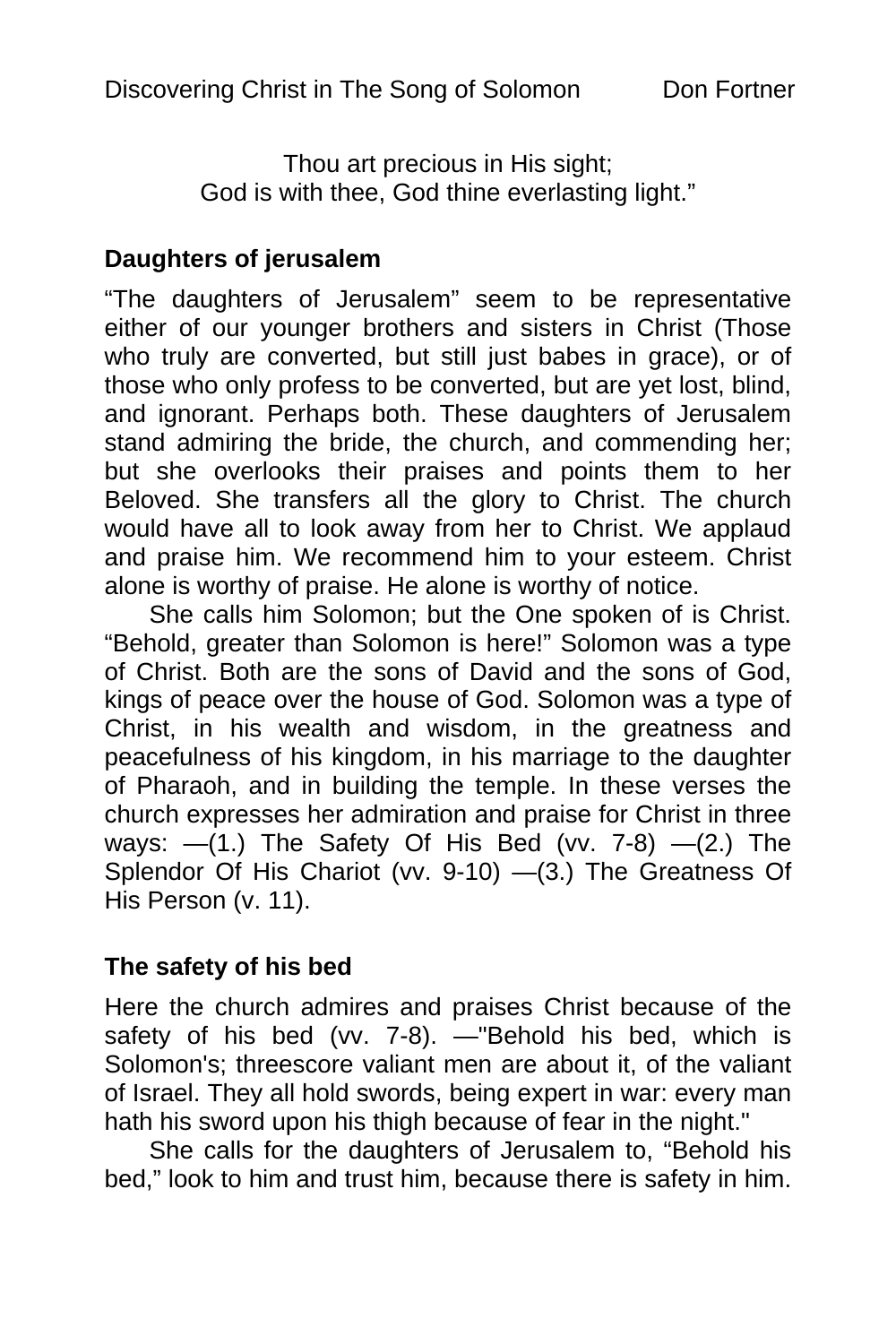The church is his bed. He said of it, "This is my rest for ever; here will I dwell." The believer's heart is his bed. He lies all night between our breasts, and reveals his love in our hearts (Eph. 3:17). Heaven is his bed, the rest into which he entered when he had finished his work.

But here "his bed" refers to that rest and satisfaction which believing hearts find in communion with Christ. When we are nestled in his arms in sweet communion and fellowship, we find rest and peace for our souls. Here is a bed long enough and broad enough for a man to stretch himself upon. The bed upon which we rest is Christ himself! The covers of this bed (Our Lord's own righteousness!) are infinitely broad, broad enough for the biggest sinner in the world to wrap himself in! It is a green, fruitful bed (1:16). It is my bed (3:1). And it is his bed (3:7). The bed he bought. The bed he owns. The bed he gives. The bed he is!

In particular, the bride is safe and secure because the Lord has posted guards about his bed to protect her. Traveling through this wilderness in the darkness of night, the people of God are always subject to danger, being susceptible to attacks at all times. But we have no need to fear. The cause of Christ is safe in this world. The Lord himself protects his people. And he has set his angels to protect his saints. But we have something more tangible than this.

C. H. Spurgeon said, "Our gracious God has been pleased to commit unto men the ministry of Christ. The Lord ordaineth that chosen men should be the protectors of his church; not that they have any power of themselves to do anything, but he girdeth the weak with strength and maketh the feeble mighty; so then, men, even the sons of men stand in array…to guard both the bridegroom and the bride."

It is the responsibility of those who preach the gospel to be watchmen, caring for and protecting the church of God. Faithful pastors are angels of the churches to guard them and watch over them (Heb. 13:7, 17; Rev. 1:20). Read verses 7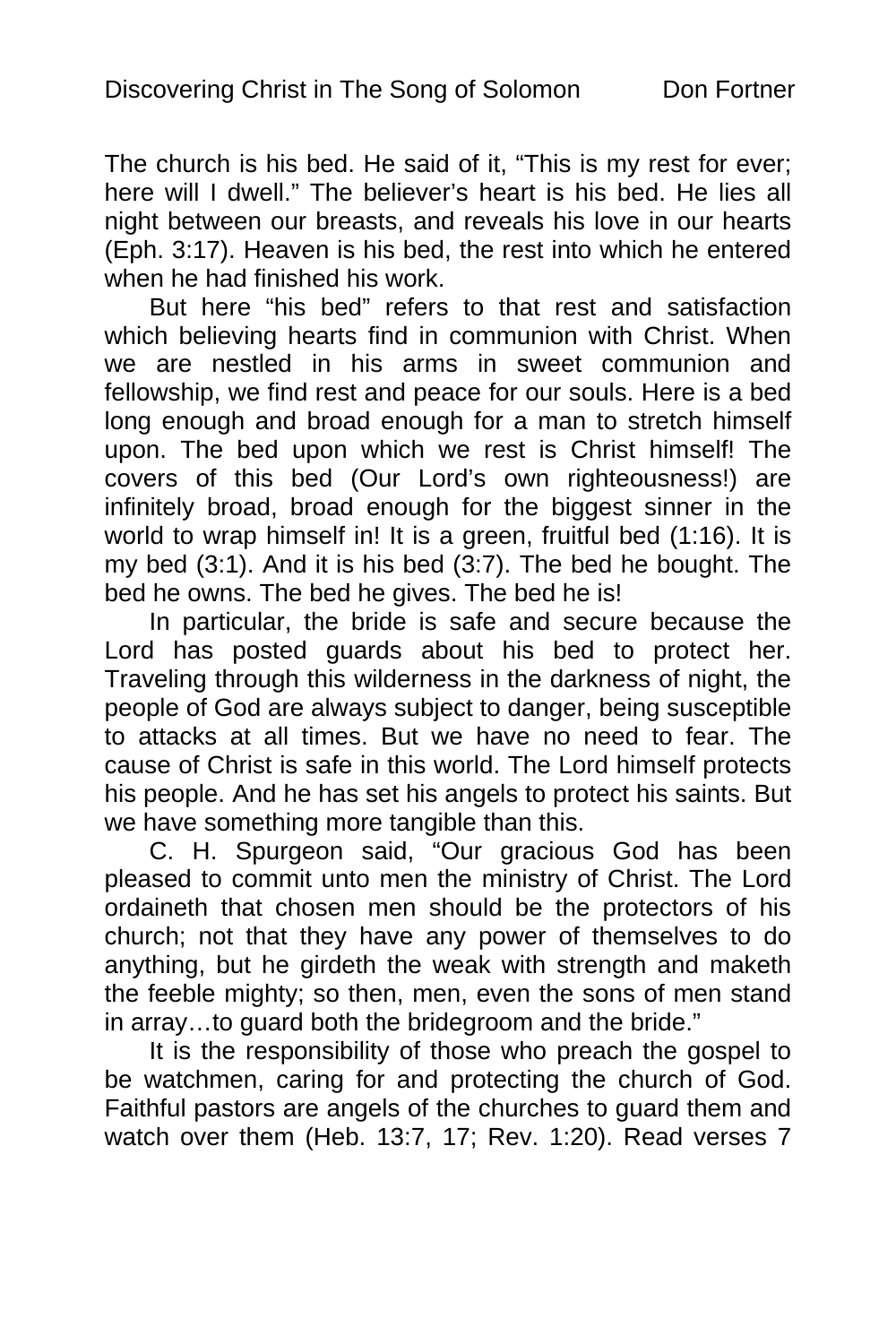and 8 carefully, and you will notice that there are always enough swordsmen for the work.

"Threescore valiant men" — There are always enough men chosen of God for the deliverance of his people and the protection of his church. "The Lord gave the Word, and great was the company of them that published it." There shall always be just as many faithful pastors to carry on the battle, as the battle shall require (Gen. 19:16). The Lord knows who they are, where they are, where they are needed, and what he will use them to accomplish.

These warriors were men of the right mettle, "the valiant of Israel." The servants of God are men, bold and fearless men, men with a cause to inspire them and courage to carry them through. Valiant men are dependable men, courageous men, devoted men, and proved men.

These men were all in the right place. "Threescore valiant men ABOUT IT." There were some on the right, some on the left, some in the front, some in the rear. Each man was in the place where God had put him. Each man was in the place where he was needed and for which he was gifted. Each man kept his post.

These sixty valiant men were all well armed. "They all hold swords." Every valiant warrior in Christ's Israel holds the Sword of the Spirit, the Word of God. The only weapon of our warfare is the Word of God. God's servants carry no other, need no other, and use no other.

Again, these valiant men, chosen of God for the safety of his church, are well trained. "They all hold swords, being expert in war." They are all men of war. They had been tried and proved again and again. These men were not academy cadets. They were seasoned veterans. Those who are set apart for the work of the gospel ministry must not be novices. They must be well trained, well equipped men (1 Tim. 3:1-7). The church of Christ does not need any "preacher boys" any more than the U. S. Marine Corps needs "soldier boys." We need men to stand as watchmen over Zion—men who have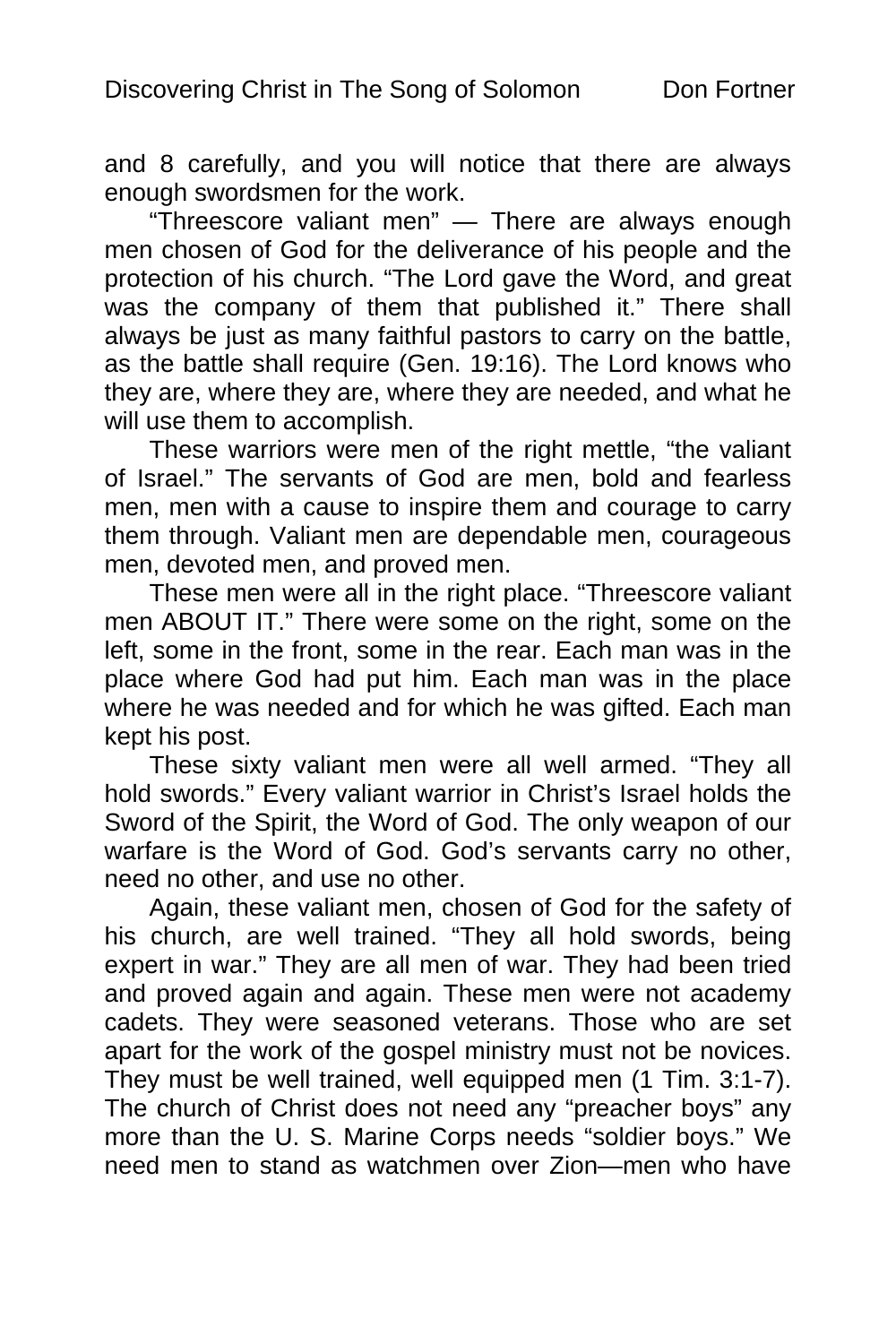endured trial—men who have proved their faithfulness—men who have an insight into the human heart—men who are burdened for the cause of Christ—men who have a sound knowledge of gospel doctrine (Jer. 3:13)—men who are gifted for the work—men who can preach and preach with persuasive power and understanding.

These valiant men were always ready. Every man had his sword upon his thigh and his hand upon his sword. With Paul, every man called of God to the work will cry, "I am ready to preach the gospel!"

The reason for the Lord's appointment of his soldiers is to secure the welfare of his church. They stand at their post "because of fear in the night." They are appointed to their posts to protect her from any real danger, to comfort her and silence her fears about supposed danger, and to light her path and guide her through the dark wilderness.

#### **The splendor of his chariot**

Next, the church here expresses her admiration and praise toward Christ, because of the splendor of his chariot (vv. 9- 10). —"King Solomon made himself a chariot of the wood of Lebanon. He made the pillars thereof of silver, the bottom thereof of gold, the covering of it of purple, the midst thereof being paved with love, for the daughters of Jerusalem."

As the bed speaks of the believer's communion and fellowship with Christ in the blessed gospel rest of faith, the chariot speaks of the everlasting gospel of Christ. "The doctrines of the gospel are comparable, for their antiquity, for their sweet fragrance, for their incorruptibility, to the wood of Lebanon. The gospel of Christ never decays; Jesus Christ is the same yesterday, today, and forever. Not one single truth bears any sign of rot. And to those souls who are enlightened from above, the gospel gives forth a fragrance far richer than the wood of Lebanon." (C. H. Spurgeon)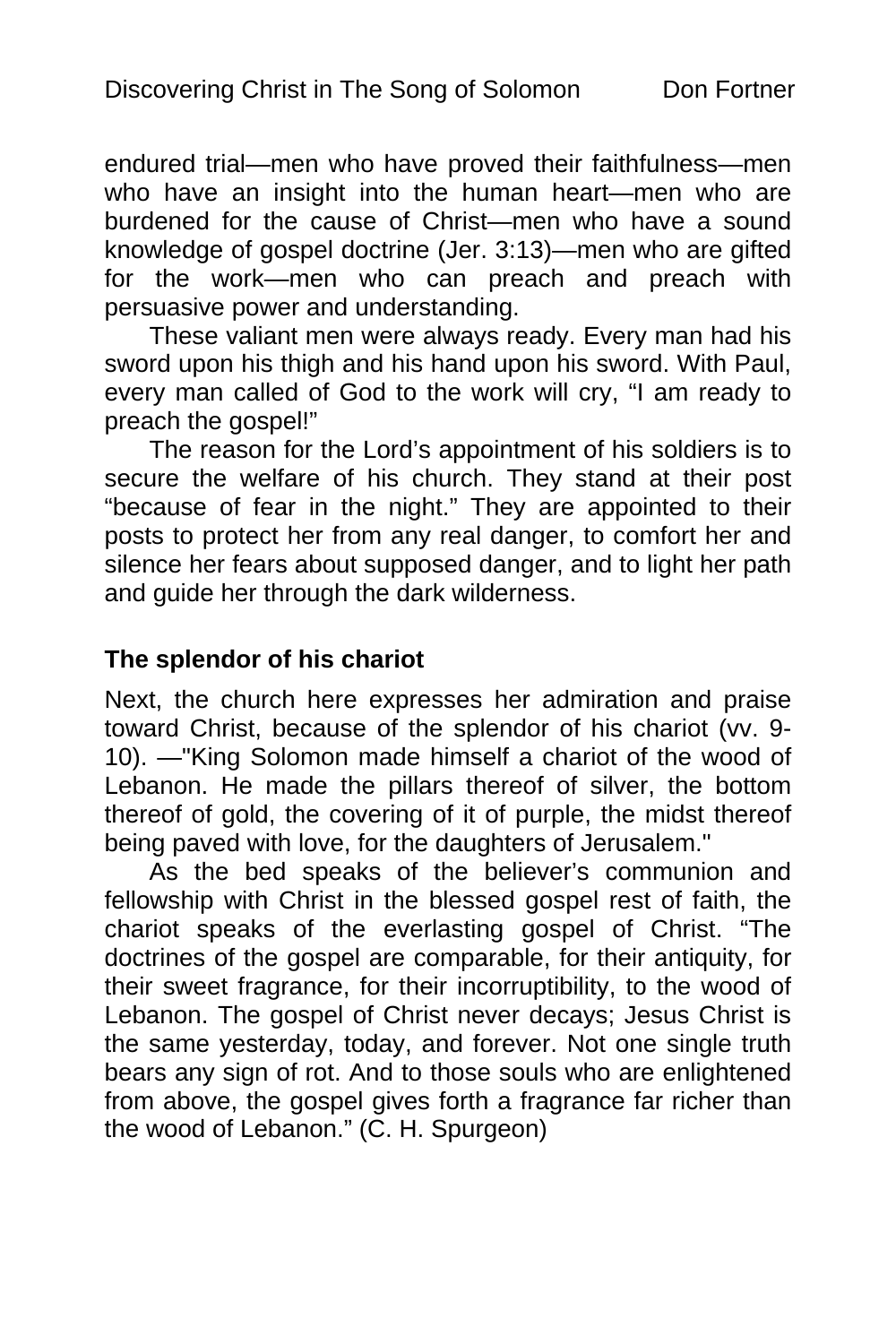The gospel of the grace of God is that chariot in which Christ reveals himself in this world. The gospel is that chariot in which Christ our King rides forth conquering and to conquer. And the gospel of grace is the chariot in which the church of God is carried through this world. It is a chariot the Lord made by his own hands. He devised it and established it. He made it for himself. He made it for his church whom he determined to save. Look at the details of this blessed gospel chariot. Its splendor reflects the glory of our King, its Maker.

The four silver pillars that hold up the canopy of this chariot are the attributes of God himself. The great atonement of Christ, beneath which we are sheltered from the terrible wrath of God, is supported and buttressed by the attributes of God. The divine attributes, God's character, guarantee the efficacy of Christ's atonement.

There stands the silver pillar of God's justice. God cannot and will not slay any soul that is sheltered beneath the blood of Christ. Justice will not allow it. If Christ paid the debt for us, iustice cannot demand payment from us. There stands the solid, silver pillar of God's power. We are kept in the hands of Omnipotence. There stands the silver pillar of God's immutable, everlasting love. His love for us is strong and everlasting, unchanging, and eternal. It is as strong as his power and as sure as his justice. His love for us secures our souls. And there stands the silver pillar of God's immutability. Oh, what a pillar this is. The Lord our God changes not. And since he changes not, our souls are safe and secure (Mal. 3:6; Eccles. 3:14).

The purple canopy, or covering of this chariot, is the atonement of Christ. It is dyed in the purple blood of our royal King, which he shed to redeem us at Calvary. That blood-red canopy of finished atonement shelters our souls from the burning heat of the day and the terror of the night. We are sheltered safe and secure under the efficacious, sin-atoning, saving blood of the Lord Jesus Christ. Precious beyond imagination is that blood!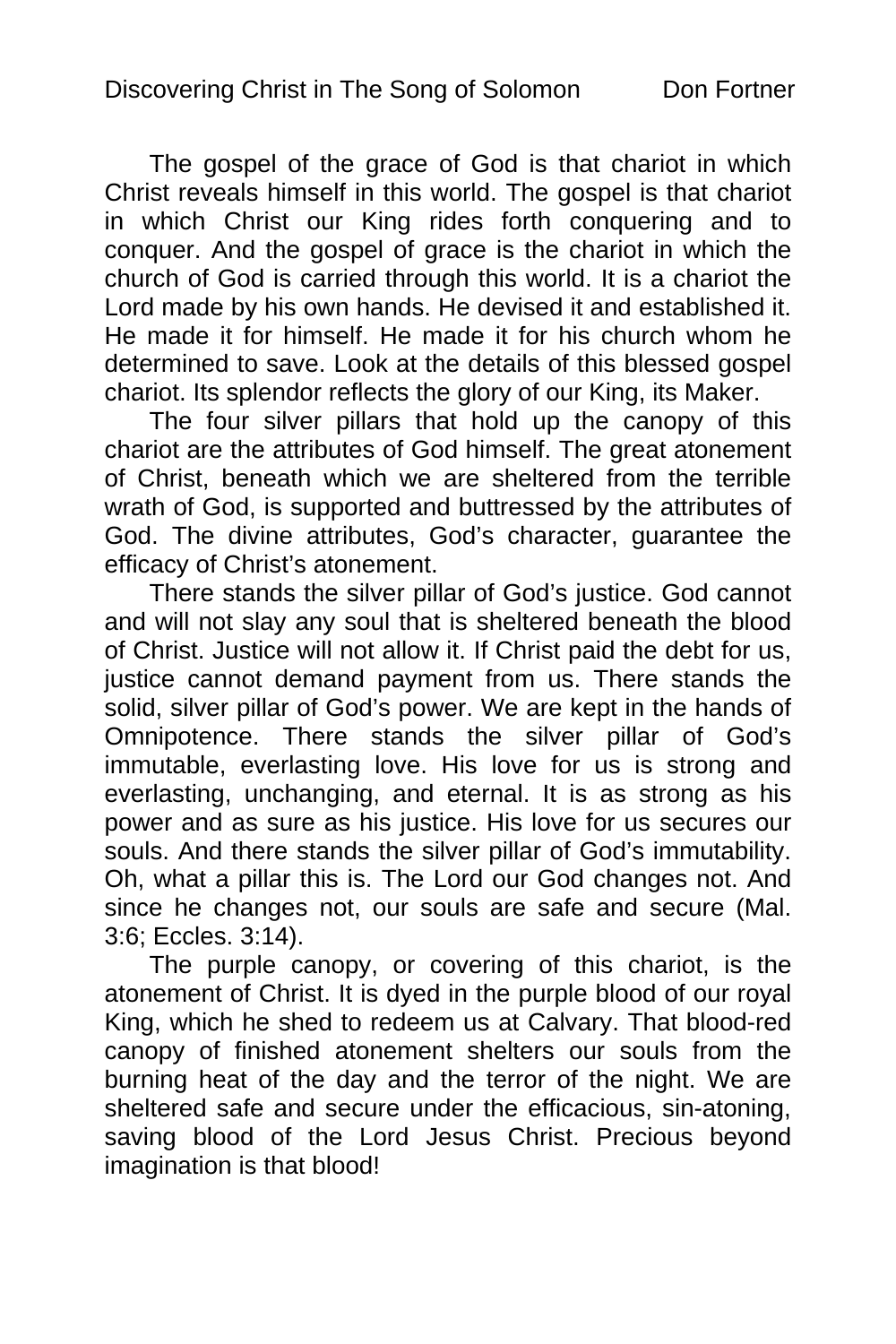The bottom of this blessed gospel chariot is made of gold, the solid, enduring gold of God's eternal purpose and decree (Rom. 8:28-30; 9:16-18).

Then there is the pavement of needlework. The soft cushions upon which we are made to rest our souls are most delightful. This blessed gospel chariot is paved with Christ's special love for his own elect. **—**"The midst thereof being paved with love for the daughters of Jerusalem." That love was the basis of his eternal decree. That love is revealed in his atoning sacrifice. That love is manifest in his constant. unfailing, daily care.

#### **The greatness of his person**

Third, the church here admires and praises Christ, because of the greatness of his person (v. 11). —"Go forth, O ye daughters of Zion, and behold king Solomon with the crown wherewith his mother crowned him in the day of his espousals, and in the day of the gladness of his heart."

Let every sinner who trusts Christ as his Savior recognize that he is part of the Lord's church, inside the gospel chariot. Yet, looking upon ourselves as one of the daughters of Jerusalem, "Go forth, O ye daughters of Zion, and behold King Solomon with the crown wherewith his mother crowned him in the day of his espousals, and in the day of the gladness of heart."

We see the dishonor put upon him by the religious world in his own day. They counted him the off-scouring of the earth and crucified him with glee! We see all around us the dishonor put upon him by the apostate church of this day. His deity is denied by multitudes who profess to be his disciples. His blood is counted a common, useless thing, incapable of saving power and efficacy without the aid of man! His grace is despised as something he merely offers to men, something that may be accepted or rejected by the whim of a fallen man's will!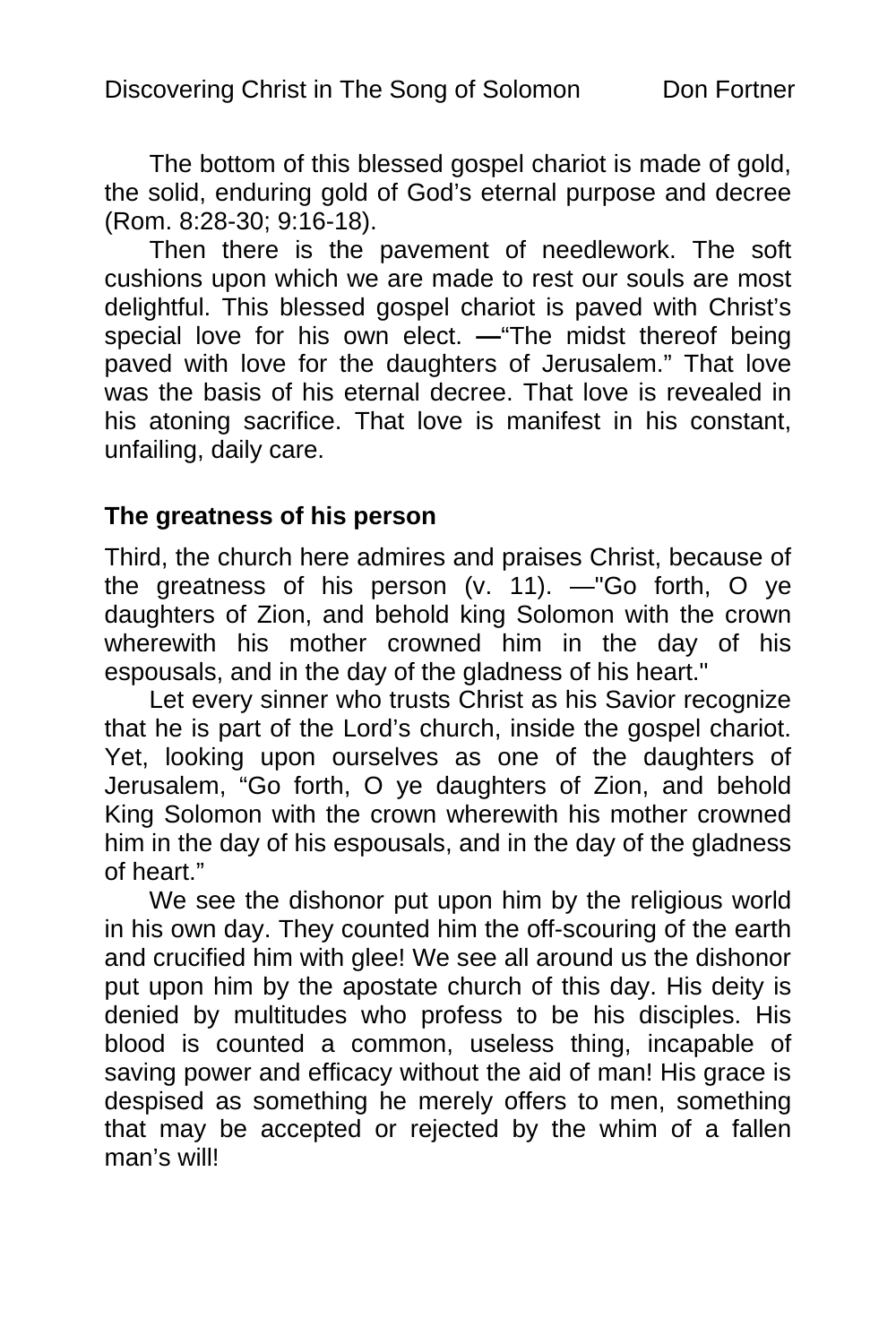Let us ever behold the crowns and honors God the Father has put upon our blessed Savior. He has given him dominion over all things. He has made our all-glorious Christ Lord over all, put all things under his feet, given all judgment to the Son, and made him pre-eminent over all things and the fulness of all things.

Behold, too, the honors put upon the Lord Jesus by his church, by all true believers, in whose heart he is formed, and of whom he said, "These are my mother" (Matt. 12:50). When we come to Christ in faith, receiving him as our Lord and Savior, it is a great privilege of grace for us; but it is more. — Christ is honored by it. True faith is honoring to the Son of God. Faith crowns him whom the triune God has crowned.

The day a sinner believes on the Son of God is his coronation day as King in our souls. True faith acknowledges and submits to Christ as Lord and King (Luke 14:25-33). It also is the day of his espousals. He joins us to him in faith and love, and he betroths all that he is and has to us (Hosea 3:3). The day his chosen is brought to him in faith is the day of the gladness of his heart. There is joy in heaven, in the presence of the angels when a sinner trusts Christ. He sees with satisfaction and delight of the travail of his soul (Lk. 15:6-8, 10). Let us ever go forth and behold the greatness of Christ's grace toward sinners. This is his crown. This is his brightest diadem of glory!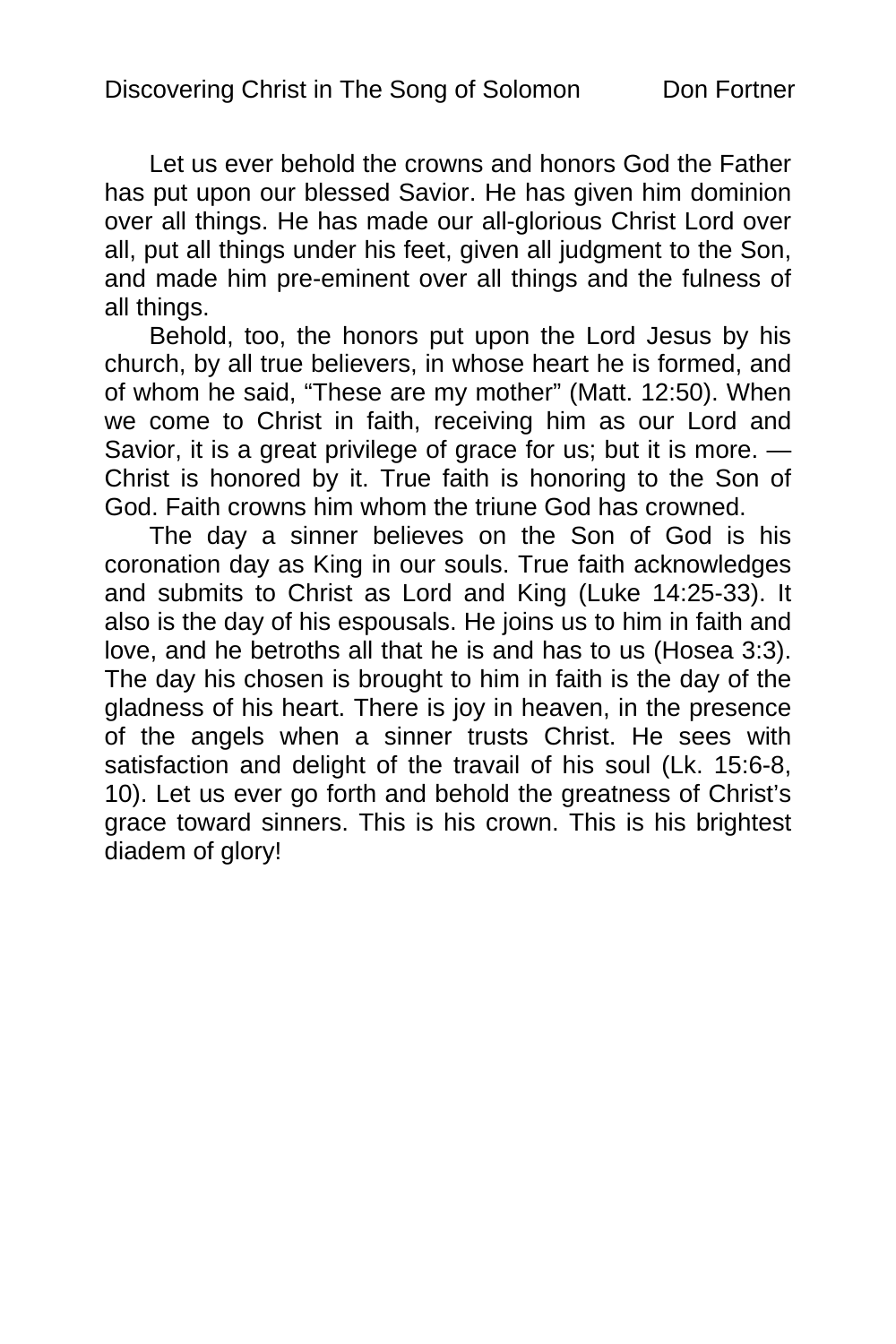# **11.**

# **Christ's own estimate of his church**

# **Song of Solomon 4:1-15**

*"Behold, thou art fair, my love; behold, thou art fair; thou hast doves' eyes within thy locks…Thou hast ravished my heart, my sister, my spouse; thou hast ravished my heart with one of thine eyes, with one chain of thy neck. "* 

Remember, the Song of Solomon is to be interpreted spiritually, as an allegory. Any attempt to interpret the book in a strictly literal way is a great mistake, and must lead to very great evil. This is a love song, not between a man and a woman, but between Christ and his bride, the church. It speaks of the intimate relationship and loving communion which exists between the Lord Jesus Christ and his believing people. This Song expresses the affection of a believing heart for Christ and the affection of Christ's heart for his believing people.

One clear indication that the Song must be interpreted as an allegory is found in verse 9. —"Thou hast ravished my heart, my sister, my spouse; thou hast ravished my heart with one of thine eyes, with one chain of thy neck." Here the church is spoken of as both Christ's sister and his spouse. It would be atrocious to think that Solomon had taken his sister to be his bride! But Christ's church is to him both a sister, and a spouse, and a mother (Matt. 12:50).

The church is called his sister, because he took upon himself our nature in the incarnation, and he makes us partakers of his nature in regeneration. He clothed himself with a body (Heb. 2:14), and he clothes the believer with his Spirit (1 Cor. 6:17). Christ owns his church and loves us as his sister, because we are the children of God his Father. Both he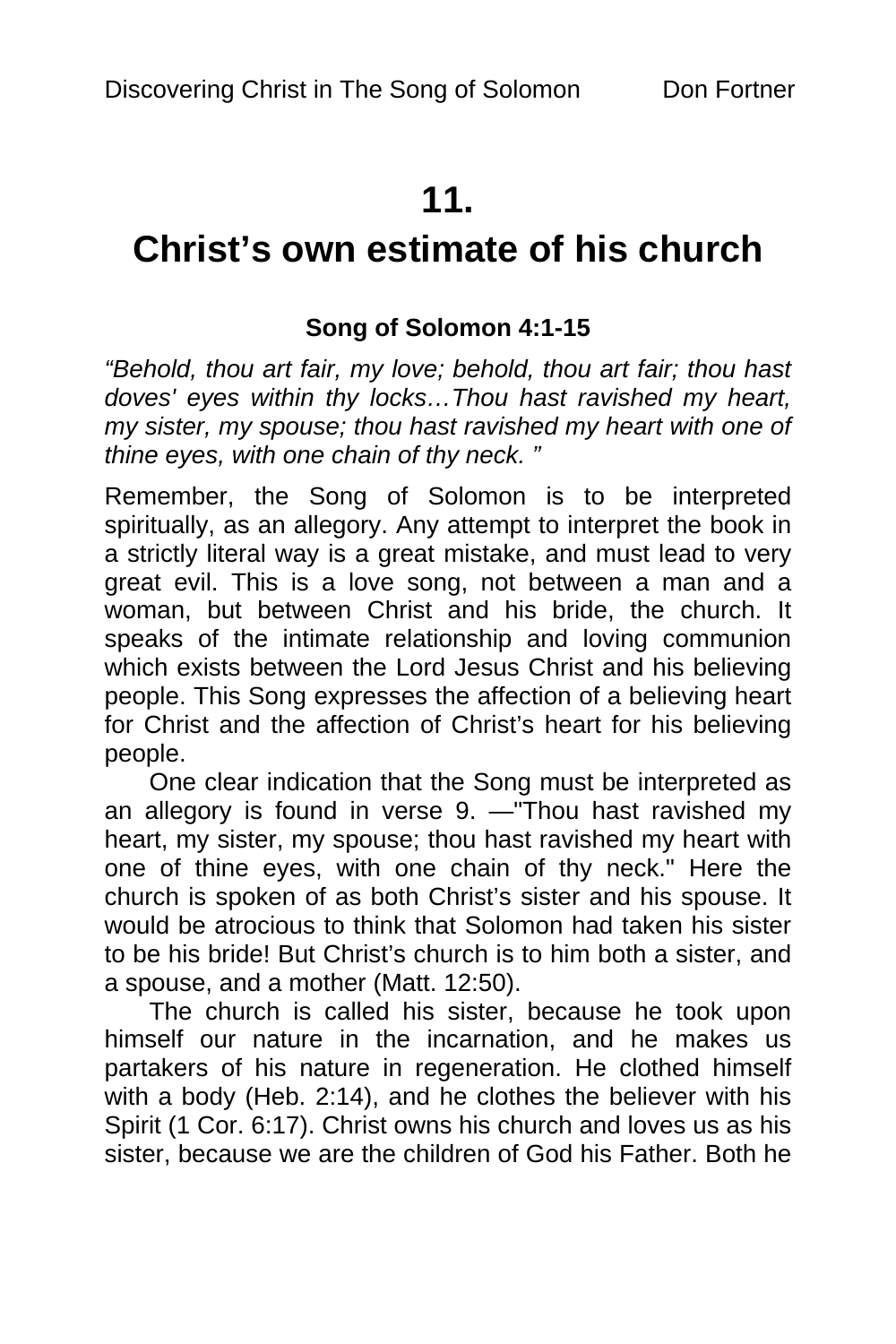that sanctifies and they who are sanctified are all of one (Heb. 2:11).

There is also a marriage-covenant between the Lord Jesus Christ and every believing soul. All true believers are members of the church, which is his bride. We are the bride; he is the Bridegroom. We are espoused to Christ; and he is espoused to us. We are wed to him; and he is wed to us. We are no more two, but one. We are bone of his bone and flesh of his flesh. We are members of Christ himself.

Nothing more beautifully describes our relationship to Christ and our love for him than the love of a bride for her husband. And nothing more beautifully describes our Savior's love for us than the love of a true husband to his bride. In chapter 3, the church, the bride, spoke lovingly and admirably of Christ, expressing the love and esteem of every believing heart for the Lord Jesus Christ. Now, in chapter 4:1-15, the Lord Jesus Christ speaks lovingly and admirably of his church, expressing his love and esteem for every true believer.

These fifteen verses show us Christ's own estimate of his church. A loving wife does not find her joy and comfort in what her friends and neighbors may think of her. And she does not find joy and comfort in what she thinks of herself. If she truly loves and reverences her husband, she will always think herself to be an unworthy wife. But she finds all her joy and comfort as a wife in her husband's high opinion of her. If her husband loves her and honors her above all women, in his thoughts, in his speech, and in his conduct, she is happy. She desires no more than this. Even so, the true believer finds no joy and comfort in the opinions of others about him, or in his own opinions about himself. But if he can be persuaded that the Lord Jesus Christ holds him in the high esteem of love and honor, there he finds all the comfort and joy his heart can crave. In this passage the Lord Jesus declares to every believer that he holds us in the highest possible esteem of perfect love.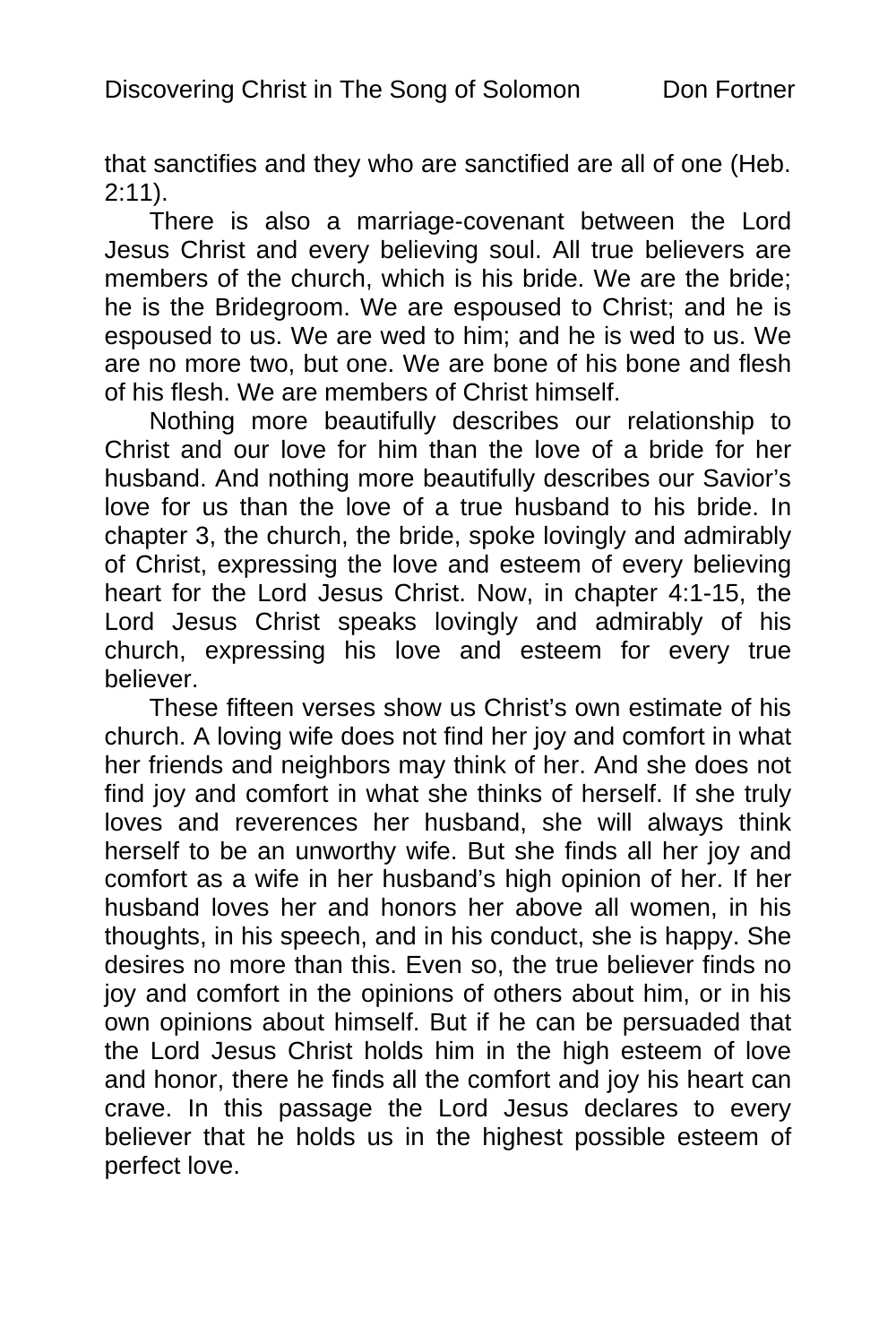If you are a child of God, a believer, the Lord Jesus Christ, the Son of God, here assures you that he holds you in such great esteem and honor that his very heart is ravished by you! He says, "Thou hast ravished my heart, my sister, my spouse; thou hast ravished my heart with one of thine eyes, with one chain of thy neck!" What an amazing statement!

# **Perfect in beauty**

Here is the first thing to be learned from this chapter. It is a lesson which we are all very reluctant to learn; but once learned, it is most comforting to our hearts. —The Lord Jesus Christ declares that his church is perfect in beauty (vv. 1-7). —"Behold, thou art fair, my love; behold, thou art fair; thou hast doves' eyes within thy locks: thy hair is as a flock of goats, that appear from mount Gilead. Thy teeth are like a flock of sheep that are even shorn, which came up from the washing; whereof every one bear twins, and none is barren among them. Thy lips are like a thread of scarlet, and thy speech is comely: thy temples are like a piece of a pomegranate within thy locks. Thy neck is like the tower of David builded for an armoury, whereon there hang a thousand bucklers, all shields of mighty men. Thy two breasts are like two young roes that are twins, which feed among the lilies. Until the day break, and the shadows flee away, I will get me to the mountain of myrrh, and to the hill of frankincense. Thou art all fair, my love; there is no spot in thee."

By nature there is no beauty in us. There is nothing about us to commend us to the love of God. We are all black, unclean, and corrupt by nature. Both at heart and in outward appearance, we are evil. In our own esteem, there is nothing beautiful in us. The more we know Christ, the more we know ourselves. And the more we know ourselves, the more hideous we appear in our own eyes. Who are we that he should look upon us with favor?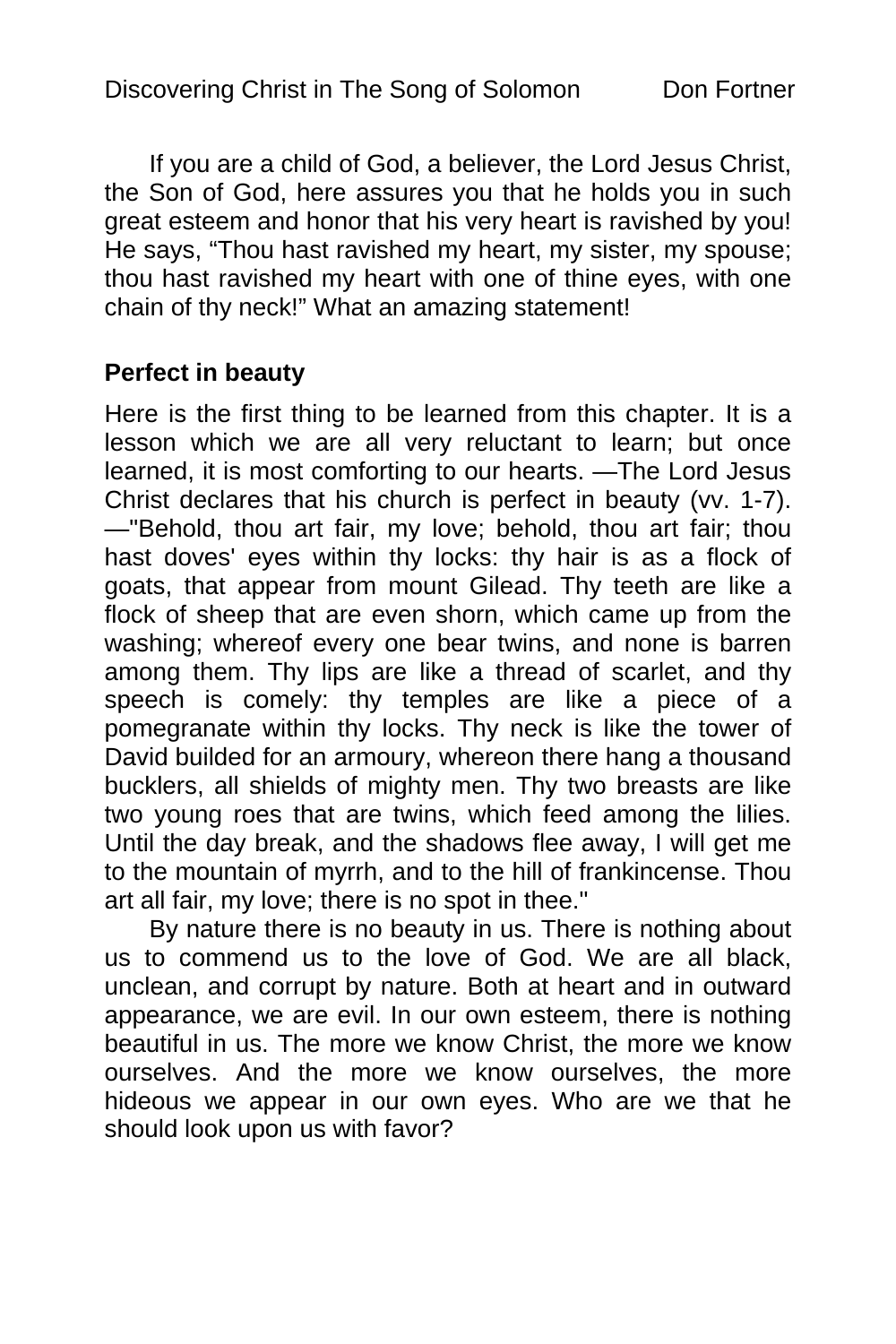But in the eyes of Christ we are perfect in beauty. Three times he declares—"Behold, thou art fair, my love, behold, thou art fair...Thou art all fair, my love: there is no spot in thee!" In him and in his eyes, we are complete, we are beautiful, and we are perfect. Christ has made us perfect and beautiful in every detail! (Ezek. 16:8-14; Eph. 5:25-27). He has thoroughly removed every spot of sin from us. He has taken away our sins and has implanted a new nature within us (1 John 3:5-9). He will soon present us to himself faultless before his Father's throne in his own perfection (Col. 1:21-22; Jude 24-25). The Lord Jesus describes his church as having a sevenfold beauty. In his eyes, everything about her is perfect! —"Behold, thou art fair, my love; behold, thou art fair…"

1. "Thou hast doves' eyes within thy locks:"

2. "Thy hair is as a flock of goats, that appear from mount Gilead."

3. "Thy teeth are like a flock of sheep that are even shorn, which came up from the washing; whereof every one bear twins, and none is barren among them."

4. "Thy lips are like a thread of scarlet, and thy speech is comely."

5. "Thy temples are like a piece of a pomegranate within thy locks."

6. "Thy neck is like the tower of David builded for an armoury, whereon there hang a thousand bucklers, all shields of mighty men."

7. "Thy two breasts are like two young roes that are twins, which feed among the lilies. Until the day break, and the shadows flee away, I will get me to the mountain of myrrh, and to the hill of frankincense. Thou art all fair, my love; there is no spot in thee."

The Lord Jesus Christ is so pleased with the beauty of his Church that he has chosen her to be his rest forever  $(v. 6)$ . "Until the day break, and the shadows flee away, I will get me to the mountain of myrrh, and to the hill of frankincense."— "The LORD thy God in the midst of thee is mighty; he will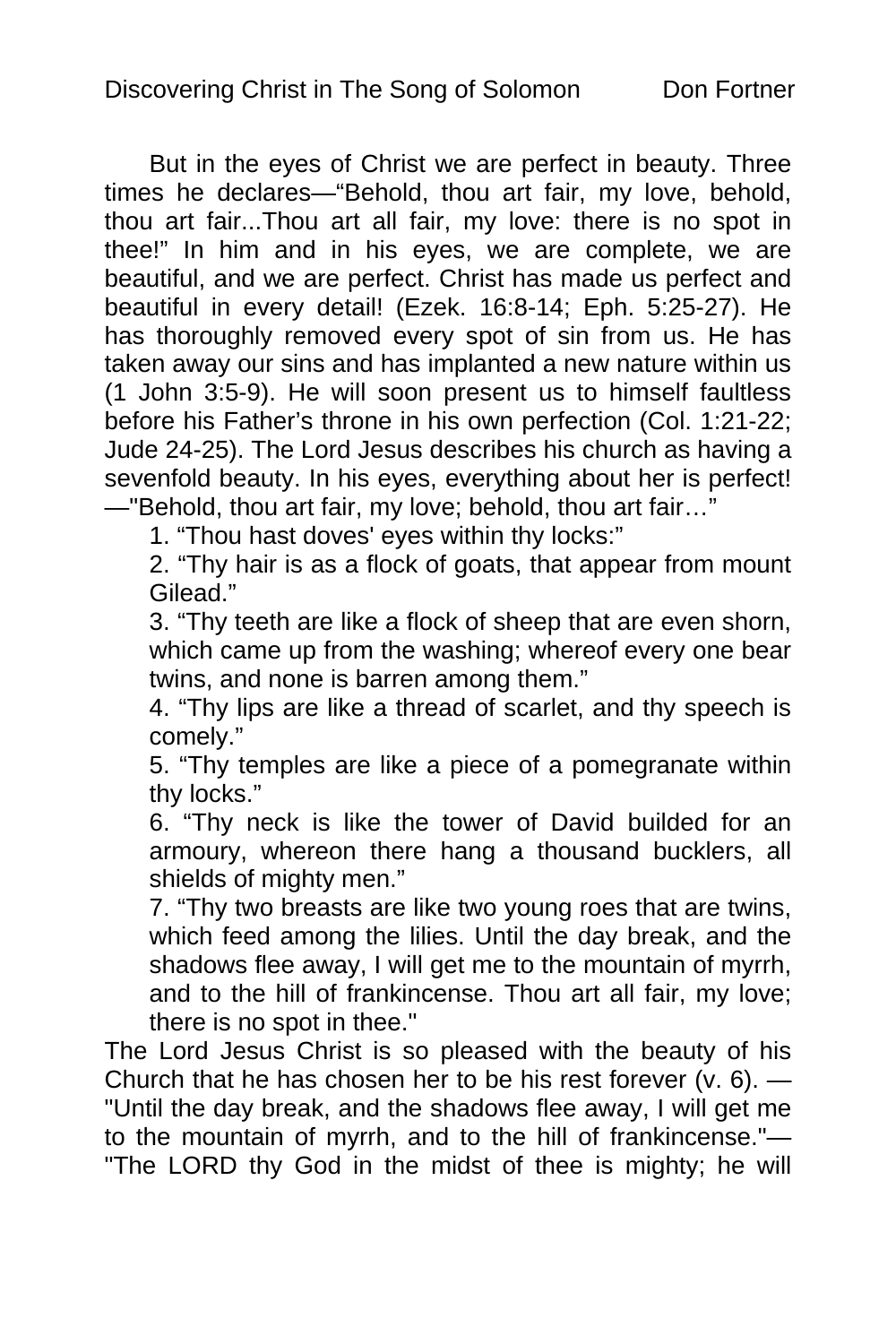save, he will rejoice over thee with joy; he will rest in his love, he will joy over thee with singing" (Zeph. 3:17).

#### **A call to communion**

Second, our blessed Savior calls us to walk with him in sweet fellowship and communion (v. 8).—"Come with me from Lebanon, my spouse, with me from Lebanon: look from the top of Amana, from the top of Shenir and Hermon, from the lions' dens, from the mountains of the leopards." Here he gives us a gracious call to come along with him as a faithful Bride, to come away from our own people and our father's house, and to cleave only to him.

This is a precept we must obey**. —**"Come with Me." All who have come to Christ by faith must come with Christ in holy communion. Being joined to him, we must walk with him. We must come with Christ away from all the pleasant mountains of this world. Matthew Henry wrote, "This is Christ's call to his spouse to come off from the world, all its products, all its pleasures, to sit loose all the delights of sense. All those must do so that would come to Christ. They must take this affections off from present things." Child of God, we who belong to Christ must look beyond this world. We must live above the perishing things of time. We must set our hearts upon Christ (2 Cor. 4:18; Col. 3:1-3). We who belong to the Son of God live above the dangers of this world, let us also live above the cares of this world. But this eighth verse is much more than a precept for us to obey…

This is also a promise we should enjoy. Christ's church shall be brought home with him to heaven. We shall be delivered in due time from all the dangers and difficulties of this world. Soon, the lions of hell and the leopards of darkness will torment us no more! —"The God of peace shall bruise Satan under your feet shortly" (Rom. 16:20.

# **Ravished with love**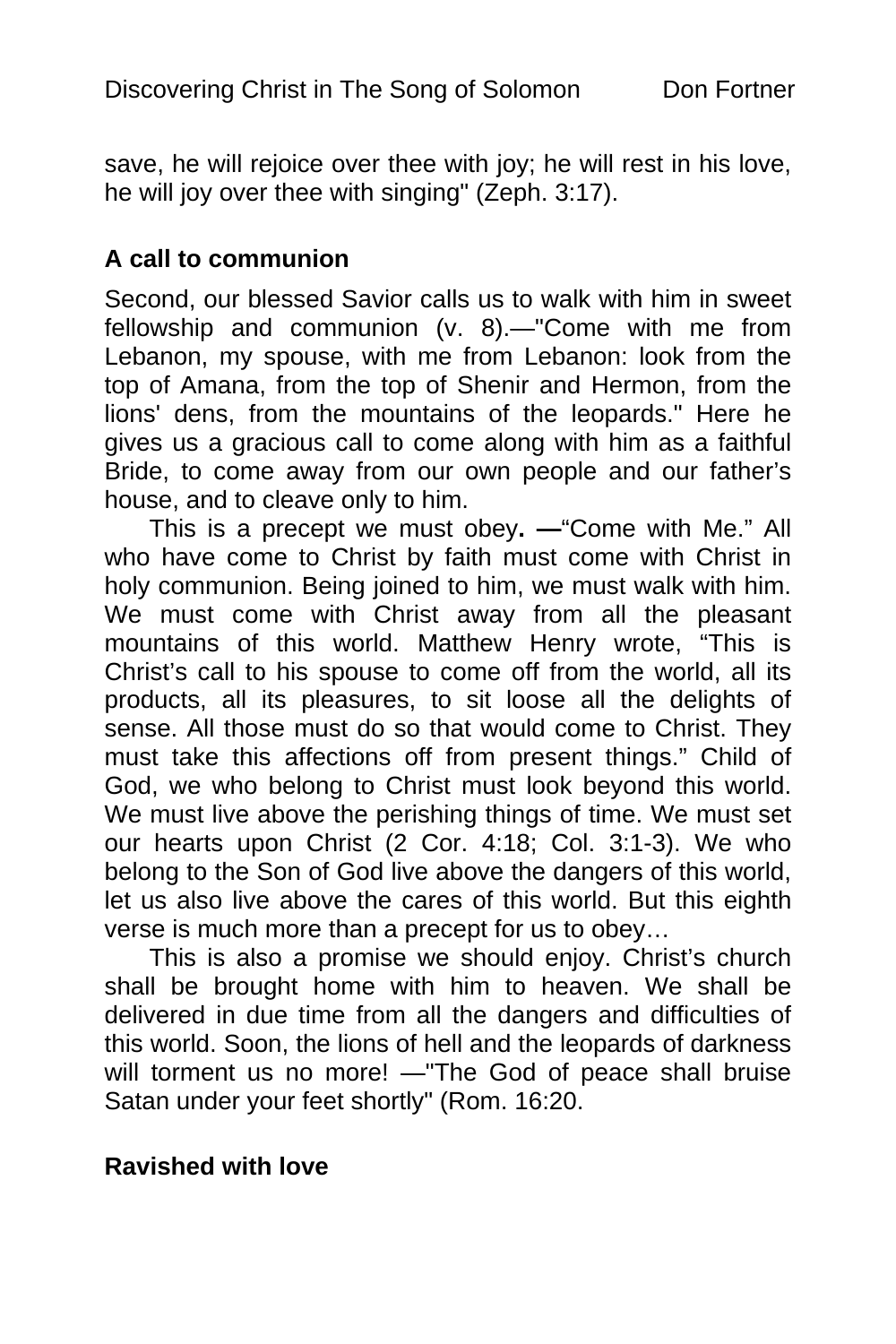Third, we are told that Christ's very heart is ravished with love for his people (vv. 9-15). —"Thou hast ravished my heart, my sister, my spouse; thou hast ravished my heart with one of thine eyes, with one chain of thy neck. How fair is thy love, my sister, my spouse! how much better is thy love than wine! and the smell of thine ointments than all spices! Thy lips, O my spouse, drop as the honeycomb: honey and milk are under thy tongue; and the smell of thy garments is like the smell of Lebanon. A garden enclosed is my sister, my spouse; a spring shut up, a fountain sealed. Thy plants are an orchard of pomegranates, with pleasant fruits; camphire, with spikenard, Spikenard and saffron; calamus and cinnamon, with all trees of frankincense; myrrh and aloes, with all the chief spices: A fountain of gardens, a well of living waters, and streams from Lebanon."

The Lord Jesus Christ has made us so perfectly beautiful in his sight that he is ravished with love for us! The love of Christ for us is the real affection of his heart. The God-man loves us. The Son of God so loves us that he delights in us! The Lord Jesus Christ is ravished with our love for him (1 John 4:19). The love we have for him is a love he has created and given us. Yet, it is truly ours. "We love him because he first loved us." But we do love him. We did not, would not, and could not love him by nature. But now he has put such a love in our hearts for him that he is ravished by it. His love for us precedes our love for him eternally. His love for us exceeds our love for him infinitely. And his love for us caused our love for him effectually. But we do love him sincerely.

The Son of God, our all-glorious Christ is ravished by the grace which he has put upon us**. —**"The smell of thine ointments." The fruit of the Spirit created in us and the graces of the Spirit wrought in us are a sweet aroma to our Redeemer. They are a sweet smelling ointment to him, because they are his gifts to us, the gifts of his own grace (Gal. 5:22-23; Ezek. 16:9-14).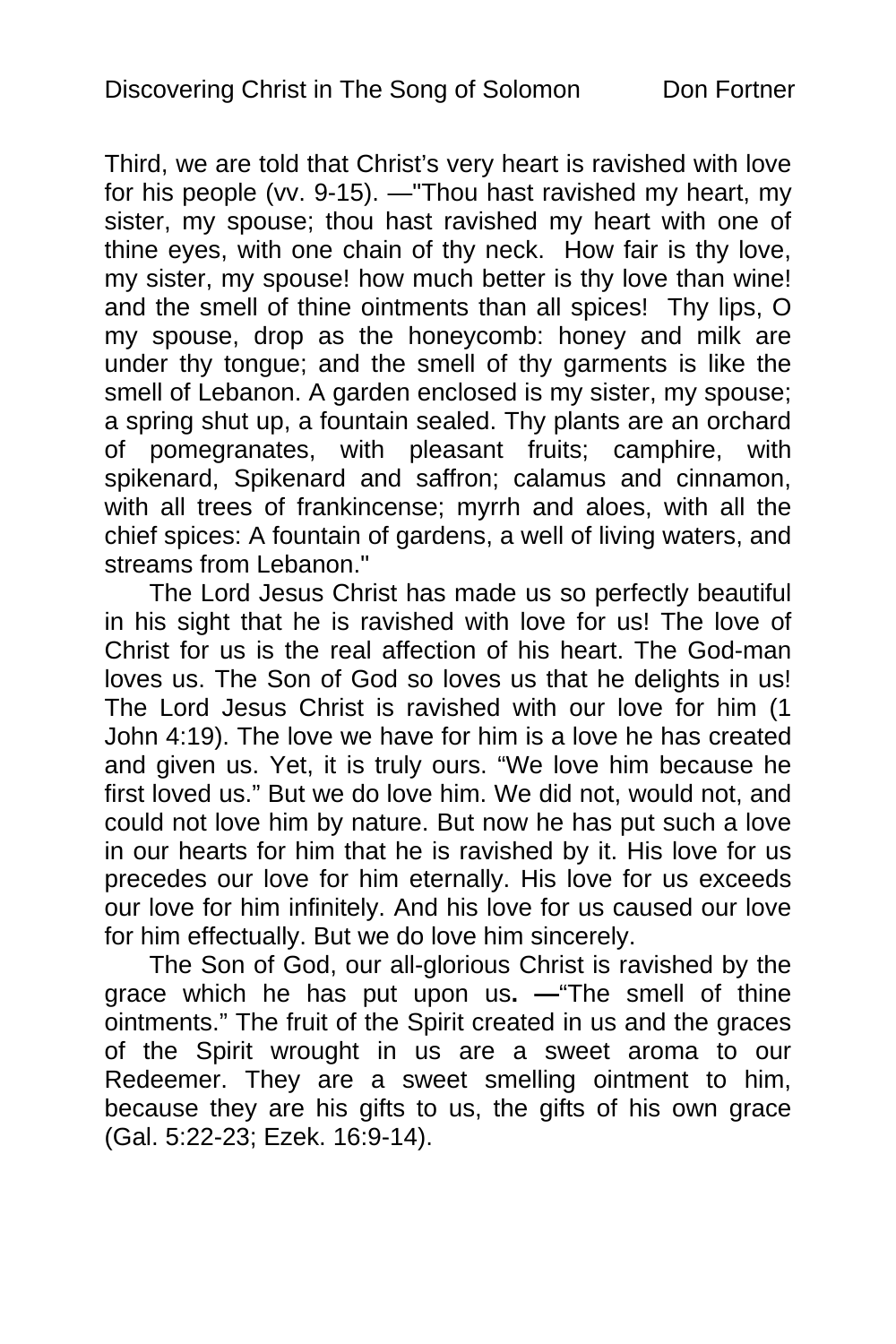Our blessed Savior is ravished by our speech, too, because it is all about him. —"Thy lips**".** The most delightful and most constant theme of a loving Bride is her Husband. And the believer's most joyful speech is about Christ. Those who know Christ love to speak of him. We love to speak of who he is, what he has done, why he did it, where he is now, what he is doing there, and when he shall return.

Looking into our hearts, the Lord Jesus Christ is ravished by our thoughts of him. —"Honey and milk are under thy tongue." He hears our thoughts. He knows those precious thoughts we have of him, thought that words can never express.

Knowing the sincerity of our hearts, the Lord Jesus Christ is ravished by our works performed for him. —"The smell of thy garments." Without question, these garments are the garments of salvation which he has wrought and bought for us, which he brought to us, and put upon us.

- Garments of Imputed Righteousness.
- Garments of Imparted Righteousness.
- Garments of Grace and Holiness.

Yet, the church of Christ is a garden flourishing with good works, works done for him, works which he has created in us (vv. 12-15). She is a garden planted by his grace and watered by his Spirit, so thoroughly and effectually watered that she has become herself a fragrant, fruitful fountain of gardens and living waters, with streams flowing out of her into all the world to refresh the earth. That is the picture drawn in verses 12-15. —"A garden enclosed is my sister, my spouse; a spring shut up, a fountain sealed. Thy plants are an orchard of pomegranates, with pleasant fruits; camphire, with spikenard, Spikenard and saffron; calamus and cinnamon, with all trees of frankincense; myrrh and aloes, with all the chief spices: A fountain of gardens, a well of living waters, and streams from Lebanon."

Our works, the works of God's church, those works performed for Christ are never counted by us as being worthy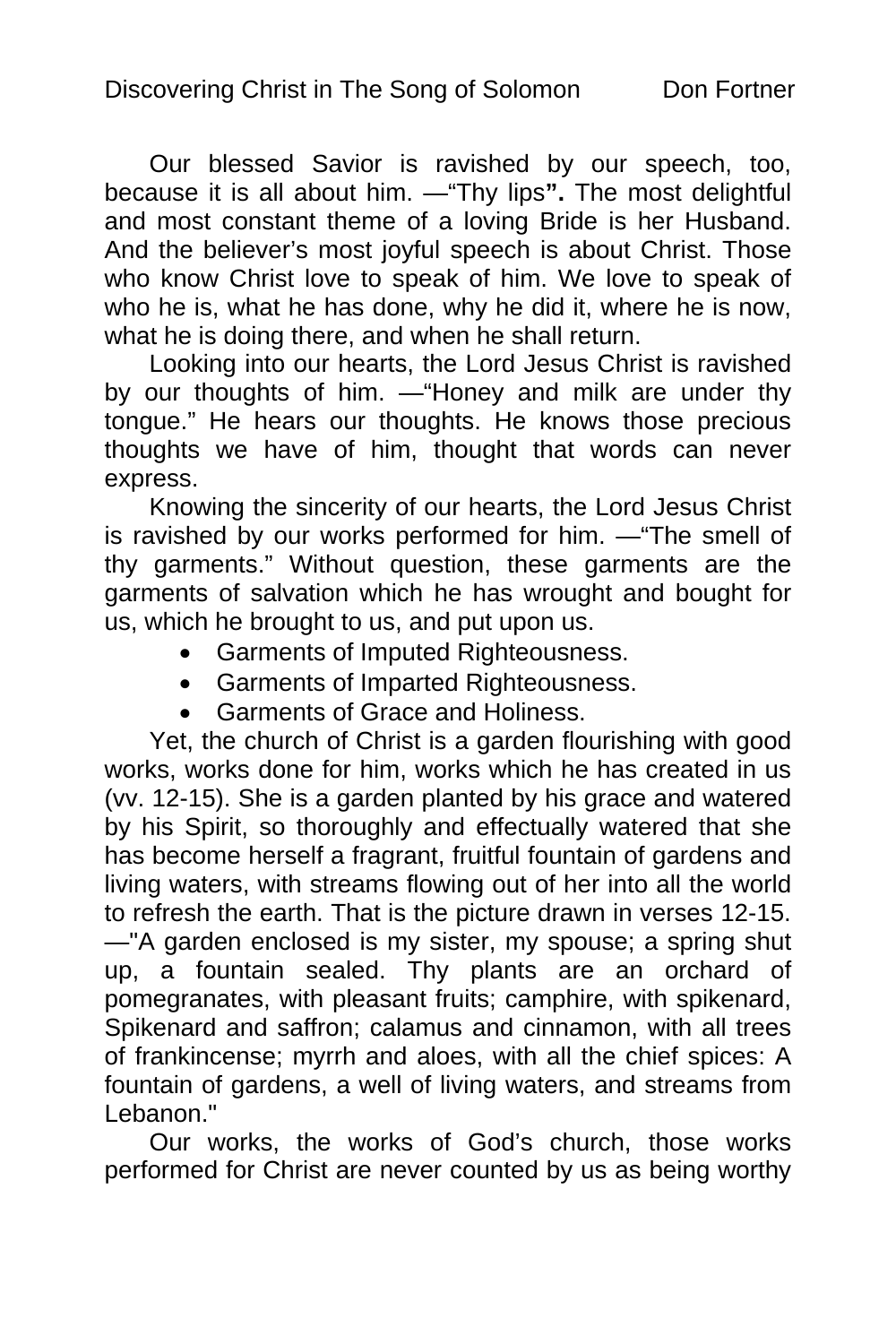of anything. We know that if we did all things perfectly, we would only have done what we should have done. We constantly repent even of our best, noblest, most righteous works, because "all our righteousnesses are filthy rags" before the holy Lord God. But he whom we love and serve looks upon our puny works as his pleasant fruits. They are rich, sweet fragrances, the smell of which ravishes his heart. They are works of faith and love. They are works produced by him and honored by him (Eph. 2:10). That which is done by faith in Christ, arising from a heart of love for him, are honored and accepted by him. Let us ever rest in his love, walk in communion with him. And let us faithfully serve our Redeemer, who loved us and gave himself for us.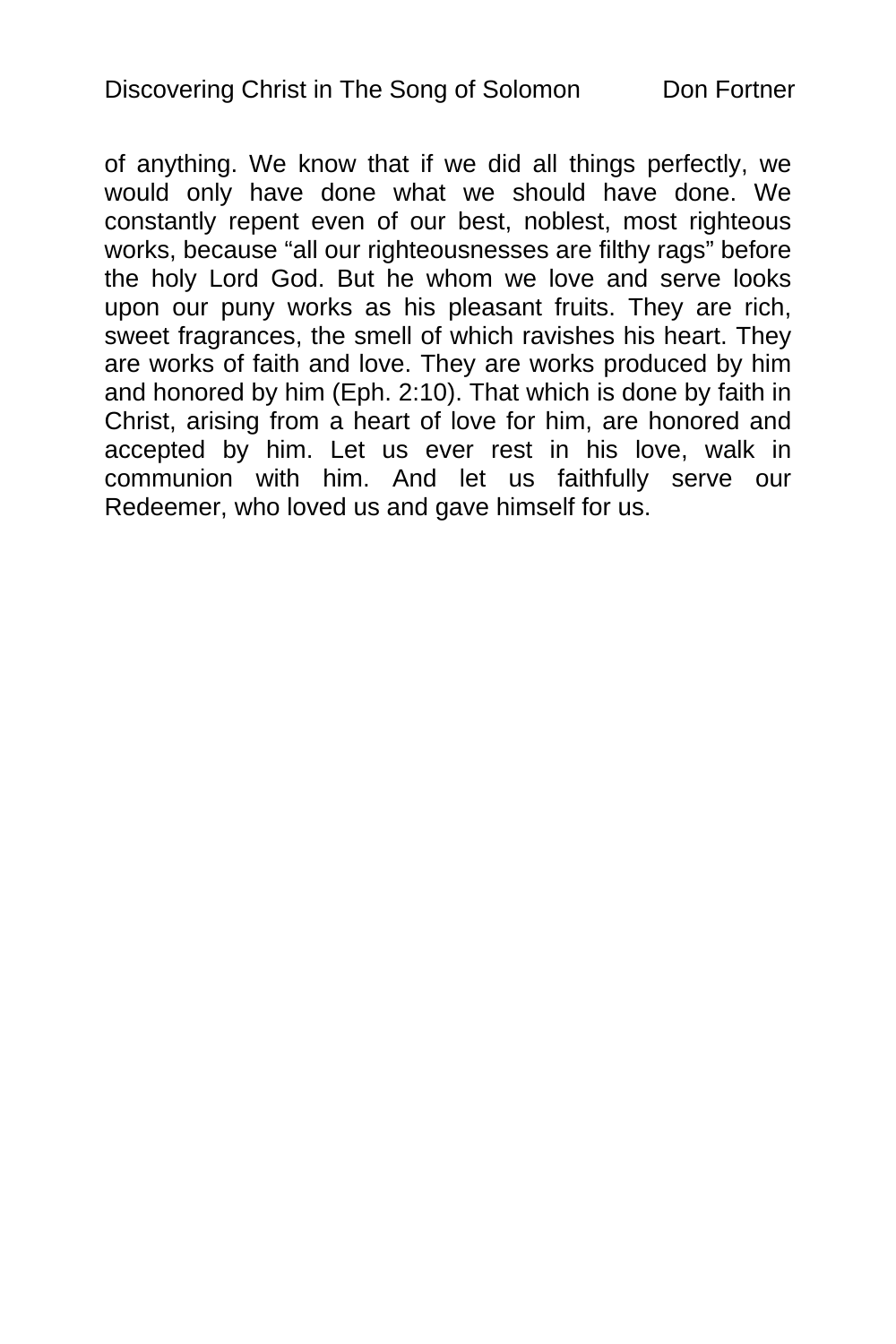# **12.**

# **My heart—his garden**

# **Song of Solomon 4:16**

*"Awake, O north wind; and come, thou south; blow upon my garden, that the spices thereof may flow out. Let my beloved come into his garden, and eat his pleasant fruits."* 

Here, as in many places in the Holy Scripture, the believer's heart is compared to a fruitful garden. If we are the Lord's people, if there is true faith in us, our hearts are the Lord's garden. Each believer's heart is a garden he has purchased, a garden he has enclosed, a garden he has tilled, a garden he has planted and watered. The believing heart is a garden that belongs to Christ and brings forth many pleasant fruits for him. Here the beloved Bride speaks to her beloved Lord and expresses her hearts desire.—"Awake, O north wind; and come, thou south; blow upon my garden, that the spices thereof may flow out. Let my beloved come into his garden, and eat his pleasant fruits."

What a difference there is between what we are by nature and what we have been made by the grace of God! By nature we are like a barren wilderness, or an empty desert. But now, by the grace of God, we who believe have been transformed into fruitful gardens. Our wilderness is made like Eden. Our desert has been turned into the garden of the Lord. We have been enclosed by grace. We have been tilled and sown by the hand of God. Our Lord said to his disciples, "My Father is the Husbandman." Now the Divine Husbandman has made us fruitful to his praise. Where there was once no fruit and nothing to give him delight, he now comes to "eat his pleasant fruits." Grace makes a great change (2 Cor. 5:17).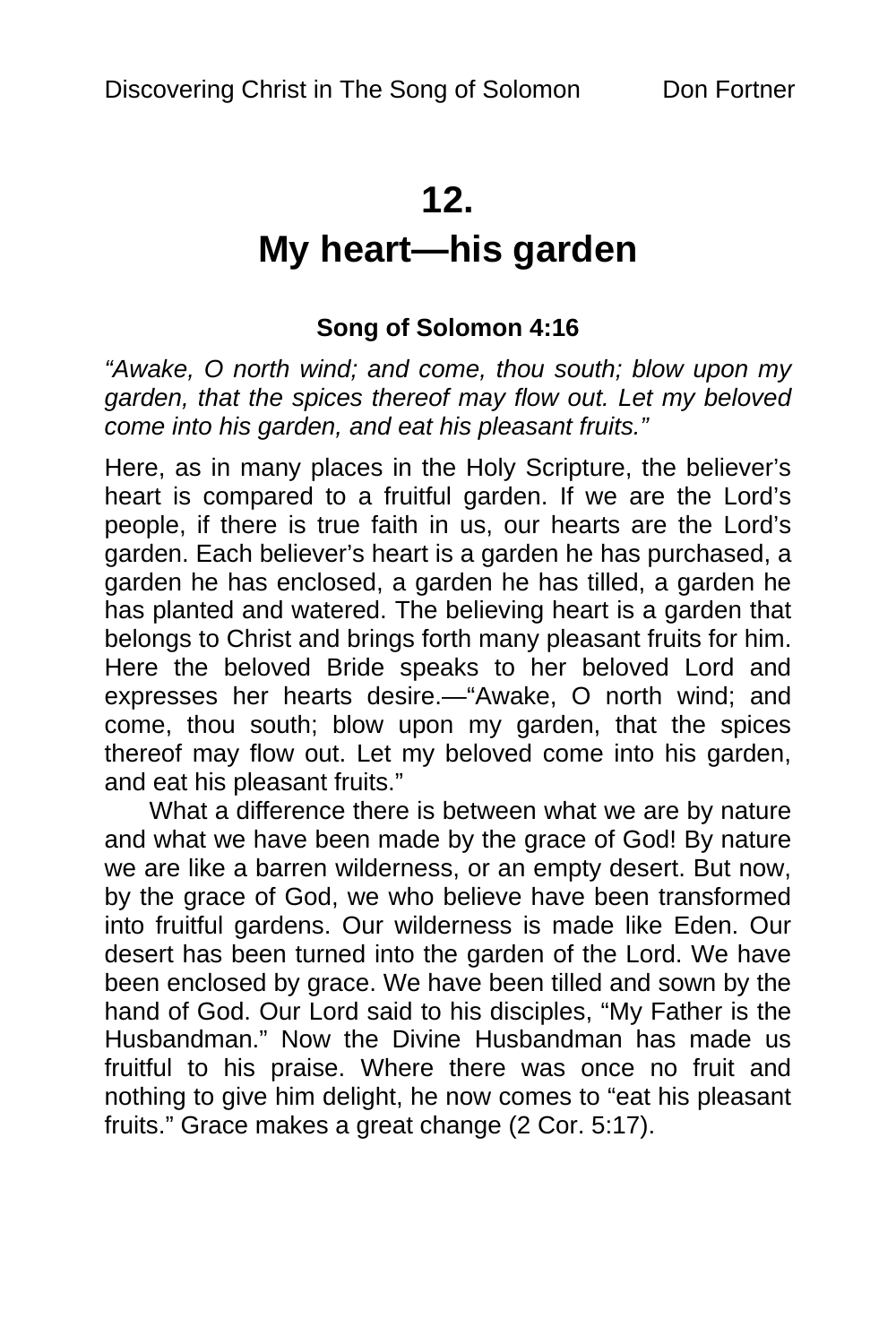In the parable of the sower our Lord compares us to a garden. In a garden flowers, and fruits, and vegetables are planted and cultivated with purpose and care. And in every true believer's heart you will find evidences of the cultivation and care of the Divine Gardener. In the good ground, mentioned in the parable, some of the seed brought forth thirty-fold, some sixty-fold, and some a hundred-fold. It is true, not all of the Lord's gardens are precisely the same in their productivity. Some yield more, and some yield less fruit. Still, every garden brings forth its fruit and flowers in measure to the honor and glory of God.

# **A fruitful garden**

Our hearts are here compared to a fruitful garden. The believing heart is Christ's fruitful garden. Our hearts are the Lord's garden; and they bring forth fruit, both for his honor and for his pleasure. There is no such thing as a barren, fruitless, graceless believer. Wherever true grace is found in the heart, there will be the fruit of grace.

The believer's heart is a garden into which the good seed of the gospel has been sown (Matt. 13:18-23). It is that ground made good and fruitful by the grace of God. No ground is naturally good. It naturally brings forth weeds, briars, and thistles. Before the ground is fit to receive seed, it must be prepared. A wise and good farmer takes much care in properly preparing his ground before he sows his seed. As the farmer sows his seed, some may fall upon the rocks, some by the wayside, and some among thorns. But only that ground which is thoroughly prepared will receive the seed and bring forth fruit.

How does a farmer prepare his ground? He purchases the ground, plows the field, encloses the field, sows the seed, waters the ground, and cultivates the tender plant. In precisely this way the Lord Jesus Christ, like a wise husbandman, has made the hearts of his people his fruitful garden. He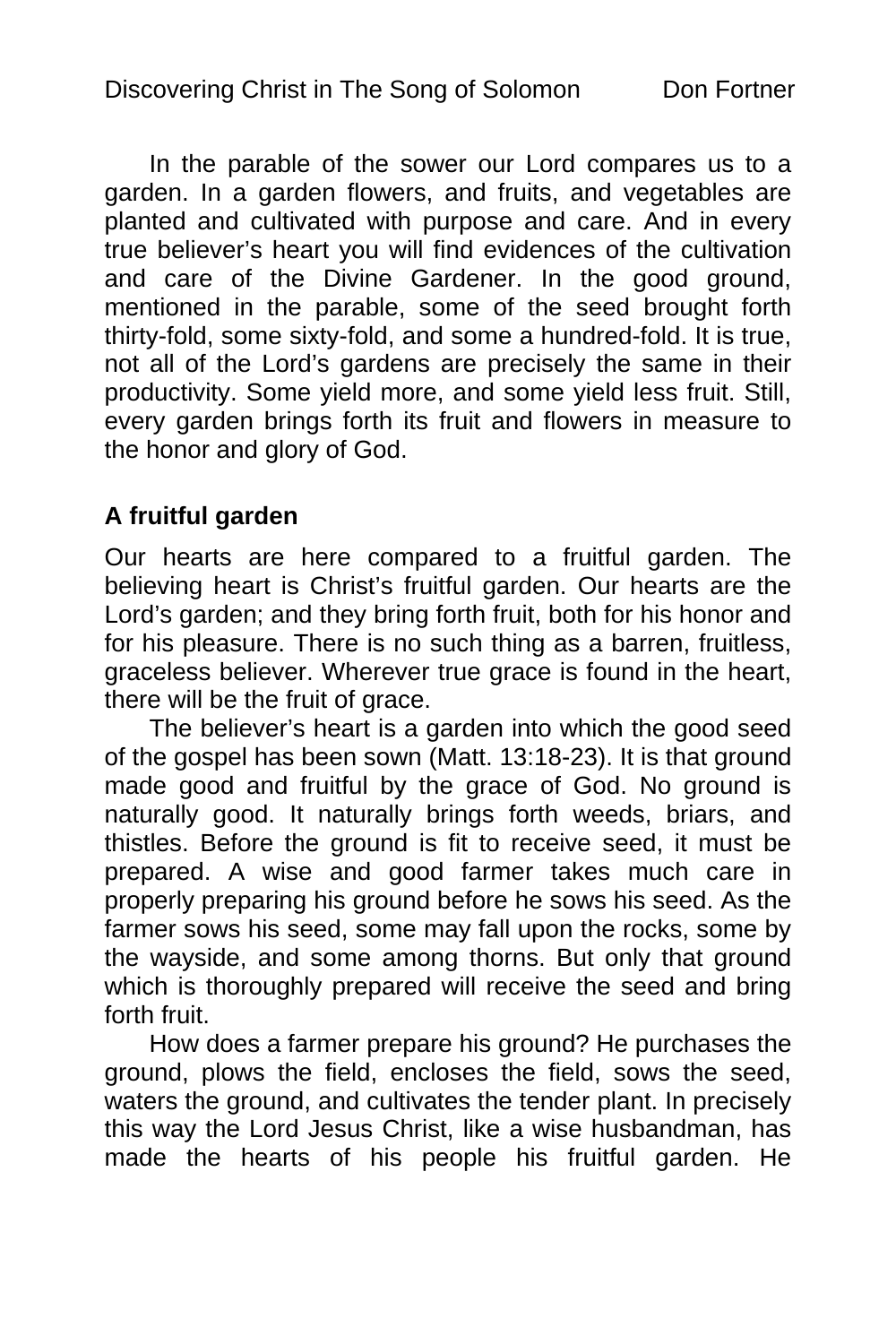purchased us with the price of his own precious blood. He has enclosed us, marking our hearts and souls as his own peculiar property. We were enclosed by his decree of election. We were enclosed by the hand of his wise and gracious providence. He has plowed the field of our hearts, thoroughly breaking up the fallow ground of our hearts, by conviction. He has planted the good seed of the gospel in our hearts, enabling us to hear and understand the blessed word of grace. He waters the ground of our hearts by his grace. He cultivates the tender plants of his garden with trials and afflictions.

Not only are our hearts his garden, every heart that belongs to Christ is a fruitful garden (Gal. 5:22-23). In the new birth God the Holy Spirit comes into a man's heart in sovereign, life-giving power. And where the Spirit of God comes there is fruit. The Spirit of the Lord brings life, abundant, productive life (2 Cor. 5:17).

# **"The fruit of the spirit"**

The produce of the Lord's garden is "the fruit of the Spirit," not the works of our own hands. The believer's graces are not characteristics, or moral virtues, which he produces by diligence and care. These things are the fruits of the Spirit, inevitable results of his grace and power.

Notice that Paul speaks of "the fruit of the Spirit" as one. He names many virtues; but they are all one. They are like a cluster of grapes. They are many; yet, in essence, they are all one. They all spring from one Vine; and that Vine is Christ himself. All who are really and truly connected to the Vine bear the fruit of the vine (John 15:1-6).

Notice, also, that Paul, when he talks about the fruit of the Spirit, speaks of attitudes, not actions. He tells us that if a person is truly born of God, his inward heart attitude will reflect it. God regards not the actions of men, but the attitudes of their hearts. Human religion may change a man's actions.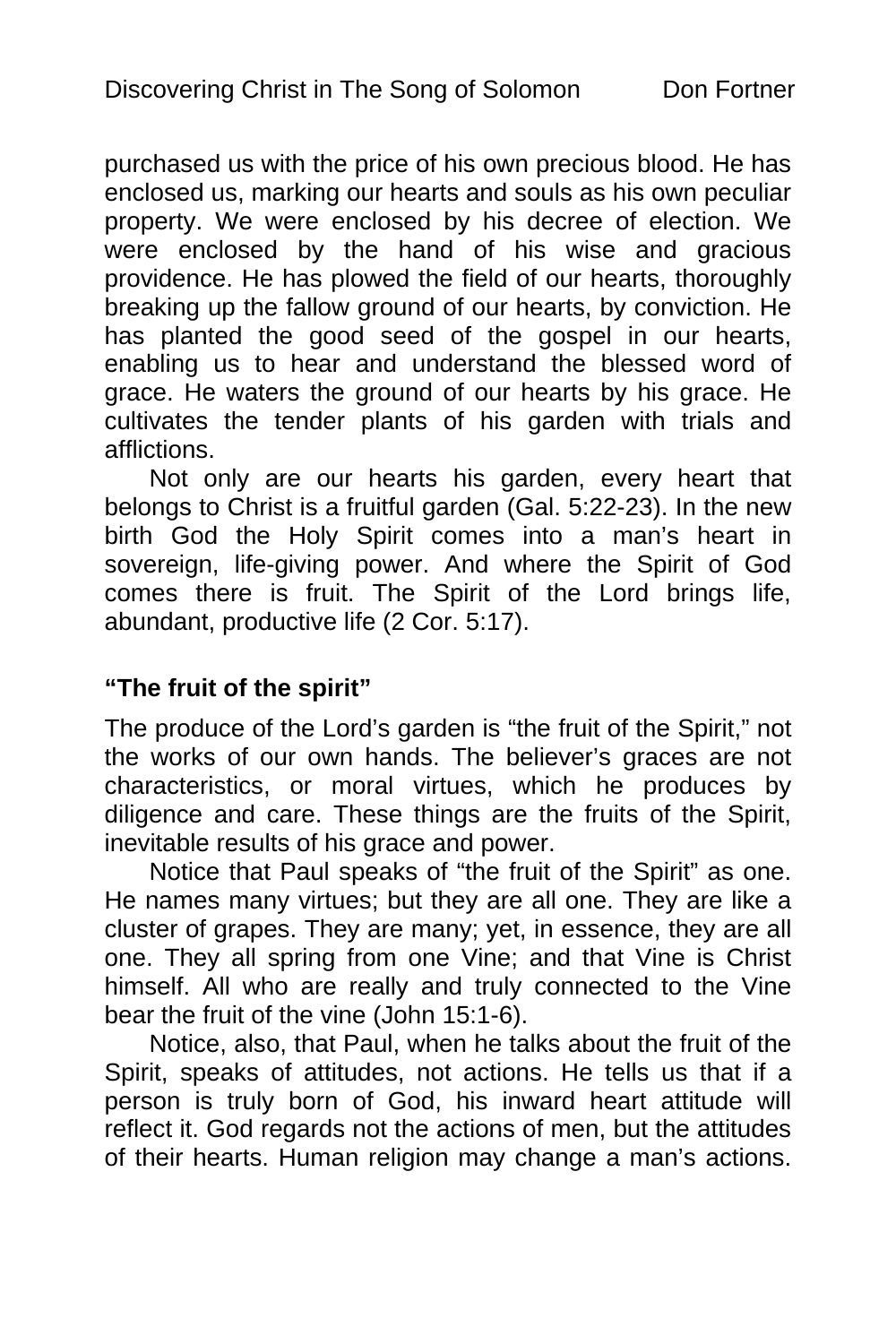But the grace of God changes the attitude of the heart. Hypocrites reform their actions. Believers undergo a mighty renewing of the heart.

In every believing heart these three clusters of fruit are found. I do not suggest that every believer has this fruit in the same measure. But I do say that every true believer has this pleasant fruit in its essence. In one it is as the newly sown seed. In another it is like a tender plant. In another it is like an ear of corn, not yet full. In another it is like the fully ripe ear, ready for harvest. But in all the essence is the same.

#### *"The fruit of the Spirit is love, joy, peace."*

This describes our relationship to God. Our relationship to the Lord our God is not one of dread, and fear, and anxiety. We walk before him in love, joy, and peace. This describes our marvelously free, open fellowship with the Lord God. Believers love the Lord. We love his word, his will, his ways, his worship, and his people. We rejoice in the Lord, as well as love him. We rejoice in his person, his purpose, his providence, and his salvation. And we are at peace with God.

# *"The fruit of the Spirit is Longsuffering, gentleness, goodness."*

This describes our relationship and attitude toward those around us. The children of God are not hard, critical, and severe. They are patient, gentle, and good to the people around them. True faith is patient, both with providence and with people. True faith is gentle: courteous, thoughtful, and kind. True faith is manifest by goodness toward men: generosity, openness, simplicity, and understanding.

# *"The fruit of the Spirit is faith, meekness, temperance."*

This describes the true believer's inward character. It tells us what the people of God truly are. They are faithful, honest,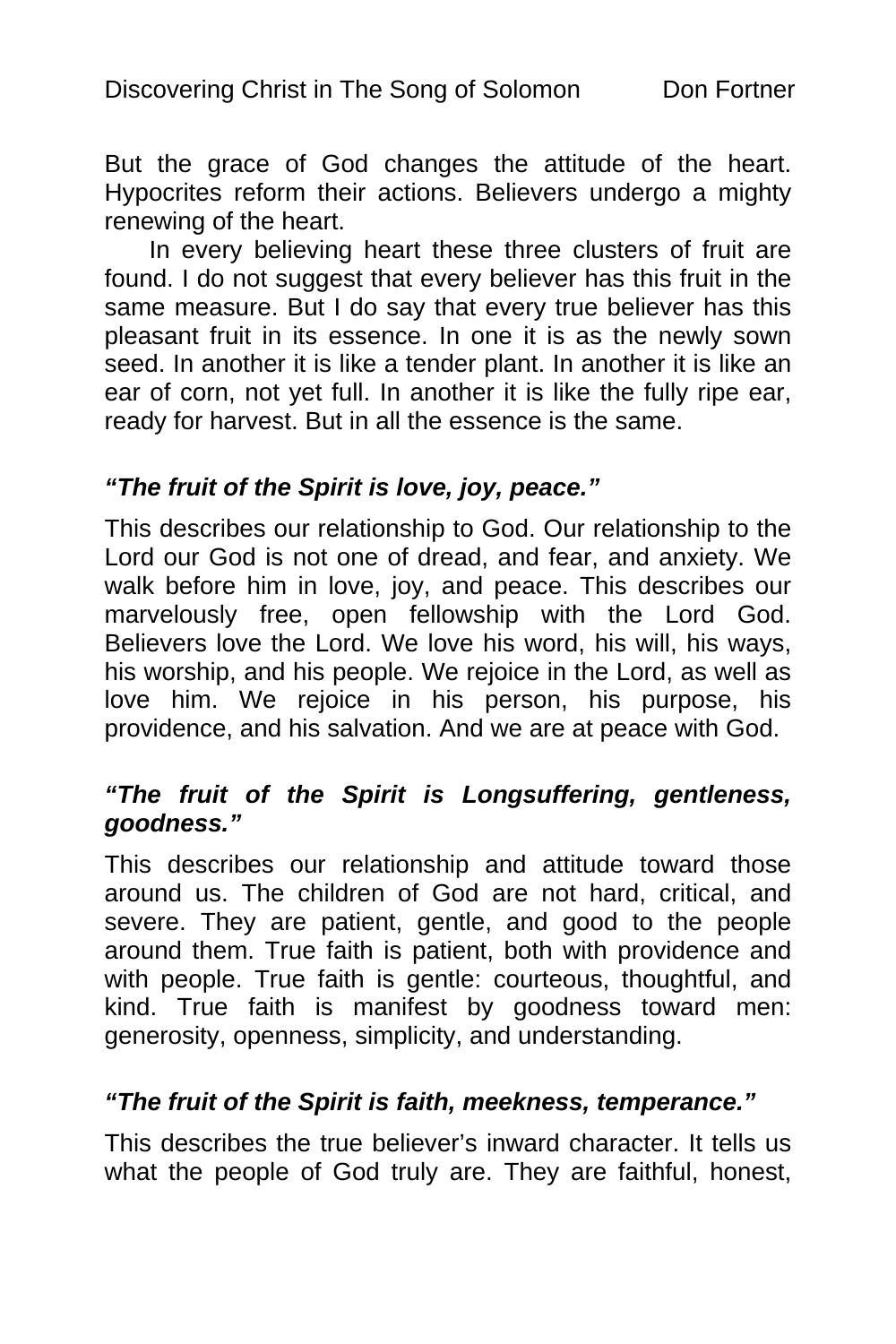and dependable. Believers are meek. Knowing who they are and whose they are, they are truly and honestly humble in their own eyes. And faith in Christ makes people temperate. The children of God are men and women who control their passions. They are modest and temperate in all things. Temperance is control from within. By the grace of God, believers control their tempers, their lusts, and their appetites.

These things are not the result of our labors of selfdiscipline and self-denial. These things are the result and outflow of God's grace in regeneration. This is the fruit of the Spirit. It is simply the overflowing of the Spirit of grace in the renewed heart (John 7:37-38).

I am constrained to ask this question.—"Is my heart truly the Lord's garden?" Am I truly one of the Lord's own children? Let us each honestly examine ourselves in this matter. A truly renewed heart is fruitful. It brings forth the fruit of the Spirit. Let us quit looking at our actions and our experiences. We all must honestly face this question.—Is my heart a fruitful garden to the Lord?

#### **Heavenly wind**

Our garden and its fruit need the Breath of Heaven**.—**"Awake, O north wind; and come, thou south; blow upon my garden that the spices thereof may flow out."

Sometimes, though the flowers are in bloom their sweet fragrance does not fill the air, because there is no gentle breeze to carry it about. One may walk in the garden where spices abound and never smell their rich odors if there is no wind stirring. Therefore, the loved one of our text prays that the Breath of Heaven might come and break the dead calm of her heart's garden so that the rich fragrance of her spices might flow forth.

In this prayer there is an evident sense of inward sleep.— "Awake, O north wind." This is a poetic confession that she herself needs to be awakened. Her appeal is to the Spirit of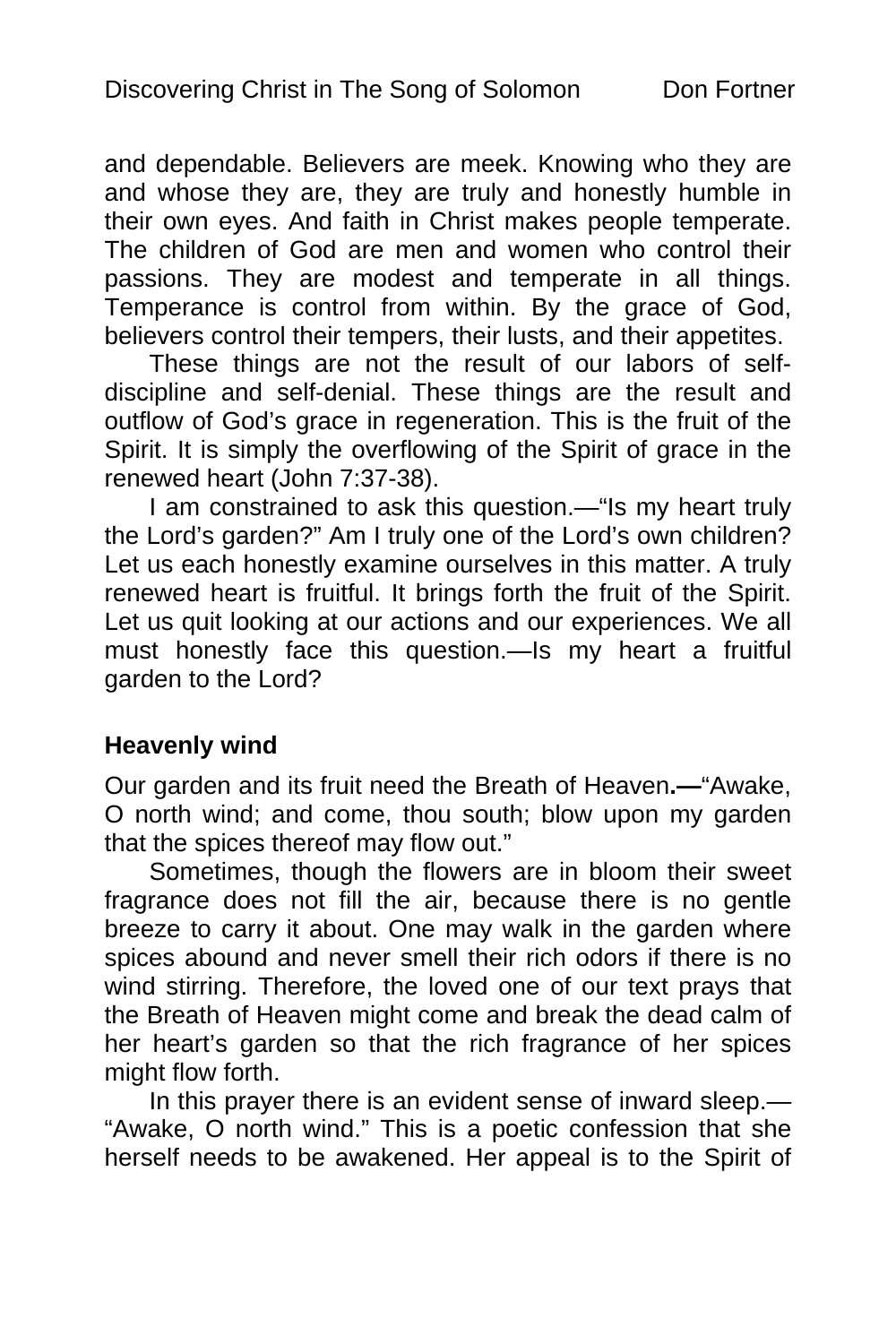God, the great Breath of Heaven, who operates according to his own will, even as "the wind bloweth where it listeth." She does not try to raise the wind, and create a revival in her own heart. She simply acknowledges her utter dependence upon God the Holy Spirit to awaken her graces and enliven her heart.

If the Spirit of the Lord will blow upon our garden, our spices will flow out. Let him move upon us as he will, from the north or from the south. He knows best. If he will but move upon us, our hearts will respond. Sometimes he revives our hearts with the chilling, rough wind of affliction. Sometimes he revives us with the gentle southern breeze of grace and mercy. Sometimes he uses both the cold winds of the north and the gentle breezes of the south to stir us. This is the thing we need. We wait for a visitation from the blessed Spirit of God. If the Breath of Heaven will blow upon us, the fragrant flowers of our garden will fill the air with their rich perfume.

#### **Come and eat**

"Let my beloved come into his garden and eat his pleasant fruits."—We greatly desire that the Lord himself will visit his garden. The Bride does not desire for the spices of her garden to fill the air with their fragrance for her own enjoyment, nor even for the delight of the daughters of Jerusalem. Her desire is that her spices may flow forth for the pleasure and enjoyment of her Beloved.

The highest, noblest wish of our souls is that Christ may have joy, pleasure, and delight in us. And the great condescension of grace is this: The Lord Jesus Christ, the Son of God, our great Savior does delight and take pleasure in his people.

She calls him hers - "My Beloved." What music there is in these two words. He is "My Beloved." My graces, the flowers of my garden, may be terribly dormant. But he is my Beloved still. With these words we acknowledge that we belong to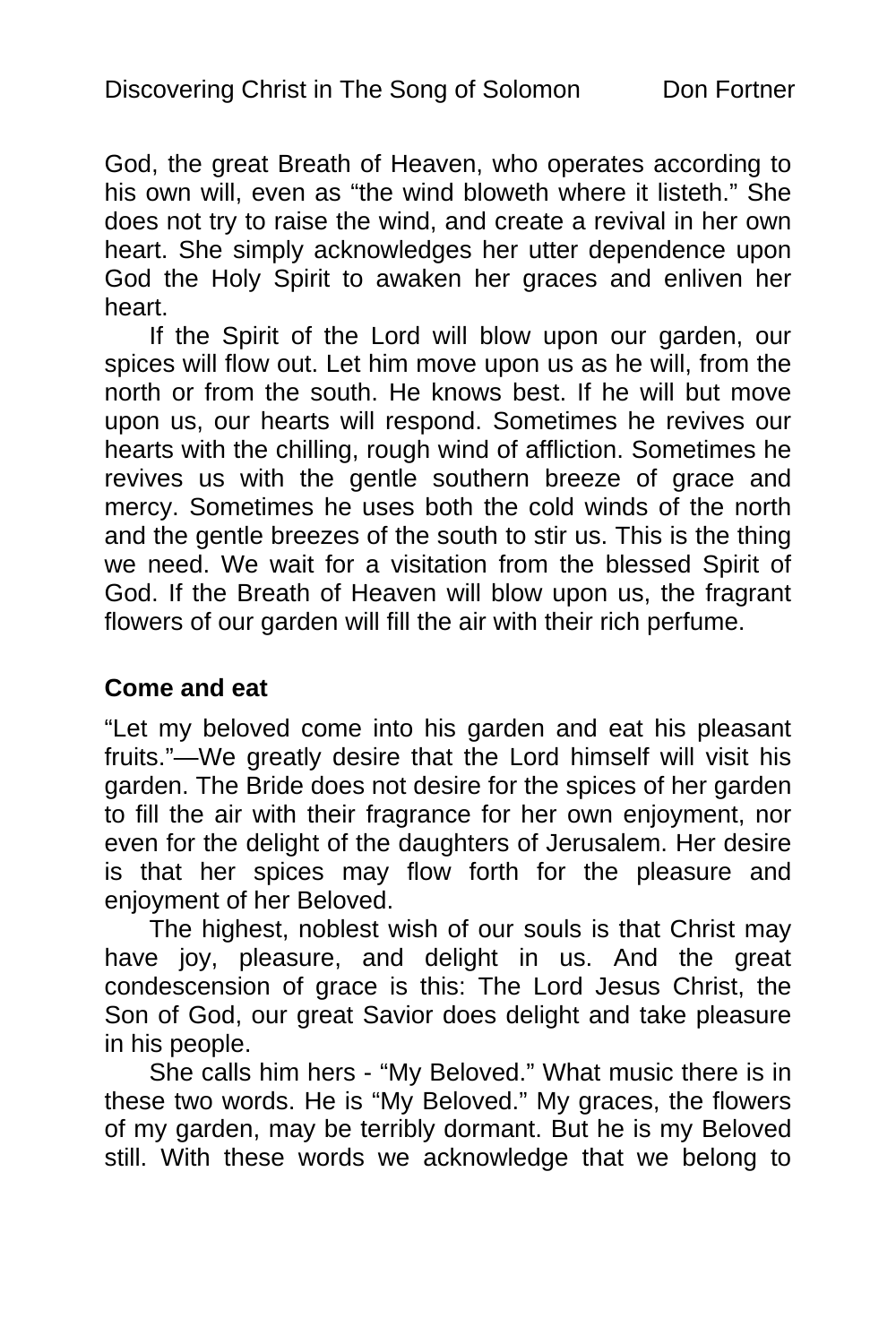Christ. My heart is his garden. The fruit and affection of my heart belongs to him, only to him.

This is the prayer and desire of our hearts.—"Let my Beloved come." Let him come in the glory of his second advent. Let him come in the majesty of his judgment-seat. Let him come to make all things new. But, let him come into my heart!—"Let him come into his garden, and eat his pleasant fruits." Child of God, open your heart to the King of Heaven, our great Solomon, and he will come. He will sup with you; and you will sup with him (Rev. 3:20).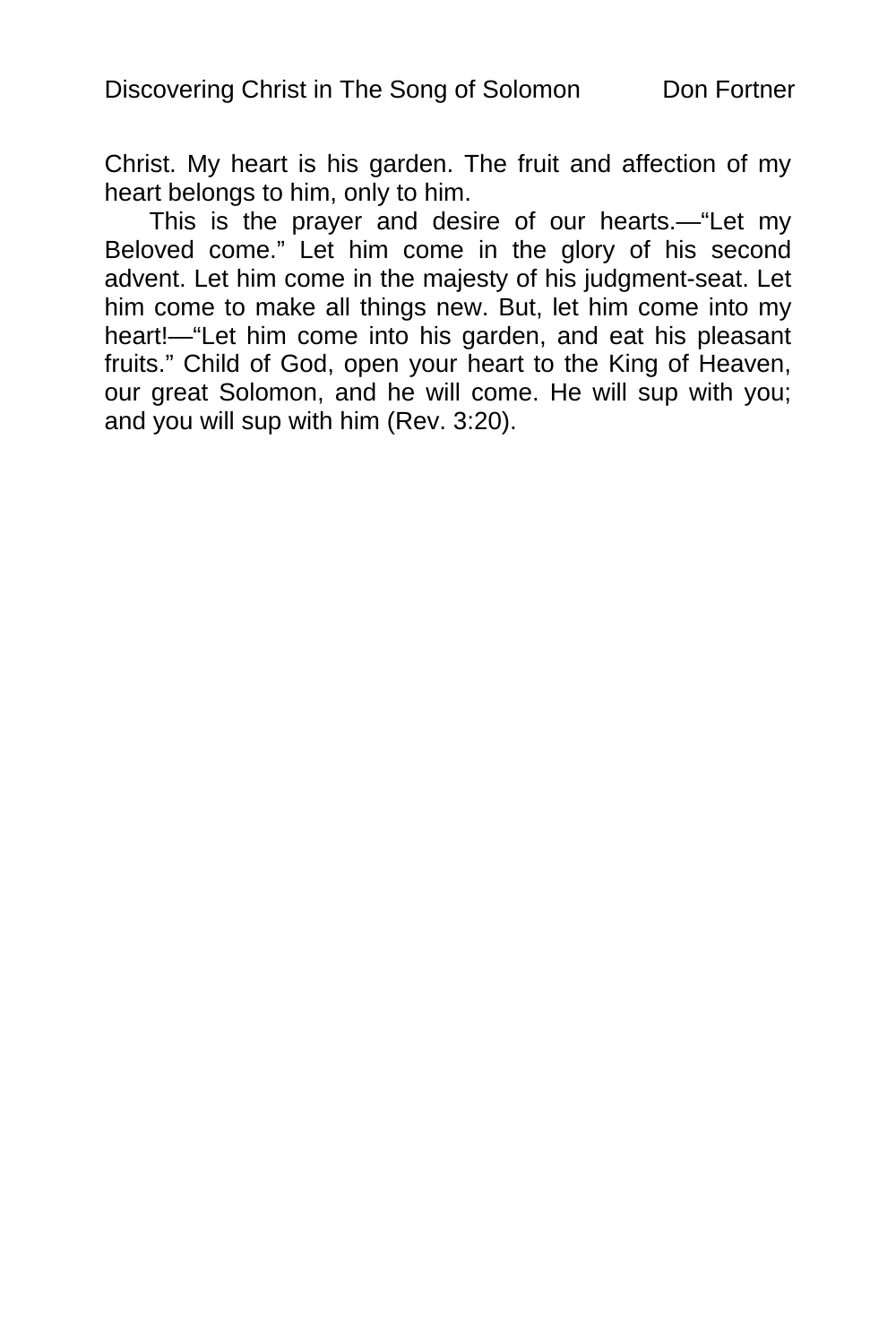# **13.**

# **Christ present with his church**

# **Song of Solomon 5:1**

*"I am come into my garden, my sister, my spouse: I have gathered my myrrh with my spice; I have eaten my honeycomb with my honey; I have drunk my wine with my milk: eat, O friends; drink, yea, drink abundantly, O beloved."* 

In the preceding verse we see the church, the bride of Christ, making a twofold prayer. First, she asked for the gracious influence of the Holy Spirit. "Awake, O north wind; and come, thou south; blow upon my garden that the spices thereof may flow out." Then, she asked for the manifest presence of Christ himself. "Let my beloved come into his garden, and eat his pleasant fruits."

Here we have the Lord's gracious answer to that prayer. Here the Lord Jesus Christ himself speaks and says, "I am come into my garden, my sister, my spouse: I have gathered my myrrh with my spice; I have eaten my honeycomb with my honey; I have drunk my wine with my milk: eat, O friends; drink, yea, drink abundantly, O beloved."

Here our Lord Jesus speaks of his manifest presence with his church. We should not be greatly surprised to hear him speak in such a manner. Did he not say that if any would open to him he would come in and sup with them (Rev. 3:20)? Our all-glorious Christ is always as good as his promise. No sooner did his church throw open the doors of her heart than he entered and made himself known in sweet communion.

Of this one thing we may be sure. Every heart that is prepared by God to receive Christ, and anxiously seeks and desires the presence of Christ shall have Christ (Isa. 65:24). Certainly this is true with regard to poor, needy sinners (Heb.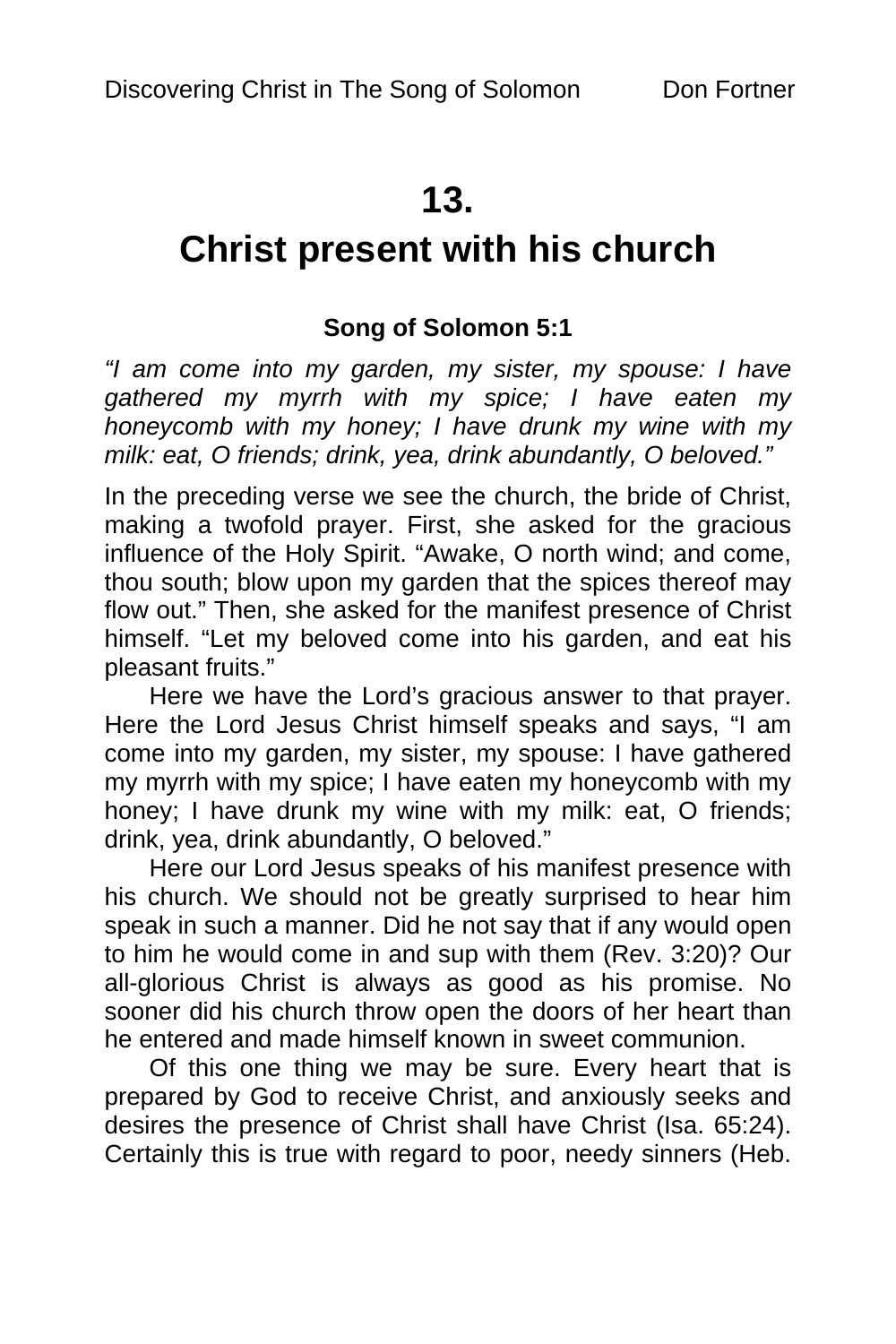4:16). This is most assuredly true with regard to you who are the Lord's.

The fact that our hearts truly long for Christ's presence is evidence that he is with us already. Sometimes we are like Jacob when he awoke out of his sleep, he said, "Surely, the Lord is in this place and I knew it not." We are often like Mary; on one occasion the Lord was standing by her side in the garden, and she knew him not. George Burrowes wrote, "The fact of the existence of such desires for him, is evidence of his being with us; as in this passage, in immediate connection with the request, he adds, 'I have already come.' He was present in the heart, though his presence was not felt."

#### **Christ's presence**

The Lord Jesus Christ calls for us to take notice of his presence. Our prayer in the last verse of chapter four was, "Let my Beloved come into his garden." Here he says, "I have come into my garden," as if to say, "Look up, my beloved, I am here!" Could it be that he has come without us perceiving it? Could he be present and us, who so earnestly long for him, not know it? I am afraid that it is so. Our hearts are so much taken up with doubt and worldly concern that unless Christ advertises his coming, as he does here, he might be at our side and us fail to see him.

A local church is the gathering of two or three needy souls in the name of Christ. Our Master promised that where two or three gathered together in his name, he would be present with them (Matt. 18:20). The place in which his people gather is not important. The number present is not important. The denominational name is not important. The only matter of importance is that we gather in his name.

But what does it mean to gather in his name? To gather in his name is to gather believing on his name, trusting him alone as our Mediator and Savior. To gather in his name is to come together to worship him and seek his glory. To gather in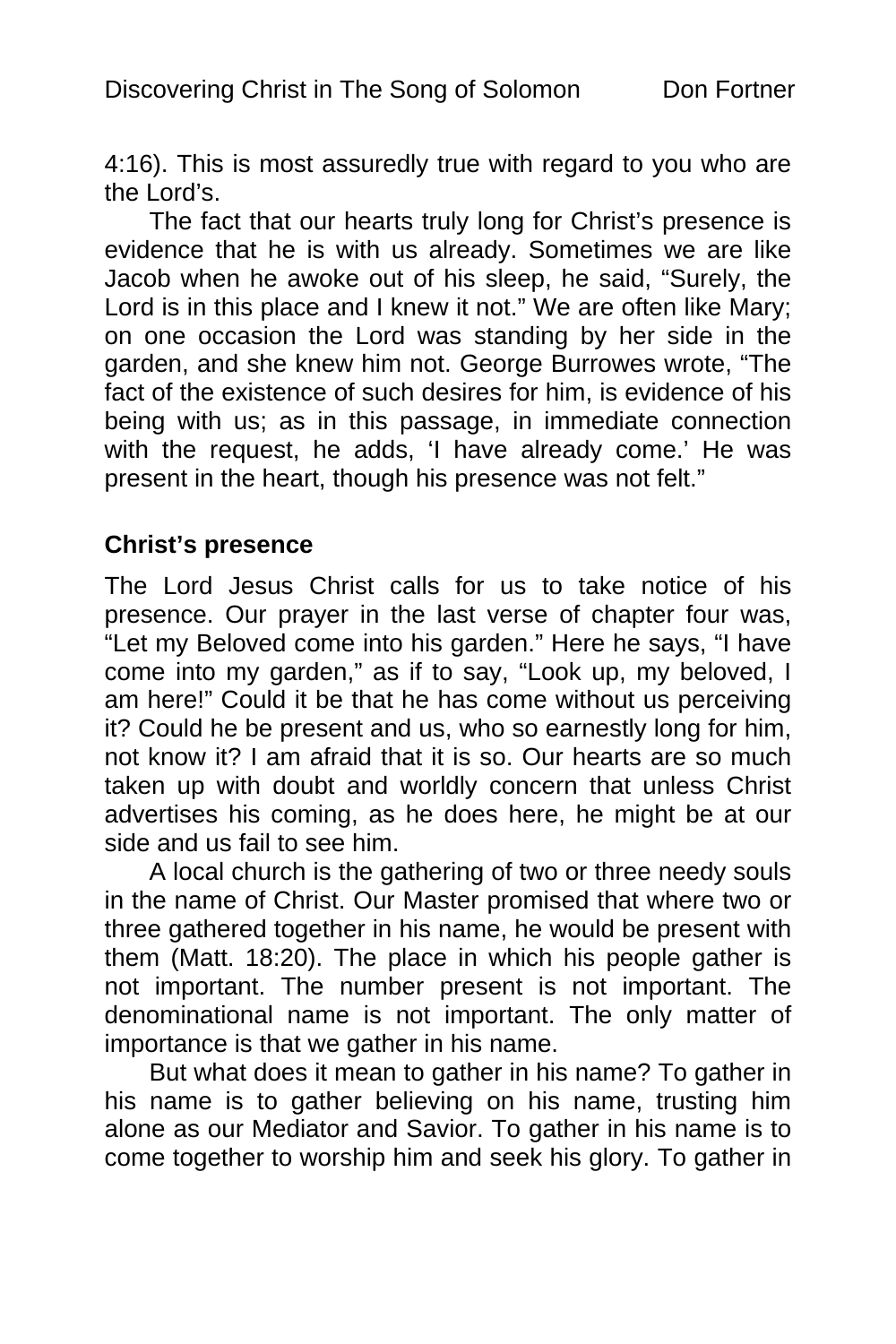his name is to come together seeking his righteousness, his will, his mercy, and the salvation of his sheep.

Our Savior has promised to be with his people, those who truly worship him in Spirit and in truth, at all times (Isa. 43:1-3; Matt. 28:18-20). He said, "I will never leave thee, nor forsake thee" (Heb. 13:4). And our Lord Jesus Christ has promised his manifest presence to those who love him (John 14:18-23). This is the thing I am talking about. We know the doctrine of Christ's presence. But we want to know his real, manifest presence with us. Wherever the door is opened to Christ, he comes in (Rev. 3:20). Wherever there is a heart broken and contrite before God, Christ takes up his abode in that heart (Isa. 57:15; 66:1-2).

This personal, manifest presence of Christ among his people is an unspeakable blessing of grace. When our Lord is manifestly present in our assemblies there is life in our midst, fervency in our prayers, vitality in our songs, and blessedness in hearing his voice as his Word is read. The preaching of the gospel is the delivery of a message from God and the hearing of it is the hearing of a message from God. When he is absent, all is lifeless and dead. When He is present there is joy and peace in Jerusalem. Any who miss Christ, miss him because they will not seek him.

# **Christ's satisfaction**

Our dear Savior is ever present with his church because he finds great satisfaction in his church. His church is not a building, or a denomination. His church is his people. All true believers, considered collectively, are his church. And the Son of God finds great satisfaction in his people. He says to his church, "I am come into my garden, my sister, my spouse: I have gathered my myrrh with my spice; I have eaten my honeycomb with my honey; I have drunk my wine with my milk."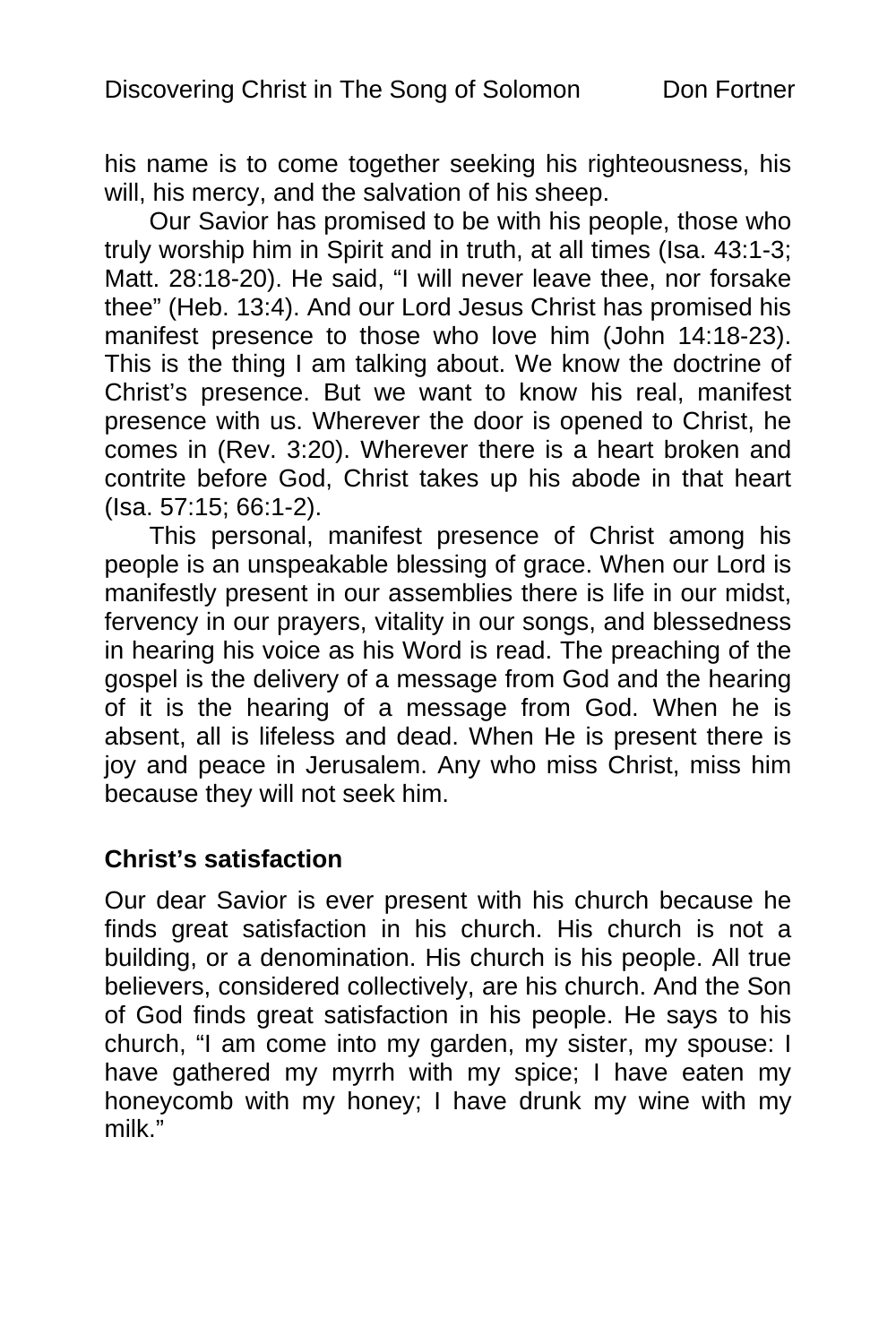Here our Lord claims the church as his own garden, his rightful possession. In this one verse he uses the personal possessive pronoun "my" nine times. Certainly this is meaningful. We rightfully belong to the Lord Jesus Christ. We are his by divine gift in eternal election (John 6:39, by lawful purchase in particular redemption (1 Cor. 6:19-20), and by omnipotent, effectual grace in regeneration (Ezek. 16:8).

The sweet produce, which Christ finds in his garden, is the result of his own cultivation. He takes pleasure in us just as a farmer takes pleasure in his fruitful field. He finds satisfaction in us just as a mother finds satisfaction in her living, healthy baby.

Without question, our Lord's language in this place is designed to convey to us the message that he finds great satisfaction and delight in his people. What condescending grace! The Son of God comes to us! But that is not all; he even looks upon us with complacency, delight, and satisfaction! Because of his own blood and righteousness, he accepts the sincere, though feeble, worship of our hearts (1 Pet. 2:5). Our offerings are to him like the gathering of his myrrh and spice. Our prayers are like sweet-smelling myrrh to him. Our songs of praise are like spices and incense before him. Our love toward him is like honey in the honeycomb to our Redeemer. Our joy before him is like exhilarating wine. Our daily lives are like refreshing milk to him! Imagine that.

In this heavenly poetic verse, Christ is fed first, then his children are invited to eat. It seems to imply that our first concern should be for him. The first and best of everything must go to him.

# **Christ's invitation**

The Son of God gives a loving invitation to his beloved people. He says, "Eat, O friends; drink, yea, drink abundantly, O beloved." He calls us to a feast of fellowship, communion,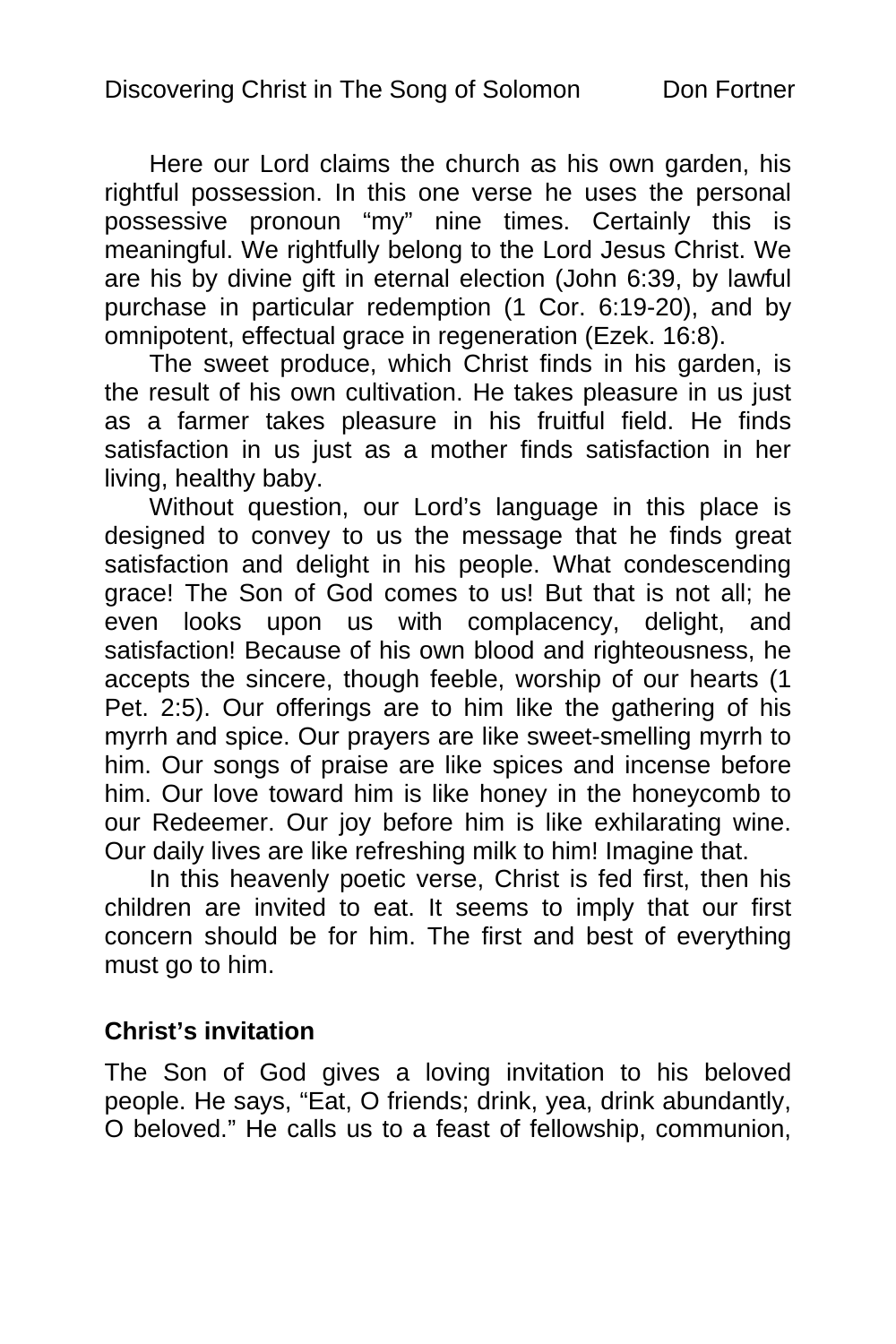and life. It is spread not for the world, but for his own peculiar people.

Notice the two words by which he tenderly calls us to the feast: "friends" and "beloved." He calls us his friends (John 3:29; 15:13-15; Lk. 15:7). We were by nature his enemies. And we would have forever remained his enemies. But he has graciously reconciled us to himself. We are his friends! He calls us his beloved. All who are born of God are the peculiar objects of his great love. —Electing Love! —Redeeming Love! —Immutable, Unchanging Love! —Saving Love! —Preserving Love! Oh, what blessedness is heaped up in that word as it falls from our Savior's lips, "Beloved!"

Notice the two provisions for our souls to feast upon. — We are bidden to eat and drink. You know what the food of faith is, and what the delightful drink is. The food and the drink are in him. By faith, we eat his flesh and drink his blood (John 6:50-56). That is to say, we live by constantly trusting his righteousness and obedience unto death as our sin-atoning Substitute.

Notice this delightful word, too, —"Abundantly." Our Lord tells us to feast abundantly upon him. Let faith eat and drink, feeding upon Christ without end. The more your hunger and thirst is satisfied, the more you will hunger and thirst. —Feast on! This is healthy gluttony. The marginal translation of this last phrase is, "Be drunken with loves." It is as though the Lord is saying, "Come, my friends, my beloved, drink the rich wine of my love, until your heart is drunk with my love, until you are totally under the influence of my love" (Eph. 5:18).

There is never any danger of overindulgence when it comes to preaching, feeding upon, and worshipping the Lord Jesus Christ. Oh, child of God, gorge your self on Christ! Drink of him, O my soul, until you are thoroughly, completely intoxicated with him, and then drink on!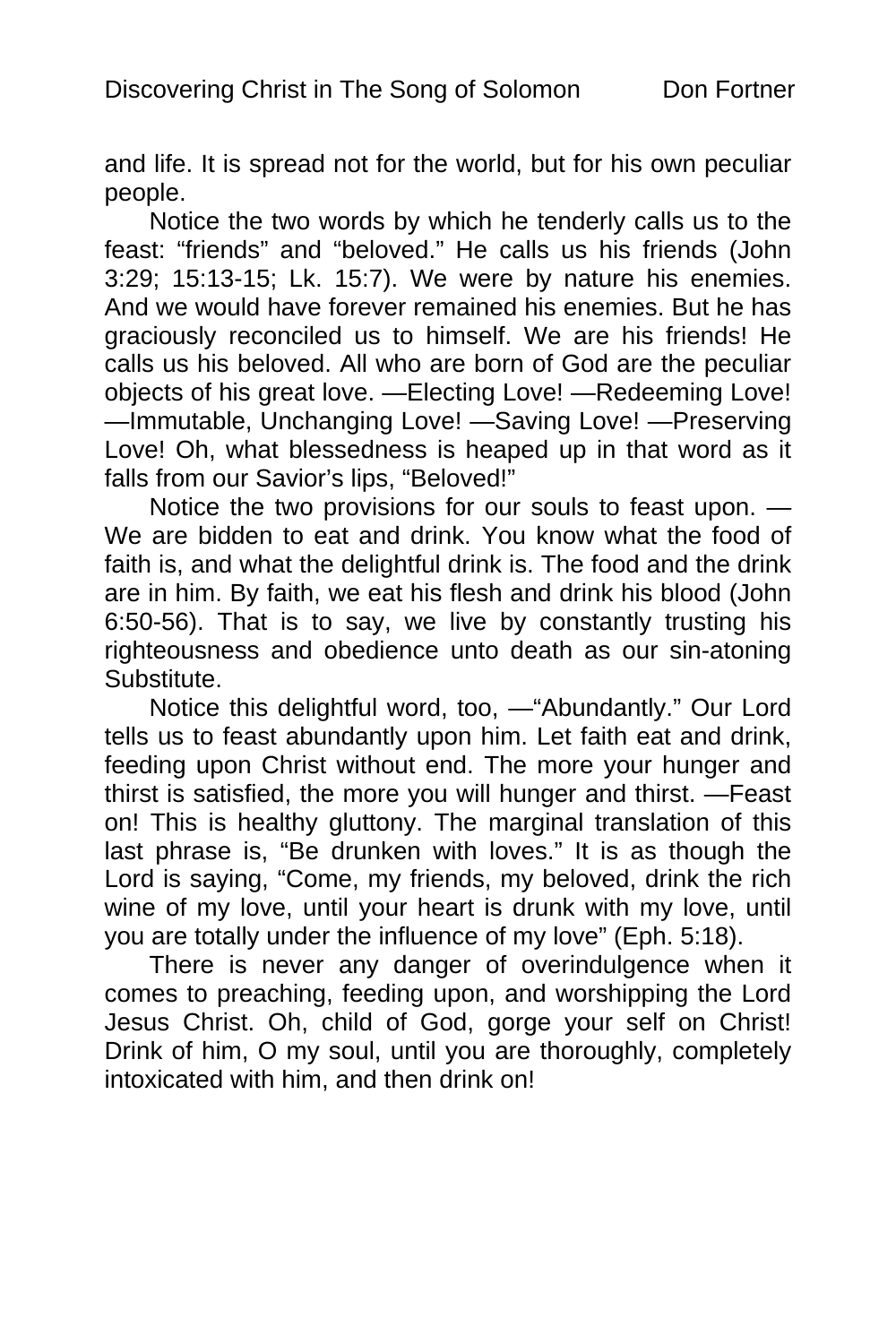# **14.**

# **"I sleep, but my heart waketh"**

# **Song of Solomon 5:2-8**

*"I sleep, but my heart waketh: it is the voice of my beloved that knocketh, saying, Open to me, my sister, my love, my dove, my undefiled: for my head is filled with dew, and my locks with the drops of the night. I have put off my coat; how shall I put it on? I have washed my feet; how shall I defile them? My beloved put in his hand by the hole of the door, and my bowels were moved for him. I rose up to open to my beloved; and my hands dropped with myrrh, and my fingers with sweet smelling myrrh, upon the handles of the lock. I opened to my beloved; but my beloved had withdrawn himself, and was gone: my soul failed when he spake: I sought him, but I could not find him; I called him, but he gave me no answer. The watchmen that went about the city found me, they smote me, they wounded me; the keepers of the walls took away my veil from me. I charge you, O daughters of Jerusalem, if ye find my beloved, that ye tell him, that I am sick of love."* 

What a sad but common story! Here is the church of Christ, his beloved, chosen, and redeemed Bride in her most lamentable condition. She is slothful, negligent, and indifferent. In other places the Bride speaks to Christ, but here she speaks of him, because now he had withdrawn himself.

Oh, yes, he is always with us. He will never leave us, nor forsake us. How we ought to thank God for that blessed fact. His mercy is everlasting! His love is immutable! His grace is indestructible! But he does sometimes, for our souls' good, hide himself and appears to have forsaken us altogether. We are, at times, compelled to cry out with David, "My God, my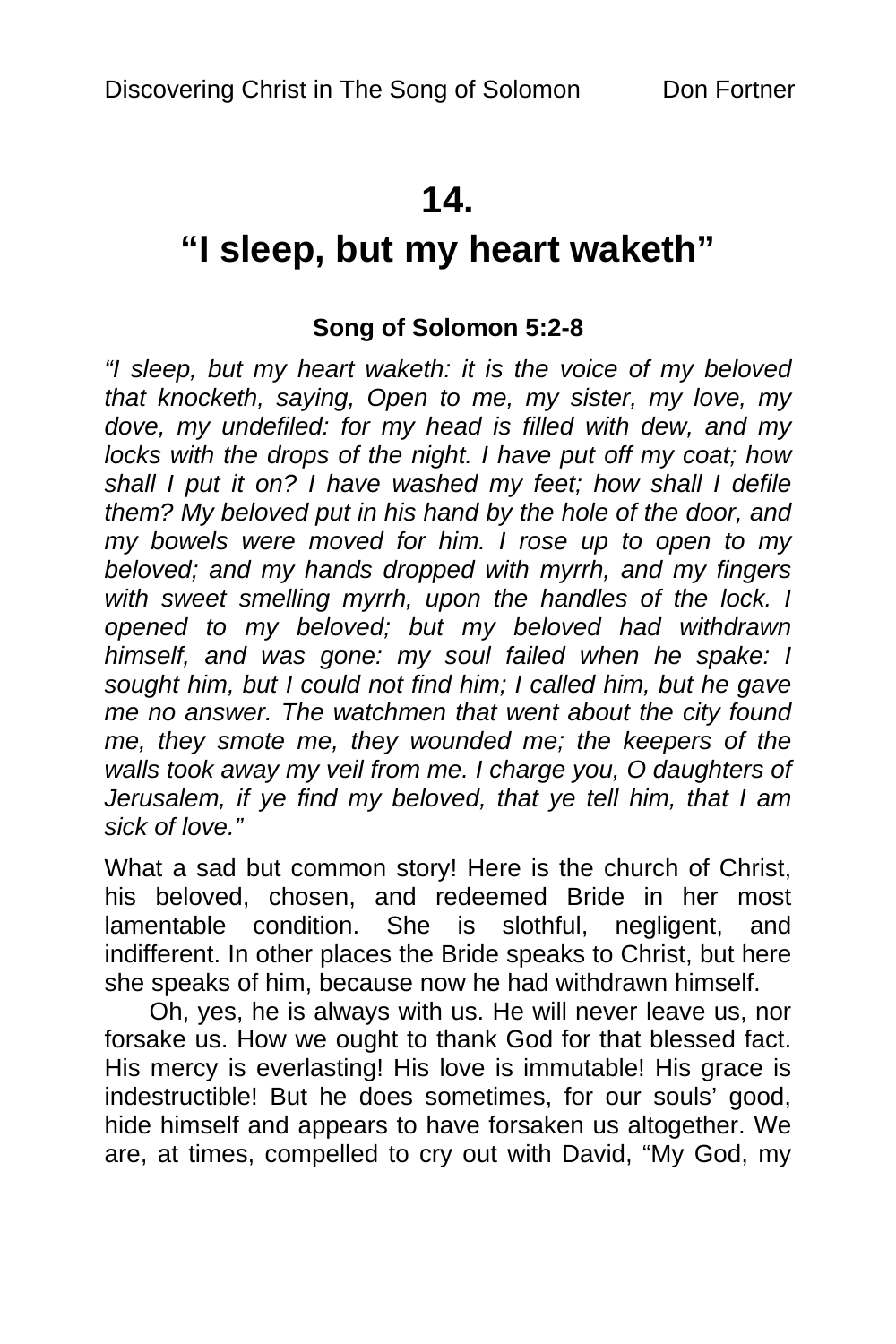God, Why has thou forsaken me? Why art thou so far from helping me, and from the words of my roaring?"

When that is the case, when our fellowship and communion with Christ is broken, because of our base ingratitude, neglect, and indifference, the only remedy is that the Lord himself graciously return to us and revive our hearts according to his own sovereign pleasure.

How often we are compelled to speak as the Church speaks in this place, "I sleep, but my heart waketh!" Sometimes this cold, this deathly indifference steals over only one or two hearts in a congregation. Sometimes it seems to engulf entire assemblies. Sometimes this black plague seems to engulf the whole church of Christ. It is an experience with which I am afraid we are all too familiar. We all know by bitter experience the deep base notes of Newton's hymn –

How tedious and tasteless the hours when Jesus no longer I see!

- Sweet prospects, sweet birds, and sweet flowers, have all lost their sweetness to me.
- The mid-summer sun shines but dim; the fields strive in vain to look gay;

But when I am happy in Him, December's as pleasant as May.

His name yields the richest perfume, and sweeter than music His voice;

His presence disperses my gloom, and makes all within me rejoice:

I should, were He always thus nigh, have nothing to wish or to fear;

No mortal so happy as I; my summer would last all the year.

Content with beholding His face, my all to His pleasure resigned,

No changes of season or place would make any change in my mind;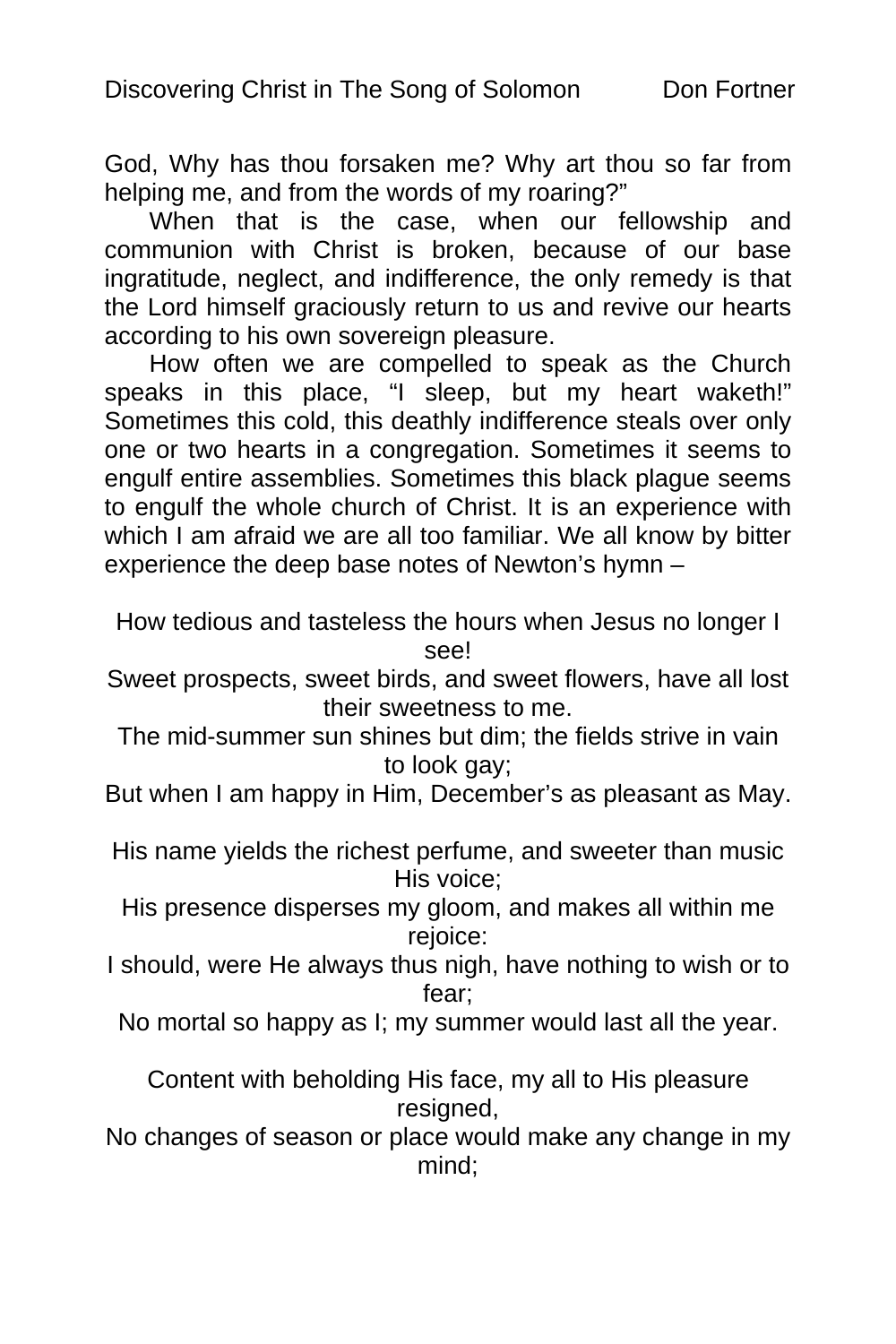While blest with a sense of His love, a palace a toy would appear;

And prisons would palaces prove, if Jesus would dwell with me there.

Dear Lord, if indeed I am Thine, if Thou art my sun and my song,

- Say, why do I languish and pine, and why are my winters so long?
- Oh, drive these dark clouds from my sky, thy soul cheering presence restore;
- Or take me unto Thee on high, where winter and clouds are no more.

There is within each of us a terrible tendency to become neglectful, indifferent, and lukewarm towards the Lord Jesus Christ. This common, sinful tendency of our nature must be marked, acknowledged and avoided.

Prone to wander, Lord, I feel it, prone to leave the God I love: Here's my heart, Oh, take and seal it, seal it for Thy courts above.

**"I sleep."** 

Here is a very common sin. —"I sleep." The wise virgins often sleep with the foolish. Far too often this is the bad effect great privileges have upon our sinful hearts. When we indulge ourselves in carnal ease and security, our hearts become cold, neglectful, drowsy, and indifferent. Prayer becomes a burden. Devotion languishes. Worship sinks to nothing more than bodily exercise. Zeal dies.

# **"But my heart waketh!"**

Here is a hopeful sign. —"But my heart waketh." It is a hopeful sign that there is grace in the heart when the heart struggles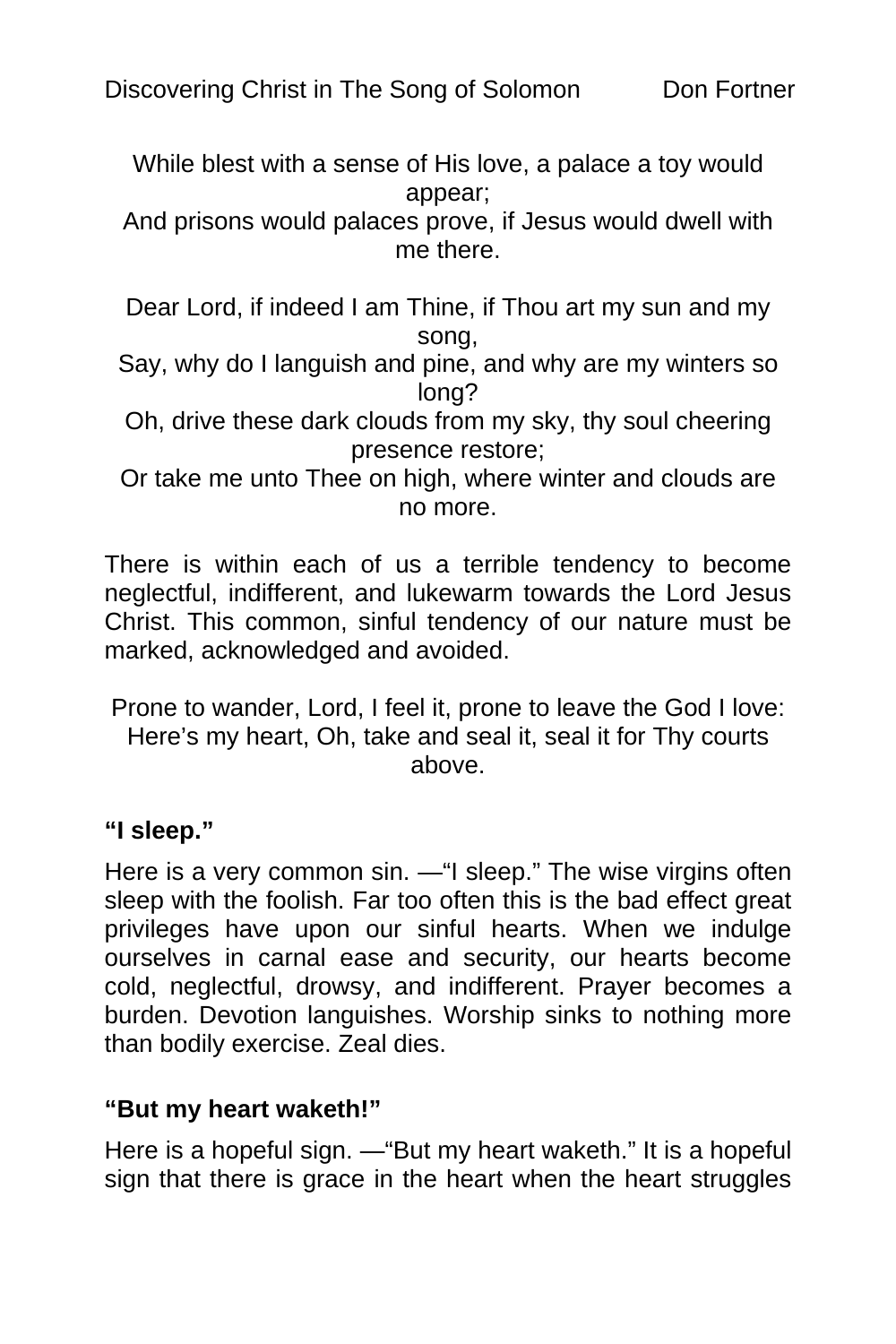against that horrid, sinful sluggishness to which we are so prone. Ours is not the sleep of death. There is life within, struggling, struggling hard against sin (Rom. 7:14-22)."It is the voice of my Beloved."

Here is a very loving and tender call. —"It is the voice of my Beloved." All is not gone. Though my heart sleeps so foolishly, yet Christ is my Beloved. Though my love is so fickle, so shameful, and so unworthy of him, I do love him. And what is more, I still hear his voice and know his voice.

The Lord Jesus Christ tenderly knocks to awaken us to come and open to Him (Rev. 3:20). By his Word, by his providence, and by his Spirit, the Son of God knocks at the heart's door of his beloved, because he will not be spurned by the object of his love. He will not leave his own. Neither will he let his own leave him. He has betrothed us unto himself forever (Hos. 2:19).

He not only knocks for entrance. Our beloved Redeemer graciously calls us, wooing us to himself by his grace. Whose voice is it? "It is the voice of my Beloved that knocketh." Who is he calling? "My Sister!" "My Love!" My Dove!" "My Undefiled!" What does he call for? "Open to me." Why is he calling? "My head is filled with dew, and my locks with the drops of the night" the night of his agony in Gethsemane, in the judgment hall, when he was crowned with thorns, piercing his brow.

#### **"I have put off my coat!"**

Here is a most ungrateful excuse. —"I have put off my coat; how shall I put it on? I have washed my feet; how shall I defile them?" (v. 3). Because of her carnal ease, she refused the Lord's gracious invitation to communion. She did not want to trouble herself, and she did not want to be troubled, not even by him! Her heart was so cold that she preferred her ease to the fellowship of Christ. Let us be honest. We are often so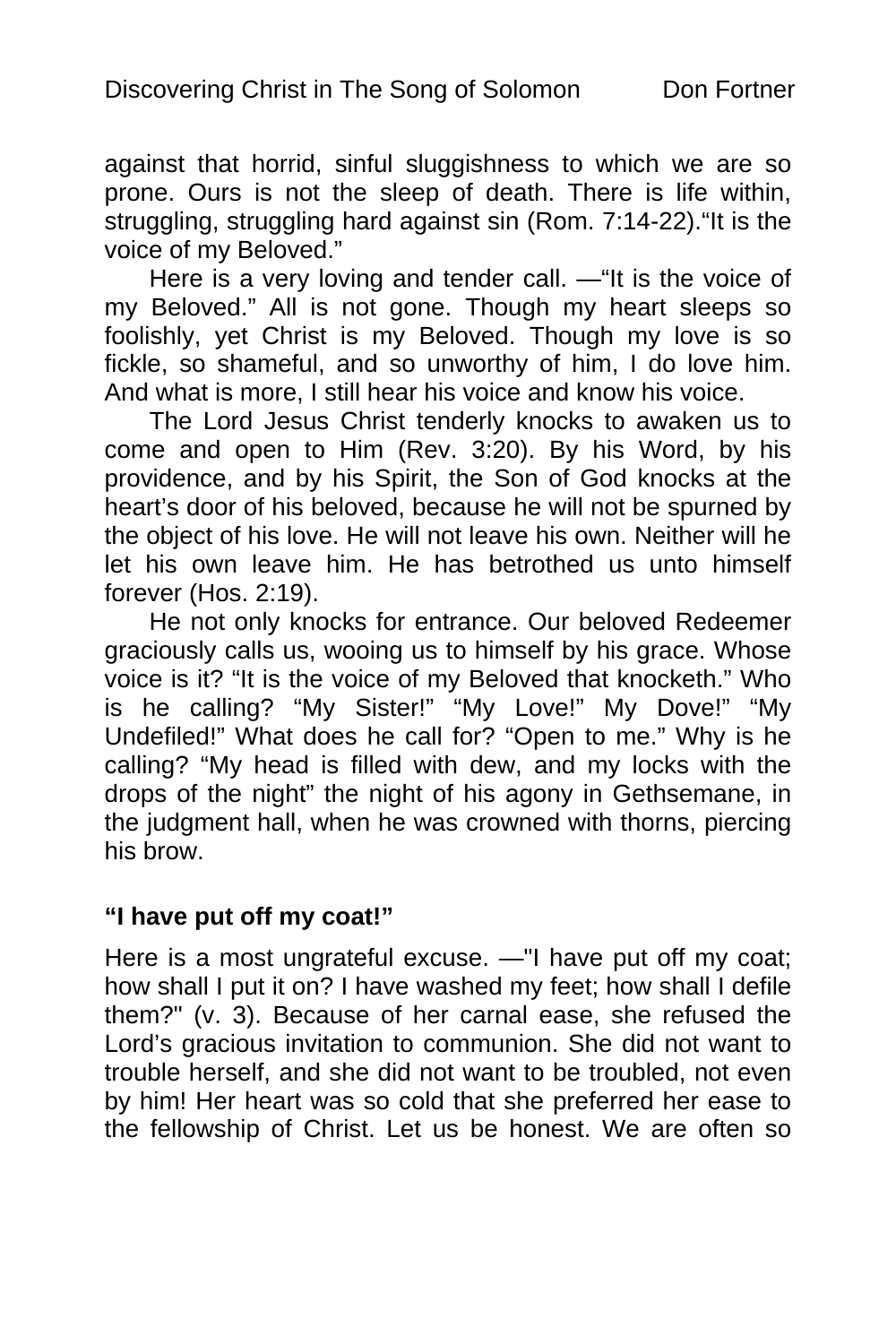wrapped up in worldly care and carnal ease that we become almost, if not altogether, indifferent to our Lord Jesus Christ!

#### **"My Beloved put in his hand!"**

But our Lord is gracious still. Our Redeemer's love cannot be quenched. He is longsuffering, patient, and gracious to his people, even in our most sinful rejection and denial of him. Here is a picture of our Savior's persevering, effectual grace. —"My beloved put in his hand by the hole of the door, and my bowels were moved for him" (v. 4). It is written, "Thy people shall be willing in the day of thy power, in the beauties of holiness from the womb of the morning: thou hast the dew of thy youth" (Psa. 110:3). How our hearts rejoice to know that Christ will not leave his people to themselves. As the hymn writer put it, "He will never, never leave us, nor will let us quite leave Him!" His grace is effectual. His grace is persevering. His grace is irresistible. His grace is preserving. Yes, his grace is indestructible! He knocks; but we are so cold, so indifferent, so hard that we would never open to Him.

# **"My Beloved had withdrawn himself!"**

Here is a sad picture of the loving chastisement our neglect and indifference brings upon us. — "I rose up to open to my beloved; and my hands dropped with myrrh, and my fingers with sweet smelling myrrh, upon the handles of the lock. I opened to my beloved; but my beloved had withdrawn himself, and was gone: my soul failed when he spake: I sought him, but I could not find him; I called him, but he gave me no answer. The watchmen that went about the city found me, they smote me, they wounded me; the keepers of the walls took away my veil from me" (vv. 5-7; Isa. 54:9-10). Thank God for faithful watchmen who will not allow us to hide behind any veil, excusing our indifference and sin, but faithfully expose us to ourselves and point us to Christ for mercy and grace!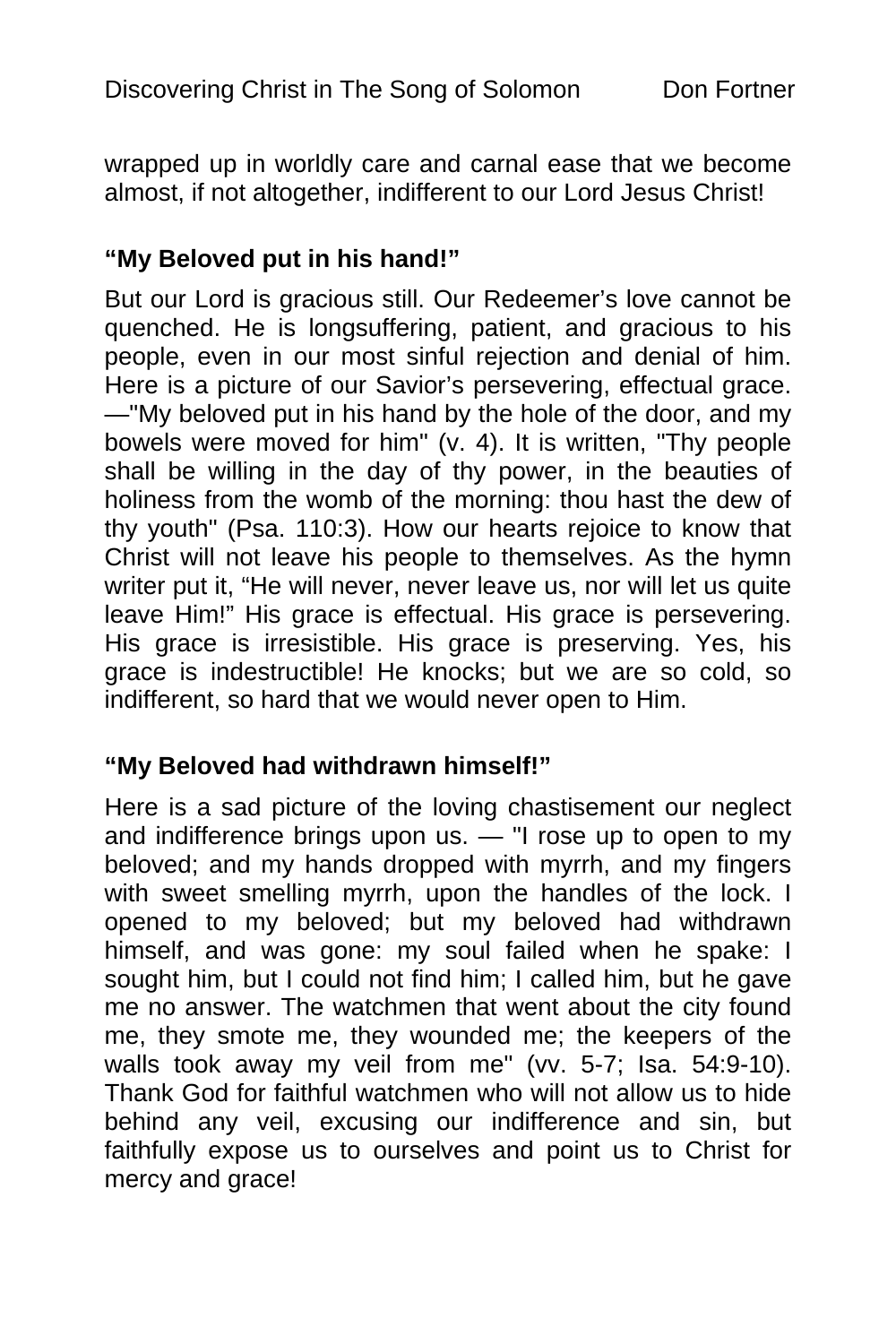# **"If ye find my Beloved…"**

Here is one last hope. — "I charge you, O daughters of Jerusalem, if ye find my beloved, that ye tell him, that I am sick of love" (v. 8). She could not find Christ for herself, so she employed the help and assistance of the Lord's people.

Cherish the precious fellowship of Christ. Let nothing rob you of your rich privilege. Do nothing to drive him away (Eph. 4:30). But when you have grieved the Spirit of God, when the Lord Jesus hides his face from you, do not despair. It is not because he has ceased to cherish you (1 John 2:1-2), but because he cherishes you so much that he is determined to make you pine for him. Are you sick of love? Does your soul long for fresh tokens of Christ's love to you? When your soul languishes, child of God, when sin robs you of Christ's manifest presence and sweet communion, as soon as he calls, open to him. "Today, if ye will hear his voice harden not your heart." Go back to the cross. Confess your sinful negligence. Go on seeking him. Trust Him still (2 Sam. 23:5; Lam. 3:18-33).

Return, O Son of God return! Come knock again upon my door. Dear Savior, my Beloved, return. Possess me and depart no

more!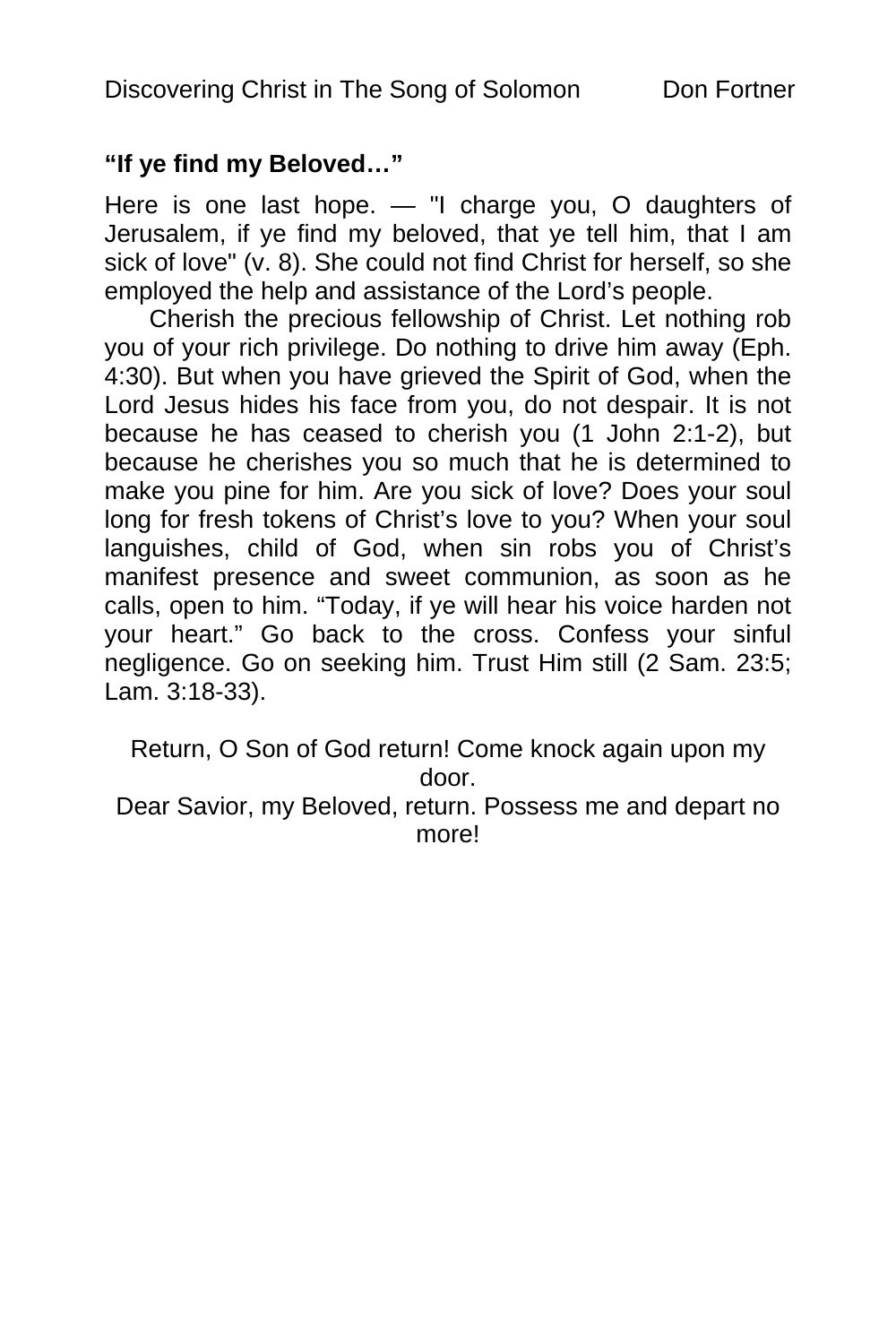# **15.**

# **Let me tell you about my beloved**

# **Song of Solomon 5:9-16**

*"What is thy beloved more than another beloved, O thou fairest among women? what is thy beloved more than another beloved, that thou dost so charge us? My beloved is white and ruddy, the chiefest among ten thousand. His head is as the most fine gold, his locks are bushy, and black as a raven. His eyes are as the eyes of doves by the rivers of waters, washed with milk, and fitly set. His cheeks are as a bed of spices, as sweet flowers: his lips like lilies, dropping sweet smelling myrrh. His hands are as gold rings set with the beryl: his belly is as bright ivory overlaid with sapphires. His legs are as pillars of marble, set upon sockets of fine gold: his countenance is as Lebanon, excellent as the cedars. His mouth is most sweet: yea, he is altogether lovely. This is my beloved, and this is my friend, O daughters of Jerusalem."* 

Let me tell you about my Beloved. His name is Jesus Christ, the Lord. He is my Savior, my Redeemer, my Prophet, my Priest, my King, and my All. He is my Lord; and he is my God. But he is more —Jesus Christ is the Beloved One of my heart and the Friend of my soul. He is "the chiefest among ten thousand," and "he is altogether lovely."

Has God the Holy Spirit has created in your heart a desire to know him. This is the thing that matters. Christ is the one thing needful. It is not enough that we know about Christ. We must know Christ. It is not enough that we know the doctrine of Christ. We must know Christ himself. It is not enough that we merely know about Christ crucified on the tree, we must know the crucified Christ in our hearts. To that end, let me tell you about him. All beauty, excellence, and perfection, divine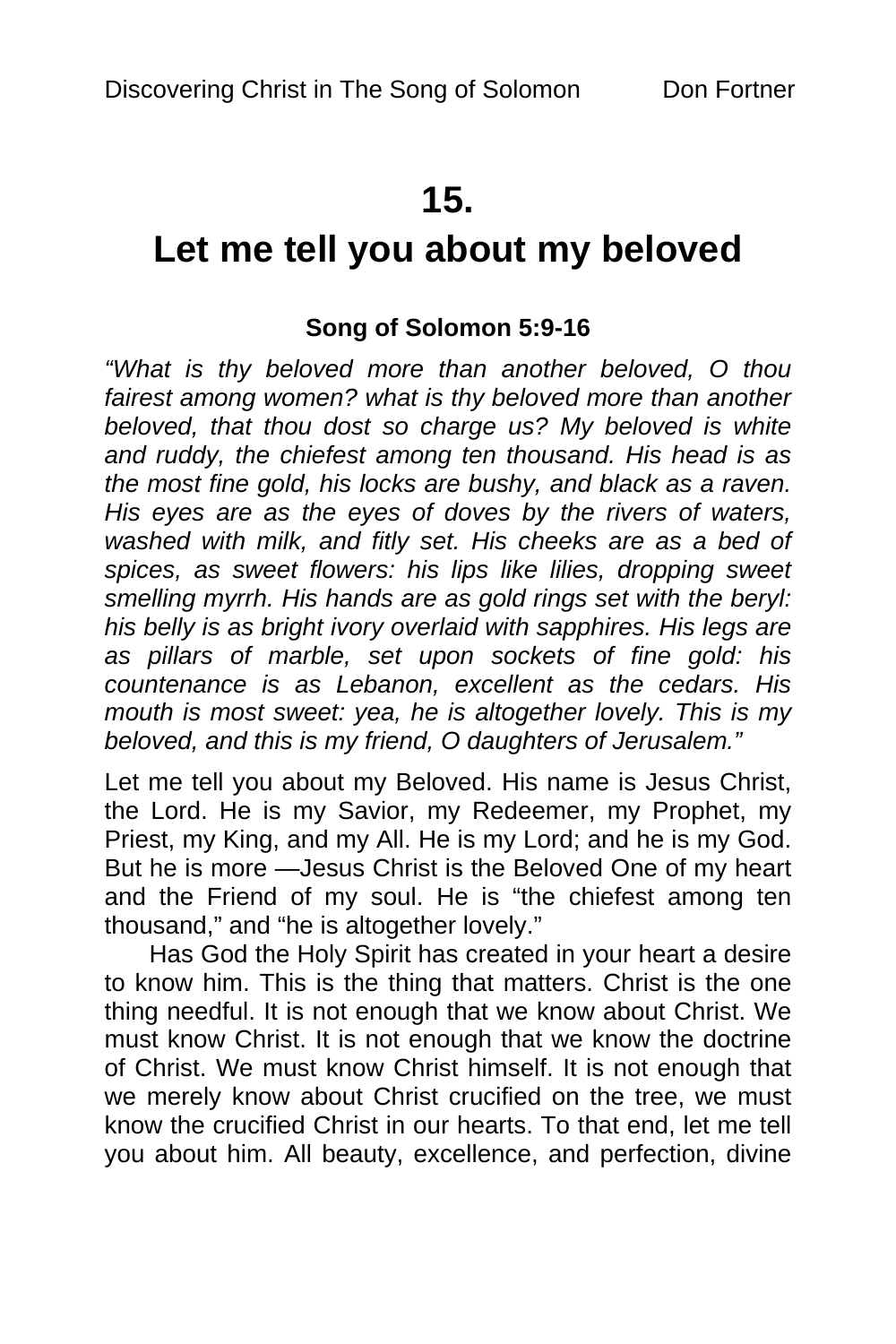and human, dwells in the Lord Jesus Christ. He is the perfect God and the perfect man. All that our souls need and all that will satisfy our hearts is found in Christ in infinite abundance.

#### **The context**

In verse 2-8 the Lord came to bless his church (his bride, his beloved) with his presence, his fellowship, and his communion (v. 2). But he found his church asleep, slothful and negligent. He was shamefully treated with neglect (v. 3). He graciously caused her to desire him, creating in her heart a longing for his presence (v. 4). Then the Lord withdrew himself from her (v. 5-6). It was not at all his desire to punish her. He simply intended to cause her to see his preciousness to her. So, in order to make her properly value and esteem him, the Lord withdrew and hid himself from her for a while. At last we see the church, the bride of Christ, his beloved, holding him to be precious. When she had lost the sense of his presence, she saw how valuable and necessary he was to her soul. And she gave this solemn charge to those who were around her —"I charge you, O daughters of Jerusalem, if ye find my Beloved, that ye tell him, that I am sick of love."

# **The question**

"What is thy Beloved more than another beloved, O thou fairest among women? what is thy beloved more than another beloved, that thou dost so charge us?" (v. 9). There is hope for men when they begin to inquire about the beauty, the perfection, the excellence, the grace, and the glory of Christ. "What is thy Beloved more than another beloved?" That is a question believing souls delight to answer. Yet, it is a question that I can never answer fully.

# **The answer**

"My Beloved is…" How can he be described? Someone wrote,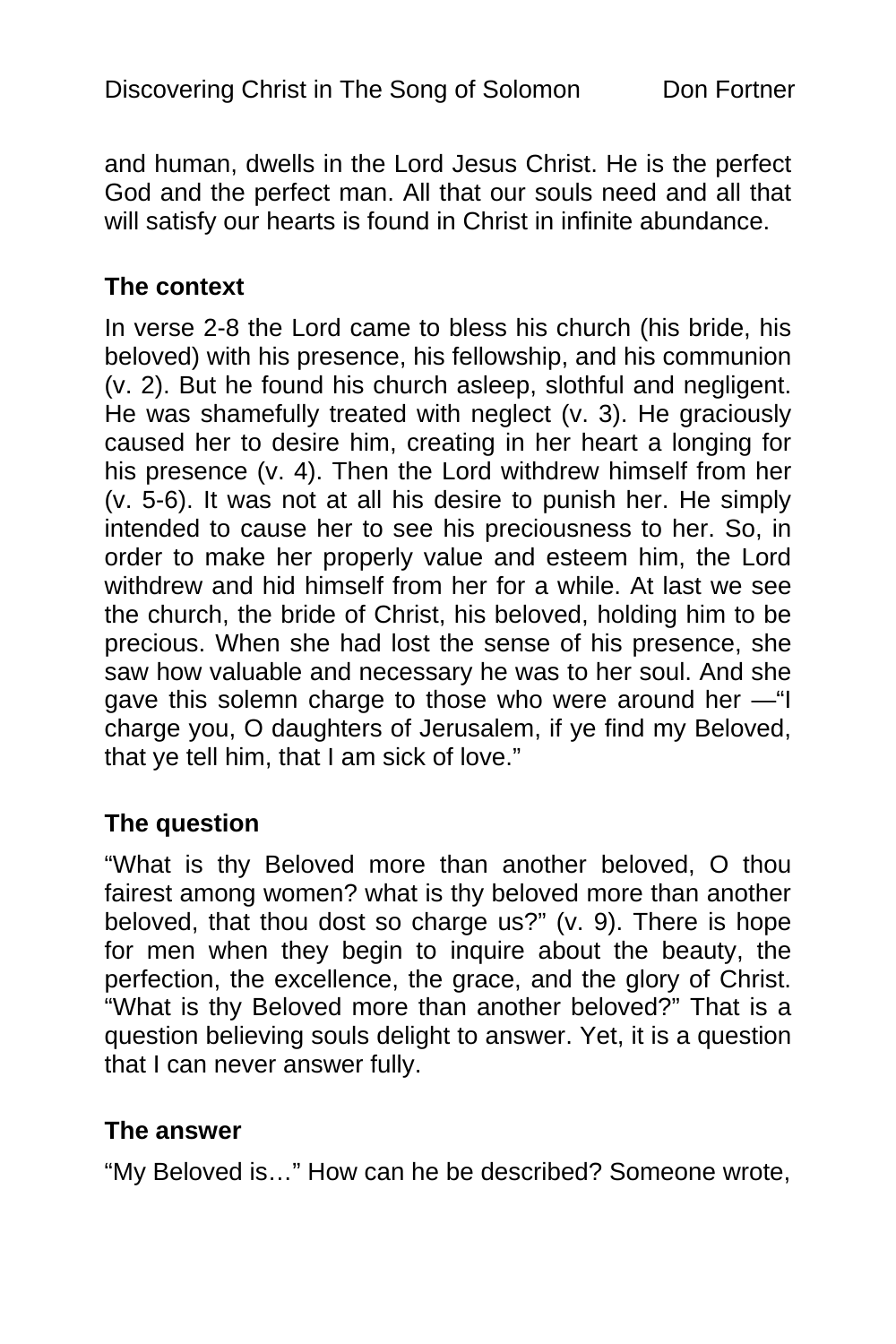"What the hand is to the lute, What breath is to the flute, What fragrance is to the smell, What the spring is to the well, What the flower is to the bee, That is Jesus Christ to me.

What the mother is to the child, What the compass is in pathless wild, What oil is to the troubled wave, What ransom is to the slave, What water is to the sea, That is Jesus Christ to me."

# **His character**

The question is raised, "What is thy Beloved more than another beloved?" Here is a general description of his character - "My Beloved is white and ruddy, the chiefest among ten thousand" (v. 10). My Beloved is one of incomparable perfection, unparalleled beauty, and infinite excellence. He is so infinitely precious above all others that he alone is Precious. His loveliness is so infinitely higher than the loveliness of others that he alone is Lovely.

He has everything in himself that is pleasant, lovely, and admirable – "He is white and ruddy." These words refer to the excellence of his Divine glory as God and the excellence of his mediatorial character as man. In him resides all the perfection of the eternal God. And in him is all that our souls need. He is the holy, immaculate, eternal Son of God. And he is made unto me wisdom, and righteousness, and sanctification, and redemption. His love toward me makes him lovely to me. He is white in the spotless innocence of his life, and ruddy in the bloody sufferings of his death. He is white in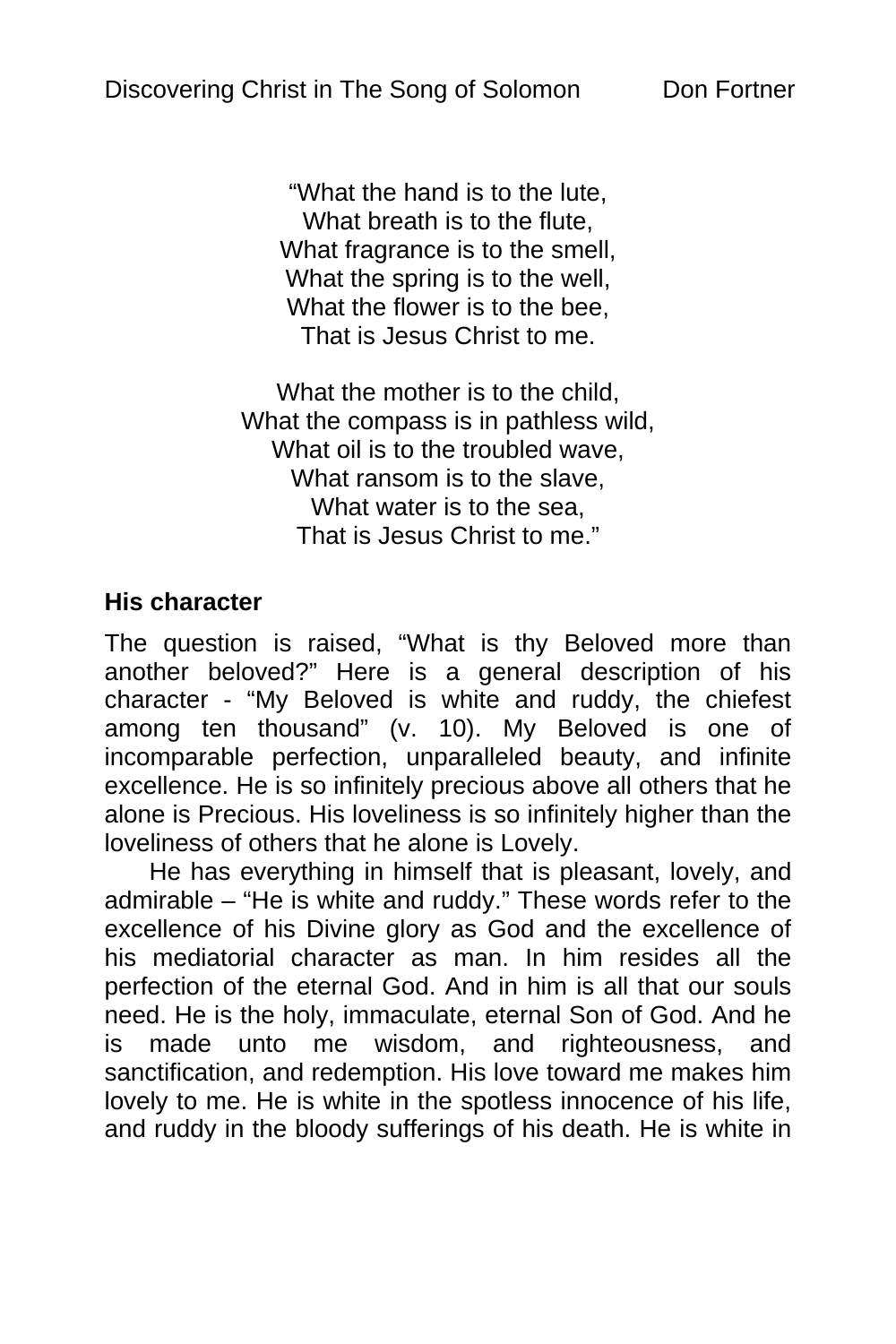his glory as God, and ruddy in his incarnation as man.<sup>2</sup> He is white in his tenderness toward his people, and ruddy in his terrible vengeance upon his enemies.

My Beloved is so infinitely above all others that there is none to compare with him. – "He is the chiefest among ten thousand." In comparison with Christ, every other object of love and affection is but dung (Phil. 3:8). He is higher than the kings of the earth; and he has obtained a more excellent name than any in heaven, or earth, or hell (Psa. 89:27; Heb. 1:4; Phil. 2:9-11).

In his church Christ is the Chief Corner-Stone. Among the brethren Christ is the Firstborn. Among the resurrected Christ is the First-Begotten. He is the Alpha and the Omega. He is the Firstborn of every creature. God has made Christ to be pre-eminent in all things. And in the hearts of his people, He is pre-eminent (Col. 1:14-20). The marginal translation says, "He is the Standard-Bearer among ten thousand." He is lifted up as the Ensign, to whom his people gather. He is lifted up as the Banner, around whom we rally (Isa. 11:10; John 12:32).

The question is asked, "What is thy Beloved more than another beloved?" The bride answers, "My Beloved is white and ruddy, the chiefest among ten thousand." But that is not enough. A more detailed description must be given of him who ravishes her heart. She wants all to know how she beholds him.—Excellent in Beauty!—Omnipotent!— Gracious!—In every way worthy of her trust!—Fully qualified to redeem and save his people and bring them all, at last, safe to heaven! Christ is worthy of our love, our trust, and our highest admiration and esteem. He is so transcendently glorious that he is both great and gracious.

# **His head**

<sup>&</sup>lt;sup>2</sup> The name for man, "Adam," means "red earth."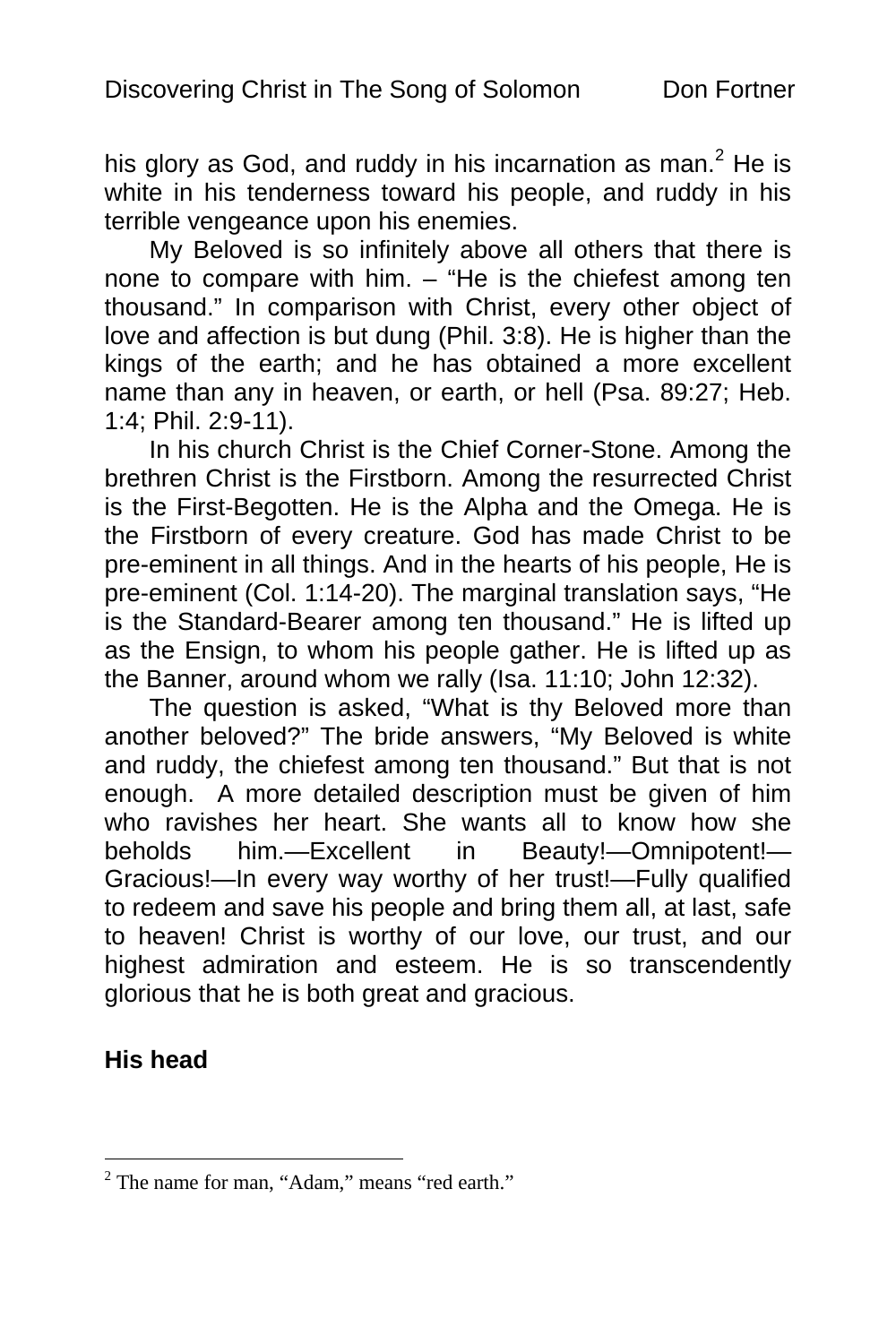"His head is as the most fine gold" (v. 11). His head speaks of our Lord's sovereign dominion over all things (Eph. 1:22). Like gold, the sovereignty of Christ is beautiful, strong, and precious. All who know this great King relish the fact that he is indeed King over all!

#### **His hair**

"His locks are bushy, and black as a raven" (v. 11). His hair is at the same time white and black. Whiteness denotes his eternality and wisdom (Rev. 1:14). Blackness speaks of his perpetual strength and power.

#### **His eyes**

"His eyes are as the eyes of doves by the rivers of waters, washed with milk and fitly set" (v. 12). His eyes are pure. His eyes toward us are peaceable. His eyes are penetrating. His eyes are powerful, irresistible. One look of his eye struck Peter's heart. His eyes never blink. They are always fixed upon the objects of his love.

#### **His cheeks**

"His cheeks are a bed of spices, as sweet flowers" (v. 13). The very sight of his face, like a rich, fragrant garden, is reviving, refreshing, and pleasing.

#### **His lips**

"His lips are like lilies, dropping sweet-smelling myrrh" (v. 13). His lips are so sweet and pleasant. The words of his lips are sweeter than honey and the honeycomb. The kisses of his lips are better than wine. Grace is poured into his lips. And grace proceeds out of his lips. Grace poured out of his lips as our Surety when he pledged himself to the salvation of his chosen. Grace poured out of his lips as our Substitute at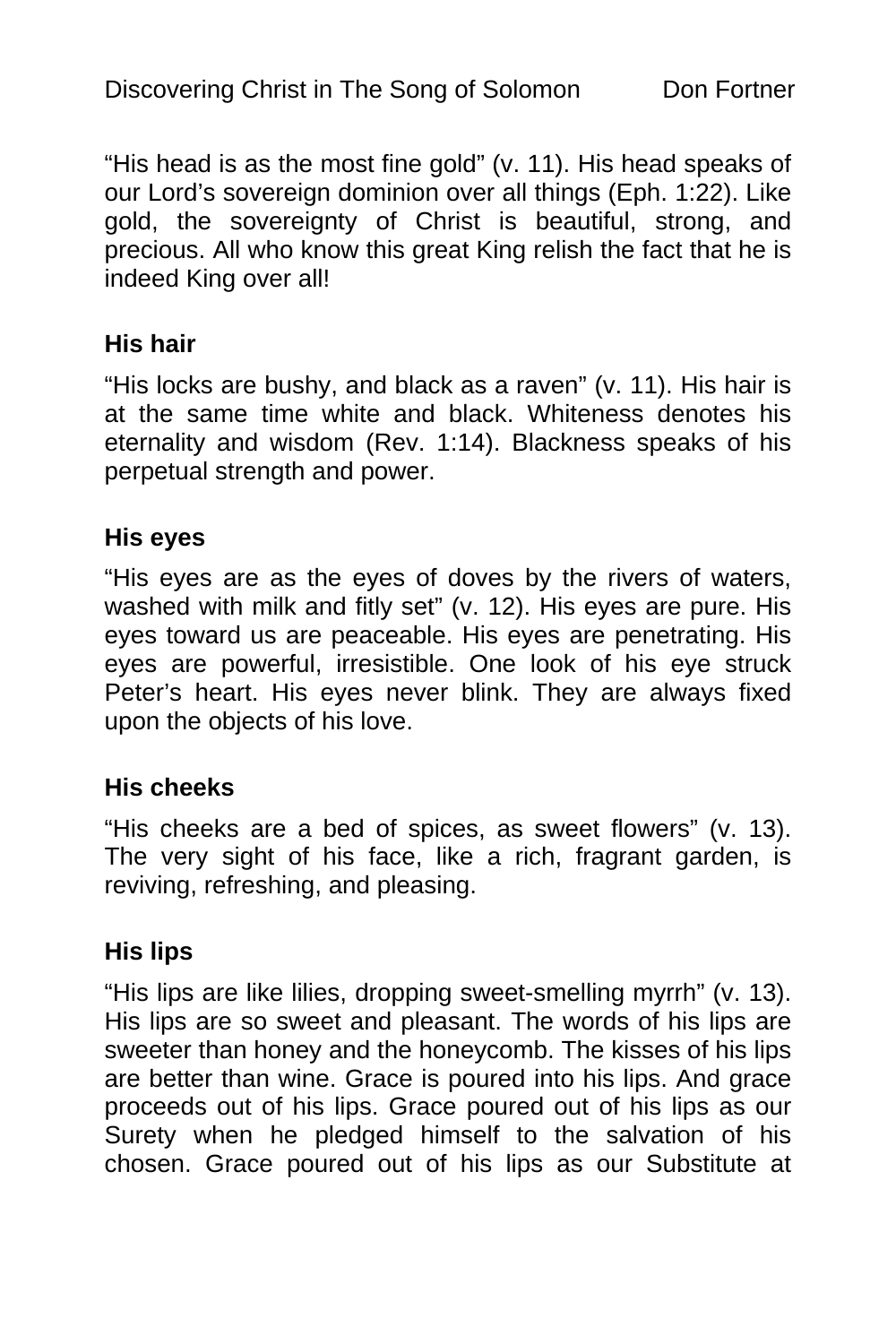Calvary, when he said, "Father, forgive them!" and cried again in triumphant majesty, "It is finished." Grace pours from his lips as our Savior. He comes to his own in the time of love, spreads over his redeemed the skirt of his righteousness, and says, "Live!" He declares, "I have loved thee with an everlasting love, therefore with lovingkindness have I drawn thee."

#### **His hands**

"His hands are as gold rings set with beryl" (v. 14). His hands, like golden rings, fitted to the finger, are fitted to accomplish their purpose —the salvation of his people (Matt. 1:21). His hands, like the king's signet, seal the covenant of God's grace. The piercing of his hands in death was the ratification of God's covenant.

#### **His heart**

"His belly (His bowels of compassion, His heart) is as ivory overlaid with sapphires" (v. 14). The love of Christ's heart for his people is as strong and firm as ivory. The many instances of his love, by which he reveals his love, are as sapphires and precious jewels.—Electing Love!—Redeeming Love!—Life-Giving Love!—Preserving Love!—Interceding Love!— Forgiving Love!—Unfailing Love!—Faithful Love!—Immutable Love!—Everlasting Love!—His Love!—There is none like it! Words can never describe it!

#### **His legs**

"His legs are as pillars of marble, set upon sockets of fine gold" (v. 15). He is The Rock! His legs are strong. His legs are stable. In other word, the Lord Jesus Christ is ever dependable. He will never be turned aside from his purpose. And he is able to accomplish it.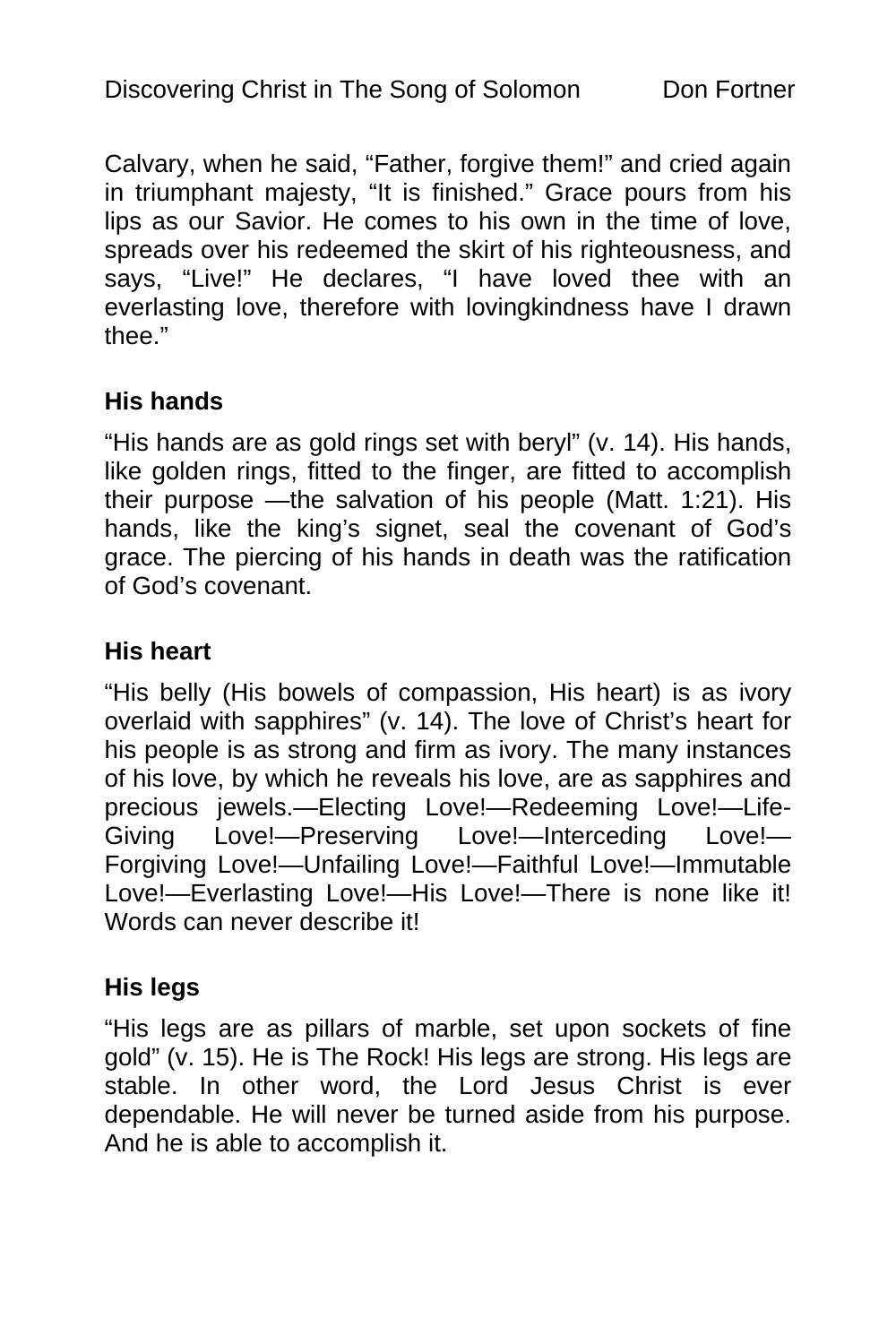#### **His countenance**

"His countenance is as Lebanon, excellent as the cedars" (v. 15). In height, in strength, in power, in grace, in beauty, and in love he excels all others. There is none to rival him.

### **His mouth**

"His mouth is most sweet" (v. 16). The words of his mouth are sweet to his people. The precepts of his Word are sweet. The principles of his Word are sweet. The promises of his Word are sweet. The kisses of his mouth, the many tokens of his love and goodness, have a transcendent sweetness in them.

What more can be said? What more can I tell you about my Beloved? "He is altogether lovely!" "Unto you therefore which believe, He is precious." He is truly lovely. He is wholly lovely. There is nothing in him but that which is lovely, and there is nothing truly lovely but that which is in him. All that our souls need is in him in infinite fulness (Psa. 73:25-26). Christ is altogether lovely. In his divinity he is lovely. In his humanity he is lovely. In his redemption he is lovely. In his salvation he is lovely. In his providence he is lovely. He is even lovely in his justice and judgment.

#### **The assurance**

"This is my Beloved, and this is my Friend" (v. 16). Matthew Henry wrote, "To see Christ, and not to see him as ours, would be rather a torture than a happiness; but to see one that is thus lovely, and to see him as ours, is complete satisfaction."

It is faith in him that gives this assurance (Heb. 11:1). We know that Christ, in all the fulness of his grace and glory, is ours, because I trust him. Every believing heart has the right to say with Thomas to the Son of God, "My Lord and my God." He is ours in all of his offices. He is ours in all of his works. He is ours in all of his ways. He is ours in all of his provisions. He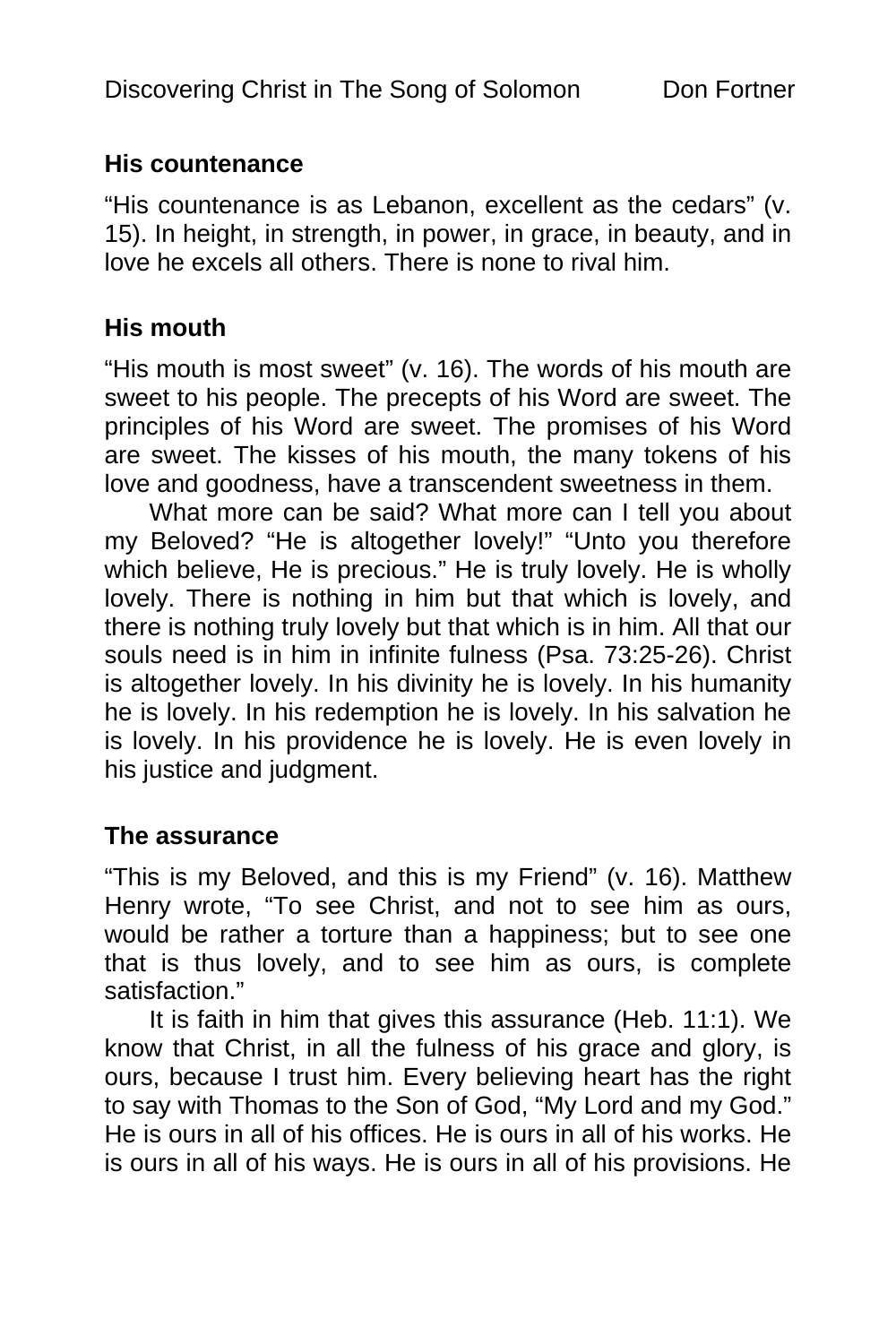is ours always, both now and forever. He is ours in all his possessions. He is ours, both when he openly reveals himself, and when he hides his face; both when we sense it and when we do not, he is ours. In prosperity and in adversity, in health and in sickness, in joy and in sorrow, Jesus Christ is mine, and I am his.

Because Christ is ours, he is our Beloved. He loves us and we love him (1 John 4:19). He is our one true love. We have chosen him. We have willingly, deliberately given ourselves to him. Our hearts are for him, only him, and not another.

And Jesus Christ the Lord, our Beloved is our Friend. O what a Friend! He is a powerful Friend. He is a sympathetic Friend. He is a patient Friend. He is an unchanging Friend. He is a wise Friend. He is a faithful Friend. He is my Friend. I have done what I can to tell you about my Beloved. I do not know whether you will ever trust him or not; but he is worthy of your trust. I do not know whether you will ever love him or not; but he is worthy of your love. I do not know whether you will ever praise him or not; but he is worthy of your praise.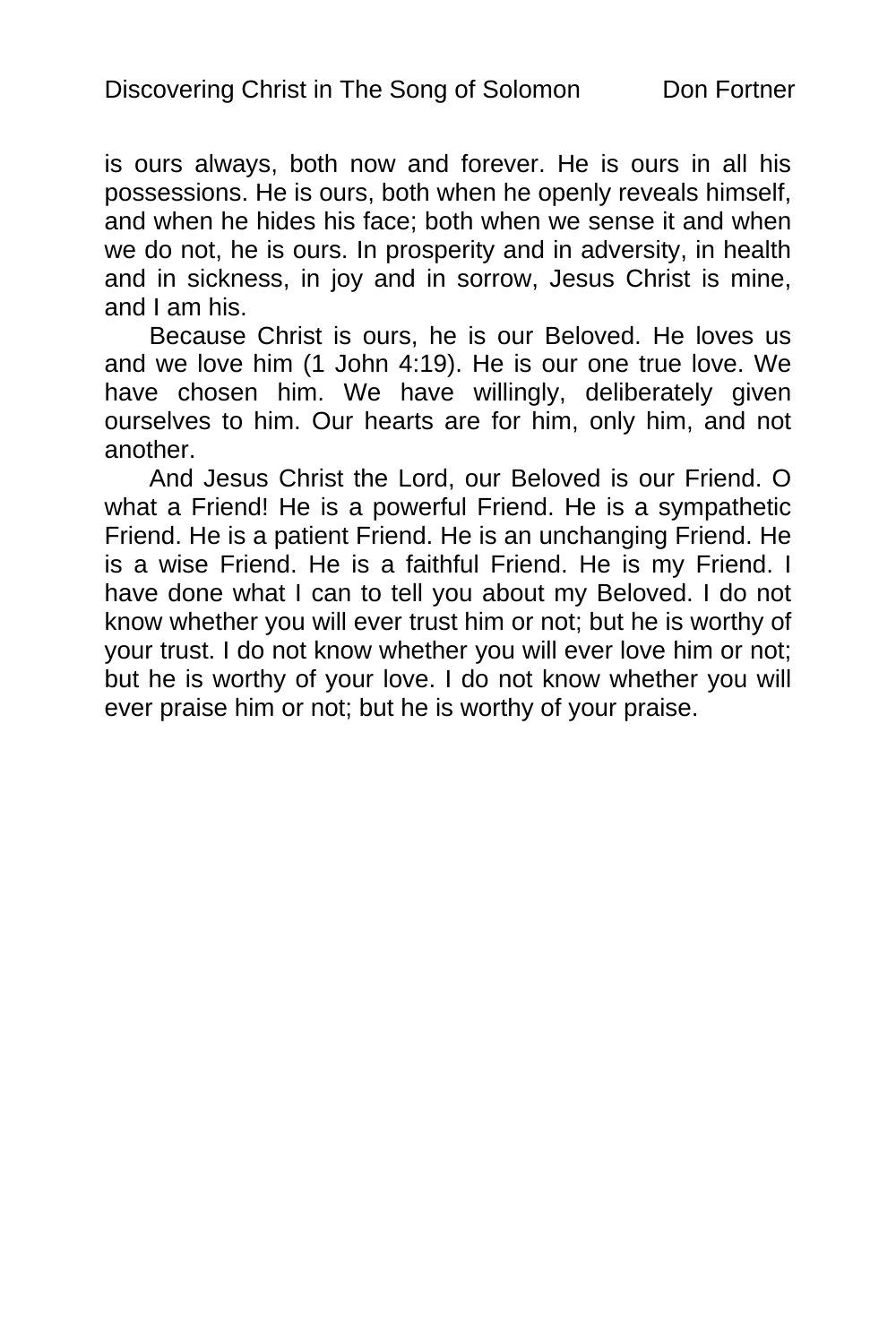# **16.**

# **"This is my friend."**

## **Song of Solomon 5:16**

*"His mouth is most sweet: yea, he is altogether lovely. This is my beloved, and this is my friend, O daughters of Jerusalem."* 

"I've found a Friend, O such a Friend! He loved me ere I knew Him;

He drew me with the cords of love, and thus He bound me to Him.

I've found a Friend, O such a Friend! He bled and died to save me;

And not alone the gift of life, but His own self He gave me.

I've found a Friend, O such a Friend! All power to Him is given To guard me on my onward course, and bring me safe to heaven.

I've found a Friend, O such a Friend! So kind and true and tender,

So wise a counselor and guide, so mighty a Defender!"

The Lord Jesus Christ, the Son of God, is the Friend of needy sinners. Someone once said, "Friendship is the only thing in the world concerning the usefulness of which all mankind are agreed." A friend is one of the greatest blessings on earth. Affection is better far than gold. Sympathy is indescribably better than property. The poorest man in all the world is the man who is friendless and alone. If you would be happy in this world, you must have friends. And if you desire happiness in eternity, you must find a Friend in the Person of Jesus Christ, the Son of God, the only Savior of poor sinners.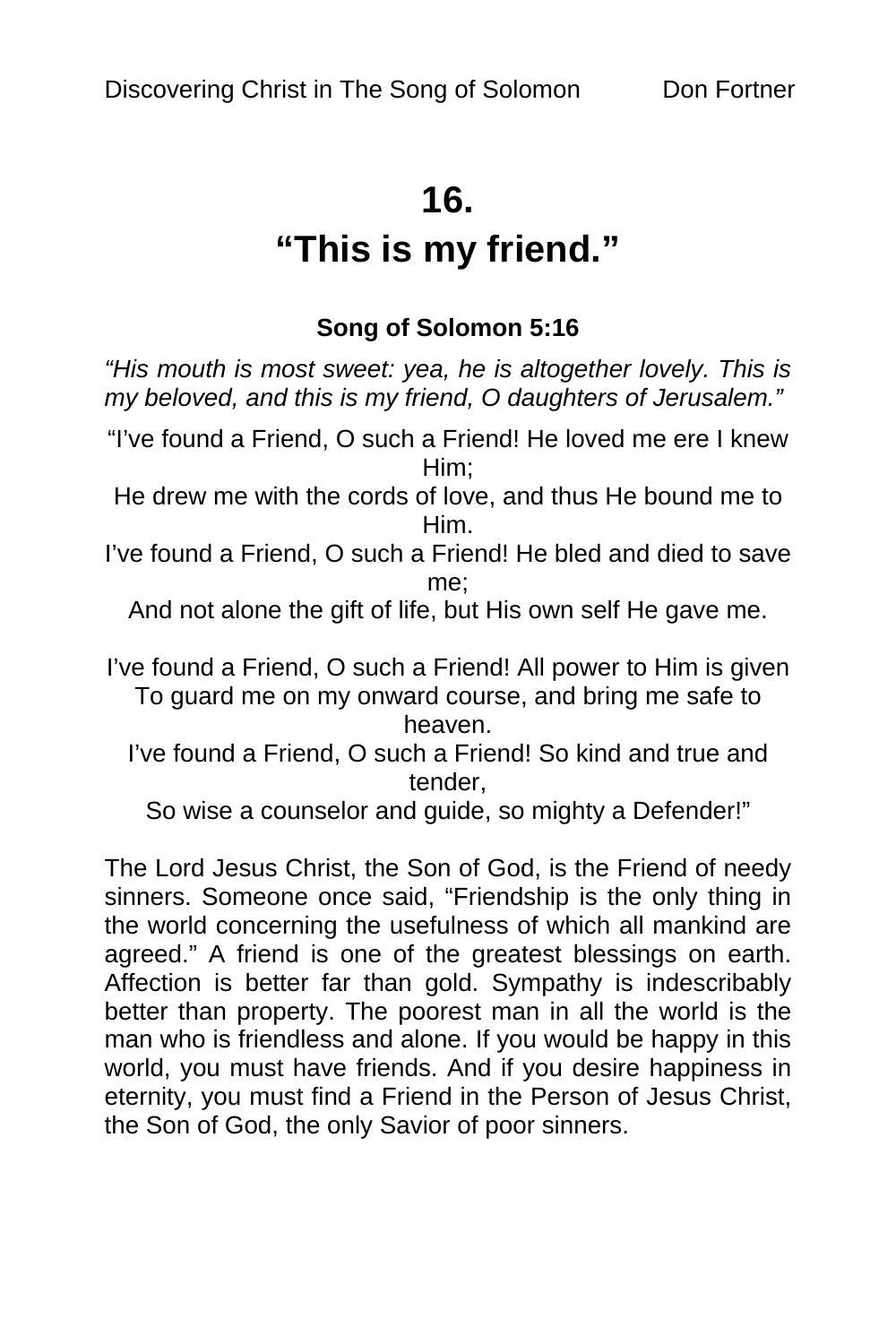The world is full of sorrow, because it is full of sin. It is a dark place. It is a lonely place. It is a disappointing place. The brightest sunbeam in this dark world is a friend. A friend will make our sorrows half what they would otherwise be. And a friend doubles every joy. But a real friend is a scarce and rare treasure. Many will share the bright sunshine of happiness and prosperity. Few will weep with us when we weep and stand by our sides in the dark night of adversity. The sick, the helpless, and the poor find that friends are scarce indeed. Above all, there are few who will care for our souls!

The friendship of this world is as bitter as it is brittle. Trust in it, and you will have trusted a robber. Rely upon it, and you will have leaned upon a spear that will pierce your soul. The Lord Jesus Christ is a real Friend, an everlasting Friend, and a Friend in every time of need. Christ is the Friend we need.

#### **The sinner's friend**

The Lord Jesus Christ is the Friend of sinners, the only true Friend sinners have. He made it his common practice to eat with publicans and sinners, so much so that he was commonly derided as the "Friend of publicans and sinners" (Matt. 9:10-13; 11:19). But that which his enemies thought was his shame is his glory. The Son of God came into this world specifically on an errand of mercy, love, and grace. He came into the world to save sinners. He lived for sinners. He died for sinners. He rose again for sinners. He intercedes for sinners. He loves sinners. He saves sinners (Rom. 5:6-8).

#### **The sinner's faithful friend**

The Lord Jesus Christ is the "Friend that sticketh closer than a brother" (Pro. 18:24). On a purely earthly level, Solomon tells us that if we would have friends, we must show ourselves friendly. "A man that hath friends must show himself friendly."

I have never known an obviously friendly person who did not have an abundance of friends. If we would have people be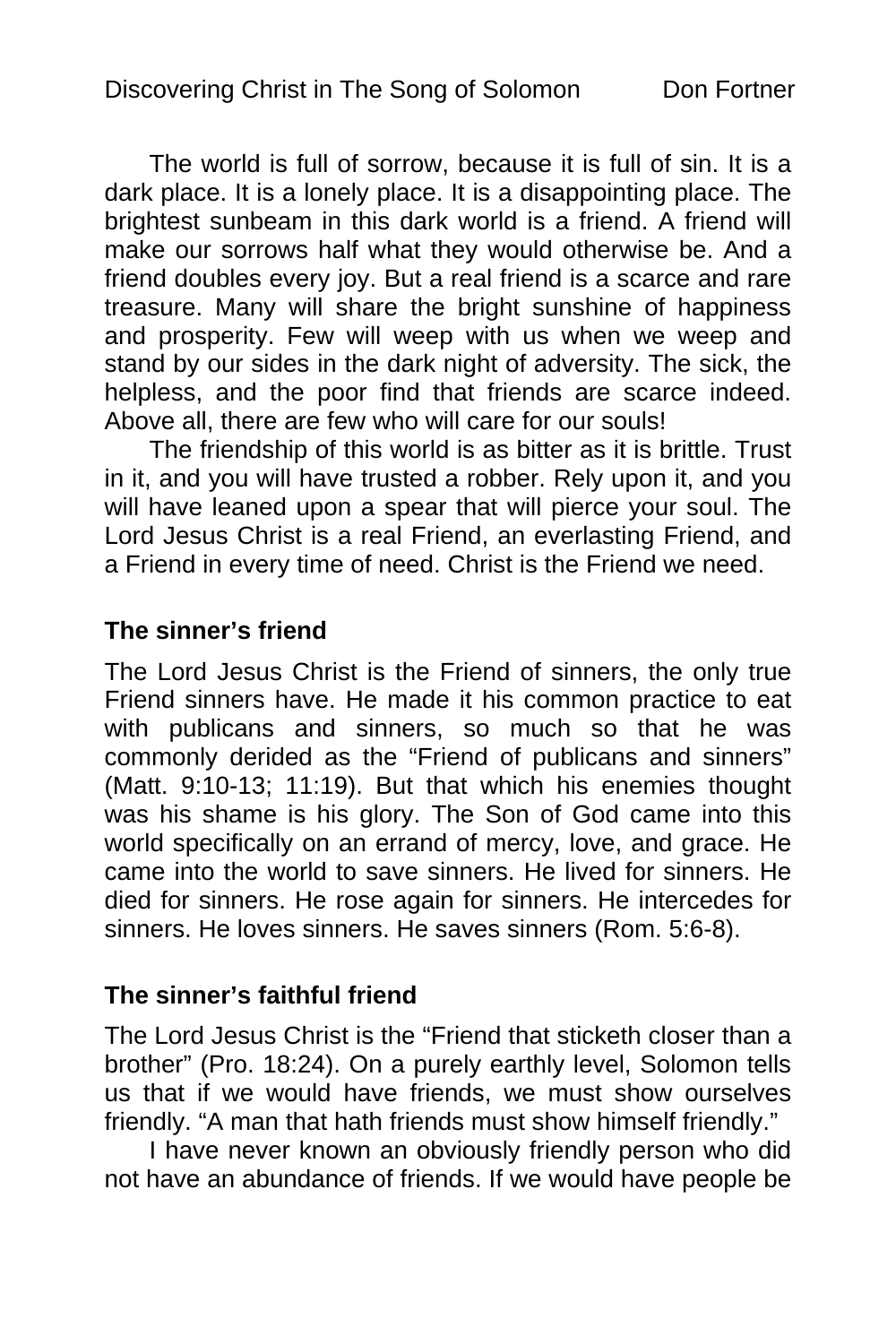thoughtful of us, we must be thoughtful of others. If we would have kindness shown to us, we must be kind to others. If we want people to speak well of us, we must speak well of others. If we want people to be generous toward us, we must be generous to others.

I have observed that usually those who are most easily offended are those who think nothing of offending. Those who complain the most about doing things are those who always do as little as they can without public embarrassment. Those who are the most selfish are those who complain most about the selfishness of others. Those who are the most unfriendly are the very ones who complain that others are unfriendly. – "A man that hath friends must show himself friendly."

Look at the next line of Proverbs 18:24. Solomon tells us, "There is a Friend that sticketh closer than a brother." He did not find this Friend in his unbridled pleasures, or in the wanderings of his unlimited research, but in the pavilion of the Most High, in the secret dwelling place of the Almighty, in the Person of the Lord Jesus Christ. I can tell you, both from the Word of God and from the experience of more than thirty-five years, that our all glorious Christ, my Lord, my God, my Redeemer, my Savior, is the greatest, best, wisest, most loving, disinterested, and faithful of Friends.

How happy is that family whose family Friend is Jesus Christ! How happy and blessed is that man whose best Friend is the Son of God! "There is a Friend that sticketh closer than a brother," and his name is Immanuel, the Christ of God. "This is my Beloved, and this is my Friend." I have never been much of a friend to him; but, oh, what a Friend he is to me!

"Poor, weak, and worthless, though I am, I have a rich, almighty Friend;

Jesus, the Savior, is His name: He freely loves, and without end.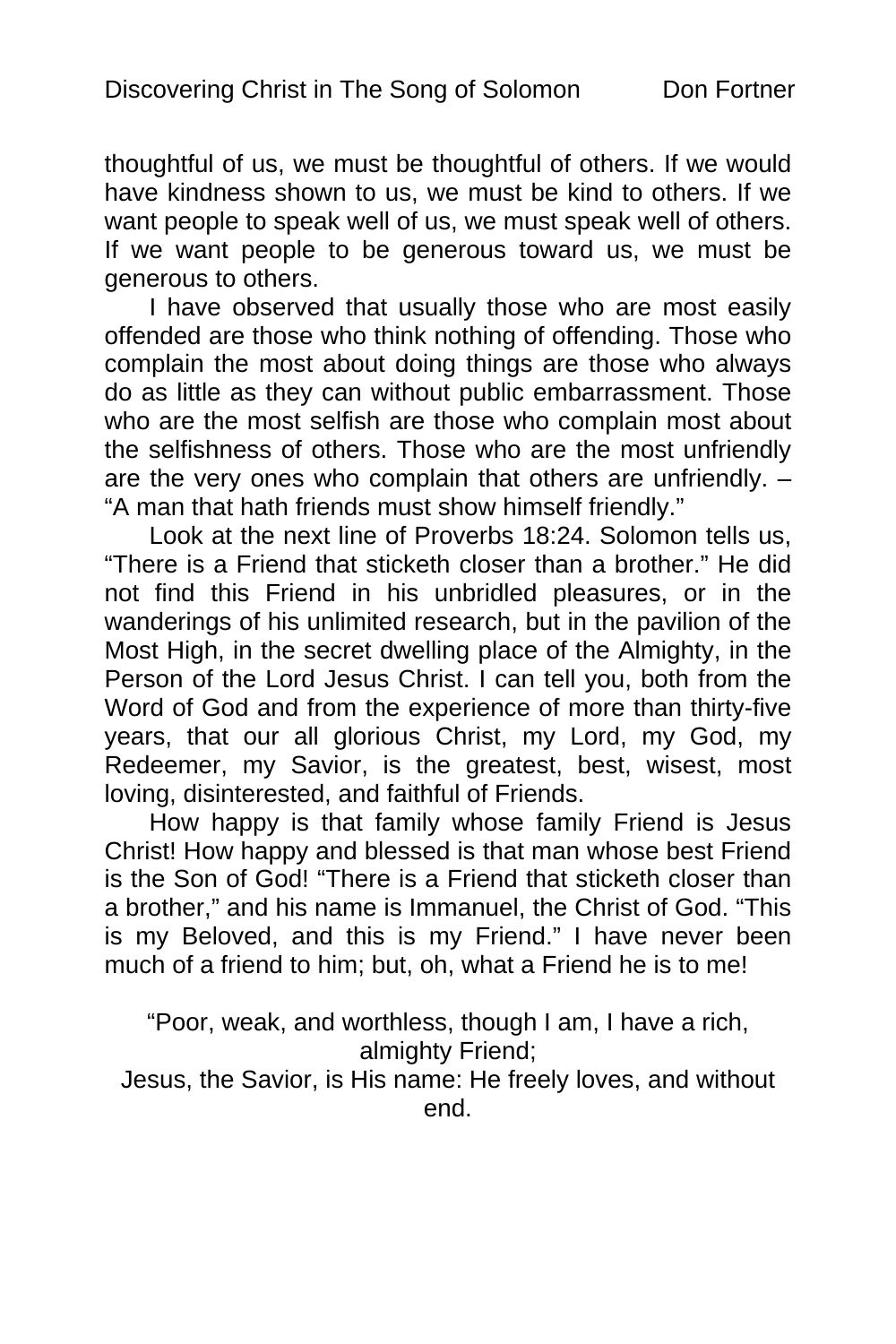He ransomed me from hell with blood; and by His power my foes controlled:

He found me wandering far from God, and brought me to His chosen fold.

He cheers my heart, my wants supplies, and says that I shall shortly be

Enthroned with Him above the skies: Oh! What a Friend is Christ to me!

But, oh! My inmost spirit mourns; and well my eyes with tears may swim,

To think of my perverse returns: I've been a faithless friend to Him.

Sure, were I not most vile and base, I could not thus my Friend requite:

And, were He not the God of grace, He'd frown and spurn me from His sight!

#### **The friend needed**

The Lord Jesus Christ is the one Friend we need. Yes, the Son of God is a Friend in need. And man is the most needy creature on God's earth, because he is a sinner. There is no need so great as that of sinners. Poverty, hunger, thirst, cold, sickness, all are nothing in comparison with sin.

As sinners, we need righteousness; but we have no power to get it. We need atonement; but we have no ability to make it. We need pardon; and we are utterly unable to provide it for ourselves. We need deliverance from a guilty conscience and the fear of death; but we have no power in ourselves to obtain it.

Christ, is a Friend to sinners in need. He came into the world to relieve us of the great need caused by sin. He came to remove our guilt, save us from sin, and deliver us from the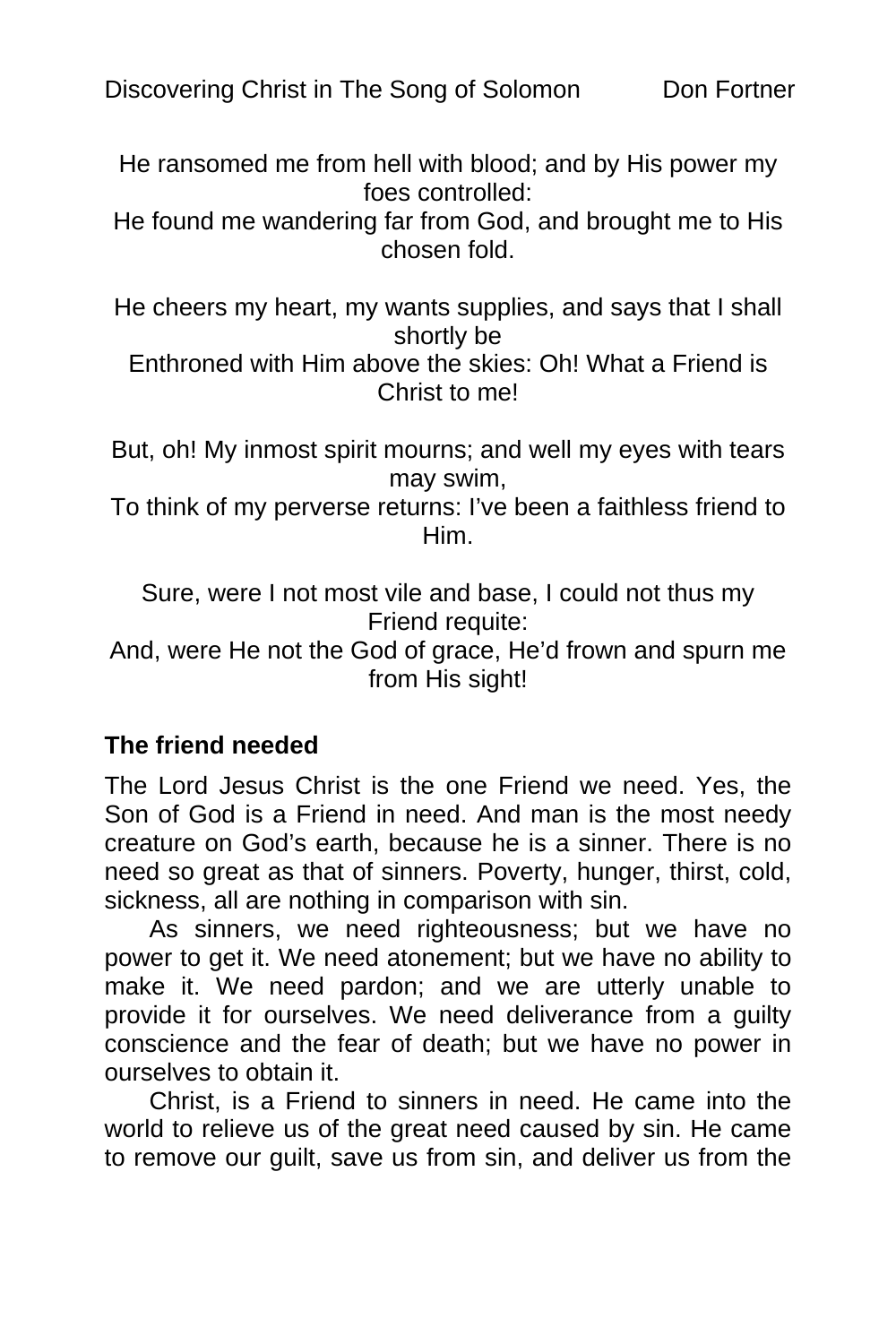curse of the law. It was said of the child Jesus, "Thou shalt call his name Jesus, for he shall save his people from their sins" (Matt. 1:21). "This is a faithful saying, worthy of all acceptation, Christ Jesus came into the world to save sinners, of whom I am chief!" (1 Tim. 1:15). Let me show you from the Word of God why we need Christ as our Friend.

#### **All of us by nature are poor, diseased, dying creatures**

From the President in the White House, to the farmer in the field, from the professor at the University, to the school-boy in kindergarten, we are all sick from the mortal disease of the soul—sin. Whether we know it or not, whether we feel it or not, we are all dying because of sin. We are as "a sinful nation, a people laden with iniquity, a seed of evil doers, children that are corrupters: we have forsaken the Lord, we have provoked the Holy One of Israel unto anger, we are gone away backward…the whole head is sick, and the whole heart faint. From the soul of the foot even unto the head there is no soundness in us; but wounds, and bruises, and putrifying sores: they have not been closed, neither bound up, neither mollified with ointment" (Isa. 1:4-6).

The plague of sin is in our hearts. "The heart is deceitful above all things, and desperately wicked: who can know it?" (Jer. 17:9). "God saw that the wickedness of man was great in the earth, and that every imagination of the thoughts of his heart was only evil continually" (Gen. 6:5). "Out of the heart proceed evil thoughts, murders, adulteries, fornications, thefts, false witnesses, blasphemies: These are the things which defile a man" (Matt. 15:19-20).

Our problem is that we have a heart disease, a disease incurable, except by the blood of Christ and his almighty grace. The root of all sin is in your heart and mine by nature. It is the heart that must be changed. We must have a new heart implanted within us. Christ alone can change the sinner's heart. This plague of the heart has so permeated our being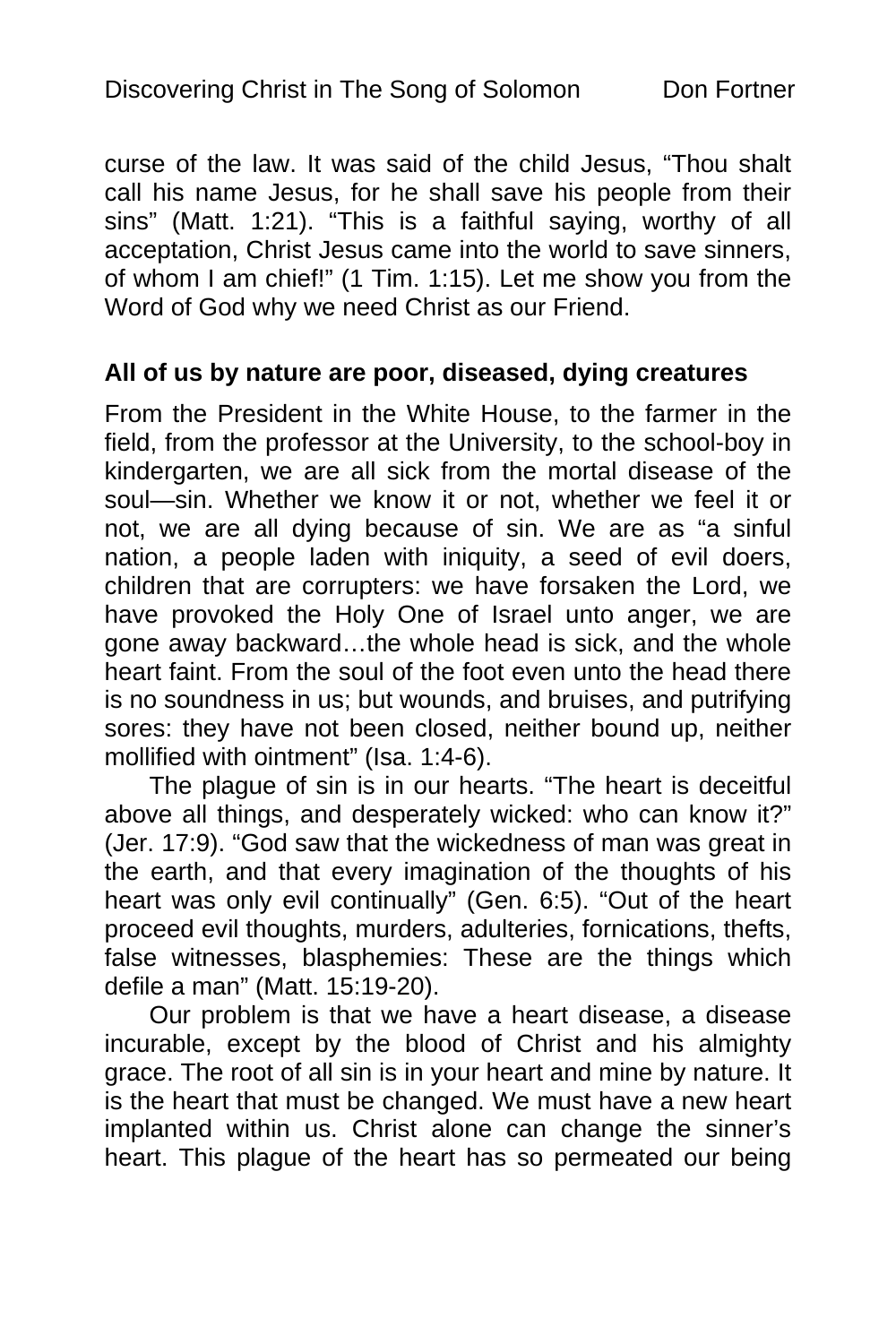that every faculty of man, both body and soul, is defiled with sin.

"We have before proved both Jews and Gentiles, that we are all under sin; as it is written, There is none righteous, no, not one: there is none that understandeth, there is none that seeketh after God. We are all gone out of the way, we are together become unprofitable; there is none that doeth good, no, not one. Our throat is an open sepulchre: with our tongues we have used deceit; the poison of asps is under our lips: our mouth is full of cursing and bitterness: Our feet are swift to shed blood: Destruction and misery are in our ways: and the way of peace have we not known: There is no fear of God before our eyes. Now we know that what things so ever the law saith, it saith to them who are under the law: that every mouth may be stopped, and all the world may become guilty before God…For all have sinned, and come short of the glory of God" (Rom. 3:9-19, 23).

Our understanding is so perverse that we will never seek God. Our throats are so corrupt that they are like open graves. Our tongues are deceitful weapons. Our lips are full of poisonous words. Our mouths are but vehicles to express anger, bitterness, and wrath. Our feet run to do evil. Our ways are full of misery and end in destruction. Our eyes look to do evil, having no fear of God.

These things are not true of a few, very wicked and openly vile people. They are true of us all. We are all, at the very core of our beings, abominably wicked and totally depraved. There are no exceptions. This disease of sin, this plague of the heart, is an inbred, family disease, passed on from father to son, generation after generation. It is a disease which grows worse and worse, with every passing hour.

Christ alone can cure our souls of the disease of sin. We could never cure ourselves. No angel or man could produce a remedy for sin. But the Lord Jesus Christ came into the world to cure us of the plague of the heart - "Behold, I will bring it health and cure, and I will cure them, and reveal unto them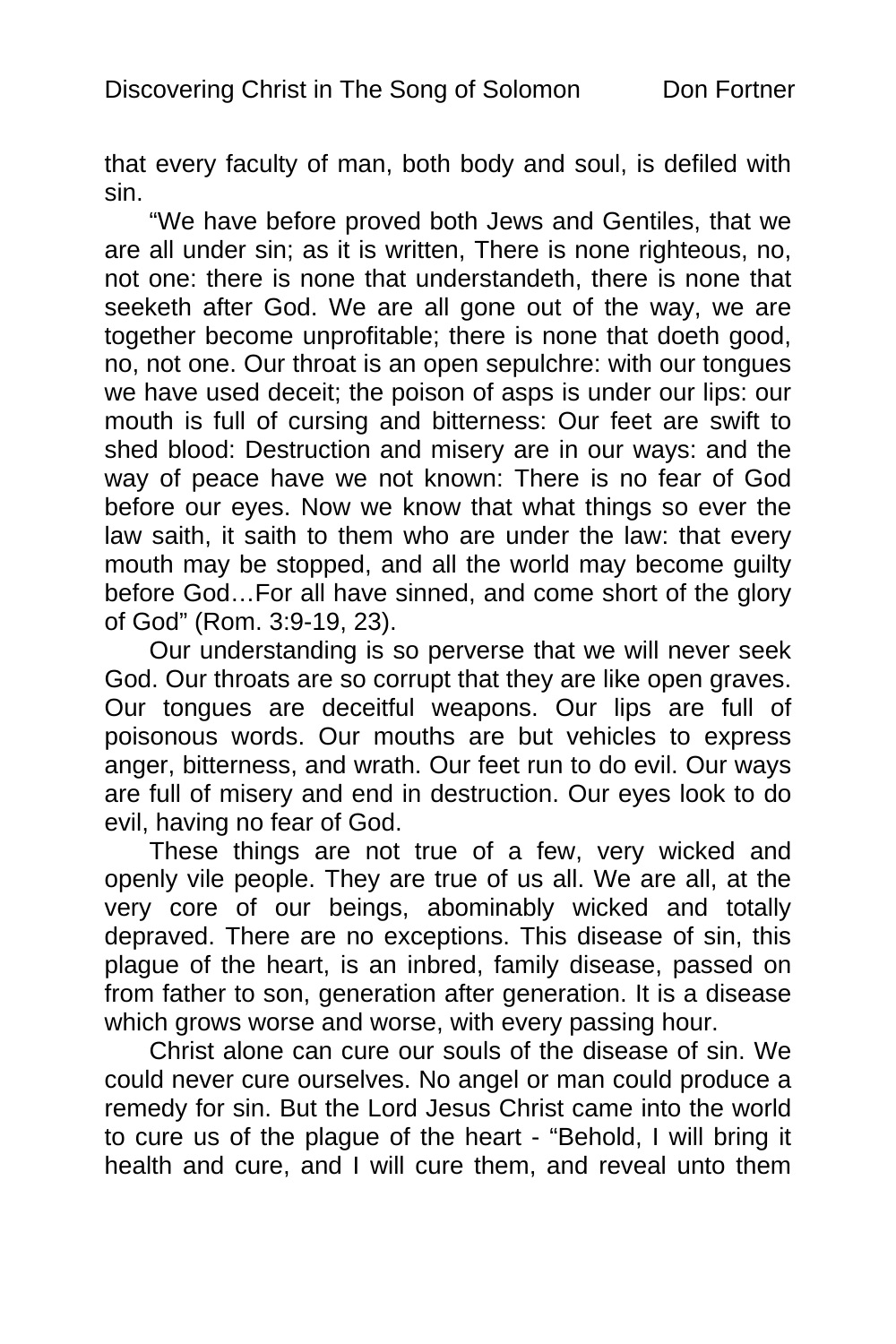the abundance of peace and truth" (Jer. 33:6). He came "to abolish death, and bring life and immortality to light through the gospel" (1 Tim. 1:10).

#### **All of us by nature are debtors to God**

We were bankrupt sinners, head over heels in debt to the Almighty. We owed our God ten thousand talents, and had not one penny with which to pay. We could never have freed ourselves from the debt of sin; but only got more deeply involved day after day. The Lord Jesus Christ came to pay our debt. He canceled the bill, paying the full requirements of God's holy law. Jesus paid it all, all the debt I owed! O my soul, how I ought to love him! There is not a soul out of hell whose debt was so great as mine (Lk. 7:40-43).

#### **All of us by nature were under the curse of the law**

The sentence was upon us.—"The soul that sinneth, it shall die." We could never satisfy the demands of the law. We could not keep its precepts. We could not appease its wrath. We could not atone for sin. But Jesus Christ came to do for us what we could never do for ourselves. He kept the precepts of the law as our Representative before God. He died under the curse of the law as our Substitute, putting away sin.

"Christ hath redeemed us from the curse of the law, being made a curse for us, for it is written, Cursed is everyone that hangeth on a tree" (Gal. 3:13). "Who his own self bare our sins in his own body on the tree, that we, being dead to sins, should live unto righteousness: by whose stripes ye were healed" (1 Pet. 2:24).

#### **All of us by nature were shipwrecked, perishing, and sliding into hell**

We could never, in ourselves, have reached the harbor of everlasting life. We were sinking in the midst of the waves,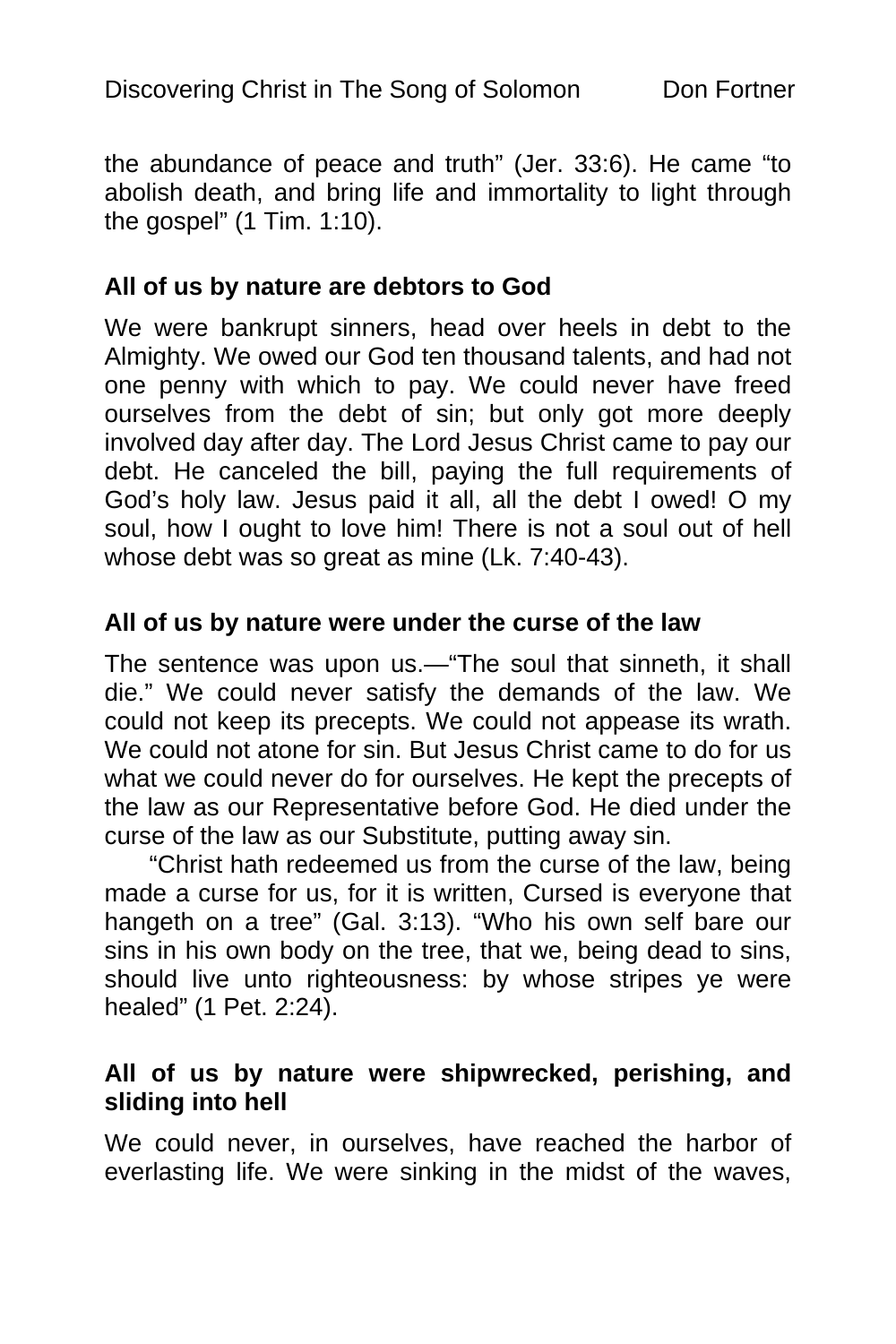shiftless, hopeless, helpless, and powerless. We were tied and bound by the chain of our sins, in bonds under the burden of guilt, imprisoned under the yoke of the law, and slipping (No! Running headlong!) into hell. All this, our Lord saw and undertook to remove. He came down from heaven to "proclaim liberty tot he captives, and the opening of the prison to them that are bound" (Isa. 61:1). He came "to seek and to save that which was lost" (Lk. 19:10). He came to "deliver us from going down into the pit" (Job 33:24).

Yes, the Lord Jesus Christ is a Friend in need. He is the Friend I need and the Friend you need. We could never have been saved without the Lord Jesus Christ coming down from heaven. Salvation would have been an impossibility without Christ. The wisest men of Egypt, Greece, and Rome combined could never have found a way of peace with God. Without the friendship of Christ, we would all have been lost forever in hell. Could we have changed our hearts? Could we have satisfied the demands of the law? Could we have delivered ourselves from the bondage of sin? Could we have paid our debts to God? Could we have delivered ourselves from the jaws of hell? No! No! A thousand times no! Without our Friend, Christ Jesus, we would be forever damned.

It was our Lord's own free love, mercy, and pity that brought him down from heaven to save us. He was in no way obliged to do so. He came and saved us, unsought, unasked, unwanted, because he was gracious, just because he loved us! Search the history of the world. Look around the globe. Examine all of those whom you know and love. There never was such a friend as the Lord Jesus Christ, the Son of God.

"There's not a friend like the lowly Jesus, No not one! No not one!

None else could heal all our souls diseases, No not one! No not one!"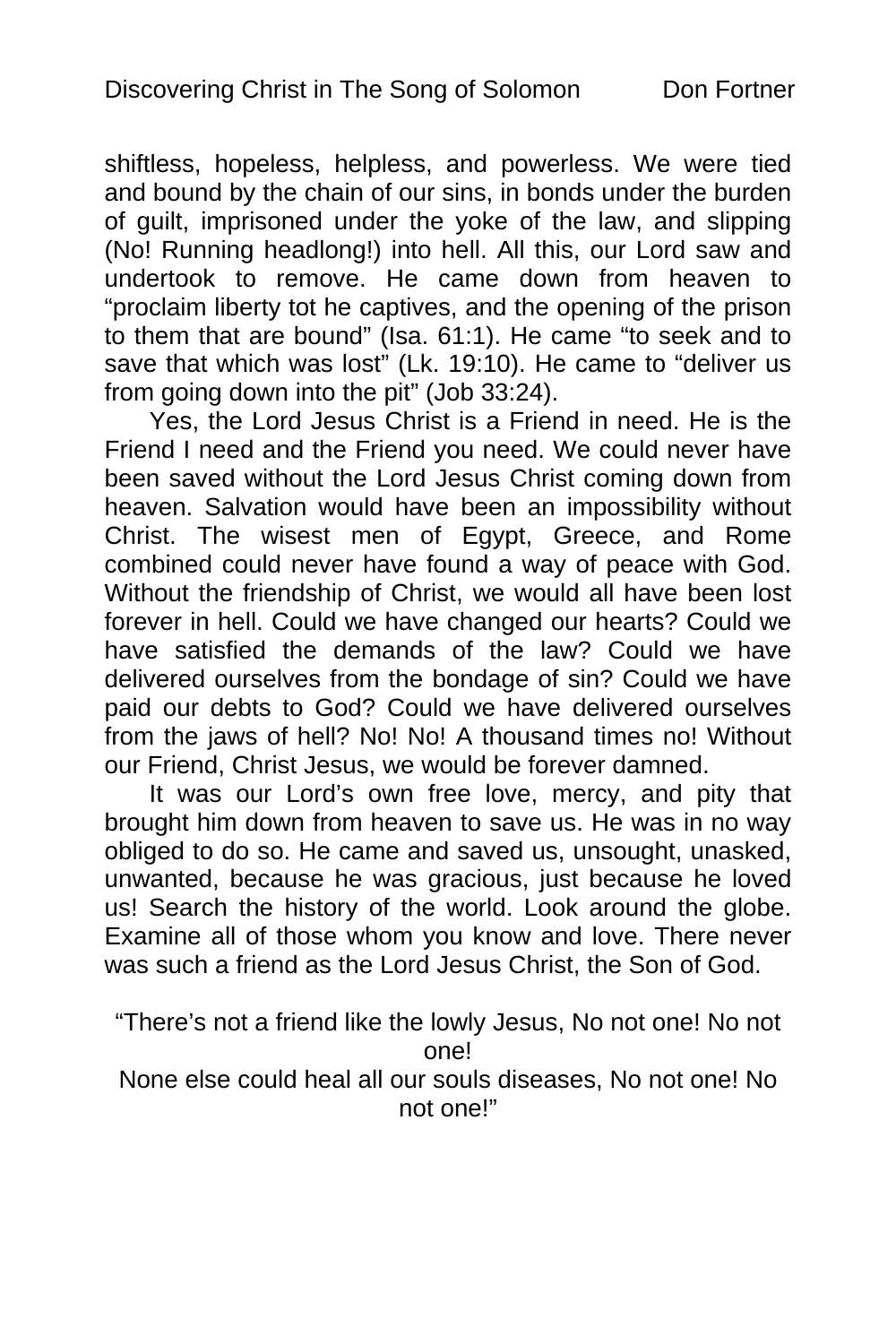The Lord Jesus Christ is the only true Friend a sinner has. He is the one Friend who will always be our Friend, the one Friend who sticks closer than a brother. The Son of God is the Friend we need. Sinners can have this Friend unconditionally, forever. He is the Friend of all who trust him. Indeed, he is such a Friend that he takes his worst enemies into his very heart and reconciles their hearts to him, giving them faith, causing them, by the conquest of irresistible mercy, love and grace, to trust and love him. "This is my Friend!" May God the Holy Spirit make him yours.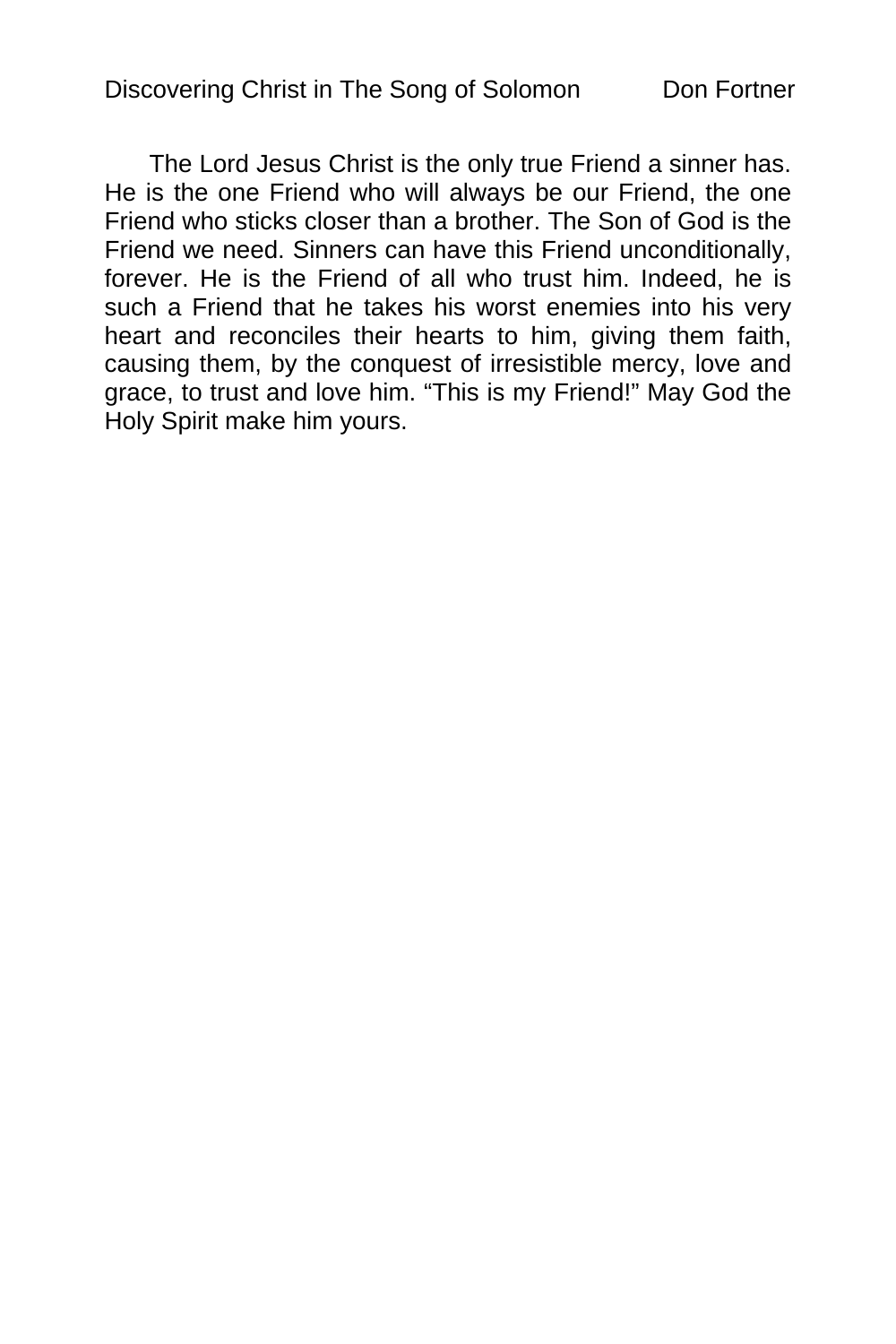# **17.**

# **Oh, what a friend**

## **Song of Solomon 5:10-16**

*"My beloved is white and ruddy, the chiefest among ten thousand. His head is as the most fine gold, his locks are bushy, and black as a raven. His eyes are as the eyes of doves by the rivers of waters, washed with milk, and fitly set. His cheeks are as a bed of spices, as sweet flowers: his lips like lilies, dropping sweet smelling myrrh. His hands are as gold rings set with the beryl: his belly is as bright ivory overlaid with sapphires. His legs are as pillars of marble, set upon sockets of fine gold: his countenance is as Lebanon, excellent as the cedars. His mouth is most sweet: yea, he is altogether lovely. This is my beloved, and this is my friend, O daughters of Jerusalem."* 

The wise man, Solomon, tells us that, "A man that hath friends must show himself friendly." And I want you to see that there was never a person who showed himself so friendly as the Lord Jesus Christ. We are also told, "And there is a friend that sticketh closer than a brother." The Lord Jesus Christ is that Friend. "This is my Beloved, and this is my Friend." What kind of Friend is Jesus Christ? I cannot even begin to describe him. I want to simply set before you some blessed characteristics of the sinner's heavenly Friend. He is the truest Friend a sinner has.

#### **Excellent**

Christ is a Friend of transcendent excellence. The Lord Jesus Christ is a Friend who has fully demonstrated his friendship. The true extent of a man's friendship must be measured by his deeds. Do you want a friend indeed? Christ is a Friend in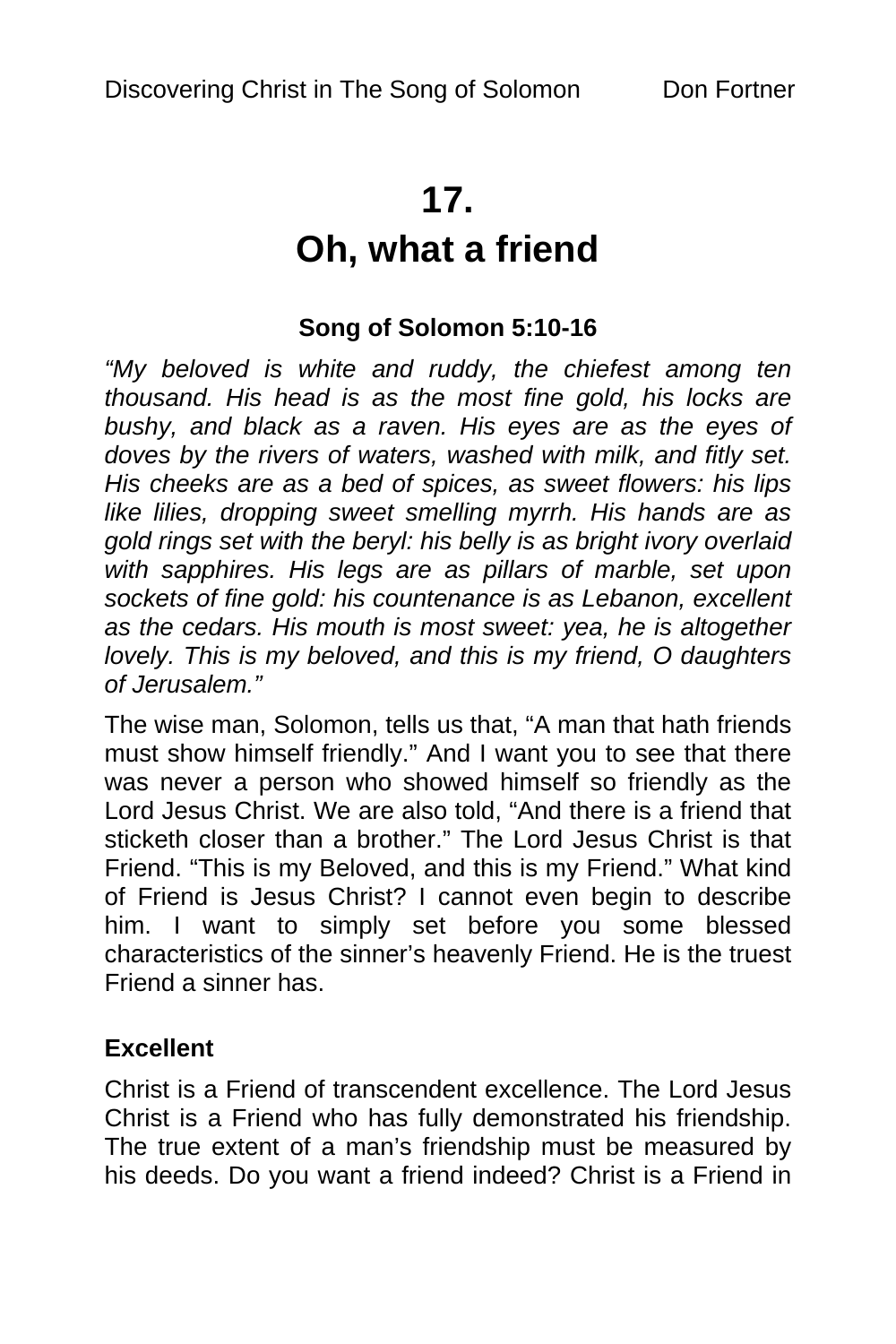deed. Tell me not what a man says, and feels, and wishes. Tell me not of his words. Tell me rather of what he does. "Friendly is as friendly does." The things which our Lord Jesus Christ has done for his people, are the great proofs of his friendship for us.

### **Suretyship**

The Son of God agreed to become our Surety in the Covenant of Grace before the world began (Pro. 6:1-2; Heb. 7:22). When our cause was desperate, he engaged it. When justice was ready to give us the death blow we deserved, he intervened and absorbed it. When he knew that we would become bankrupt debtors, he became our bondsman, agreeing to pay our whole debt. When he saw that we would fall into the depths of sin and misery, he undertook to bring us out, to cleanse us from all sin, to clothe us in his own righteousness, and to bring us safe to eternal glory. Was there ever such an eternal Friend as Christ? No, not one can compare with him.

#### **Incarnation**

For our sakes, the Lord of Glory took into union with himself our nature, and was born of a woman.—"Ye know the grace of our Lord Jesus Christ, who, though he was rich yet for our sakes, he became poor, that we through his poverty might be made rich" (2 Cor. 8:9). For our sakes, the Christ of God lived thirty three years in this world, despised and rejected of men, a man of sorrows and acquainted with grief.—"He took on himself the form of a servant, and humbled himself" (Phil. 2:7- 8).

#### **Substitutionary death**

It was for our sakes that the Son of God suffered the painful and shameful death of the cross.—"Greater love hath no man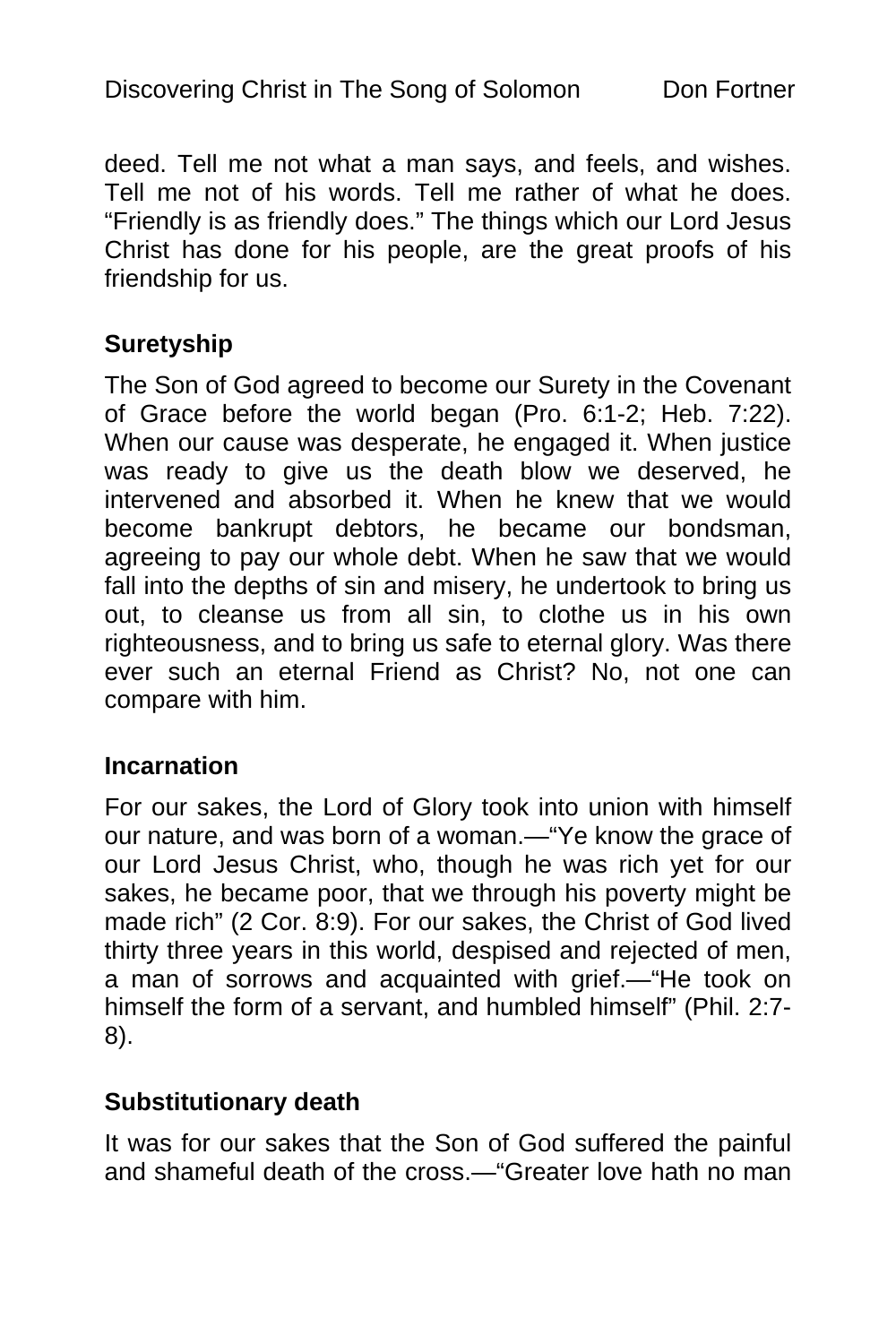than this, that a man lay down his life for his friends" (John 15:13). Though innocent and without fault, he allowed himself to be condemned and found guilty. Though he was without sin, he was made to be sin for us, that we might be made the righteousness of God in him. He who was the Prince of Life was led as a Lamb to the slaughter. He poured out his soul unto death. He died for us. Behold the Christ of God, dying in your stead. Mark his sighs, his groans, his death, his victory as your Substitute, and relish this blessed claim of faith—"This is my Beloved, and this is my Friend!"

Was the Lord Jesus in anyway obliged to die for us? Perish the thought! He might have summoned the help of more than twelve legions of angels, and scattered his enemies with a word. He suffered voluntarily, of his own will and purpose, to make atonement for our sins. He knew that nothing but the sacrifice of himself could satisfy God's law. He knew that nothing but his blood could wash away our sins and make peace between sinful man and the holy Lord God. He laid down his life to pay the price of our redemption. He died that we might live. He bore our shame that we might receive his glory.—"He died the just for the unjust, that he might bring us to God" (1 Pet. 3:18).

O matchless love! Here is unparalleled friendship. "Greater love hath no man than this, that a man lay down his life for his friends." But the Christ of God gives even greater evidence of his friendship, "for when we were enemies, we were reconciled to God by the death of his Son…God commendeth his love toward us in that, while we were yet sinners, Christ died for us." I ask you, was there ever such a friend who was so high and stooped so low for his friends? Was there ever a friend who gave himself at such a cost in proof of his friendship as Christ? Never was there such a friend in deed as Jesus Christ. Yet, this is not the end of his deeds for us.

#### **Mediation**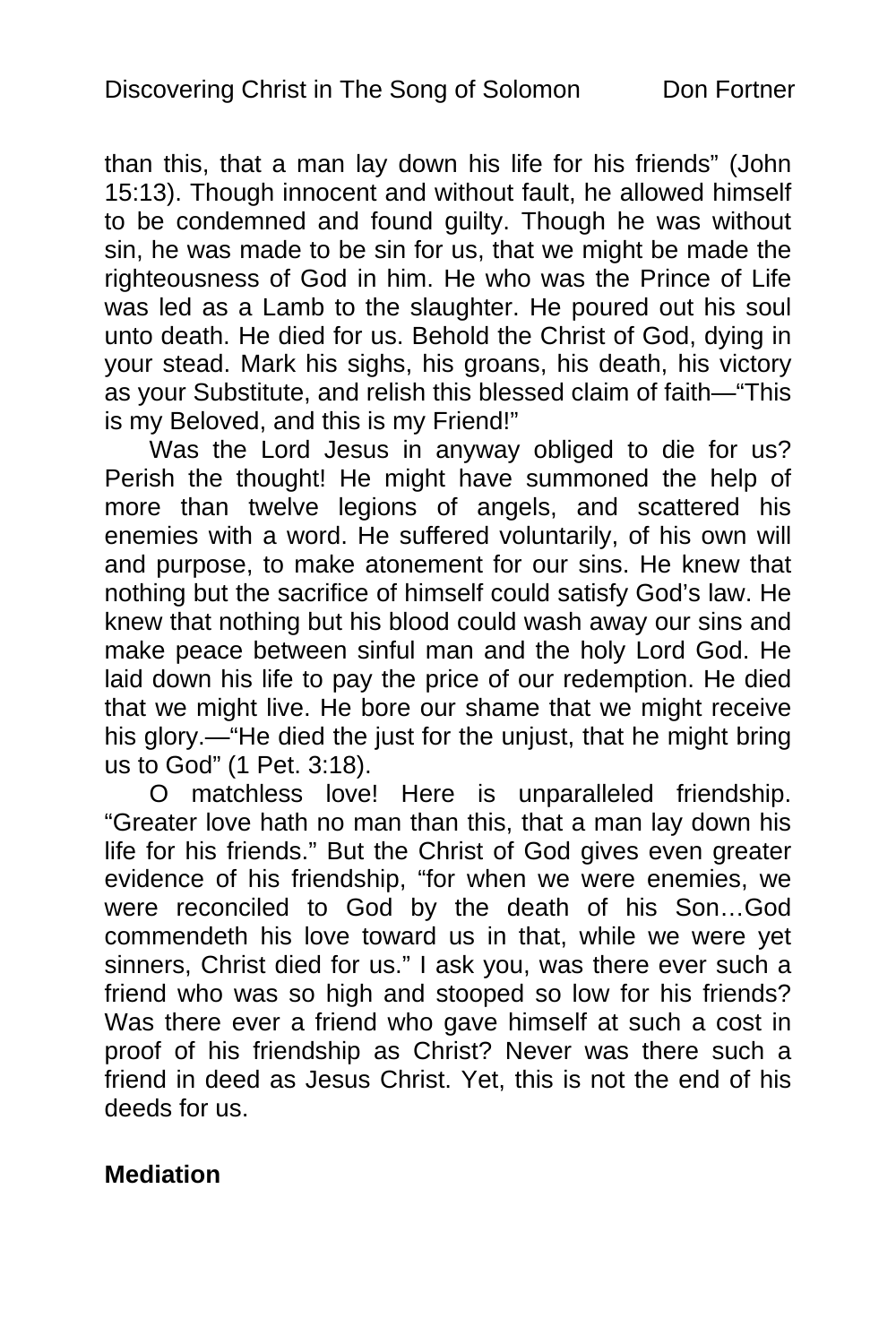Christ, our Friend, has also gone to glory to take possession of it in our name, in our room, and in our stead. With his own blood he has obtained eternal redemption for us. In heaven's glory, at the Father's right hand, he intercedes for us unceasingly, as an Advocate with the Father. He presents our services, our sacrifices, and our prayers to the Father, bathed in his precious blood and clothed with the merit of his perfect righteousness (1 Pet. 2:5). He pleads for every blessing we stand in need of. He answers all of Satan's charges against his friends (Rom. 8:33-34).

#### **Powerful**

For another thing, the Lord Jesus Christ is a powerful, almighty Friend. There are few in this world who possess the power to help. Many have the will to do others good, but they lack the power. They feel the sorrows of others and would gladly relieve them if they could. They weep with their friends in affliction, but they cannot remove the grief. How helpless we feel to help our friends in their sufferings! We say, "If there is anything I can do to help," but we know that there is nothing we can do.

Not so with Christ! He is a Friend who is both willing and able to help. Though man is weak, Christ is strong. "All power in heaven and earth" is given to him. No one can do so much for his friends as Christ. Others can befriend our bodies a little. Christ befriends both body and soul. Others can do a little for us in time. Christ can do everything for us in time and throughout eternity. Let me show you what power there is in this Almighty Friend.

Jesus Christ has the power to pardon and save the very chief of sinners. "Thou hast given him power over all flesh, that he should give eternal life to as many as thou hast given him. And this is life eternal, that they might know thee the only true God, and Jesus Christ, whom thou hast sent" (John 17:2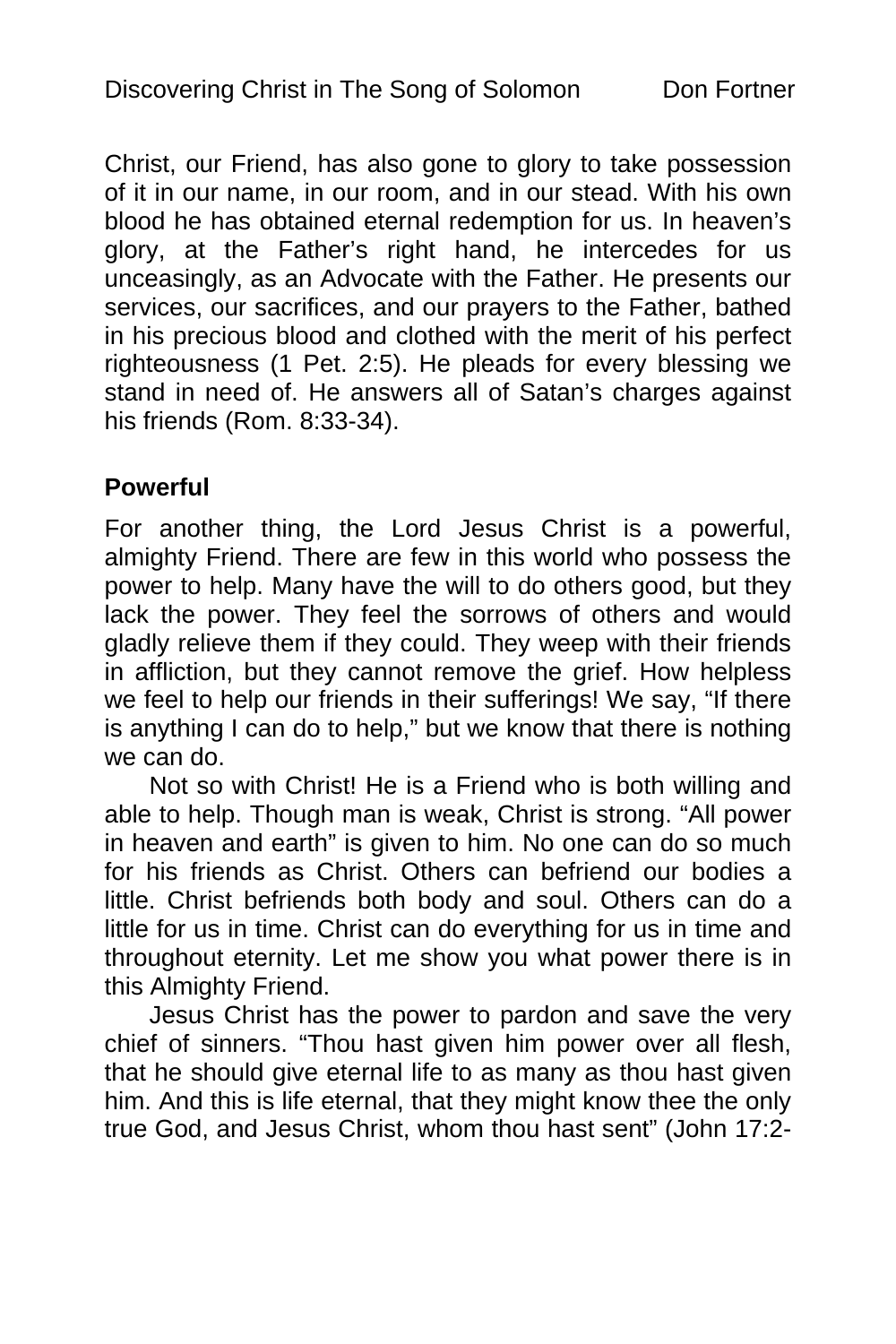3). "The blood of Jesus Christ, God's Son, cleanseth us from all sin" (1 John 1:7).

Christ has the power to convert the hardest of hearts and create any man anew. "As many as received him, to them gave he power to become the sons of God, even to them that believe on his name: which were born, not of blood, nor of the will of the flesh, nor of the will of man, but of God" (John 1:12- 13). "If any man be in Christ, he is a new creature: old things are passed away; behold, all things are become new" (2 Cor. 5:17). Christ has power to break the hardest heart and give dead sinners a heart of life. Christ has power to break the most stubborn will and give his chosen a new will. Christ has power to overcome the reigning lusts of men. Christ has power to create us in his own image. Christ has power to give needy sinners repentance and faith. Here is a Friend who has the power to preserve all who trust him unto eternal glory. "This man, because he continueth ever, hath an unchangeable priesthood. Wherefore he is able also to save them to the uttermost that come unto God by him, seeing he ever liveth to make intercession for them" (Heb. 7:24-25).

And Jesus Christ has the power to give to those who trust him and love him the best of gifts. He gives us life out of death. He gives us peace in adversity. He gives us patience in tribulation. He gives us joy in sorrow. He gives us hope in death. He gives us a crown of glory in eternity. Christ alone is such a powerful Friend. The self-righteous man has no such friend. The legalist has no such friend. The papist has no such friend. The worldling has no such friend.

#### **Love**

Again, the Lord Jesus Christ is a loving and affectionate Friend. Kindness is the very essence of true friendship. Money, advice, and help lose half their power and value if they are not given in a loving manner. But this Friend, the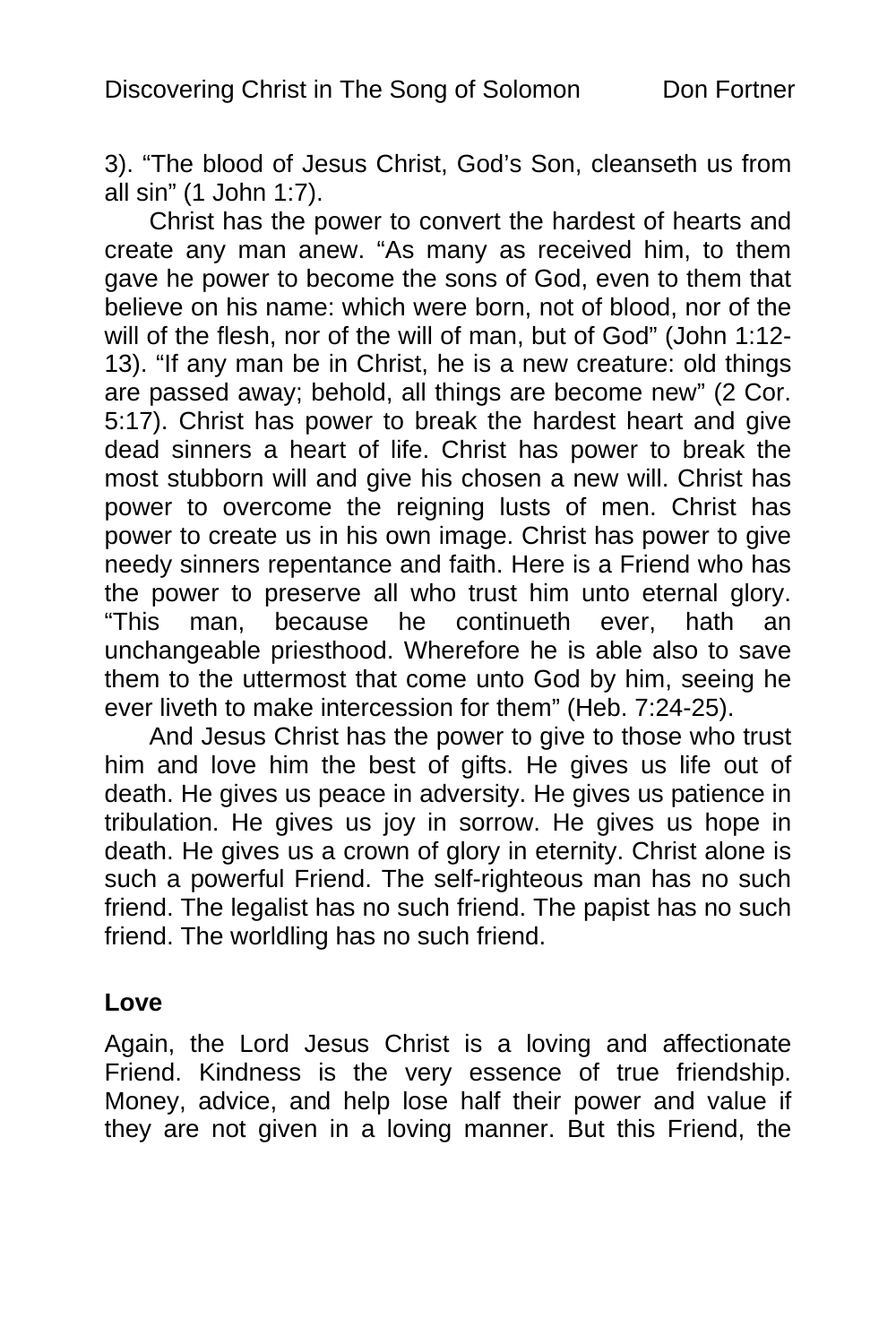Lord Jesus Christ, is a precious Friend, because his is a "love that passeth knowledge."

The love of Christ radiates in his reception of sinners. In love and mercy our Lord stands before publicans and sinners, tenderly, affectionately calling them to come to him for life and salvation. It is the love of Christ that at last conquers our hearts, and wins us to him. His holiness made us fear. His wrath made us tremble. His law frightened us away. But his love, that love demonstrated and commended to us at Calvary, drew our hearts effectually to him. What love is this? Who can resist this love?

"Oh hope of every contrite heart! Oh joy of all the meek! To those who fall, how kind Thou art! How good to those who seek!

But what to those who find? Ah! This Nor tongue nor pen can show;

The love of Jesus—What it is, none but his loved ones know!"

Christ never refuses any who come to him in repentance and faith, seeking mercy. Where can the poor sinner be found who ever went to Christ, suing for mercy, crying, "God be merciful to me, I am the sinner," and found that the gate of mercy refused to open? There are no bounds to his pity. There is no end to his compassion. There are no limitations to his mercy. There are no restraints to his love. In lovingkindness, he says, "All that the Father giveth me shall come to me; and him that cometh unto me, I will in no wise cast out" (John 6:37). Let your sins be as black and vile, abominable and wretched, as many and varied as they may be, only come to Christ in faith and you will go away saying, "Where sin abounded, grace did much more abound."

Read the gospel narratives again and see how our Lord dealt with sinners in love and pity. There was a woman taken in adultery. The law demanded her punishment. But the Friend of sinners said, "Neither do I condemn thee, go and sin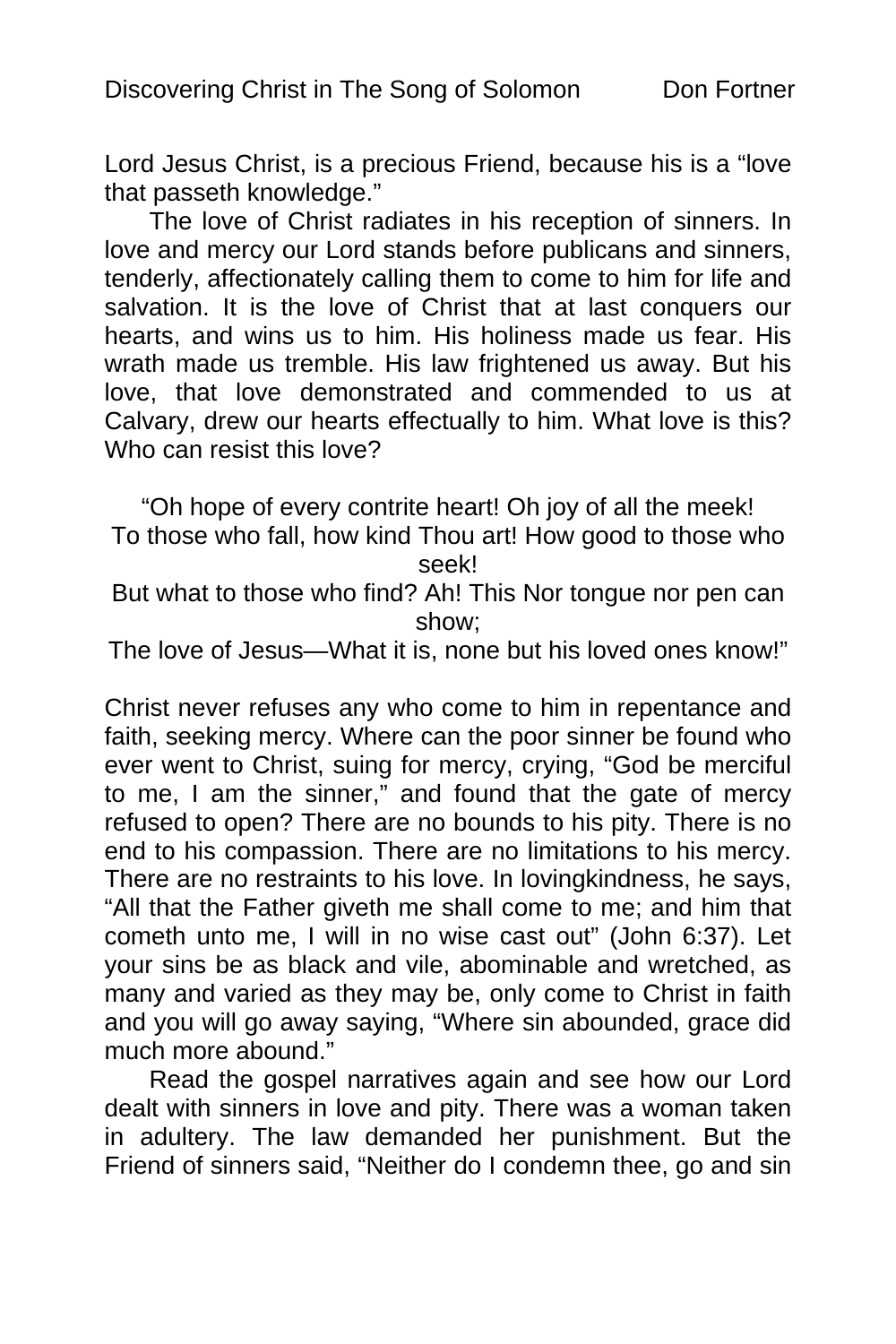no more." There was a harlot who came and washed the Savior's feet in tears of repentance. The Pharisee was indignant. But Christ was forgiving. There was a Publican named Zachaeus, who was hated by all around him; but he was befriended, loved, and forgiven by Christ. There was a Samaritan woman, who had five husbands. The disciples marveled that Christ would stop to talk with such a woman. But he not only talked with her, he gave her the water of life. There was a dying thief who had joined others in railing against Christ. But soon his heart was broken, and in faith he prayed for mercy. To him the Lord promised eternal paradise.

Did ever a sinner meet with so loving a Friend as Christ Jesus? No, never! Churches may shut their doors against you. People may be hardened against you. Preachers may reject you and be repelled by you. But the sinner's one, true Friend will never turn away one who seeks mercy. Go to him. Go directly to Christ, and see if he is not so loving a Friend as I have described.

Yet there is more, the love of Christ is also evident in every aspect of his dealing with sinners after they are converted and become his friends. He is patient with our sins. His ear is always open to our cries. He is our escape in the time of temptation. He is our comfort in the time of trouble. He feels our sorrows and carries our griefs. He supplies our daily needs. He reveals his secrets to us.—"Henceforth I call you not servants; for the servant knoweth not what his lord doeth: but I have called you friends; for all things that I have heard of my Father I have made known unto you" (John 15:15). "The secret of the Lord is with them that fear him; and he will show them his covenant" (Psa. 25:14).

There is no love in heaven above, or upon the earth beneath that can be compared to the love of Christ, our Friend. He loves us at all times. He loved us before the world began. He loved us when he created us in innocence, after the image of God, in our father Adam. He loved us when we fell in Adam. He loved us when we came forth from the womb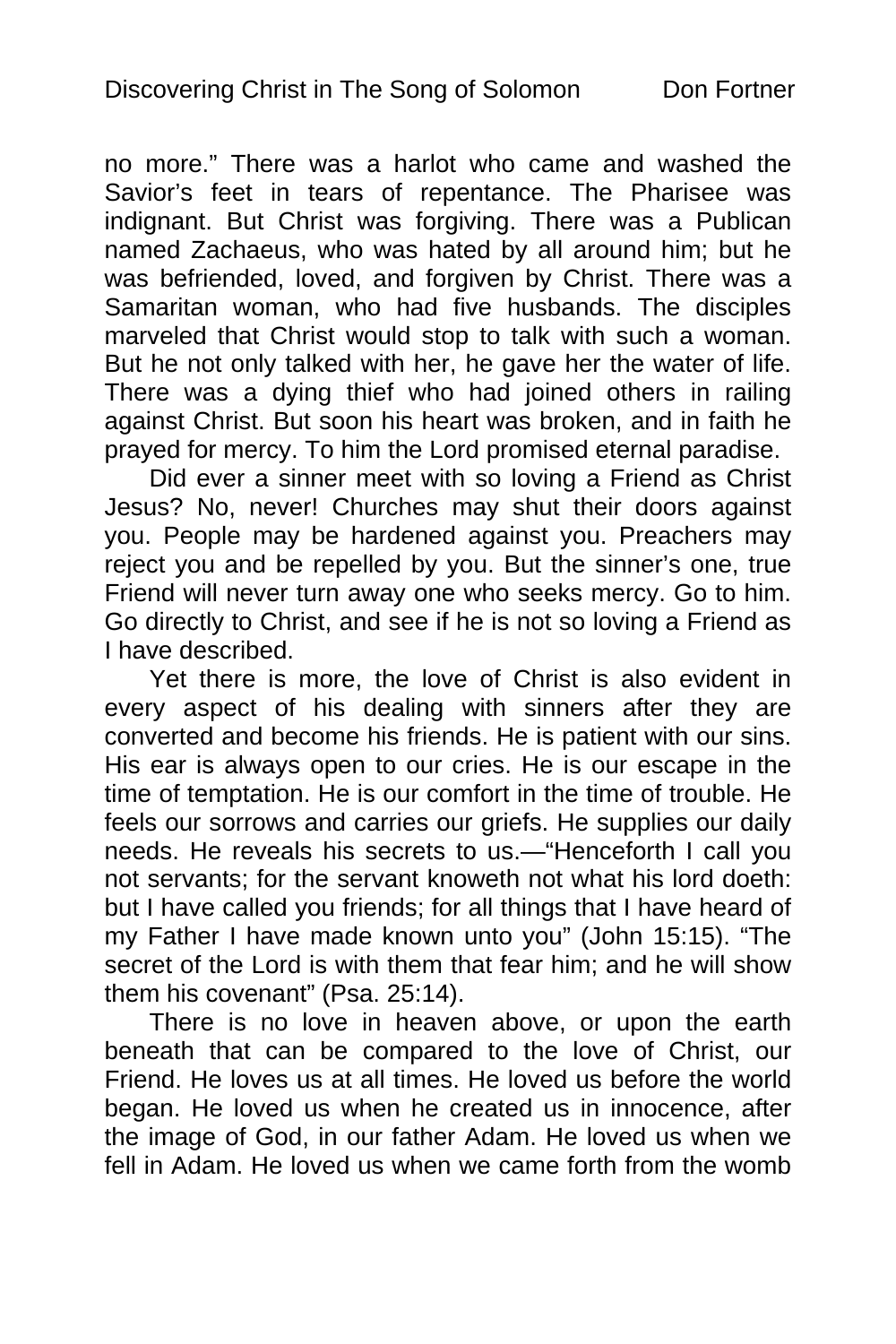speaking lies. He loved us when we hated him. He loved us when we were helpless, ruined, depraved, and dead in sin. He loved us when he called us to life. He loves us in spite of all our sins. He loves us perfectly and immutably. He loves us forever! And the only reason for his love is in himself. He loved us because he would love us! Never, never was there a friend so real, so true, so loving as Christ our Friend.

#### **Wisdom**

The Lord Jesus Christ is also a wise and prudent Friend. The friendship of men is sadly blind. We often injure those whom we love by ignorance. We often give our friends bad advice and lead them into trouble, even when we mean to help them. But the friendship of Christ is always wise and prudent. I have but one daughter. And I love her dearly. But I have, at times, spoiled her by extravagance. That is not wise. The Lord Jesus never makes such mistakes in managing the affairs of his friends. Jesus Christ never spoils his friends by extravagant indulgence. Christ gives us all the poverty and all the wealth we need. He gives us all the sickness and all the health we need. He gives us all the sorrow and all the joy we require. He gives us all the pain and all the comfort that is necessary for our good. Like the wise physician, the Lord Jesus mixes our bitterest cups, taking great care that we have not a drop too little, nor a drop too much.

Christ faithfully and wisely rebukes us for our sins. "Open rebuke is better than secret love. Faithful are the wounds of a friend" (Pro. 27:5-6). The Lord Jesus Christ is a friend whose company is always edifying. His fellowship is always beneficial. One day spent in the company of this heavenly Friend is better than a thousand spent with the best of earthly friends. One hour spent in private communion with Christ is better than a year in kings' palaces. Never was there such a wise and prudent friend as Christ.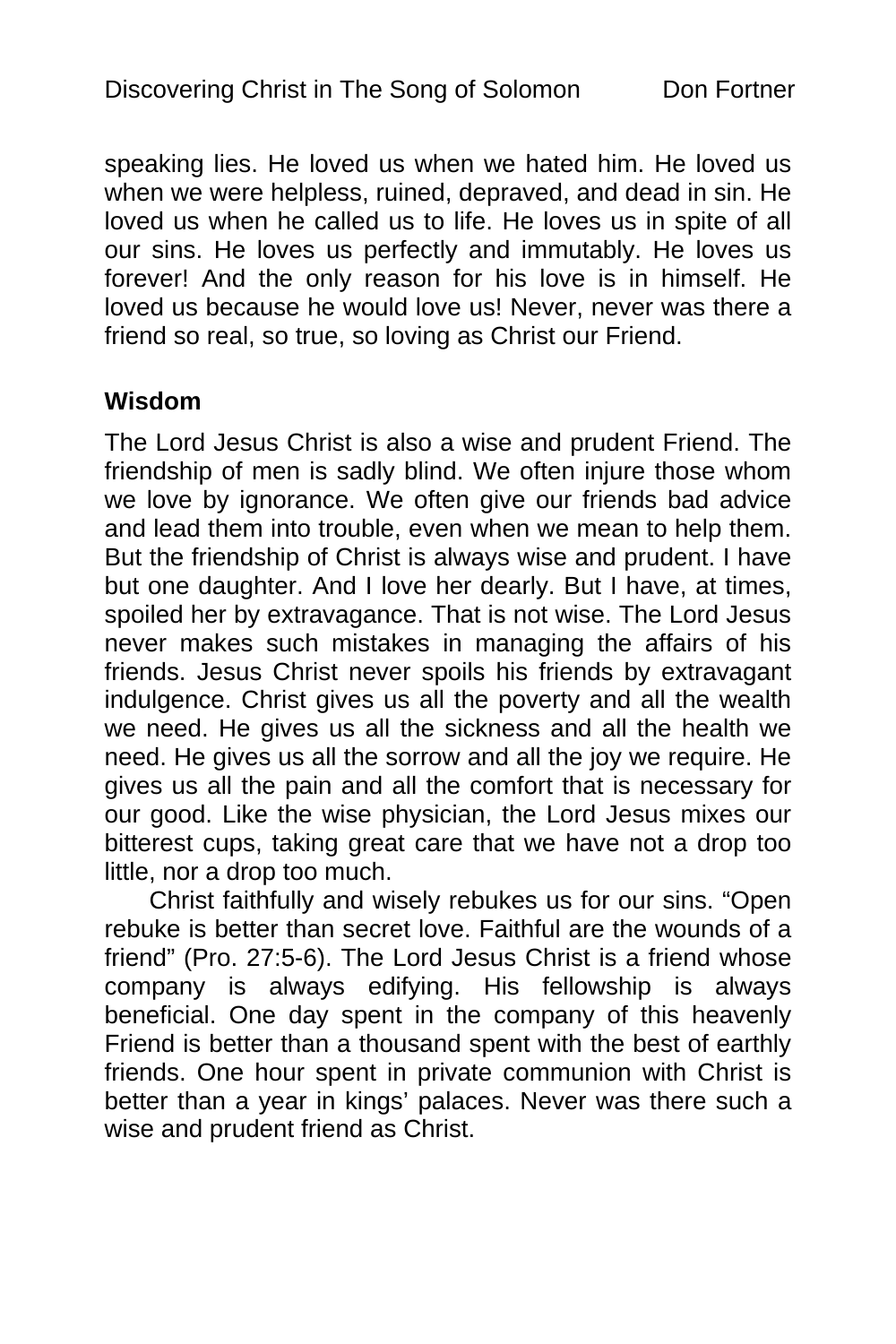#### **Proven**

Moreover, the Lord Jesus Christ is a tried and proven Friend. Six thousand years have passed away since the Lord Jesus began his work of befriending mankind. During those six milleniums he has had many friends in this world. Millions have despised this Friend, and are miserably lost forever. But there is an innumerable company of men in heaven and earth who have enjoyed the blessed privilege of Christ's friendship, and have been saved by him. They all testify that Christ is a Proven Friend. Look at the great variety of friends Christ has had and know that there was never a friend like him.

He has had friends of every rank and station in life. Some of them were kings and rich men, like David, Solomon, Hezekiah, and Job. Others were very poor in this world, like the shepherds of Bethlehem, James, John, and Andrew. Christ has had friends of every age known in human history. Some of his friends were very old like Sarah and Abraham, Jacob and Moses. Some of them were but children, like Joseph and Samuel, Josiah and Timothy. Our Lord has had friends of every possible temperament known to man. Some were plain and simple, like Isaac; some were mighty in word and deed, like Moses. Some were fervent, warm-hearted, and fiery, like Peter; others were gentle, shy, and tender, like John. Some were active and stirring, like Martha; others loved to sit quietly at the Savior's feet, like Mary. Our Savior has had friends from every possible background and condition. Some were married, like Enoch; others were unmarried, like the Baptist. Some were sick, like Lazarus; others were strong and healthy, like John the Beloved. Some were masters, like Cornelius; others were servants, like Onesimus. Some of them had bad servants, like Elisha; some had bad masters, like Obadiah; and others had bad families, like David. Some of Christ's friends had been self-righteous Pharisees; others had been harlots; one had been a murderer; another had been a thief. Blessed be God, Christ Jesus stoops down to rescue the perishing scum and off scouring men of the world and make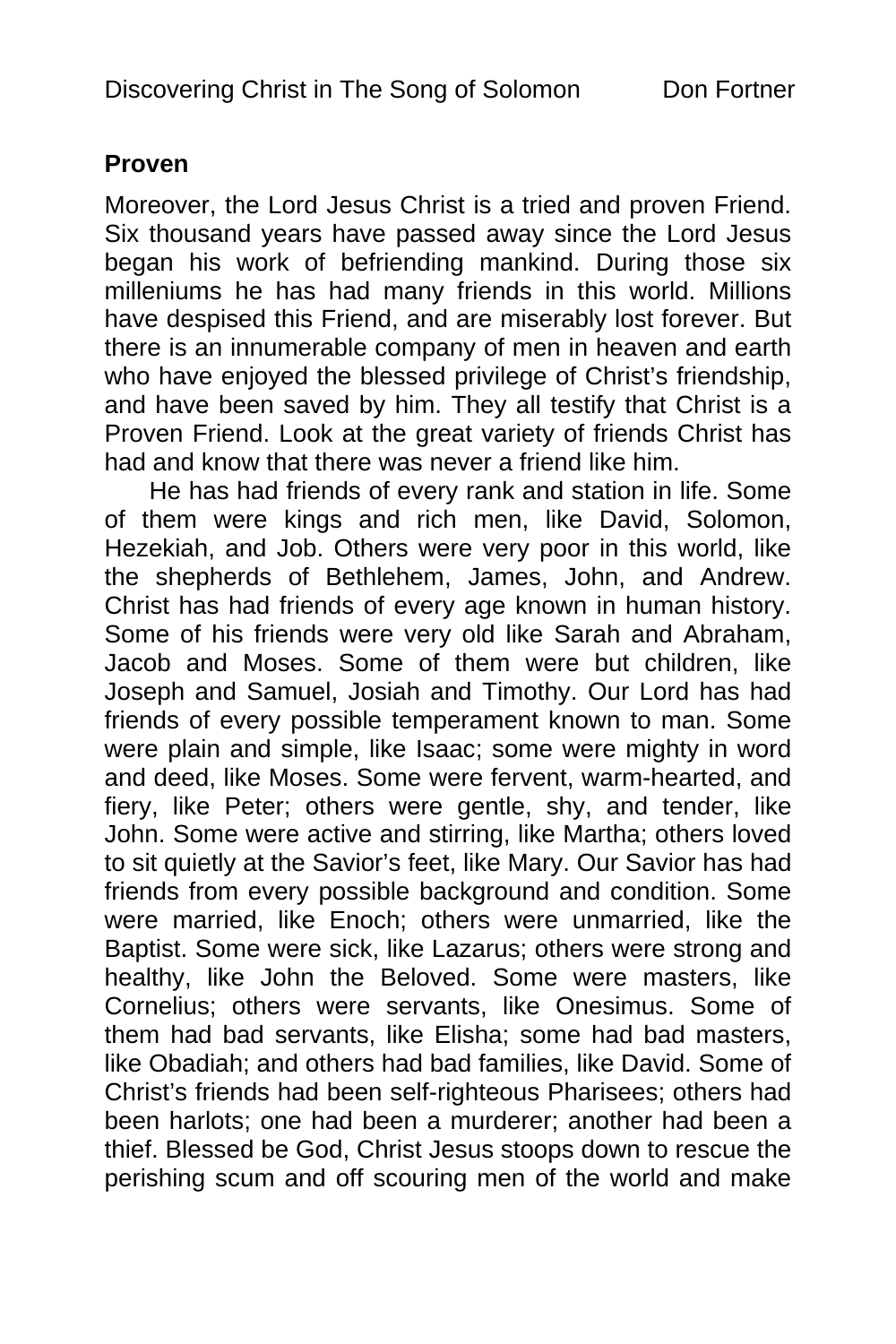them his friends. Our Redeemer has friends of every nation, kindred, race, tribe, and tongue in the world.

Go to Adam and Abel, Abraham and Isaac and Jacob, Moses and Joshua, Rahab and Deborah, David and Solomon, Isaiah and Jeremiah, Peter and John, James and Paul; go to any man or woman who has tasted that the Lord is gracious, and ask them if Jesus Christ is not a tried and proven Friend. We stand as one man and say, "This is my Beloved, and this is my Friend," and there is none like him.

#### **Present**

Once more, the Lord Jesus Christ is an unfailing, present Friend. Perhaps the saddest part of all good things in this world is their instability. Riches make themselves wings and fly away. Youth and beauty are but for a few days. Bodily strength soon decays. Mind and intelligence are soon exhausted. All is perishing. All is fading away. But there is one blessed exception to this general rule, and that is the friendship of Jesus Christ.

The Lord Jesus Christ is a Friend who never changes. He is "the same yesterday, today, and forever" (Heb. 13:8). He says, "I am the Lord, I change not; therefore ye sons of Jacob are not consumed" (Matt. 3:16). Our all-glorious Christ will never leave his friends. He has promised, "I will never leave thee nor forsake thee" (Heb. 13:5). He goes with us wherever we may go. And thus he fulfills his promise, "I am with you alway, even unto the end of the world" (Matt. 28:20).

In our afflictions, Christ is a Friend present to comfort. "Fear not: for I have redeemed thee, I have called thee by thy name; thou art mine. When thou passest through the waters, I will be with thee; and though the rivers, they shall not overflow thee: when thou walkest through the fire, thou shalt not be burned; neither shall the flame kindle upon thee" (Isa. 43:1-2). "Fear thou not; for I am with thee: be not dismayed; for I am thy God: I will strengthen thee; yea, I will help thee; yea, I will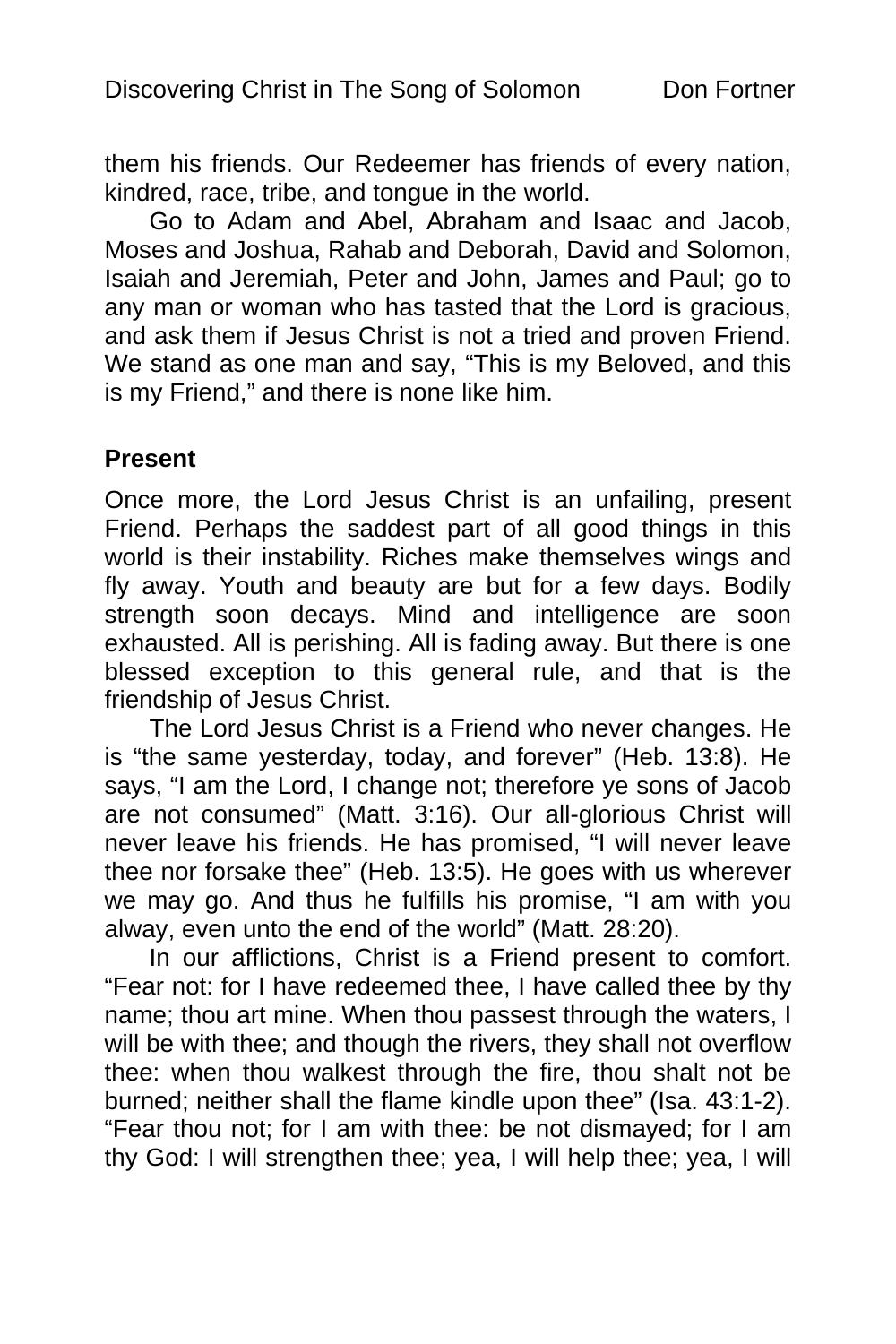uphold thee with the right hand of my righteousness" (Isa. 41:10).

When we are upon the bed of sickness, Christ is the Friend who makes the bed comfortable for us. "The Lord will strengthen him upon the bed of languishing: thou wilt make all his bed in his sickness" (Psa. 41:3). In death, Jesus Christ is a Friend present to sustain us. "Yea, though I walk through the valley of the shadow of death, I will fear no evil: for thou art with me; thy rod and thy staff they comfort me" (Psa. 23:4). In the day of judgment, Christ will be our Friend in the court of heaven. He will stand by our side in the reckoning day, as an Advocate to plead our cause. When all other friends have failed, Jesus Christ is "a Friend that sticketh closer than a brother." "When my father and my mother forsake me, then the Lord will take me up" (Psa. 27:10).

#### **Beloved**

Let me show you one more thing, the Lord Jesus Christ is a friend well-beloved by all who know him. "Unto you therefore who believe, he is precious." All who can say in truth and sincerity that Christ is their Friend, will also gladly confess with all of their hearts - "This is my Beloved." The world thinks that we are fools for making such a confession concerning Christ. They say to us, "What is thy Beloved more than another beloved?" But they have not seen him. They have not known him. They have not embraced him. They have never experienced his grace. They have never known his love. But all who know this divine Friend, rejoice to confess, "My beloved is white and ruddy, the chiefest among ten thousand…Yea, he is altogether lovely!…This is my Beloved, and this is my Friend!"

Christ Jesus is a Friend loved by all who know Him, because we know who He is. Jesus Christ is a Friend beloved by us, because we have experienced his love. Now, "we love him, because he first loved us." The Lord Jesus is a Friend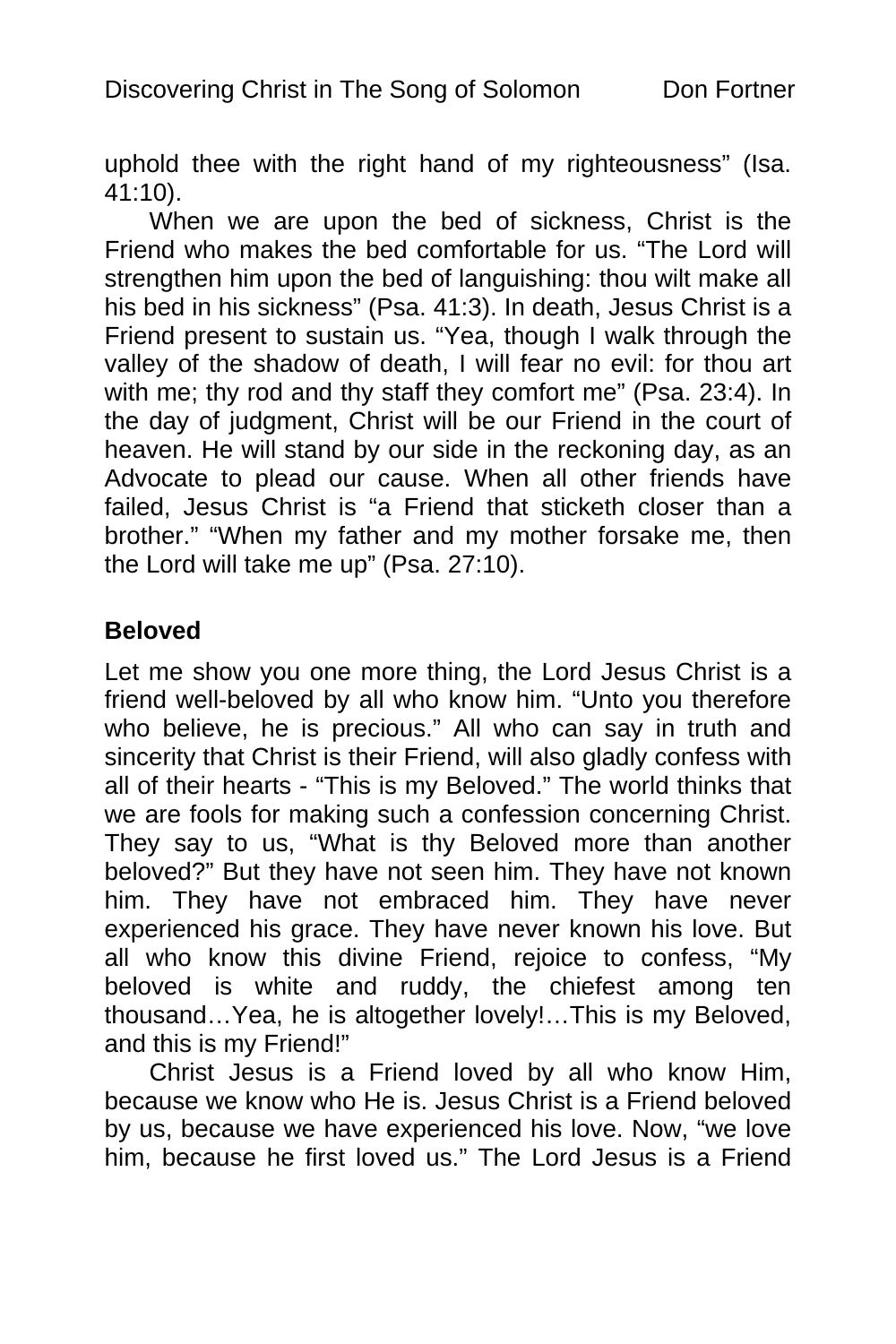beloved by all who know Him, because we know what He has done. Our heavenly Friend is beloved by us, because we know that he is soon coming to receive us.

One there is above all others, well deserves the name of Friend;

His is love beyond a brother's costly, free, and knows no end: They who once His kindness prove, find it everlasting love.

Which of all our friends to save us, could or would have shed their blood?

But our Jesus died to have us reconciled, in Him to God: This was boundless love indeed! Jesus is a Friend in need.

When He lived on earth abased, Friend of sinners was His name;

Now above all glory raised, He rejoices in the same. Still he calls us brethren, friends; and to all our wants attends.

Oh for grace our hearts to soften! Teach us, Lord, at length to love!

We, alas, forget too often what a Friend we have above: But when home our souls are brought, we shall love thee as we ought."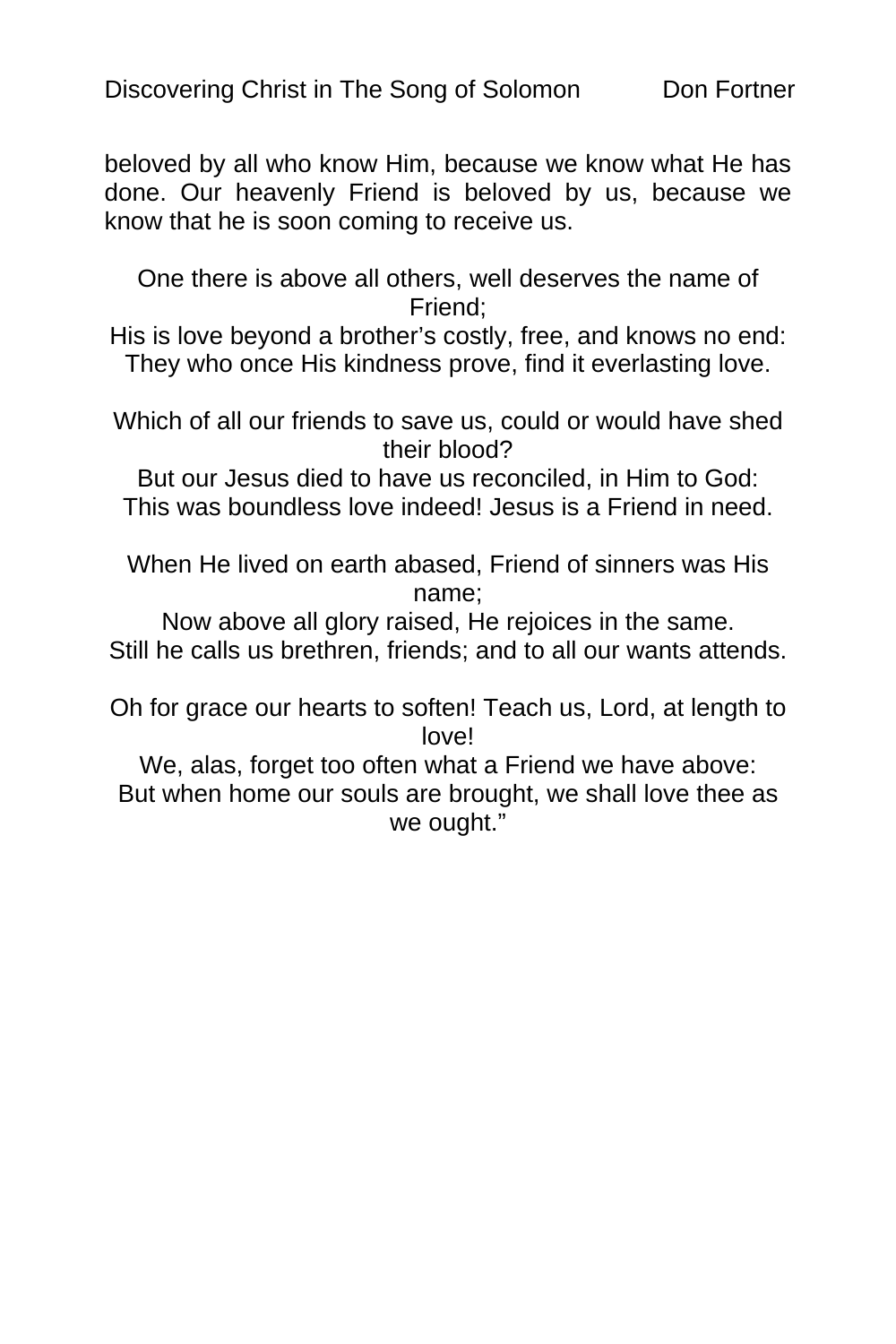# **18.**

# **The excellence and supremacy of Christ**

## **Song of Solomon 5:10**

*"My beloved is white and ruddy, the chiefest among ten thousand.."* 

The glorious, intimate, loving description of our Lord Jesus Christ given in verses 10-16 is given in response to the question of the daughters of Jerusalem in verse 9. "What is thy beloved more than another beloved, O thou fairest among women? what is thy beloved more than another beloved, that thou dost so charge us?" In his commentary on the Song of Solomon, Pastor Roger Ellsworth makes a tremendous statement about this.

"The question of the daughters of Jerusalem puts squarely before us a thrilling possibility – it is possible for God's children to so love Christ, and as a result to live in such a way, that they arrest attention and arouse interest. The reverse side of the coin is somber. It is also possible for God's children to live in such a way that they never stimulate in others any thought about their faith or provoke any consideration of it. The apostle Peter tells his readers to 'Always be ready to give a defence to everyone who asks you a reason for the hope that is in you'(1 Peter 3:15). He expected them to live in such an arresting manner that they would frequently have to explain why Christ meant so much to them."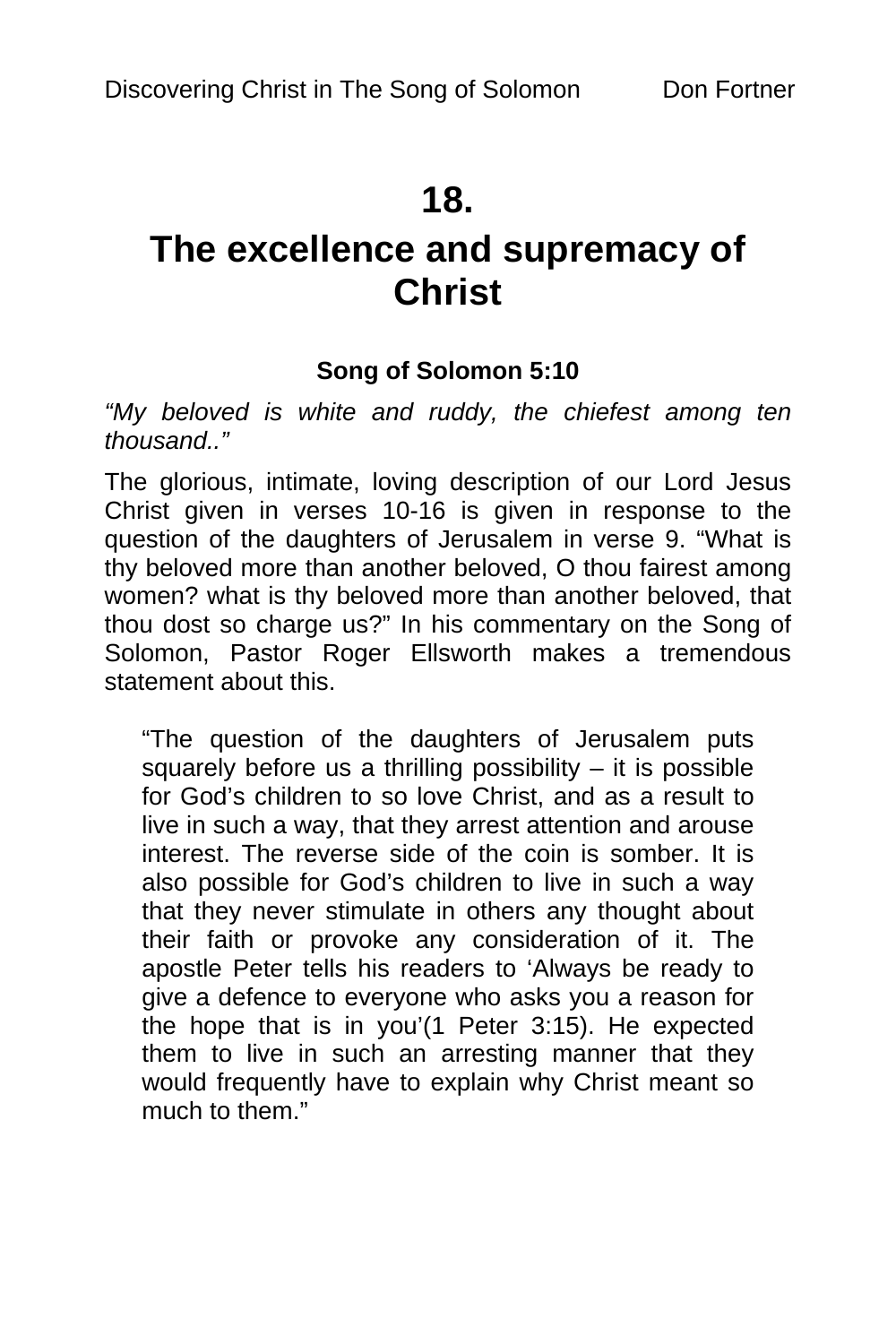May God give us grace to live in such obvious devotion, love, and consecration to Christ that people are aroused to asked us about him.

#### **A question**

What a joy it is for a believing sinner to call the Lord Jesus Christ, "My Beloved." May God give us grace to constantly give him our hearts, to constantly set our hearts' affection upon our Savior who loved us and gave himself for us (Co. 3:1-3). It is of utmost importance that our hearts' affection be really and truly set upon Christ.

We must trust him; and we must love him. Christ on the cross saves us when he becomes to us as Christ in the heart. It is of little value for us to know about Christ, if we do not really trust him and love him. It is meaningless for us to talk about Christ, unless our hearts are truly wed and knit to him. The orthodoxy of our doctrine is but a mockery of Christ, if we do not love Christ.

Therefore, I must ask a question. It is a question which I ask of myself frequently. – "Is the Lord Jesus Christ my Beloved?" Can I call the Lamb of God, who was crucified on Calvary and who now reigns at the Father's right hand, my Beloved? Can I truly call him my Beloved? We will never consider a more important question. It would be far better for a person never to have been born than to live and die without true love for Christ (1 Cor. 16:22). Religious morality is not enough - Do I love Christ? Religious zeal and devotion is not enough - Do I love Christ? Religious works are not enough - Do I love Christ?

Love for Christ is not the ground of our salvation. Only the righteousness, and shed blood, and sovereign power of Christ can save me. Love for Christ is not the means by which we obtain salvation. Salvation comes by grace through faith. But true love for Christ is essential to salvation. Where there is no love for grace there is no grace and no salvation.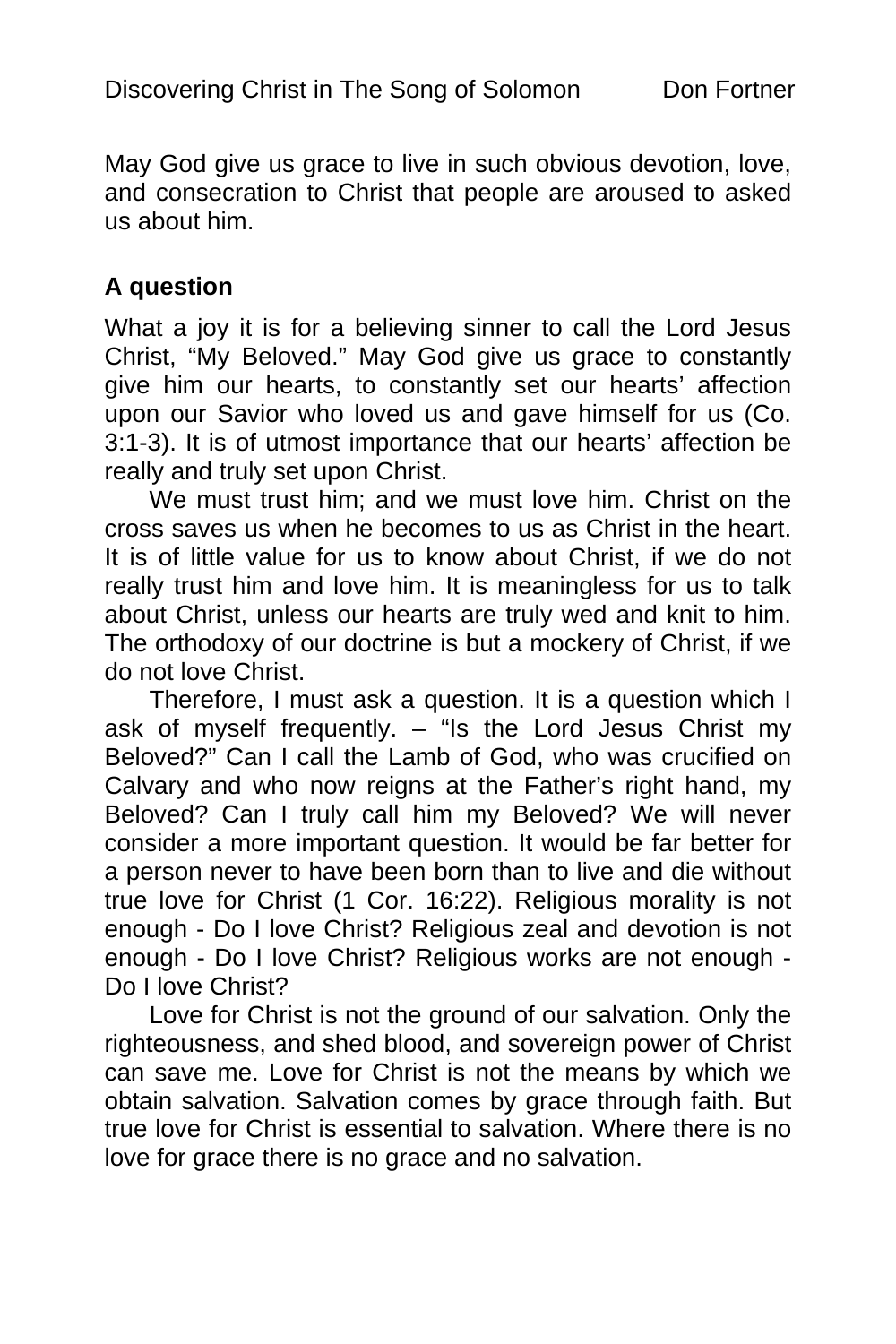Believers are men and women who truly do love the Son of God. We do not love him as we ought. Indeed, we blush to speak of our love for him! But we do love our Redeemer. With Peter we bow our heads and say, "Lord, Thou knowest all things. Thou knowest that I love thee." As John puts it, "We love him because he first loved us" (1 John 4:19). His love for us precedes our love for him. His love for us causes our love for him. His love for us infinitely exceeds our love for him. But if we know him, we do love him. All who know him, trust him, worship him, and love him. There are no exceptions. Loving him, we find his word delightful, not grievous. Loving him, we find his will satisfying, not irksome. Loving him, God's people love his Word, seek his glory, delight in his salvation, and love one another (1 John 3:14; 5:1-3). Loving Christ, believers rejoice in his honor, his exaltation, and his glory. We may be reluctant to sing it in public, but believing sinners can truthfully sing to their Savior…

> "My Jesus, I love Thee, I know Thou art mine, for Thee all the follies of sin I resign; My gracious Redeemer, my Savior art Thou, if ever I loved Thee, my Jesus, 'tis now."

If truly we love the Lord Jesus Christ, we delight to speak of him. Love speaks of its object, defends the honor of its object, and is never ashamed of its object.

Would you grow in the love of Christ? Then seek to know the love of Christ that passes knowledge. The surest way to grow in the knowledge of his love for you and in love for him is to seek to know him. Meditate on Christ. Study Christ. Try to understand the glory of his Person. Seek to know the purity of his character. Study Christ in all his sacred offices. Think and study much about the cross, the blood, and the atonement of Christ. Meditate upon his resurrection, ascension, exaltation, and intercession. Feed your soul's hope by contemplating the Lord's glorious second coming. Study Christ! Study Christ, so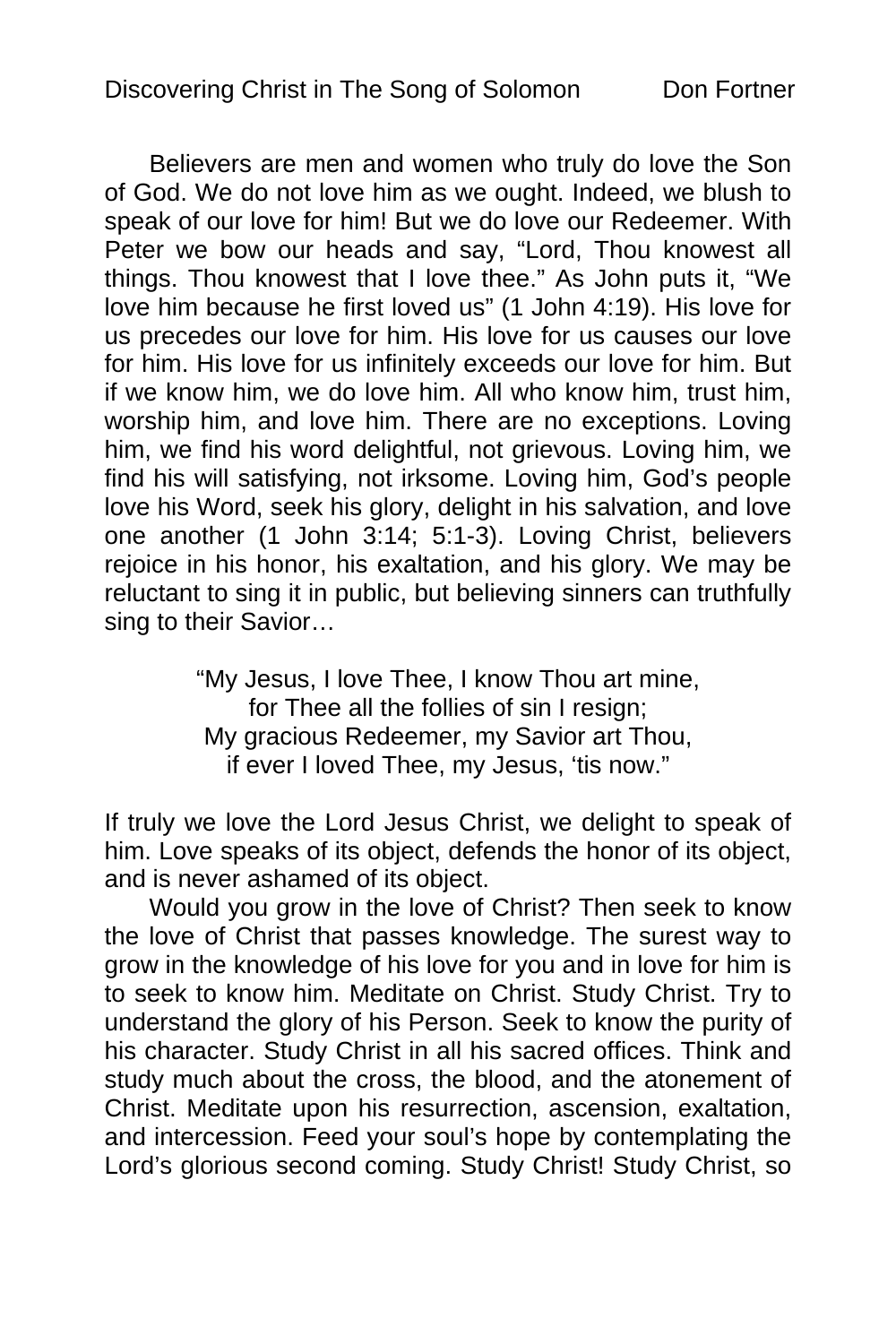that when any ask you, "What is thy Beloved more than another Beloved?", you may be ready to answer easily, quickly, and forcibly (1 John 1:1-3).

"That which was from the beginning, which we have heard, which we have seen with our eyes, which we have looked upon, and our hands have handled, of the Word of life; (For the life was manifested, and we have seen it, and bear witness, and show unto you that eternal life, which was with the Father, and was manifested unto us;) That which we have seen and heard declare we unto you, that ye also may have fellowship with us: and truly our fellowship is with the Father, and with his Son Jesus Christ."

The better we know the Lord Jesus Christ the better we will love him, speak of him, and praise him.

#### **Christ's excellence**

Throughout the Song of Solomon, and throughout the Book of God, we are given glimpses of the excellence of Christ**.** Here the Church speaks of Christ's excellence in admiring words of deep affection—"My Beloved is white and ruddy."

It seems to me that these words call attention to the two primary characteristics of our Lord's Person. Solomon had often seen the snow-white lambs, those emblems of purity, brought to the temple to be offered in sacrifice to the Lord. So he compares Christ to the white lamb of sacrifice. "My Beloved is white." He had also seen the priest slit the lamb's throat, and then had seen the ruby red blood of the lamb poured out in sacrifice to God. So he puts the two together and says, "My Beloved is white and ruddy." The white represents his immaculate purity. The red represents his sacrificial blood.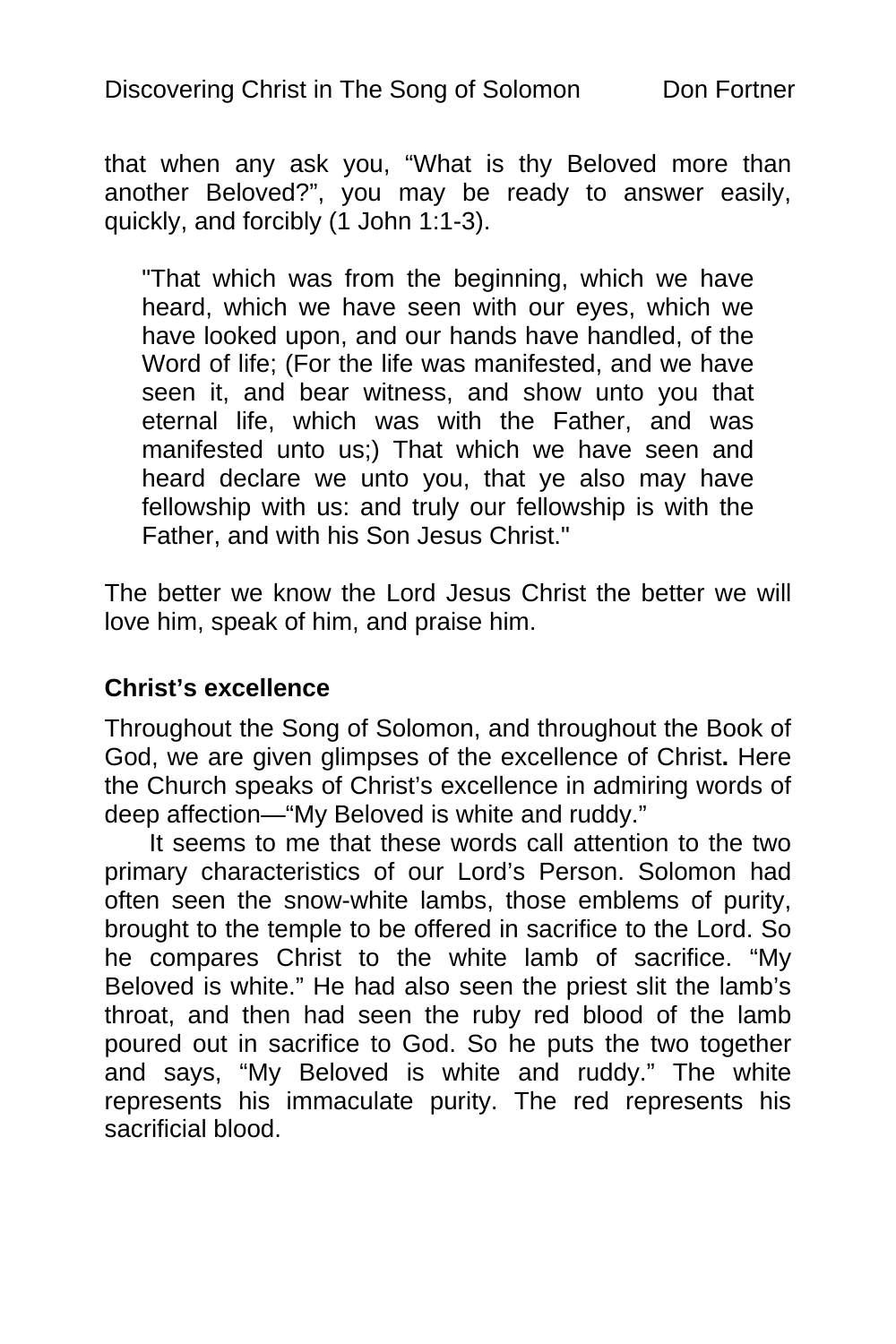Our Lord is in himself white. He is the eternal, immaculate Son of God (1 John 1:5). Jesus Christ truly is God, the second Person of the Holy Trinity (1 John 5:7). Whiteness also represents the purity of our Savior's life as a man (Heb. 7:25- 26). Both perfect Godhood and perfect manhood are essential for him to be our Mediator and sin-atoning Substitute.

Redness refers to the sacrificial character of our Redeemer. We must never be turned aside from the great good news of the gospel and the message of substitutionary redemption. It is the foundation and the cornerstone of our faith (Rom. 1:16-17; 1 Cor. 2:1; Gal. 6:14). Christ died at Calvary as our Substitute, having all the sins of God's elect imputed to him, that all his righteousness might be justly imputed to us (2 Cor. 5:21). He was made to be sin for us by divine imputation. And we are made to be the righteousness of God in him in exactly the same way. When he had fully satisfied the righteousness and justice of God by the sacrifice of himself in the room and stead of his people, he put away our sins forever and obtained eternal redemption for us. The excellence of Christ is seen in his Person, in his work, and the fullness of grace that is ours in him (1 Cor. 1:30).

#### **Christ's supremacy**

Next, the Church speaks of the supremacy of Christ. – "My Beloved is white and ruddy, the chiefest among ten thousand." These words suggest a comparison. The Lord Jesus Christ is higher, lovelier, more excellent, and greater than all others. He is the greatest Angel. He is the Messenger of the Covenant. He is the greatest Friend. He is the Friend who sticketh closer than a brother. He is the greatest Bishop. He is the Bishop of our souls. He is the greatest Shepherd. He is the good, chief, great Shepherd. He is the greatest Physician. He is the greatest Advocate (1 John 2:1-2). The angel said to Mary, He shall be great;" and he is great. There is none to compare unto him. Christ alone is Great!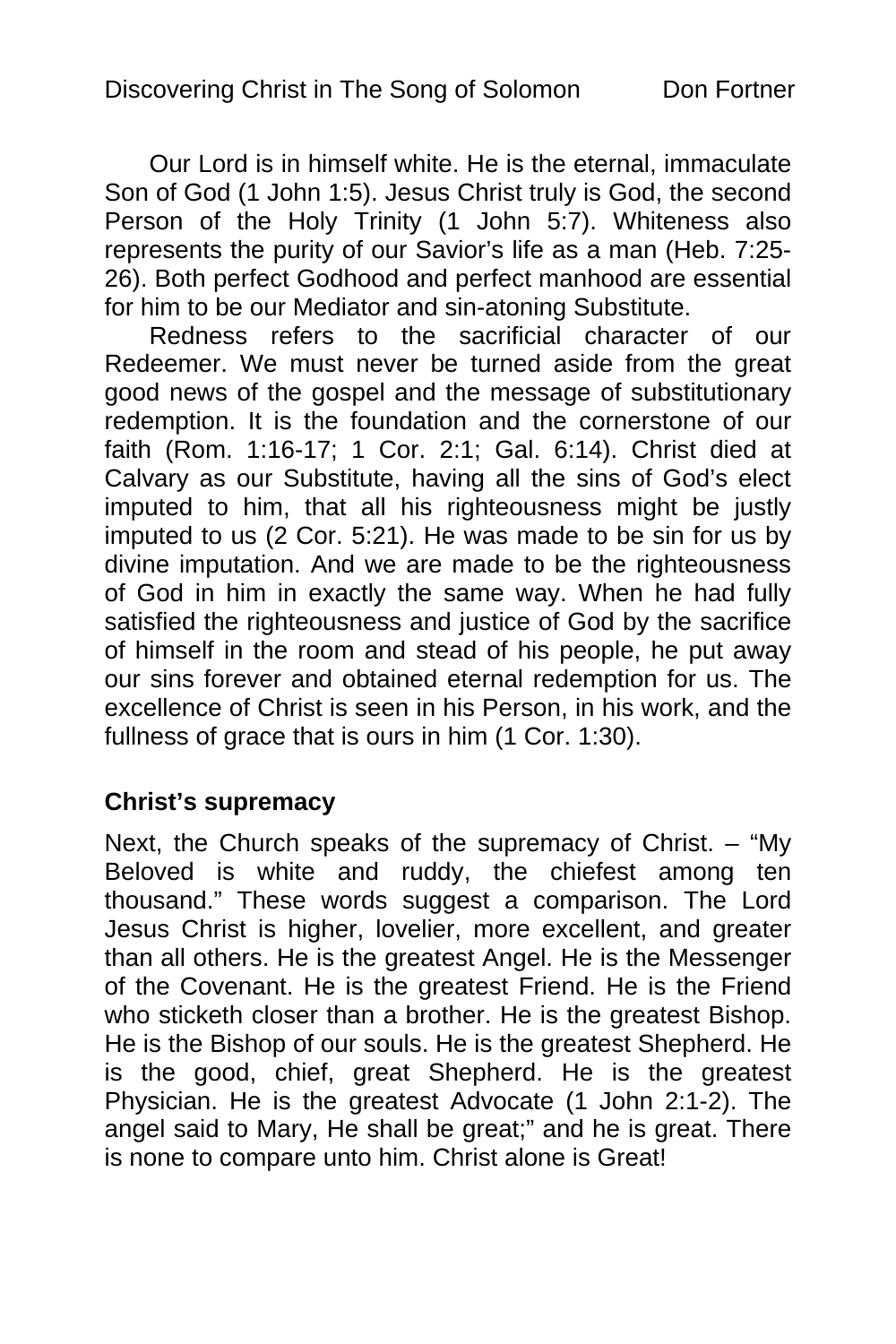To say that he is "the chiefest among ten thousand" is to say that Christ is the Head, the Ruler, the Prince, the King, the Lord over all things (Psa. 2:8; Isa. 53:10-12; John 17:2; 2 Pet. 2:1; Psa. 69:18; Eph. 4:18). Christ is head of all things (Eph. 1:22). Christ is King! He is the King of the universe, King of his Church, and King in the hearts of his people.

These words might be translated, "He is the chosen one out of ten thousand (Psa. 89:19). He was chosen of God to be our Savior, our Surety, our Redeemer, and our King. And he is chosen by each of his people. Chosen by his People. The marginal reference suggests that it should read, "He is the standard bearer (ensign) among ten thousand" (Isa. 11:10). An ensign, a standard bearer, is one who holds the banner around whom the battalions rally. With a valiant heart he leads the army from victory to victory. Our Ensign is Christ himself. Our banner is the cross. Our weapon is the gospel. Our triumph is sure.

Our all-glorious Christ is flawlessly perfect in all things! – In His Person. – In His Works. – In His Doctrine. — In His Salvation. – In His Dominion.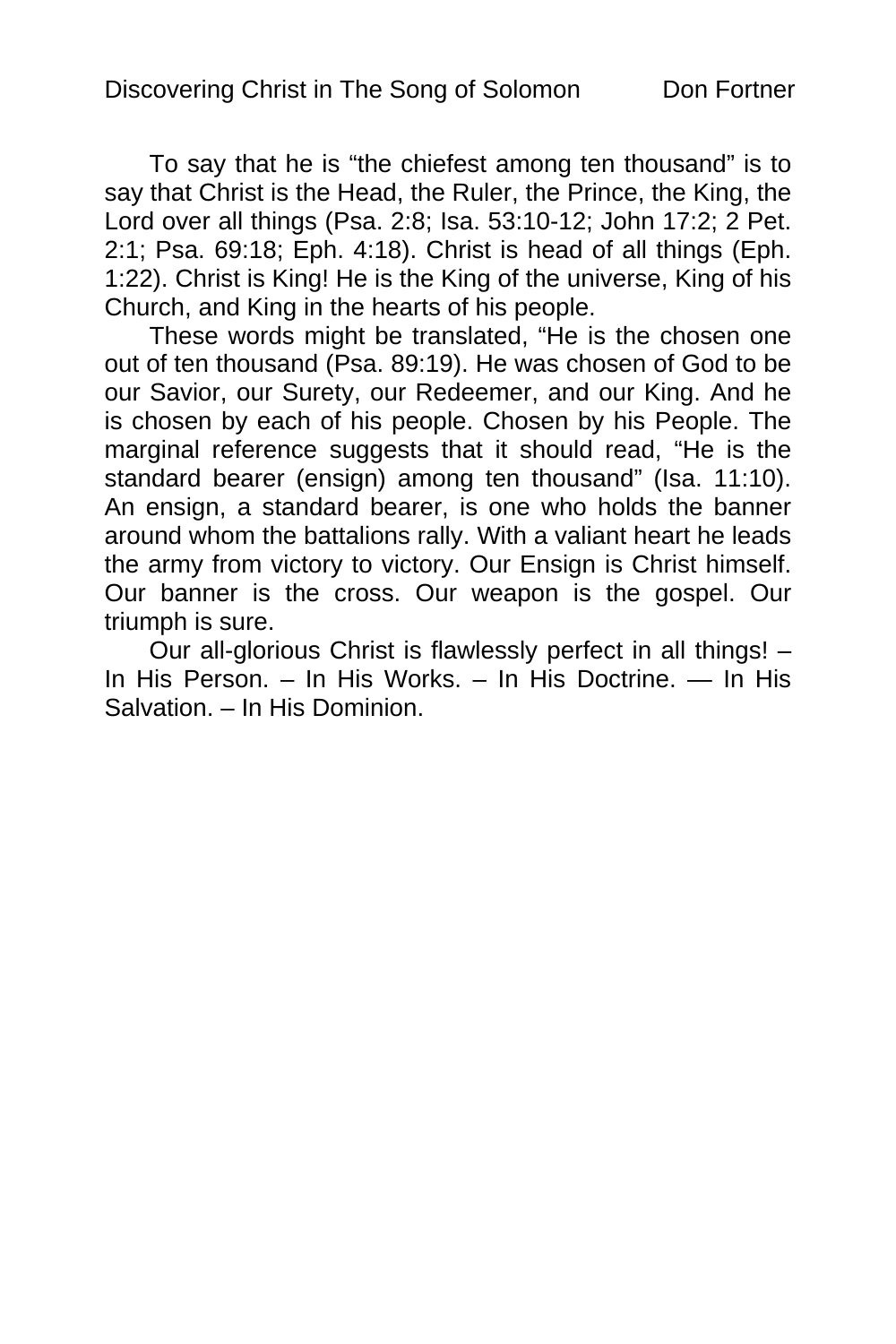# **19.**

# **Where is Christ to be found?**

## **Song of Solomon 6:1-3**

*"Whither is thy beloved gone, O thou fairest among women? whither is thy beloved turned aside? that we may seek him with thee. My beloved is gone down into his garden, to the beds of spices, to feed in the gardens, and to gather lilies.) I am my beloved's, and my beloved is mine: he feedeth among the lilies."* 

It is written, "Whosoever shall call upon the name of the Lord shall be saved." But before any sinner can or will call upon the name of the Lord in true faith and be saved at least three things must take place.

#### **1. Before any man can or will trust Christ and be saved he must hear the gospel of the grace of God (Rom. 10:14-17).**

It is not enough that he hear and understand the religious opinions of men. He must hear the gospel! Martin Luther was exactly right when he said this passage of Scripture presents us with four impossibilities: (1.) It is impossible for a man to call on Christ unless he believes on Christ. (2.) It is impossible for a man to believe on Christ unless he has heard of Christ, unless he has heard the gospel of Christ. (3.) It is impossible for a man to hear of Christ without a preacher. And (4.) it is impossible for a man to preach Christ, truly to preach Christ in the power of the Holy Spirit, unless he is sent of God to do so.

No one ever has been saved and no one ever will be saved apart from hearing the gospel of the grace of God in Christ preached by a man who is sent of God. But what is the gospel? It is the good news of effectual atonement and accomplished redemption in Christ. The only true gospel is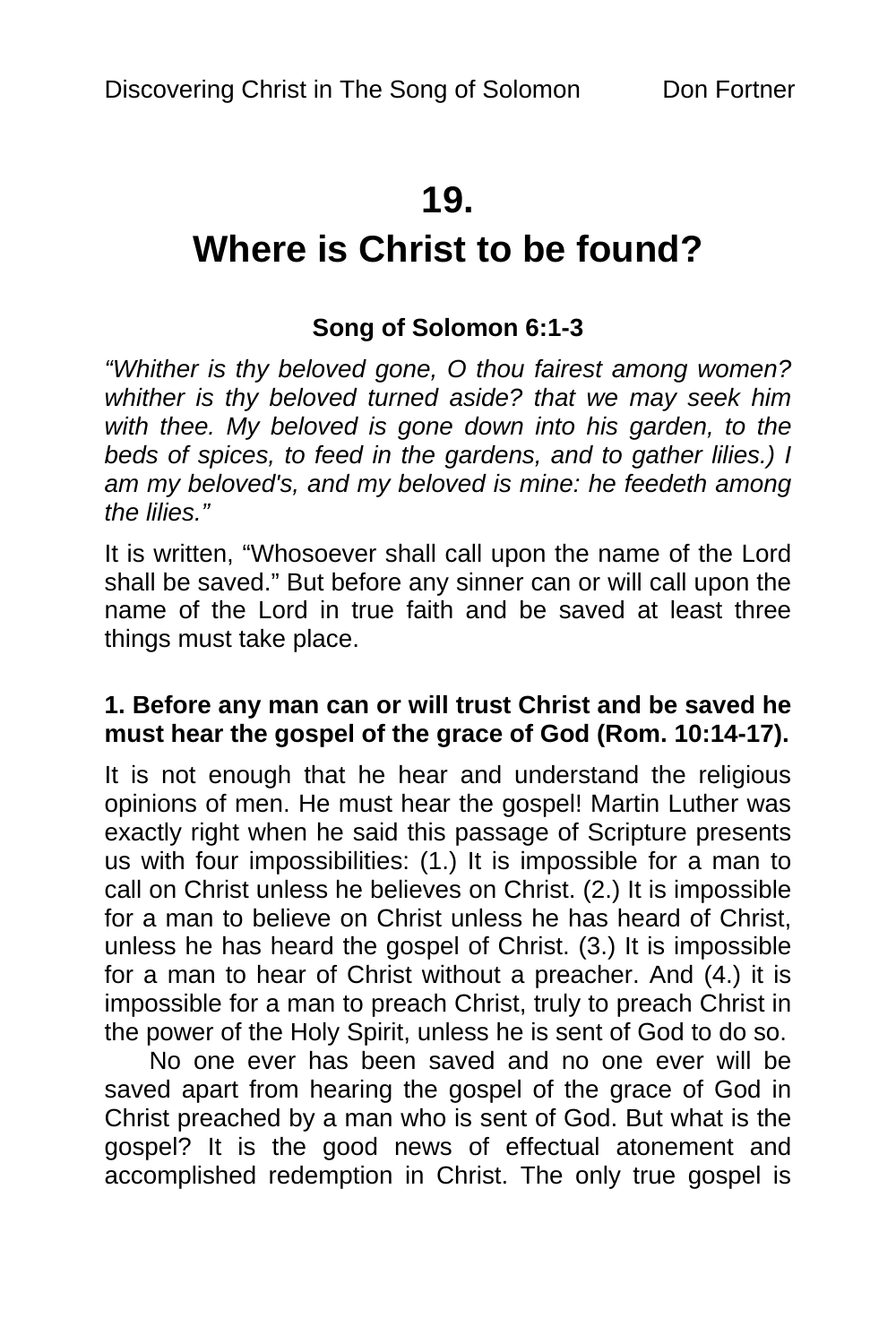that gospel which answers the question – "How can God be just and justify the ungodly?" There is but one gospel. And that gospel is the gospel of Christ's substitutionary, effectual redemption. The only way God can be both just and the Justifier of the ungodly, "a just God and a Savior" (Isa. 45:20), is by the substitutionary sacrifice of the Lord Jesus Christ, that sacrifice by which the Son of God fully satisfied all the claims of divine justice in the room and stead of his people.

#### **2. Before any person can or will believe on Christ and be saved he must be regenerated by the grace and power of God the Holy Spirit (Eph. 2:1-9).**

Faith, like all other graces is the gift of God. Faith is not the cause, but the result of the new birth. While we recognize that no man in the Bible is to be looked upon as having eternal life until he has faith in Christ, we also recognize that before any sinner can or will have true faith he must be given life by the sovereign power of God the Holy Spirit. Regeneration is a resurrection from the dead. It is a new creation of life. The new birth is an implanting of a new heart and a new nature. It is not the work of man, but the work of God (John 1:12-13).

#### **3. Before anyone can or will come to Christ, calling upon him in true faith, before any man can be saved the gospel of the grace and glory of God must be revealed in his heart (2 Cor. 4:6; Matt. 16:17).**

The only way any person can ever know and understand the gospel is if God himself reveals the gospel (John 3:3; 16:8- 11).

In the passage now before us, the daughters of Jerusalem had heard of Christ. Though he was revealed only under the types and shadows of the Old Testament, they had heard him well described by one who knew him and loved him. They heard of the excellency of his character. They heard of the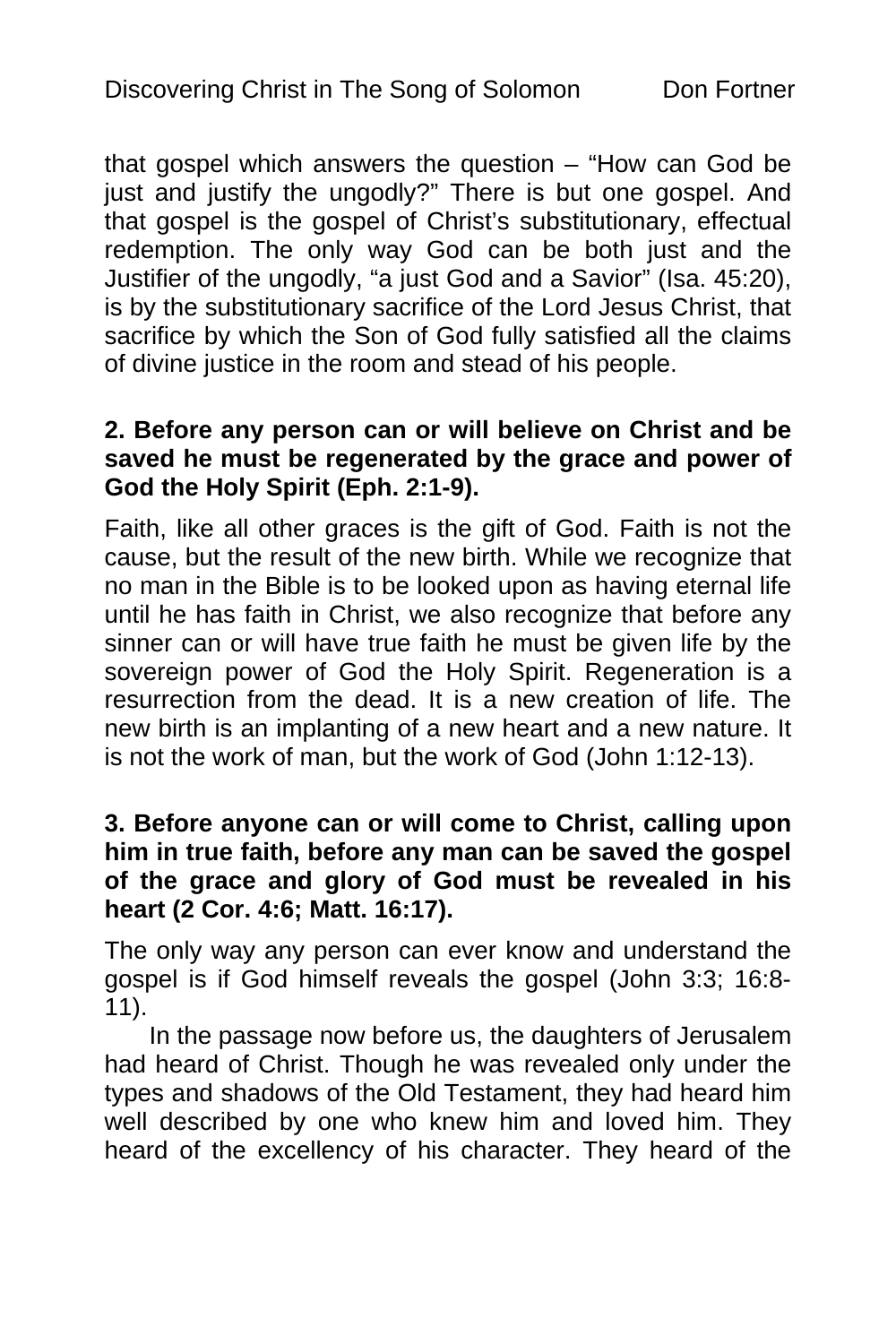efficacy of his work. They heard of the exceeding greatness of his love.

They had heard of Christ; and that which they heard created in their hearts a desire to know Christ for themselves. So we see these daughters of Jerusalem asking where they might find the Lord. "Whither is thy beloved gone, O thou fairest among women? Whither is thy beloved turned aside? That we may seek him with thee." Where is Christ to be found? That is the question I want to answer in this chapter. No question could be of greater importance to eternity bound sinners. This I know—"The Lord is good to them that wait for him, to the soul that seeketh him (Lam. 3:25). Are you seeking him? Those who seek the Lord feel their need of him. They seek him earnestly, with all their hearts. Those who truly seek the Lord shall find him (Jer. 29:13). And those who seek the Lord must seek him in the place where he is most likely to be found. If we would know Christ and worship him, we must seek him; and it is wise to seek him in the place where he is likely to be found.

#### **A very earnest question**

Here is a very earnest question. – "Whither is thy beloved gone, O thou fairest among women? whither is thy beloved turned aside? that we may seek him with thee" (Song 6:1). Here the daughters of Jerusalem, being anxious about their souls and anxious to know Christ, asked for help. They came to one who knew the Lord, and said, "Where can we find him?" They are like those Greeks who came to Philip, and said, "Sir, we would see Jesus." Really, the question is this. — Where can we find that Beloved One in whom sinners are accepted, justified, and forgiven? Where can we find that One who is so great and yet so gracious? Where can we find this Friend of sinners?

What inspired the daughters of Jerusalem to ask this question? They saw and recognized the blessedness of the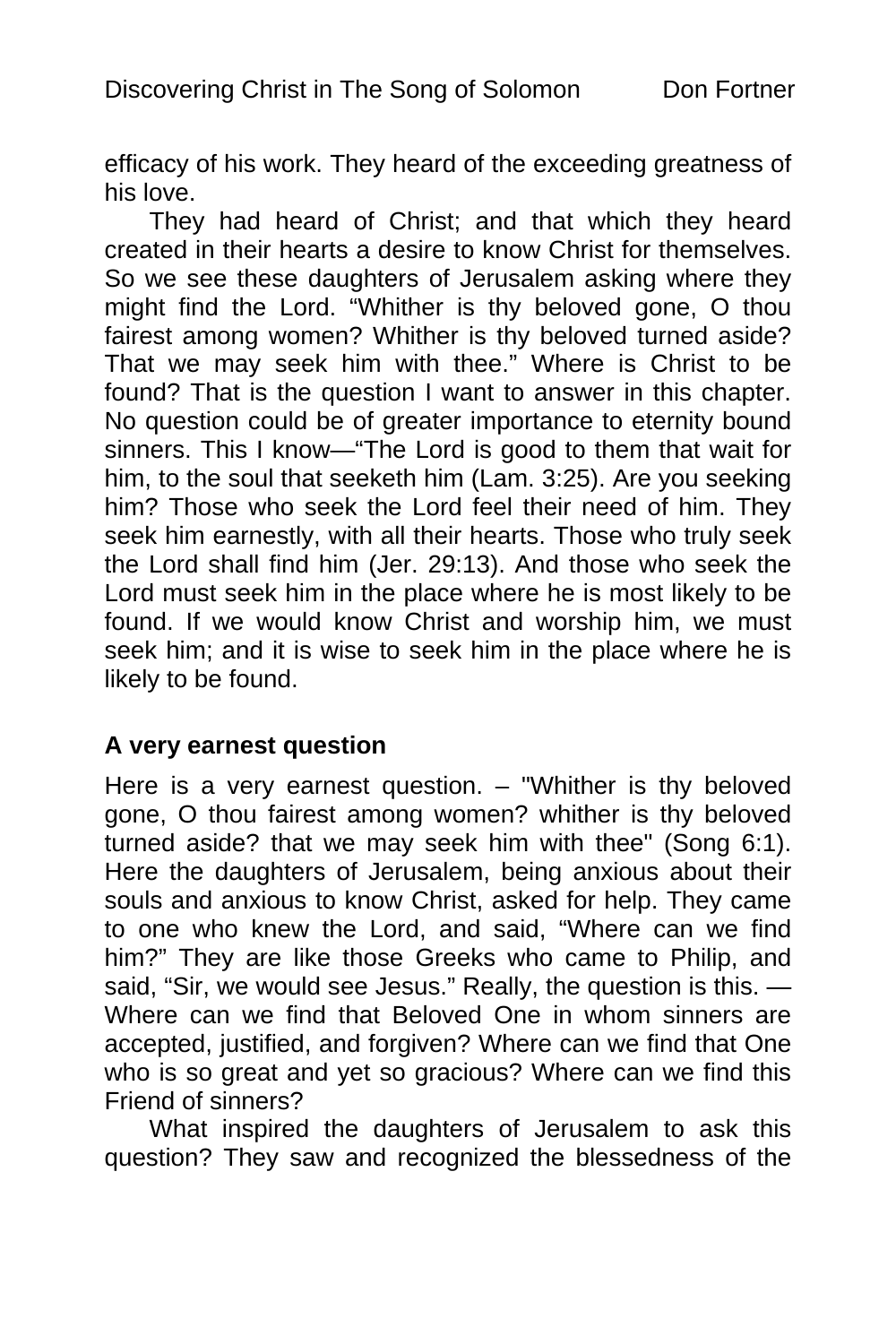Lord's people. They call the church of God the "fairest among women." They heard the faithful testimony of a believer about Christ. Though in this particular place, the Lord's church was much to be blamed; (Her sin and neglect were great. Her heart was greatly troubled.), yet she had born loving and faithful witness to Christ. It is as though she had said, "Though I do not now enjoy his presence and a sense of communion with him, I can speak of him. I can talk of my Beloved;" and she did. She plainly declared what she had seen and heard, tasted and experienced of the Savior's love and grace (1 John 1:1-3).

Truly, there is no better medicine for a despondent heart than to talk of Christ. There is no better cure for spiritually troubled believers than to talk of Christ. Believers may not always sense his presence, but we can always talk about him. And those who speak of him with love and faith will not be long kept from his fellowship. (See vv. 4-9).

Why did the daughters of Jerusalem ask this question? We are told plainly that they wanted Christ for themselves. -"That we may seek him with thee." Theirs was not an idle curiosity about religion. They wanted Christ. They were determined to find him. It is as though they said, "If there is such a God and Savior as this, we cannot rest until we find him. We must have him. Without him, we will surely perish! We are resolved, we are determined to have Christ.

Wealth and honor we disdain, earthly comforts all are vain; These can never satisfy, give us Christ, or else we die!"

## **A very confident answer**

In verse 2 the Lord's redeemed gives a very confident answer to the daughters of Jerusalem. —"My beloved is gone down into his garden, to the beds of spices, to feed in the gardens, and to gather lilies." Here the spouse, the church, the child of God was given yet another opportunity to speak of her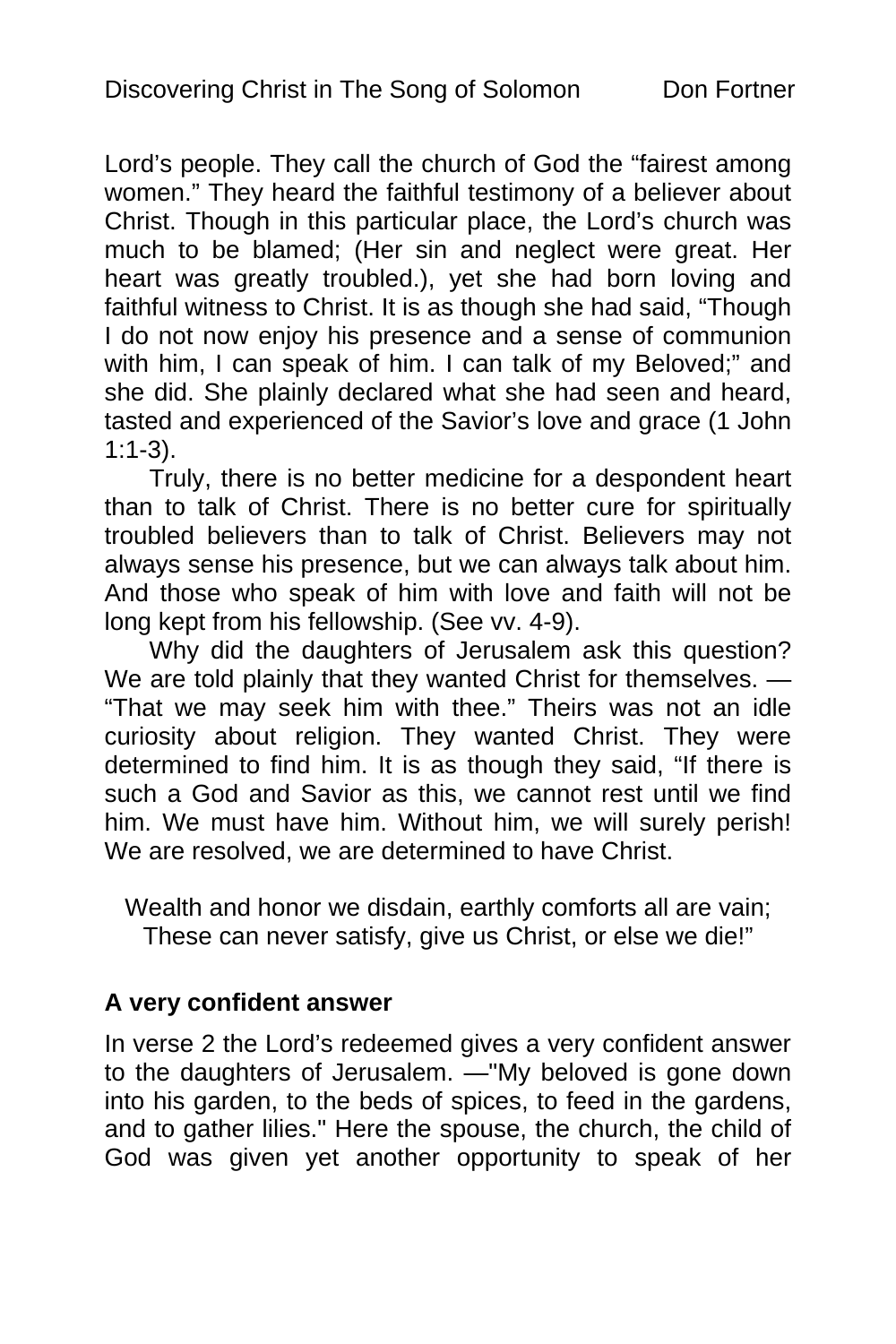Beloved. While she was pointing the daughters of Jerusalem to Christ, she was also ministering to her own heart. Though she had, for the time being, lost the sense of his presence by her own slothfulness, she now speaks very confidently. She says, "I know where he is. I know where the Lord reveals himself. I know where he is to be found." And then she shows them. —"My Beloved is gone down into his garden." Though this text speaks of Christ coming down to his garden to visit his people with grace and mercy, he has now gone up to heaven, the garden of God, where he sits upon the throne of universal dominion (Heb. 10:12).

Do any ask, "Where is Christ to be found?" The Lord Jesus Christ is to be found in the midst of his church and people. He had said, "I am come into my garden" (5:1). And now, the spouse seems to say, "How foolish I have been, fretting and worrying myself about where to find him, seeking him where he is not to be found. He told me where he is. He is in his garden!" His garden is the church considered as a whole. The beds of spices and the smaller gardens may refer to the many congregations of the Lord's people. The spices and the lilies may be taken to refer to individual believers.

The church is the Lord's garden. He bought it with his blood. He encloses it with his providence. He plants it by his grace. He protects it by his power. And he dwells there. Yes, the Lord Jesus Christ dwells in the midst of his people. He is always with his beloved (Matt. 18:20; 28:20; Phil. 4:5). The Son of God still walks in the midst of the seven golden candlesticks (Rev. 1:9-20).

If you are interested in your immortal soul, if you seek the Lord, you must not neglect the public assembly of his people to worship him and hear his Word. More often than not, when the Lord intends to save one of his sheep, he causes that sheep to gather with his people in the house of worship. What is the Lord doing in his garden?

There, in the assembly of his saints, he feeds his flock by the ministry of the Word. He has chosen pastors according to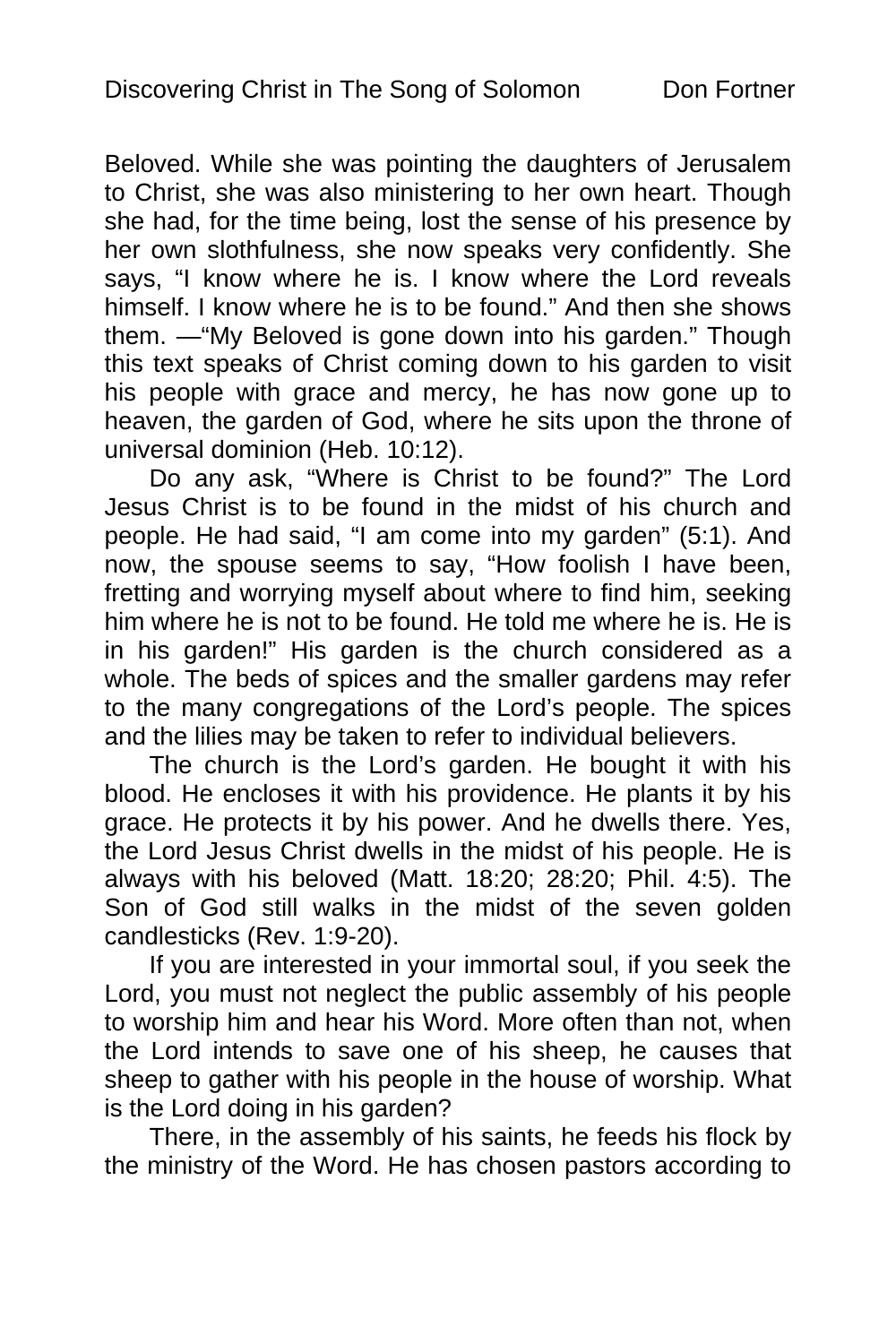his own heart, who feed his sheep with knowledge and understanding (Jer. 3:15; Acts 20:28; John 21:15-17; Eph. 4:8-16).

He also feeds himself in his garden. That is to say, he gathers the products of his own grace in his people and finds satisfaction and pleasure in the fruit of his own labor. "The Lord taketh pleasure in those that fear him." Matthew Henry said, "He has many gardens, many particular churches of different sizes and shapes; but while they are his, he feeds in them all, manifests himself among them, and is well-pleased with them."

The Lord Jesus gathers lilies in his garden, lilies with which he is pleased to entertain and adorn himself. Of course, these lilies are his own people, the flowers of his grace and mercy. There was a great gathering of his lilies, his elect people, by his death upon the cross (Eph. 2:4-6; John 11:51- 52). Today, by the grace and power of the Holy Spirit, through the ministry of the gospel, Christ is still gathering his lilies. He gathers his lilies from his garden when he calls them up to glory. Soon he is coming to gather all of his lilies (1 Thess. 4:13-18). One of the old writers said, "He picks the lilies one by one, and gathers them to himself. And there will be a general harvest of them in the great day, when he will send forth his angels, to gather all his lilies, that he may be forever glorified and admired in them."

#### **A very comforting assurance**

In verse three, the church, the bride of Christ speaks a word of very comforting assurance to her own heart.—"I am my beloved's, and my beloved is mine: he feedeth among the lilies." Though the Lord has withdrawn from her the sense and manifestation of his presence, she was comforted by faith in his Word. She was assured of her relationship with him, because she knew it depended not upon her faithfulness but his faithfulness. She says, "I am my Beloved's; and my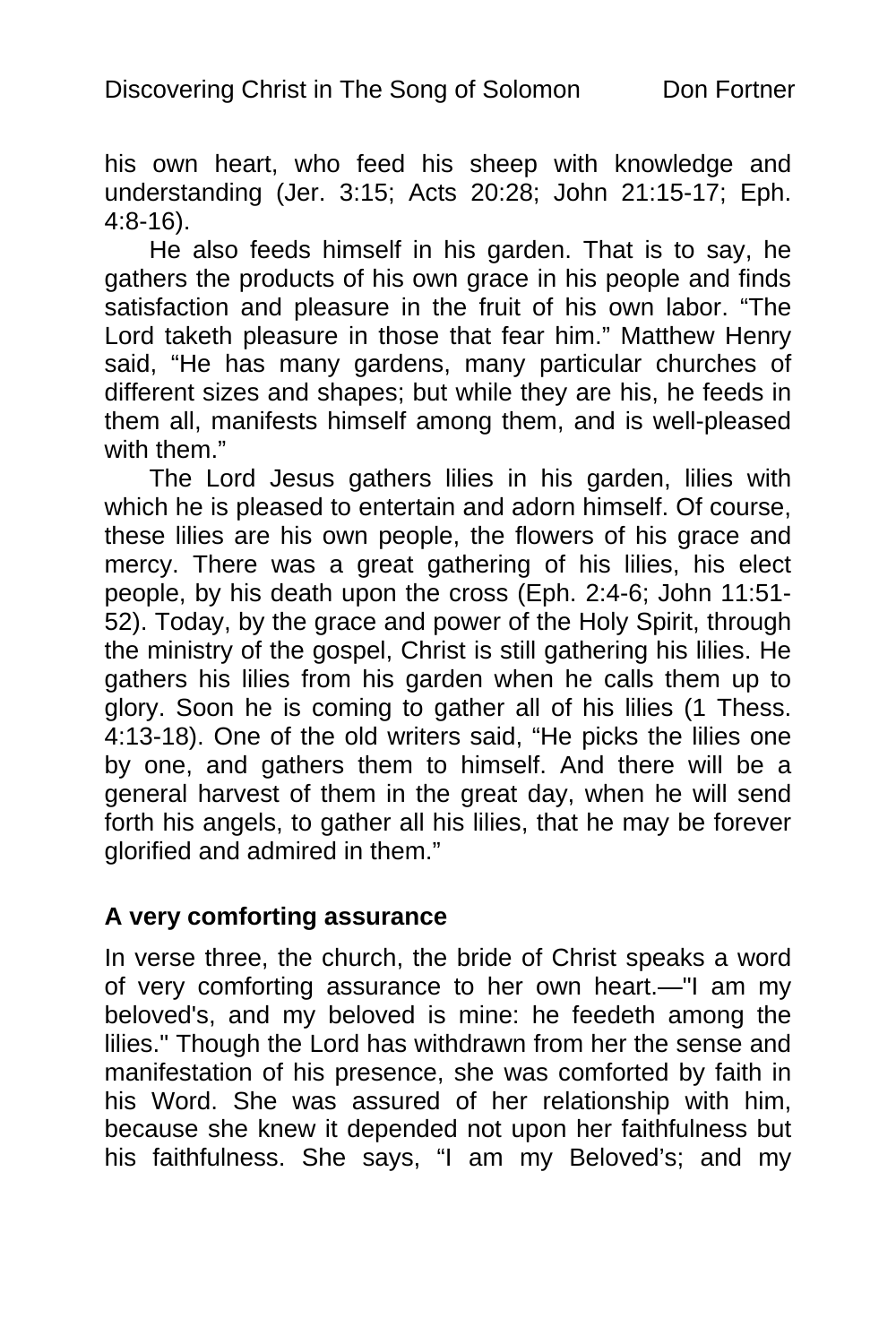Beloved is mine: He feedeth among the lilies." In spite of her own sin, negligence, and unbelief, she expresses three things about which she was sure. From these she draws great comfort.

First, she says, "I am my Beloved's." She had acted shamefully toward him. Therefore, in love he chastened her for a while. But she knew that her standing was not upon her works, but upon his works. Her acceptance was not by works, but by grace. Therefore, she takes a fresh hold upon that firm and everlasting covenant, which stands unbroken in spite of our many sins (Ps. 89:30-35).

She says, "I am," even now, "My Beloved's." Let every believer look upon Christ with such confident faith, knowing our own sin and corruption, and declare, "I am my Beloved's by an eternal gift, by a loving election, by a special redemption, and by a distinguishing grace. Yes, I am his! Nothing that I have done or ever shall do can change that fact." What comfort there is in such an assurance!

Second, she declares, "my Beloved is mine!" This is even better. Since Christ is mine, I neither want nor need anything else. He is all I need. Here is the glory and beauty of faith. It believes Christ, even when he is not seen and his presence is not felt. Child of God, your salvation depends not upon feeling or experience, but upon Christ! He is yours, because the Father gave him to you. He is yours, because he swore that he would be. He said, "I will be for thee." He is yours, because he revealed himself to you. He is yours, because you trust him, because he gives you faith to trust him.

Third, she says, "He feedeth among the lilies." She seems to be saying, "I know that Christ is mine and that I am his. And I know that he feeds among the lilies. He meets with his people in his garden, talks with them, and communes with them, and reveals himself to them. Therefore, I know if I am in his garden when he comes among his lilies, I will meet with him again."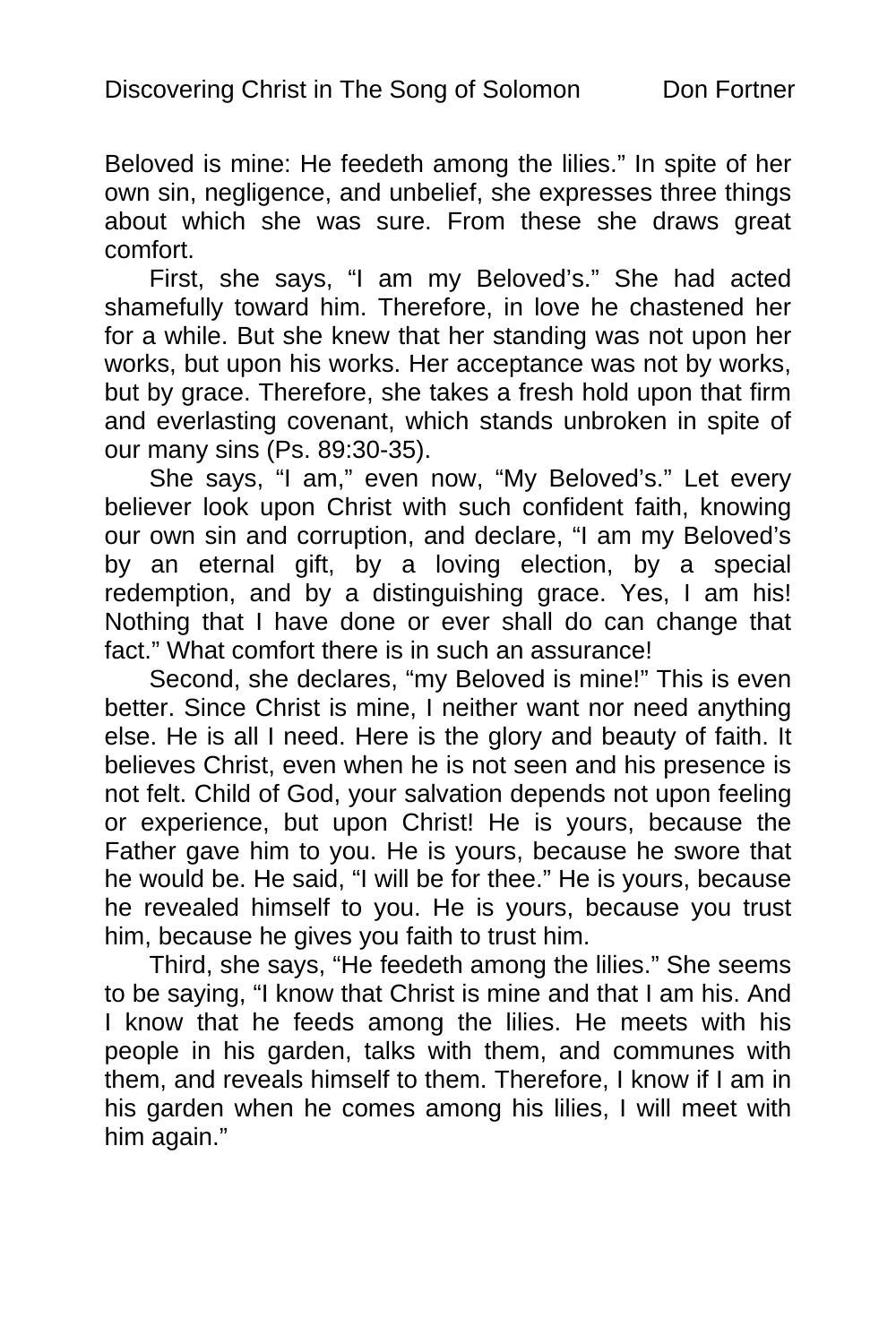Let us ever rest confidently upon our great Savior's covenant faithfulness (2 Sam. 23:5). And let us ever cherish the privilege of gathering with his saints in his garden, where he still "feedeth among the lilies" (Heb. 10:25).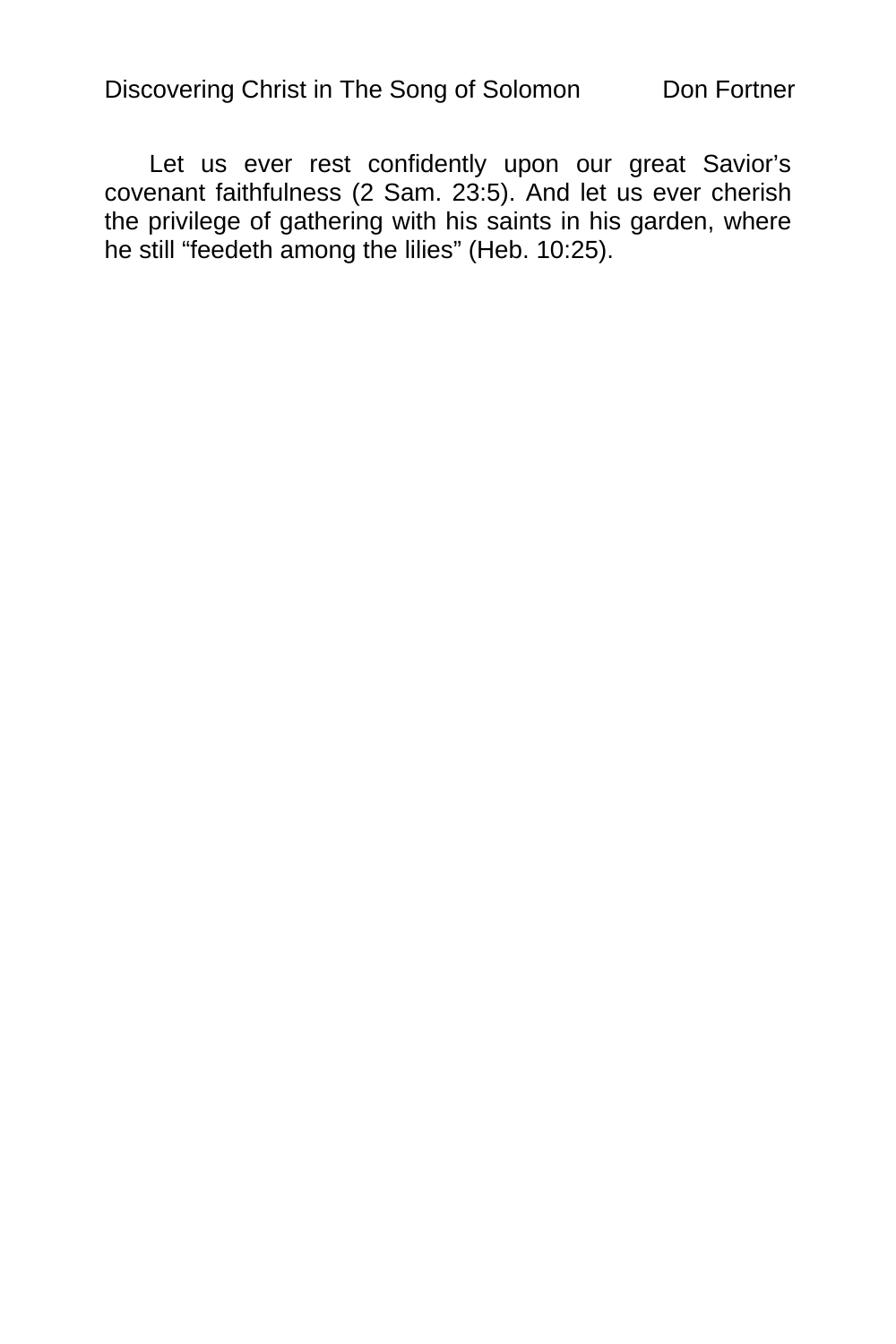# **20.**

# **Five pictures of the church**

## **Song of Solomon 6:4-10**

*"Thou art beautiful, O my love, as Tirzah, comely as Jerusalem, terrible as an army with banners. Turn away thine eyes from me, for they have overcome me: thy hair is as a flock of goats that appear from Gilead. Thy teeth are as a flock of sheep which go up from the washing, whereof every one beareth twins, and there is not one barren among them.) As a piece of a pomegranate are thy temples within thy locks. There are threescore queens, and fourscore concubines, and virgins without number. My dove, my undefiled is but one; she is the only one of her mother, she is the choice one of her that bare her. The daughters saw her, and blessed her; yea, the queens and the concubines, and they praised her. Who is she that looketh forth as the morning, fair as the moon, clear as the sun, and terrible as an army with banners?"* 

In these verses our Lord Jesus describes his church as he sees it, and as it truly is. When I use this term, "the church," I mean the people of God, not a physical building, not a religious denomination, not even a local assembly, but the whole company of God's elect, in heaven and in earth, all who have been saved, are saved, and shall yet be saved by the grace of God.

Using this term, "the church," in this way, I am using it in the way Paul did when he said, "Christ loved the church and gave himself for it" (Eph. 5:25). It is the church universal Paul speaks of when he says that Christ has been made "the Head over all things to the church" (Eph. 1:22). This is "the church of God which he hath purchased with his own blood" (Acts 20:28). It is the church universal our Lord Jesus Christ spoke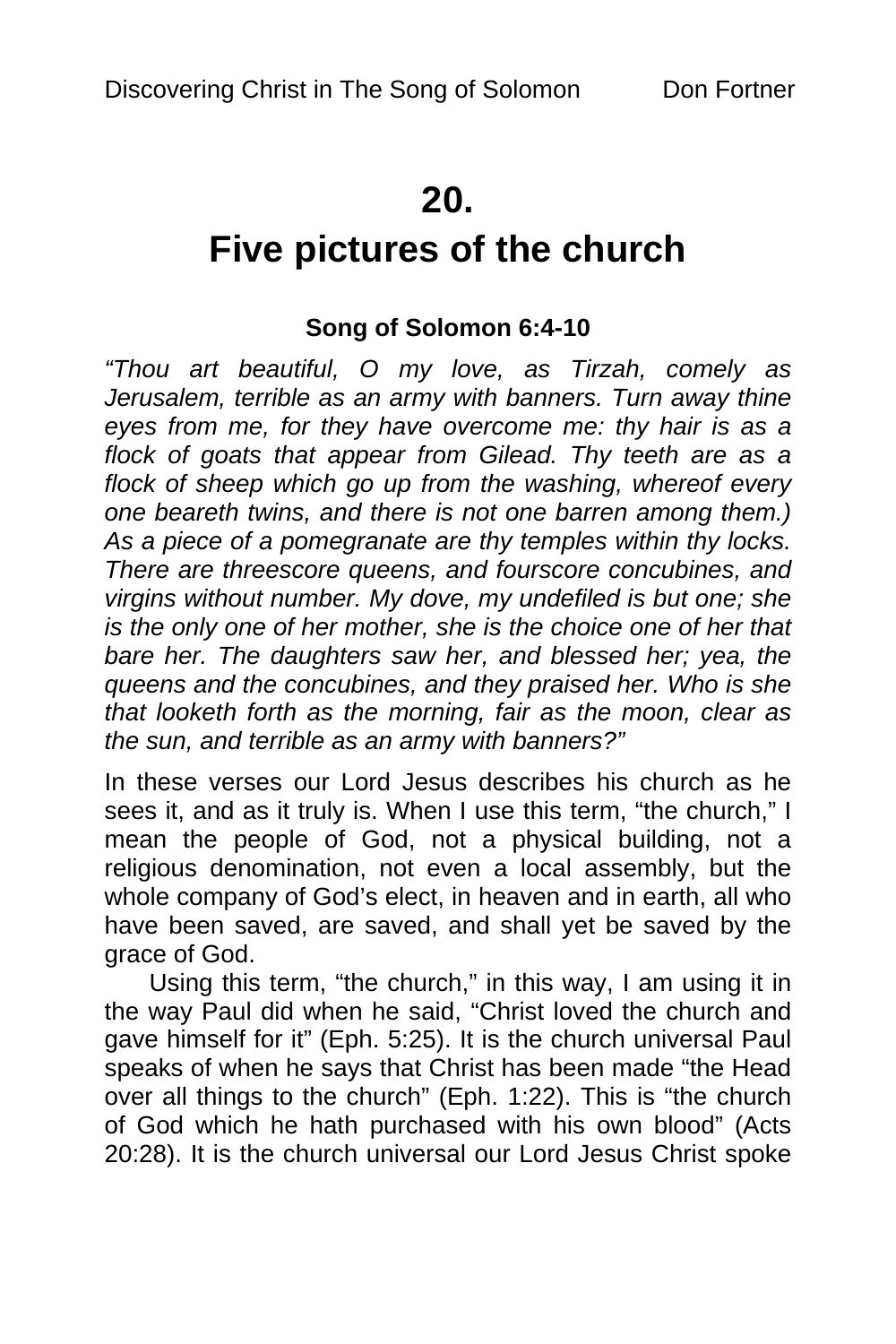of when he said, "Upon this Rock I will build my church; and the gates of hell shall not prevail against it" (Matt. 16:18).

I stress this because many fail to understand that God's church is one, that the body and bride of Christ is one, and that our Lord's one body and church is made up of all his elect. All of God's true people, considered as one, make up the church, the universal body and bride of Christ. All of God's elect, all true believers of every age and every place make up the church of Christ.

> "Elect from every nation, Yet one o'er all the earth: Her charter of salvation, One Lord, one faith, one birth."

The church did not begin with Paul, it did not begin with Peter, and it did not begin with John the Baptist. The church did not begin at Pentecost, or at Calvary. The church of our Lord Jesus Christ began with Adam. The earliest worshippers in the church of our Lord were Adam and Eve, and their Son, Abel. And the church of Christ will be complete when the last of God's elect has been regenerated and united to Christ by faith. When the last sheep has been brought into the fold, the fold will be complete, and the Shepherd will be satisfied.

See that you understand what I am saying. The church is the body and bride of Christ; and all who are in Christ are in the church. All who were chosen in Christ are in the church. All who were redeemed in Christ are in the church. All who were justified in Christ are in the church. All who are regenerated in Christ are in the church. All who are preserved in Christ are in the church. All who shall be raised with Christ are in the church. If you and I are in Christ we are in that church which is his body. If we are saved by the grace of God we are members of the Lord's church; and we are members in good standing.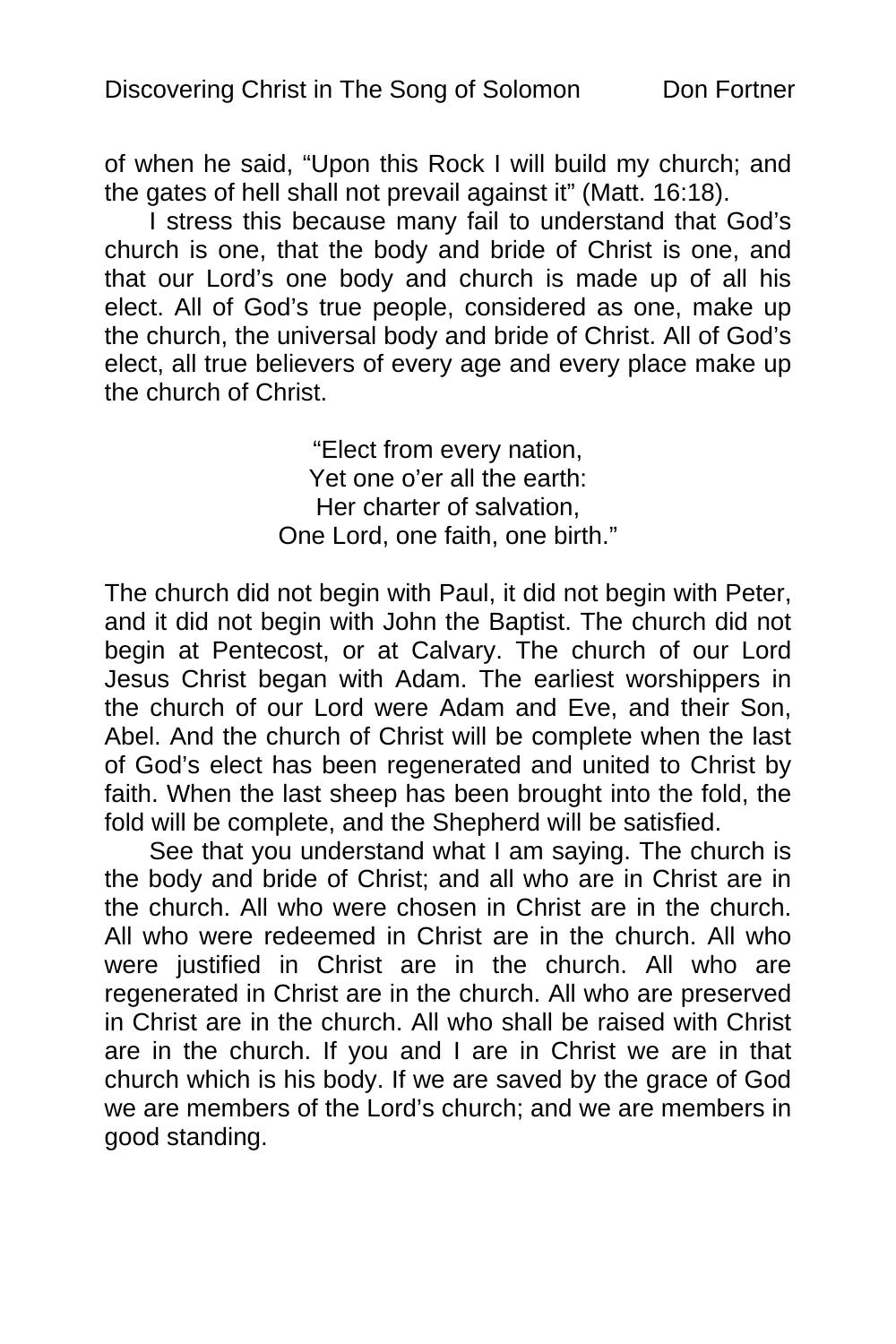Our heavenly Bridegroom, the Lord Jesus Christ gives us five pictures of the church. He describes the church as he sees it. He tells us what his church truly is. And what our Lord here says of the church collectively is true of all believers individually.

Because of her sinful neglect, the Lord had temporarily withdrawn from his church the sense of his manifest presence (5:2-6). Though she did not have the comforting sense of his presence, she cherished him in her heart and held him by faith (5:9-6:3). She was in great sorrow, because of the Lord's absence. But she never ceased to love him. And she never ceased to believe him. She rested her soul upon Christ alone, not upon her own feelings and experiences (6:3). Being confident of his love, mercy, grace, and faithfulness, she sings, even in her low condition, "I am my beloved's, and my beloved is mine: he feedeth among the lilies." In this passage, our Lord graciously reveals himself again to his church to comfort and assure her again of his mercy, love, and grace. Here he graciously assures us of his love for us, and our acceptance with him by giving us five pictures of his church as he sees us.

#### **An army**

First, the church of Christ is an army in this world. —"Thou art beautiful, O my love, as Tirzah, comely as Jerusalem, terrible as an army with banners" (v. 4).

"Tirzah" was a city in the tribe of Manasseh. It means "pleasant and acceptable." "Jerusalem" is the city of God. It is symbolically a type of the church (Gal. 4:26; Heb. 12:22). Believers in this world are soldiers enlisted in an army (Eph. 6:10-20). We are soldiers in the territory of a hostile enemy. Our banner is the glorious gospel of Christ, Christ crucified, Christ himself (Isa. 11:12).

Christ, our Mighty Captain, has given us our marching orders (Matt. 28:18-20). It is our responsibility to march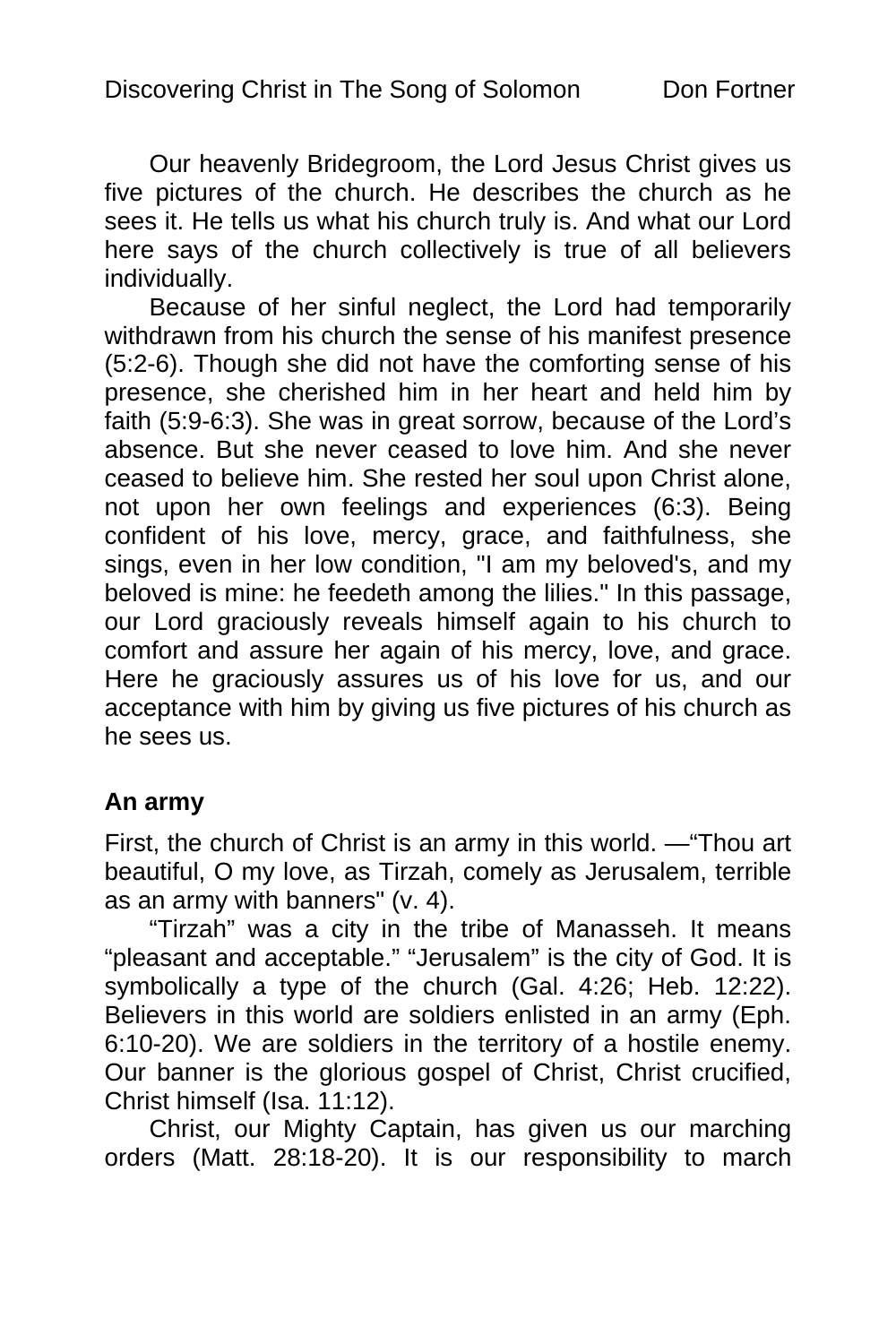against the very gates of hell, conquering the world for our King by the gospel. It is our responsibility to stand firm in defense of the gospel. Our triumph and ultimate victory is sure (Matt. 16:18).

#### **Object of love**

Second, the church is the object of Christ's love. —"Turn away thine eyes from me, for they have overcome me: thy hair is as a flock of goats that appear from Gilead" (v. 5).

Here our Lord assures his troubled and afflicted people that they are the objects of his love. His love toward us has not changed. Though he does, at times, withdraw from us his manifest presence, he never ceases to love us (Isa. 54:7-10). The love of God for his people is without cause, without beginning, without change, and without end.

> "Every human tie may perish; Friend to friend unfaithful prove; Mothers cease their own to cherish; Heaven and earth at last remove; But no changes attend Jehovah's love.

Zion's Friend in nothing alters, Though all others may and do; His is love that never falters, Always to its object true. Happy Zion! Crowned with mercies ever new."

Here is a strange expression of love—"Turn away thine eyes from me, for they have overcome me." Our Savior uses the expressions of a passionate lover to express the tenderness of a compassionate Redeemer. With these words, our Savior seems to say, I cannot resist those eyes that look to me. I will forgive and forget all that is past. The Lord of Glory is overcome by his people when they look unto him!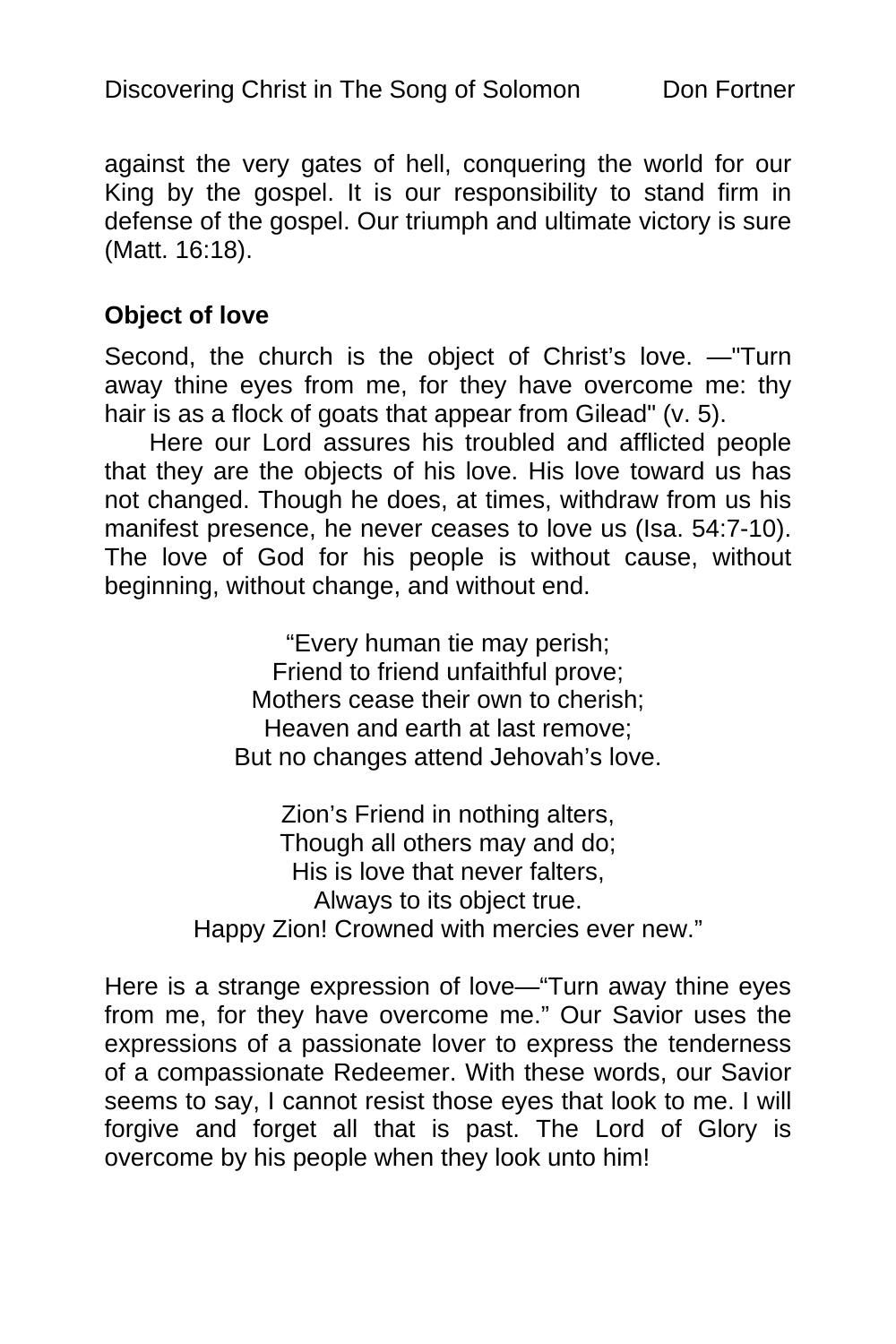We look to him with sorrowful eyes in repentance. We look to him with hopeful eyes in faith. We look to him with sincere eyes in love. And he is overcome! He cannot resist the look of faith! Child of God, even when the Lord hides his face keep on looking to him. The eyes of repentance, love, and faith will soon prevail. He so loves us that he is willing to be overcome by us!

#### **Perfect**

Third, the church is perfect in the eyes of Christ. — "Thy teeth are as a flock of sheep which go up from the washing, whereof every one beareth twins, and there is not one barren among them. As a piece of a pomegranate are thy temples within thy locks" (vv. 6-7).

Here our Lord repeats almost word for word the description he had given of his bride's beauty and perfection earlier (4:1-3), before the sad decline described in chapter five. He is saying, "Nothing has changed between us." What grace! We are accepted in the Beloved. Our shameful sin, ingratitude, coldness of heart, unfaithfulness, and unbelief will never cause us to be any the less accepted. All our beauty, all our perfection, all our holiness is in him. Nothing can change that. In Christ we are redeemed. In Christ we are righteous. In Christ we are accepted—always accepted—unconditionally accepted. In Christ we are forgiven. The forgiveness of sin in Christ is free, full, final, and forever! The Lord will never impute sin to his people (Ps. 32:1-2; Rom. 4:8). We are forgiven!

#### **One body**

Fourth, the church is one body in Christ—"There are threescore queens, and fourscore concubines, and virgins without number. My dove, my undefiled is but one; she is the only one of her mother, she is the choice one of her that bare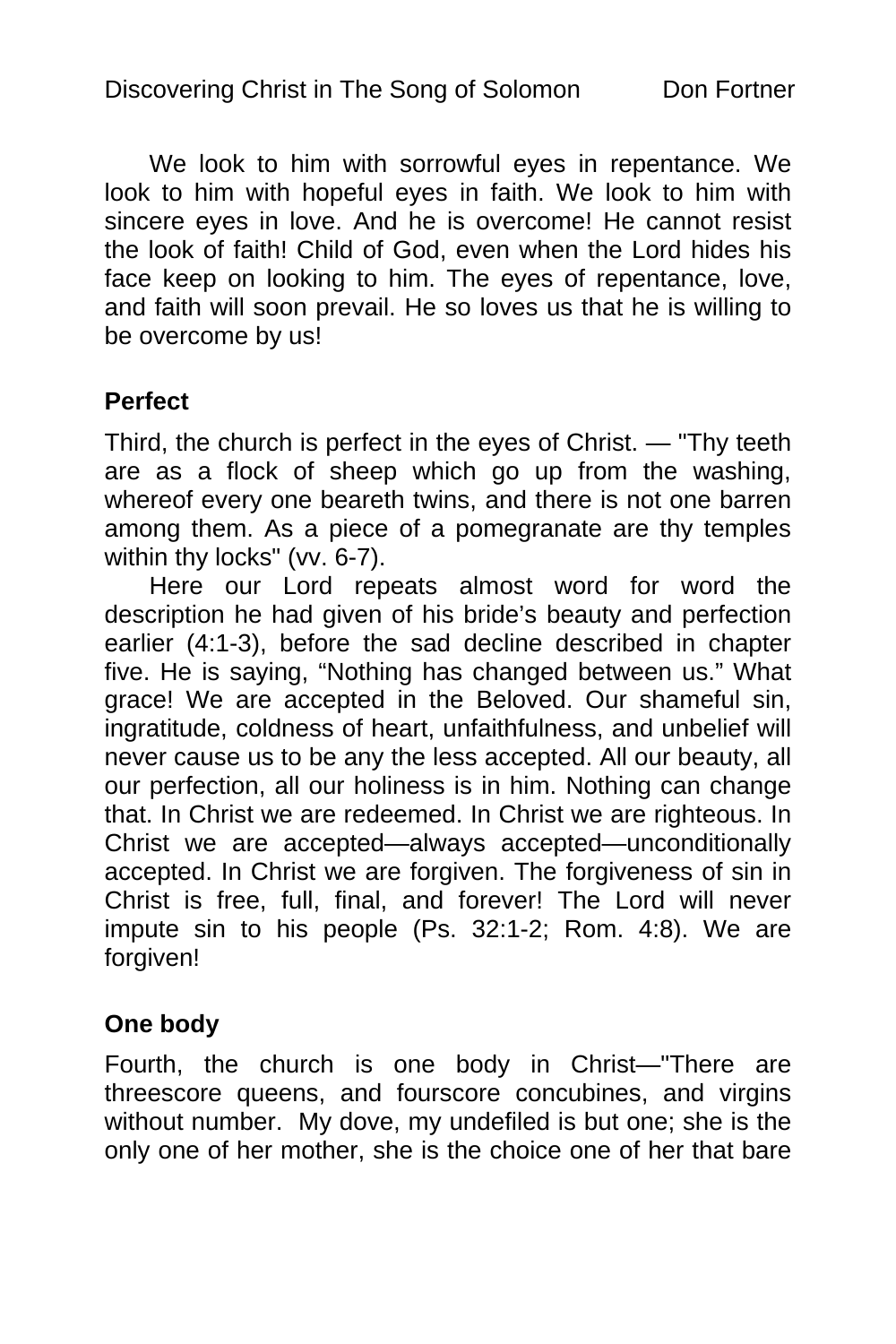her. The daughters saw her, and blessed her; yea, the queens and the concubines, and they praised her" (vv. 8-9)

Other kings have queens, their wives and concubines, and mistresses, and virgins, and maidens. But Christ our King makes all of his people one. In the kingdom of grace there is no such thing as rank, and class, and position. The people of God are one (Col. 3:11; 1 Cor. 12:12-27). We all have the same Father. We all have the same Elder Brother. We all have the same indwelling Spirit. We all have the same eternal inheritance. Let us, therefore, live as one body in Christ (Eph. 4:1-6). Let us strive together as one body to glorify the Lord our God.

#### **The light of the world**

Fifth, the church of Christ is the light of the world. —"Who is she that looketh forth as the morning, fair as the moon, clear as the sun, and terrible as an army with banners?" (v. 10).

The church of God shines as the light of the sun in this world, giving forth light to them that sit in darkness (Matt. 5:14). In its beginning the church was like the rising of the morning sun, the dawning of light. At its best in this world, the church is like the moon at night, reflecting the light of the Sun of Righteousness. When we are complete in the kingdom of glory, we shall shine forth as the sun (Matt. 13:43). In that day, we shall be clothed with the Sun, with Christ the Sun of Righteousness, and like him we shall display the eternal glory of God (Rev. 12:1; Isa. 30:26).

All of these pictures were given that we might rest in his love. Why shouldn't we? He does. —"The LORD hath taken away thy judgments, he hath cast out thine enemy: the king of Israel, even the LORD, is in the midst of thee: thou shalt not see evil any more. In that day it shall be said to Jerusalem, Fear thou not: and to Zion, Let not thine hands be slack. The LORD thy God in the midst of thee is mighty; he will save, he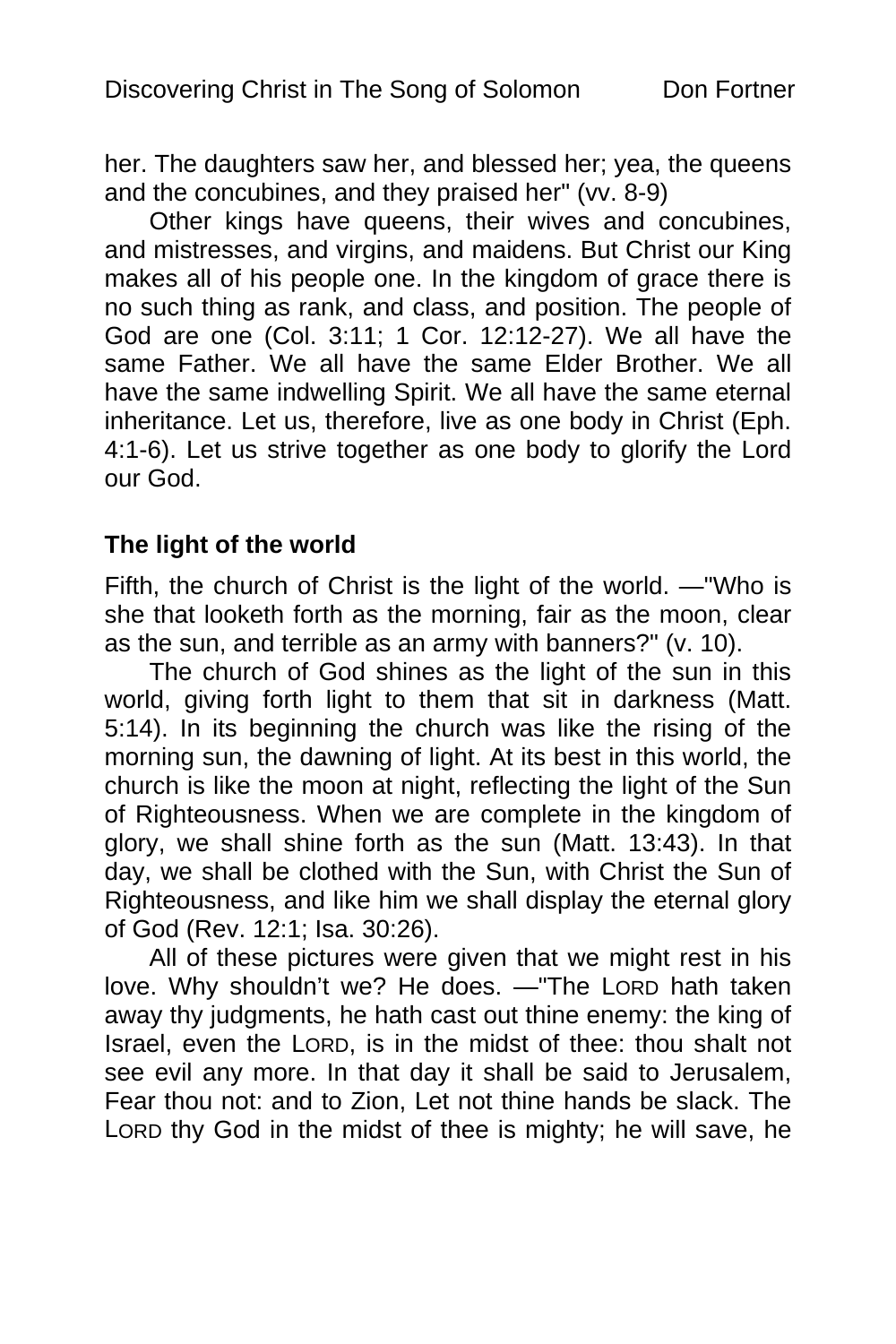will rejoice over thee with joy; he will rest in his love, he will joy over thee with singing" (Zeph. 3:15-17).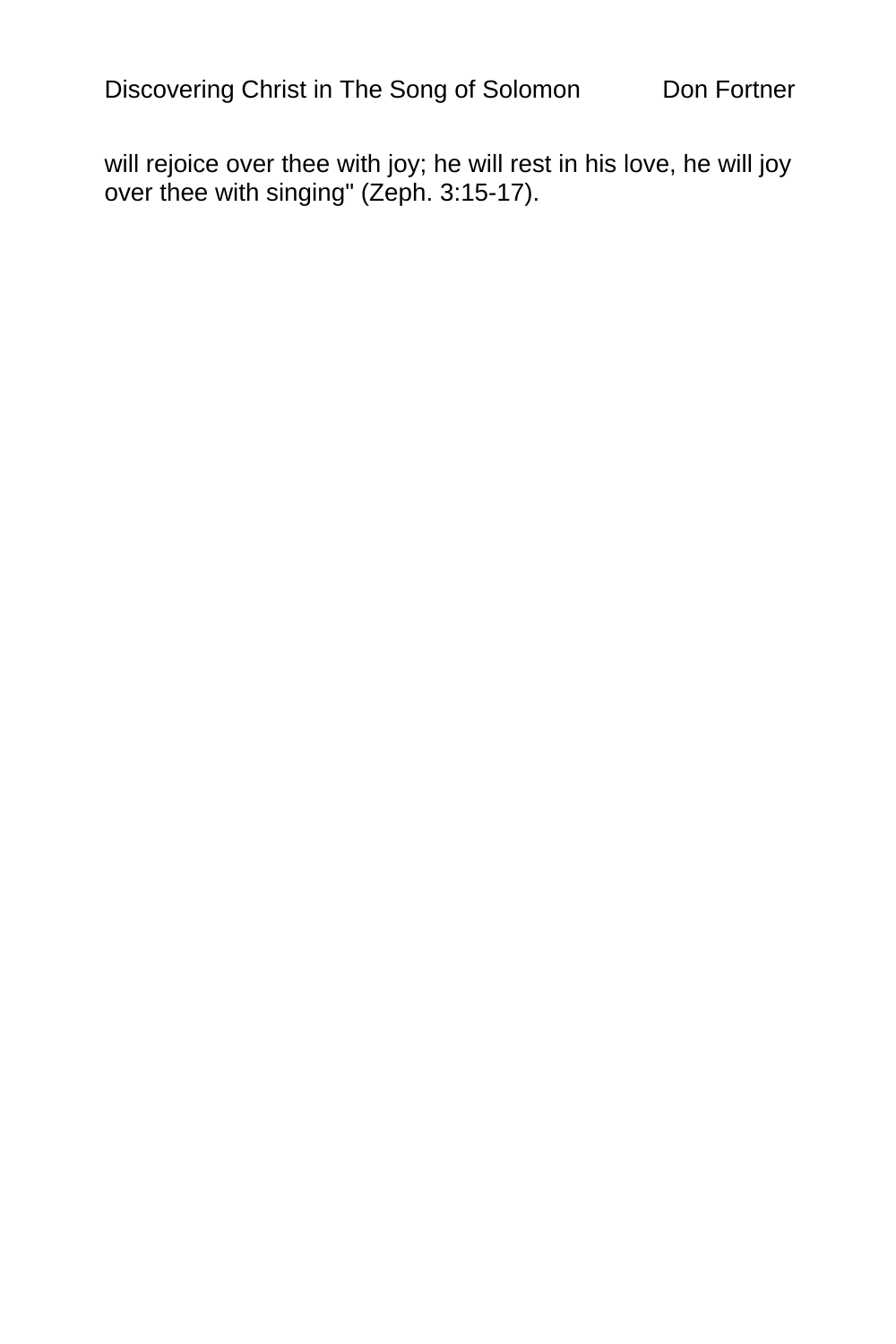# **21.**

# **Inward conflicts**

## **Song of Solomon 6:11-13**

*"I went down into the garden of nuts to see the fruits of the valley, and to see whether the vine flourished, and the pomegranates budded. Or ever I was aware, my soul made me like the chariots of Amminadib. Return, return, O Shulamite; return, return, that we may look upon thee. What will ye see in the Shulamite? As it were the company of two armies."* 

In these verses our Lord speaks to his church, not in her time of doubt and despair while she was seeking him, but he speaks here to his church in her very best condition. She had just begun to again enjoy his blessed fellowship. Christ has now returned to his spouse. The breach she had made by her neglect, he had healed by his grace. There was now a sweet renewing of love and fellowship.

#### **Christ speaks**

In verse 11 our Lord speaks to his beloved church and says, "Though I had withdrawn myself from you and gave you no comfort for a while, even then I had my eye upon you, even then I was watching over my garden with tenderness, love, and care. Though you did not see me, I saw you. I will never forsake the apple of my eye or the work of my hands."

In verse 12 our Savior tells us how that he was overcome by our broken, aching hearts and how anxiously he returned to his people who cried after him. It is as though he said, "I could hide my face no longer. My love for you compelled me, with irresistible force, to return to you. Almost before I knew it,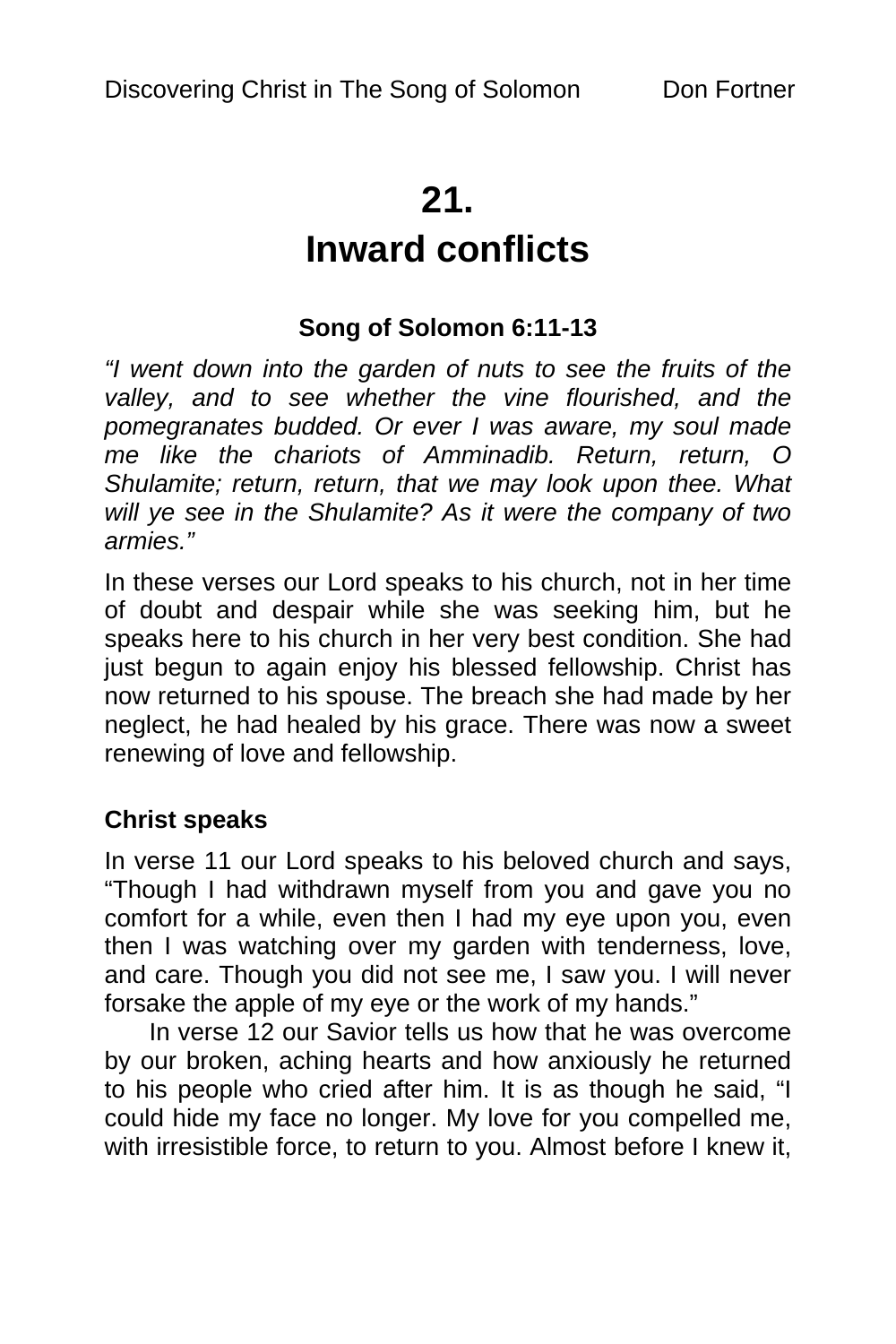'my soul set me on the chariots of my willing people'" (Marginal translation).

Joseph hid himself from his brethren, because of their evil actions, to chastise them. But he could no longer refrain himself. His loving heart broken, he burst into tears, and said, "I am Joseph" (Gen. 45:1, 3). So our Savior cannot and will not forever hide his face from the objects of his love (Isa.54:7- 10).

We ought to be a willing people, seeking Christ always in love, faith, and hope. These will be like chariots to bring him to us. If we continue seeking the Lord, he will return to us in due time. "No chariots sent for Christ shall return empty" (Matthew Henry). Our Lord will return to us, because of his own grace, love, mercy, and faithfulness. We can do nothing to win his favor. He is gracious, because he will be gracious. He loves us, because he will love us. He returns to us, because he will return to us. He is faithful!

In verse 13, the Lord Jesus, having returned to his beloved church, courts her, wooing her heart, and invites her to return to him. "Return, return, O Shulamite; return, return, that we may look upon thee." Solomon chose his bride and espoused her to himself, giving her his name. "Shulamite" should be translated "Solyma". The Hebrew word is the feminine of the name "Solomon." The Lord Jesus Christ has made us so thoroughly one with himself that he has given us his name. He is our Solomon, and we are his Solyma. (Compare Jeremiah 23:6 and 33:16). All that our Lord Jesus Christ is, he has made us to be by divine imputation.

This name "Shulamite" or "Solyma" means "Perfection." Believers are perfect in Christ. We are complete in him. Being washed in his blood, we are spotless. Being robed in his righteousness, we are glorious, holy, and pure.

This name "Shulamite" or "Solyma" also means "Peace." "Therefore, being justified, by faith we have peace with God through Jesus Christ our Lord." We are no longer at enmity with God. Our consciences no longer accuse us. Peace has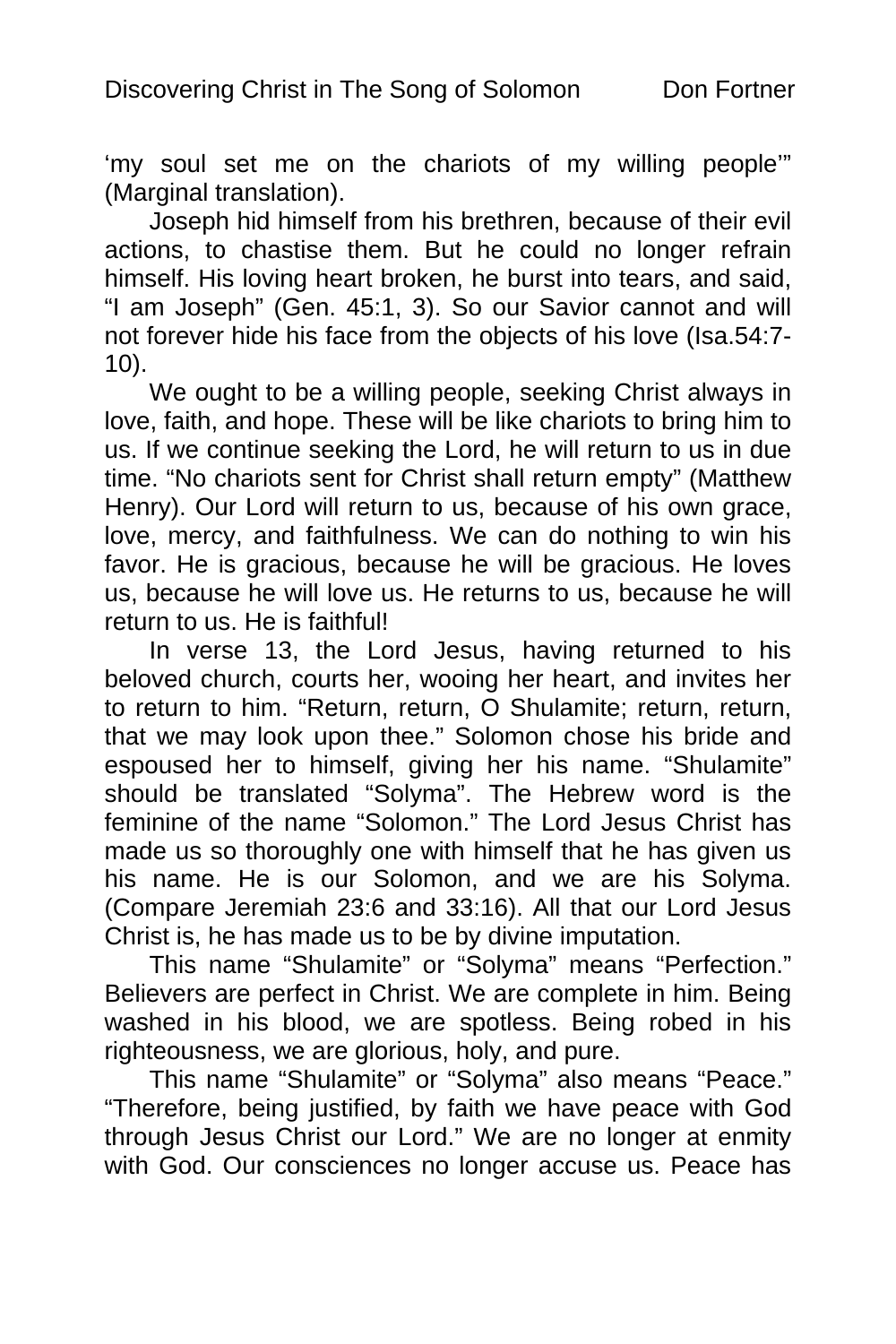been made for us with God. The warfare is ended. God's sword has been sheathed in our Savior's heart. Justice no longer cries against us, but for us.

Our Lord graciously calls for us to return unto him. Four times he says, "Return, return, O Solyma, return, return." How willing our all-glorious Christ is to have us in his fellowship and communion! He says—Return to me. Return to your first simple faith. Return to your first tender love. Return to the place where we first met, the cross.

Now catch the Master's next loving words. Our Lord says to his beloved, he says to you and me, "Return, return, that we may look upon thee." He seems to say, "You have not been with me much alone lately. You have neglected reading my Word and hearing it. I have seldom heard your voice, or seen your face. Return, return unto me, that we (God the Father, God the Son, and God the Holy Spirit) may look upon you. If you return, we will look upon you again. I will show you my face again. We will look upon you in love. We will look upon you in forgiveness. We will look upon you in kindness. We will look upon you in pleasantness and satisfaction."

#### **The bride speaks**

But then, in the second part of verse 13, we hear the bride, the church, the people of God speaking. Being convinced of her own sin, being full of shame, she confesses her frustration with herself. She thinks that there is no beauty in her, nothing in her that he could want to see. "What will ye see in Solyma? As it were the company of two armies." She is saying, "There is nothing in me but conflict and confusion. In my heart two armies are at war. If you look upon me, you will see a raging battle, good fighting evil, light contending with darkness. I am not worth looking upon. I am a house divided against itself."

This is a true and accurate description of the people of God. All of God's elect experience constant warfare within, constant conflict between the flesh and the Spirit, so long as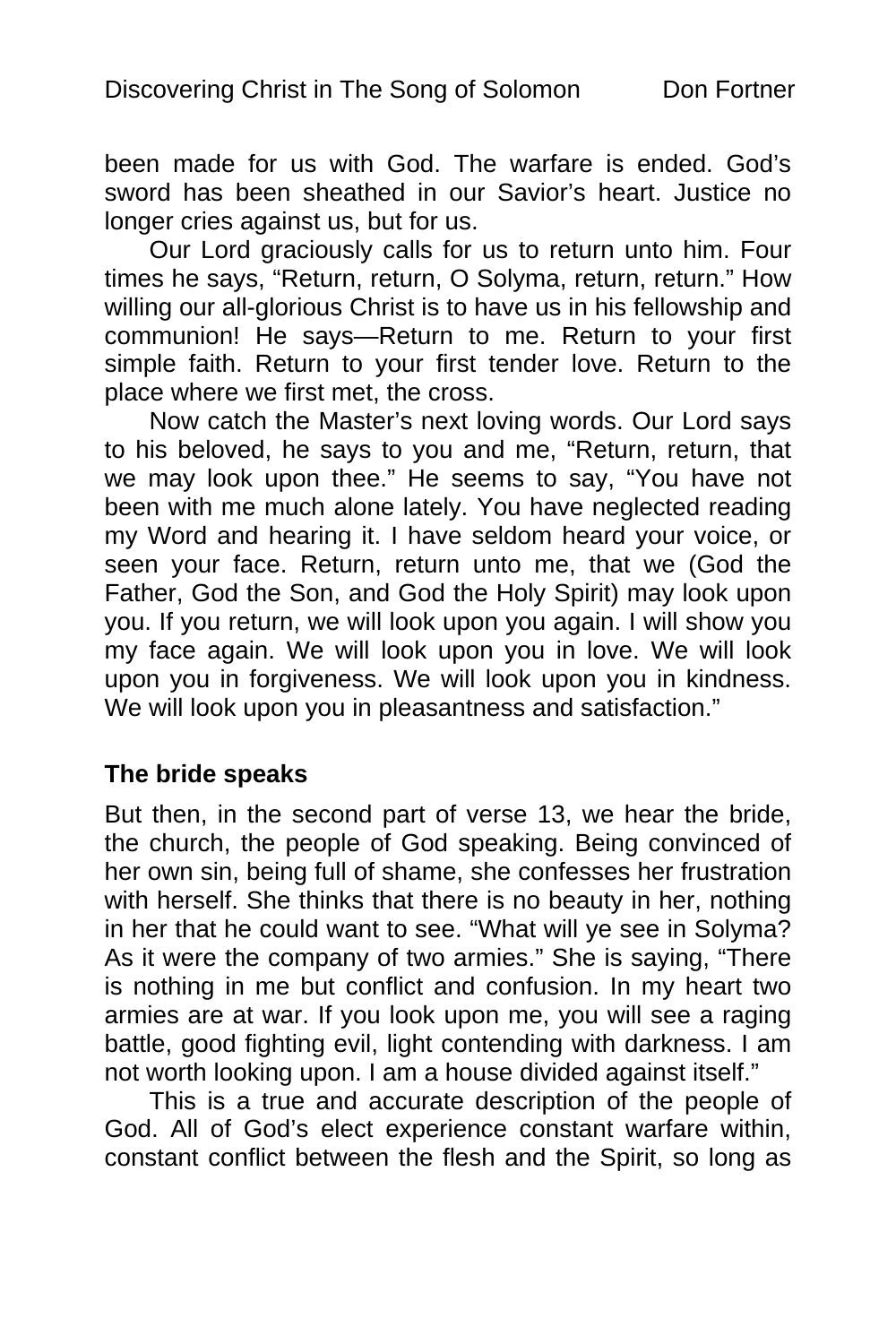we live in this body of flesh. This conflict, this warfare causes us so much pain and trouble.

## **A painful fact**

These inward conflicts are facts in every believer's life. The believer's life is not all sweets. It is not all joy and peace. Faith in Christ will bring some bitter conflicts, which will cause God's child much pain, much toil, and many tears. The struggles between the flesh and the Spirit are evident enough to all who are born of God. To the unbelieving, unregenerate religionist, true Christians are confusing paradoxes. We are the happiest and the most mournful people in the world. We are the richest and the poorest people on earth. We are men and women who possess perfect peace, yet we are always at war.

We have seen races of this conflict throughout the Song of Solomon (1:5; 3:1; 5:2). We see these inward conflicts throughout the Psalms of David (Psa. 42; 43; 73). We see them dealt with and explained in the writings of the Apostle Paul (Rom. 7:14-25; Gal. 5:16-18). And we see these terrible inward conflicts in our own daily experience of grace.

The people of God throughout the centuries have had the same struggles that we now have. John Bunyan wrote a book about his conflicts of heart and soul, which he titled, "The Holy War." Richard Sibbes wrote a similar book called, "The Soul's Conflict." Though we are born of God, God's saints in this world have a corrupt nature within, which would drive us to sin. Yet, we have within us a righteous nature, which would draw us into perfect conformity and union with Christ. Between these two forces of good and evil there is no peace (1 John 3:7-9).

#### **Two natures**

This conflict is caused by and begins in regeneration. C. H. Spurgeon said, "The reigning power of sin falls dead the moment a man is converted, but the struggling power of sin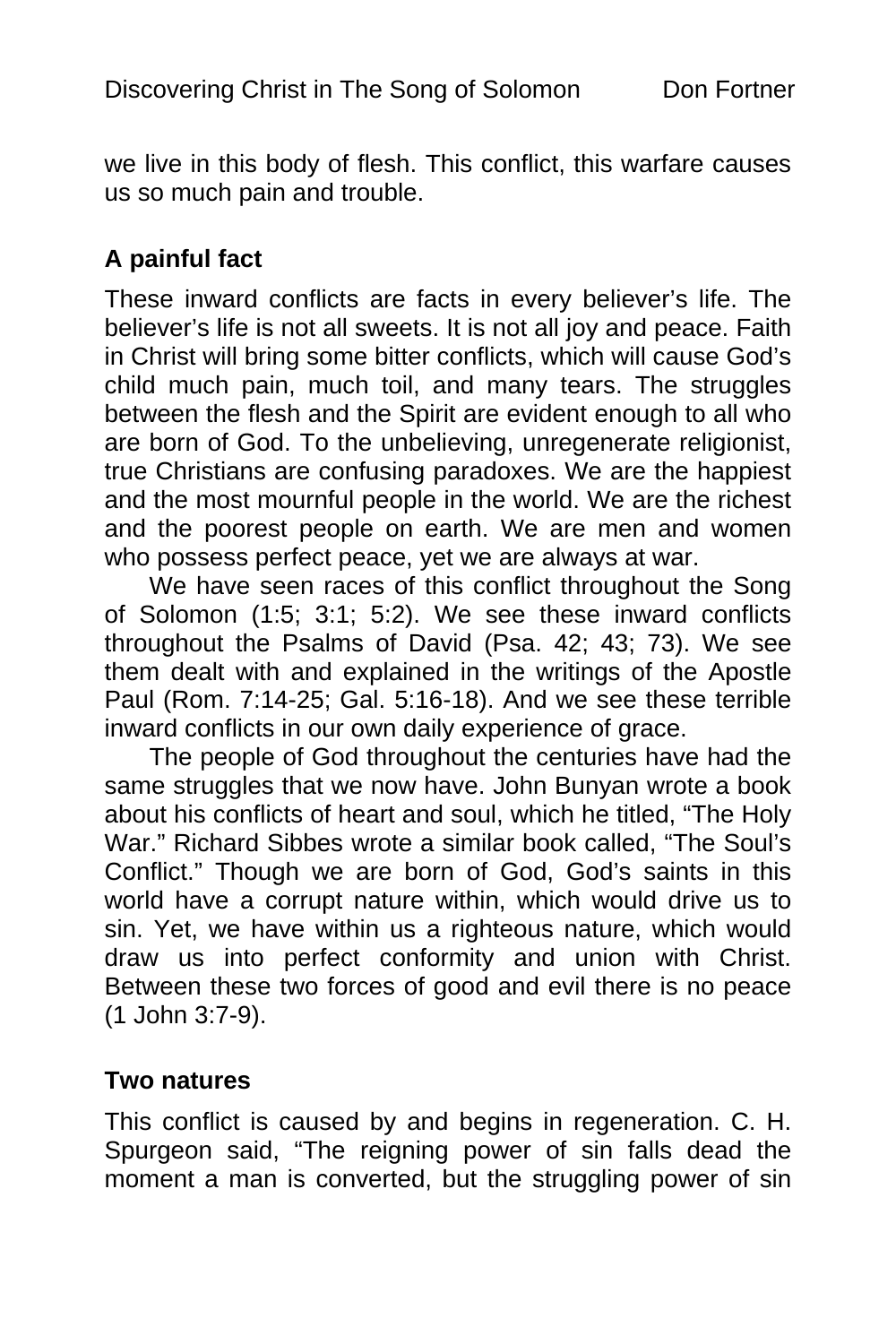does not die until the man dies." A new nature has been planted within us; but the old nature is not eradicated.

Do not think for a moment that the old nature dies in regeneration, or even that it gets better. Flesh is flesh, and will never be anything but flesh. Noah, Lot, Moses, David, and Peter, like all other believers, had to struggle with this fact. We need no proof of the fact that God's people in this world have two warring natures within beyond an honest examination of our own hearts and lives. Our best thoughts are corrupted with sin. Our most fervent prayers are defiled by lusts of the flesh. Our reading of Holy Scripture is corrupted by carnal passions. Our most spiritual worship is marred by the blackness within. Our most holy aspirations are vile. Our purest love for our Savior is so corrupted by our love of self and love for this world that we can hardly call our love for Christ love. From time to time we have all found by bitter experience the truthfulness of the hymn…

> "Prone to wander, Lord, I feel it! Prone to leave the God I love: Here's my heart, O take and seal it, Seal it for Thy courts above.

Without question, our heavenly Father could remove all this evil from us, but he chooses not to. Why?

#### **Good effect**

The fact is, these inward conflicts do have some good effect. Hard as they are to bear now, in heaven's glory we will look back upon these days of great evil with gratitude, and see the wisdom and goodness of God in all of our struggles with sin. Our struggles with sin help humble us and curb our pride. Our struggles with sin force us to lean upon Christ alone for all our salvation (1 Cor. 1:30), and confess with Jonah, "Salvation is of the Lord." Struggling hard with sin, we find that "Christ is all"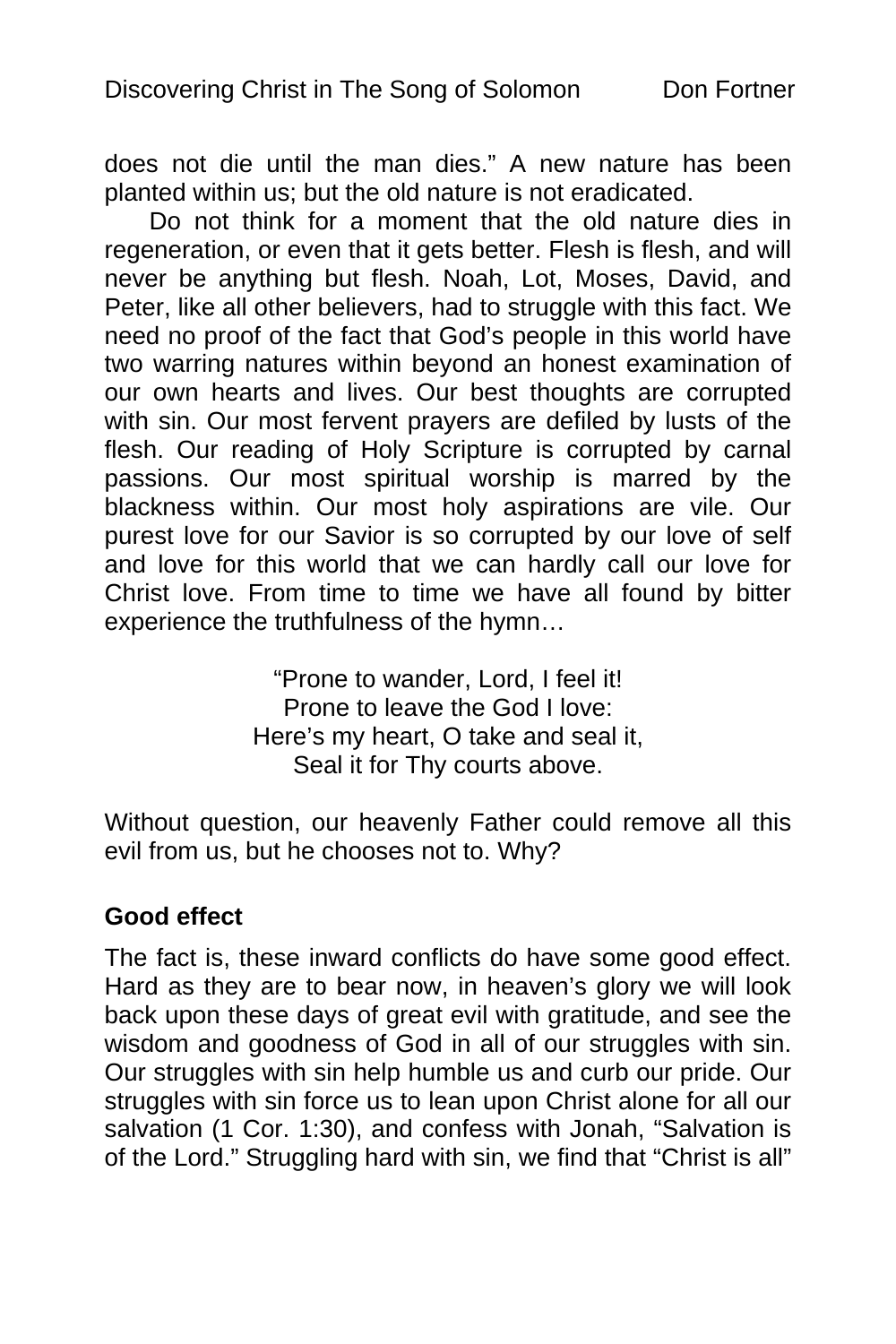indeed. Our struggles with sin cause us to prize the faithfulness of our God (Lam. 3:1-27). Our struggles with sin upon this earth will make the glorious victory of heaven sweeter. And our struggles with sin make us rejoice in the fact that "salvation is of the Lord."

I do not doubt that in eternity we will be made to see that God wisely and graciously allowed us to fall into one evil to keep us from a greater evil, or to make us more useful in his hands. Certainly, an honest acknowledgement of the sin that is in us, and of the fact that we are never without sin (1 John 1:8-10) ought to make us gracious, kind, forgiving, and patient with one another.

#### **Soon over**

Blessed be God, these inward conflicts will soon be over (Phil. 1:6; Jude 24-25). We shall soon drop this earthly tabernacle and shall be completely free from sin. We shall be perfect, personally perfect, at last. We shall be triumphant in the end. In that day when our God shall make all things new, the former things shall not only pass away, they shall be remembered no more! All the evil consequences of sin shall be forever removed. We shall be forever "faultless before the presence of his glory with exceeding joy."

Yet, so long as we live in this world we will be "as the company of two armies." So I give you this word of admonition —"Keep thy heart with all diligence: for out of it are the issues of life" (Pro. 4:23). Keep your heart tender. Keep your heart in the fellowship of Christ. Keep you heart full of the Word. Keep your heart in prayer. Keep your heart full of the cross. Keep your heart full of Christ and rest your soul upon Christ.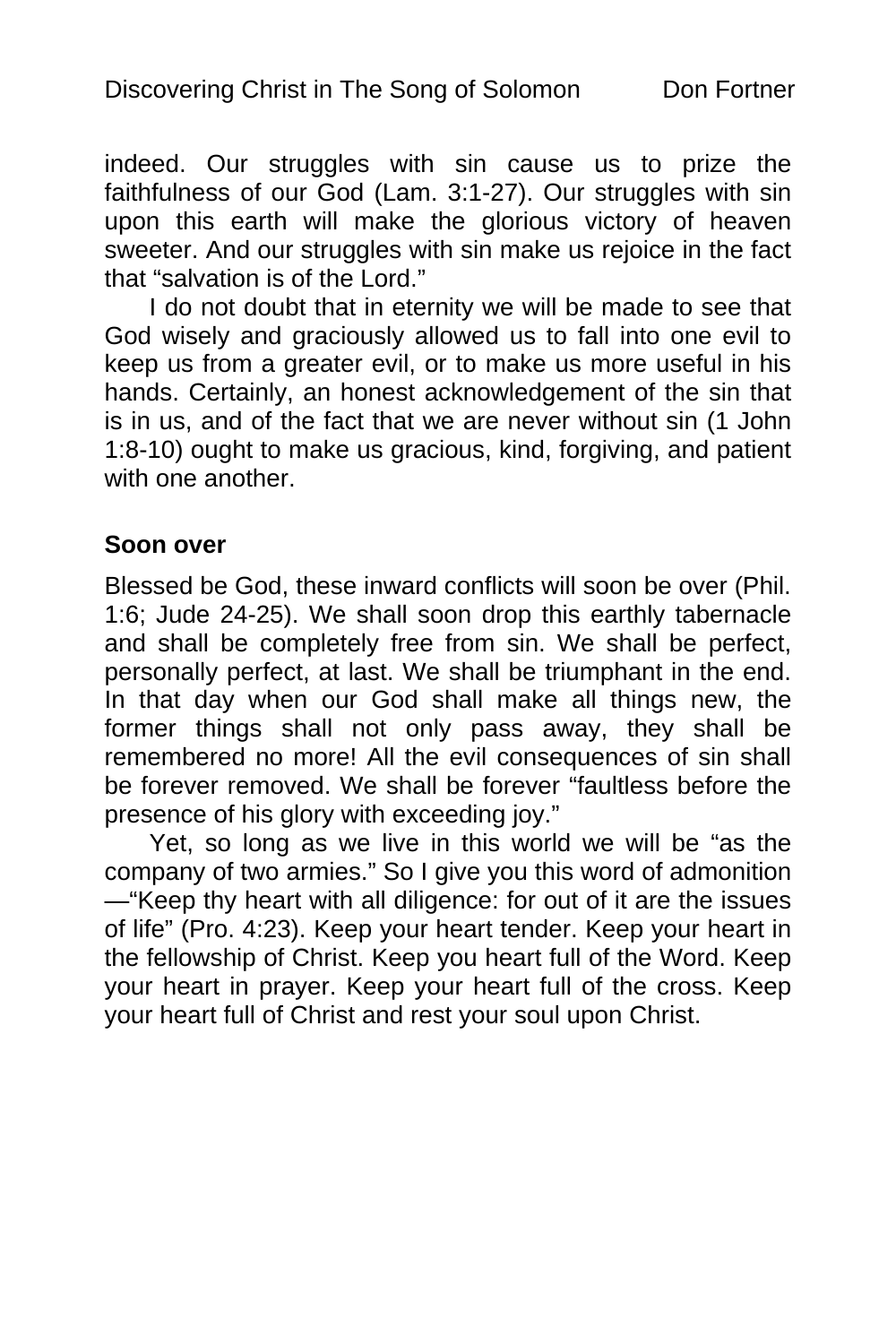# **22.**

# **Tender words of intimate love**

## **Song of Solomon 7:1-13**

*"How beautiful are thy feet with shoes, O prince's daughter! the joints of thy thighs are like jewels, the work of the hands of a cunning workman. Thy navel is like a round goblet, which wanteth not liquor: thy belly is like an heap of wheat set about with lilies. Thy two breasts are like two young roes that are twins. Thy neck is as a tower of ivory; thine eyes like the fishpools in Heshbon, by the gate of Bathrabbim: thy nose is as the tower of Lebanon which looketh toward Damascus. Thine head upon thee is like Carmel, and the hair of thine head like purple; the king is held in the galleries. How fair and how pleasant art thou, O love, for delights! This thy stature is like to a palm tree, and thy breasts to clusters of grapes. I said, I will go up to the palm tree, I will take hold of the boughs thereof: now also thy breasts shall be as clusters of the vine, and the smell of thy nose like apples; And the roof of thy mouth like the best wine for my beloved, that goeth down sweetly, causing the lips of those that are asleep to speak. I am my beloved's, and his desire is toward me. Come, my*  beloved, let us go forth into the field; let us lodge in the *villages. Let us get up early to the vineyards; let us see if the vine flourish, whether the tender grape appear, and the pomegranates bud forth: there will I give thee my loves. The mandrakes give a smell, and at our gates are all manner of pleasant fruits, new and old, which I have laid up for thee, O my beloved."* 

In this seventh chapter of the Song of Solomon the Lord Jesus Christ gives us a very tender, intimate, and loving description of his love and esteem for his bride, the church.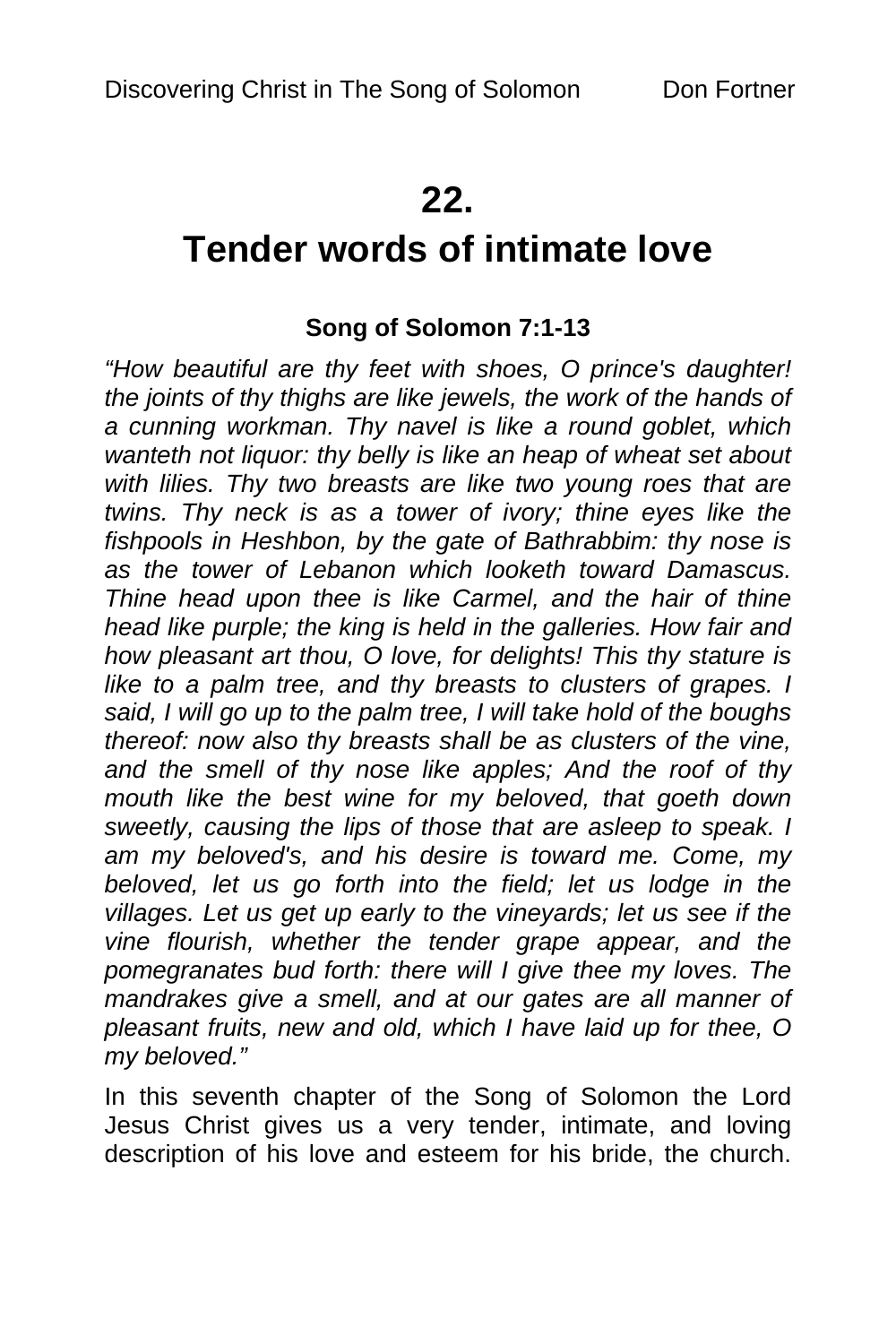He tells us, in the most intimate terms, that he both loves us and takes delight in us (vv. 1-9). Then, in verses 10-13 the bride, the church, expresses her love for Christ. She tells him how that she loves him, delights in him, and greatly desires to be in communion and fellowship with him.

The intimate language of this chapter to carnal and selfrighteous men will probably be both confusing and offensive. But, to those who know the love of Christ and whose hearts are truly in love with the Son of God, this seventh chapter of The Song Of Loves is both delightful and precious. Commenting on this passage, Matthew Henry said, "Such mutual esteem and endearment there is between Christ and believers. And what is heaven but an everlasting interchanging of loves between the holy God and holy souls!"

#### **Husbands and wives**

These expressions of love are between Christ and his church. They must be understood allegorically, in a spiritual sense. Yet, we have here a pattern and example of that love and tenderness which should characterize every home. The Holy Spirit here gives us a pattern of love for husbands and wives. In Ephesians 5:22-32, the apostle Paul makes it very clear that the relationship of a husband and wife, if it is what it should be, is a picture of the relationship between Christ and his church. Believing men and women ought to work at making their homes palaces of love and happiness for the glory of Christ.

Marriage was ordained and established by God for the propagation of the race and for the happiness of man (Gen. 2:18). Our Lord Jesus Christ showed his approval for marriage when he attended the wedding in Cana and provided wine for the guests. By his presence, our Lord honored and sanctified the marriage (John 2). Marriage is honorable for all men (Heb. 13:4). We must not look upon marriage as a carnal thing. And we should not look upon the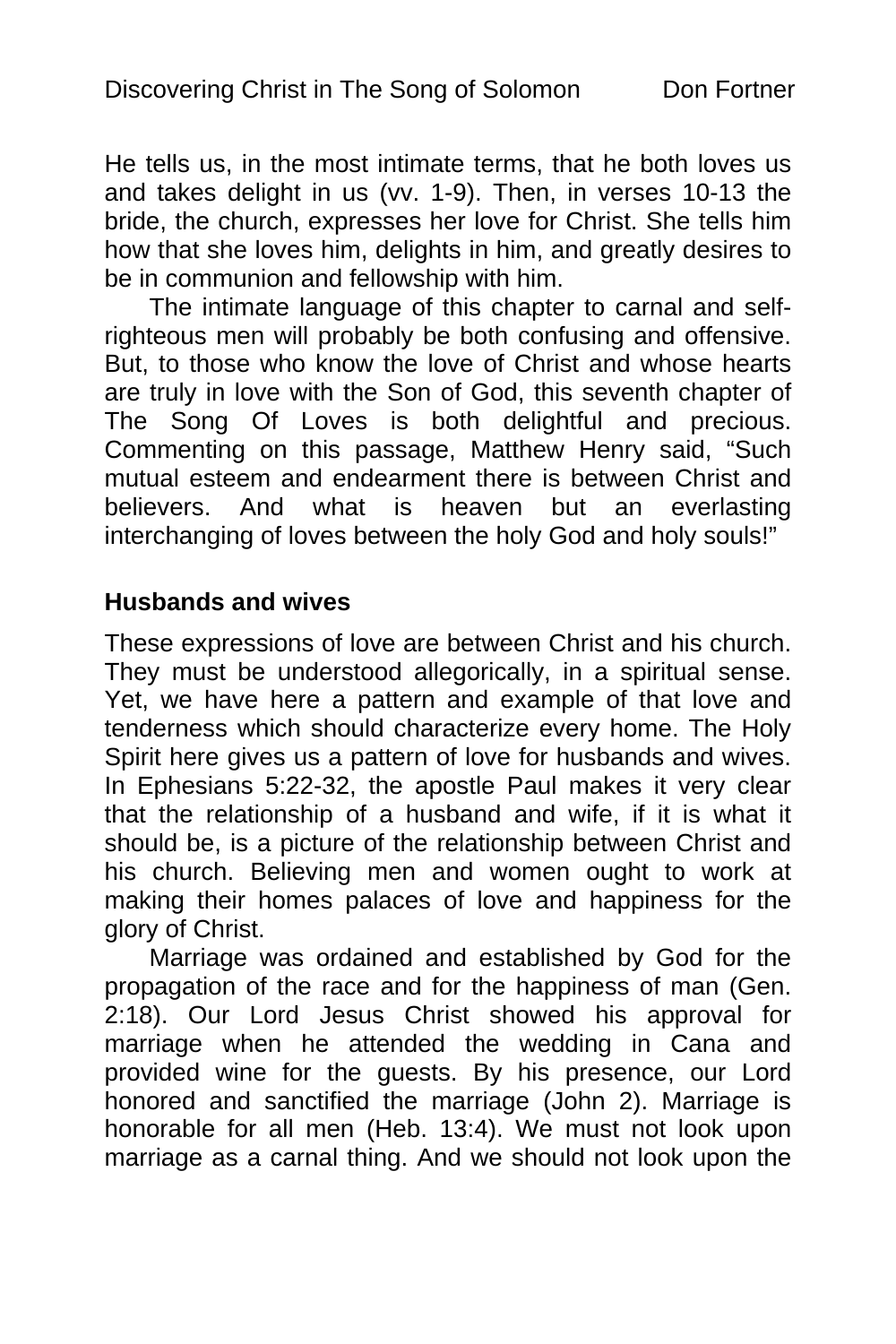conjugal privileges of husbands and wives as something evil or distasteful. Paul says that - "Marriage is honorable in all, and the bed undefiled." Men and women need to get over their silly, prudish ideas about marriage (1 Cor. 7:1-5).

The relationship of a husband and wife should be a picture of the relationship of Christ and his church. They are no longer two, but one. They are to live together in mutual, self-sacrificing love. The husband is to love, protect, and provide for his wife. The wife is to love, reverence, submit to, and obey her husband.

### **Christ and his church**

Here, in the Song of Solomon chapter 7, we have tender words of intimate love between Christ and his church; and they give us a picture of that love which should characterize the husband-wife relationship. We will go through this chapter giving very briefly its interpretation, showing the love and esteem Christ has for his church and the love and esteem believers have for Christ. Then I will draw some applications, which I hope will be helpful for us as husbands and wives. We should seek to follow our Lord and seek his glory in our homes.

#### **Christ speaks**

In verse 1-9, we hear the Lord Jesus Christ speaking to his church in tender, loving, thoughtful, and endearing terms. Notice the title the Son of God gives to his church—"O Prince's Daughter." The Lord himself is "the Prince of the kings of the earth." He is "the Prince of Glory" and "the Prince of Peace". He calls us his daughter. We are the Prince's daughter by birth. We are born from above, begotten of God. We are his workmanship. We bear the image of the King of kings. We are the Prince's daughter by marriage. Christ, the Son of God, has betrothed us to himself, making us the Prince's daughter, the very children of God. As the prince's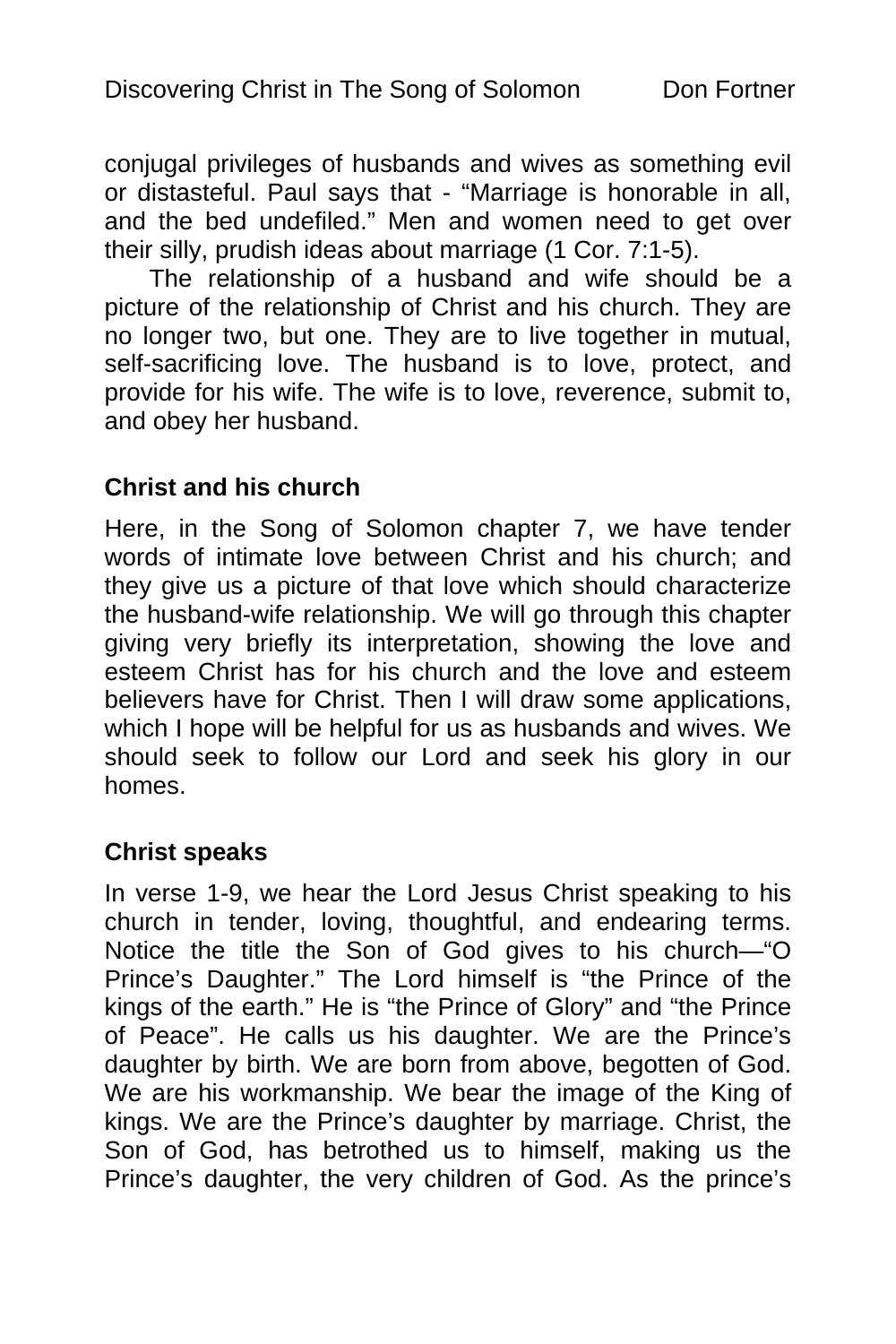daughter, we have been made heirs of the Prince of the kings of the earth.

Our Lord here describes the beauty of his church in his own eyes (vv. 1-5). In our own eyes we see that there is nothing beautiful in us. Our souls are like the company of two warring armies. We are humbled with a sense of our sin, our shame, and our worthlessness. We are not worthy of such love as his.

But Christ himself here speaks to us, sinful though we are, to express his love, assuring us that he loves us and delights in us. These tender, loving words are thoughtful and endearing. The church had defiled herself. She needed to be assured of his love. So our thoughtful Redeemer assures us that his love has not changed. In Christ we are perfect, and he declares that we are. The Lord looks his bride over from head to foot, and describes her as having a tenfold beauty in his eyes, a beauty which no one else could have in his eyes.

- 1. "How beautiful are thy feet with shoes."— He has set our feet free and adorned them with the gospel of peace to walk in liberty.
- 2. "The joints of thy thighs are like jewels."— The principles that strengthen us and determine how we walk through this world, like the knee and hip joints, are as jewels in his sight They are principles of faith and love toward him for the glory of God. They are produced in us by God the Holy Spirit, as "the work of the hands of a cunning workman" (Eph. 2:10).
- 3. "Thy navel is like a round goblet."— Perhaps, as some suggest, the reference here is not to the "navel" itself, but to a jewel worn to cover it, that it refers to "the clothing of wrought gold" (Ps 45:13), representing the beautiful robe of Christ's righteousness with which his church is adorned. Perhaps the word refers to the navel itself, symbolizing the fulness of life that is ours in Christ. It is compared to a cup full of wine, refreshing and invigorating. It is well shaped and full of life, not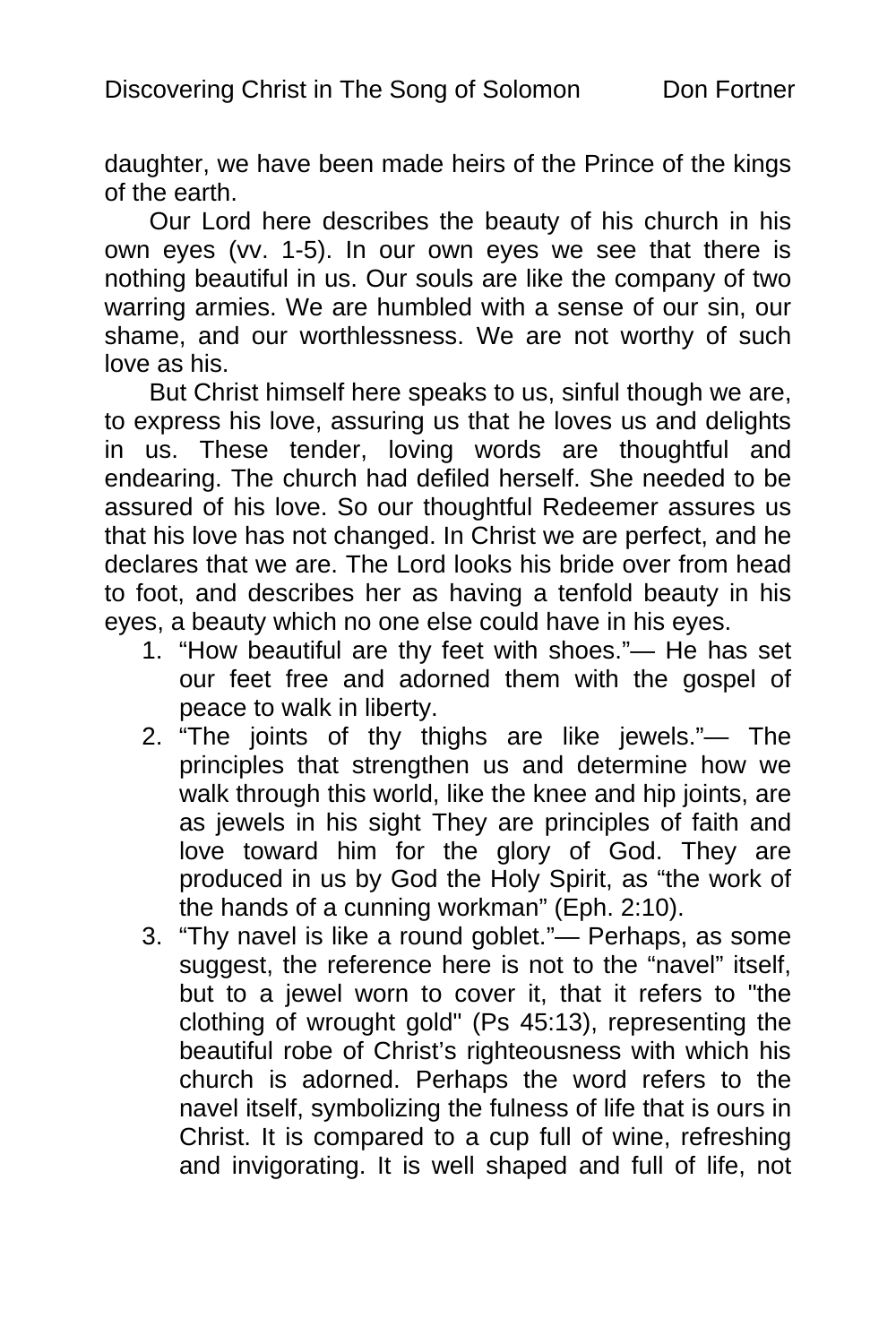uncut, bleeding, and loathsome, like it was when he found us (Ezek. 16:4). The fear of the Lord is said to be "health to the navel" (Pro. 3:8).

- 4. "Thy belly is like a heap of wheat, set about with lilies."—The wheat refers to fruitfulness (Gal. 5:22-23). The flowers refer to beauty and pleasantness.
- 5. "Thy two breasts are like two young roes that are twins."—This refers to the Word of God, the Old and New Testaments, like twins, they are in perfect agreement, showing forth the riches, the glory, and the grace of Christ (1 Pet. 2:2).
- 6. "Thy neck is a tower of ivory."—The faith of God's elect, by which we are joined to Christ our Head, is both strong and precious.
- 7. "Thine eyes like the fish pools in Heshbon, by the gate of Bathrabbim."—Eyes of repentance and faith, of love and devotion, of sincerity and truth. The eyes that weep over sin are as beautiful fountains in the eyes of Christ.
- 8. "Thy nose is as the tower of Lebanon which looketh toward Damascus."—This speaks of the boldness and courage of the church in facing her enemies and in the cause of Christ.
- 9. "Thine Head upon thee is like Carmel, and the hair of thine Head like purple."—Christ our Head is exalted above the earth and reigns as King over all the earth.
- 10. A woman's beauty is in her head, and the hair of her head is her glory. Even so, Christ our Head is our great Glory and Beauty. Our glory is altogether in Christ's blood atonement and royal exaltation as our Savior. The church's hair "may be said to be like 'purple' because of their royal dignity, being made kings unto God by Christ, and because of their being washed in the purple blood of Christ." (John Gill) We have no beauty except what we have in and from him. And his greatest beauty is seen in his agony at the cross, when his hair was dyed crimson and purple.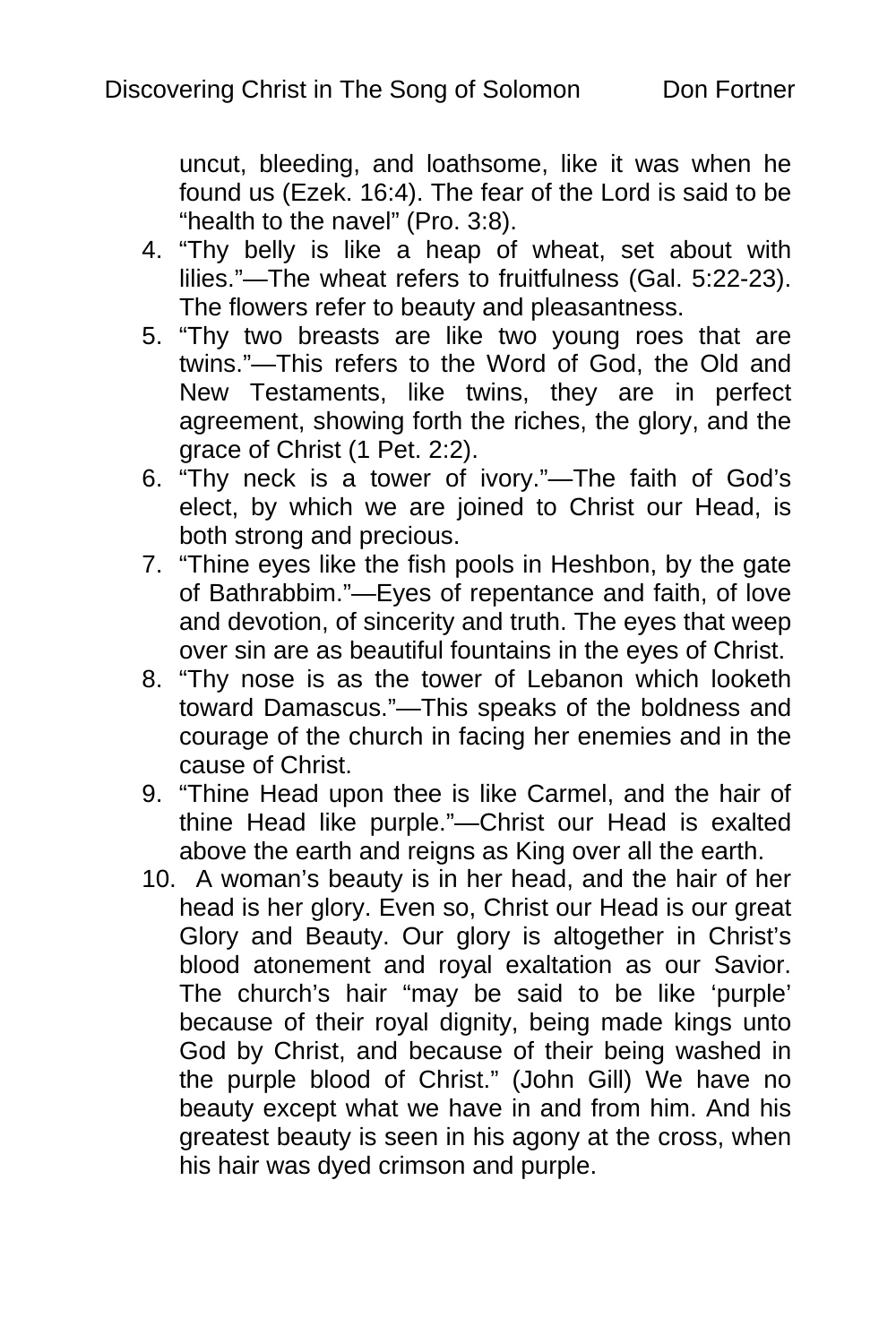In verses 5-9, our Lord tells us of the complacency, satisfaction, and delight he has in his church. —"The king is held in the galleries" (v. 5). Imagine that! The Lord Jesus Christ, the Son of God, the God of Glory is so ravished by the beauty of his church, the beauty he has bestowed upon and wrought in her, that he is held at a stand by the sight of her! The Lord Jesus Christ has so adorned us and made us so beautiful in his sight that he delights in us (Ezek. 16:13-14). Our great Savior delights in the beauty of his people - His Righteousness (vv. 6-7). The Lord of Glory delights in the company of his people (v. 8). Christ Jesus, our great God, delights in the prayers and praises of his people (v. 9).

## **The church speaks**

In verses 10-13, we see that the church, all believing hearts, are overcome by the love of Christ. The love of Christ, once it is revealed and known, is an irresistible love. Does Christ so love me? Then, surely I shall love him (1 John 4:19). In these verses, the church, the bride, acknowledges five things that I hope as you read them you, too, can honestly acknowledge.

First, she acknowledges that she belongs to Christ (v. 10). —"I am my beloved's." We belong to him by his own eternal choice of us in electing love (John 15:16). We are his by special purchase (Eph. 5:25-27). We belong to our Savior by the commit of personal faith, because we freely give ourselves to him (Mark 8:35). And we belong to the Son of God by the consecration of love to him (1 John 4:19).

Second, she expresses, to his praise and glory, that she is confident of his love for her. —"His desire is toward me!" He desires our salvation so much that it was the joy set before him, for which he endured the cross. His heart's desire is that we may be with him where he is and that we may know the love wherewith he has loved us (John 17:23-24).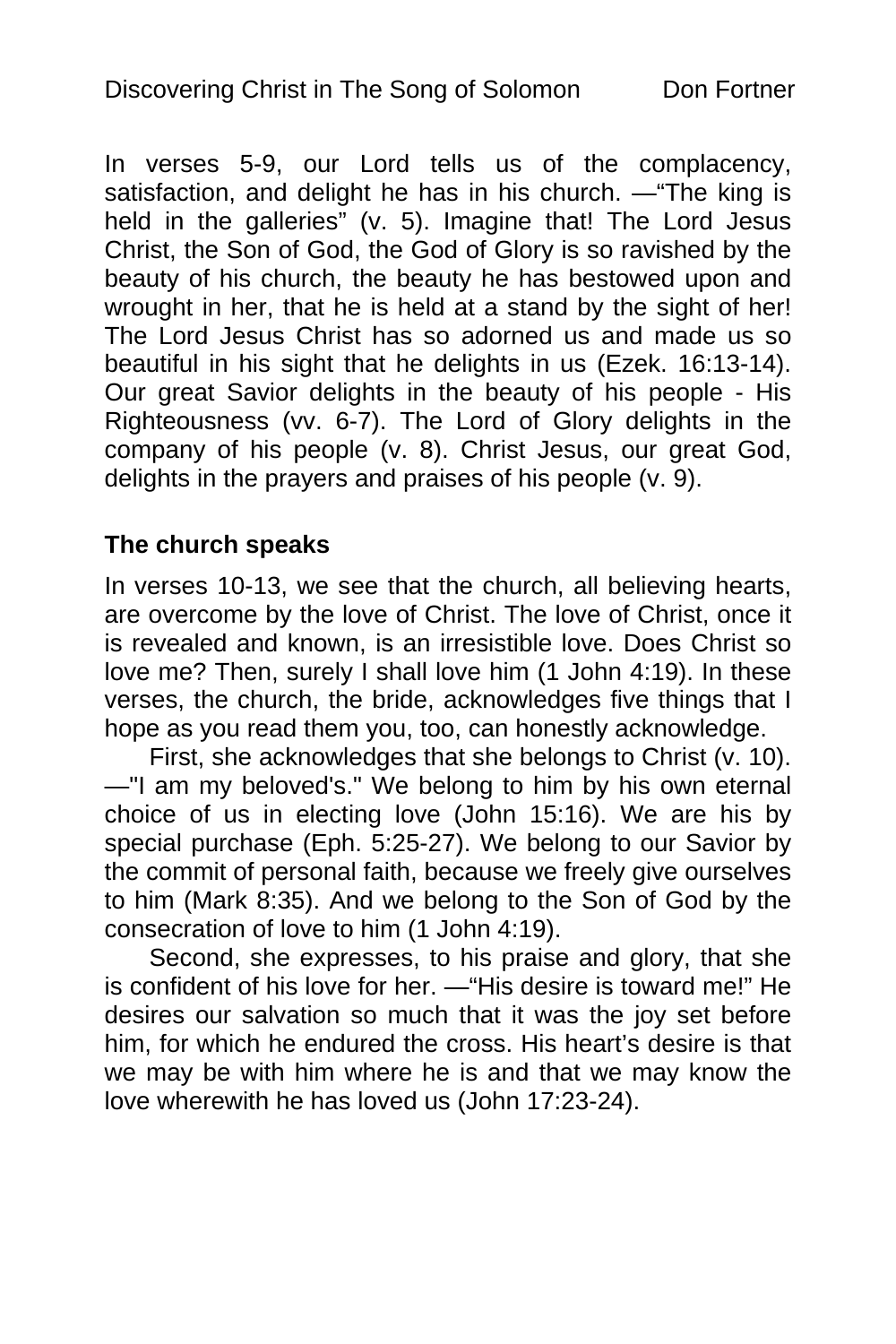Discovering Christ in The Song of Solomon Don Fortner

Third, she acknowledges a desire to be with him, in his company, and in his fellowship (v. 11).—"Come, my beloved, let us go forth into the field; let us lodge in the villages."

> "Thou, O Christ, art all I want, More than all in Thee I find."

Fourth, she acknowledges a desire to know the true condition of her own soul (v. 12). —"Let us get up early to the vineyards; let us see if the vine flourish, whether the tender grape appear, and the pomegranates bud forth."

Fifth, she acknowledges her love and devotion for Christ (vv. 12-13). —"There will I give thee my loves. The mandrakes give a smell, and at our gates are all manner of pleasant fruits, new and old, which I have laid up for thee, O my beloved." She promises him her love. She promises him herself. All that she is and all that she has she holds in love for him and gives to him.

#### **Lessons**

There are lessons here for both husbands and wives. Love needs no law. It is a law unto itself. Love needs no motive. It is a motive unto itself. If you love your wife, you want to please her and do her good. You need no commandment in that regard. If you love your husband, you want to please him and honor him. Love needs no law or motivation beyond itself. But even love needs instruction. And here our Lord gives us some instructions in love, by way of his own example.

By his example, our Lord gives husbands some clear instructions about loving their wives. Let every believing husband imitate the Son of God in faithfulness to, thoughtfulness of, and giving honor to his wife. Happy is that woman whose husband seeks to imitate the Lord Jesus in intimate tenderness, affection, and devotion (Eph. 5:32).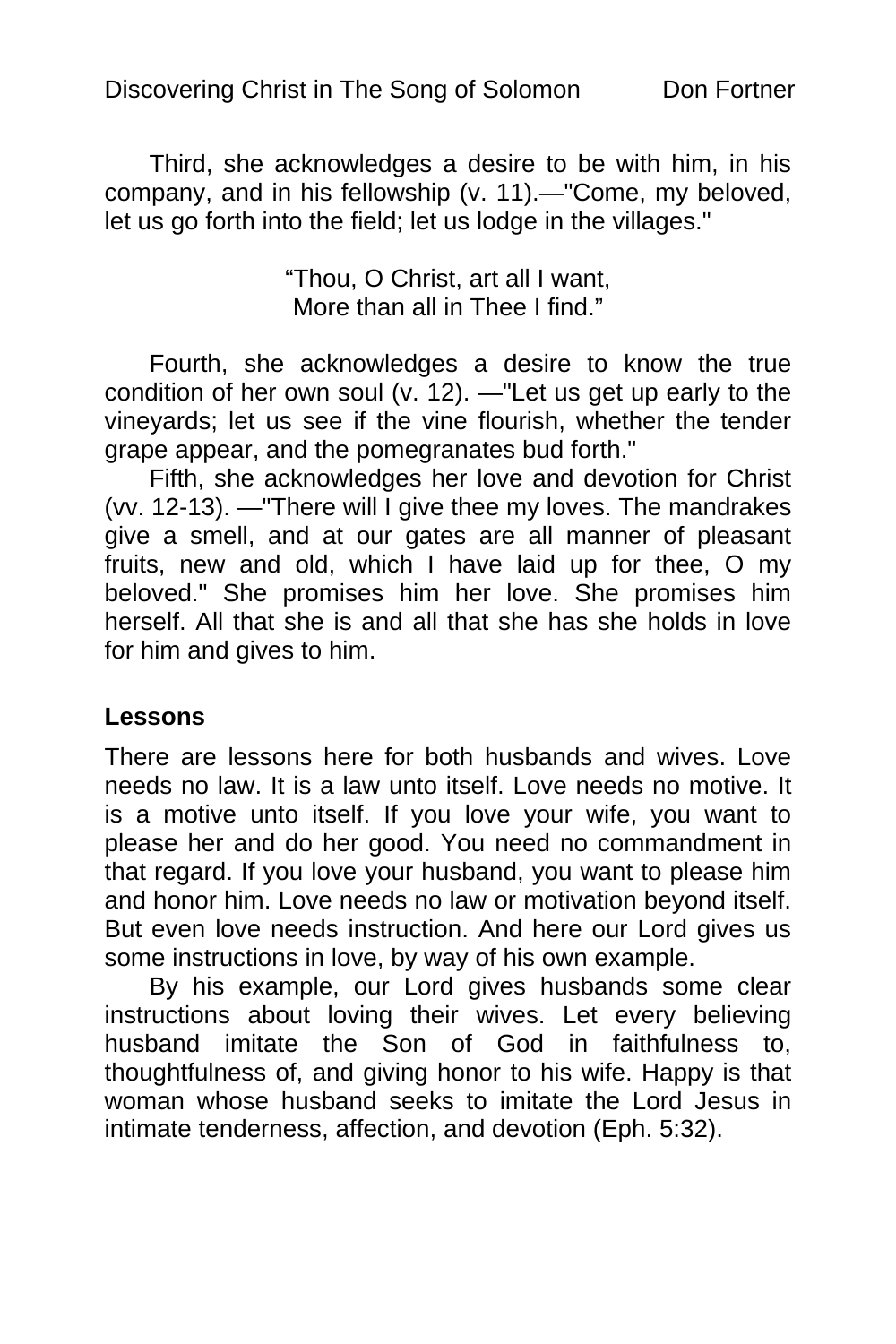The spouse here stands as an example of the love women should show to their husbands. Let every believing wife reverence her husband (v. 10), find satisfaction with and in her husband (v. 11), and submit to her husband (v. 12). Happy is that man whose wife gives herself and her love to him (v. 12), and desires to please him (v. 13).

Let us safely rest in our Savior's love. Lets us keep our hearts in the love of Christ. Let us imitate the love of Christ in our homes.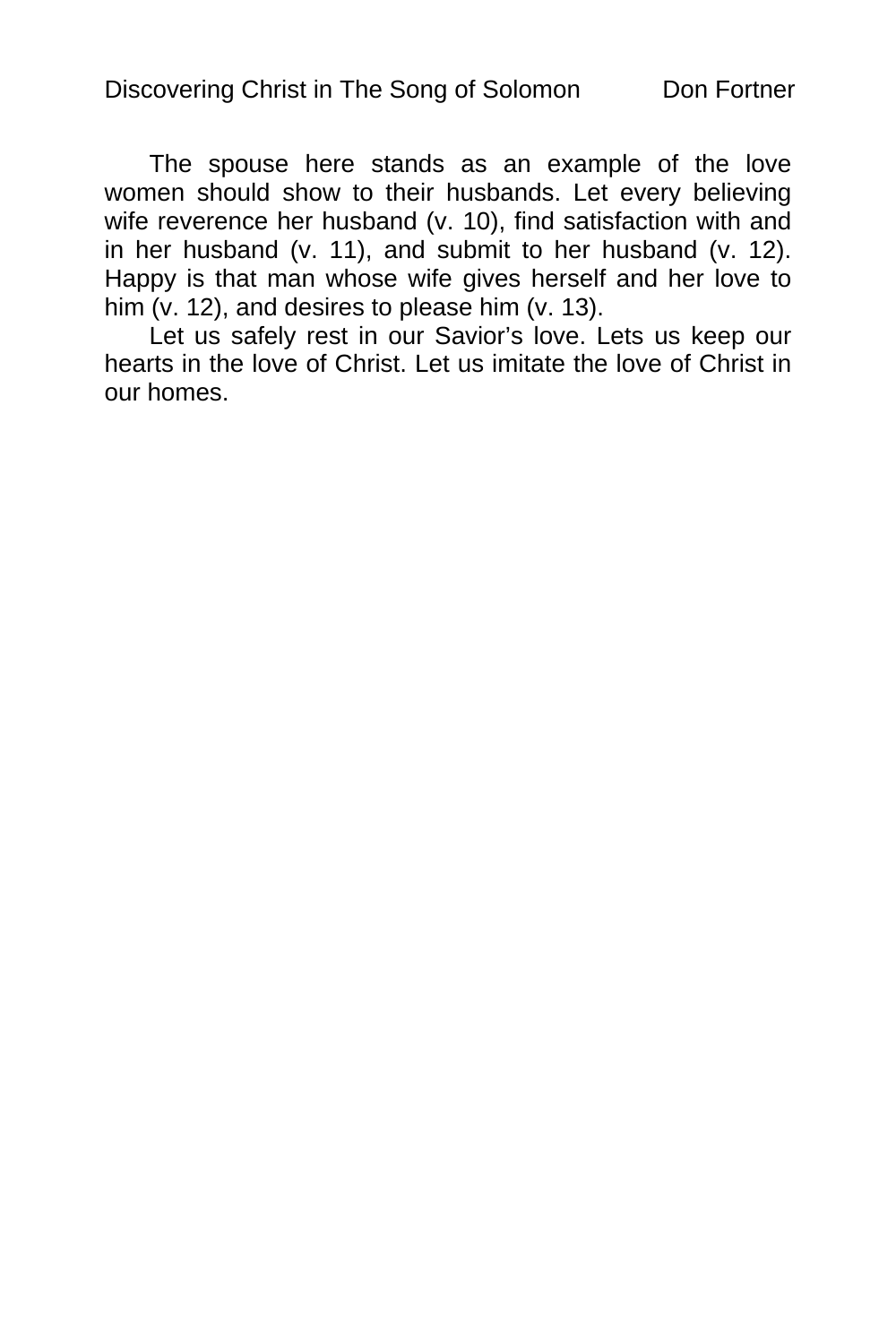# **23.**

# **"Let him kiss me"**

## **Song of Solomon 1:2**

*"Let him kiss me with the kisses of his mouth: for thy love is better than wine."* 

After reviewing our Savior's words of tender, intimate love and affection for us (7:1-13), does your heart not again cry, "Let him kiss me"? A kiss is one of the most tender expressions of affection and love known to man. It is universally understood. The very first thing a mother does with a newborn baby as she holds it to her breast is kiss it. The very last thing we do with a dying loved one is plant a farewell kiss on the face we shall never again see in this world. Here is a bride longing to be kissed, and kissed, and kissed by her beloved. The bride is the Church of God. Her Beloved is the Lord Jesus Christ, the King of Glory. What a great, noble, ennobling, burning desire this is. —"Let him kiss me with the kisses of his mouth: for thy love is better than wine."

This is an enormous desire. It is a privilege, beyond comparison, to have the Lord Jesus Christ himself kiss us. In days of old, it was considered a high, high honor for a king to stretch out his hand and allow one of his subjects to kiss just his hand. Here, the Shulamite expresses a desire which would be utterly unthinkable. – She desired the king himself to kiss her, not only to kiss her, but to kiss her intimately, passionately, and repeatedly with the kisses of his mouth! She desired all the kisses he had to offer.

The desire would be unthinkable, except for one thing. – She knew; she was fully convinced that the king wanted to kiss her as much as she wanted to be kissed by him! But, there is much more here than a story of romance between a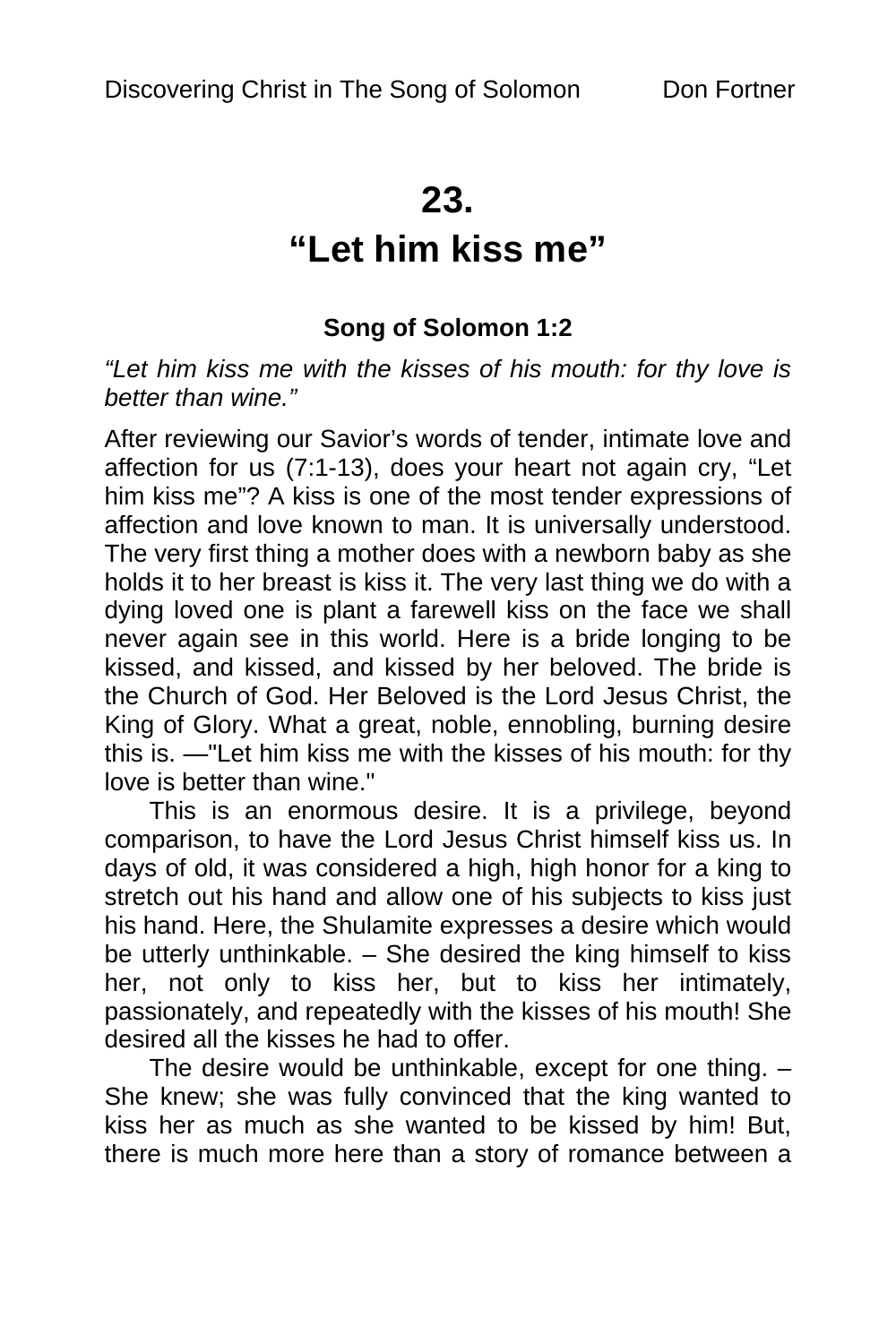Shulamite woman and King Solomon. This is an expression of a soul in love with the Lord Jesus Christ, longing for him to come in sweet manifestations of himself and his love, with the kisses of his mouth.

#### **The request**

Meditate on this heartfelt request. "Let him kiss me with the kisses of his mouth." Really, the text might be read, "O that he would kiss me with the kisses of his mouth!" She speaks as one who has experienced Christ's love, as one who knew how sweet the kisses of his mouth are. She had tasted that the Lord is gracious. She had found grace in his lips, overflowing, abundant and sweet. She is, therefore, anxious and ardent in her request, venting her soul passionately before him.

Though she does not call him by name, clearly, this is a request addressed to Christ himself, though spoken publicly before others. As John Gill put it, "She had him so muchin her thoughts, her love was so fixed on him, she knew him so well, and had had so much converse with him, that she thought there was no need to mention his name; but that every one must very well know who shedesigned." She speaks of him as if there were no one else in the world but him. Indeed, there is none other but him for our souls—"Whom have I in heaven but thee? and there is none upon earth that I desire besides thee" (Ps.73:25).

#### **The kisses**

What are these kisses? How can the Lord Jesus kiss us? Obviously, the kisses with which the Son of God kisses his people, the kisses by which he manifestly expresses his love to us, by which he assures us of his everlasting love for us, are the manifestations of himself to us.

One of the most instructive and most delightful pictures of God's great grace is that which is drawn by Luke's pen of the prodigal son (Luke 15). The only time in the Bible God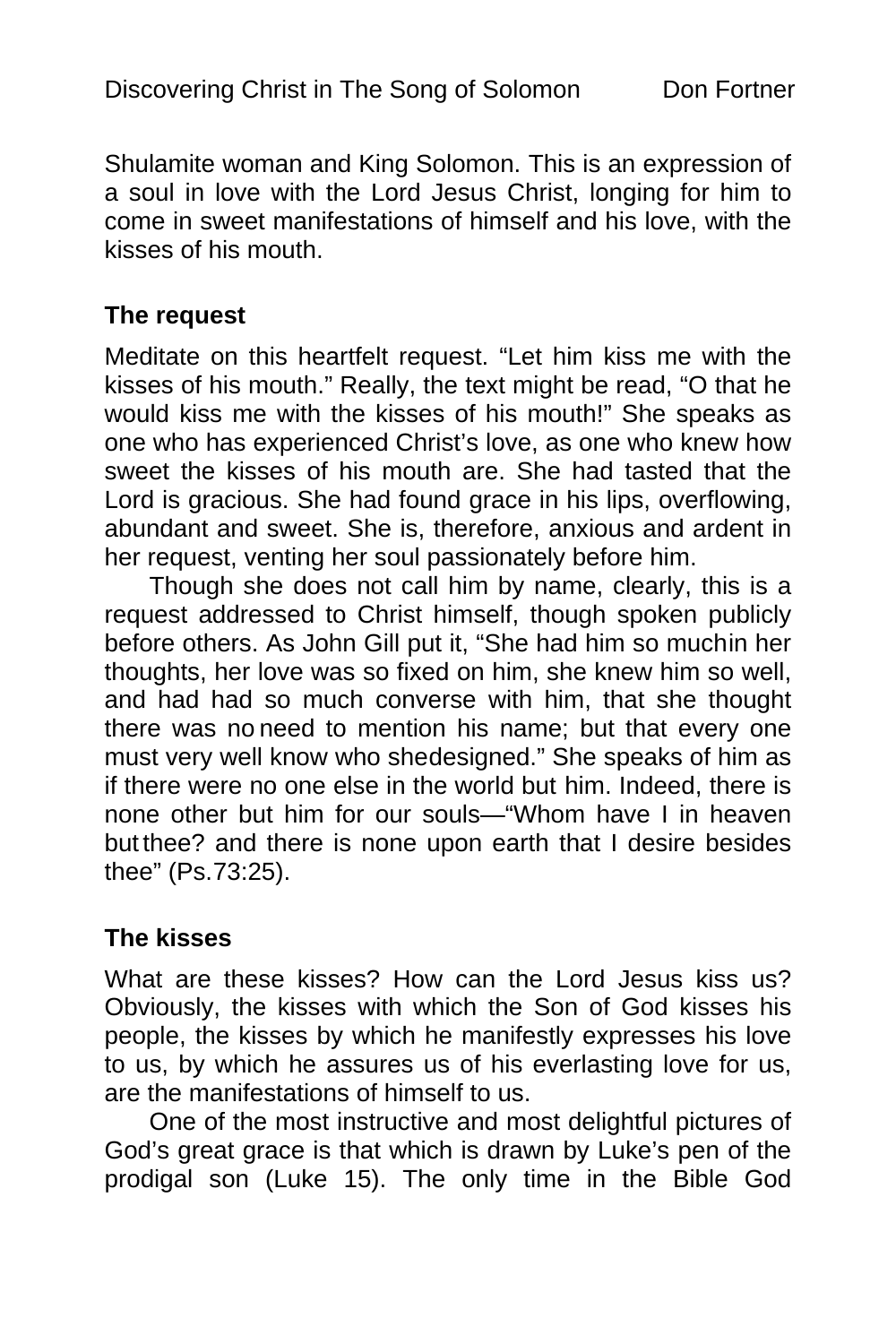almighty is portrayed as being in a hurry is there. When his son was yet a great way off, the father saw him, jumped off his throne, ran to meet him, fell on his neck, and kissed him, and kissed him, and kissed him, and kissed him! What a great picture that is of our God welcoming poor sinners into his kingdom!

Here, however, is one who has experienced that grace and love, one whose soul is wed to the Son of God, crying, "Let him kiss me with the kisses of his mouth." These kisses are fresh manifestations and discoveries of our Savior's love to us, by some precious word of promise from his mouth applied to us by his Spirit. As in the picture of the prodigal's reception, we owe our salvation to the kisses of our Savior. In regeneration the Son of God kissed us with his grace and openly wed himself to us forever. He betrothed us unto him in righteousness, in judgment, in loving kindness, in tender mercies, and even in faithfulness, and caused us to know him (Hos. 2:19-20).

He kissed us with the kiss of redemption, that great act of his love in which mercy and truth met together and righteousness and peace kissed each other (Ps. 85:10). He bought us to himself (Hos. 2:3; Tit. 2:14), distinctly and particularly bought us. When he called us by his grace, he declared, "I have redeemed thee, I have called thee by thy name, and thou art mine" (Isa. 43:1).

With that came the kiss of reconciliation, by which our Savior wrapped us in his arms of mercy and declared in our very hearts that our sins are all put away and that we have been made the very righteousness of God in him, reconciled to God by his blood and reconciled to God by the power of his grace (Rom. 8:1-4).

Not only has our Savior kissed us, he commands us to kiss him (Ps. 2:11-12); that is to put our trust in him. When he kisses us in grace, we kiss him in faith. The sinner loved, chosen, redeemed and called by the grace of God is kissed by Christ and is sweetly compelled by irresistible grace to kiss him. He espouses us; and we espouse him. He chooses us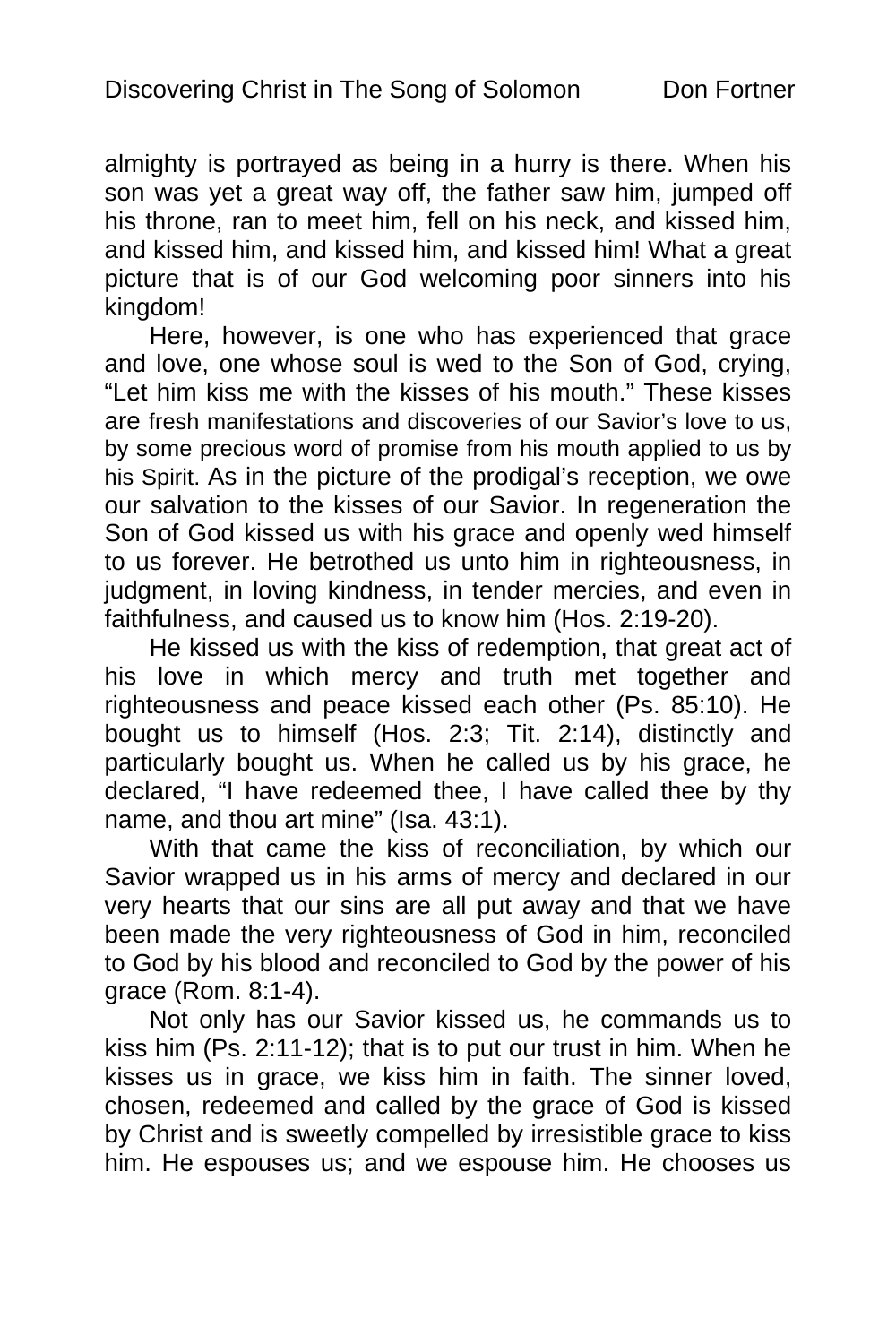for his bride; and we choose him for our husband. He loves us; and "we love him because he first loved us" (1 John 4:19).

#### **The reason**

"Let him kiss me with the kisses of his mouth." That is our desire. Here is the reason for it. We have discovered that "for thy love is better than wine." The love of Christ, that love with which he loves us, that love which in its length is longer than eternity, in its breadth is broader than the earth, in its depth reaches the lowest of sinners, and in its height ascends to the very throne of God is better than wine.

Wine is a temporary cordial for the body's weakness. Christ's love is the everlasting cordial for our immortal souls! Wine may relieve worldly sorrows for a brief moment. Christ's love will cure all sorrows forever! Wine, if used too freely, will only add drunkenness to thirst. Christ's love is such that those who drink the deepest draughts, those who are most intoxicated by it are most blessed and never injured. The love of Christ is more than pleasant. It is always effectual. It raises sinners dead in trespasses and sins to eternal life. It raises us from the dunghill to the King's chamber. It delivers us from all curse and condemnation. It makes us the sons of God. It infallibly saves us from the second death. It brings us to eternal glory.

Look yonder to Calvary's cursed tree. Behold our crucified Substitute, and behold how he loved us! Oh, let our souls be ravished with his love! Have we tasted the love of Christ? Have we drunk this sweet wine? If so, we are constrained to cry out, "Stay me with flagons, for I am sick of love!" (Song 2:5). Let this now be the prayer of our hearts - "Let him kiss me with the kisses of his mouth; for thy love is better than wine!"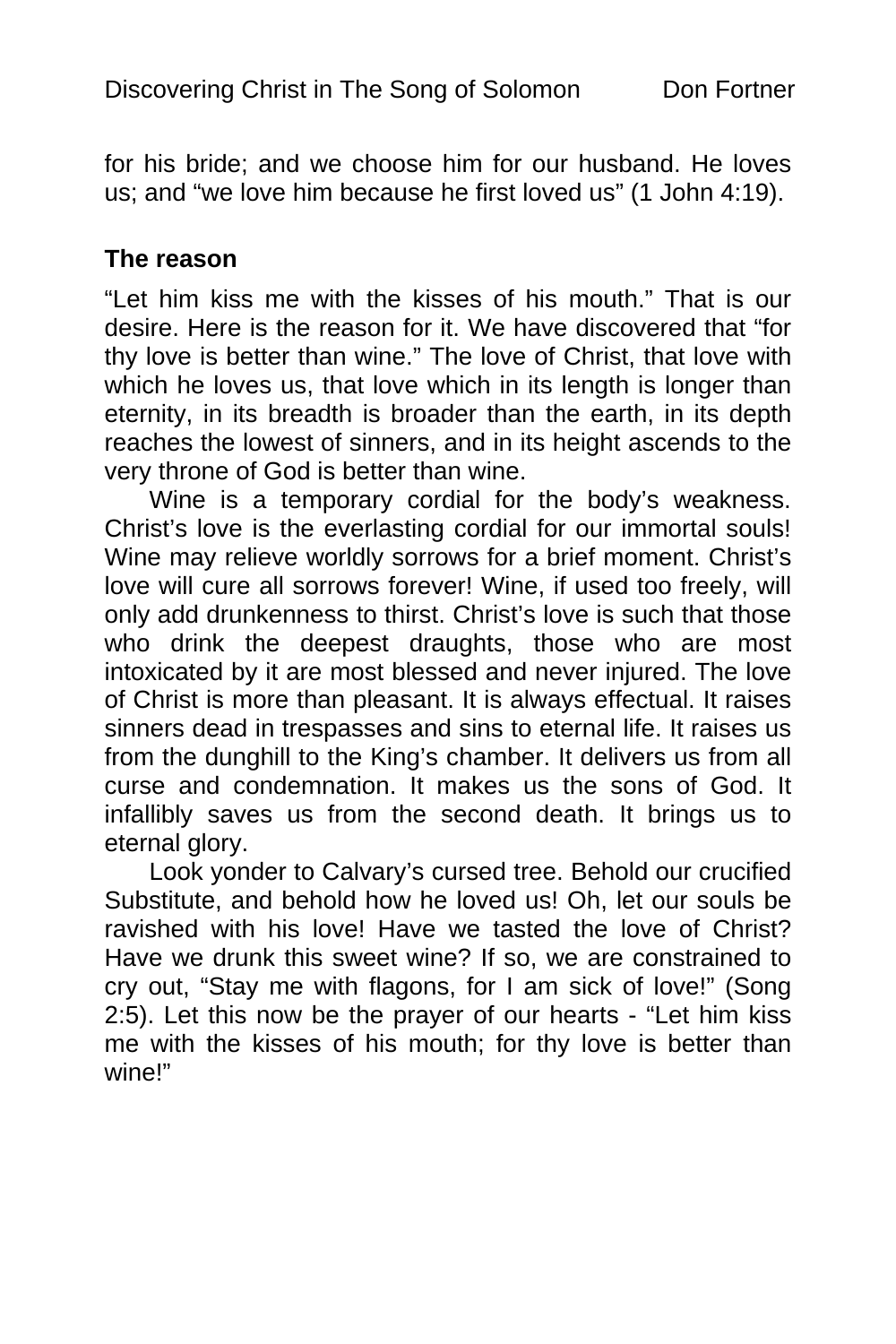# **24.**

# **"Come, my beloved"**

## **Song of Solomon 7:10-13**

*"I am my beloved's, and his desire is toward me. Come, my*  beloved, let us go forth into the field; let us lodge in the *villages. Let us get up early to the vineyards; let us see if the vine flourish, whether the tender grape appear, and the pomegranates bud forth: there will I give thee my loves. The mandrakes give a smell, and at our gates are all manner of pleasant fruits, new and old, which I have laid up for thee, O my beloved."* 

Matthew Henry, wrote, "These are the words of the spouse, the church, the believing soul, in answer to the kind expressions of Christ's love in the preceding verses."

The church had been without the fellowship of Christ for some time now. He had not neglected her; but she had neglected him. His heart had not been cold toward her; but her heart had been cold toward him. He had done her no evil; but she had done him much evil. He had not forsaken her; but she had, for a while, forsaken him. He came to reveal himself, to show his love and grace. He knocked at her door, called to her, and tugged at her heart. But, through her coldness of heart, slothfulness, sin, and desire for ease, she refused him. She withdrew her heart from him, so he withdrew from her the sense of his presence. Though he was always with her, and would never forsake her, she was not aware of his presence. The sweet manifestation of his love and grace and power were gone (5:2-3).

Even when the Lord hid his face from her and caused her to pass through so much trouble, he acted in love. Her best interest was upon his heart. His purpose was her good. He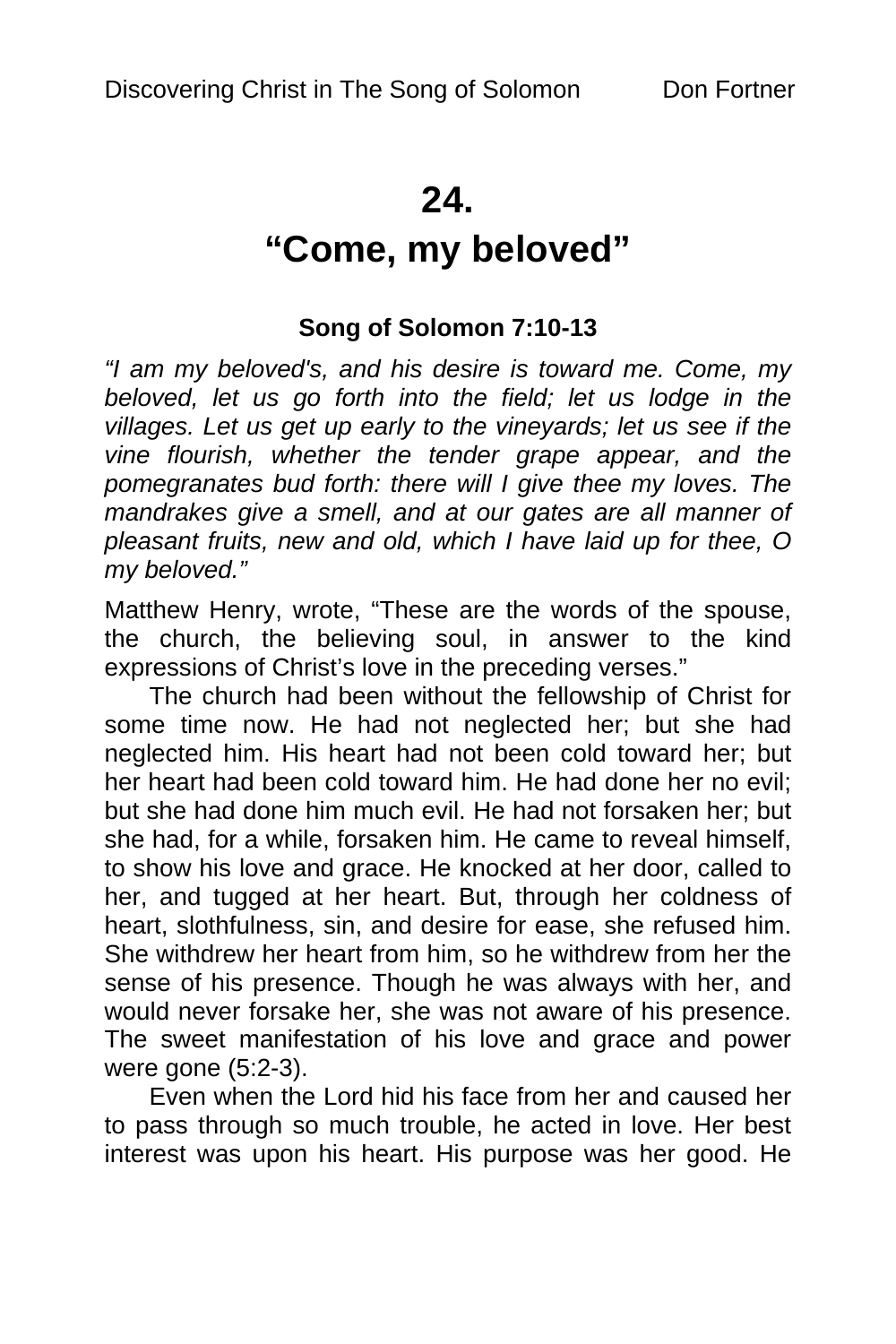would prove her love. He was proving her faith. He was making himself more and more precious to her. He was showing her herself, her emptiness, her barrenness, her need of him. Blessed trial!

No sooner had the Lord withdrawn his manifest presence from her, than she realized her shameful neglect and sin. She arose and sought him. Her soul was grieved. Her heart ached with longings for him. She passed through many painful afflictions and trials that were hard to bear. But she continued to love him and to trust him. Her soul was like two armies warring against one another, the one in league with sin, the other in love with Christ. But she continued to seek her Beloved (5:4-8). Is this the condition you are in? How often we bring ourselves into this low condition.

> "My soul through many changes goes. His love no variation knows!"

At last, the Lord graciously revealed himself to her again. He assured her of his love and grace. He assured her that his heart had not changed. And he promised her that he would come to her again. He said, "I will go up to the palm tree, I will take hold of the boughs thereof: now also thy breasts shall be as clusters of the vine, and the smell of thy nose like apples" (7:8-9). He said, I will come to you again and make myself known unto you. Then, you shall be fruitful. Your soul shall be refreshed. This promise filled her soul with hope. And this is how she responded to him. – "Come, my Beloved."

> "Enter our hearts, Redeemer blest, Enter, Thou ever-honored Guest; Enter, and make our hearts Thine own, Thy house, Thy temple, and Thy throne.

And stay, not only for a night, To bless us with a transient sight;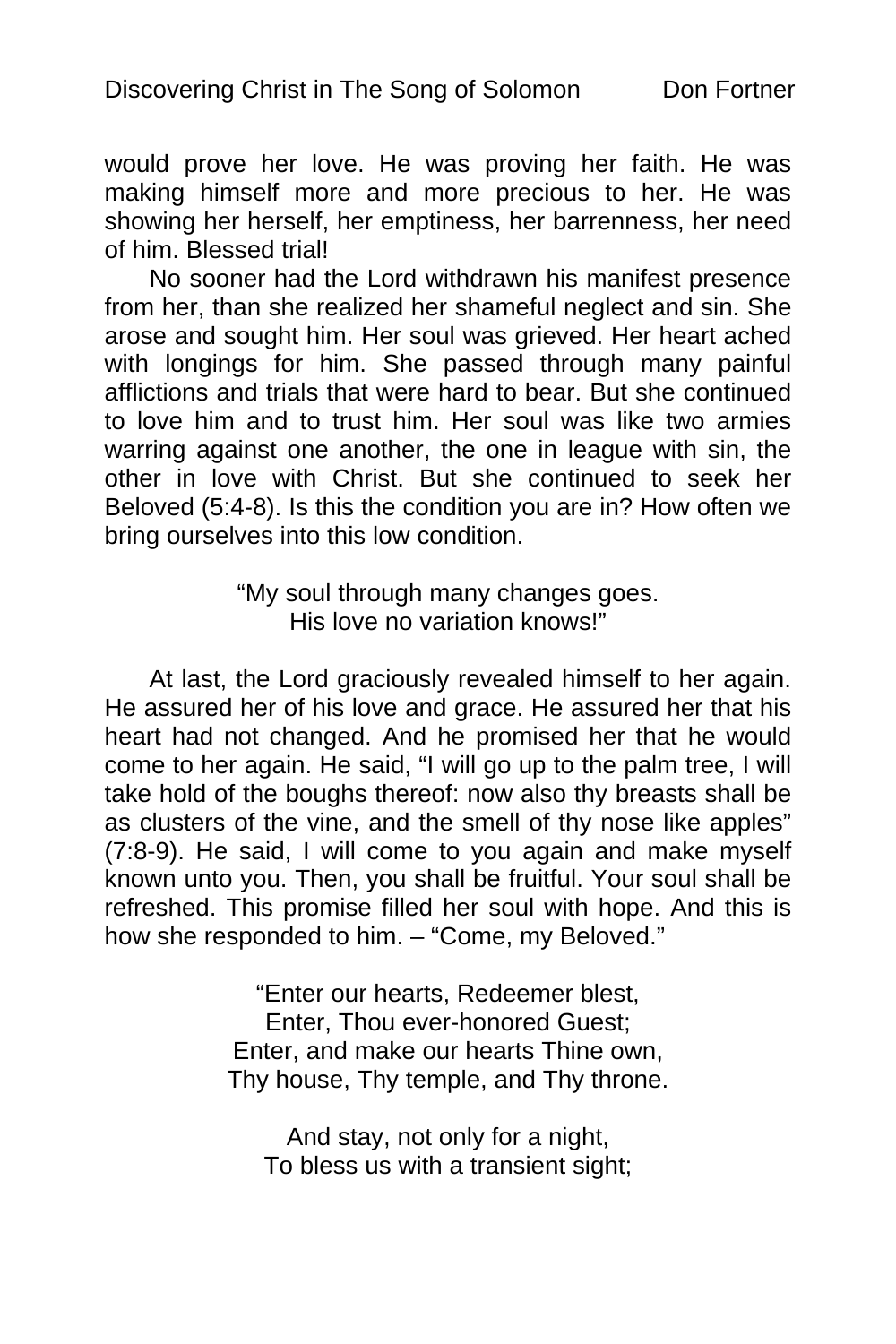But with us dwell, through time – and then In heaven for evermore – Amen."

#### **A blessed assurance of love**

Here is a blessed assurance of love. "I am my Beloved's, and his desire is toward me." Here we see faith taking Christ at his Word. He told her of his love for and his interest in her. He told her that she belonged to him and only to him. And she believed him. Her heart was made to rejoice in her relation to Christ and her interest in him. In his name she will boast all the day long (Jer. 9:23-24).

Does your heart enjoy such an assurance of Christ's love? If you are a sinner trusting Christ alone, you may be sure of this – You are his, and his desire is toward you! If you love Christ, and your desire is toward him, you may be sure of this – He loves you, and his desire is toward you!

#### *"I am my Beloved's"*

With these words, the believing soul acknowledges that all she is and all she has belongs to Christ and comes from Christ. And she here makes a voluntary surrender of all to him again. As she received all from him, she devotes all to him. "I am my Beloved's," not my own.

#### *"Ye are not your own, ye are bought with a price"*

The Lord Jesus Christ is our Lord. We belong to him. We are his property. We are his by his own eternal choice (John 15:16). We are his by legal purchase (Tit. 2:14). We are his by divine gift (John 6:37-39). And we are his by voluntary surrender. Faith in Christ is nothing less than a voluntary surrender of myself to his dominion (Lk. 14:25-33). May the Lord graciously give us continual, constant devotion to him. We want more than occasional spasms of devotion. We want continued, unbroken devotion to the Lord Jesus Christ.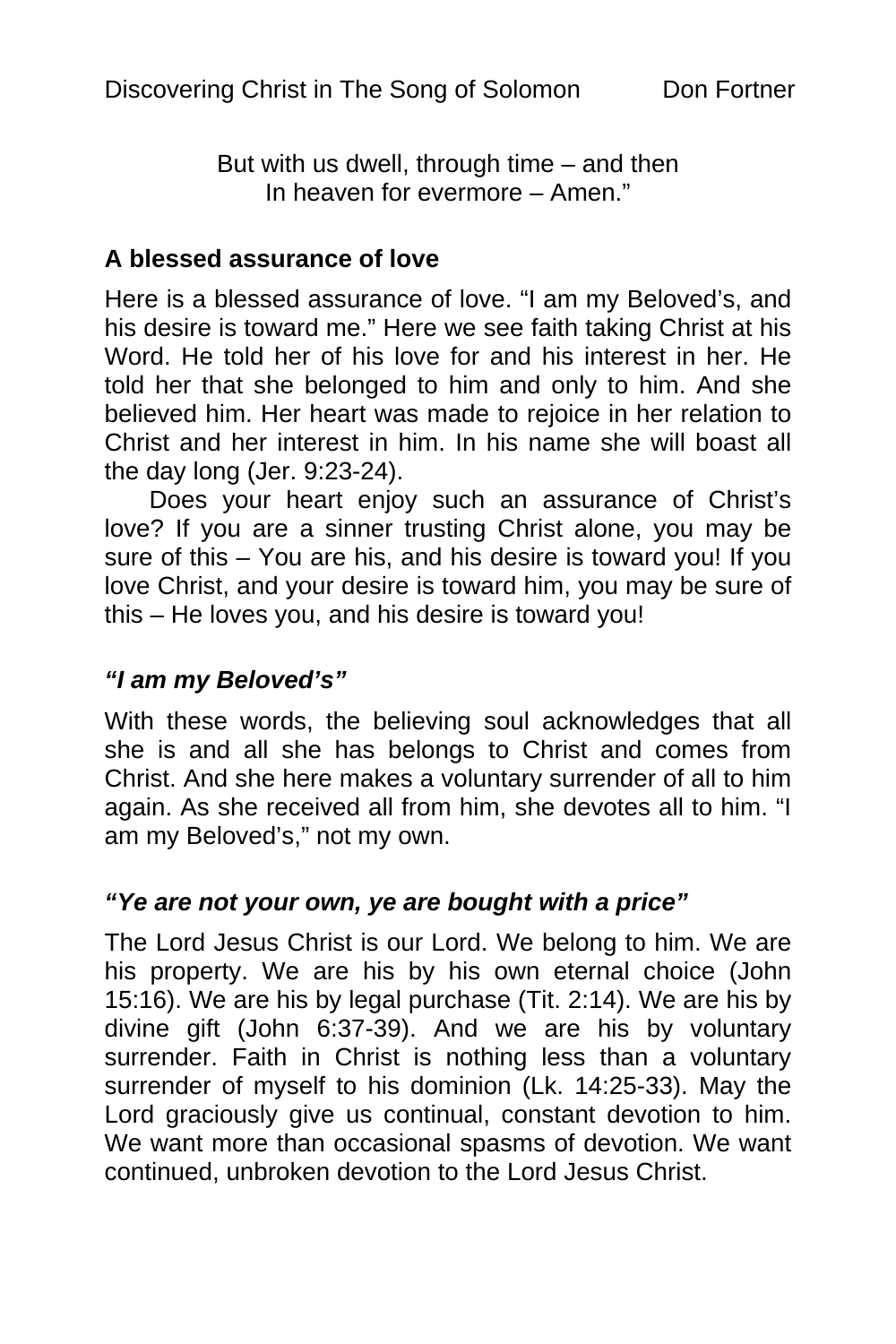#### *"His desire is toward me."*

As a faithful husband's desire is toward his wife, so that in all things he seeks her happiness, comfort, and welfare, so Christ's desire is toward his church. His desire is toward me only - All that the Lord does, he does for his elect. His desire is toward me from eternity. His desire is toward me at all times. This is why he came into the world. – "His desire is toward me." Before conversion, after conversion, at all times and forever, "His desire is toward me." Christ's desire toward his own elect will never be fully satisfied until he has them all with him in glory. As a tender husband, the desire of the Lord's heart is toward his people. He sympathizes with us in all our distresses. He protects us in all our dangers. And he provides for us all that we need for time and eternity.

### **An earnest desire**

In verses 11-12, the spouse expresses an earnest desire for her Beloved**.** His desire is toward me; and my desire is toward him. "Come, my Beloved, let us go forth into the field; let us lodge in the villages. Let us get up early to the vineyards."

Perhaps, you think, "The Lord assures us that we are his and that he will never leave us nor forsake us. That being the case, such an expression is out of order." Not so. Is it out of order for a wife, assured by the experience of her husband's faithful love and devotion, to constantly yearn for his approving smile? Of course not. Such yearnings are inspired by the confidence of love rising from its experience.

Do you long for Christ? Tell him so. "Come, my Beloved." Let us walk together, that I may receive counsel and instruction from you. Come, comfort my heart, refresh my soul, and revive my spirit. Our Lord walked with the two disciples on the road to Emmaus; and as he talked with them, their hearts burned within them. That experience made them want him all the more. Immediately, they went to the place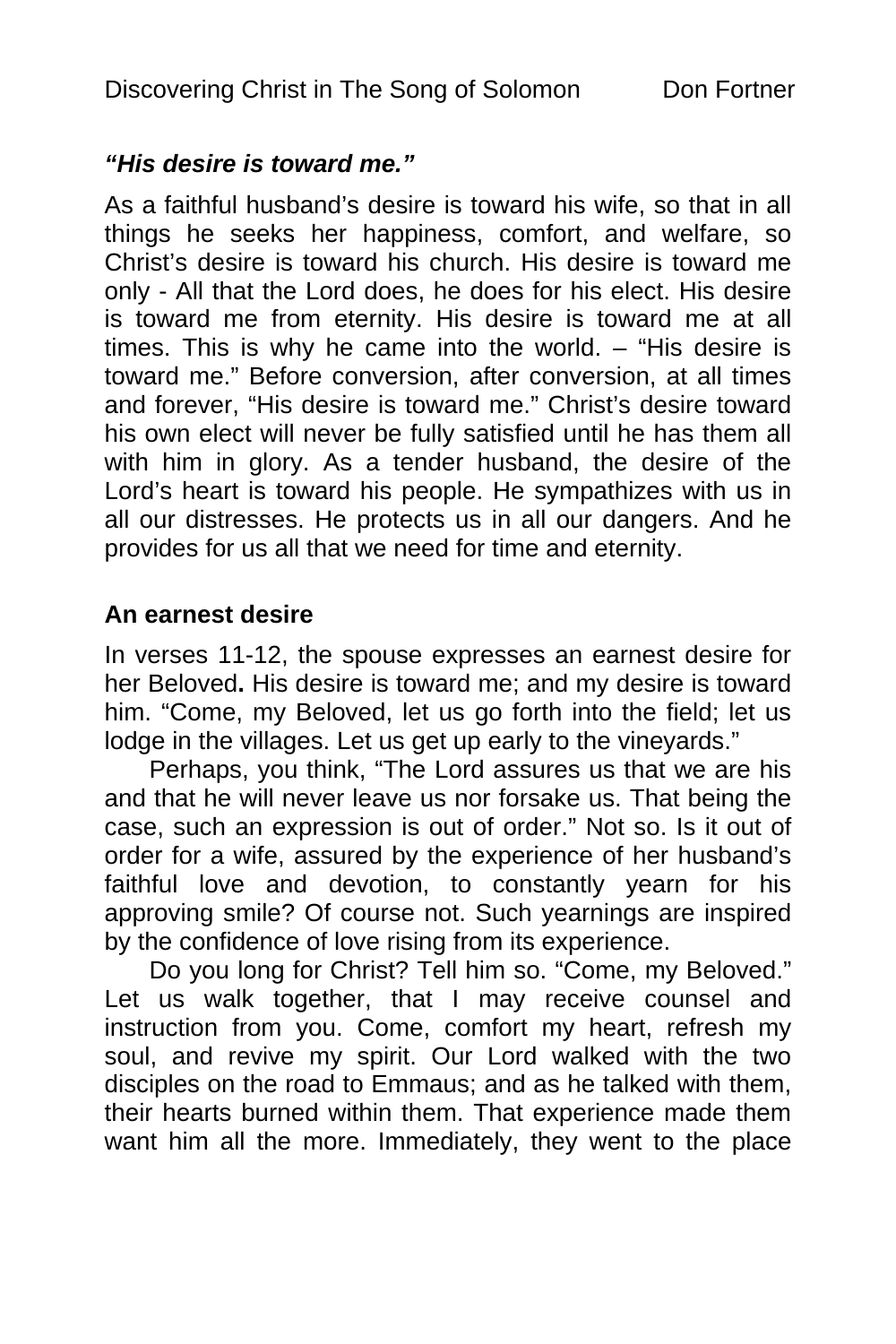where they hope to find him, the assembly of his church at Jerusalem (Lk. 24:32-36; Matt. 18:20). There they found him.

Having received fresh tokens of his love and fresh assurances of her interest in him, the spouse wanted a better acquaintance with him. She pressed towards "the excellency of the knowledge of Christ Jesus." Oh, that I may know him, was her cry (Phil. 3:10). We want to know our Savior doctrinally, experimentally, growingly in the fellowship of his suffering and in the power of his resurrection, being made conformable to him in his death.

She wanted to enjoy personal, private communion with Christ. She wanted to get alone with him. "Come, my Beloved, let us go forth into the field; let us lodge in the villages." If we would enjoy the fellowship of Christ, we must lay aside the cares and amusements of this world, avoiding everything that would take our hearts away from him (1 Cor. 7:35; Col. 3:1-3). If we would enjoy fellowship with Christ, if we would know him, we must get alone with him. Did our Lord not say, "When we pray, enter into thy closet, and shut the door"? But, as Matthew Henry put it, "A believer is never less alone than when he is alone with Christ."

She was willing to rise early to be with her Lord**.** She considered it neither trouble nor sacrifice, but a great privilege to do so. She says, "Let us get up early to the vineyards." C. H. Spurgeon, commenting on this text, wrote, "This is put here as the very type and symbol of an earnest and vigorous service for Christ." It intimates this – If we would enjoy the fellowship and company of Christ, we must be diligent; we must take advantage of our opportunities to hear from, commune with, and worship him. There is nothing particularly excellent, or noble, or spiritual about rising before dawn, but, if we would spend our days with Christ, we must begin our days with Christ. Seek him early; and seek him diligently.

She would be content in any place, under any circumstances, if she could enjoy the presence of Christ with her. What does it take to make us happy and content? Here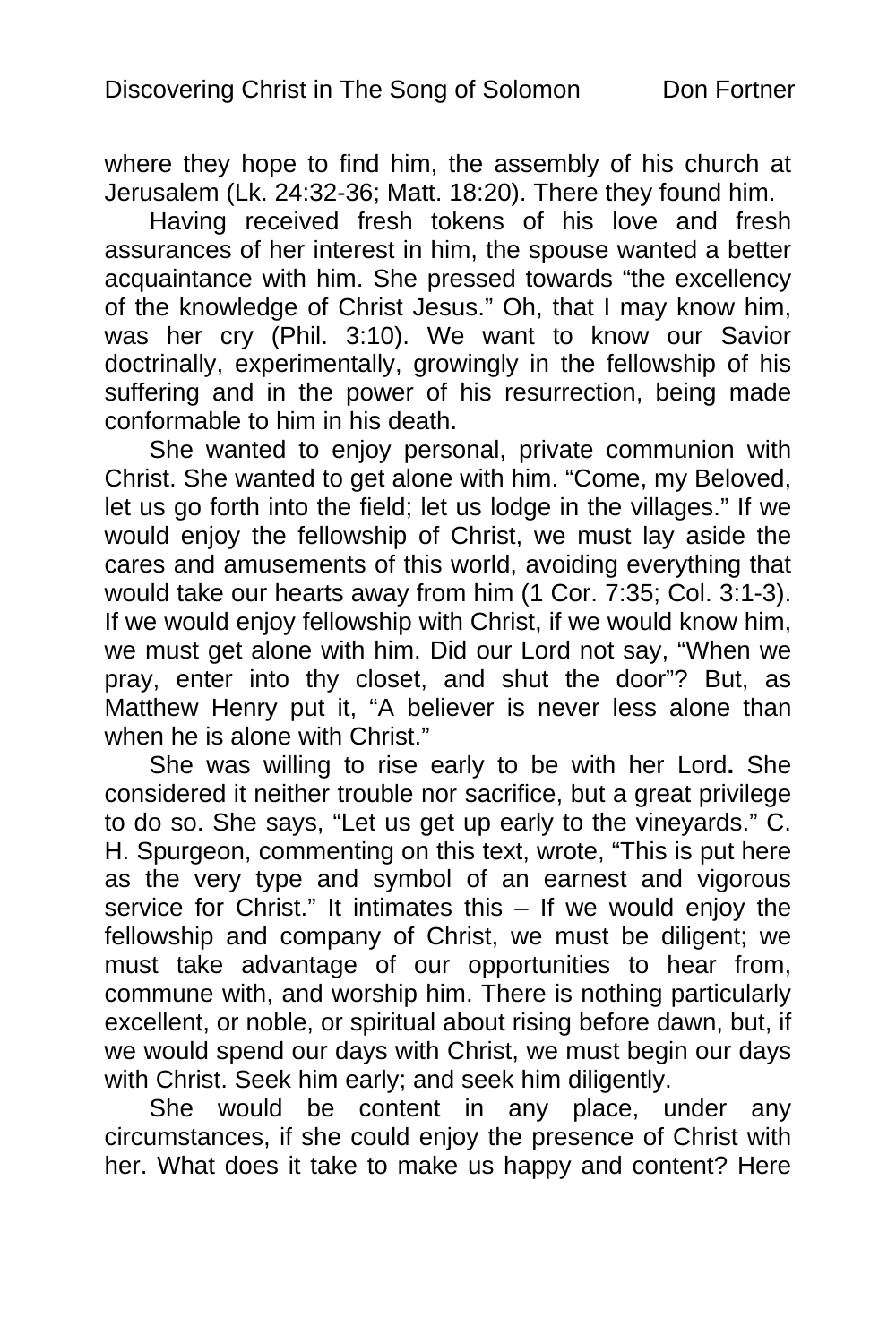we see one who was content to take her lodging in the villages, in the huts of the poor, if only Christ would be with her.

> "Prisons would palaces prove, If Jesus would dwell with me there!"

Knowing that earthly comfort and luxury had once nearly stolen her heart, she was willing to make any sacrifice to have her Beloved Savior's presence. Nothing can satisfy a believing soul but Christ. And nothing can destroy the peace, contentment, and satisfaction of a believer who enjoys the presence and fellowship of Christ.

> "All that my soul has tried Left but a dismal void: Jesus has satisfied, Jesus is mine!"

When we so desire Christ that we desire nothing but Christ, we shall have Christ (Psa. 73:25).

#### **Examination**

In verse 12, the bride, the believing soul, willingly submits to examination by her Beloved. She says, "Let us see if the vine flourish, whether the tender grape appear, and the pomegranates bud forth." One reason she desires the presence of Christ is that she may know the state and condition of her own soul (Psa. 139:23-24). Our souls are our vineyards. It is our responsibility to keep our vineyards, not our neighbors' vineyards, but our own, to look after them and examine them. Someone has suggested that the vine is faith, the tender grape hope, and the pomegranates love and joy.

In the examination of our souls, it is always wise to take Christ along. His presence will make the vine to flourish, the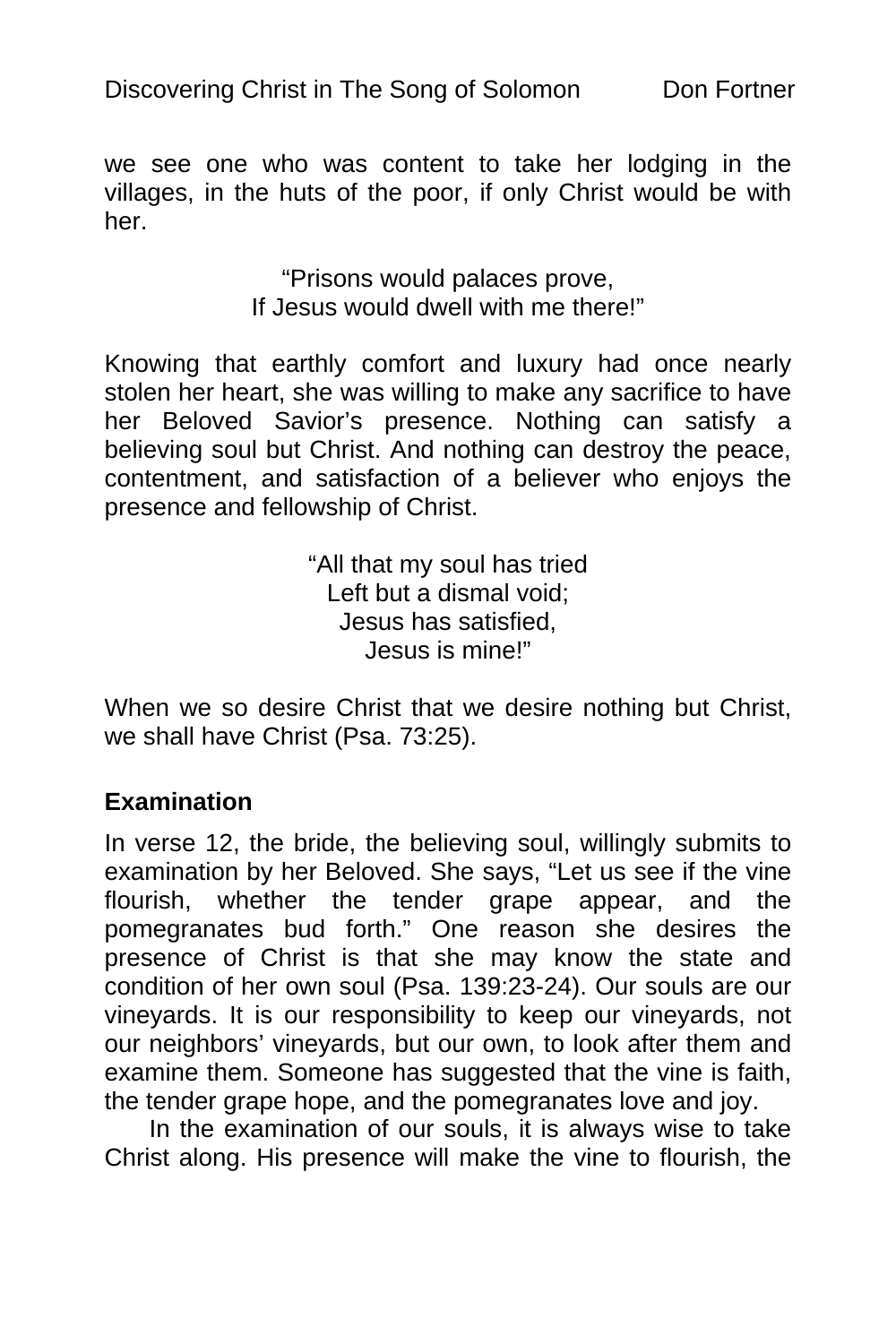tender grape to appear, and the pomegranates to bud forth. As the returning of the sun revives our gardens, the returning of Christ's manifest presence revives our souls. It is to Christ himself that we must appeal for our comfort and assurance, praying like David, "Say unto my soul, I am thy salvation."

If he sees the vine of faith flourishing, the tender grape of hope appearing, and the pomegranates of love and joy budding, if we can appeal to him, like Peter, "Thou knowest all things, thou knowest that I love thee," if his Spirit bears witness with our spirit that we are the sons of God, that is enough.

## **Promised love**

In verses 12-13, we hear the bride, whose heart has been revived by Christ, making a sincere promise of love to him. "There," from the depths of my heart and my innermost soul, "will I give thee my loves." The mandrakes give a smell, and at our gates are all manner of pleasant fruits, new and old, which I have laid up for thee, O my Beloved."

Oh, for grace to give the Lord Jesus Christ all the love of our hearts, so that there is no room left, and nothing left, to give to any rival! This is the sure result of our Lord's reviving presence. When Christ comes and makes himself known to his people, our love and devotion to him is renewed.

Love for Christ must be our motive and our governing principle in all things. "The love of Christ constraineth us." He looks beyond our words, and our actions, to the attitude of our hearts. "All through these verses the spouse acts with reference to her Beloved. It is for him that she goes forth into the field, for the sake of his company, and the quiet enjoyment of his love, she would lodge in the villages; and all manner of pleasant fruits, new and old, which are stored within her gates she declares to be laid up for her Beloved. Love, then, is the fittest and most powerful motive to holy service" (C. H. Spurgeon). This love has about it certain evident peculiarities.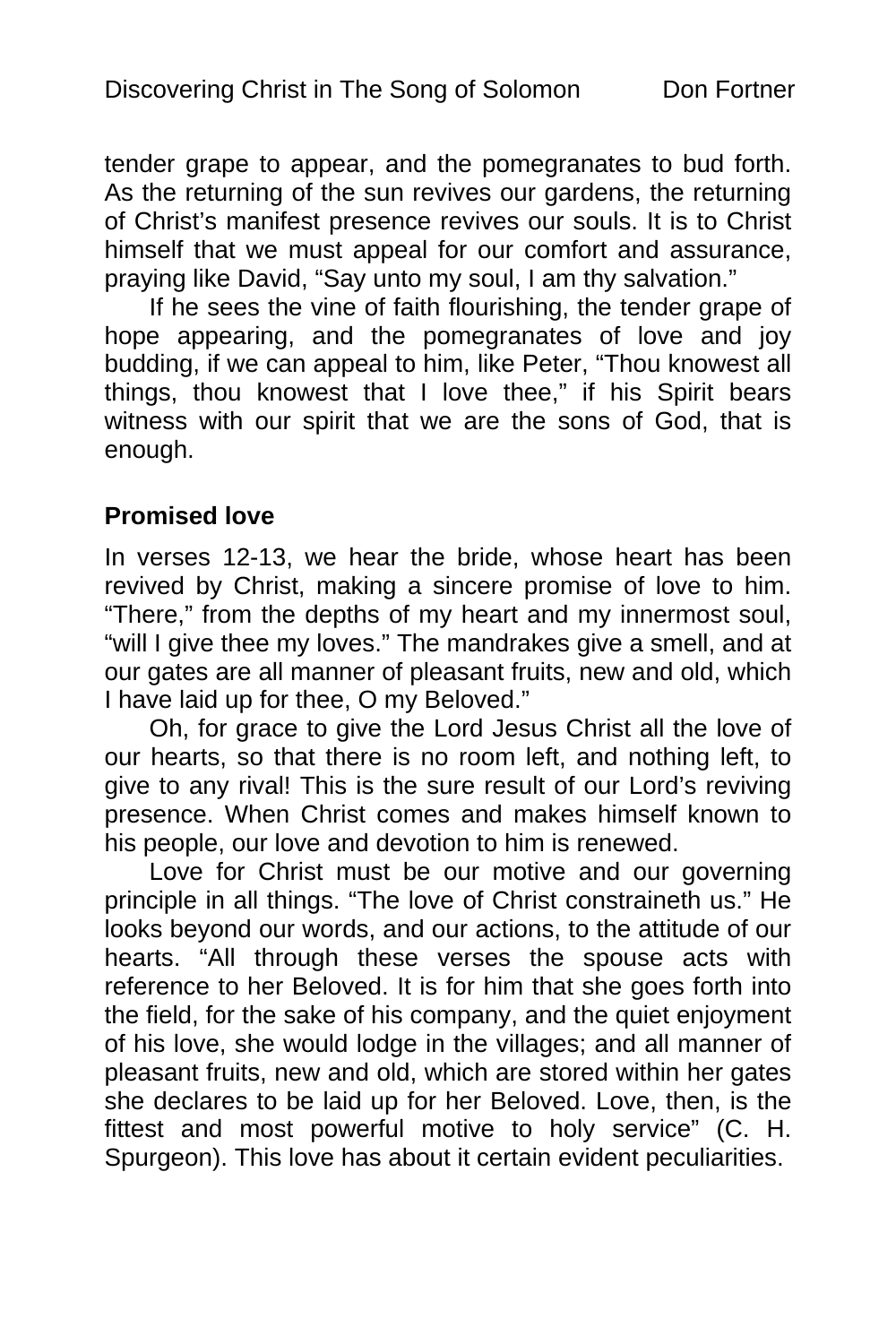It is a love which realizes the person of the Beloved. The church is strong when the Lord Jesus Christ is real to her. Jesus Christ is not a mere historical person to us, who once lived and died. He is a real person, living today in our midst. He walks among the golden candlesticks, and resides in our souls.

Our love for Christ arises from an assurance of his love for us (1 John 4:19). It is not possible for us to love Christ unless we are made to know that he loves us. When I know that his desire is toward me, then my desire shall be toward him.

Love for Christ leads us to hold all things in joint possession with him. Love is the mother of devotion, sacrifice, and self-denial. Love for Christ causes the believer to give himself and all that he has to Christ. Love does not have divided properties. Such is the love of Christ for us that he gave all that he had for us and gives all that he is and has to us. He could not bear to have anything, not even his throne, that should be altogether for himself. He stripped himself naked to clothe us. Then, he gave us his breath to be our life, and his blood to be our health. Every ransomed soul ought to have such love for Christ that he could sing…

> "If I might make some reserve, And duty did not call; I love my Lord with zeal so great, That I would give Him all."

Let us more and more have all things in common with our Lord. We are joint-heirs with Christ. All that he has is ours. Let all that we have be his. Our talents, our time, our abilities, our possessions, all are his, rightfully his. Let us constantly live in the awareness that those things we call "ours" are really his. He has only put them into our hands that we might serve him with them, and serve him with the enjoyment of them.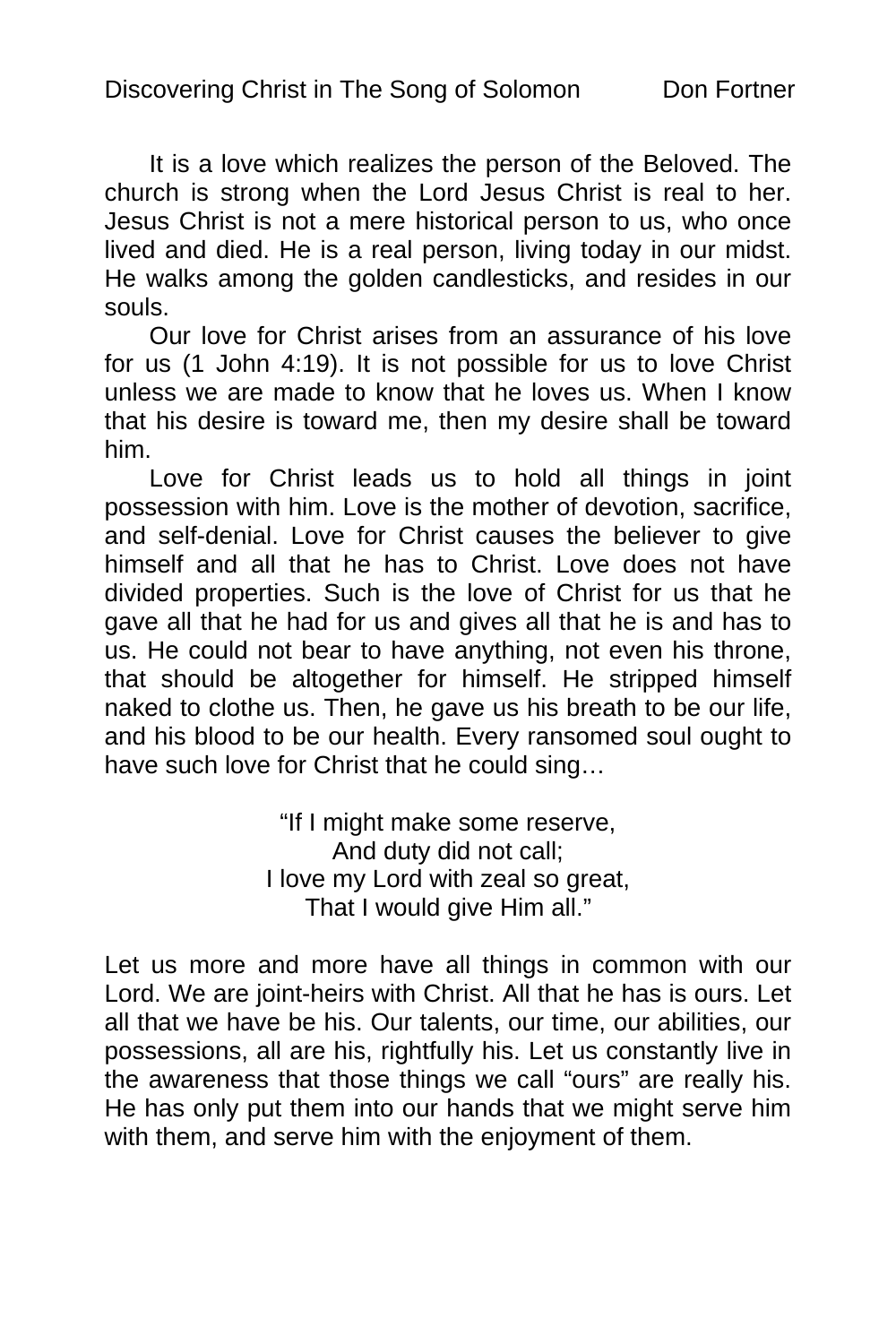Love for Christ leads us to go afield in serving him. Love for Christ says, "What more can I do for him?" It is never satisfied with old fruits, it must always bring forth new service for him. Let us bring out everything for him, use it for him, and count it our highest honor that he will accept that which we bring to him.

This love grows and flourishes in the fellowship and communion of Christ. I am afraid that we are far too cold in our love for our altogether lovely Christ, because we live at a distance from him. Oh, may God enable us to live in constant, habitual fellowship and communion with our Savior. This one thing is needful to promote and sustain revival in our souls. If we have abounding love for Christ, we shall prosper under terrible disadvantages; but if we do not have this love, we have lost the great secret of happiness, peace, and usefulness. Let this be our unceasing prayer and hearts' desire – "Come, my Beloved!"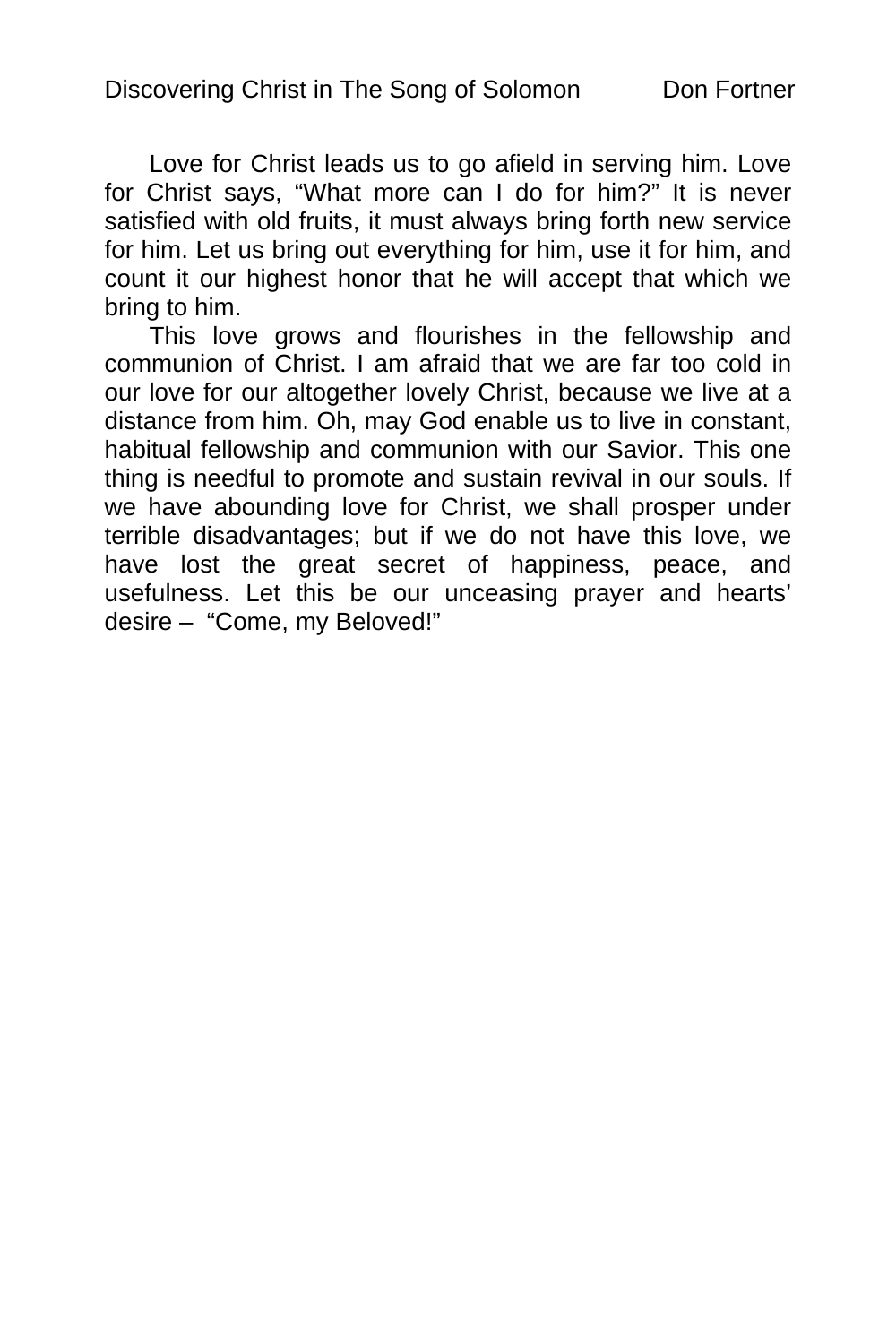# **25.**

# **"I would"**

## **Song of Solomon 8:1-4**

*"O that thou wert as my brother, that sucked the breasts of my mother! when I should find thee without, I would kiss thee; yea, I should not be despised. I would lead thee, and bring thee into my mother's house, who would instruct me: I would cause thee to drink of spiced wine of the juice of my pomegranate. His left hand should be under my head, and his right hand should embrace me. I charge you, O daughters of Jerusalem, that ye stir not up, nor awake my love, until he please."* 

### **The request of love**

This last chapter of this inspired Song of Loves begins with an ardent desire expressed by the church, the Bride of Christ. It is the desire of every believing soul. It is the request of every heart in which the love of Christ is revealed. The request is just this, "O Lord, give me constant, intimate communion and freedom with you. Let me always know your presence" (Deut. 5:29; Job 23:2; Ps. 14:7). "O that thou wert as my brother, that sucked the breasts of my mother! when I should find thee without, I would kiss thee; yea, I should not be despised" (v. 1). As Martha sat at the Savior's feet and heard his word, so the believing heart longs ever to live in communion with him who loved us and gave himself for us, that we may learn of him.

She was already wed to him. He had taken her to be his bride; and she had taken him to be her Lord and husband. Their hearts were already knit together. But the marriage had not yet been publicly solemnized. The marriage feast had not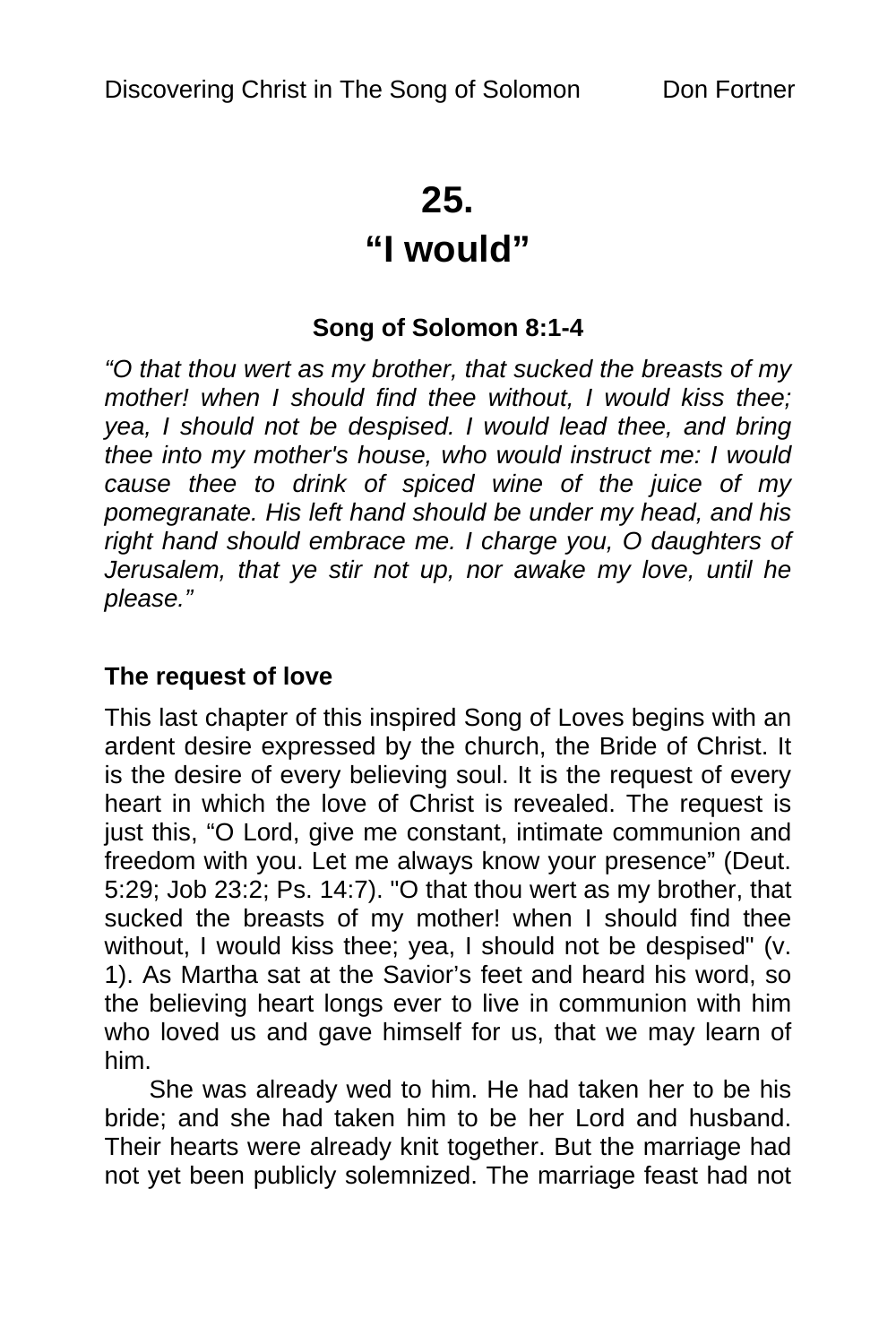yet been spread. She was obliged, for the sake of decency and respectability, to keep her distance. The Bride and her Beloved, when they met in public, could not be so intimate and affectionate as they might desire. Therefore, she wishes that she might be looked upon as his sister, and that she might have the same chaste and innocent familiarity with him that a sister has with her own brother. A brother and a sister who had nursed at the same breasts might be most affectionate, intimate, and free with one another, without any fear of reproach or shame.

This is a prophetic prayer of the Old Testament church for the incarnation of Christ. Our Lord, by means of his incarnation, has really and truly become our Brother. He is not ashamed to call us brethren; and he is made to be the Elder Brother, the Firstborn, of the family of God (Heb. 2:11, 14, 17). We have been adopted as the sons of God (1 John 3:1). His Father is our Father (John 20:17). We, and our Lord are of the same nature and disposition. In the incarnation, he assumed our nature. In regeneration, he gave us his nature.

His love toward us is compared to the love of a brother (Pro. 18:24). Like a brother, he sympathizes with us in all our afflictions. Like a brother, he is touched with the feeling of our infirmities. Like a brother, he helps us in all of our trials. Like a brother, he is tender, compassionate, and caring. The Lord Jesus Christ is a Brother indeed. He is a Brother who is near at hand, ready and willing to help.

This is truly the desire and prayer of every believing heart. Those who know Christ love him. And all who love him desire uninterrupted, intimate communion with him. In essence, this is what she is saying - "O Lord, when I find you present with me, I will embrace you, kiss you, and show my love to you, as a sister would show her love to her brother. Without shame, I will own you, acknowledge you, and love you, even in the presence of your enemies. I will publicly avow my love to you."

"I would kiss thee and continue to kiss thee." Earlier she cried, "Let him kiss me with the kisses of his mouth: for thy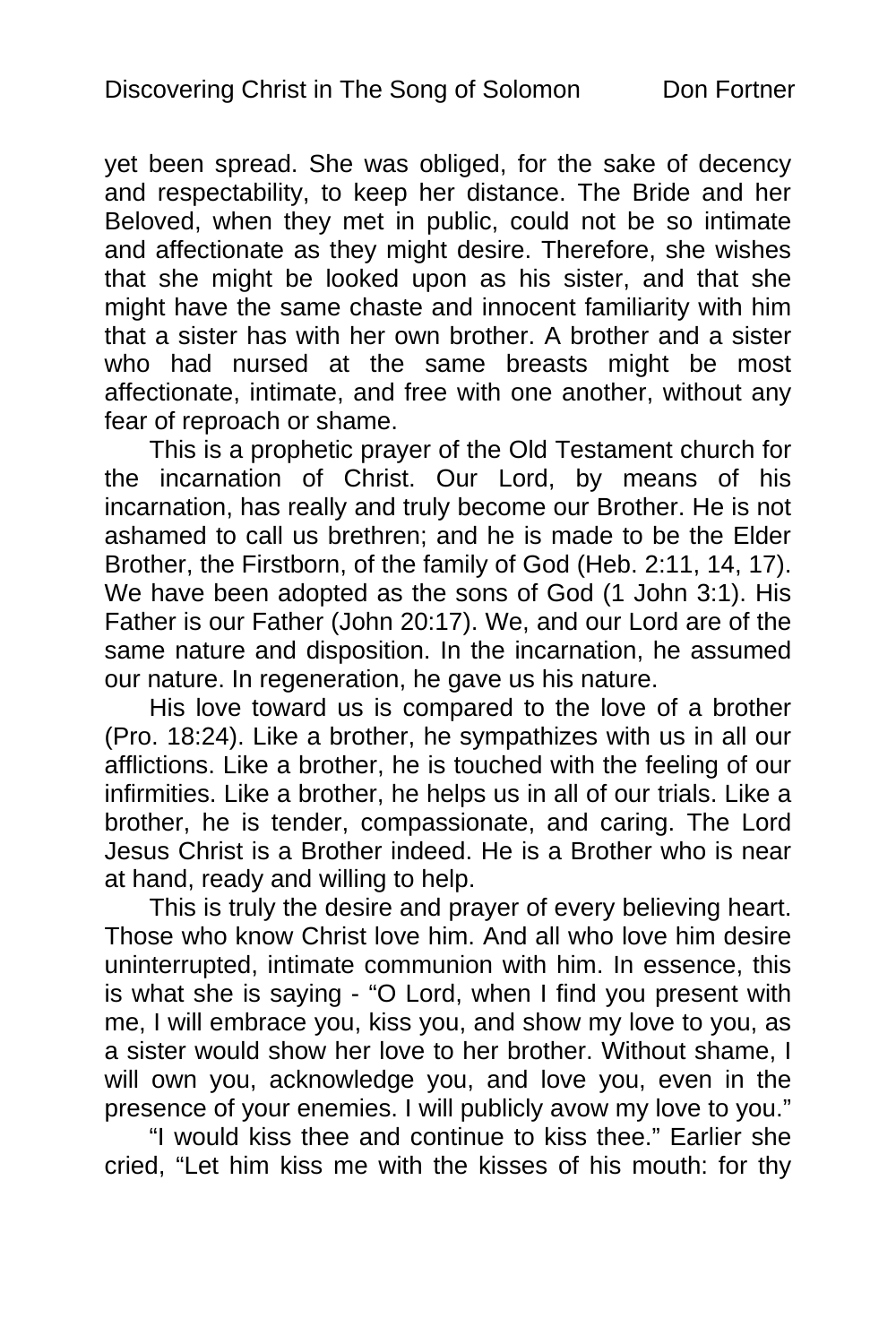love is better than wine" (1:2 cf Luke 15:20). Here she longs to kiss him. Those who have been kissed by him in grace wish to kiss him in gratitude. He gave me a kiss of forgiveness; I will give him a kiss of faith. He gave me a kiss of peace; I will give him a kiss of praise. He gave me a kiss of acceptance; I will give him a kiss of adoration. He gave me a kiss of redeeming love; I will give him a kiss of returning love (1 John 4:19).

This text will find its ultimate fulfillment in that day when God's elect shall meet Christ in the clouds. The Bride, the Lamb's wife, will not be completely ready until the time of his glorious appearance. But then all his redeemed ones shall be admitted to the nearest possible embraces of Immanuel. With unspeakable pleasure, we will embrace our Redeemer and enjoy him eternally!

"Yea, I should not be despised." That is to say, "He will not turn his face away from me, when I reach out to embrace him and kiss him. And those who now despise me will despise me no more. They will envy me." John Gill pointed out that "The whole (verse) expresses her boldness in professing Christ, without fear or shame, in the most public manner."

This is the request of love – "Let me embrace thee and kiss thee, as a sister would embrace and kiss her beloved Brother, without shame or fear."

#### **The resolve of love**

Here is the desire, determination, and resolve of love. "I would lead thee, and bring thee into my mother's house, who would instruct me: I would cause thee to drink of spiced wine of the juice of my pomegranate" (v. 2). Here, the church, the believing soul, makes a resolution to improve the opportunity she would have for cultivating a more intimate and full knowledge of Christ if she could always enjoy his communion.

Those who have experienced the goodness, grace, and love of God in Christ desire others to have the same joyous blessing (Rom. 10:1). "I would lead thee, and bring thee into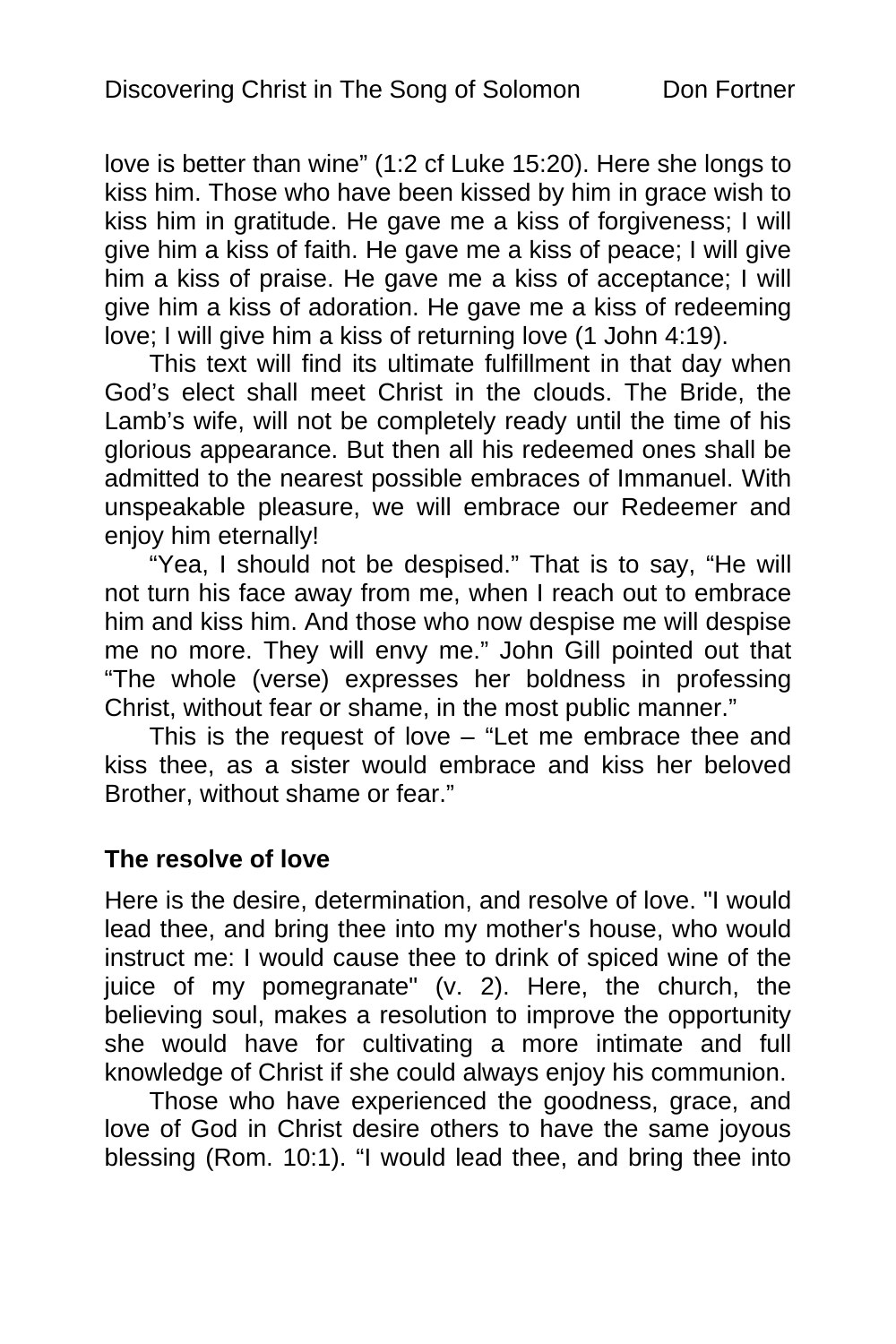my mother's house." The believing heart, enjoying personal fellowship and communion with Christ, says, "I will bring you into the house of God with me. My mother, the church of God, and her children need to be acquainted with and enjoy your presence too." (Compare Galatians 4:26.) As a young woman wants all her family to know and love her chosen husband, so we want all God's elect to know and enjoy all the bounty of grace that is ours in Christ. We want the whole family, our mother and all her children, to enjoy sweet, intimate communion with Christ, and to experience the blessed influence of his manifest presence.

All who know Christ should bring him with them into the house of God, the assembly of his saints (1 Tim. 3:15). When Christ comes, the dead are made alive, the guilty are forgiven, the fallen are lifted up, the heavy-hearted are comforted, the troubled are granted peace, and the fearful are made calm.

Perhaps you think, "How can I bring the Lord Jesus with me into the house of God? What can I do to secure the Lord's presence in the midst of his church?" Here the bride speaks of leading him into her mother's house. Our Savior must be led, like a royal king would be led by one of his subjects into his own home. Would you lead the Lord Jesus Christ into this house? Love him. Reverence him. Rejoice in him. Call upon him in prayer, asking him to come with you. You cannot lead him into the assembly of the saints if you do not come. But do not merely come; come together with God's saints in the house of worship in his name (Matt. 18:20), trusting him, seeking his will and his glory, and the good of his kingdom. As we thus gather in his name, he promises to meet with us.

When Christ meets with his people, then the ministry of his church is profitable and effectual **–** "Who would instruct me." The allusion here is to a wise mother, who takes her newly wed daughter aside and teaches her how to behave toward her husband, so that she may have his affection and live happily with him. The church, the house of God, is a school of instruction, where souls are taught the ways of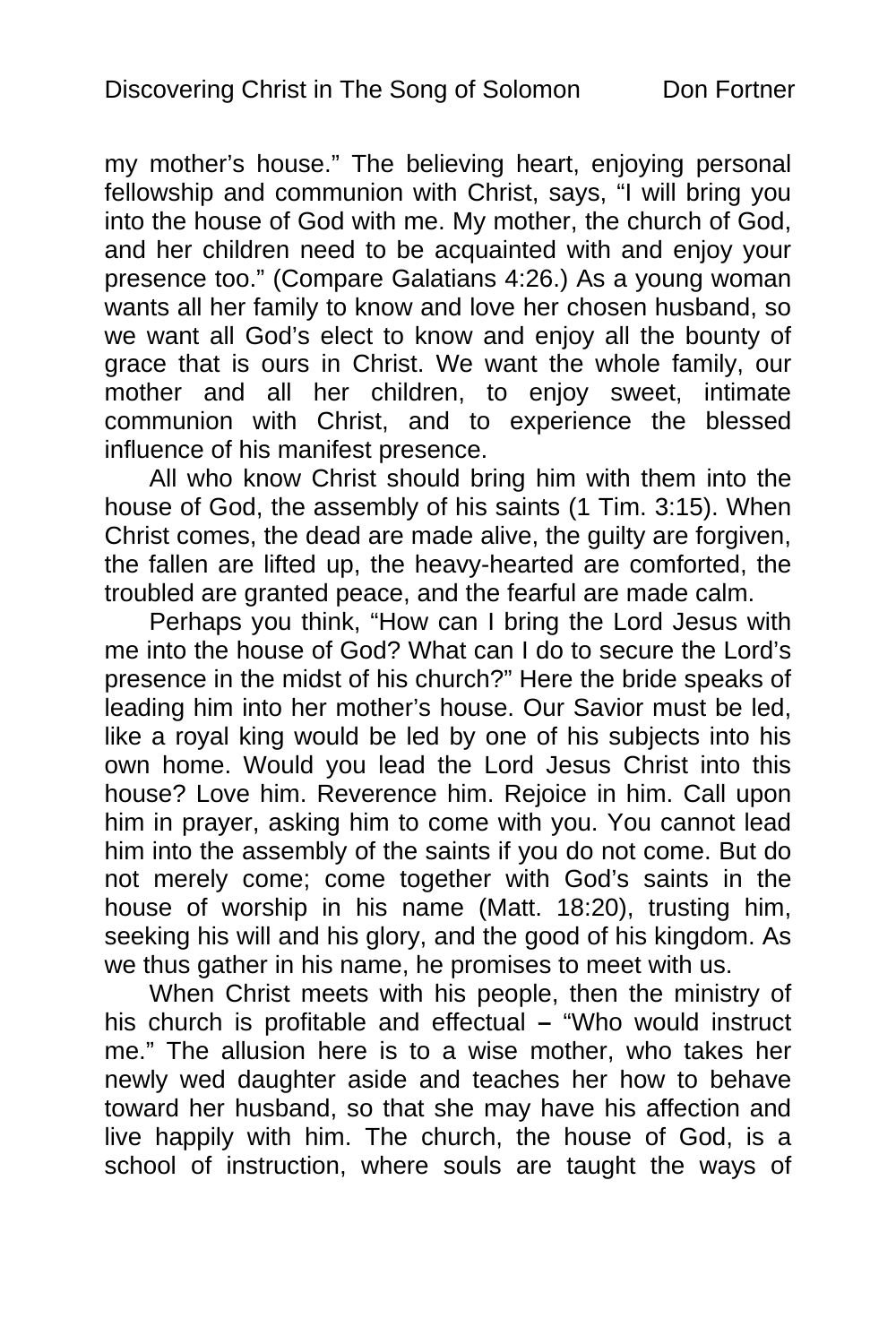Christ, the gospel of Christ, and the will of Christ (Eph. 4:11- 16). Believers should always crave such instruction. And that instruction is sure to be profitable and effectual, only when Christ himself is present to teach us by his Spirit (Ps. 45:10- 11).

All true, spiritual instruction is instruction from the Word of God, which is able to make us wise unto salvation. It comes through the ministry of God's servants, gospel preachers, pastors according to God's own heart, who feed his people with knowledge and understanding (Jer. 3:15). It is effectually brought to ours hearts by the power of God the Holy Spirit (1 Thess. 1:5).

When the Lord meets with his people, those who know him will offer the sacrifices of their hearts to him (Heb. 13:15). – "I would cause thee to drink of spiced wine of the juice of my pomegranate." The spiced pomegranate wine was a very rich, flavorful wine, which was delightful to the taste, but less inebriating than other wines. It refers to the graces of the Spirit and the exercise of grace in the believing heart. These are the things that give our Lord pleasure; and are preferred by him to the best of wines (Song of Sol. 4:10). "Those that are pleased with Christ," wrote Matthew Henry, " must study to be pleasing to him; and they will not find him hard to be pleased." This is the resolve of love – "I would lead thee and bring thee into my mother's house, both to be instructed by thee and to make my sacrifices of love to thee."

#### **The rest of love**

I hope you can enter into the rest of love described in verse 3. "His left hand should be under my head, and his right hand should embrace me." This is one of those texts of Inspiration that is so full of meaning that its depths can hardly be fathomed. Certainly, it speaks of the blessed rest of faith in Christ, who is our Sabbath. When we come to him and he comes to us, we enter into the blessed rest of love (Heb. 4:9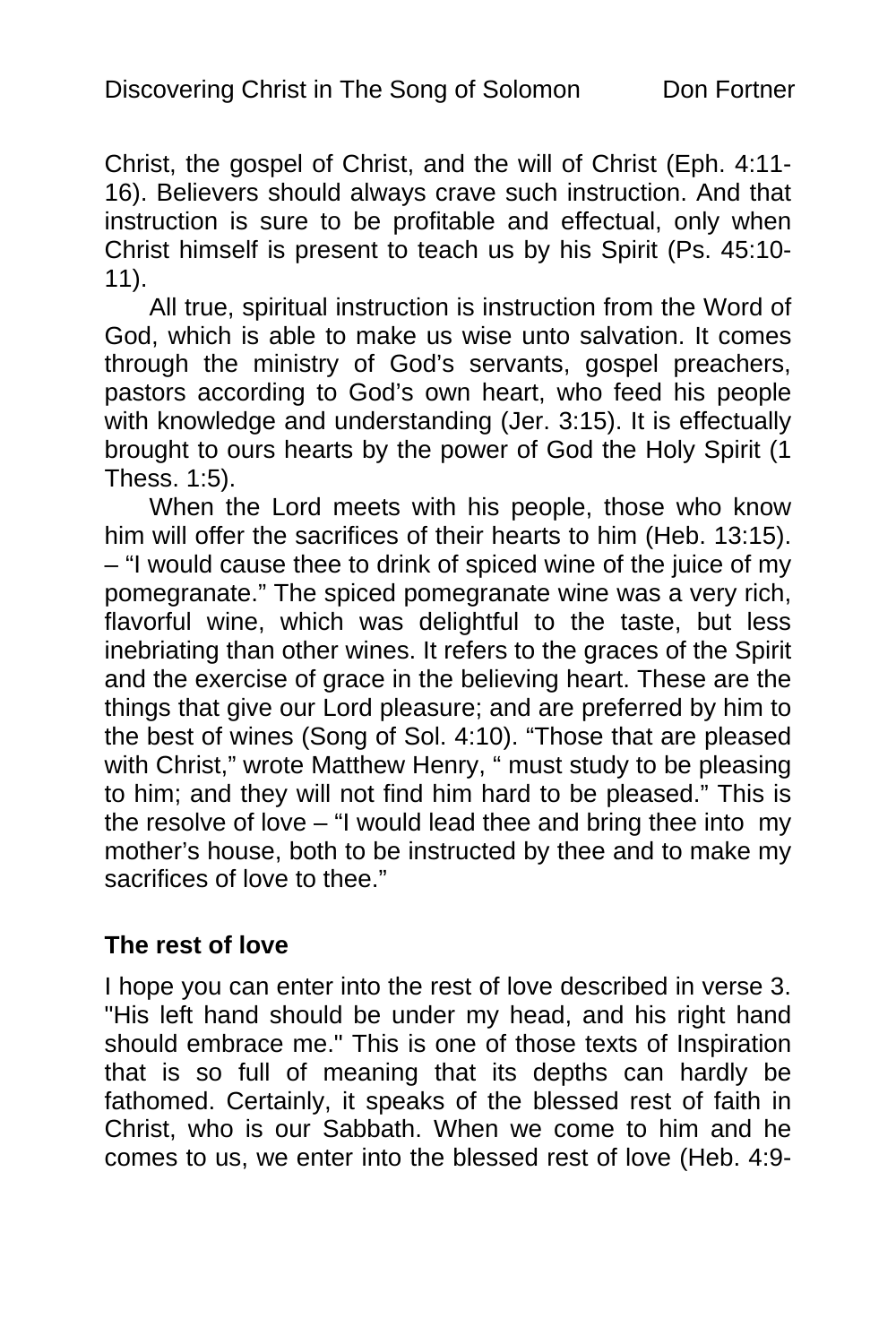11). Our Savior's embrace implies his love of us. Our willingness to be and desire to be embraced by him speaks of our love for him. "We love him because he first loved us." Being embraced in his omnipotent arms, we are assured of his unfailing support. "Underneath are the everlasting arms." In those arms of almighty goodness, grace, and love we are safe and secure. No evil shall befall us in his arms. This is our place of confident rest, and it is glorious (Isa. 11:10). When our Lord reveals himself and makes his presence known, our hearts are at peace. We rest in him!

## **The responsibility of love**

All privileges bring responsibility. Our Lord has come to us. He has granted to us his presence in this place. "His left hand is under my head; and his right hand doth embrace me." It is our great joy and privilege in this place to rest in his love. Now, "I charge you, O daughters of Jerusalem, that you stir not up, nor awake my love till he please." So long as our Lord is pleased to dwell in our midst, let us be careful not to disturb him, grieve him, and drive him away (Eph. 4:30). Remember what it is like to be without him (Song 5:6). Remember the evil which grieved him before (5:1-6). Remember always to remember him, honor him, and embrace him in the arms of faith, gratitude, and love, and kiss him with the lips of prayer.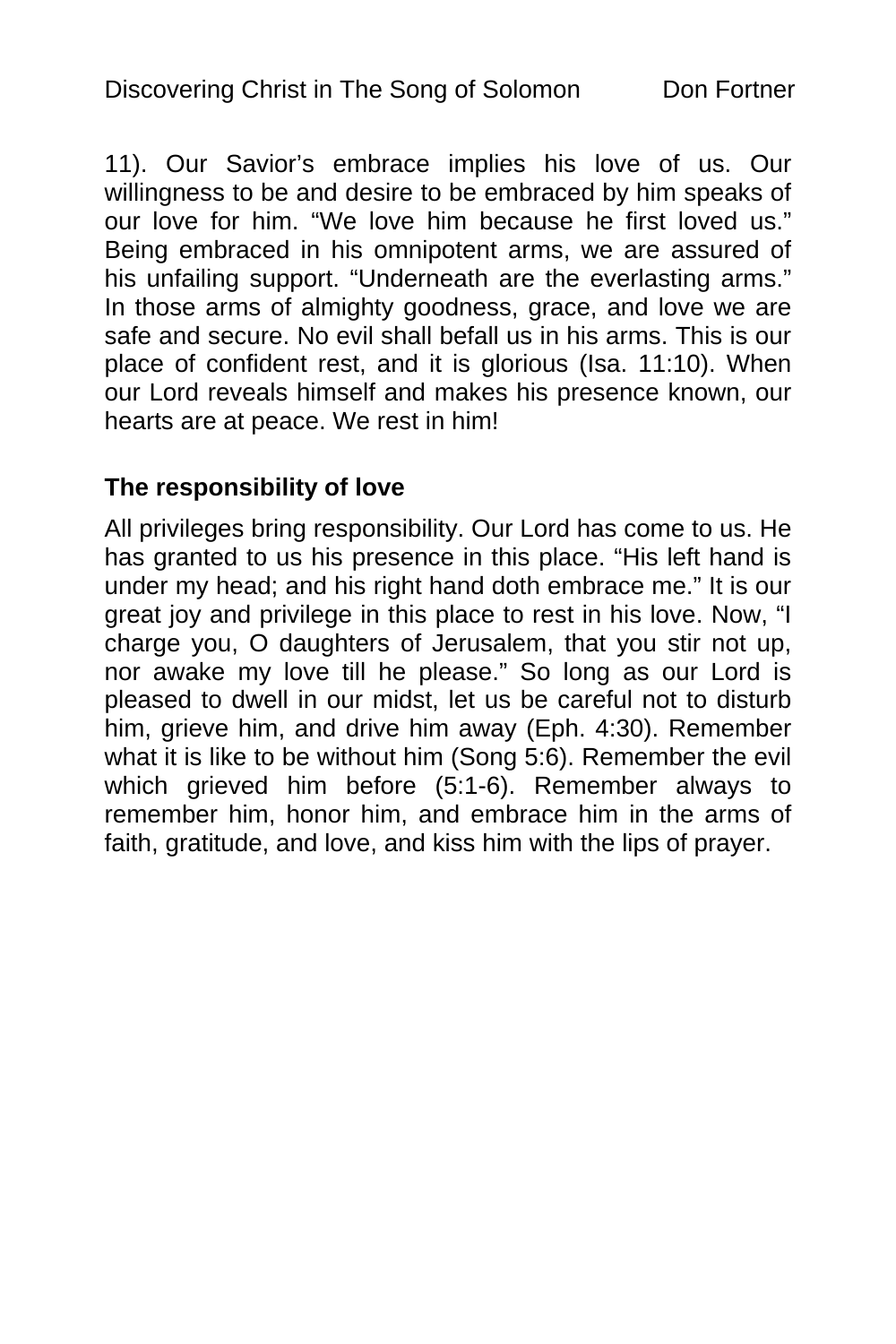## **26.**

# **Leaning on Christ**

## **Song of Solomon 8:5-7**

*"Who is this that cometh up from the wilderness, leaning upon her beloved? I raised thee up under the apple tree: there thy mother brought thee forth: there she brought thee forth that bare thee. Set me as a seal upon thine heart, as a seal upon thine arm: for love is strong as death; jealousy is cruel as the grave: the coals thereof are coals of fire, which hath a most vehement flame. Many waters cannot quench love, neither can the floods drown it: if a man would give all the substance of his house for love, it would utterly be contemned."* 

Faith in Christ is described by many symbolic actions. Faith toward Christ has nothing whatsoever to do with physical acts, physical posture, or physical movement. But, in the Word of God, faith is described symbolically by many actions of the body.

Faith is looking to Christ and seeing him. He says, "Behold me, behold me...Look unto me and be ye saved all the ends of the earth, for I am God and there is none else" (Isa. 45:1, 22). Our Lord says, "This is the will of him that sent me, that everyone which seeth the Son, and believeth on him may have everlasting life" (John 6:40). Saving faith is looking to Christ, like the perishing Israelites looked to the brazen serpent and were healed.

Faith is coming to Christ. "He that cometh to me shall never hunger; and he that believeth on me shall never thirst" (John 6:35). "Come unto me, all ye that labor and are heavyladen, and I will give you rest" (Matt. 11:28). "All that the Father giveth me shall come to me; and him that cometh unto me, I will in no wise cast out" (John 6:37). Saving faith is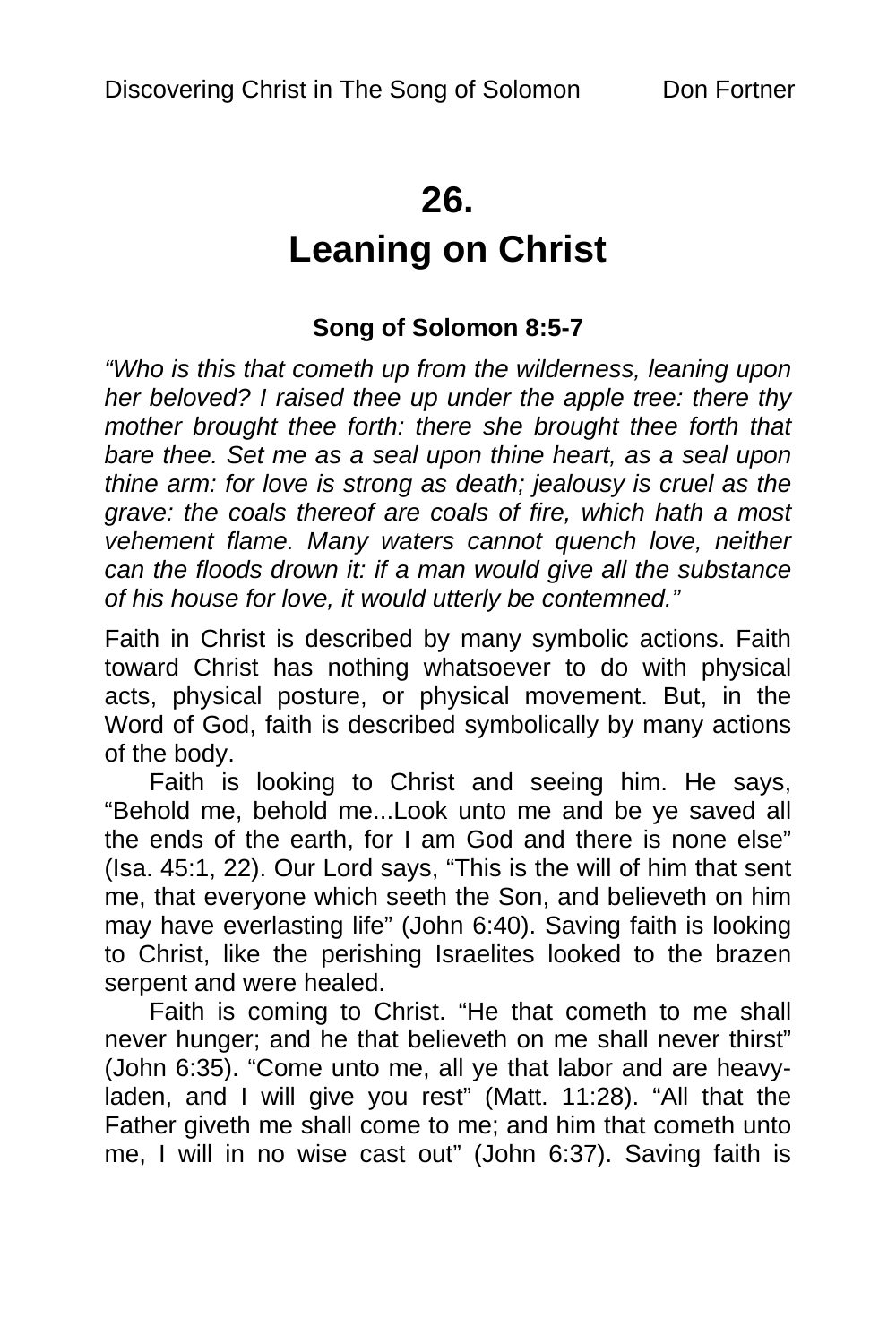coming to Christ, acknowledging him as Lord and trusting him as Savior. We come to you, our Savior, for pardon, for redemption, for righteousness, for life. We have come to him. We are coming to him. And we shall yet come to him.

Faith is fleeing to Christ. We have "fled for refuge to lay hold on the hope set before us" (Heb. 6:18). Christ, "the Lord is a strong tower; the righteous runneth into it, and is safe" (Pro. 18:10). Realizing that were are under the wrath of God, and knowing that the Lord Jesus Christ is God's only appointed place of refuge for guilty sinners, we flee to him. We venture our souls on him, on the merits of his blood and righteousness. We cast ourselves into his arms of power and grace, trusting him alone to save us. Saving faith is fleeing to Christ in hope of mercy.

Faith is laying hold of Christ. Like a drowning man lays hold of the line thrown to him, we lay hold of Christ and cling to him.

Faith is receiving Christ. "As many as received him, to them gave he power to become the sons of God, even to them that believe on his name" (John 1:12). It is not receiving Christ into the head that brings salvation, but receiving him into the heart. It is not receiving the doctrine of Christ that saves us, but receiving Christ himself. True faith receives the whole Christ as he is revealed in Holy Scripture. We receive him in all his offices, for the whole of our acceptance before God. In all his teaching (doctrine), and in preference to all others.

But in this passage we see faith described in richer, fuller, more intimate connection—"Who is this that cometh up out of the wilderness, leaning upon her Beloved?" Here is faith, but it is something more than "looking for life," or "coming in hope," or "fleeing for mercy," or "laying hold of help," or even "receiving a Savior." This is intimate, confident, loving, admiring, adoring faith leaning on Christ. Here is a description of the church of God and of every true believer. The people of God are as a bride coming up out of a dark, dangerous, and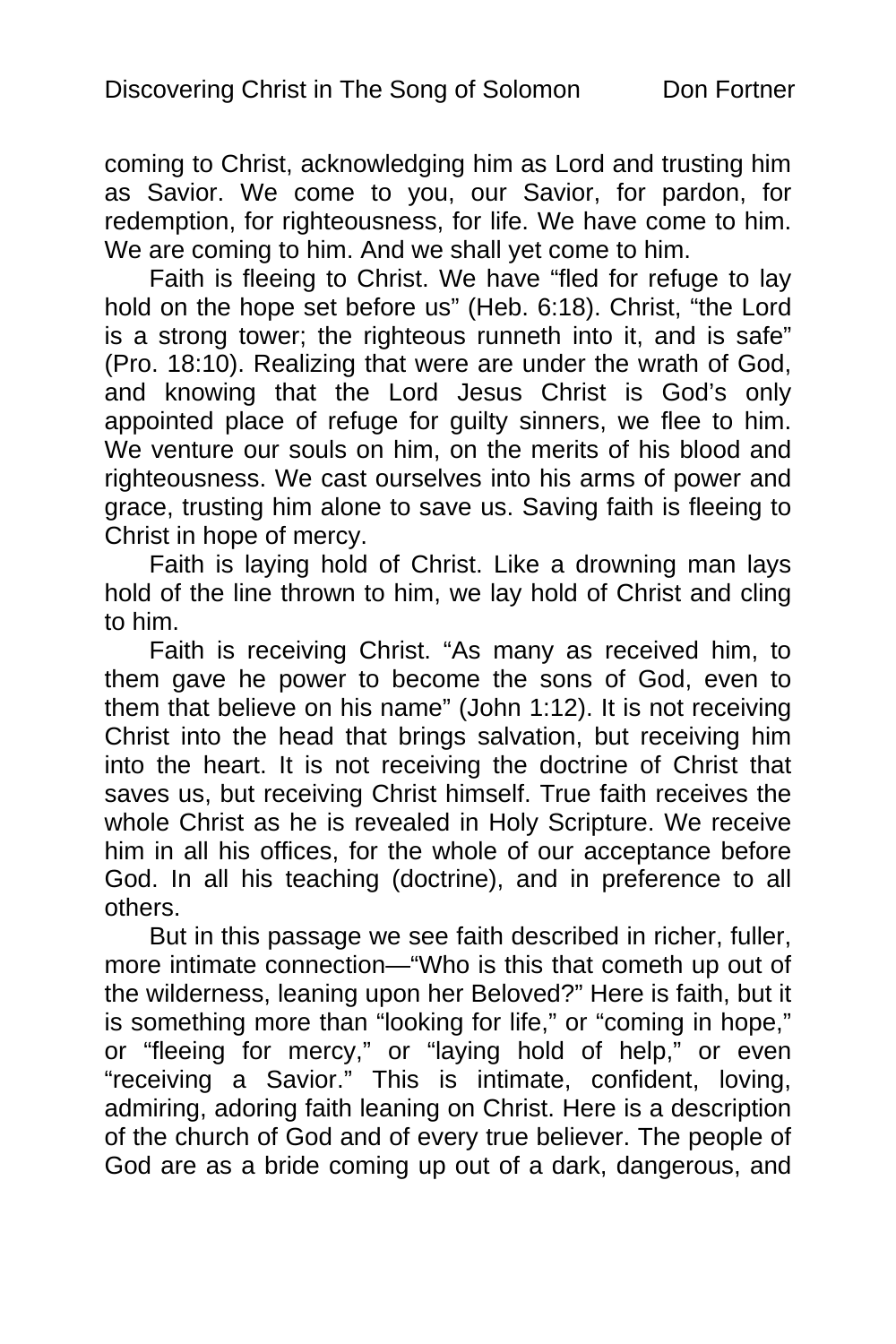desolate wilderness, leaning upon her Beloved, the Lord Jesus Christ;.

#### **Leaning**

First, we see faith leaning**. –** "Who is this that cometh up out of the wilderness, leaning upon her Beloved?" There is no better description of true faith than the picture of a sinner leaning on Christ. Like a cripple man leans on his crutches, the children of God lean on Christ. Like a timid, frightened women, passing through some strange and dangerous forest at night, might lean upon the strong arm of her husband, we lean upon our Beloved. We lean upon him, because he has proven his love for us and his faithfulness to us. We lean upon him, because he is mighty and able to protect us. There is a clear connection between the sweet fellowship with Christ described in verses 1-4 and faith in Christ. The more we trust him, the more heavily we lean upon him, the more constant and real our fellowship will be.

Some suggest that this question was raised by Christ. But it seems most likely to me that it is a question raised by the daughters of Jerusalem, when the Shulamite had solemnly charged them not to disturb her Beloved.

The people of God in this world are passing through a wilderness. To the heavenly pilgrim, this world is a barren and desolate wilderness. Sometimes our pathway leads us through rivers of woe, deep waters of affliction, and seas of temptation. There are many dangers to be overcome, many snares to avoid, and many enemies to face. The world, the flesh, and the devil oppose us. The lust of the eye, the lust of the flesh, and the pride of life make our journey a troublesome one. But onward we must go.

Don't ever forget, child of God, we are only pilgrims here. Be sure that your heart is fixed upon Immanuel's land, and not upon the things of this world (Heb. 11:8-10, 14-16; 1 John 2:15-17; Col. 3:1-3). But our pilgrimage is not a lonely one.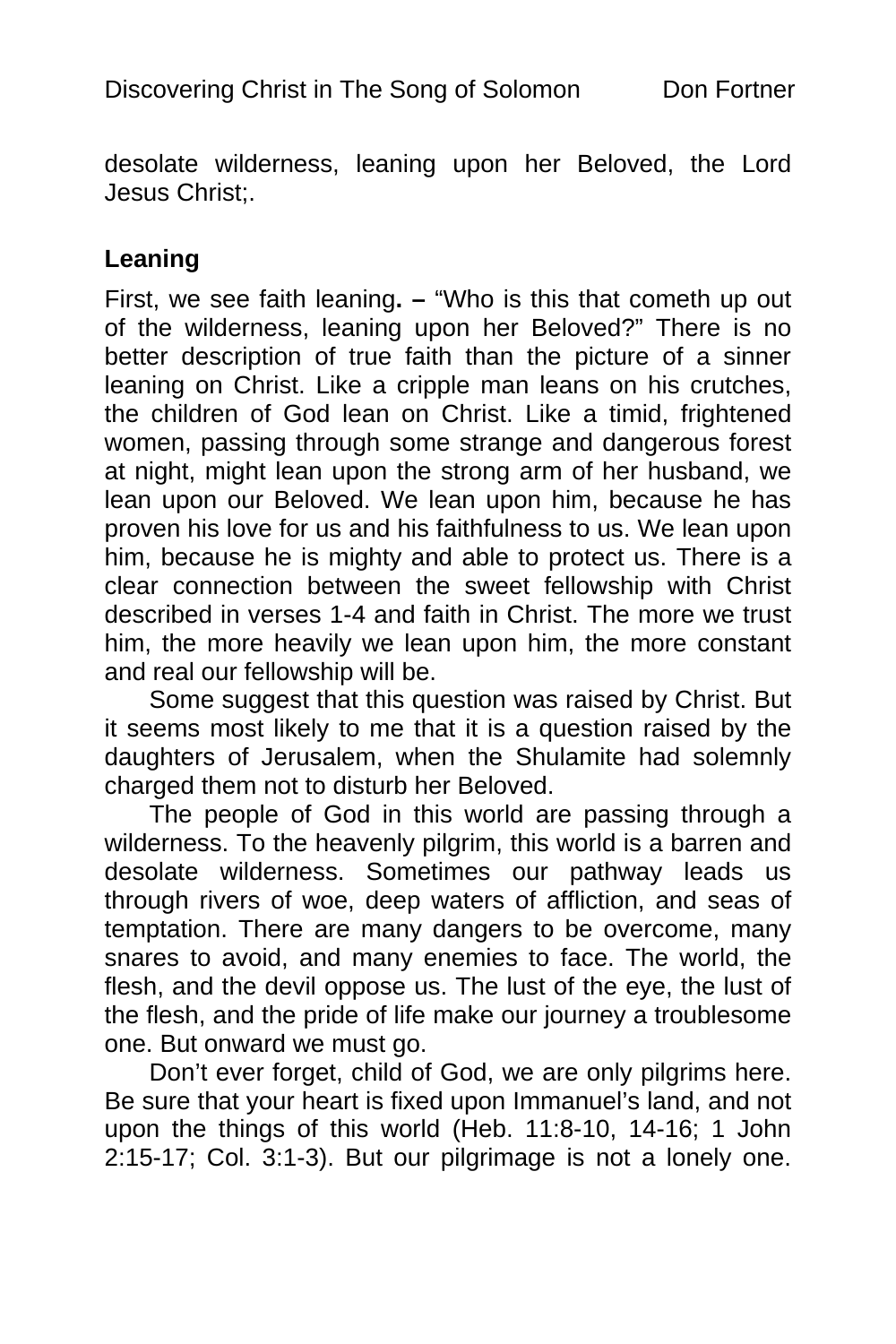The Bride is not alone. Her Beloved is with her. Every soul that journeys toward heaven has Christ for its companion. Our Lord allows no pilgrim to the New Jerusalem to travel alone. Christ is with us in tender, deeply felt sympathy. Whatever our temptations may be, he has been tempted in every point, just as we are. Whatever our afflictions may be, he has been so afflicted. He is touched with the feeling of our infirmities. Our Savior is also with us in reality (Isa. 43:2-5; 41:10). He is always at hand (Phil. 4:4). This is not a dream, or a piece of fiction. It is fact, a blessed, glorious fact. "The Lord is at hand!" And though our pilgrimage sometimes seems long, we are passing through this bleak land. "Who is this that cometh up from the wilderness?" We shall not be in this wilderness forever.

> "Through many dangers, toils, and snares I have already come: 'Tis grace that brought me safe thus far, And grace will lead me home."

Throughout our pilgrimage here, it is our privilege and joy to be leaning on Christ**,** "Leaning on her Beloved."

> "Learning to lean, learning to lean I'm learning to lean on Jesus; Finding more power than I'd ever dreamed, I'm learning to lean on Jesus."

Do you know anything about this posture of faith? Do you know anything about leaning on Christ? That is what faith is, it is leaning on Christ. Faith leans on Christ for all things and at all times. "Trust in the LORD with all thine heart; and lean not unto thine own understanding. In all thy ways acknowledge him, and he shall direct thy paths" (Pro. 3:5-6). Trust Christ, lean on him for all your salvation, for all things relating to daily providence, and for all things regarding the future.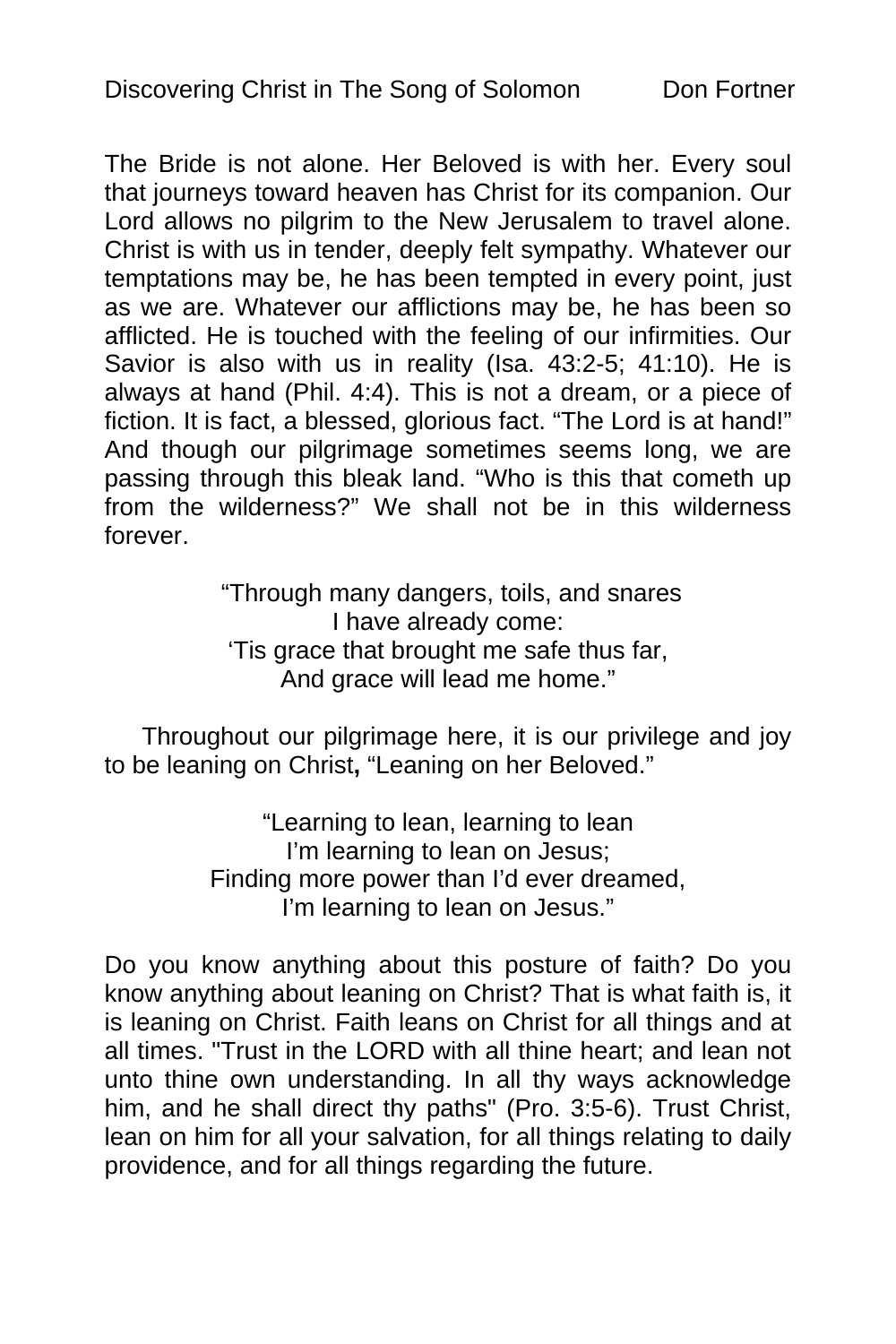"Every hour of everyday, Every moment, and in every way, I'm leaning on Jesus, He's the Rock of my soul, I'm singing His praises wherever I go!"

The bride leans upon her Beloved. Christ is the Beloved. He is Beloved of the Father. He is Beloved of the angels. He is Beloved of the saints in heaven. He is the Beloved of every saved, believing soul. Is the Lord Jesus Christ your Beloved? (1 Pet. 2:7; 1 Cor. 16:22). There is no better description of faith than leaning on Christ. We lean on the person of Christ for acceptance with God. We lean on the righteousness of Christ for justification. We lean on the blood of Christ for pardon and cleansing. We lean on the fulness of Christ to supply all our needs, both physical and spiritual, temporal and eternal (Lam. 3:23-26 ).

In prayer, we lean on Christ. In worship, we lean on Christ. In giving, we lean on Christ. In praise, we lean on Christ. All our hope of acceptance with God is Christ, so we lean on him. Oh, may we evermore learn to lean heavily upon the Son of God. Go ahead and lean on him! He can bear all the weight of your soul.

This word "leaning" has many shades of meaning. It suggests a picture of the bride casting herself upon her Beloved, joining herself to her Beloved, associating with her Beloved, cleaving to her Beloved, rejoicing in her Beloved, strengthening herself in her Beloved, and clinging to, or hanging onto her Beloved. This is the posture of faith. -"Leaning upon her Beloved."

#### **Remembering**

Second, we see faith remembering. **–** "I raised thee up under the apple tree: there thy mother brought thee forth: there she brought the forth that bare thee" (v. 5). Reading only the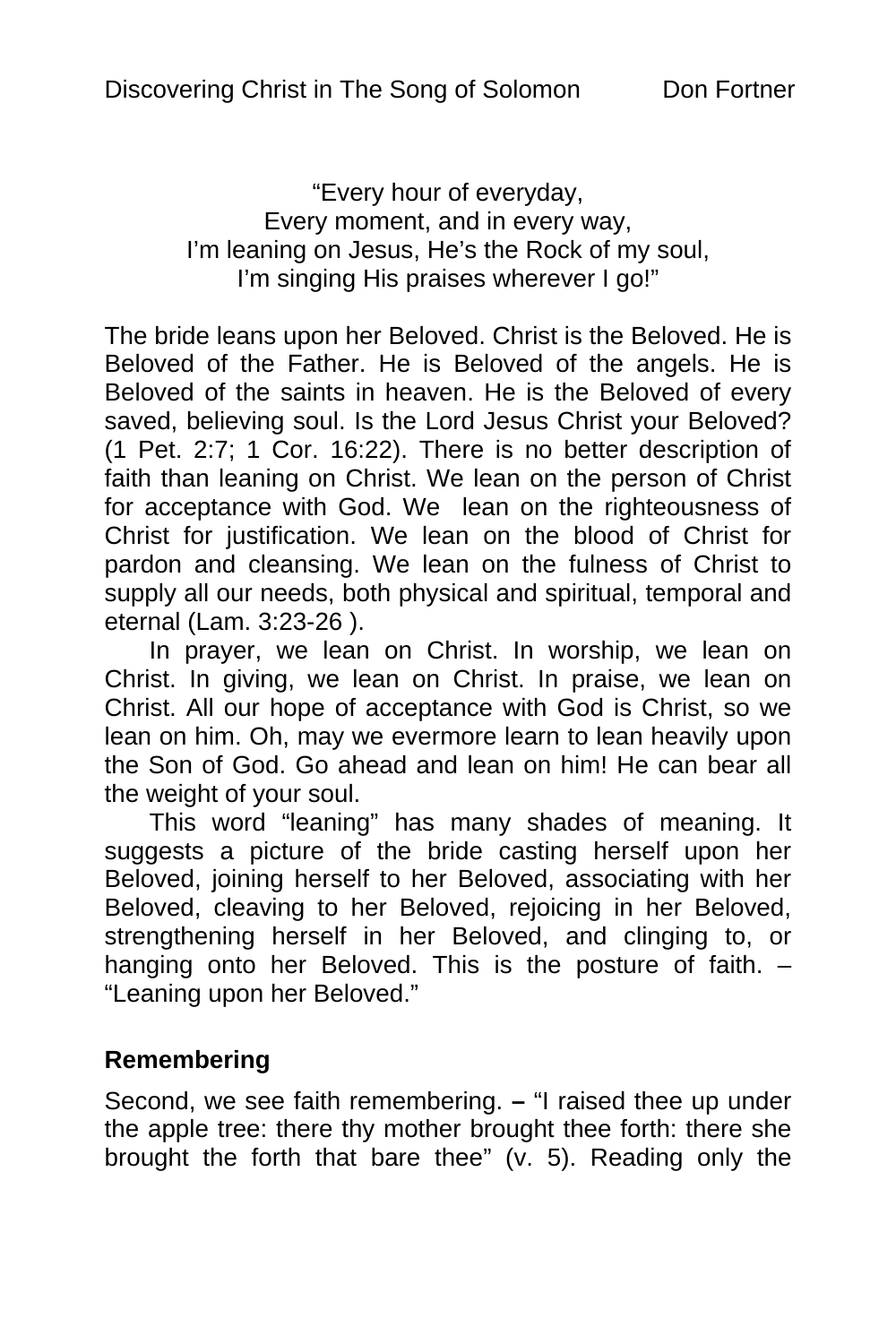English translation, we would assume that these words were spoken by Christ to the church. But in the Hebrew, the pronoun "thee" is masculine. So again, the Bride is speaking to her Beloved.

She remembers the past. "I raised thee up." That is to say - I have wrestled with thee in prayer and prevailed upon thee to help me and to comfort me (Ps. 44:23; 34:1-6). Like the disciples raised Christ up to help them in the storm, crying, "Master, carest thou not that we perish?" the children of God raises him up in prayer.

He is ready and willing to yield to our importunate cries of faith. Out of the bitter pains of conviction and repentance, Christ is found in the soul and brought forth in travail, like a son born of his mother's travail into the world. Out of the depths of desperate need, agony of soul and heaviness of heart, believing sinners cry out to Christ in times of trouble and raise him up to help.

The bride here looks prophetically to the future. Christ came in the first advent, in his incarnation, being conceived in and born into this world out of the womb of the Old Testament church (Rev. 12:1-17). Our Lord himself uses this metaphor to describe the joy his people will have at his second advent (John 16:21-22).

## **Praying**

Third, we see faith praying (v. 6). – "Set me as a seal upon thine heart, as a seal upon thine arm." As she makes her pilgrimage through this world, she prays that her union with him might be confirmed, that her communion with him might be constant, and that her fellowship with him might be intimate.

Each of us, as believers, might very well take these same words to express the prayer and desire of our hearts. "Set me as a seal upon thine heart, as a seal upon thine arm."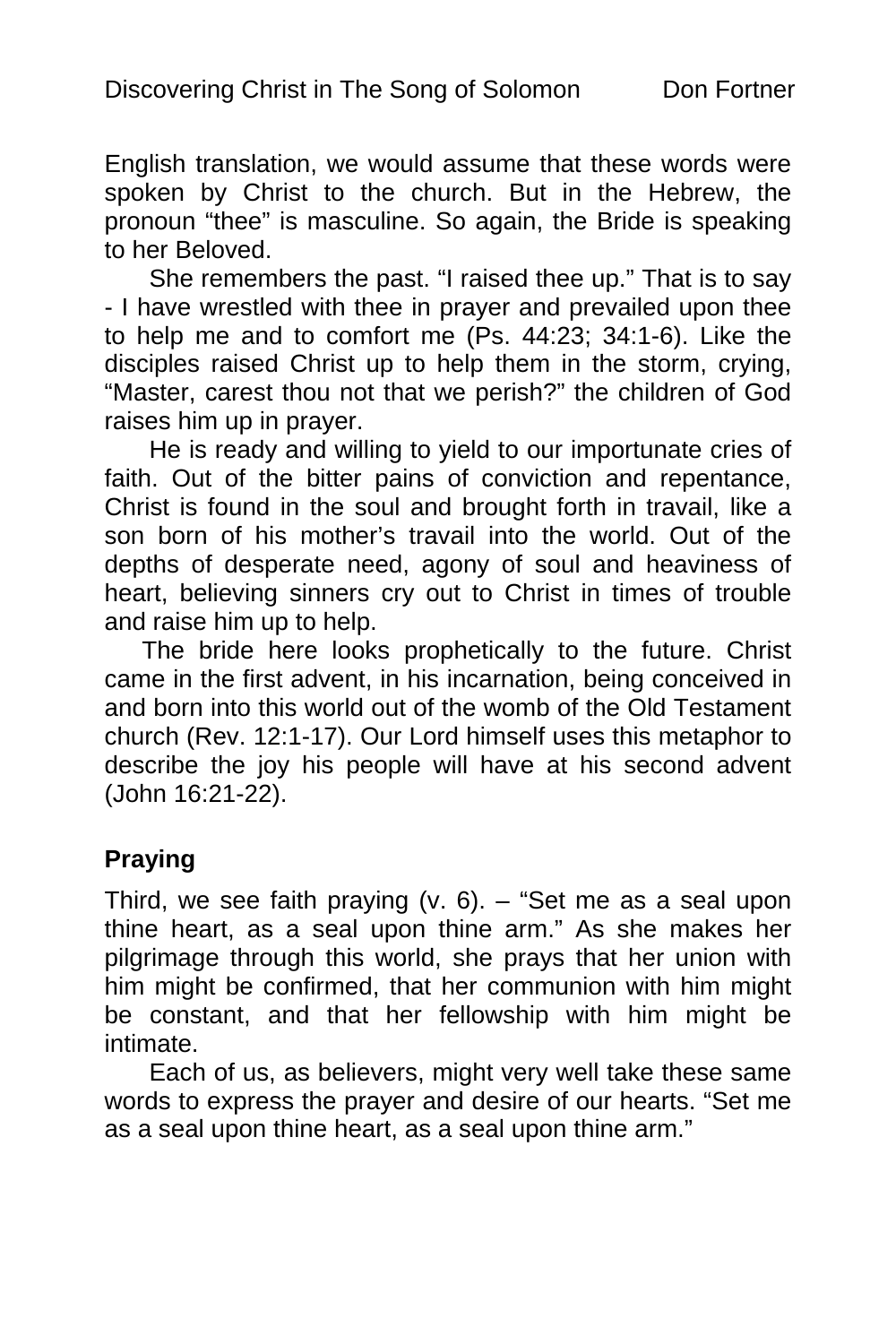Let me have a place in your heart and an interest in your love. The allusion is to the High Priest (Ex. 28:11, 12, 21, 29, 30). It is enough for me, and all I desire, that Christ be my sinatoning High Priest, that he carry me upon his heart when he stands before God. Let me never lose the place that I have in your heart. Let your love be secured to me, as a deed that is sealed cannot be broken (Eph. 1:14; 4:30). Let me always be near and dear to you. "Set me as a seal upon thine arm." The allusion here is to those bracelets that young lovers wear with the name of their sweethearts engraved upon them (Isa. 49:13-16). Let your power be engaged for me as token of your love for me. Oh my Beloved, defend me and protect me with the right arm of your power!

### **Persevering**

Fourth, we see faith persevering (vv. 6-7). – "Set me as a seal upon thine heart, as a seal upon thine arm: for love is strong as death; jealousy is cruel as the grave: the coals thereof are coals of fire, which hath a most vehement flame. Many waters cannot quench love, neither can the floods drown it: if a man would give all the substance of his house for love, it would utterly be contemned."

All true faith is persevering faith. It perseveres in love for Christ. If ever a man comes to know and love the Lord Jesus Christ, he will continue in both faith and love toward him. Love for Christ is the vigorous passion of the believing heart. It is strong as death. His love for us was stronger than death. And the love of true believer for Christ is as strong as death. Love for Christ makes the believer dead to everything else.

Jealousy is cruel as the grave. We are jealous of anything that might draw us away from him, because we love him. We are jealous of ourselves, lest we should do anything to provoke him to leave us. Love for Christ is an all-consuming fire in the hearts of his children.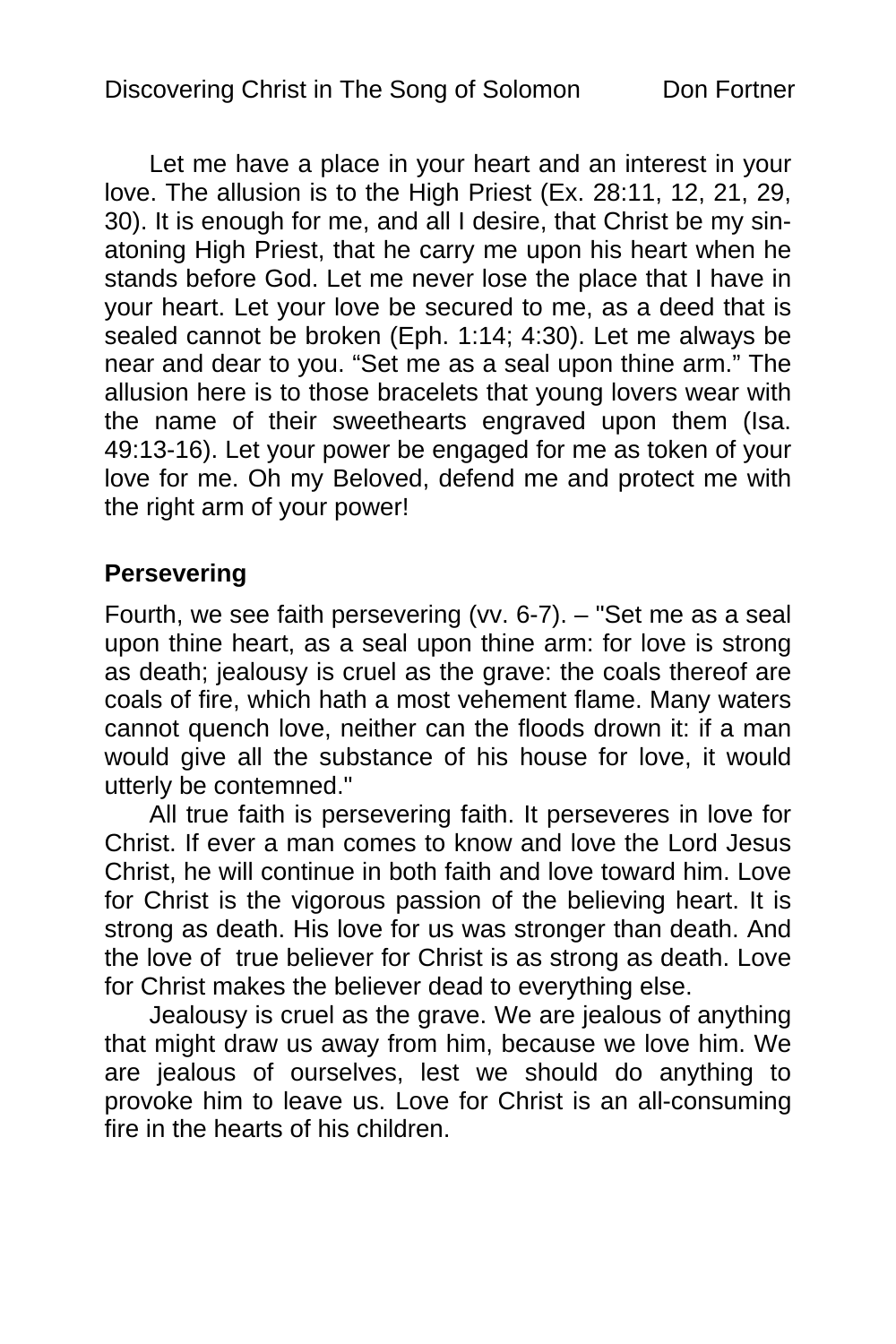Love for Christ is the victorious passion of the believing heart (v. 7). "Many waters cannot quench love, neither can the floods drown it: if a man would give all the substance of his house for love, it would utterly be contemned." Neither the substance of this world nor the swelling floods of death could quench our Savior's love for us (Rom. 8:38-39). And where there is true love for Christ, it cannot be destroyed. Waters of affliction cannot quench love. It only grows stronger. Floods of trouble cannot destroy love. It only clings more firmly to its object. All the riches of the world cannot buy love. Even life itself would be despised, before love could be sacrificed.

May the Lord graciously grant us this holy faith and this love for Christ that rises from it! May his love constantly be shed abroad in our hearts by the Holy Spirit and constantly inspire and constrain us to lean upon him as the solitary Object of our souls' faith and love.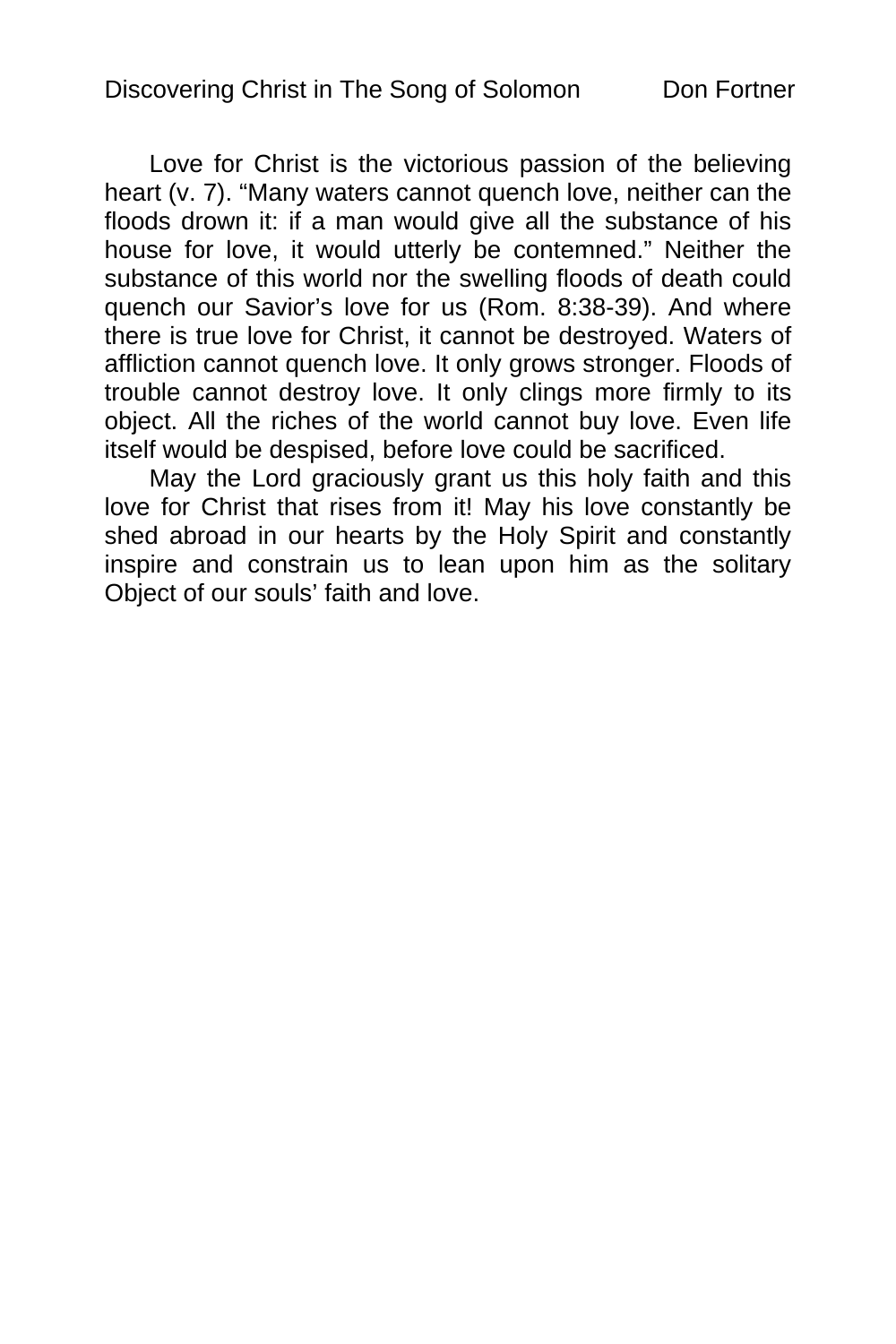# **27.**

# **A choice prayer for saints and sinners**

### **Song of Solomon 8:6-7**

*"Set me as a seal upon thine heart, a seal upon thine arm: for love is strong as death; jealousy is cruel as the grave: the coals thereof are coals of fire, which hath a most vehement flame. Many waters cannot quench love, neither can the floods drown it."* 

What a description this is of the love of Christ, the "love that passeth knowledge." It is Christ who speaks in verse 5, "I raised thee up under the apple tree." It is Christ who says, "I have loved thee with an everlasting love, and with lovingkindness have I drawn thee." It is God our Savior who declares, "I drew them with cords of love, and with the bands of a man." He found us in a desert land, and in a waste howling wilderness. "Christ loved the church, and gave himself for it."

The Lord Jesus here declares his love to his church, and she replies, "Set me as a seal," not only on thy heart, but also on your arm—the place of your love and the place of your strength—the place of the most tender emotion and deepest passion, and the place of power, safety, and work.

Who shall separate us from the love of Christ? His love is invincible and irresistible as death. It is a jealous love, as unyielding and unalterable as the grave. Its comparable to fire,—coals of fire,—the very flame of Jehovah. Here, then, is the love of Christ! Its breadth, length, height, and depth, are absolutely immeasurable.

**Our fear**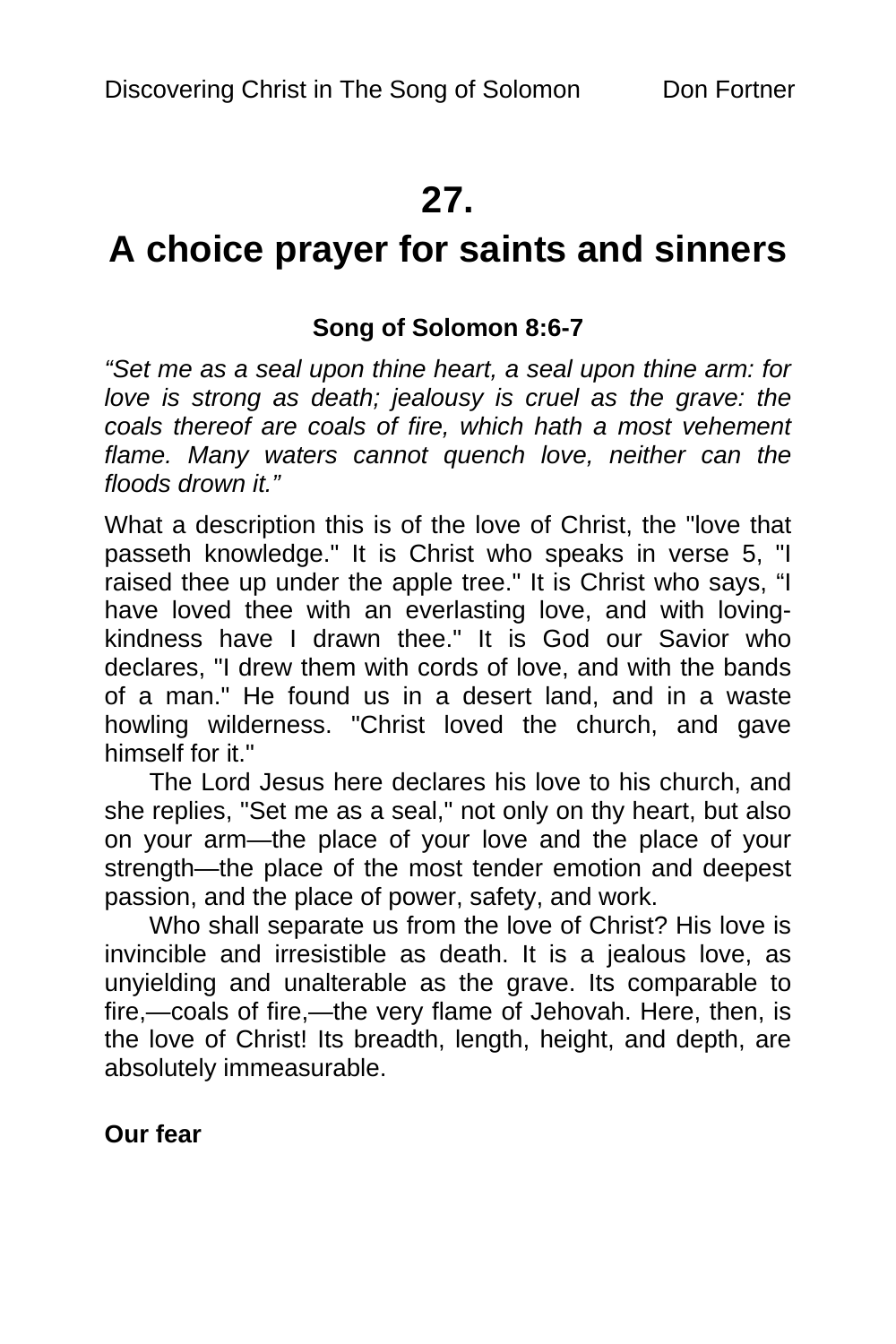This is not the prayer of a soul that is longing for fellowship. That prayer is  $-$  "Tell me, O thou whom my soul loveth, where thou feedest." This is not even the prayer of the soul that has some fellowship, but longs for more. Then the prayer would be – "O that thou wert as my brother!" And this is not the prayer of one that once enjoyed the fellowship of Christ, but has now lost it. That cry would be – "Saw ye him whom my soul loveth?" Then the sorrowful soul goes about the streets of the city, saying, "I will seek him, for I am sick of love."

This is the prayer of the believing soul who has the present enjoyment of Christ's fellowship, but is fearful that the sweet communion might be interrupted. Therefore, the spouse here pleads for something that would be to her a token of the covenant between her and her Beloved when his manifest presence might be withdrawn. This is the prayer of the spouse when she has been coming up out of the wilderness, leaning upon her Beloved. The thought seems to strike her that he who has sustained her is about to be taken from her for a season because it is expedient and more useful for her. Therefore, she prays that, before he leaves the earth and enters again into his heavenly kingdom, he might be pleased to enter into a covenant with her, never to forget her, and that he might give her some sign and pledge of his love to her. She wanted to know that she would always be near to his heart while she waited for his return.

I take this to be the prayer of the church in this present gospel age. Today Christ is before his Father's throne. The Bridegroom is no longer with us physically. His bodily presence has been taken from us. He has, in that sense, left us. He has gone to heaven to prepare a place for us. He told us that he must go away, and that his going away was expedient for us (John 16:7). But he promised that he would come again, and that when he returns we will be together with him forever (John 14:1-3). Today we long for his coming.

In the language of the last verse of this Holy Song of Love, we say, "Make haste, my Beloved, and be thou like to a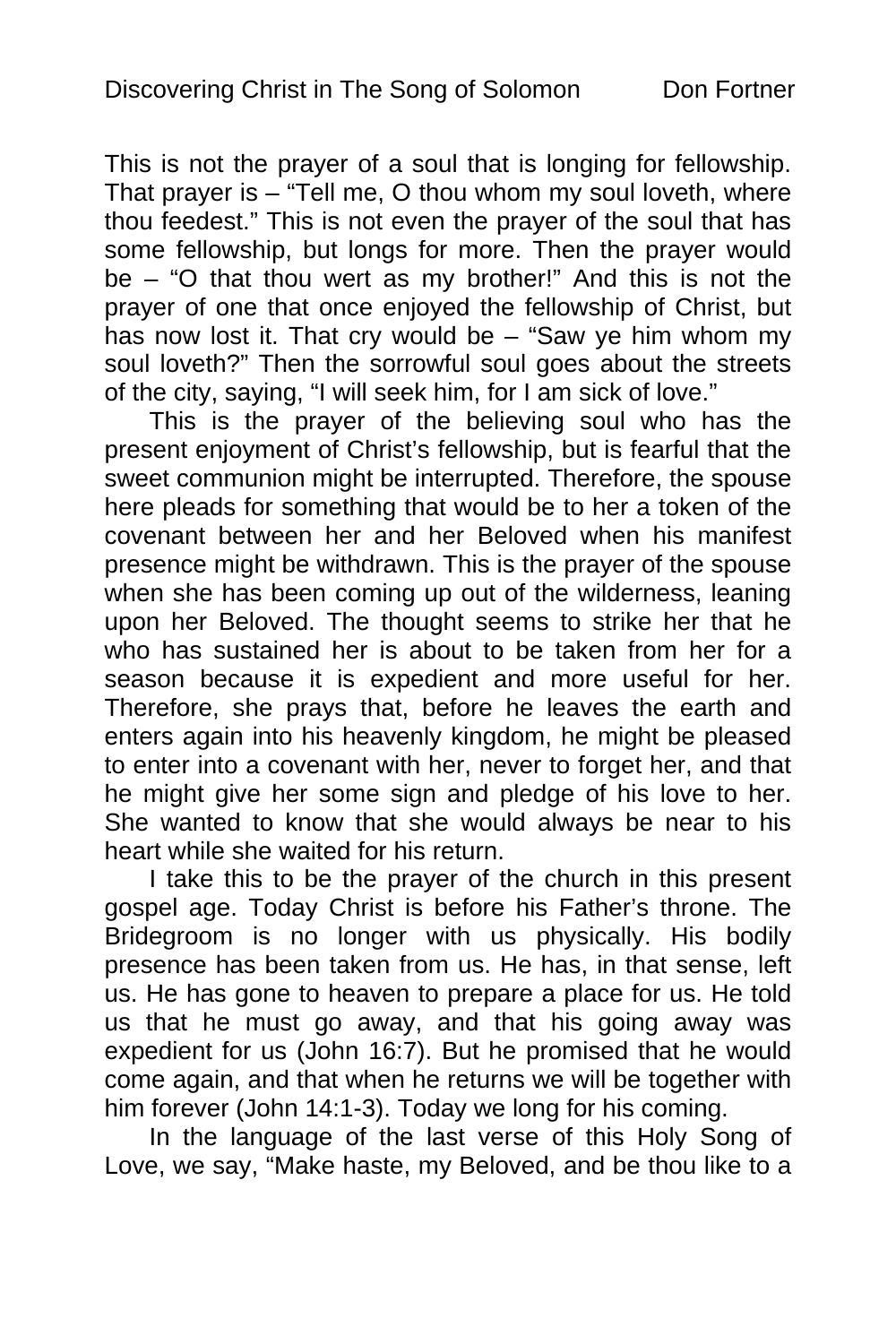roe or to a young hart upon the mountains of spices." Or, in the language of the Revelation, we hear him say, "Surely I come quickly." And our hearts respond, "Amen. Even so, come, Lord Jesus!" Yet, before he went away, as we read the gospel narratives, it seems as though his church was saying, "Set me as a seal upon thine heart, as a seal upon thine arm." This is the prayer of God's church today. Though our Lord's bodily presence is absent from us, we want to be near him, near his heart, and we want to have the blessed consciousness of the fact that we are upon his heart.

> "I ask my dying Savior dear To set me on His heart; And if my Jesus fix me there, Nor life, nor death shall part.

As Aaron bore upon his breast The names of Jacob's sons, So bear my name among the rest Of Thy dear chosen ones.

But seal me also with Thine arm, Or yet I am not right. I need Thy love to ward off harm, And need Thy shoulder's might.

This double seal makes all things sure, And keeps me safe and well; Thy heart and shoulder will secure From all the host of hell."

#### **Our prayer**

This is a prayer which arises from the earnest hearts of God's believing children. Yet, it is a prayer any sinner desiring mercy, grace, and salvation might make at the throne of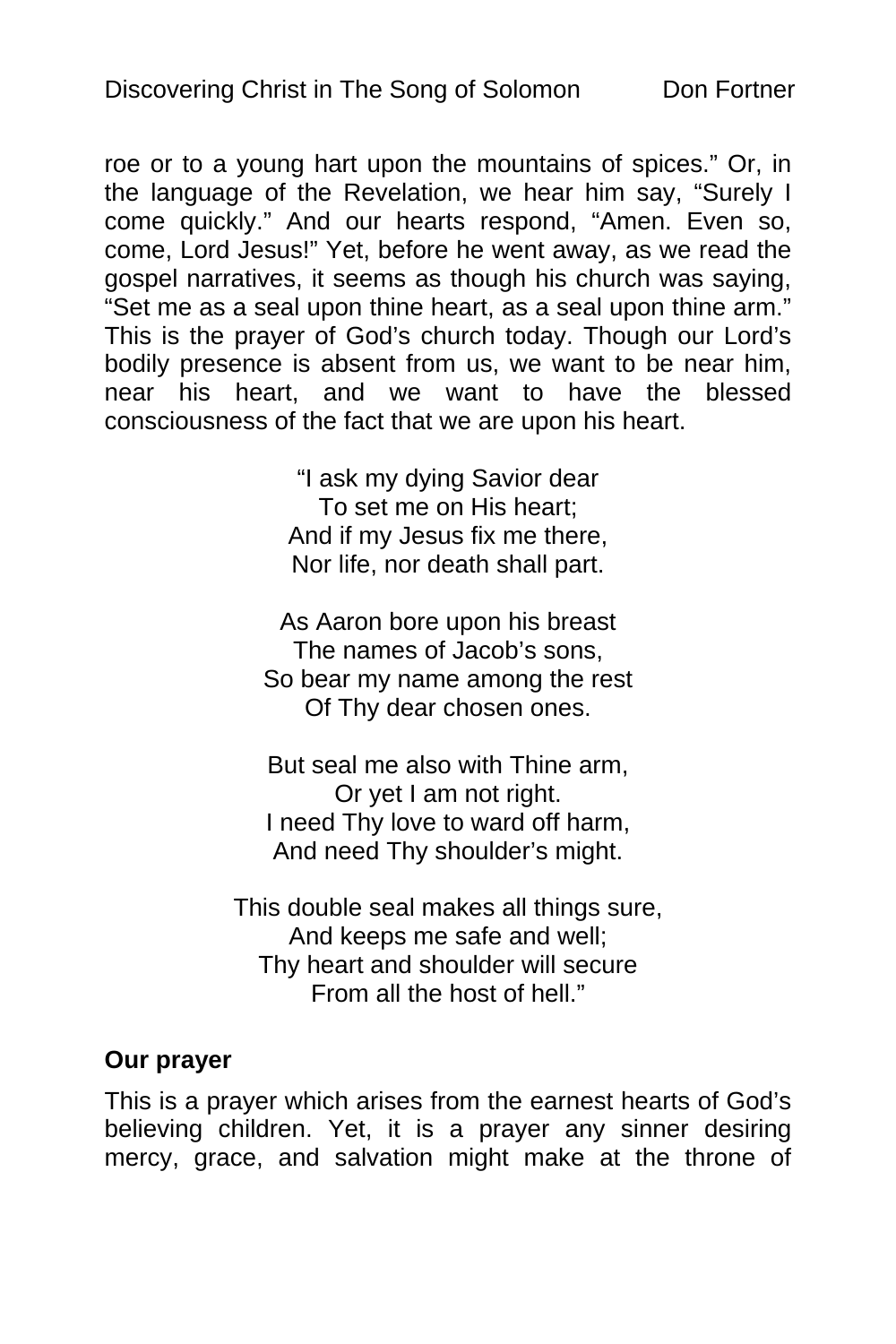grace. — "Set me as a seal upon thine heart, as a seal upon thine arm." The allusion here is, as I have shown you, to the high priest in Israel. The prayer is really twofold. She longs to know that she has an interest in the love of Christ's heart, and she longs to experience the power of his arm (Ex. 28:12, 29- 30, 36-38).

Believers know the meaning of this prayer by personal experience. It is the longing, the desire of a sinner seeking grace to know that his name is engraved upon the Savior's heart. In the language of the psalmist, we say to the Lord Jesus, "Say unto my soul, I am thy salvation." I desire an interest in your love; but I want more. I want to know that I have an interest in your love. Write my name in your heart, and engrave it as a signet upon your heart, so that I may see it and know it.

Without question, there are many whose names are written on our Lord's heart who do not yet know it. Christ has loved them from all eternity. His heart has been set upon them from everlasting. But they have not yet seen the signet with their names written upon it.

In all of his work our great High Priest bears the names that are upon his heart. For them he makes intercession (John 17:9, 20; 1 John 2:1-2). He bore their sins in his body upon the cursed tree (1 Pet. 2:24; 3:18), and endured all the wrath of divine judgment to the full satisfaction of justice for them (Isa. 53:9-11). He made atonement for them, putting away their sins by the sacrifice of himself (Heb. 9:26). He obtained eternal redemption for them by the merit of his blood (Heb. 9:12). Upon them he pronounces the blessing of God (Num. 6:24-27; Eph. 1:3-6).

We want to know, to experience the power of our Savior's arm. We want always to see and know that our Redeemer's heart and hand are eternally engaged for us, engaged to accomplish our everlasting salvation. This is our souls desire. We want to know and be assured that the Lord Jesus Christ is our High Priest, our Advocate, our sin-atoning Mediator before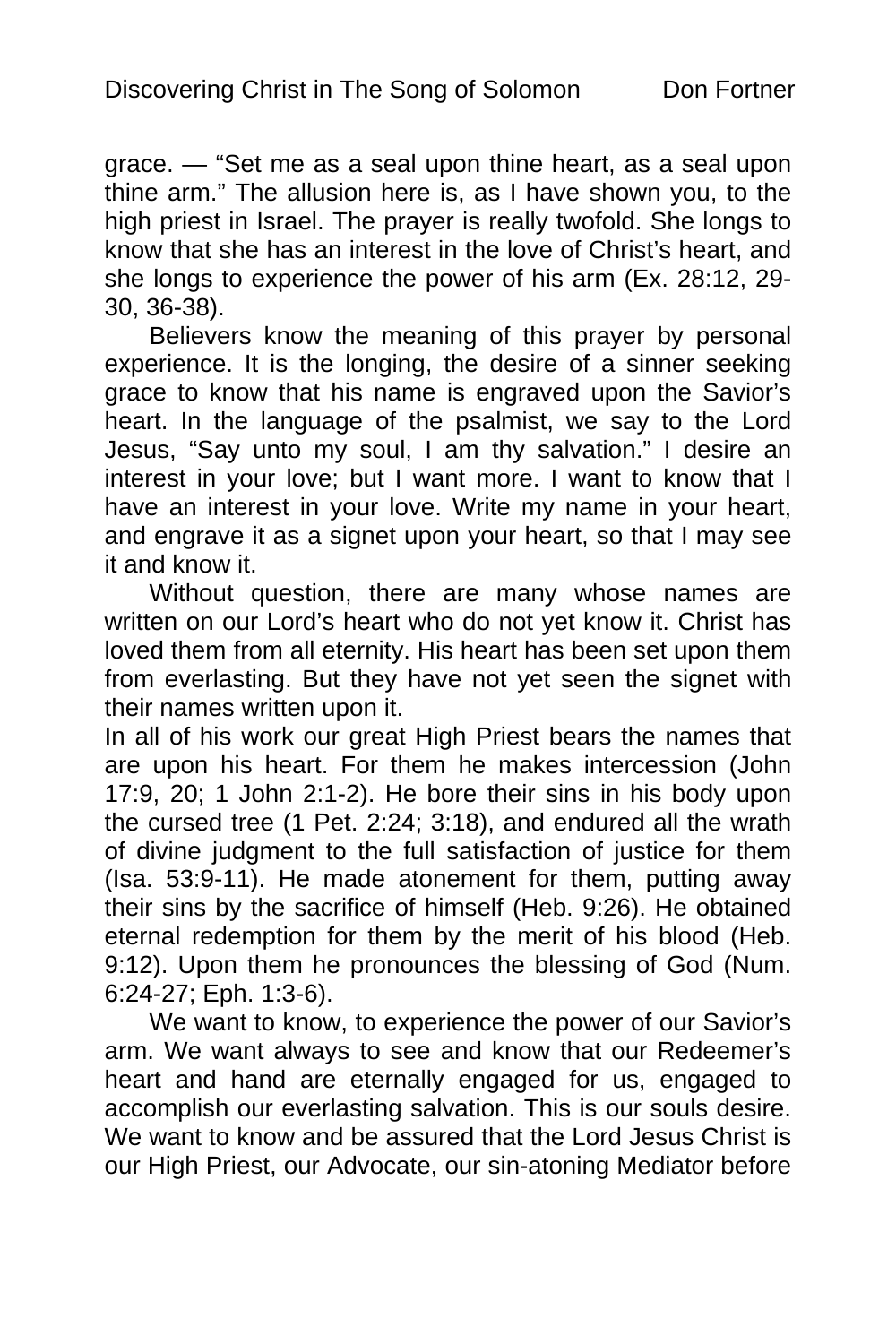God. If we can know that we have a place in his heart of love and that his arm is set to do us good, we want no more. All is well with our souls. His arm preserves us, protects us, and provides for us. This is the prayer we make. What more could we desire than this? – "Set me as a seal upon thine heart, as a seal upon thine arm."

#### **Our plea**

Anytime we go to God in prayer, it is wise to not only make our request known to him, but also to offer a plea, an argument, a reason why he should grant the thing we ask. Be sure that you understand this: The only grounds upon which we can appeal to God for mercy are to be found in God himself (See Ps. 51:1-5). Our hope, our basis of appeal with God must be found in him.

See how the spouse here urges her request. She says, "Make me to know your love for me, because I know this concerning your love—It is as strong as death. —It is as firm as the grave. —It is as intense as fire. —And it is as unquenchable as eternity. With these four pleas, she backs up and presses her suit for mercy.

Show me your love, for your love is strong as death. — "Love is strong as death." The love of Christ is as irresistible as death. The love of Christ triumphed over death for us. As death refuses to give up its victims, so the love of Christ refuses to give up its captives. Nothing shall ever cause the Son of God to cease loving his people and let them go.

Show me your love, for your love is as firm as the grave. —"Jealousy is cruel as the grave." These words would be more accurately translated, "Jealousy is as hard as hell." Our Lord is jealous over his people. He will not allow those whom he loves to be taken from him. You will more likely see the gates of hell opened, the fires of hell quenched, and the spirits of the damned set free, than see the Son of God lose one of those who are engraved upon his heart (Rom. 8:28-39).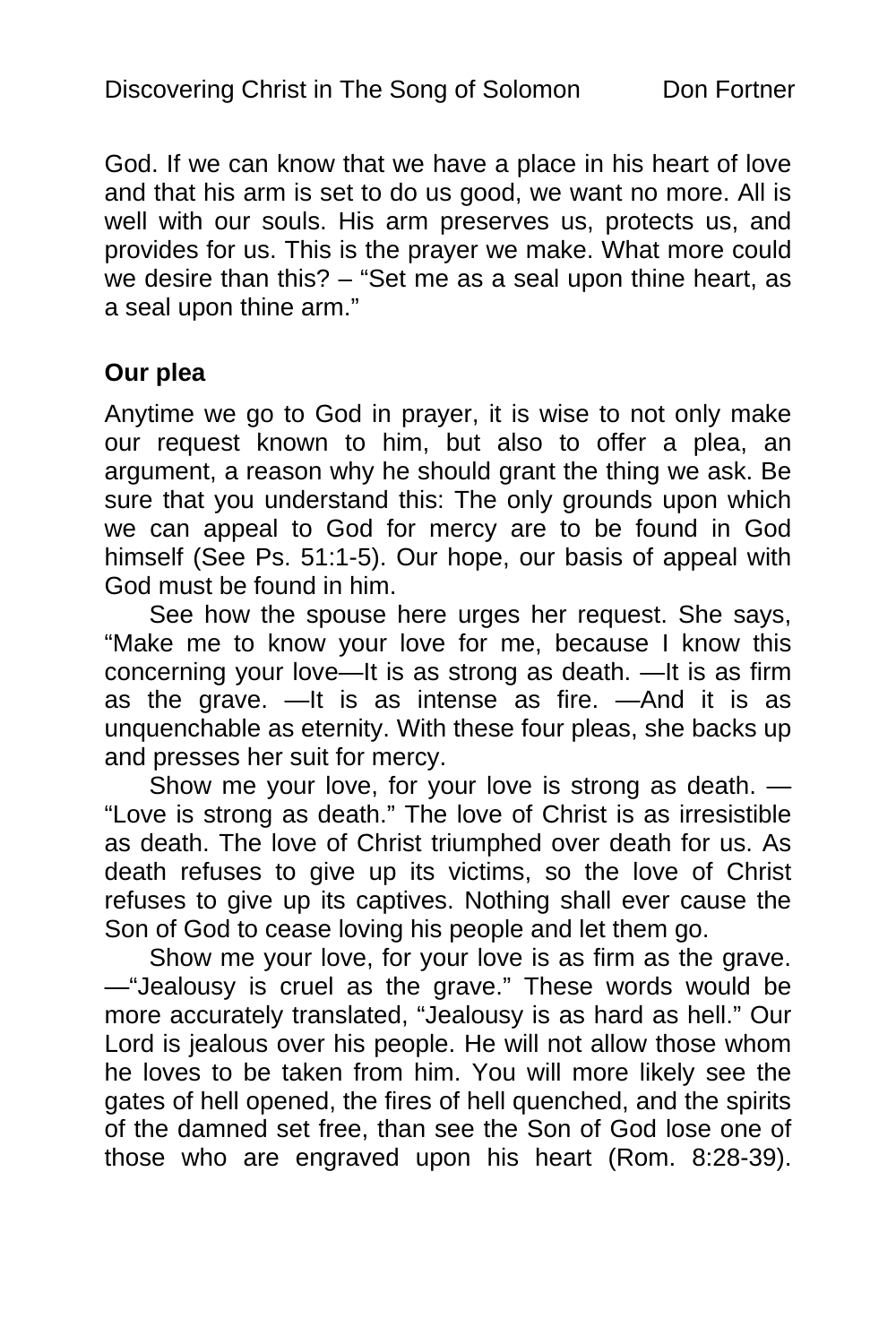Those whom God has chosen, he will never refuse. Those Christ has redeemed, he will never sell. Those he has justified, he will never condemn. Those he has found, he will never lose. Those he has loved, he will never hate.

Show me your love, for your love is as intense as fire. **—** "The coals thereof are coals of fire, which hath a most vehement flame." These words seem to allude to that fire which always burned at the altar and never went out. Those coals of fire were always kept burning in the typical Levitical dispensation. The flame was originally kindled by God. It was the work of the priests to perpetually feed it with the sacred fuel. The love of Christ is like the coals of that altar which never went out, and more. The love of Christ for his own elect is vehement, blazing, intense love that never diminishes. The only cause of his love for us is in himself. There is nothing, no form of love to compare with his love. The love of Christ for his elect is free, sovereign, eternal, saving, immutable love.

Show me your love, for your love is as unquenchable as eternity. —"Many waters cannot quench love, neither can the floods drown it" (Rom. 8:37-39). No other love is really unquenchable, but our Savior's love is. His love is eternal and everlasting, immutable and unalterable. The love of Christ is infinitely beyond that of a father or a mother, or a brother or a sister, or a husband or a wife. The love of Christ is the one and only love that passes knowledge, the one love that nothing in heaven, or earth, or hell is able to extinguish or cool, the one love whose dimensions are beyond all measure (Eph. 3:14-19).

Our Redeemer's love is here compared to fire that cannot be quenched. As such it is affirmed that "waters," "many waters" cannot quench it. Christ's love for us is something the floods cannot drown (Ps. 69:15; 93:3). The waters of God's wrath could not quench the love of Christ for his people. — "Having loved his own which were in the world, he loved them to the end." It was our Savior's matchless love for us that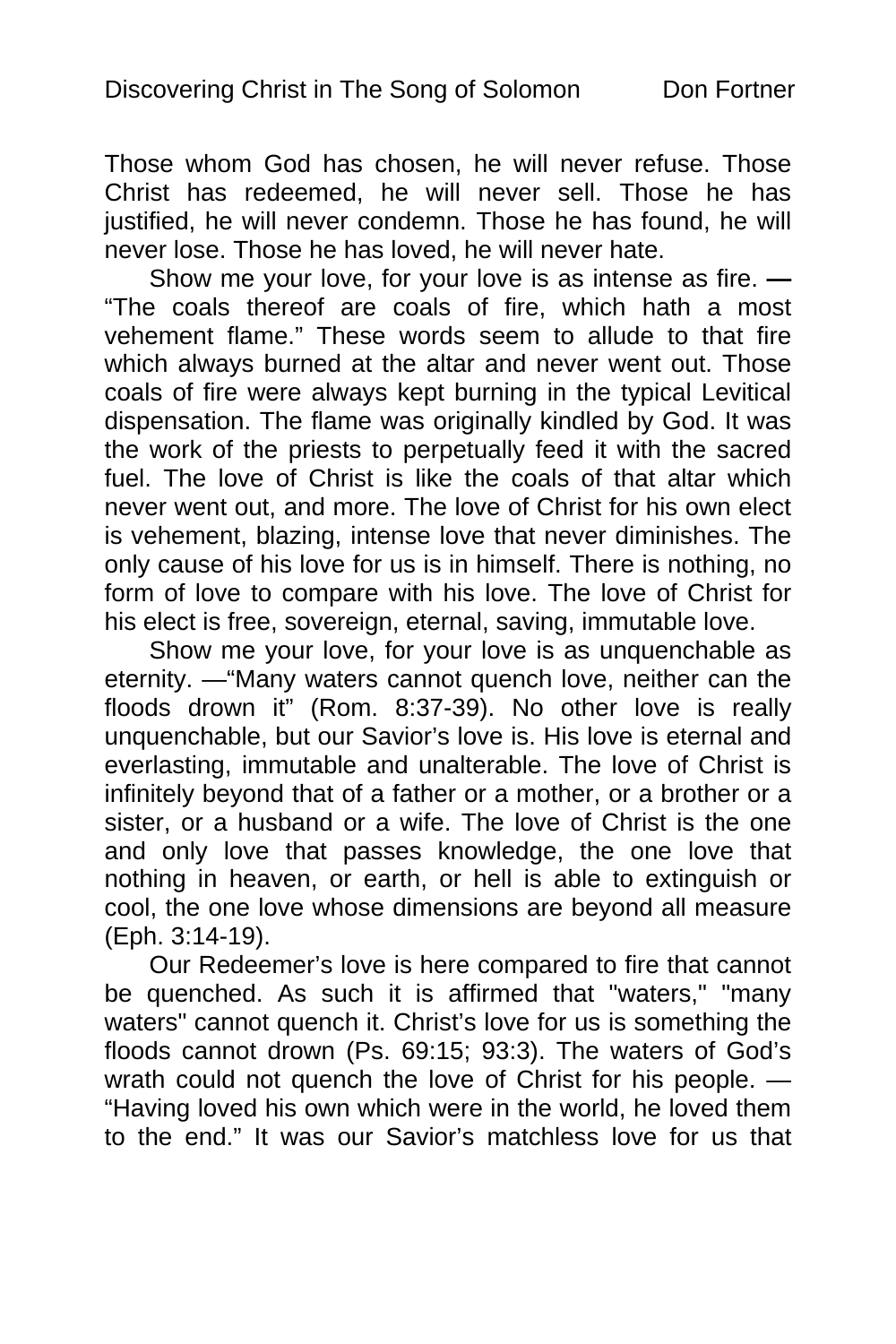made him willing to endure all the horror of God's wrath in our stead.

The waters of shame and suffering sought to quench and drown it. They would have hindered its outflowing, and come (like Peter) between the Savior and the cross, but his love refused to be quenched on its way to Calvary. Herein was love! It leaped over all the barriers in its way. It refused to be extinguished or drowned. Its fire would not be quenched. Its life could not be drowned (Ps. 69:1-7).

The waters of death sought to quench it. The waves and billows of death went over the great Lover of our souls. The grave sought to cool or quench his love; but it proved itself stronger than death. Neither death nor the grave could alter or weaken his love for us. It came out of both death and the grave as strong as before. Love defied death, and overcame it.

Even the floods of our sins could not quench the love of Christ for us. The waters of our unworthiness could not quench nor drown the love of Christ for our souls. Love is usually attracted to that which is loveable. When something ugly, unlovely, unattractive comes love (as it is called) withdraws from its object. Not so here. All our unfitness and unloveableness could not quench nor drown the love of Christ. It clings to the unlovely, and refuses to be torn away.

The waters of our long rejection sought to quench it. Though the gospel showed us that personal unworthiness could not arrest the love of Christ, we continued to reject him and his love. We continued to hate him and despise his love. Yet, his love for us rose above our enmity to him, rose above our unbelief, and survived our hardness. In spite of everything we are and have done, his love was unquenched.

Though he has saved us by his matchless grace, the waters of our daily inconsistency seek to quench his love, but blessed be his name, without success! Even after experiencing his adorable grace, we are constantly spurning his unspurnable love! What inconsistencies, coldness,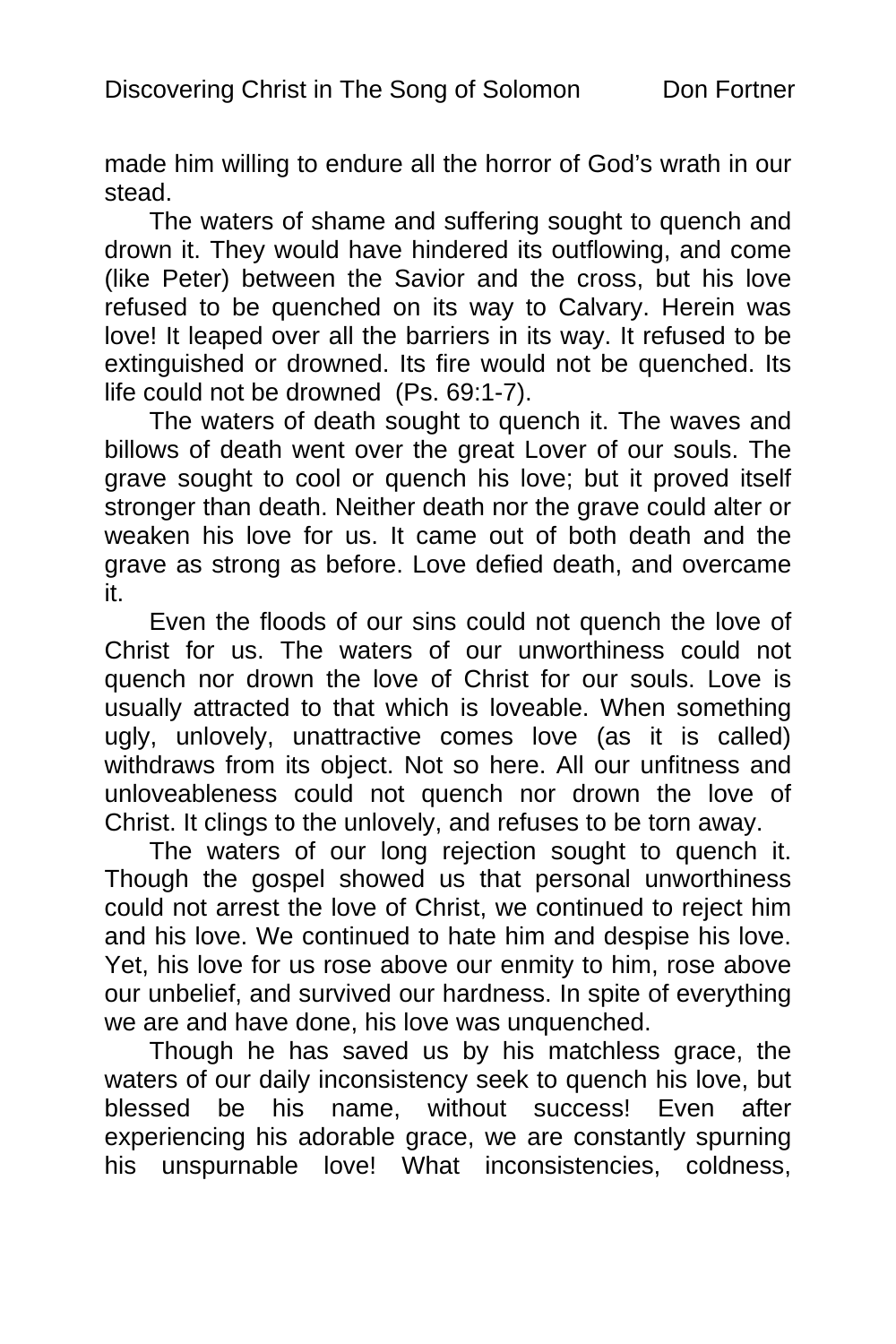lukewarmness, unbelief, worldliness, hardness, and utter ungodliness daily flows from us against the Savior's love like a mighty flood to quench its fire and drown its life! Yet it survives all; it remains unquenched, unquenchable and unchanged!

All these infinite evils in us are like "waters," "many waters," like "floods," torrents of sin, waves and billows of evil, —all constantly laboring to quench and drown the love of Christ! They would annihilate any other love, any love less than his. But our Savior's love is unchangeable and everlasting.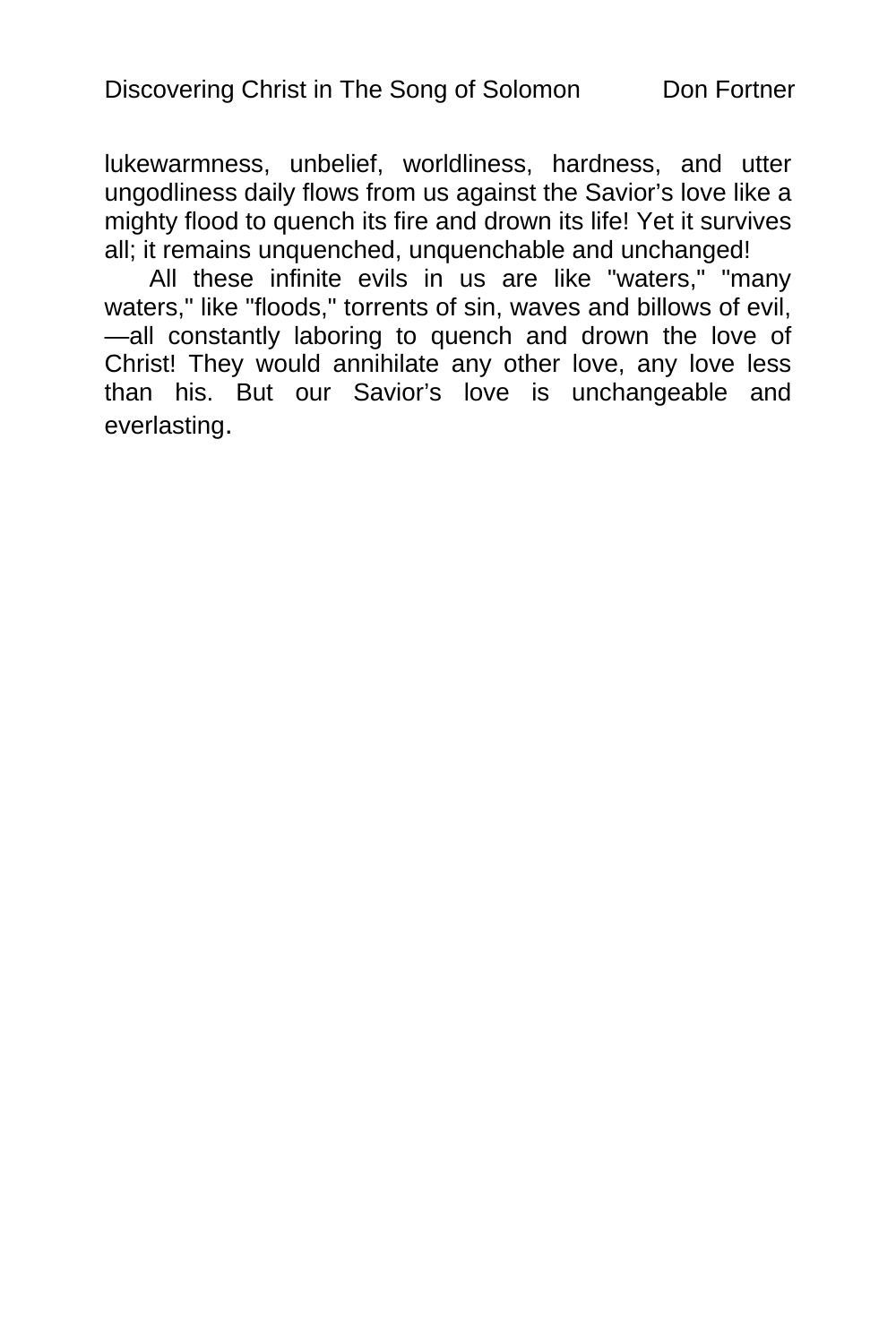# **28.**

# **Unpurchasable love**

## **Song of Solomon 8:7**

*"If a man would give all the substance of his house for love, it would be utterly contemned."*

Love is unpurchasable. That is a general truth, which may be applied to every form of true love. You cannot purchase love. True love cannot be bought, nor sold. It is free, spontaneous, and faithful. I am not talking about the silly, sentimental passions and emotions that people call love. That is bought and sold at a very cheap price. It is as fickle as water. But true love, that love that is self-denying, self-sacrificing, and devoted, that love which is more interested in its object than it is in self, true love cannot be purchased; and it cannot be sold. "Love is strong as death…Many waters cannot quench love, neither can the floods drown it." Love is both free and faithful. It cannot be bought; and it cannot be destroyed.

The love of a husband or wife cannot be purchased. Every young man and young lady, who is wise, will lay this fact to heart. You cannot buy the love of a husband. You cannot buy the love of a wife. Many homes would be much happier if there were a tithe as much love as there is wealth. It takes more than money, reputation, social standing, and luxury to build a home. A home is a place where love dwells. A home is a place where love is felt, expressed, and active. Many times, love will come in the poor man's door, making his home a bright and happy place, when it cannot enter the luxury of the rich.

Who could purchase a mother's love? She loves her own child especially, because it is her own child. She watches over her baby with care. She denies herself necessary sleep at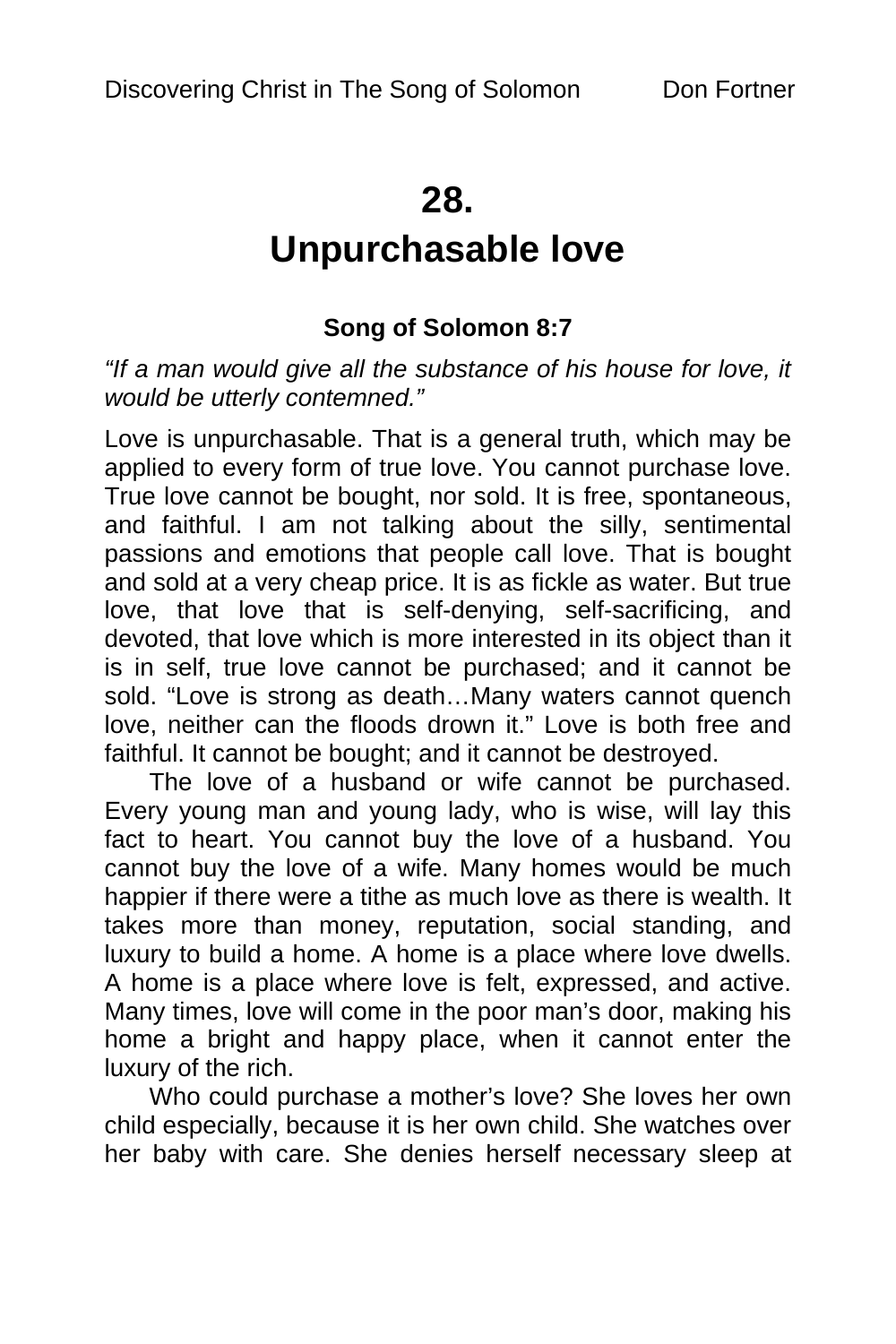night if her baby is sick. She would be ready to part with her life at a moment's notice to spare the fruit of her womb. Bring another woman's child, and endow her with great wealth to induce her to love it; and you will find that it is not in her power to transfer her love from her own child to the son or daughter of another. Her own child is exceedingly precious to her. Another infant, that to an eye unprejudiced by love might be far more beautiful, can never receive the love that belongs to her own. Offer her any price; it would be utterly despised. Love cannot be purchased.

Even the love of friends is without price. I am showing you that the language of this text applies to every form of true love. The love of Jonathan and David for one another was so great that they entered into a covenant with one another. David did not buy Jonathan's love, nor Jonathan David's. And no price could purchase their hearts from one another. It may or may not be true that "every man has his price;" but love has no price. No, if a man should give all the substance of his house even for human love, for the common love that exists between man and man, it would be utterly despised.

But here the Holy Spirit speaks of a much higher love. All that I have said about love is pre-eminently true when we come to think of the love of Christ for us, and when we think of that love which springs up in the human heart for the Lord Jesus Christ when the Spirit of God has renewed our hearts and shed abroad the love of God in our souls. Neither the love of Christ for us, nor the love of our hearts for him can be purchased. If a man should offer to give all the substance of his house for either of these forms of love, it would be utterly despised.

#### **Christ's love for us—unpurchasable**

We will begin at the highest point and the original source of all true love. The love of the Lord Jesus Christ for his people cannot be purchased. Our Savior is no mercenary. He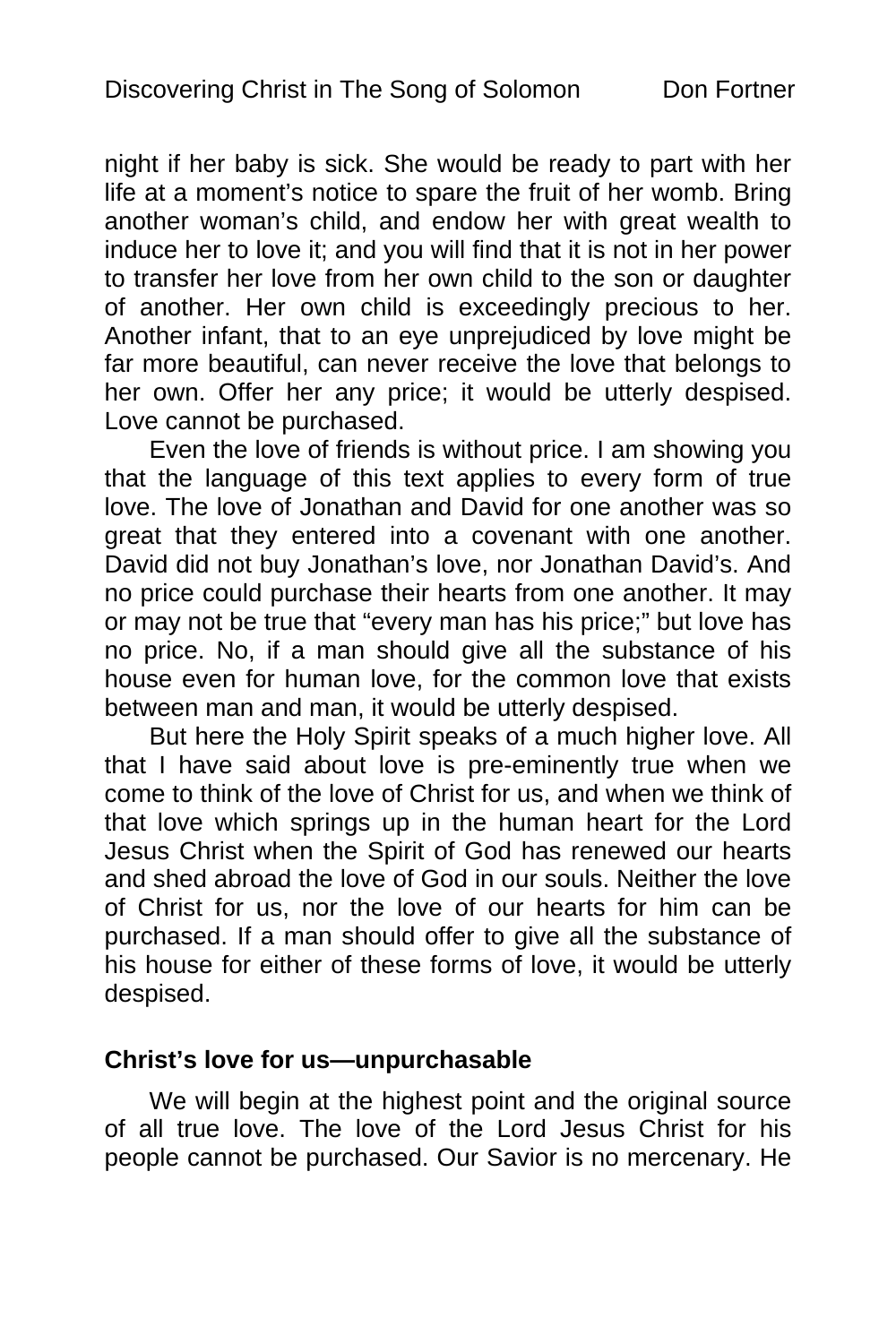does not auction his love and grace to the highest bidder. It would be a profane and monstrous blasphemy to suppose that the love of his heart could be bought with silver, gold, and earthly stores.

If anything could enrage the heart of the eternal God, I am sure it would be the attempts of men to purchase his love and the favors of his love by what they suppose they do for him or give to him. The pride and stupidity of man is so great that he dares to suppose that the love of God is for sale, like the love of a common prostitute. Paul very plainly tells us that those preachers who are peddlers of self-righteousness who preach up law and works, as a basis of salvation, are nothing more than prostitutes. They have prostituted the gospel of Christ. (Compare Phil. 3:2 and Deut. 23:18). The love of Christ is not for sale!

If it were, what do you suppose you might give him to buy his love? He has need of nothing. Everything in the vast universe belongs to him (Ps. 50:7-12). There is nothing, which he conceives in his infinite mind, that he could not fashion at once by his mighty power. There is nothing his heart could desire that he cannot command to appear before him.

What do you suppose you might do for Christ to win his love? What proud worms we are to think that by giving or doing anything, we can win the love and favor of the infinite God. He is not like us. His love is not for sale. His favors cannot be purchased. The Almighty cannot be bribed.

If the love of Christ could be won by us by something we might give or do for him, then it must be concluded that our works and our gifts are of equal merit and of equal value with his love. That cannot be. The silver and gold, which we so highly treasure, is nothing more to the Son of God than the gravel in your driveway. As Augustus Toplady wrote, "Christ loved money so little, that he had but one thief, and he made him his purse-bearer."

In time of pain and trouble, in heaviness and sorrow, in sickness, bereavement, and death, try to find comfort for your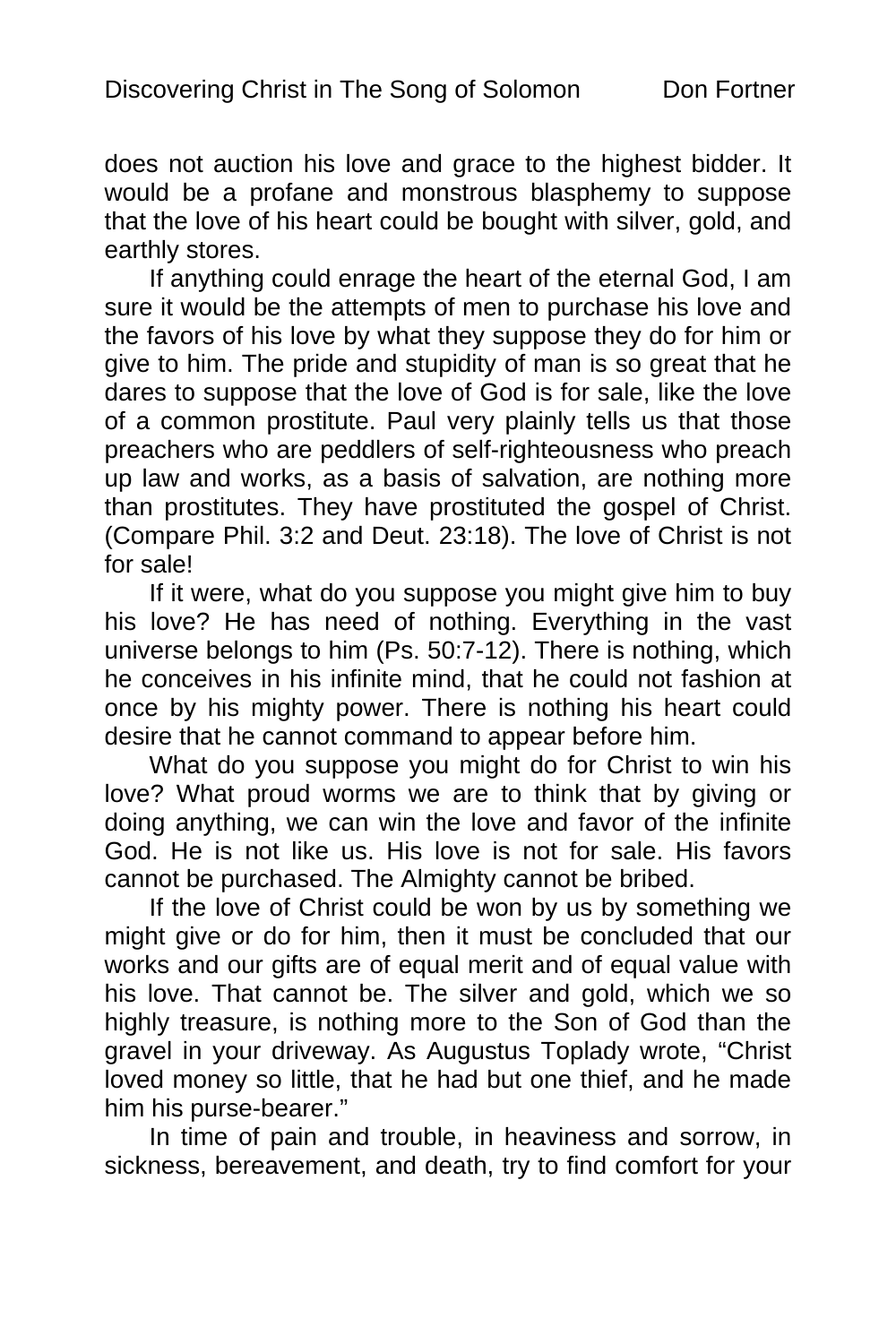soul in your works or in your gifts if you dare. You will find them to be a source of torment for your conscience, but never will they bring comfort to your soul. Nothing can give our souls peace and comfort, except a saving knowledge of the love of God in Christ. If these things will not satisfy you, they certainly will not satisfy God!

There is no emotion we have ever felt in our most sanctified moments, there is no holy desire that has ever passed through our hearts in our most hallowed times, there is no heavenly longing that has been begotten in our souls by the Spirit of God, that we should dare to put side by side with the love of Christ, and say, "This is worthy of my Savior's love."

Everything we have belongs to Christ already. Everything we could possibly do for Christ, we are already lawfully obliged to do for him.

Yet, though we could never purchase the love of Christ by any price, every believing sinner, saved by God's free grace has his love in all its infinite fulness. Child of God, rejoice! The Son of God loves us. He has freely bestowed upon us what he never would have sold us, what we never could have purchased from him. He said, **"**I will love them freely" (Hosea 14:4), and he does. He has bestowed his love upon us freely, "Without money and without price."

His love for us is an eternal and everlasting love (Jer. 31:3). His love for us is a sovereign and free love (Rom. 9:13). His love for us is a self-sacrificing, redeeming, saving love (1 John 4:9-10). His love for us is an immutable and indestructible love (Mal. 3:6). His love for us arises entirely from within himself. The source, the spring, the cause of our Savior's love for us is in his own holy Being.

Here is the greatest marvel in all the world to me —This unpurchaseable love, this eternal, unending love is mine. "He loved me and gave himself for me!" You, my brother, my sister, if you have been saved by his grace, can always say,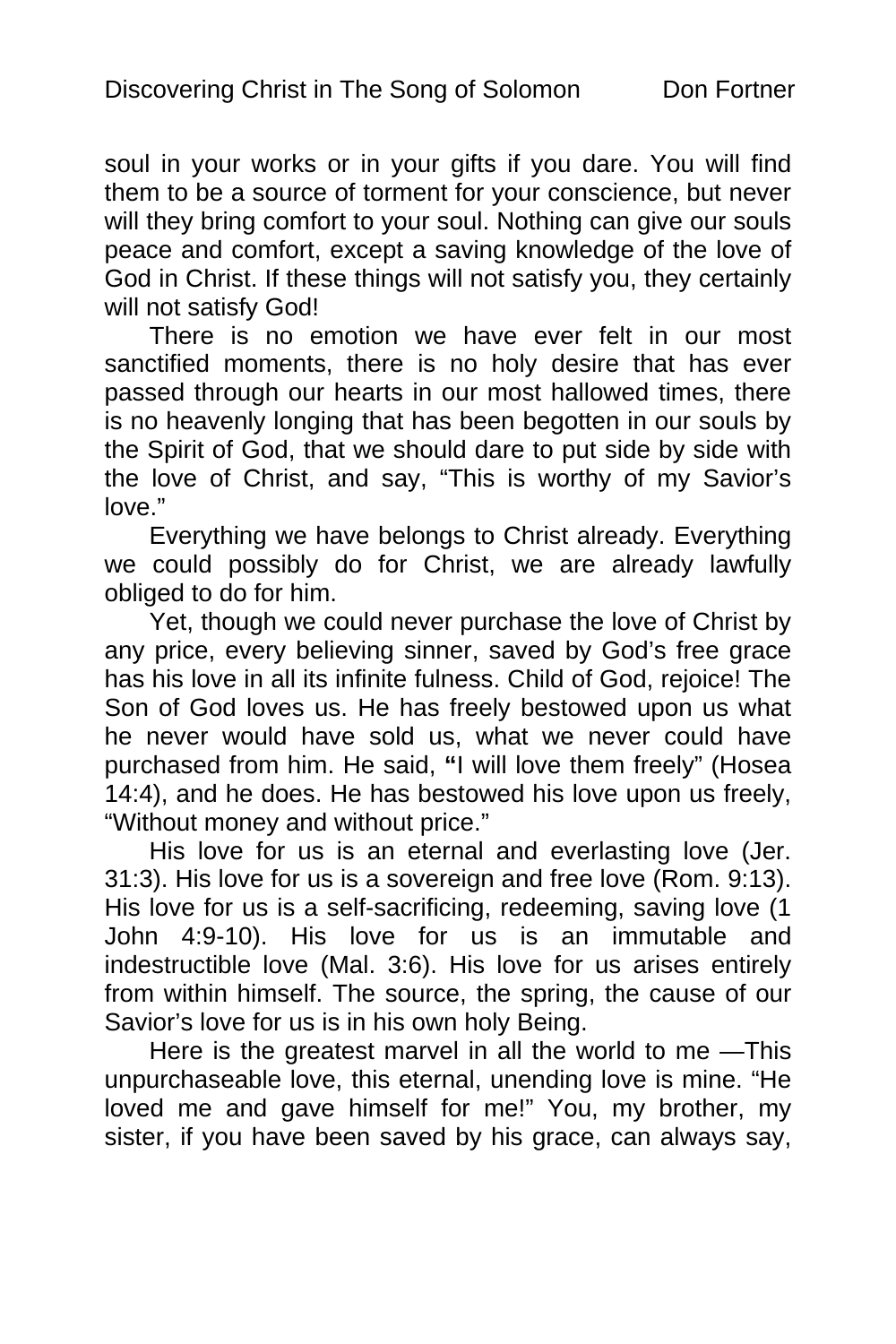"This love is mine. The Lord Jesus Christ loves me with a love that I never could have purchased."

Truly, the love of Christ passeth knowledge. It is, like himself, infinite. It emerges out of every storm or flood. It survives all unworthiness, and unbelief, and rejection. It is this that fills the soul, that liberates us from bondage, that gladdens our hearts in the most sorrowful hour. Love is the true sunshine of life; and with this love Christ is to fill, not heaven only, but also earth when he comes again in his glory.

Perhaps the one who reads these lines might think, "O how I wish I could have the love of Christ in my heart." If you really do want the love of Christ, let this word from God guide you into the way by which you may know the love of Christ. Do not try to purchase the love of Christ; abandon that foolish notion at once. Receive the love of Christ as a free-gift, for which you are utterly unworthy, by simply trusting him.

#### **Our love for Christ —unpurchasable**

As Christ's love for us could never be purchased, the believer's love for Christ is not purchased, not even by all the Lord's many gifts to us. It is true, "We love him, because he first loved us." The Lord's love for us caused our love for him. And we are and should be grateful for the many gifts of love he has so freely and bounteously bestowed upon us. But the true believer does not love Christ because of all the gifts his love has given us.

Satan's accusation against Job was false (Job 1:8-12, 20- 21; 2:3-10). The believer's love for Christ does not vary and alter according to our temporal circumstances. Our love for Christ does not vary with our spiritual experiences (Song of Sol. 5:8, 10-16). Even the many blessings of grace, which Christ has given us, are not the cause of our love to him.

It is the Lord Jesus Christ himself that we love, not the things he gives us. There are several small items I possess that are precious to me. They would not be, except for one thing —They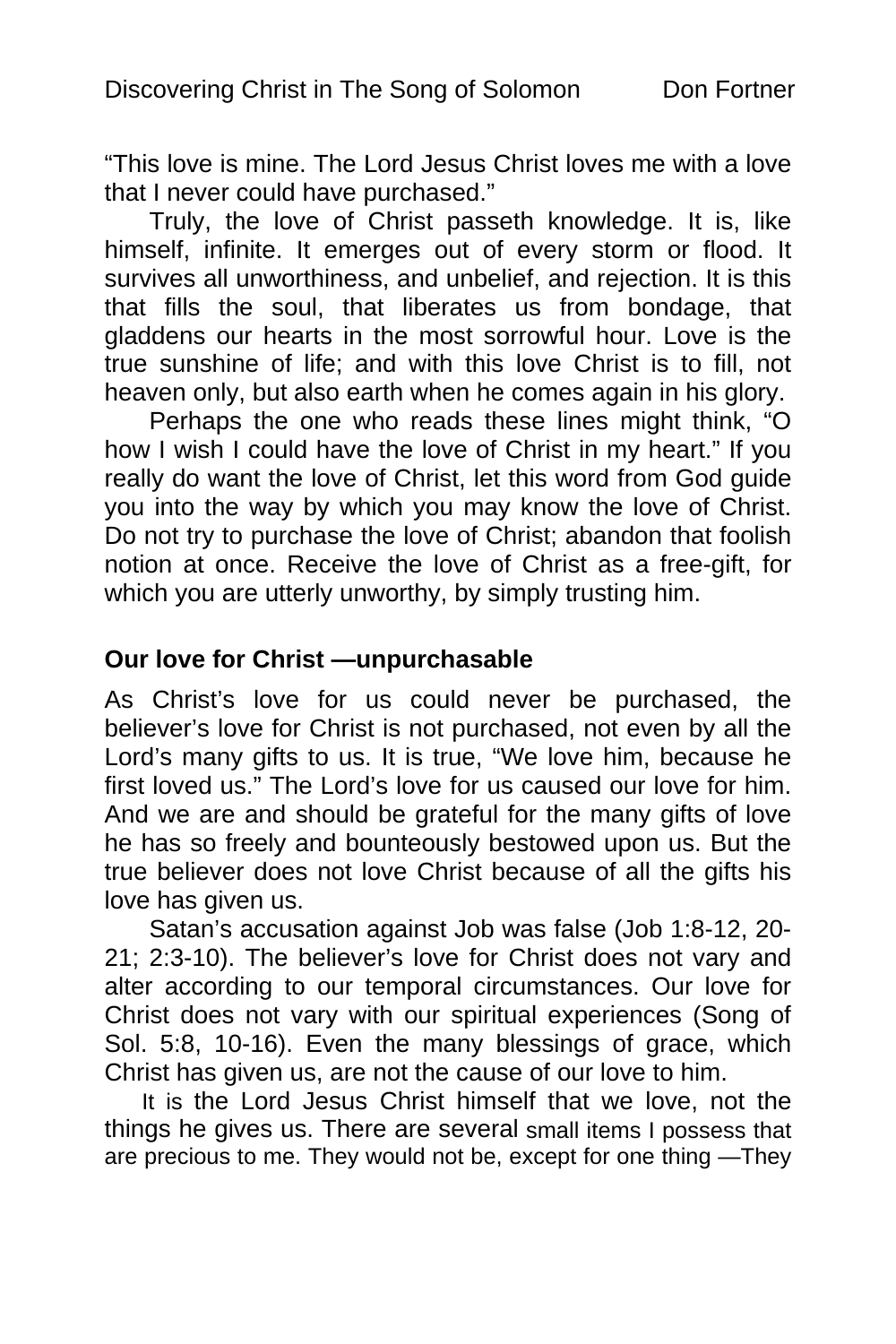were given to me by people who love me and by people I love. In much the same way, we cherish our Savior's gifts to us because they are his gifts; but the Object of our love is Christ himself.

Christ himself has won our hearts. I believe all the doctrines of the grace of God: Election, redemption, justification, and regeneration. I rejoice in all the blessings of grace: forgiveness, righteousness, adoption, salvation, and eternal life. I rest in the blessed promises of grace: resurrection, glorification, heaven, and eternal glory. But the love of my heart is reserved for Christ alone. I love him. All these other things are the substance of his house. They could never have won my heart until Christ himself was revealed in my heart by the Holy Spirit.

"My Beloved is mine, and I am his." I am truly thankful to know that his crown is mine, his throne is mine, his home is mine, his grace is mine, and his name is mine. But it is Christ himself who charms and wins my heart. Christ himself is mine. And I am His.

#### **No substitute for love**

Our Lord Jesus Christ will accept no substitute for love. The Lord God says to each of his children, "My Son, give me thine heart" (Pro. 23:26). There are many who wish to think they are God's children who will give him anything, but love. Man will offer God anything, except that which has to do with the heart. A man will say, or do, or give most anything except bow his heart to God.

Until you give Christ the love of your heart, you will never be accepted by him (Lk. 14:25-27, 33). We receive the Savior by faith in him, not by love for him. But faith in him causes love for him. Any faith that does not bring with it true love for the Son of God is false faith.

The believing heart is motivated by love for Christ. Unless love for Christ is the motive and principle of our worship, our service, and our gifts to him, he will never accept them or us (2 Cor. 9:7). Love is a better motive than law. It does more. It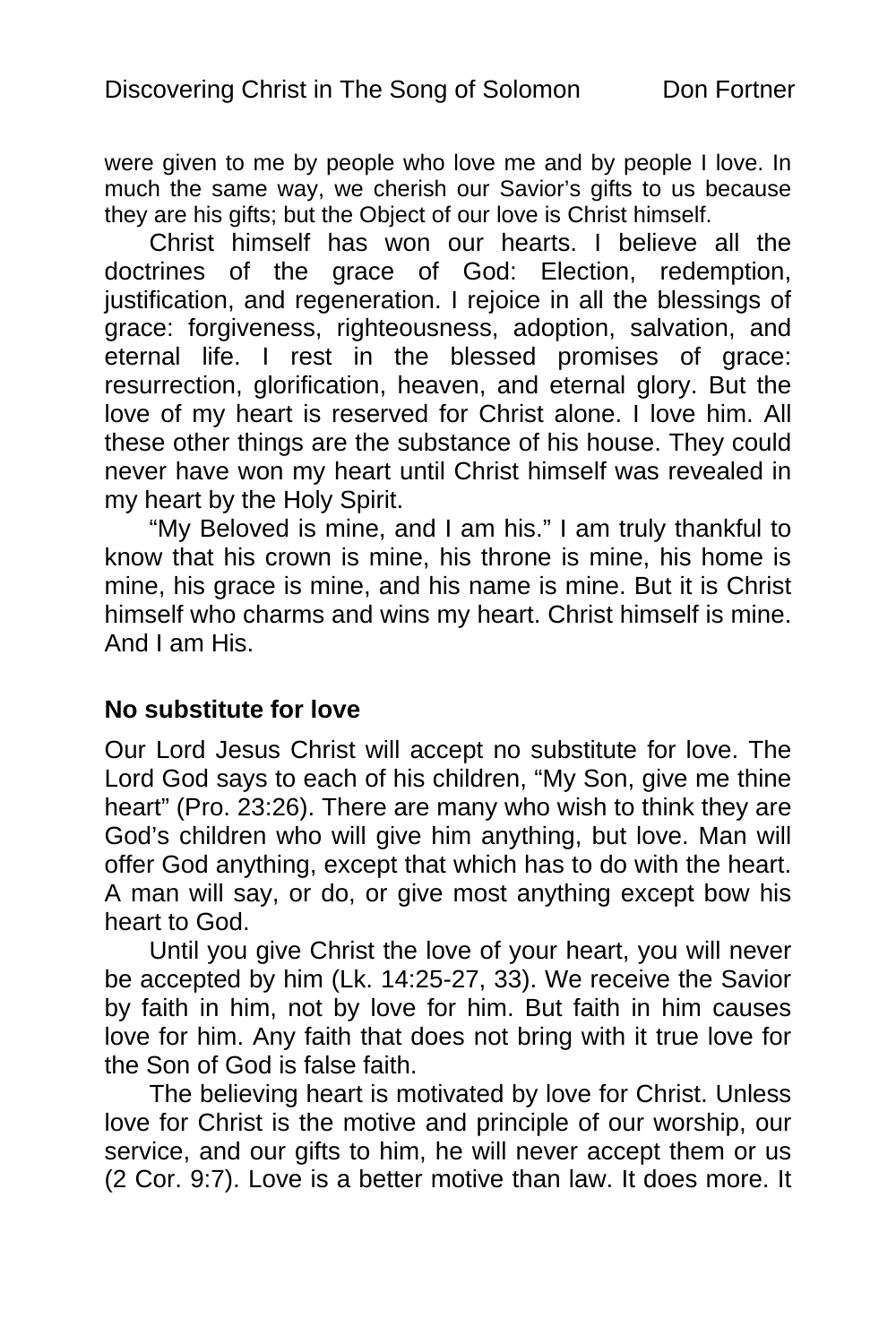gives more. It produces more. Love is devotion. Love withholds nothing. Love gives all.

Here is a point of examination. I have challenged, searched, and tried my own heart by these questions. I call upon you to do the same. Would I do more for Christ than I am now doing for him if I thought it would have any bearing on my eternal salvation? Would my worship, devotion and faithfulness to Christ be any more sincere if I felt that my eternal salvation depended upon it? Would I give more to Christ of my time, my talents, or my money if I thought that by doing so I would gain greater riches in this world, or greater reward in heaven, or if I feared that God might punish me for giving so little as I do?

In other words, would I be more faithful to Christ than I now am if I truly felt in my heart that my salvation and my eternal relationship with God depended upon the works of the law, rather than upon his free grace? Of this I am sure—If the threat of punishment or the promise of reward could persuade a person to do more, give more, or behave better than the constraint of love, that person is utterly void of the grace of God. I repeat, it is not love for Christ that brings salvation. Faith brings us into a saving union with Christ. But where there is a heart faith in Christ, there is a heart love for Christ (1 Cor. 16:22).

But those who truly love Christ will not sell their love for him at any price. Offer them what you will. Bribe them with money. Bribe them with imprisonment. Bribe them with their lives. The price that you offer would be utterly despised. True love is not for sale. "If a man would give all the substance of his house for love, it would utterly be contemned." By this test we will prove what we are. True love cannot be purchased.

Our Savior would never give us anything as a substitute for love. Let us never attempt to give our Savior anything as a substitute for love. Though we give our body to be burned, what would that be without love? If we bring him gifts, offerings, prayers, tears, money, everything but love, we bring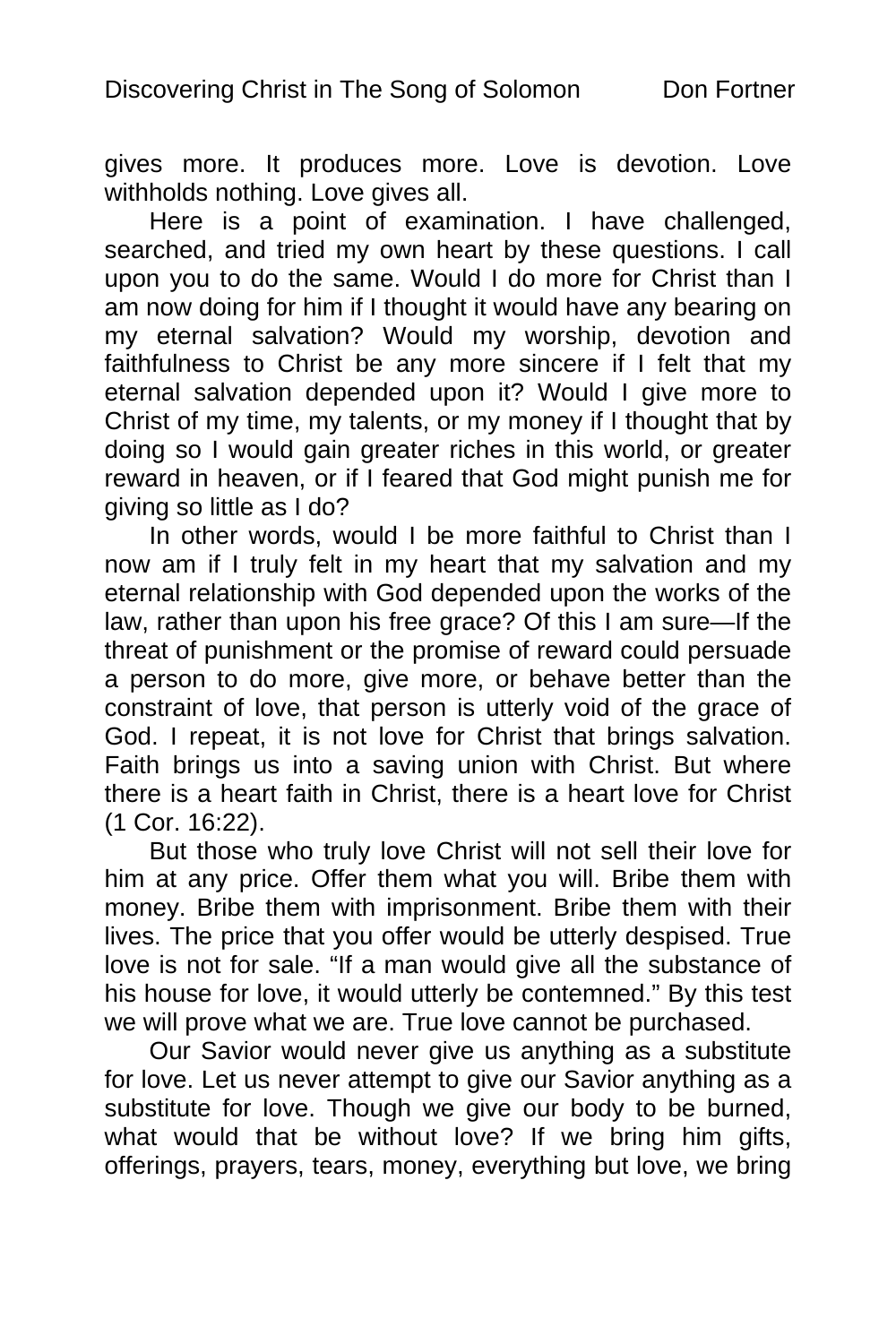him nothing. Without love, what are the riches of the universe? It is love that our Savior gives. It is love he wants from us. What shall be given in exchange for love?

#### **Not for sale**

"If a man would give all the substance of his house for love, it would be utterly contemned." Look at this from another angle. The believer's love for Christ can never be purchased at any price. It is not for sale. As his love for us is not for sale, so the love of our hearts for the Lord Jesus Christ is not for sale.

I have seen many sell their professed love for Christ at a very cheap price. There are many Esaus among God's professed people who are ready and willing to make a deal with Satan to sell their birthright for a bowl of soup. There are many Judases among the saints who are quite willing to sell their Master for thirty pieces of silver.

> "I love the LORD, because he hath heard my voice and my supplications. Because he hath inclined his ear unto me, therefore will I call upon him as long as I live. The sorrows of death compassed me, and the pains of hell gat hold upon me: I found trouble and sorrow. Then called I upon the name of the LORD; O LORD, I beseech thee, deliver my soul. Gracious is the LORD, and righteous; yea, our God is merciful. The LORD preserveth the simple: I was brought low, and he helped me. Return unto thy rest, O my soul; for the LORD hath dealt bountifully with thee…O LORD, truly I am thy servant; I am thy servant, and the son of thine handmaid: thou hast loosed my bonds. I will offer to thee the sacrifice of thanksgiving, and will call upon the name of the LORD" (Ps. 116:1-7, 16-17).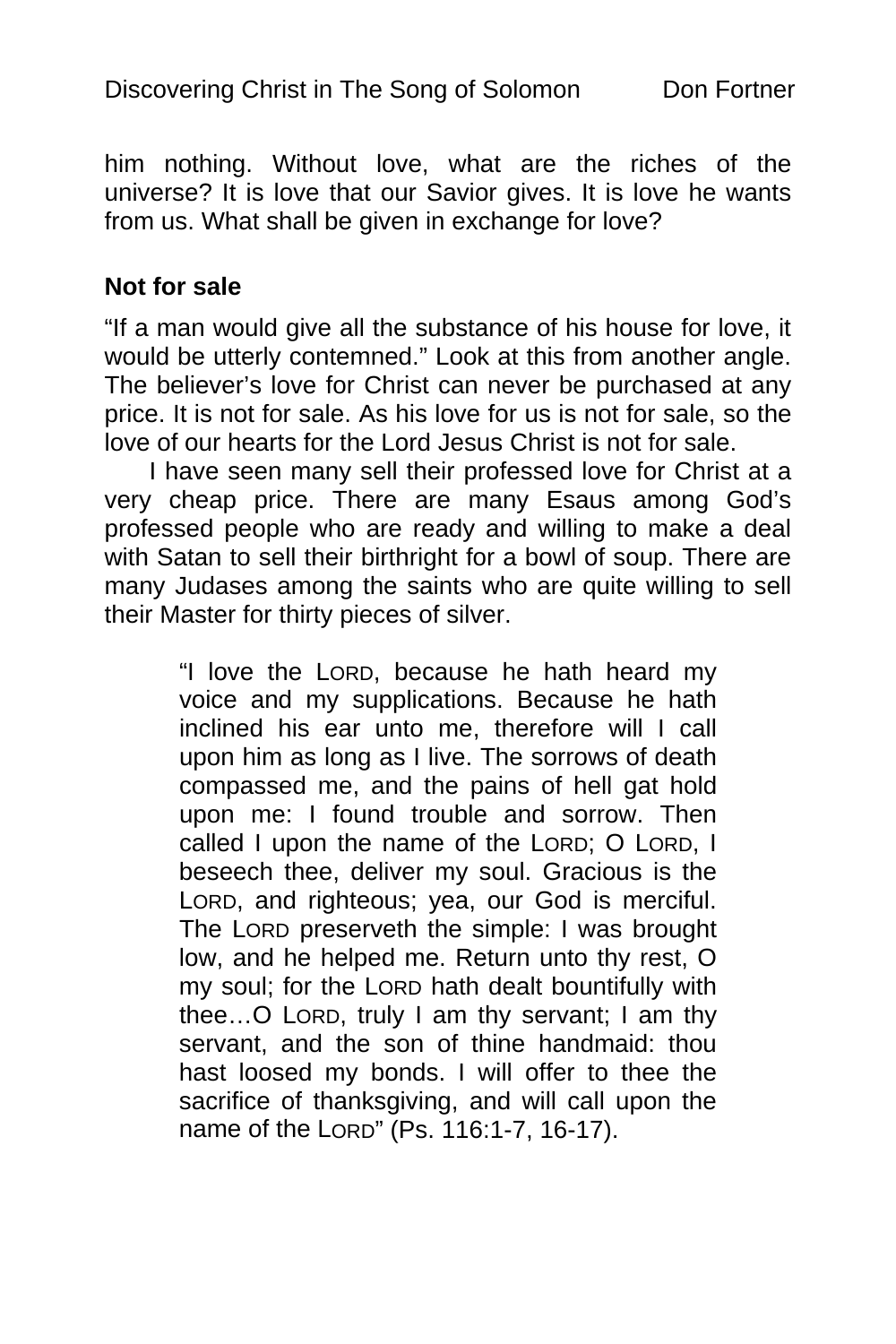"We love him, because he first loved us" (1 John 4:19).

"Keep yourselves in the love of God, looking for the mercy of our Lord Jesus Christ unto eternal life" (Jude 1:21).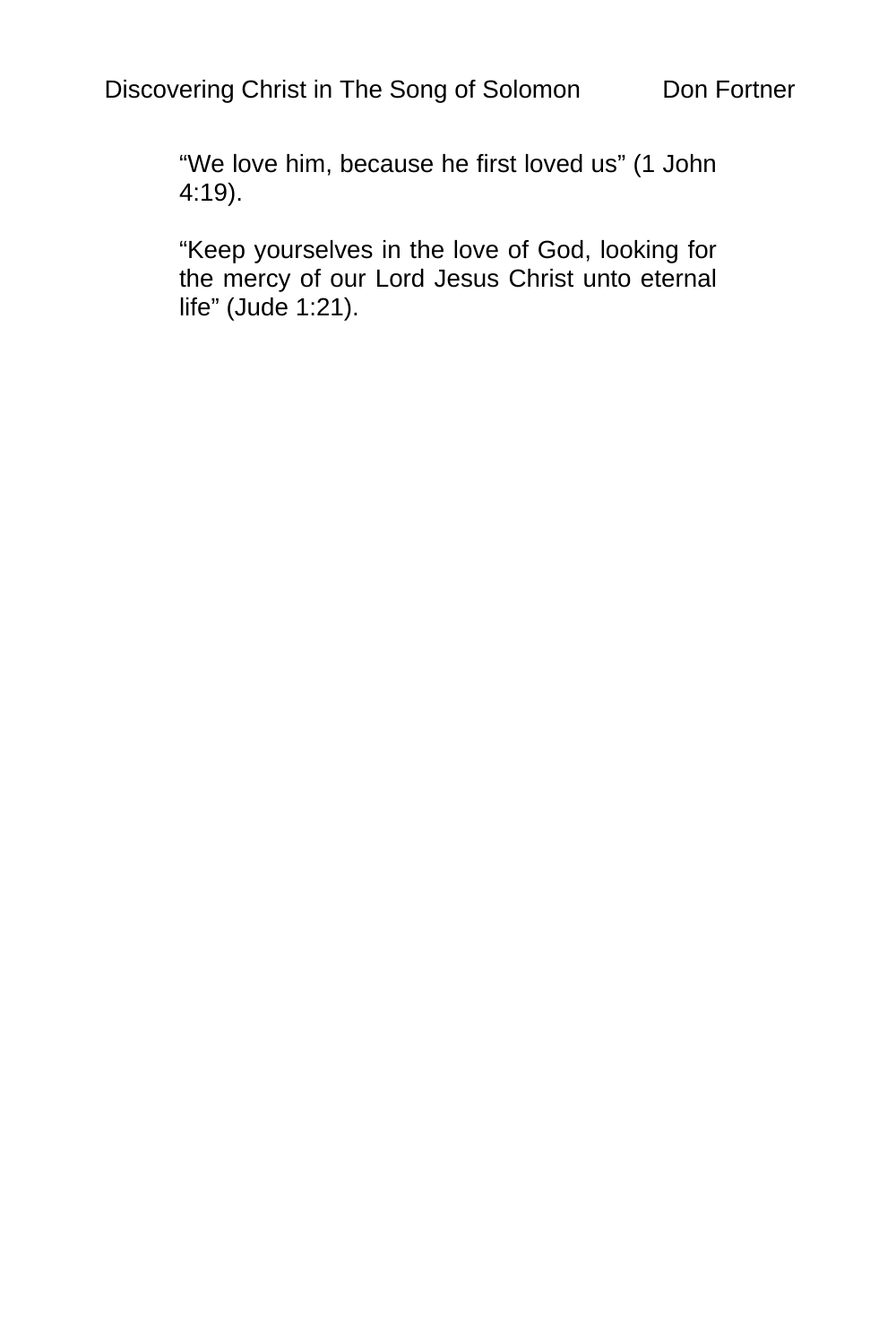# **29.**

# **Our sister, our service, our Savior**

## **Song of Solomon 8:8-14**

*"We have a little sister, and she hath no breasts: what shall we do for our sister in the day when she shall be spoken for? If she be a wall, we will build upon her a palace of silver: and if she be a door, we will enclose her with boards of cedar. I am a wall, and my breasts like towers: then was I in his eyes as one that found favour. Solomon had a vineyard at Baalhamon; he let out the vineyard unto keepers; every one for the fruit thereof was to bring a thousand pieces of silver. My vineyard, which is mine, is before me: thou, O Solomon, must have a thousand, and those that keep the fruit thereof two hundred. Thou that dwellest in the gardens, the companions hearken to thy voice: cause me to hear it. Make haste, my beloved, and be thou like to a roe or to a young hart upon the mountains of spices* 

If we trust the Son of God we are the children of God. In everlasting love the eternal God chose us and adopted us and claimed us as his own beloved sons and daughters (1 John 3:1).

We are redeemed. God's own dear Son, the Lord Jesus Christ, lived in righteousness as our Representative to fulfill all righteousness for us. And he died at Calvary as our Substitute to satisfy the law and justice of God that was against us.

We are born again. God the Holy Spirit has come into our hearts by sovereign and irresistible grace and given us eternal life in Christ. We are believers. Being compelled by grace divine, we trust the Lord Jesus Christ for all our salvation. We trust Christ alone for our eternal acceptance with God (1 Cor. 1:30).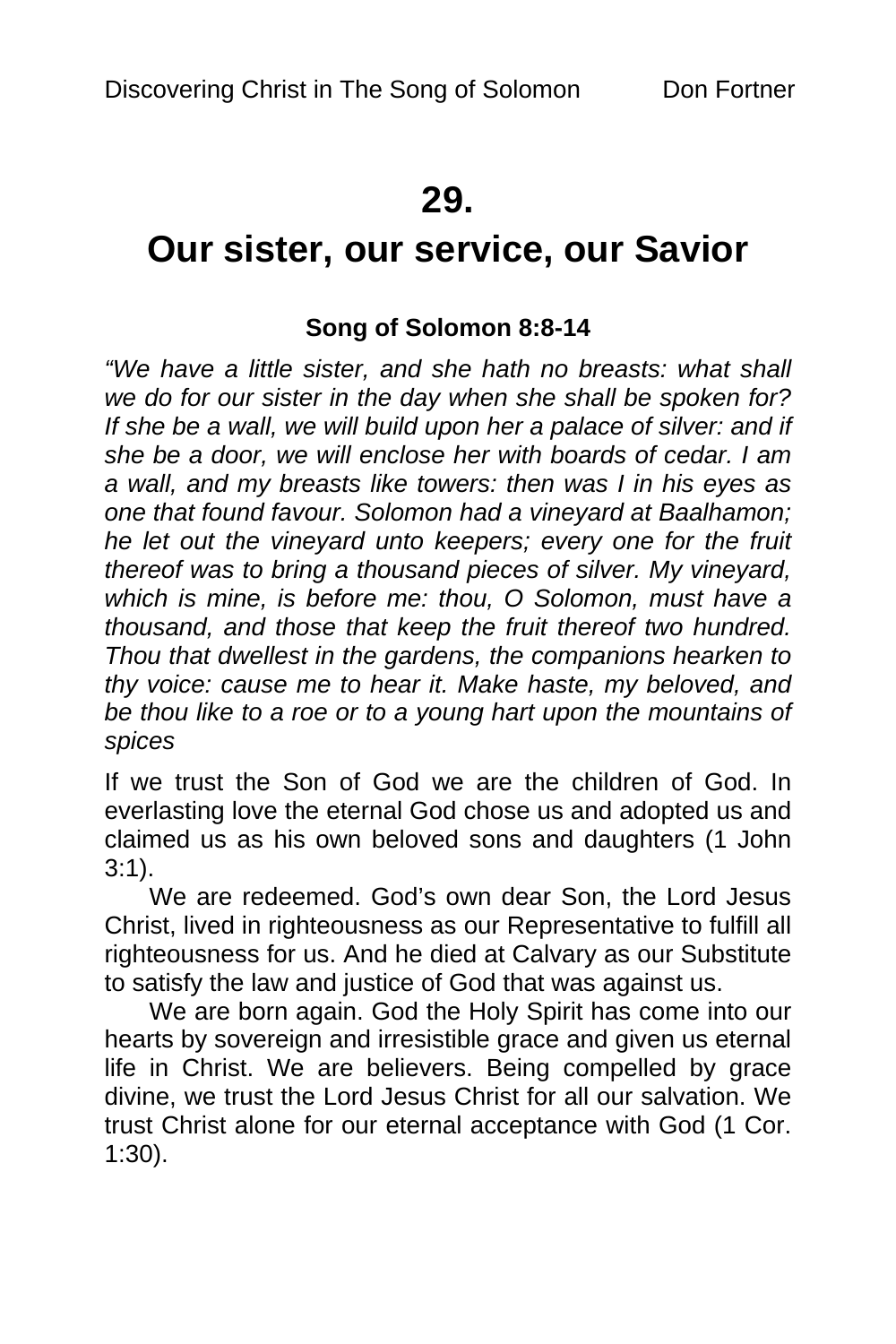"My hope is built on nothing less Than Jesus' blood and righteousness: I dare not trust the sweetest frame, But wholly lean on Jesus' name. On Christ the solid Rock I stand! All other ground is sinking sand."

And we are the heirs of God, heirs of eternal glory. Heaven and all its glory is our eternal inheritance. It is our purchased possession. Our Lord Jesus bought eternal glory for us with his blood. It is our predestined portion. Christ has already claimed it in our name, as our forerunner and our great High Priest. The Holy Spirit is that Seal by which we are preserved unto eternal glory.

#### **Why are we here?**

Yet, for the present time, we are required to live in this world. Why? If we are the children of God, redeemed, born again, believers in Christ, and the sure heirs of eternal glory, what are we doing here? Why has our Lord left us upon the earth? This passage of Holy Scripture tells us, at least in part, why we are here and what we are to do while we are in this world. It speaks of our responsibilities as believers with regard to our sister, our service, and our Savior.

Throughout this Song Of Love, Christ and his church have confirmed their love to each other. Both have agreed that their love for one another is as strong as death. His love for us is eternal and immutable. And though our love for him is not in anyway such as it ought to be, yet, if it is true, our love for him can never be destroyed. Because our love for Christ is the gift, operation, and work of God's grace in us, it can no more be destroyed than his love for us can be destroyed.

In these last verses we see Christ and his beloved church, like a loving husband and wife, consulting together about their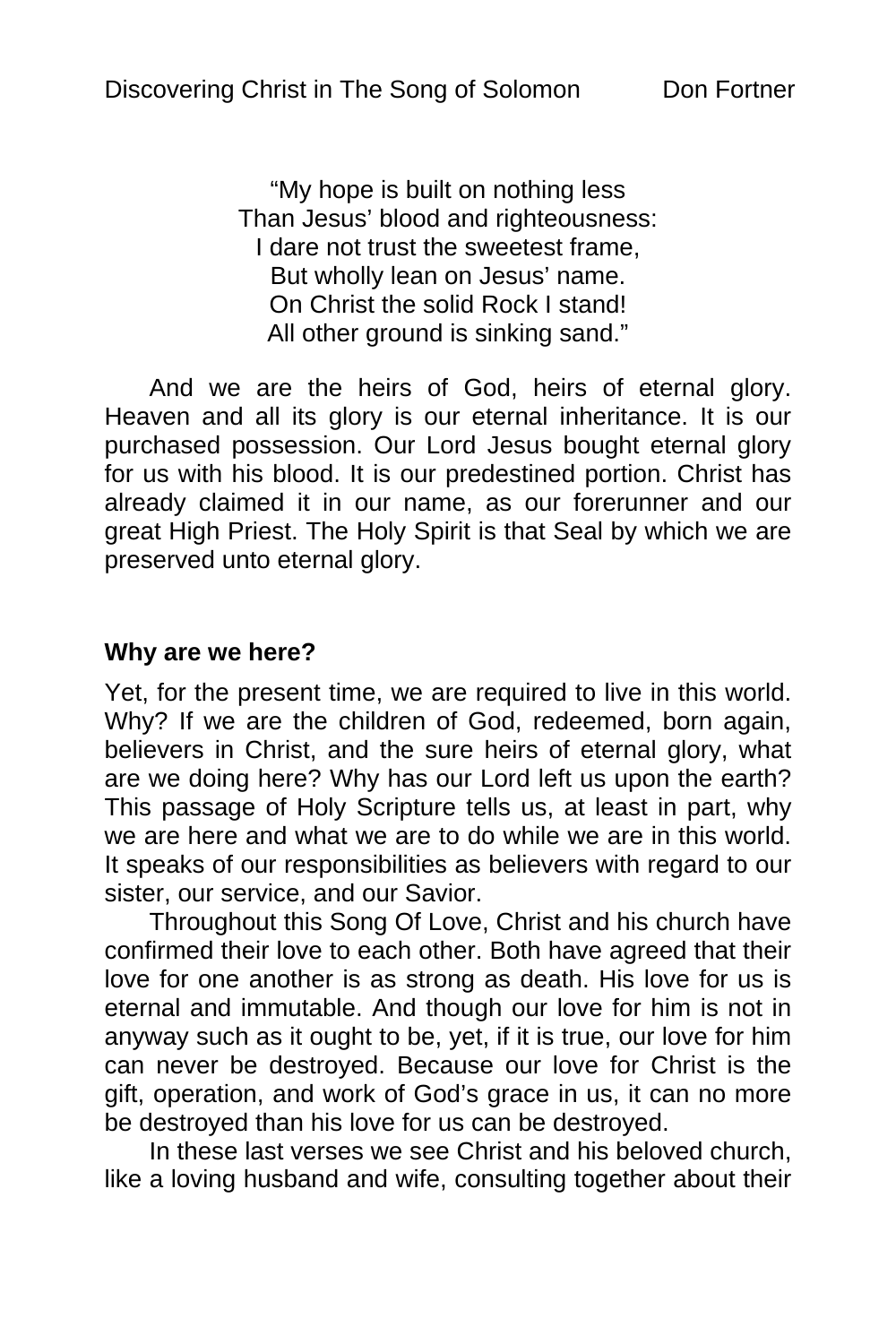affairs, considering what they are to do. Having laid their hearts together, they now put their heads together, making plans about their relations and their property. In these last few verses, the Song Of Love concludes by giving us some very practical instruction about our responsibilities as believers in this world.

#### **Our sister**

In verses 8-10 we see Christ our Lord giving us instruction concerning our responsibility toward our sister. The passage begins with a question of compassion and concern. "We have a little sister, and she hath no breasts: what shall we do for our sister in the day when she shall be spoken for?" (v. 8). The Bride, the Church, raises a question of concern about her young, little sister. "What shall we do for her?" She is saying, "How can I be of help to my little sister?" Who is this "little sister" about whom she is so concerned?

It is suggested by John Gill (I think rightly suggested.) that this passage speaks prophetically of the church of God scattered among the nations of the Gentile world. Though the gospel was revealed only to the Jews in the Old Testament, the Lord God had espoused a people to himself from the nations of the world before time began. It was plainly revealed in the Old Testament that the barren and desolate Gentiles would be united to the Lord as a Bride, and that the Church would be made up of both Jews and Gentiles (Isa. 54:1; Hos. 1:10; Rom. 9:25-26).

Here the church of God among the Gentiles is called "a little sister", because Jewish believers and Gentile believers are children of the same Father. They are called "little," because they had not yet been honored with the revelation of God. During the Old Testament age the Gentiles had no breasts, no Scriptures, no prophets, no covenant, no ordinances, no promises, no breasts of consolation and instruction. Though chosen of God, their election was not yet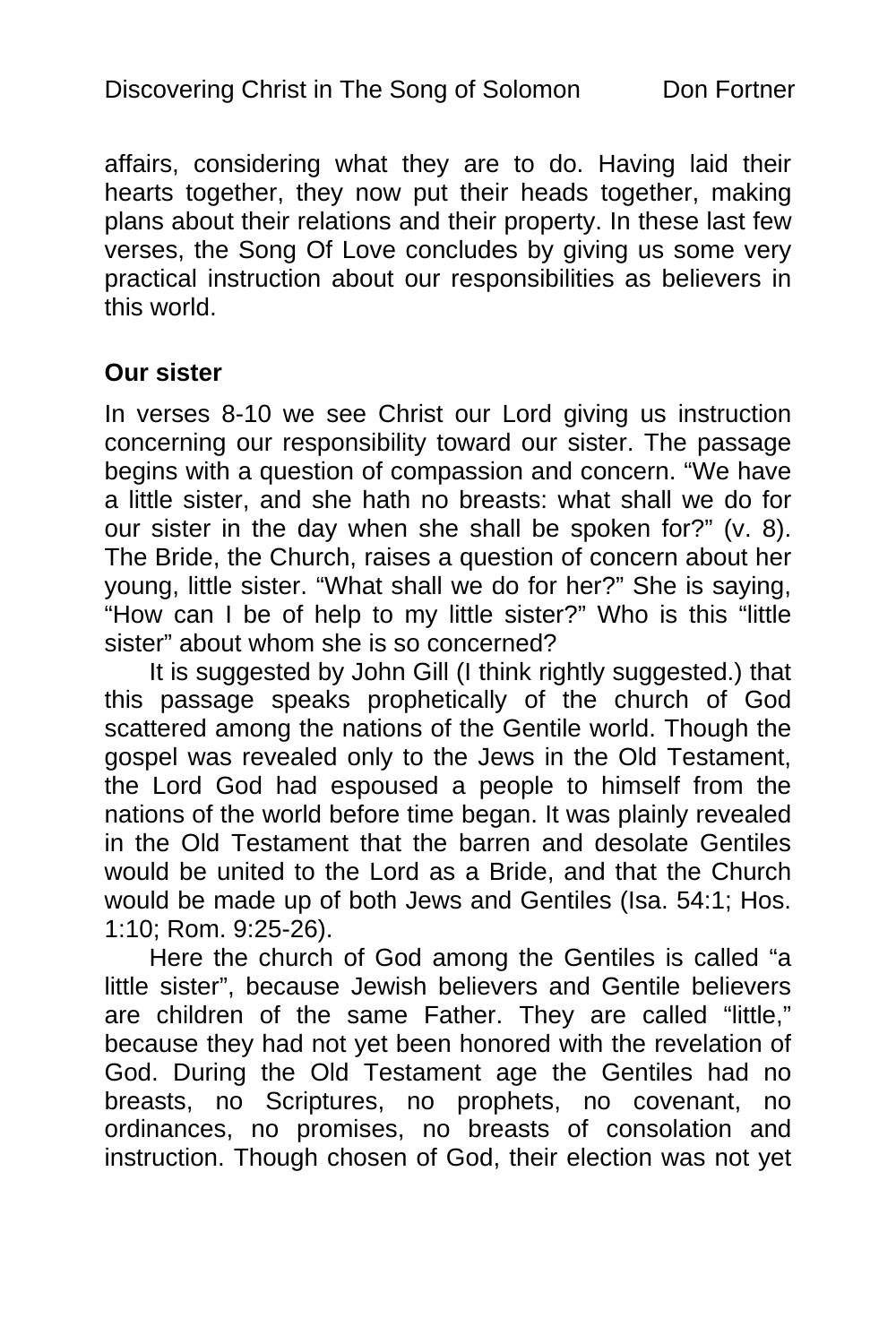manifest and revealed. But now in Christ both Jew and Gentile are one (Eph. 2:11-13).

Taking the text in its wider range, it is to be applied to all those who belong to the election of grace, who have not yet been called to life in Christ, who have not yet been given faith in him. All of God's elect belong to Christ already. Though they have not yet been courted by him and won to him, those unbelievers who are chosen of God are already his, espoused to him in covenant love; and he will have them (John 10:16; Acts 18:10).

They are our sisters according to the election of grace. They have no breasts (Ezek. 16:7). They have no affection for Christ. They have no principle of grace. They have not yet been spoken for. But the day will come when they shall be spoken for, when the chosen shall be called.

This is the thing for which we labor. By the Spirit of God, through the preaching of the gospel, each of God's elect shall be courted and their hearts shall be won by the Lord Jesus Christ. His love and grace will prevail over their stubborn hearts (Ps. 65:4; 110:3). A blessed day that will be, a day of divine visitation! Does your heart's experience cry, "Amen! It is so!"

What shall we do for our sister in that day? Those who through grace have been brought to Christ should do what they can to bring others to him. This is the design of the gospel. Let us do what we can to seek our sisters who are chosen and redeemed by Christ. Let us do all things for the elect's sake (2 Tim. 2:10). Use every means and opportunity at our disposal to preach the gospel to them. Pray for them. Earnestly persuade them to consent to Christ and be converted.

In verse 9, our Lord quietens the hearts of his people by assuring us of what he will do for his elect people. "If she be a wall, we will build upon her a palace of silver: and if she be a door, we will enclose her with boards of cedar." He says, "We", my Father, my Spirit, and I will gather our elect ones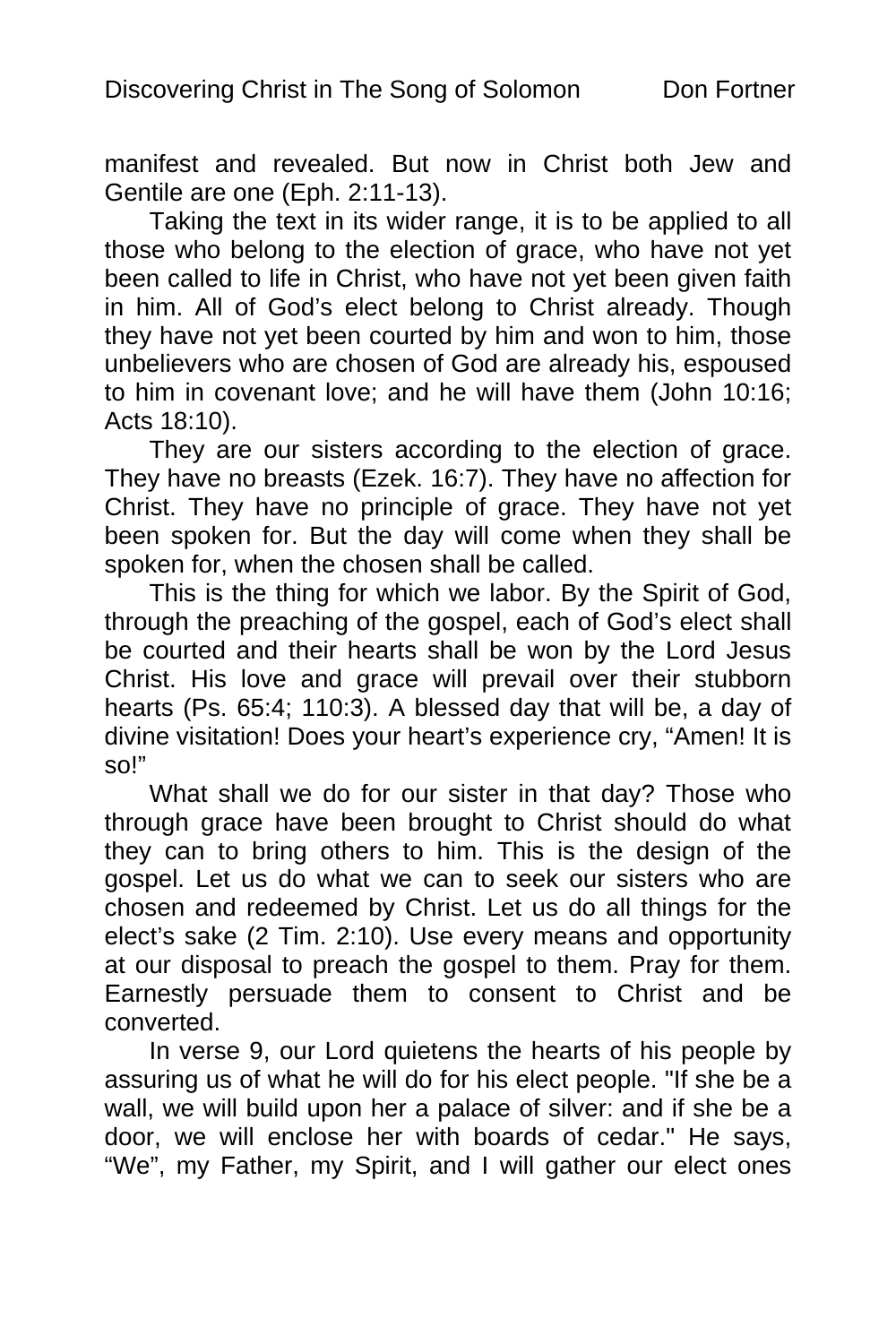and we will save them. It is as though our Lord is saying, - "Let me alone, I will do all that is necessary to be done for my own. Trust me." He will build his church (Matt. 16:18). He will protect his church. The gates of hell will never prevail against it. And he will perfect his church (Eph. 5:25-27). We must labor faithfully; but the work of salvation is the work of the Lord.

Then in verse 10, the Bride acknowledges his favor, his grace, and his faithfulness. "I am a wall, and my breasts like towers: then was I in his eyes as one that found favour." Having experienced his saving grace, she willingly trusts him with her little sister. She remembers with fondness the work of God upon her, and knows that what the Lord has done for her he will do for all his chosen ones.

Let us acknowledge that salvation is altogether the work of God (Ex. 14:13). It is entirely a matter of divine favor. "Then was I in his eyes as one that found favor." Let us trust the Lord to save his people. We have every reason to do so. We have every reason to be confident concerning the salvation of God's elect. His purpose cannot be defeated. Christ's blood cannot be shed in vain. God's grace cannot be frustrated. His power cannot be resisted. His chosen people cannot perish.

## **Our service**

In verses 11-12, we have a word of instruction regarding the responsibilities we have in our service for Christ. "Solomon had a vineyard at Baalhamon; he let out the vineyard unto keepers; every one for the fruit thereof was to bring a thousand pieces of silver. My vineyard, which is mine, is before me: thou, O Solomon, must have a thousand, and those that keep the fruit thereof two hundred."

Here the Bride consults with Christ about a vineyard they had in the country. – "Solomon had a vineyard in Baalhamon." As Solomon was a type of Christ, so his vineyard is a type of the church of Christ (See Matt. 21:33).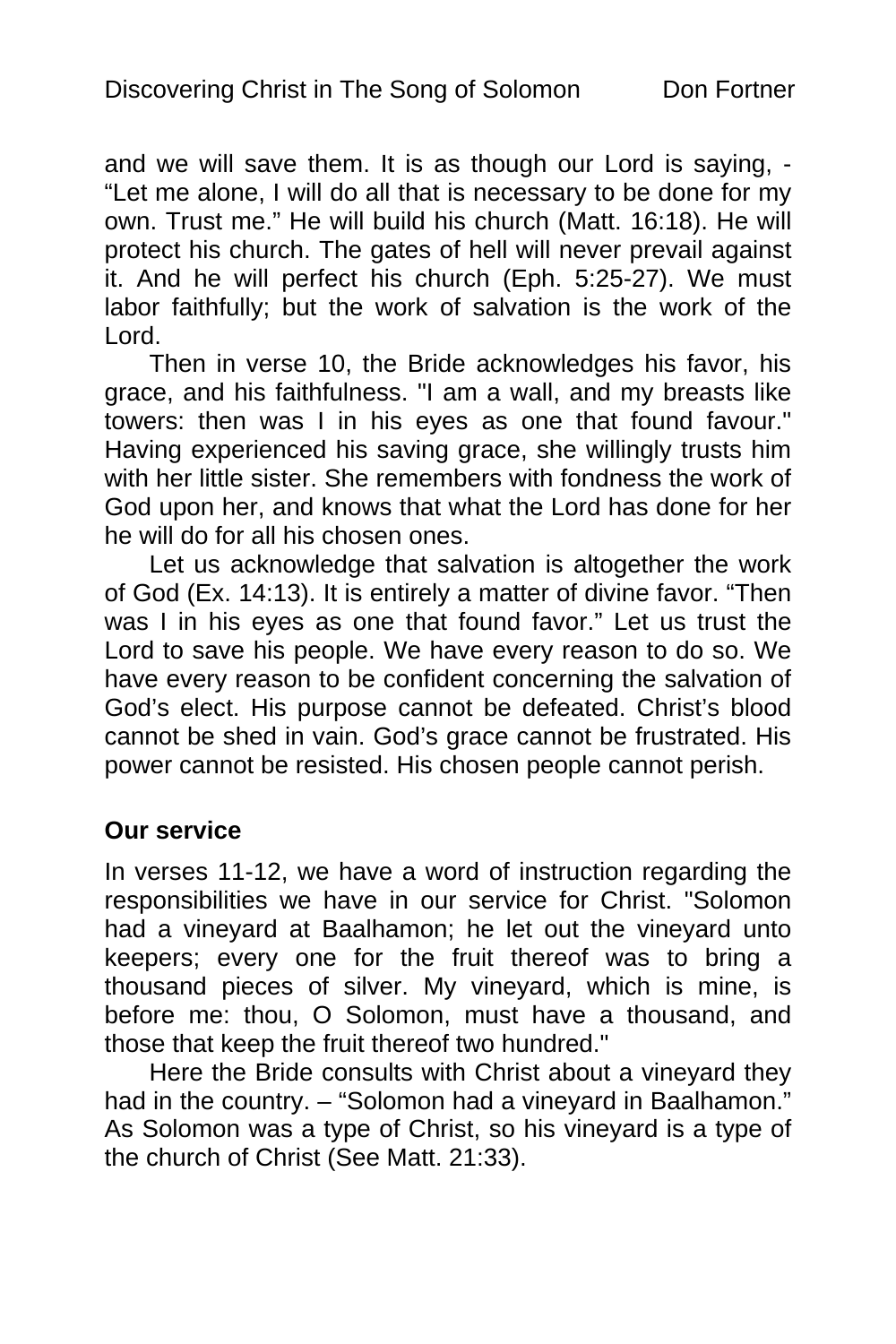The Church is Christ's vineyard. The Lord has entrusted each of us with his vineyard, as keepers of it. Though this is primarily the work of faithful pastors, every believer is also entrusted with a part of the work in the vineyard. The service of the church is to be our business in this world; each according to the capacity God has given us. Our Savior's cause must be our cause.

The Lord expects rent from those that are employed in his vineyard and entrusted with it. What will you do for Christ? What will you do for the increase of his kingdom? What will you do for the furtherance of his gospel? Each of us must serve the interests of his kingdom in this world, for the honor and glory of our Redeemer. The best way to honor Christ is to serve Christ in the place where you are.

While every believer must keep the vineyard of his own heart for Christ (Song 1:6), as we endeavor to serve our Lord, being motivated only by love for him and zeal for his glory, we shall enrich our own souls. **–** "Those that keep the fruit thereof two hundred." As Matthew Henry put it, "Those that work for Christ are working for themselves, and shall be unspeakable gainers by it." (See 2 Cor. 9:6; Gal. 6:6-8).

## **Our Savior**

The last word in this Song Of Love has to do with our responsibility toward our Savior. – "Thou that dwellest in the gardens, the companions hearken to thy voice: cause me to hear it. Make haste, my beloved, and be thou like to a roe or to a young hart upon the mountains of spices."

Here we see a picture of Christ and his Bride as they must for a while be separated. She must stay below in the gardens on earth, where she has a work to do for him. He must ascend to the mountains of spices in heaven, where he has a work to do for her as an Advocate with the Father.

Our Lord lets us know that he desires to hear from us often. He says, "Cause me to hear" (v. 13). He is saying, "My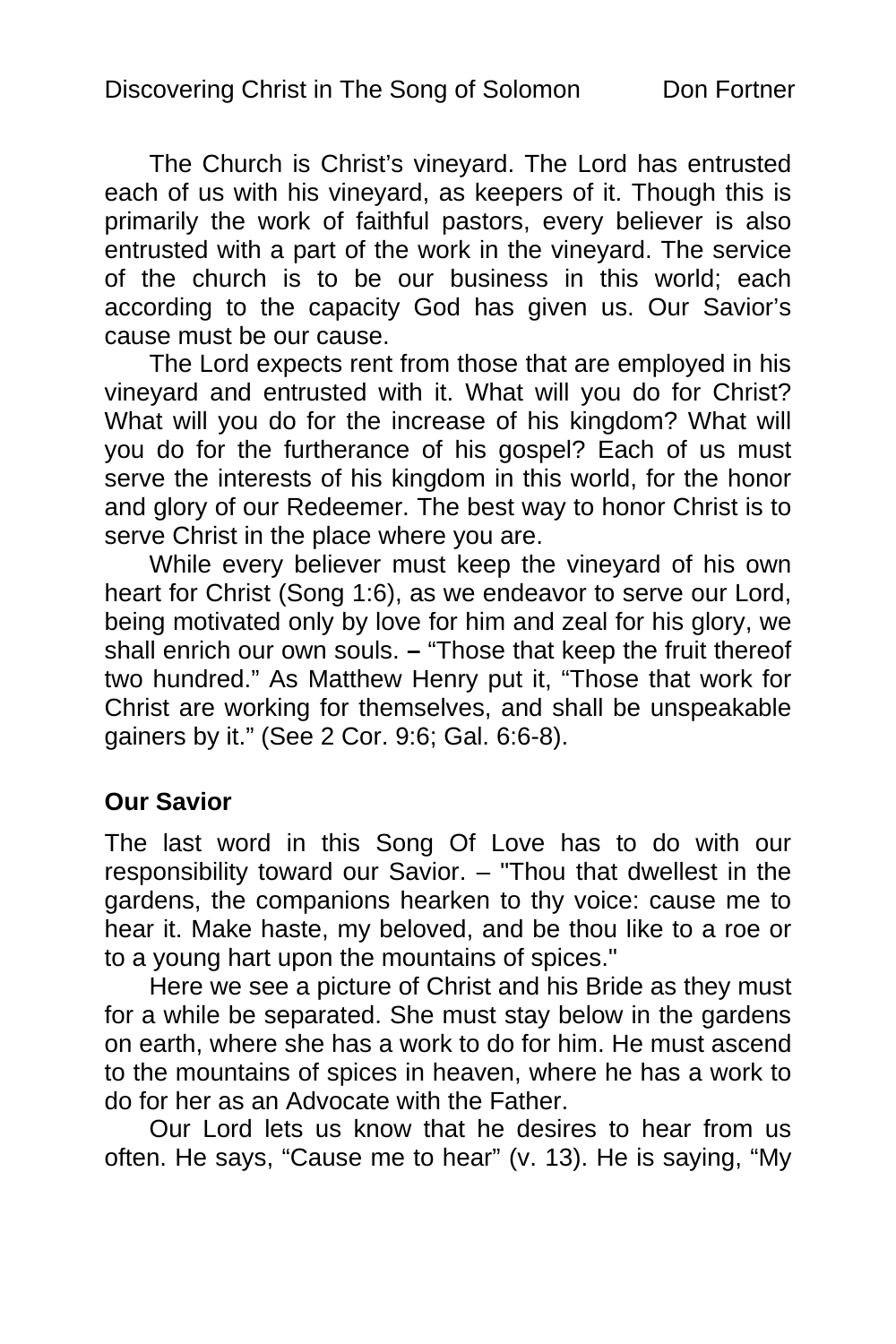beloved children, cause me to hear your voice. Speak as freely to me as you do to one another. Bring your cares, your burdens, your needs to me. Pour your hearts out to me." (Heb. 4:16). Our Lord, not only hears and answers our prayers, he even courts them.

For her part, the Bride, the Church, the believing heart longs for his speedy return (v. 14). It is good to be here, dwelling among the gardens of our Lord, laboring in his vineyard; but to depart and be with him is far better. Our Lord is coming again (John 14:1-3). It is our business to work and to live in anticipation of his speedy return (1 Thess. 5:6-10).

The comfort and satisfaction we enjoy in communion with Christ inspires in us a longing for his immediate presence. The clusters of grapes that we find in this wilderness should make us long for the full vintage of Canaan. If a day in his courts is sweet, what will an eternity within the veil be! Let us ever remind ourselves, "Behold, he cometh!" When you arise in the morning, say to yourself - "Behold, he cometh!" When you lay down at night, say to yourself, "Behold, he cometh!" As we conclude each day of worship, let us do so in hope and expectation. A better day of worship is coming. An everlasting sabbath shall soon be brought in.

We must perhaps remain here for a while. While we are here we have something to do. Let us give ourselves wholeheartedly to the work. We have yet some of our sisters who must be sought. We have our service to perform for the good of the church, for the glory and honor of our Redeemer. We have our Savior to watch for in prayer and faith. He says, "Surely, I come quickly." And our hearts respond, "Amen. Even so, come, Lord Jesus."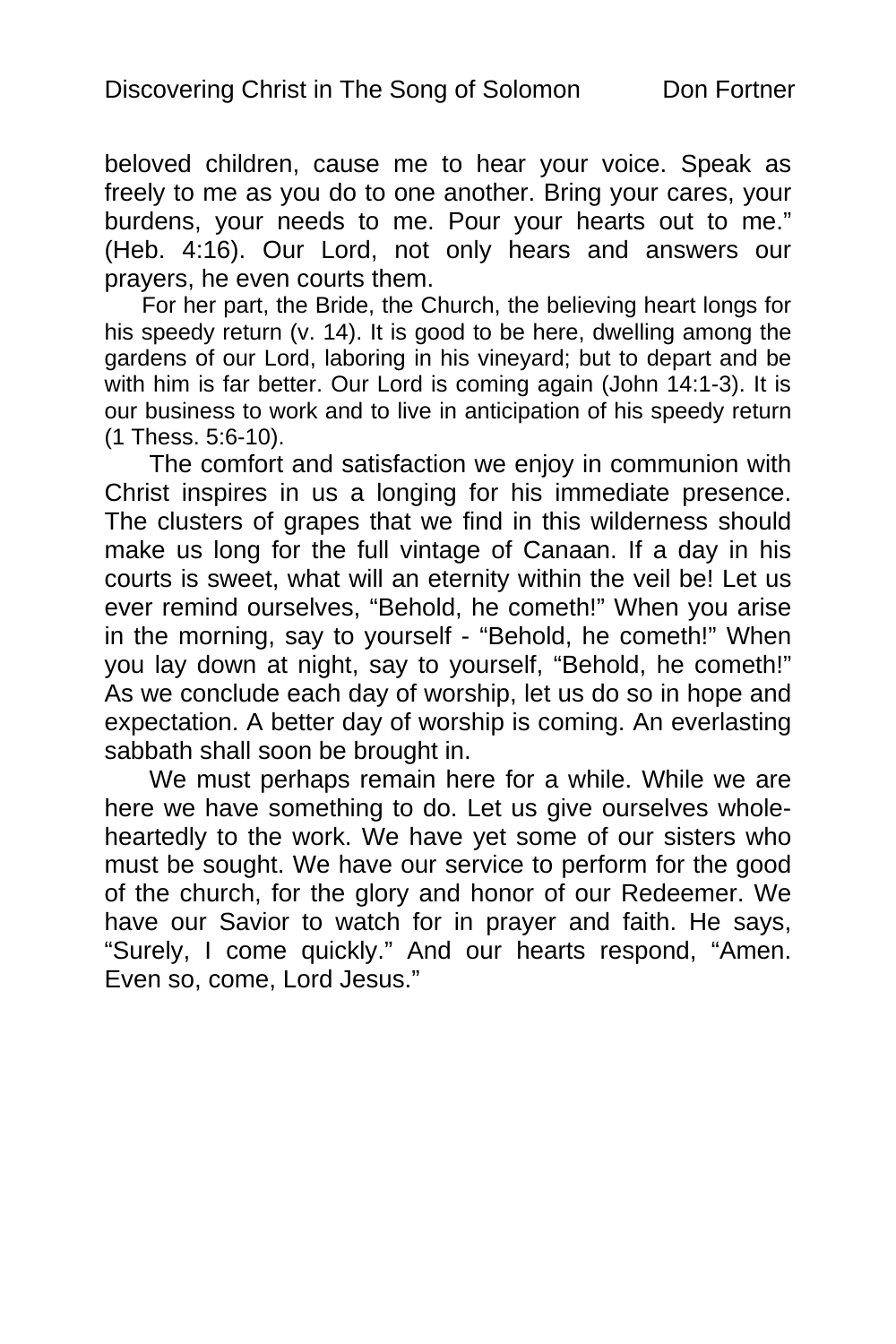## **30.**

# **Our Lord's vineyard**

## **Song of Solomon 8:12**

*"My vineyard, which is mine, is before me: thou, O Solomon, must have a thousand, and those that keep the fruit thereof two hundred."* 

The Song of Solomon is really a series of responsive songs. It must be read and understood spiritually. This poetic book is a symbolical picture of Christ and his church. Wherever we see Solomon speaking, it is Christ speaking to his church. Wherever we see the Shulamite speaking to her Beloved, it is the church speaking to Christ. Throughout this "Song of Songs" we hear Christ speaking to us, his church, his Bride, his Spouse; and then the church responds to his words of love in tones of sincere affection and admiration.

The very fact that this is a responsive song makes it at times difficult to understand, because it is not always easy to determine who is speaking in a given passage — Christ or his church. For example, the commentators are just about equally divided over this sentence: "My vineyard, which is mine, is before me." Some say, "This is Christ speaking to his church." Others insist, "This is the church speaking to Christ."

Personally, I cannot say. I cannot press the issue one way, or the other. So I will take this sentence ("My vineyard, which is mine, is before me.") as coming from the lips of our Lord to his church. Then view it as coming from the Bride. I believe that our souls will be greatly profited by both considerations.

## **The church**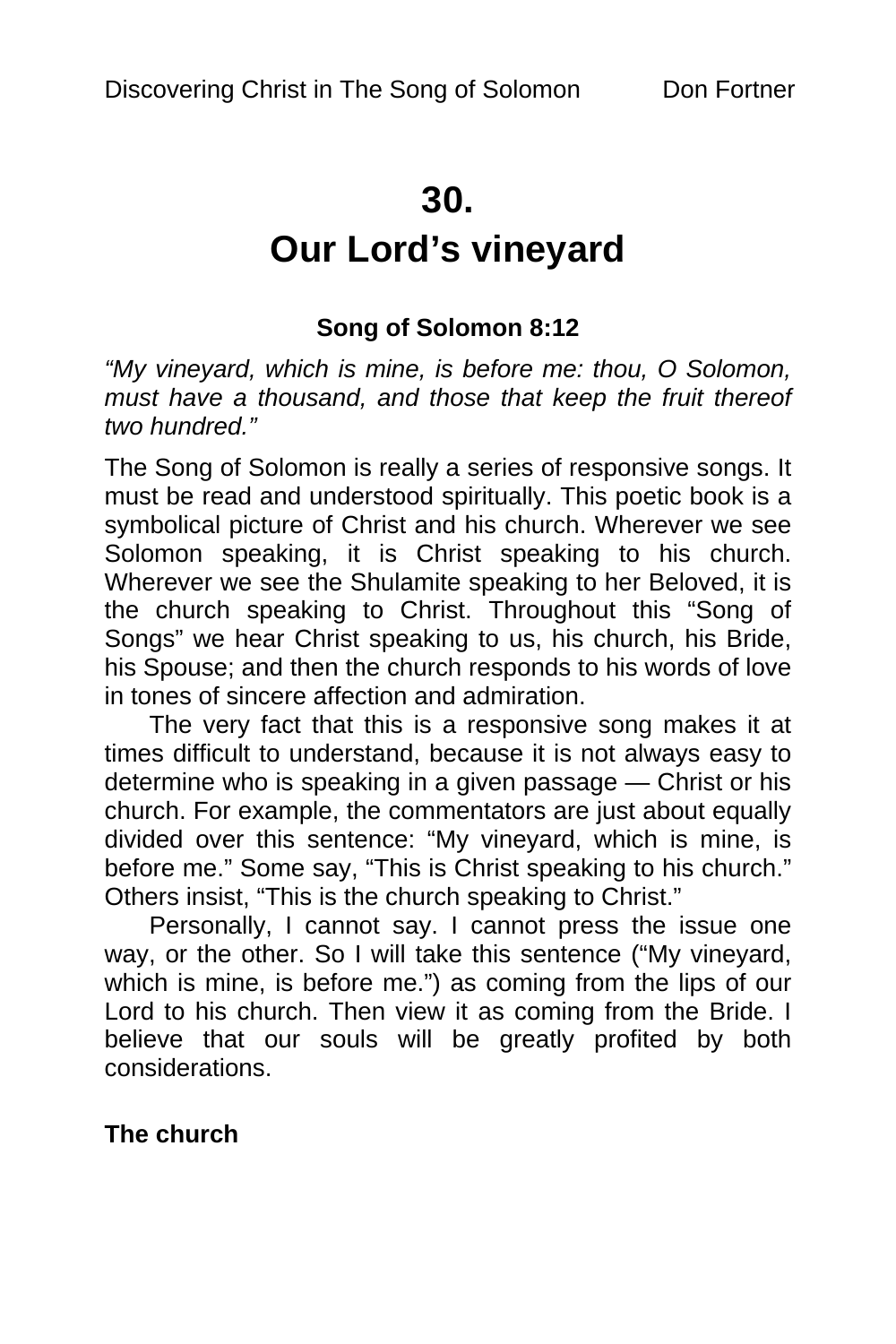The vineyard spoken of in this text is the church of Christ (Psa. 80:8-10, 14-15). The church is the vineyard of our Lord Jesus Christ, always under his watchful eye and tender care. I use the word "church" here in reference to the church universal, the mystical, spiritual body of Christ. The church is the whole body of God's elect, the whole family of God. All true believers of every age are in the church. We are all one body in Christ, who is our Head (1 Cor. 12:13; Eph. 2:13-14).

Other trees may be useful for lumber or firewood, though they bring forth no fruit. But a vine is only useful when it is fruitful. If a vine is fruitless it is useless. It cumbers the ground. It must be cut down and burned. The church is frequently compared to a vine, or vineyard, in the Scriptures (Isa. 5:1, 2, 7; John 15:1-10). It is compared to a vine because of its fruitfulness and because as a vine, which has many branches, is one, even so the church of Christ is one body in Christ, though it has many members.

## **"My vineyard"**

"My vineyard, which is mine, is before me." With these words, our Lord Jesus Christ claims the church as his own and declares his special love and care for it. The Lord here declares that the church is his own special property. He makes the claim twice, "My vineyard, which is mine." He declares his rights of ownership. He looks upon his church, his believing people, those whom he has chosen and redeemed, and says, "This is my vineyard."

We know that all things belong to our Lord Jesus Christ (Rev. 4:11). All things are his by right of creation. All things are his by the prerogative of providence. And all things are his by virtue of his mediatorial reign (John 17:2). But our Lord here claims a special interest in and possession of his church.

It is true that our Lord is providentially good and benevolent to all his creatures. But the special object of our Savior's love, care, and concern is his own vineyard, his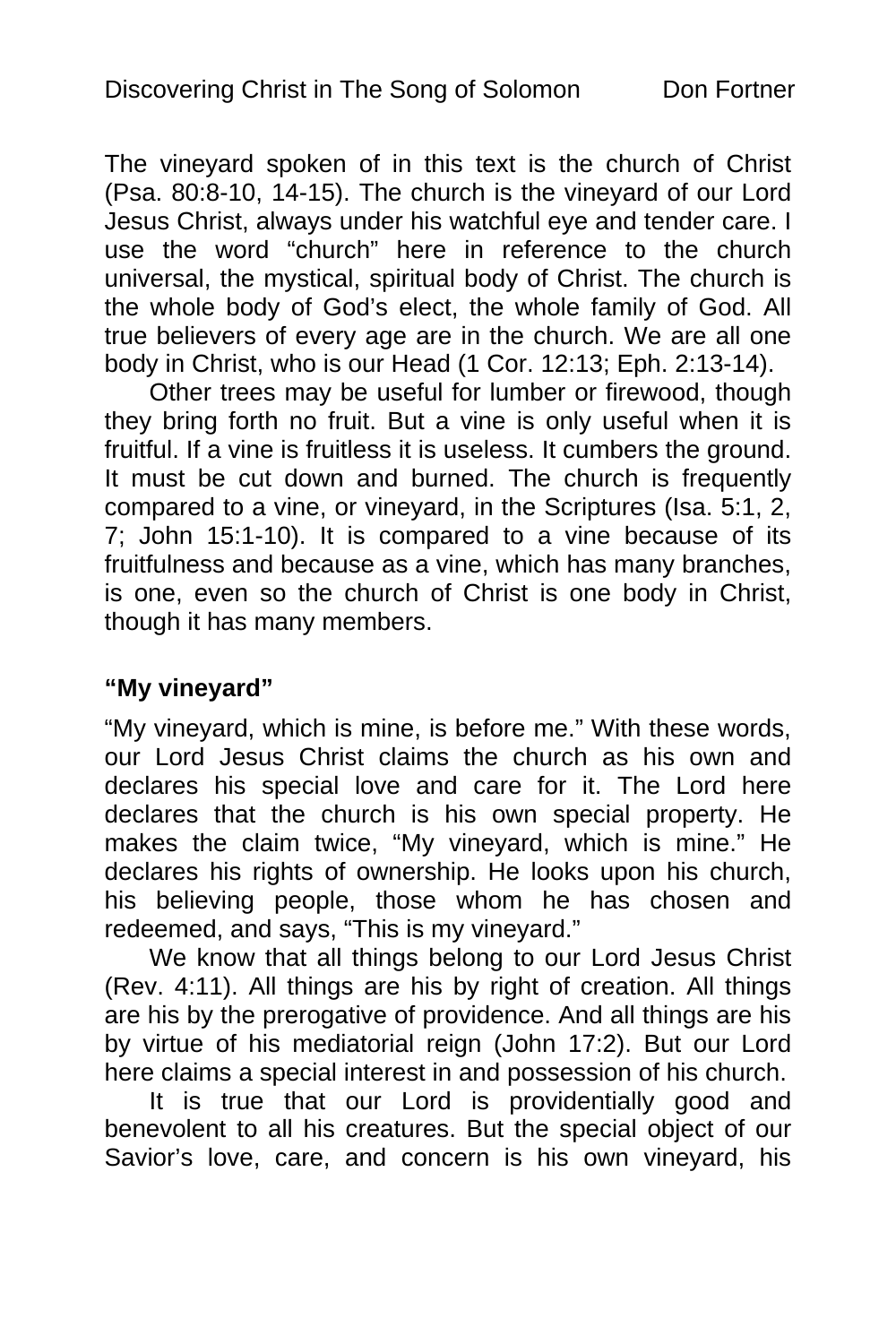church. In providence he rules over all things and all people; but the object, goal, and purpose of his rule is the welfare of his church (John 17:2; Rom. 8:28).

The church belongs to Christ by divine gift from his Father (John 17:6, 9, 11, 12). The church is the property of all the three persons of the Holy Trinity. She belongs to God the Father by eternal election. She belongs to God the Son by donation, by Suretyship agreement. And she belongs to God the Holy Spirit by his indwelling presence and special habitation (Eph. 2:20-22).

The church belongs to Christ by a lawful purchase (Acts 20:28; Eph. 5:25-27). There are some who say that all men were purchased by Christ. But God's people do not believe in such a sham redemption, a redemption which does not redeem. We do not believe in a universal atonement, which extends even to those who were in hell before Christ died. Such an atonement is no atonement at all. We believe in an effectual redemption, a particular and special atonement. We can never tolerate the doctrine of those who would tell us that Christ died in vain, and that some of those for whom he died will perish in hell. Our Lord will never part with his church. He will never lose one of his redeemed ones. He paid too dear a price for us.

The church belongs to Christ as a bride belongs to her husband (Hos. 2:14-3:3). He chose us as the object of his love. He redeemed us with his own precious blood. He has courted us, wooed our hearts, and won our love by his gracious Spirit. He will not allow us to be lost. He will never leave us. He will never allow us to leave him.

## **Constant care**

The church is the special property of Christ. He says, "My vineyard, which is mine." But there is more. In this sentence, our Lord also declares that his church is the constant object of his watchful eye and special care — "My vineyard, which is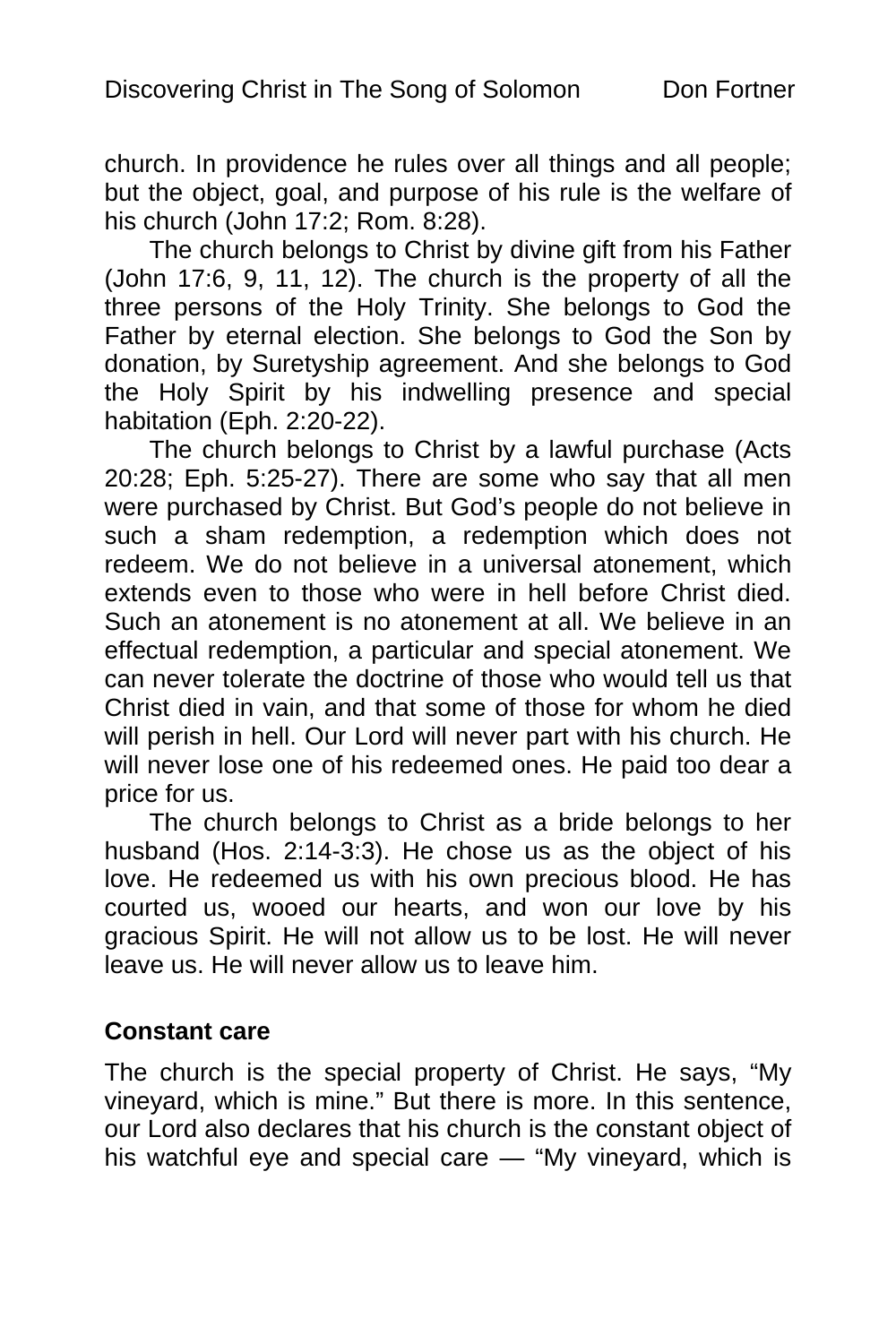mine, is before me." Those words, as coming from the lips of Christ, are full of meaning for the comfort of our hearts — "My vineyard is before me." He is saying to us, "Fear not, my eye is upon you. I am engaged to do you good." (See Isa. 41:10, 14).

The church is before Christ in the sense that he so loves us that he will never let us out of his presence. The vineyard is so dear to him that he never leaves it. He may sometimes hide himself among the vines; but he is always present (Matt. 28:20; Heb. 13:5). He still walks among the golden candlesticks. This statement by our Lord also means that he is always caring for his church. His providence is constantly engaged for our everlasting good. He has done us good. He is doing us good. And he will do us good. All things work together for our good.

In this expression there is also the assurance that the Lord is knowledgeable of his church. He knows us. He is thoroughly acquainted with us and with all that concerns us. There is a sweet thought here for all who love Christ. You as his church, each one of his people is especially preserved by Christ. We are personally, particularly, distinctly, and eternally the objects of his love and care.

Let us ever remember, the church is the Lord's own vineyard. He will take care of her. He will maintain her cause. He will provide her needs. He will build her walls, establish her gates, and secure her success. The church does not belong to the pastor, or to the people, but to Christ alone. The church belongs to Christ. We are under his care.

## **The keepers**

Now read verses 11 and 12 together—"Solomon had a vineyard at Baalhamon; he let out the vineyard unto keepers; every one for the fruit thereof was to bring a thousand pieces of silver. My vineyard, which is mine, is before me: thou, O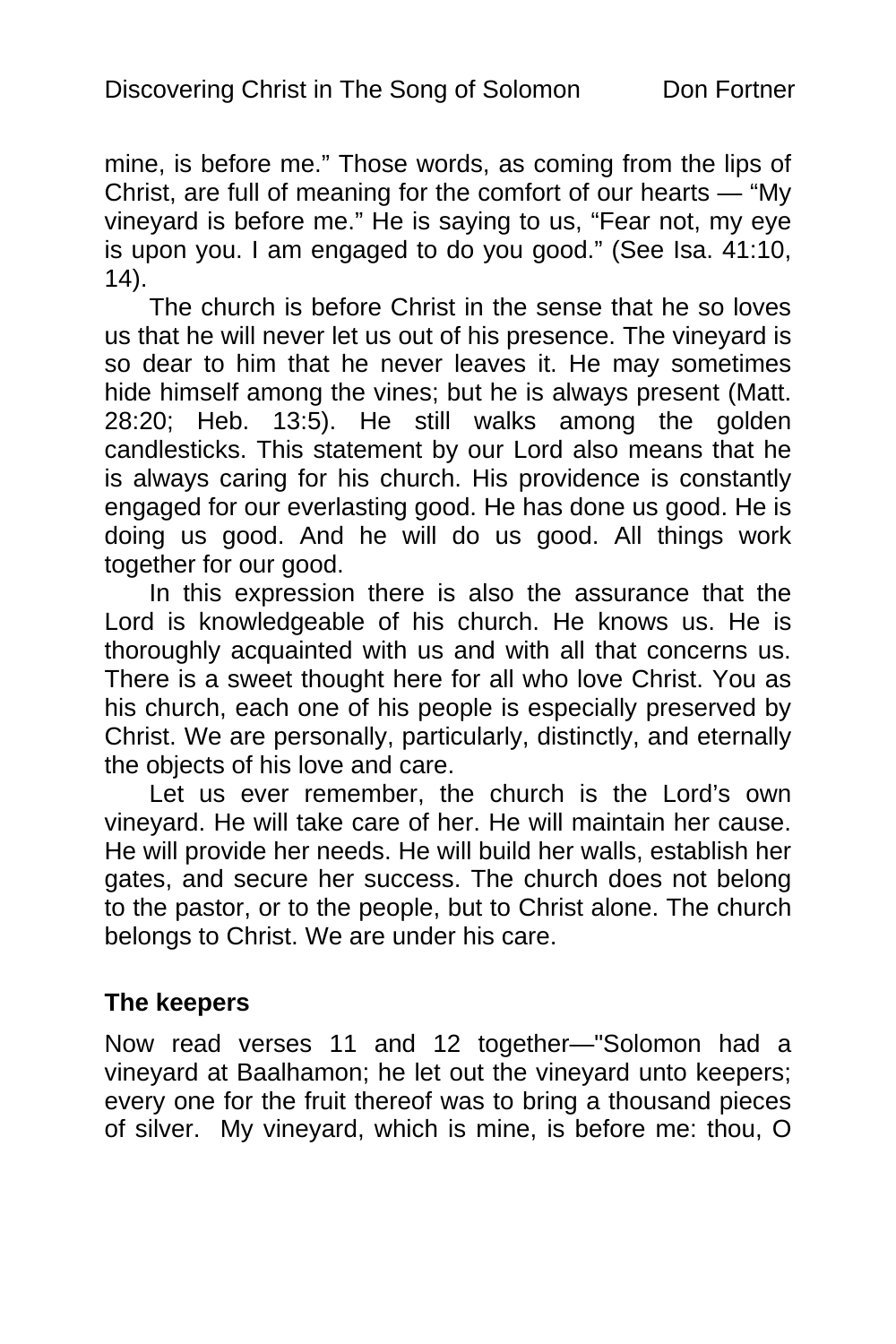Solomon, must have a thousand, and those that keep the fruit thereof two hundred."

In verse 11 several things are set before us. As we have seen, the church of God in this world is Christ's vineyard. The Lord Jesus has trusted the care of his vineyard to chosen men (Matt. 20:1-2; 21:33). Gospel preachers are the Lord's rentgatherers. They collect his fruit and bring it in to him (John 15:16). The fruit gathered and brought by these keepers of the Lord's vineyard is all the same.

The fruit brought in by each one is "a thousand pieces of silver." God's servants all have the same commission to preach the gospel. They have different gifts and abilities. And their outward, apparent successes differ. Some have greater and some lesser success, at least in their own eyes and in the eyes of men. "Yet," as John Gill wrote, "in the faithful and honest discharge of their work, they are all so blessed by him, as to answer the end of their ministration (ministry) designed by him; so that he reckons that every one, even the meanest (most humble and least gifted), brings in his thousand pieces, as well as the more able and successful."

#### **Our responsibility**

Now, read this sentence as though it were spoken by the church, as spoken by us to our Savior — "My vineyard, which is mine, is before me." This is the language of the church about her responsibility to Christ, the Lord. The church is Christ's vineyard. It belongs to him. But he has let his vineyard out to many "keepers" (v. 11). It is our responsibility, as "keepers" of the vineyard, to be faithful stewards over that which the Lord has committed to our care.

The care of Christ's vineyard is not the responsibility of God's appointed pastors alone. We are each responsible for the Lord's vineyard. Every believer is responsible for his own heart, his own life, and his own work (Song of Sol. 1:6). If you are a believer, if you are one of those men or women who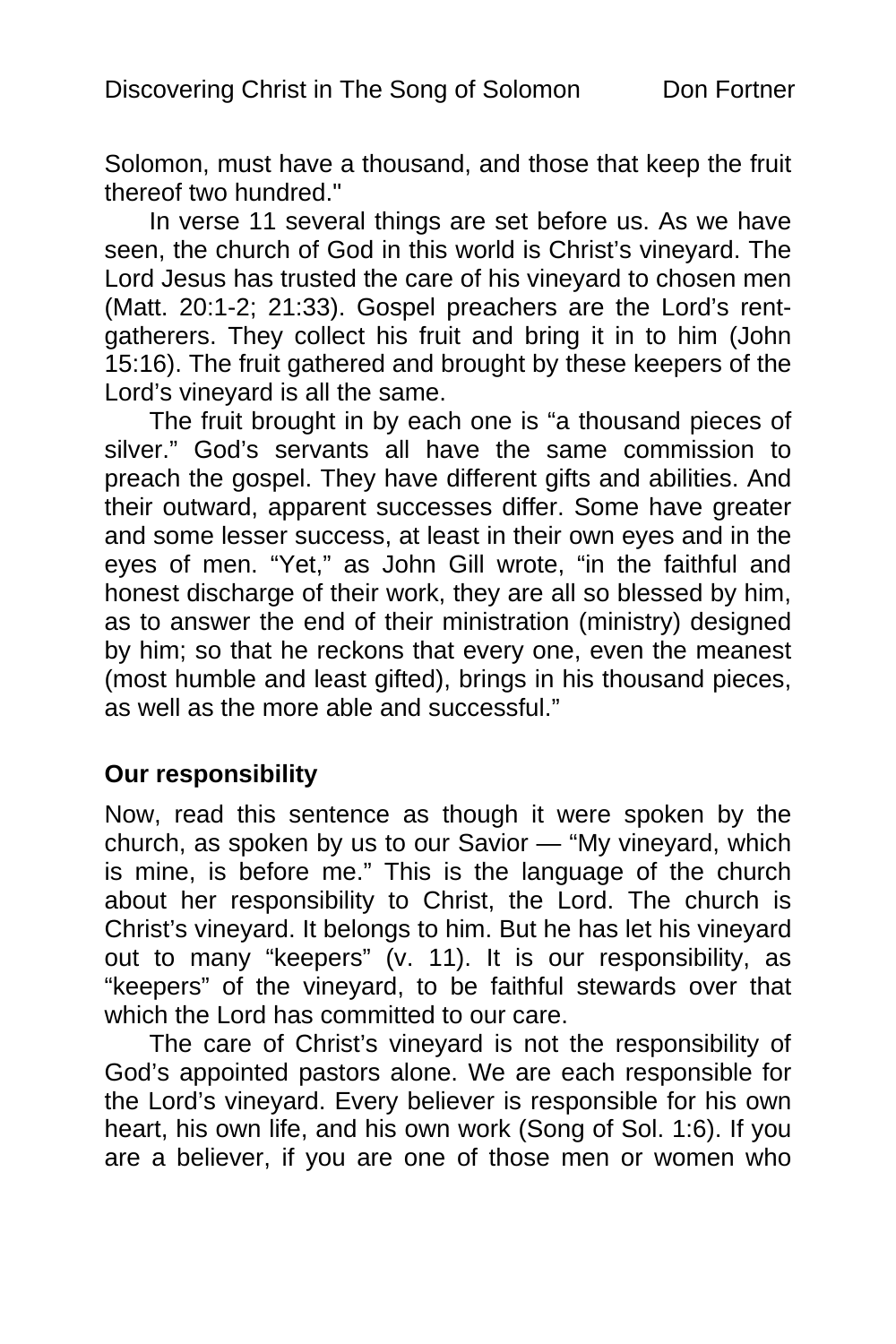belong to Christ, you are a "keeper" of the Lord's vineyard. He has placed into your hands, under your care, a part of that vineyard which is so dear to him that he paid for it with his own life's blood. Now, it is your responsibility to faithfully serve him in his vineyard. Keep your heart for him (Pro. 4:23). Keep your life for him. See that your life upon this earth is a life lived for the honor and glory of Christ (Col. 3:1-3).

Let us learn the lesson he taught Peter in John 21:20-21. Let us faithfully keep to the work which he has given us. Serve the Lord where you are. To serve him is to serve his people and to serve his cause. We are not all called to preach the gospel; but there is something that each of us can do, something we are responsible to do, something that we must do for Christ, for the good of his church, for the furtherance of his gospel. We can all visit his sick and afflicted people, and comfort them in their trouble. We can all bear faithful witness of Christ. We can all bring people to hear the gospel. We can all minister to the needs of God's servants. We can all mow grass, rake leaves, wash windows, paint, dust and keep the doors of the Lord's house (take care of the church property), making a comfortable place for people to hear the gospel and worship our God. We can all give generously to the support of the ministry. We can all look for and seize every opportunity to express and show our love to God's saints, comforting the hurting, forgiving the offensive, restoring the fallen, and encouraging the weak. We can all do much for the furtherance of the gospel. And what we can do, what God gives us the means, opportunity, and ability to do we must do for the glory of Christ and the good of his people.

There are some who are given special talents and special responsibilities as "keepers" in the Lord's vineyard. With special talents come special responsibilities. I am given the privilege and the awesome responsibility of being one of the Lord's pastors, an under-shepherd, a keeper of the Lord's vineyard. Others are missionaries, evangelists, elders or teachers. Others are deacons. There is one thing, only one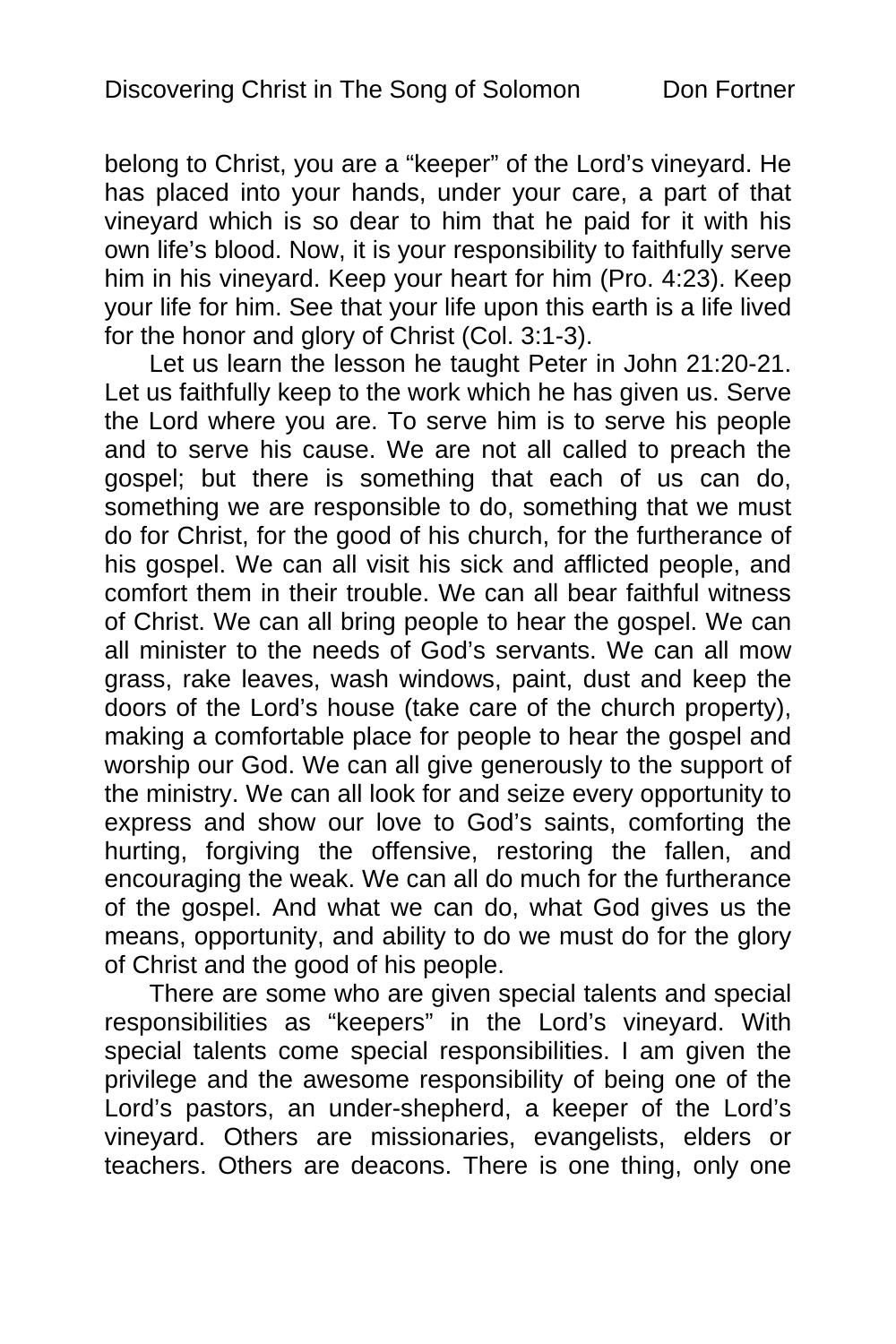thing that our God requires of us in each of our respective places. That one thing is faithfulness (1 Cor. 4:1-2).

As a steward under God, whatever the work is God has given us, let us say, "This is "My vineyard'. It is the vineyard God has given to me. This is the sphere and place of my responsibility. This is the portion of the wall I must build. — It is 'before me.'" I am not responsible for my brother's work; but I am responsible for my own. I must always keep my own work before my eyes. I must go about my work, doing what I have to do, just as though there were no one else in the world to do anything.

If I see another man prospering more than me, I will thank God for his blessing upon my brother and his work. But still I must say, "My vineyard, which is mine, is before me." I do not look for, nor do I desire another man's place. This is the place God has for me. This is the work God has committed to my hands. This is the place where I must faithfully serve him.

What about you? Will you be faithful in the place where the Lord has put you, and faithful in the work he has set before you?

## **The fruit**

"Thou, O Solomon, must have a thousand, and those that keep the fruit thereof two hundred." This is the declaration of the church to her great Lord. The fruit of the vineyard belongs to Christ and he must have it. Jesus Christ must have the fruit of his vineyard. That is to say, he must receive all the honor, all the glory, and all the praise from his church. We must not applaud ourselves if God's blessings attend our labors. We must not exalt and magnify those who labor most zealously and those who give most generously. We must not give glory and praise to those faithful pastors, teaches, missionaries, etc. through whom the Lord speaks and works. There is no place in the church of God for the honor of the flesh. "He that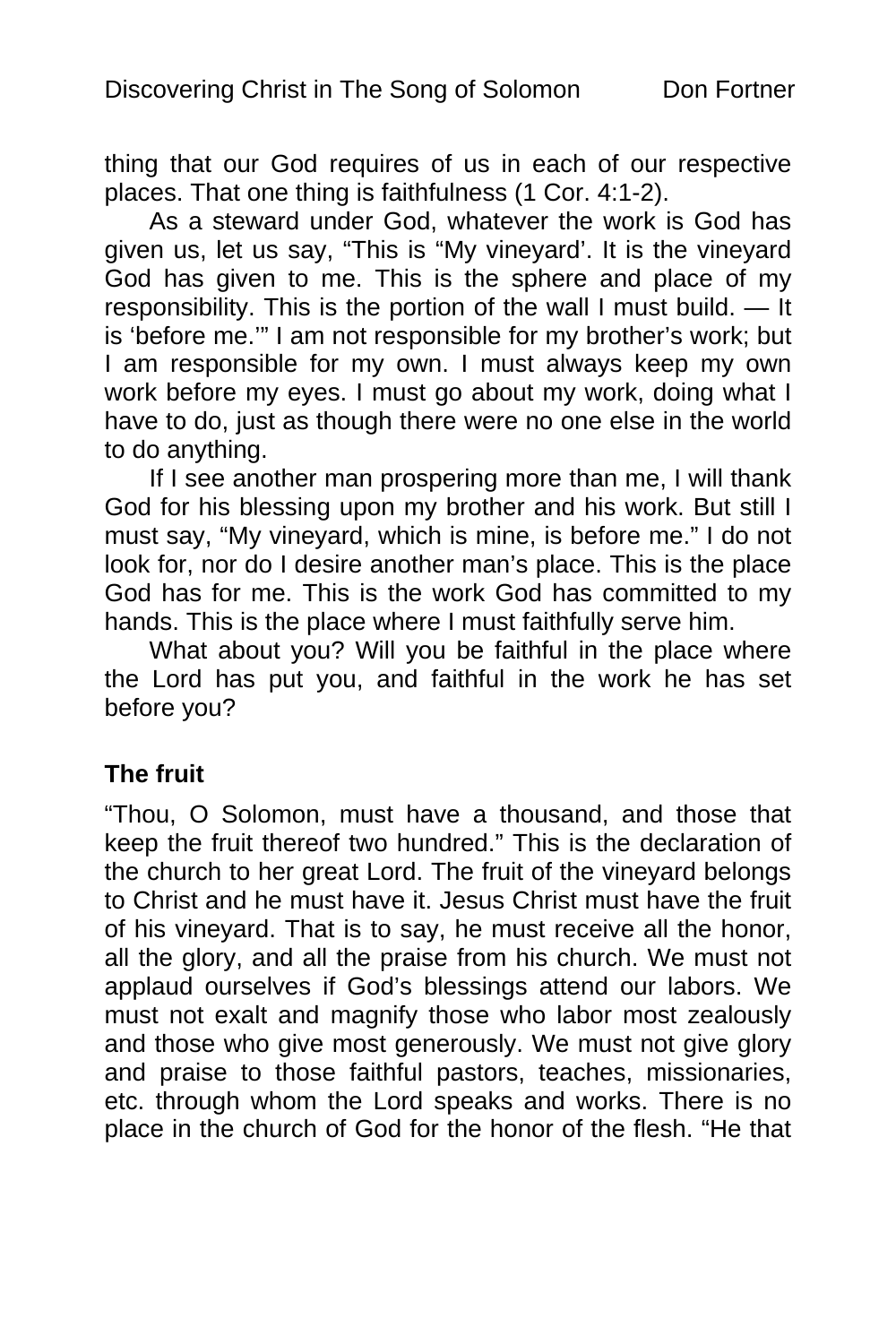glorieth, let him glory in the Lord." No flesh shall glory in his presence.

The keepers of the vineyard shall receive their reward as well. There is no promise here of heavenly rewards and crowns being earned by faithful service to Christ. But this fact must not be ignored — Those who honor God, God will honor (1 Sam. 2:30). Each man and woman who faithfully serves the Lord Jesus Christ will find great reward in doing so. Your own soul will be profited by your faithfulness. And such men and women should be highly esteemed by those who profit by their labors. Those who are faithful missionaries, pastors, teachers, elders, and deacons in the church should be given their proper respect and esteem.

Those who preach the gospel of Christ are to be rewarded for their labors by those for whom they labor. Every true and faithful servant of God is to be esteemed very highly for his work's sake (1 Thess. 5:12—13). One of the old writers made this observation – "Where Christ gets his due among a people, there and there only do ministers get their due. Where Christ is heartily received, the feet of them that bring glad tidings will be beautiful. Where Christ has his thousand, ministers will have their two hundred." Those who preach the gospel are to live by the gospel. They are to be generously supported and maintained by their congregations (1 Tim. 5:17-18; Gal. 6:6; 1 Cor. 9:9-11).

This two hundred, which is the reward of God's servants, certainly includes those chosen, redeemed sinners who are converted by the Spirit of God under their influence (1 Thess. 2:19-20). This two hundred shall be the full possession and compensation of every servant of God in eternal glory. Here, we may seem to come far short of it. Poverty, disrespect, and reproach are the common lot of faithful gospel preachers in this world. But there is a day coming when, "they that turn many to righteousness shall shine as the stars for ever and ever" (Dan. 12:3; 2 Tim. 4:6-8).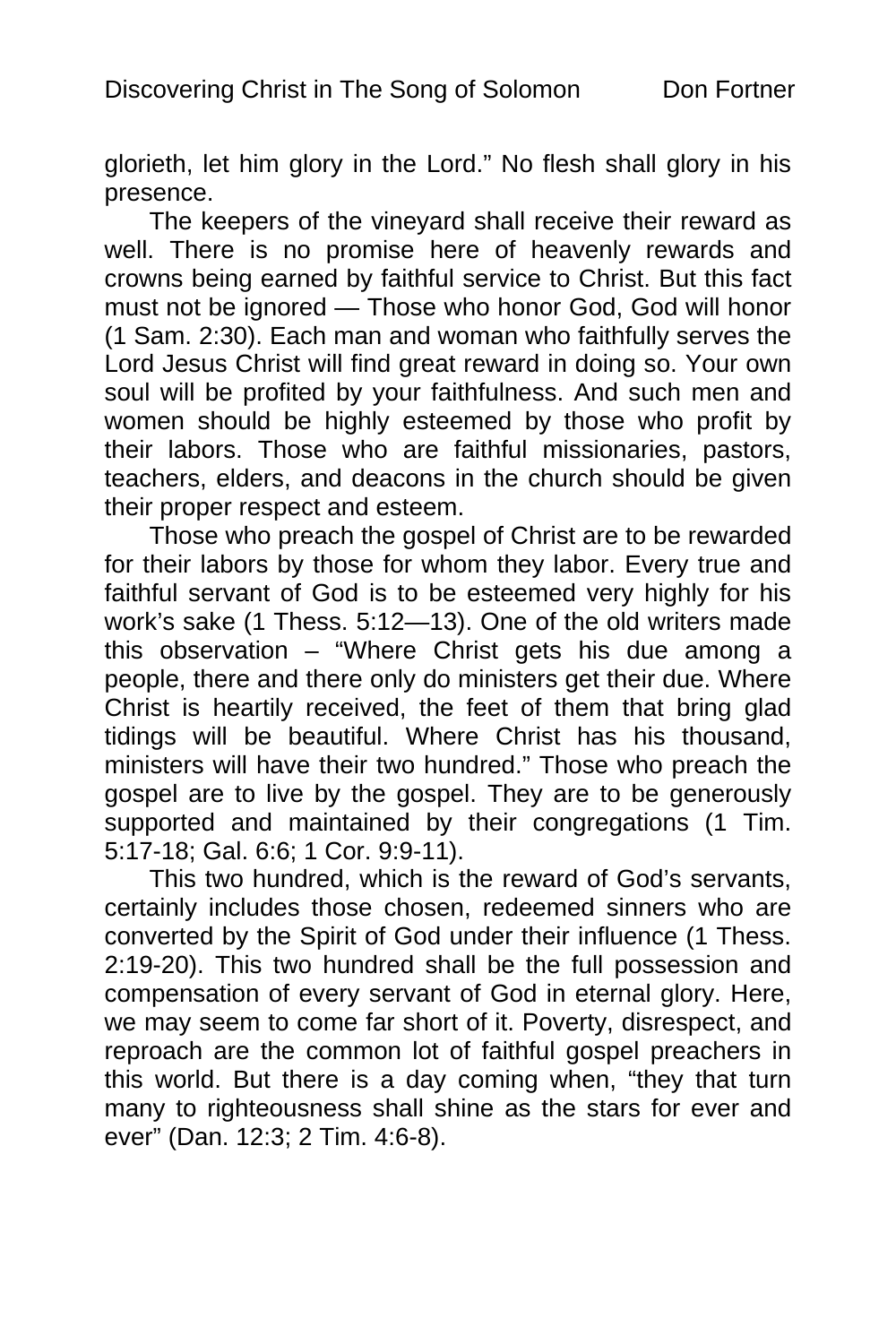The church belongs to Christ. It is his vineyard, always under his watchful eye and the object of his loving care. It is our responsibility to faithfully serve the Lord Jesus Christ in the place where we are, with the capacity he has given us. Those who faithfully serve Christ, all of them, are to be duly honored by us.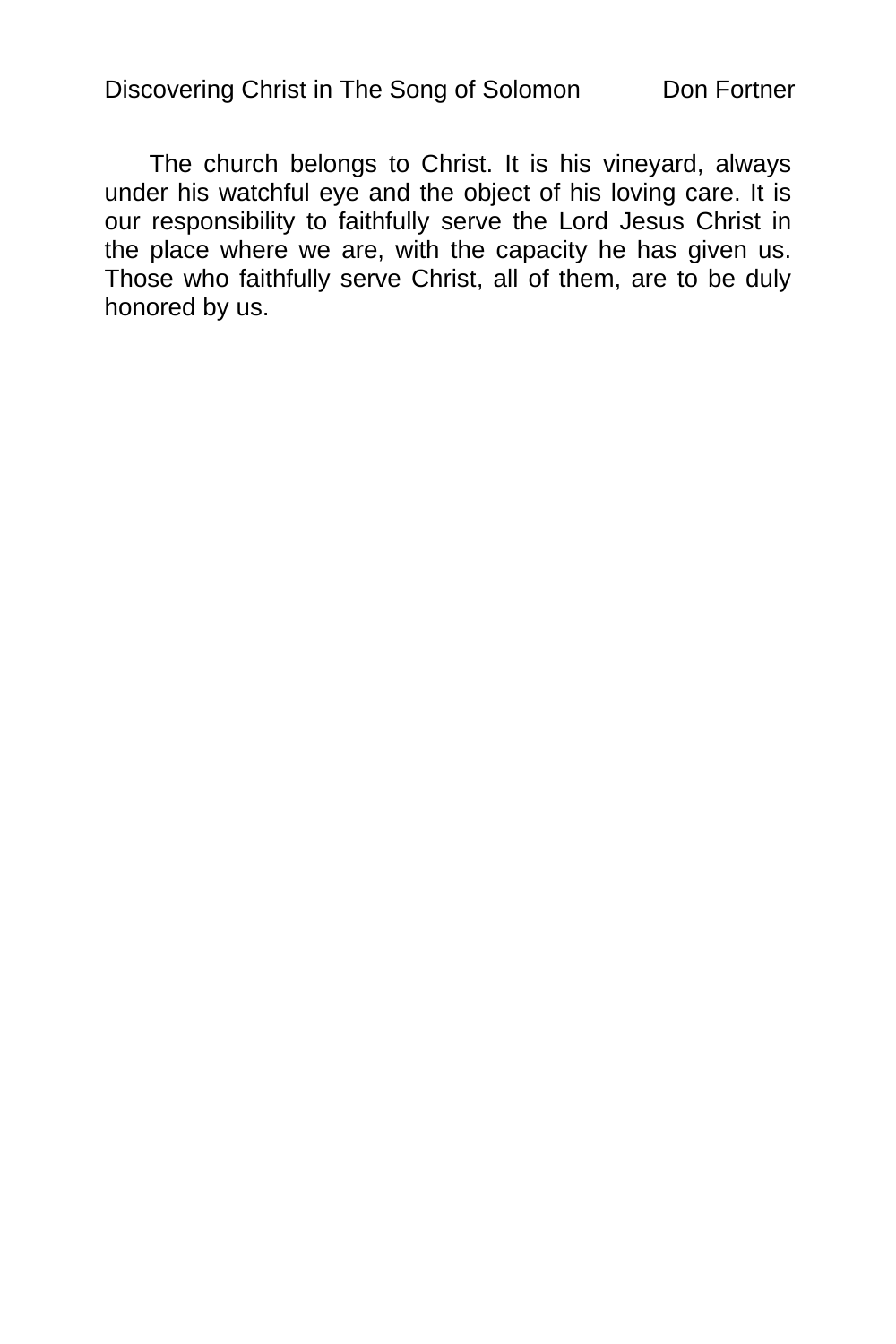## **31.**

# **The Lord's last word to his church**

## **Song of Solomon 8:13**

*"Thou that dwellest in the gardens, the companions hearken to thy voice: cause me to hear it."* 

Nothing is more precious in the memory of a woman whose beloved husband has gone to be with the Lord than her dear husband's last words to her. How often I have sat across the room from a widow, whose husband had departed many years before, and heard her say, "I can remember the last thing he said to me, as though it were just yesterday." The last words spoken by a loving companion are precious words. Even so, the last words of our Lord Jesus Christ to his believing people are words we particularly, tenderly cherish in our hearts (John 14 -17).

The Song of Songs is almost ended. The chosen Bride and the Glorious Bridegroom have come to their last stanzas. They are about to part company for a while. The Lord, our Savior, our Great Bridegroom must depart this world for a season. His bodily presence must be taken from us. He must enter again into his glory. And his Bride, the Church, which he has chosen and redeemed with his own precious blood, must remain upon the earth until he comes for her. Therefore, the Bridegroom, our Lord Jesus Christ, bids us farewell. These are the last words of our Savior to his believing people. — "Thou that dwellest in the gardens, the companions hearken to thy voice: cause me to hear it."

In other words, our Lord says to each of us — While I am away from you, fill this garden with my name, and let your heart commune with me. As she sees him rising up into the clouds of glory, the Bride quickly responds — "Make haste,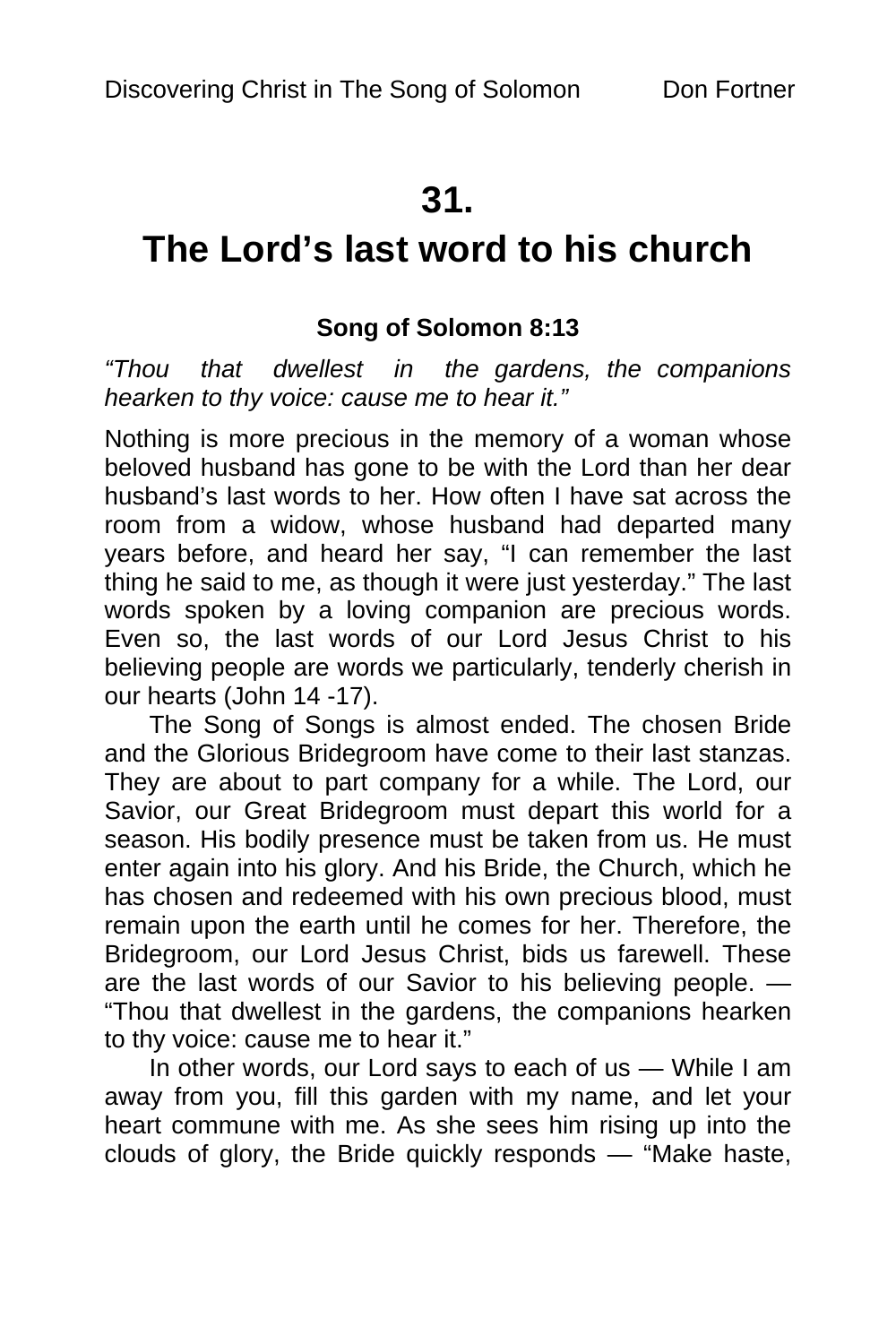my Beloved, and be thou like to a roe or to a young hart upon the mountains of spices." It is as though she said — I know, my Love, that you must go away for a while; but hurry back. As soon as it pleases you, when my work upon the earth is done, come to me again; and take me home to the ivory palaces of glory land.

#### **Expedient**

Even his leaving us was an act of great love and grace. In fact, it was his greatest act of love. If he had not left us and gone to the tree of his death and up to the throne of glory, we could never have been redeemed and saved, we could never have entered into glory. He said, "I tell you the truth: It is expedient for you that I go away: for if I go not away, the Comforter will not come unto you; but if I depart, I will send him unto you" (John 16:7).

It was truly expedient for our Lord to go away, to suffer, die, rise again, and ascend into glory. By his going away to die for us and to live again for us in heaven, many evils were prevented from falling upon us, which otherwise would have destroyed us. He went away to save us from the heavy strokes of divine justice, the wrath, vengeance, curse, and condemnation of God's holy law, the eternal ruin, misery and death of hell.

Our Lord's going away was expedient for us, because he went away to obtain for us all the blessings of grace and eternal good for our souls: Redemption—Reconciliation— Forgiveness—Righteousness—Eternal Life—Peace— Heavenly Glory. When we realize what the Lord Jesus Christ has done for us, we know that it is best for us that he went away for a while. He has opened for us an entrance into the holiest by the blood of his cross (Heb. 10:19-22). He has taken possession of heaven and eternal glory as our Representative (Heb. 6:20). He has gone to prepare a place for us in glory, in the Father's house (John 14:1-3). He has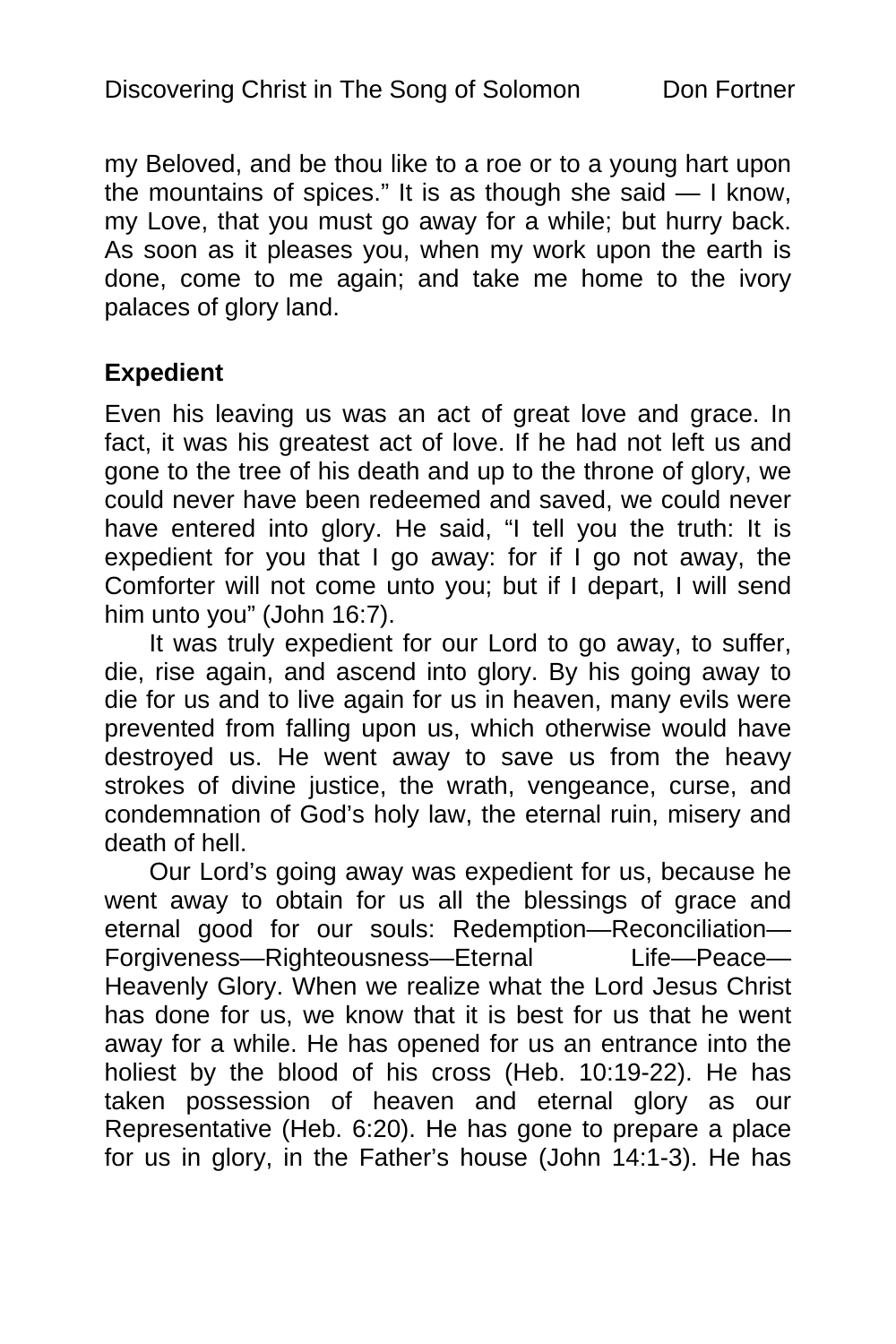gone away to appear in the presence of God for us (1 John 2:1-2). He has gone away so that he might send his promised Spirit into the world to gather his elect from the four corners of the earth, to regenerate, sanctify, and preserve them unto his eternal glory (Gal. 3:13-14).

Truly, it is best for us that our beloved Savior has gone away. Surely, then the last words of our heavenly Bridegroom must be of special interest to us. **—** "Thou that dwellest in the gardens, the companions hearken to thy voice: cause me to hear it." With those parting words, our blessed Savior tells us most plainly what he desires of us while we are yet upon this earth.

## **Our dwelling place**

First, our Lord describes his Bride as one who enjoys the benefits of a blessed residence. — "Thou that dwellest in the gardens." The Hebrew construction of this phrase is in the feminine. Literally, the Lord is calling his Bride, his Church by this name, "Thou inhabitress of the gardens." We who are born of God, we who make up the church of Christ, the body of God's elect are addressed under this term — "Thou inhabitress of the gardens." It describes our residence upon the earth, the assembly of God's saints, the congregation of the Lord.

This term distinguishes us from our Lord. He whom we love dwells in the ivory palaces. He has gone up to his Father's throne. But he has left us in these gardens here below. He dwelt here with us for a while. But now he has finished the work that his Father gave him to do and he has returned to his throne. He is no longer physically present with us. Our Lord's presence with his Church is real, true, and constant; but it is a spiritual, rather than physical presence, that we now enjoy (Matt. 18:20; John 14:23).

Like our Savior, we must remain upon the earth, dwelling in his gardens, until our work upon the earth is done (John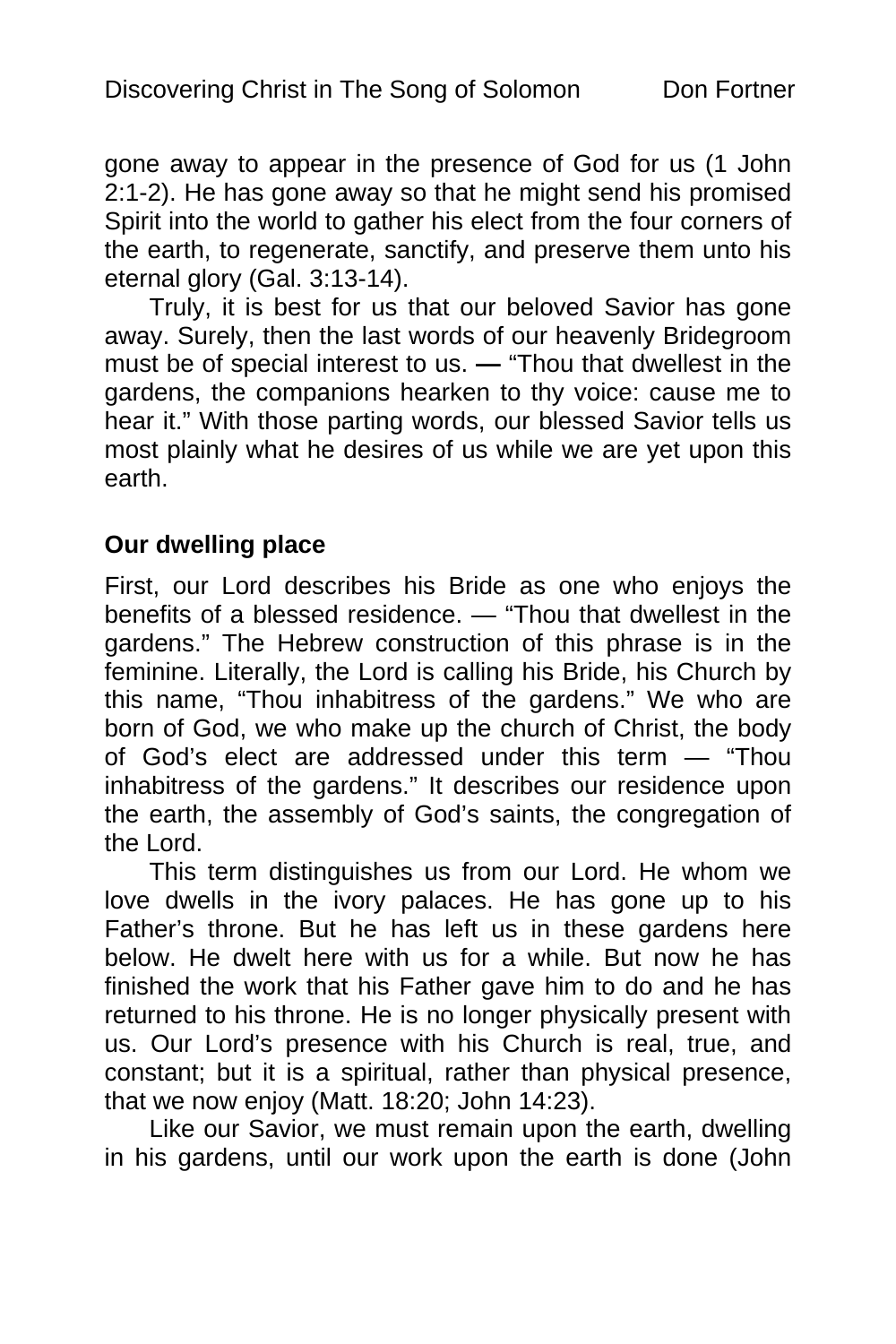14:12). Our Lord has gone to heaven, because he best accomplishes the purposes of God from there. He has left us upon the earth to serve him, because we best accomplish the purpose of God here.

Our place is in the King's gardens. This is the place of our great employment. Those who serve the Lord serve him by serving his garden, the local church, the assembly of his people. Each of God's people is placed in the garden for the good of his own soul and for the service of the Lord's church. "You and I are set in the garden of the church, because there is a work for us to do which will be beneficial to others and to ourselves also." (C. H. Spurgeon). It is best for us, for the glory of God and for the church of Christ that we abide here a while longer. Here "ye are the lights of the world." Here "ye are the salt of the earth." Here you abide as dew from the Lord in this dry and thirsty land. Have you found out what it is the Lord has for you to do in his gardens? Have you found the tender plants for which you are to care?

This is the place of our great enjoyment. This is the place where the Lord meets with us, instructs us, teaches us, refreshes us, and makes himself known to us (Song of Sol. 6:2). I cannot overstress the importance of the local assembly of God's saints in the life of a believer (Heb. 10:26). The Lord himself walks in his garden. The River of the Water of Life flows through the garden. The Tree of Life is planted in the Lord's garden.

This is the place of our great eminence. The greatest blessing God can ever give to you or me upon this earth is the privilege of dwelling in one of the Lord's gardens. The greatest blessing God ever gave to a community of men is the establishment of a local church where the gospel is preached. And the greatest curse God ever sent to any place was withdrawing from them the witness of a gospel church.

This is the place of our great establishment. –"Thou that dwellest" — Those words imply a permanent residence, a permanent establishment. As for me and my house, we are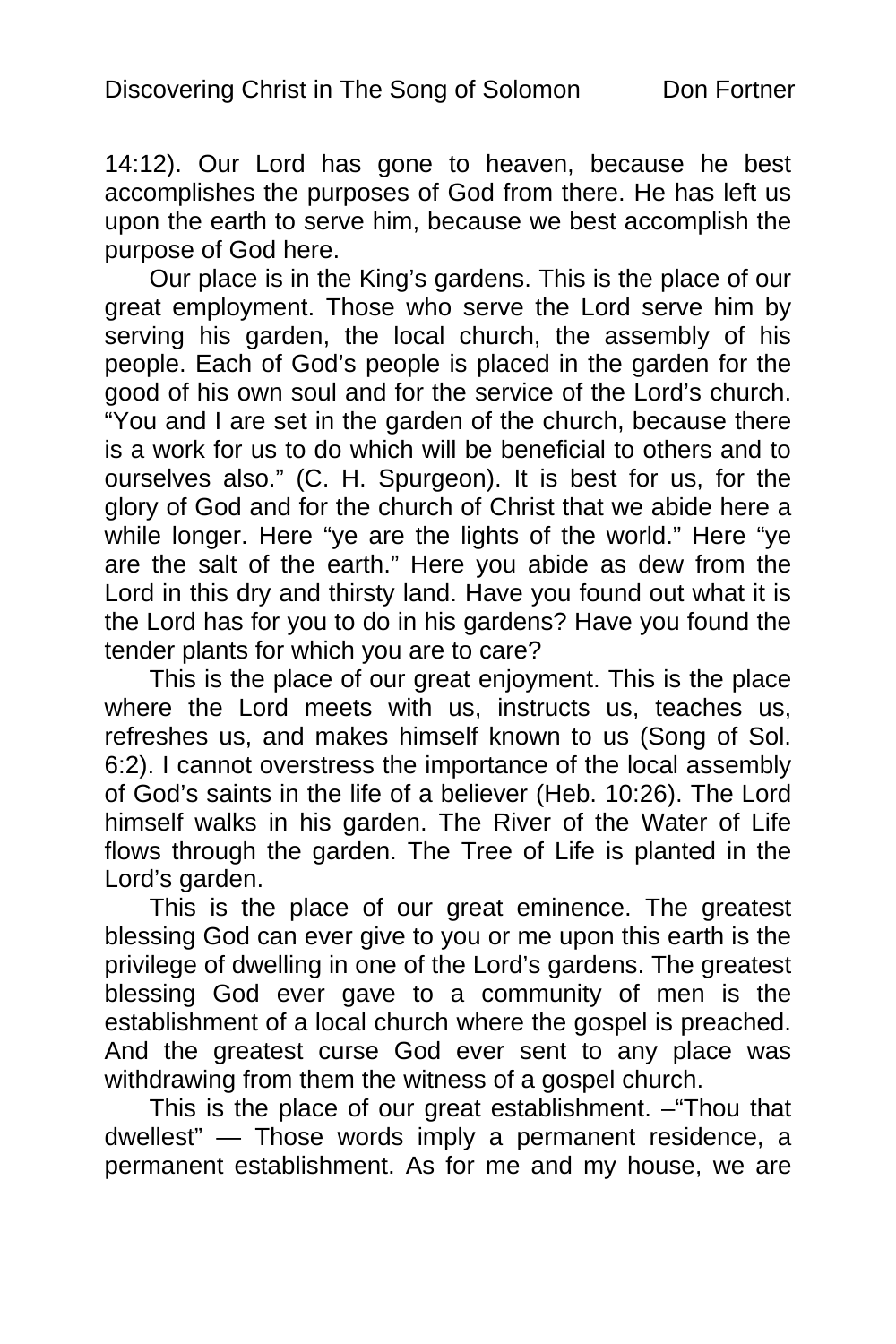established in the house of God, the garden of the Lord. All things are secondary to this. I am ready to give up anything before I will give up the worship of God, the fellowship of his saints, and the ministry of the Word.

> How charming is the place Where my Redeemer God Unveils the beauties of his face, And sheds his love abroad.

Not all the fair palaces, To which the great resort, Are once to be compared with this, Where Jesus holds his court.

There is nothing more important to a believer than the blessed residence God has appointed for his people, the Garden of the Lord, the Church of God, the House of Prayer. I leave it to you to judge whether or not you have found the Church of God a garden for your soul and this garden a blessed residence in which to dwell.

> I love Thy Church, O God! Her walls before Thee stand, Dear as the apple of Thine eye And graven on Thy hand.

For her my tears shall fall, For her my prayers ascend — To her my cares and toils be given Till cares and toils shall end.

## **Our family**

Second, our Lord speaks of the relationship which the people of God should enjoy with one another — "Thou that dwellest in the gardens, the companions hearken to thy voice." The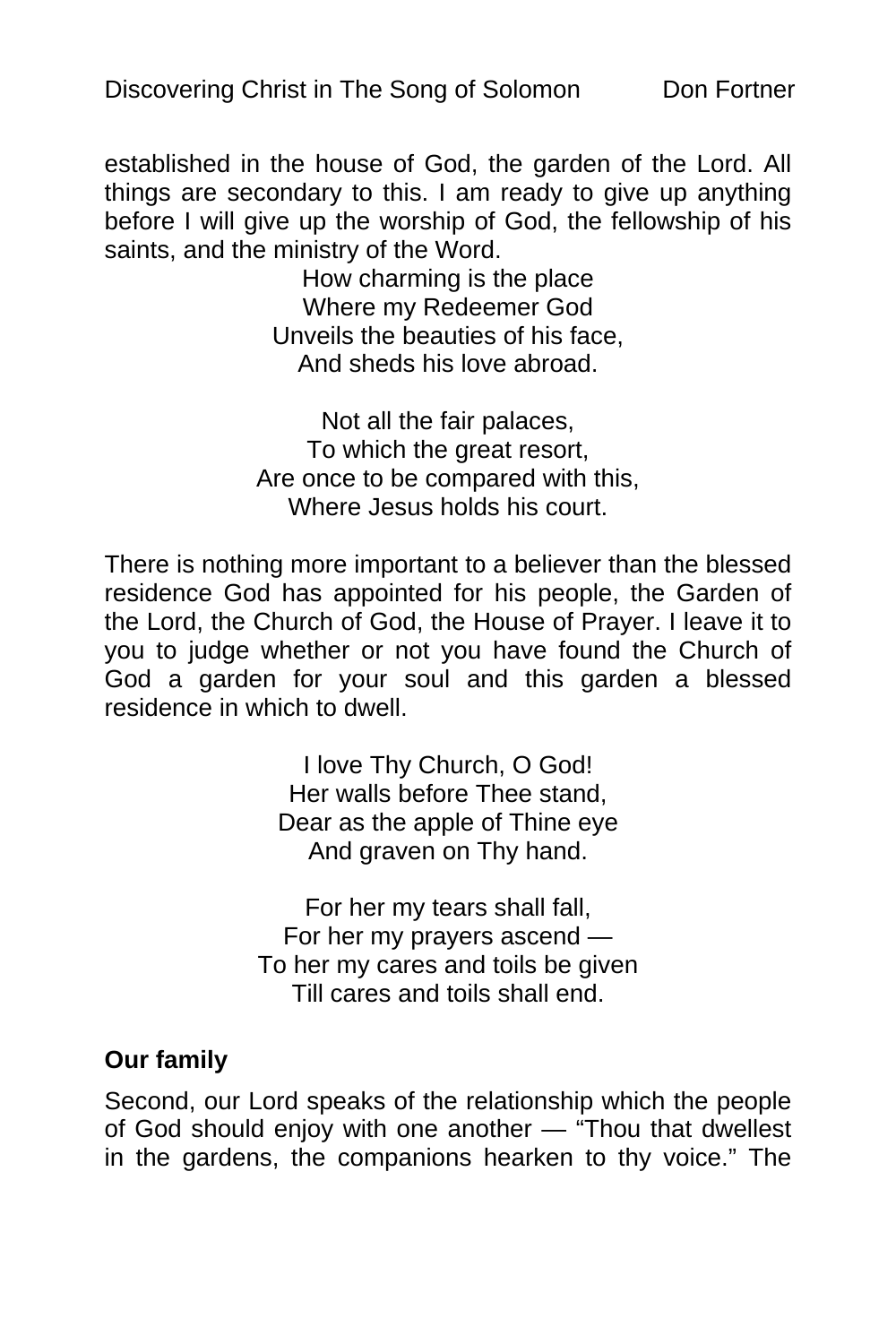church of God is a family. A local assembly, if it is what it should be, is a commune of pilgrims, companions whose hearts and lives are wed to one another. The church of God is his family (Matt. 12:48-50). We will be wise to make it ours.

Let us endeavor to maintain the unity, peace, and joy of our family (Eph. 4:3-7). One thing is essential to every family is communication. Families that get along well must talk to one another. They must know one another, encourage one another, and support one another. This blessed communication between believers is what our Lord is talking about — "The companions hearken to thy voice!" Build your relationships with God's people by personal conversation and pleasant communion. Like marriages, good relationships with other people do not just happen; they must be built.

Heaven will, in great measure, be an everlasting communion of saints. If we would enjoy heaven below we must commune with one another. Be sure that your conversations with others are edifying, Christ honoring, and spiritually beneficial. I do not mean that you must always talk to others about spiritual things; but I do mean that you should strive to be spiritually helpful to one another in your speech. When we come together in the house of God, we should be especially careful to assist one another in our conversations before the service and after the service. Be careful to maintain and display real, genuine interest in others. Many appear to be afraid to speak any word of praise, congratulations, or honor to another. Yet, our God tells us to give honor to those to whom honor is due. And none are more worthily honored by us than those who serve the Lord with us. Truthful and thoughtful commendation is never out of order.

## **Communion with Christ**

Third, our Lord makes a great, tender, condescending request of us. It is a request that will prove to be for our souls' good. May he give us grace ever to heed it. **—** "Thou that dwellest in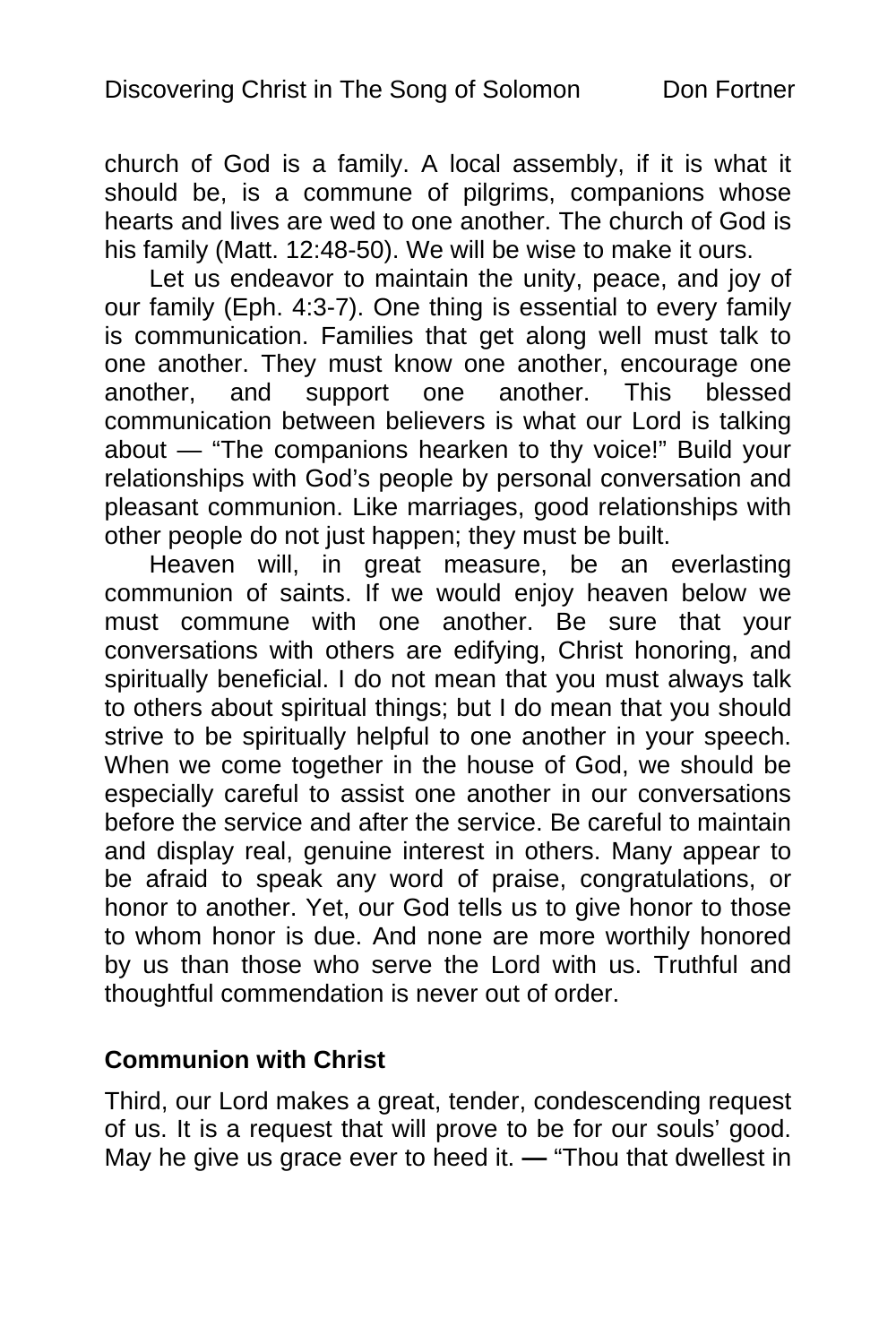the gardens, the companions hearken to thy voice: cause me to hear it." It is as though our Lord were saying to us  $-$  "I am going away for a while, and you will see me no more; but I will not forget you. My heart will always be with you. Therefore, do not forget me. Cause me to hear your voice. Though you cannot see me with your physical eye, nor audibly hear my voice, I can see you and hear you. So cause me to hear your voice."

This is a very natural request. Love seeks the company of its object. It is a request that seems to have many implications. Our Savior seems to be saying, "Cause me to hear your voice in prayer, in praise, in intimate communion. Cause me to hear the voice of your heart." Our ever-gracious Christ desires to hear the inmost groans and sighs and feelings of our hearts, as well as the joy and laughter of our hearts (Heb. 4:16; Phil. 4:6-7; 1 Pet. 5:6-7). He says, "Cause me to hear your voice frequently, reverently, in faith and honesty. Cause me to hear your voice."

## **Our responsibility**

There is one more thing hidden in our text. The text could be translated like this, — "Thou that dwellest in the gardens, the companions hearken to thy voice: Cause them to hear me." Read this way, our Savior is saying, "Since you are among them, and they hear your voice, be sure that you cause them to hear of me. Make those who dwell in the garden with you hear your voice speaking of me."

We should often speak to one another, and to those strangers who happen to come into the house of worship, and to those we meet in the streets, of Christ. The Lord has given us the gift of speech; we should use it to tell of him. Cause Christ to be heard. Use your voice to speak of his glorious person, of his wondrous works, and his amazing, saving, bounteous grace.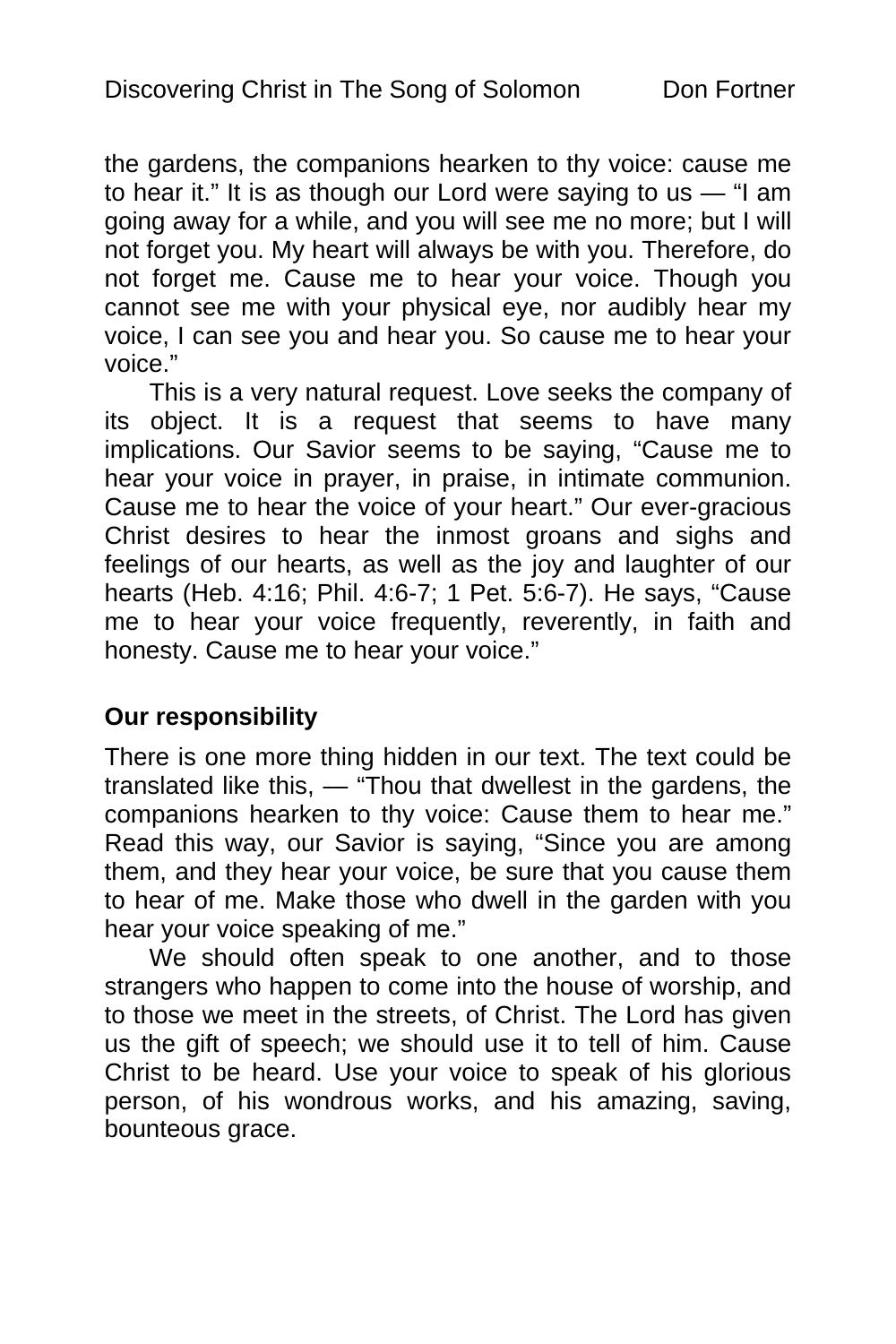## **32.**

# **Come, my beloved**

## **Song of Solomon 8:14**

*"Make haste, my beloved, and be thou like to a roe or to a young hart upon the mountains of spices."* 

The Song of Solomon is an allegorical song which describes the love of Christ for his people and the love of all believing hearts for the Lord Jesus Christ. Our Lord's last word to his church in this Song of Love was that he might often hear her voice. "Thou that dwellest in the gardens, the companions hearken to thy voice: cause me to hear it."

But the last verse of the song comes from the heart of his Bride upon the earth. It expresses the intense desire of every believing heart in this world and the great longing of God's church that the Lord Jesus Christ, who has gone into heaven, should return again. This last verse of the song is a prayer for our Savior's glorious second advent. "Make haste, my Beloved, and be thou like to a roe or to a young hart upon the mountains of spices."

This is very much like the prayer John recorded at the close of the Book of Revelation. — "Even so, come, Lord Jesus." You promised, when you went away to prepare a place for us, that you would come and receive us unto yourself, that we might forever dwell in your presence. Our hearts are filled with hope. We look for you. We wait for you. We long for you. Even now we pray, "Come, my Beloved."

Is this your heart's desire? Do you long for the Lord's glorious advent? Do you desire his speedy return? Are you looking for his appearing? I am afraid that far too often we accept the doctrine of the second coming in our heads, but have no real desire for it in our hearts. As we conclude our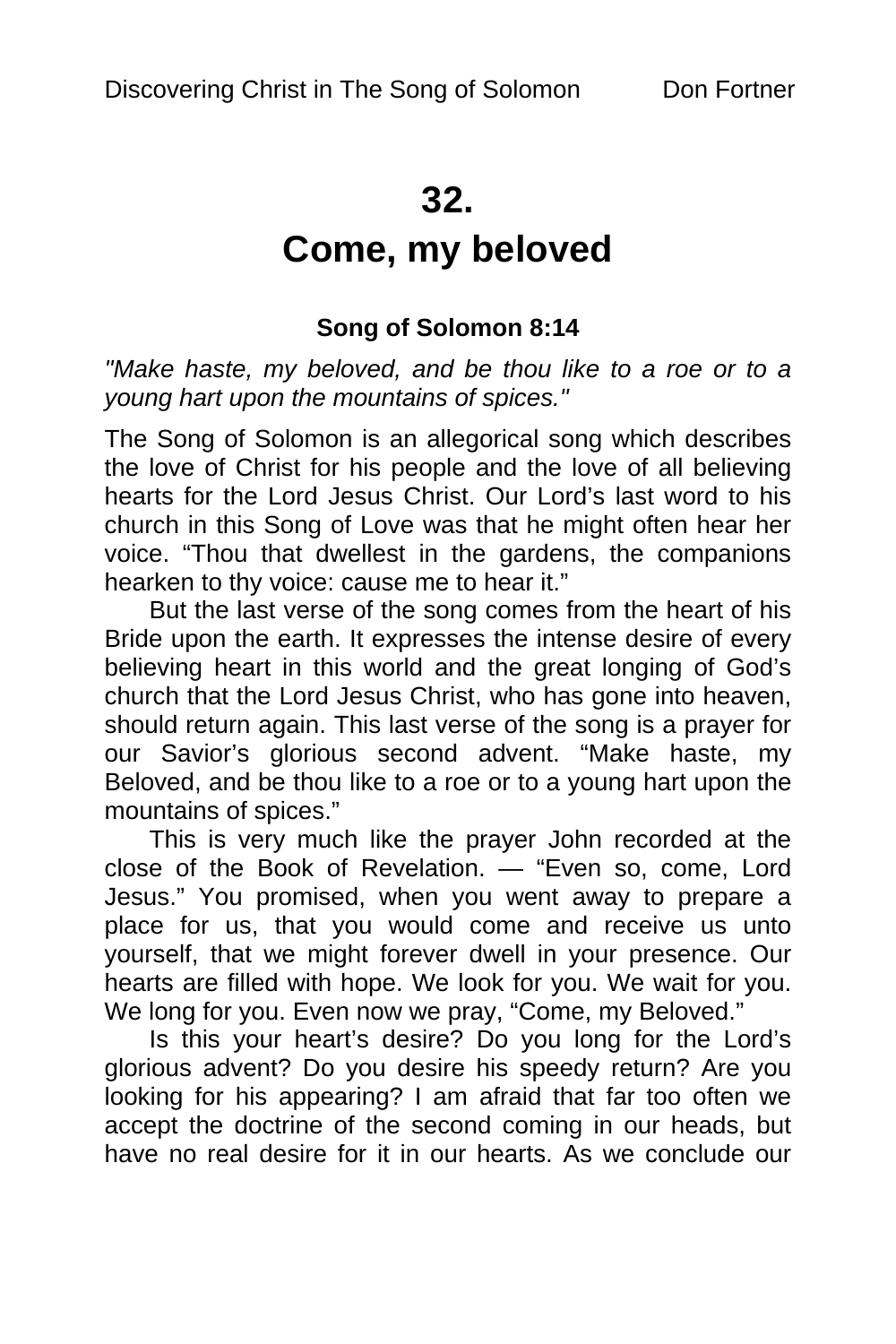study of this blessed Song, I want to do what I can to stir up that blessed hope that is within us. May God the Holy Spirit arouse in you and me an earnest desire for and anticipation of our Lord's second advent. We who believe should live everyday upon the tiptoe of faith, anticipating our Lord's second coming. We look for no signs. We set no dates. But we are to look for Christ, as it were, upon the very tiptoe of expectant faith.

## **The Beloved**

First, I call your attention to the fact that the Lord Jesus Christ is the beloved object of believing hearts. Here is the title his bride gives him—"My Beloved." True religion has many sides. True religion is practical. True religion is doctrinal. And true religion is personal. But it matters not how practical, doctrinal, and personal our religion is, if our religion does not produce in us a genuine love for Christ our religion is not true. All of God's people love Christ. We do not love him as we should. We do not love him as we would. And we do not love him as we shall. But we do love the Son of God. He is the Beloved of our hearts (1 Cor. 16:22; 1 Pet. 2:7).

This is the true testimony of all believers, "We love him, because he first loved us" (1 John 4:19). We do not love him as we should. Our love for Christ is not in anyway worthy of his love for us; but we do love him. He loved us before we loved him (Jer. 31:3). He loves us infinitely superior to our love for him (1 John 3:16; 4:9-10). And his love for us is the cause of our love for him. "We love him, because he first loved us." But if we are true believers we do truly love the Lord Jesus Christ.

We love him sincerely, love him supremely, and love him growingly. We love him, because of who he is. And we love him, because of what he has done. Where there is true faith in the heart, there is genuine, sincere, increasing love for the Lord Jesus Christ (Lk. 14:25-27, 33). We may be reluctant to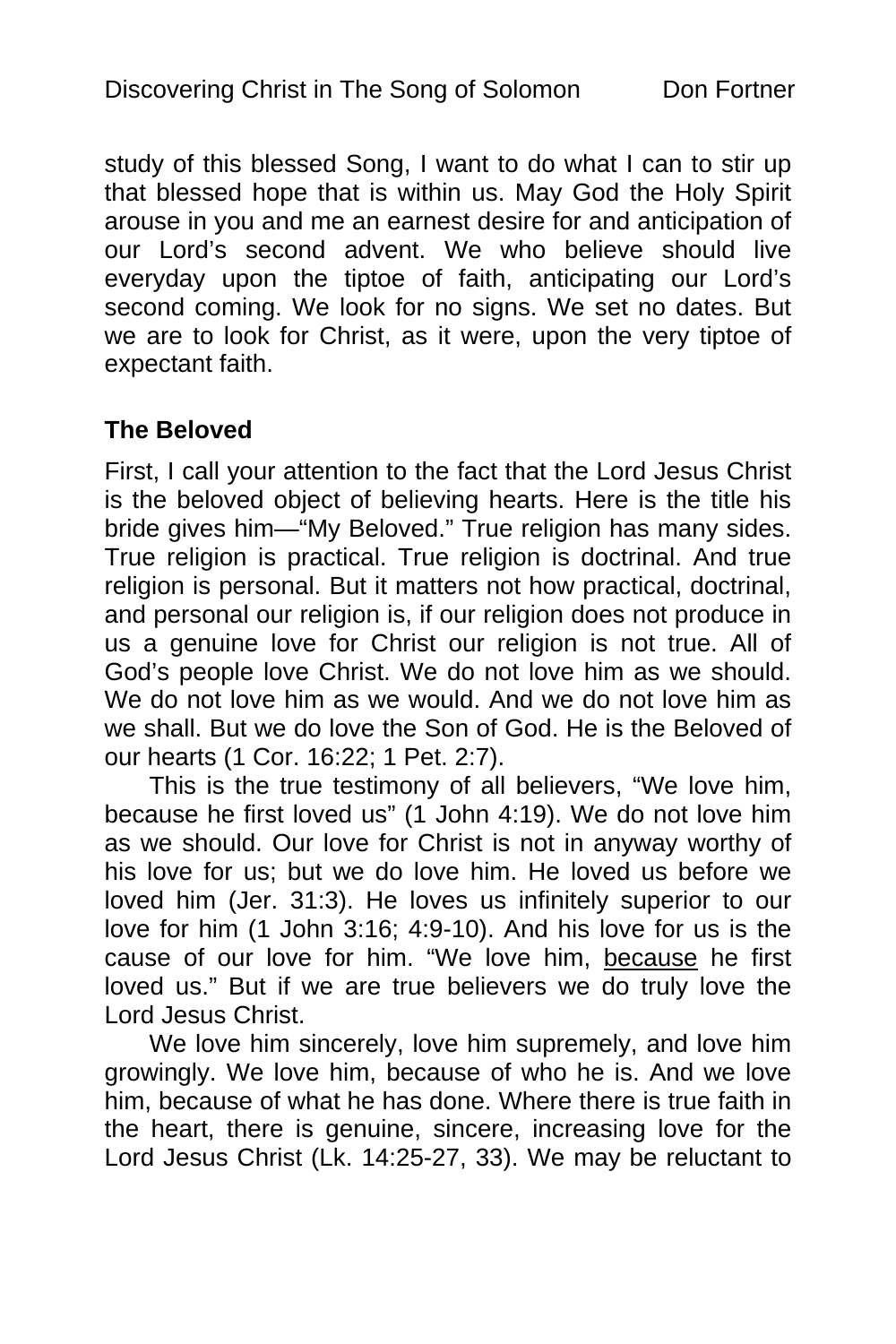sing the words of the hymn, ashamed because our love for our Redeemer is so indescribably unworthy of him; but every child of God can sing with A. J. Gordon, and can do so honestly…

> "My Jesus, I love Thee, I know Thou art mine, For Thee all the follies of sin I resign; My gracious Redeemer, my Savior art Thou; If ever I loved Thee, my Jesus, 'tis now.

I love Thee, because Thou hast first loved me, And purchased my pardon on Calvary's tree; I love Thee for wearing the thorns on Thy brow; If ever I loved Thee, my Jesus 'tis now.

I'll love Thee in life, I will love Thee in death, And praise Thee as long as Thou lendest me breath; And say when the death dew lies cold on my brow, If ever I loved Thee, my Jesus, 'tis now.

In mansions of glory and endless delight, I'll ever adore Thee in heaven so bright; I'll sing as I'm casting the crown from my brow; If ever I loved Thee, my Jesus, 'tis now."

Believers are people whose lives are ruled, governed, and motivated by the love of Christ (2 Cor. 5:14). It is not our love for him that is the proof of his love for us. The proof of his love for us is our faith in him (Heb. 11:1). But the fruit of faith in Christ is love for Christ. It is written, "Unto you therefore which believe he is precious" (1 Pet. 2:7).

## **Upon the mountains**

Second, the Lord Jesus, our Beloved, is to be seen upon the mountains of spices. – "Make haste, my Beloved, and be thou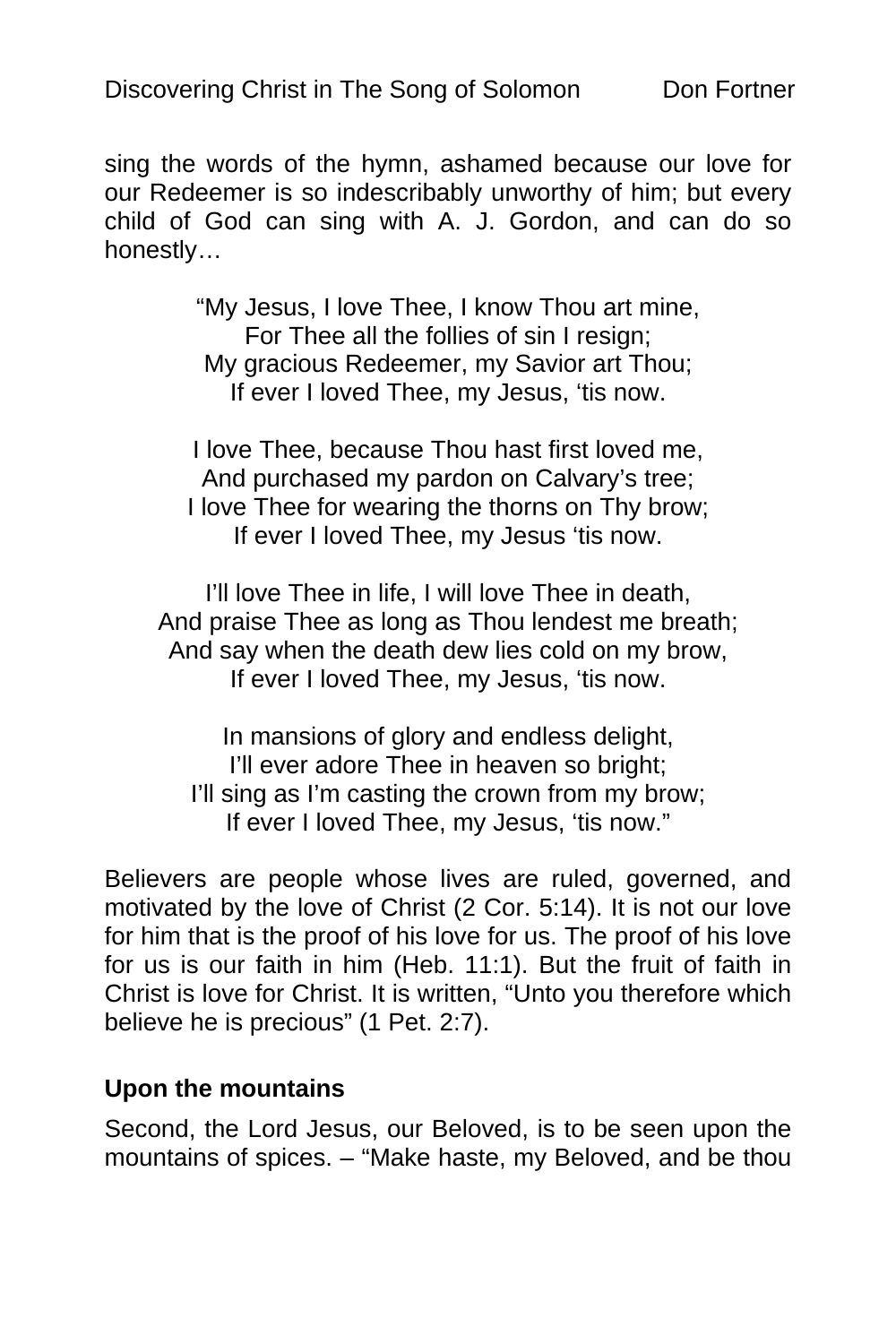like to a roe or to a young hart upon the mountains of spices." What does this mean? She is calling for him to come from the place where he now is, "the mountains of spices." As we have gone through the Song of Solomon, we have seen four references to mountains.

"The Mountains of Bether" (2:17) —Bether means "divisions." There was standing between us and our God three great mountains of divisions (God's righteousness, his justice, and our sins) which separated us from him. We could never cross over them to God, but our divine Savior crossed over them and reconciled us to God. Christ our Mediator has leveled these mountains of division.

"The Mountains of Leopards" (4:8) —Like dark mountains filled with leopards, sin, death, hell, and Satan terrified our souls. The Lord Jesus, our Beloved, the mighty Conqueror has overcome these.

"The Mountain of Myrrh" (4:6) —Myrrh is both bitter and fragrant. Oh, what bitterness our Beloved endured that he might be for us a sweet-smelling savor to God! When the Lord of Glory, the Son of God who knew no sin, was made to be sin for us, he was forsaken by his Father! His Father, at the very height of his obedience to him, abandoned him! But more, all the just anger, wrath, and fury of the Almighty against sin was poured out upon him to the full satisfaction of divine justice! Willingly, because of his love for us, Immanuel drank the cup of bitterness, until the last bitter dregs of divine indignation were gone! It was all bitterness to him; but his sinatoning sacrifice is sweet fragrance to God for us (Eph. 5:1-2).

"The Mountains of Spices" (8:14) —The mountains of spices are the mountains of heaven itself where our Redeemer dwells today. He sits as King upon his holy hill in Mt. Zion. John Gill wrote, "The joys and glories of the heavenly state are here intended; where the church desires to have everlasting and uninterrupted communion with her Beloved, and that speedily, if it was his will; where she should be on high, and out of the reach of every snare and every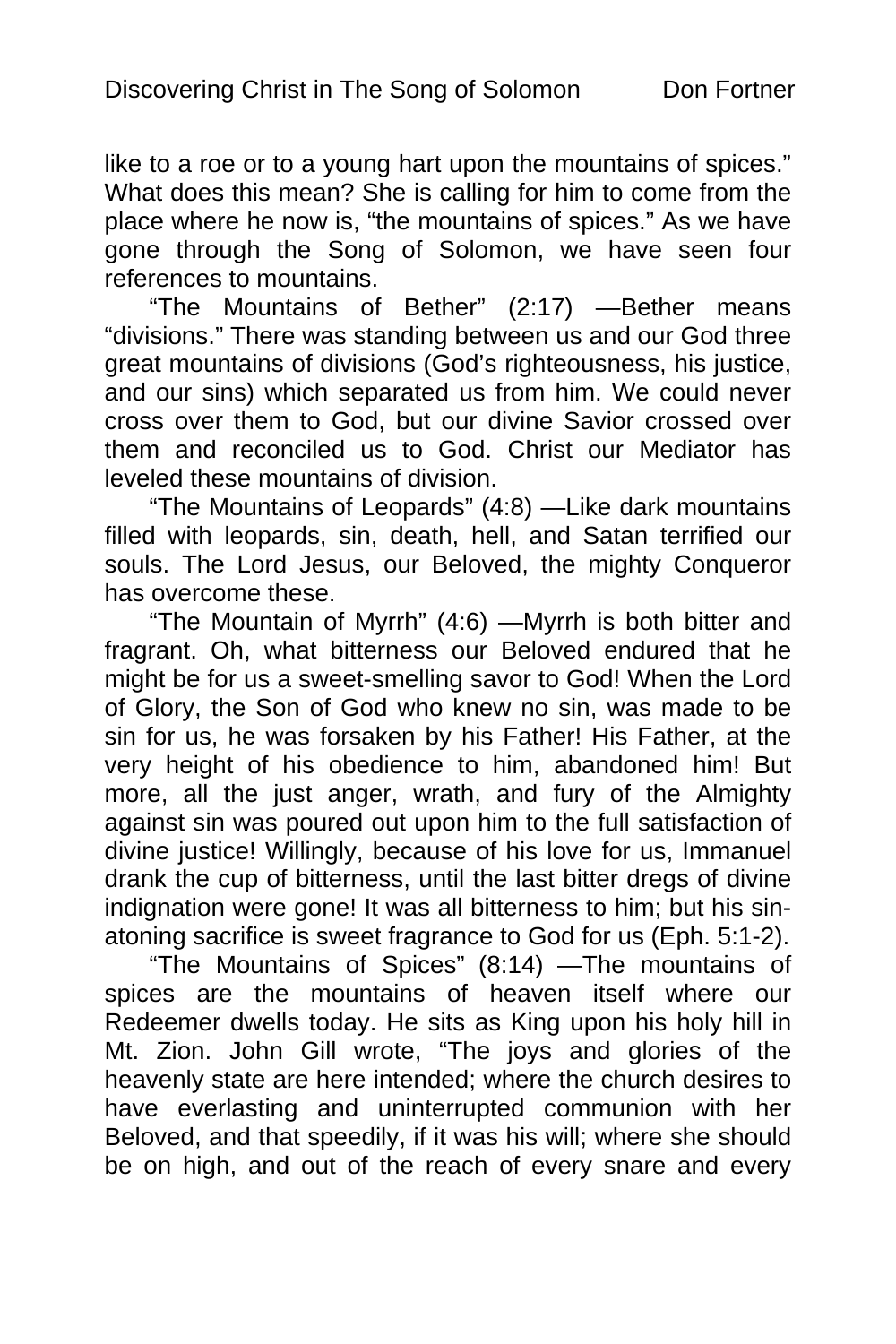enemy; where she would be safe, secure and immoveable, and in the possession of pleasures that will never end."

He continues, "These mountains may denote the height and sublimity of this happy state. It is above. It is an 'inheritance reserved in heaven; a hope laid up there, a prize of the high calling of God in Christ Jesus.' (They) may express the permanence and everlastingness thereof. It is a 'city which hath foundations,' and these immoveable. It is a 'building of God, eternal in the heavens.' These habitations are everlasting, from whence there never will be a remove. (They) may signify the exceeding pleasantness and delightfulness thereof: that state may well be represented by' spicy mountains, seeing in the presence of Christ there 'is fullness of joy, and at his right hand there are pleasures for evermore.' No wonder, then, that the church should so passionately wish for the enjoyment of this happiness; and close this song in the manner she does, saying, 'Make haste, my beloved, and be thou like a roe or a young hart upon the mountains of spices.'"

What are the spices of the high, immoveable mountains of heavenly glory? The spices cannot be anything other than the merits and efficacy of Christ's blood and righteousness and intercession for his own, and his everlasting praise as our allglorious Redeemer, Savior and God.

#### **The prayer**

Every believing heart should desire and anticipate the coming of Christ, ever crying, "Make haste, my Beloved." "For the grace of God that bringeth salvation hath appeared to all men, Teaching us that, denying ungodliness and worldly lusts, we should live soberly, righteously, and godly, in this present world; Looking for that blessed hope, and the glorious appearing of the great God and our Saviour Jesus Christ; Who gave himself for us, that he might redeem us from all iniquity, and purify unto himself a peculiar people, zealous of good works." "Seeing then that all these things shall be